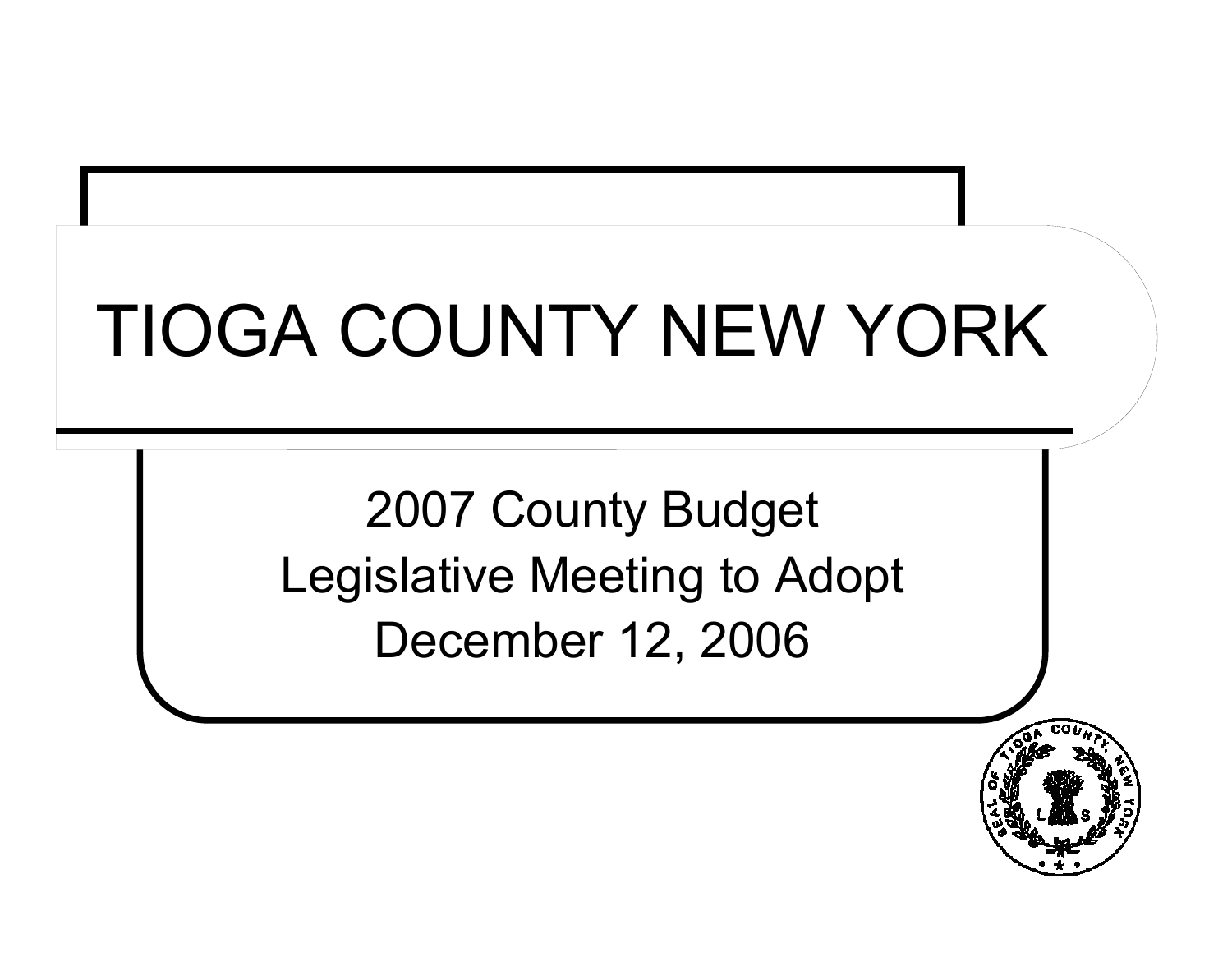

November 15, 2006

The County Legislature and all of the Employees of the County have worked extremely hard to minimize the impact on all county residents. Higher energy costs, Medicaid and other items beyond local control have increased very rapidly as you are all aware. We have made reductions in other areas of the budget to help offset the increases. We are also using a larger portion of fund balance to help offset the increase.

This document is the tentative budget for the year 2007 for the County of Tioga. The General Fund reflects an increase of 1.93% or \$344,020 in the amount to be raised by taxes.

This budget will be presented at a Public Hearing on Tuesday, November 28, 2006, at 6:00 PM in the Edward Hubbard auditorium 56 Main Street, Owego.

It is not anticipated that there will be any major changes made prior to the hearing.

You may pick up a printed copy of this budget at the Tioga County Legislative Office, 56 Main Street, Owego, NY or you may print a copy from www.tiogacountytreasurer.com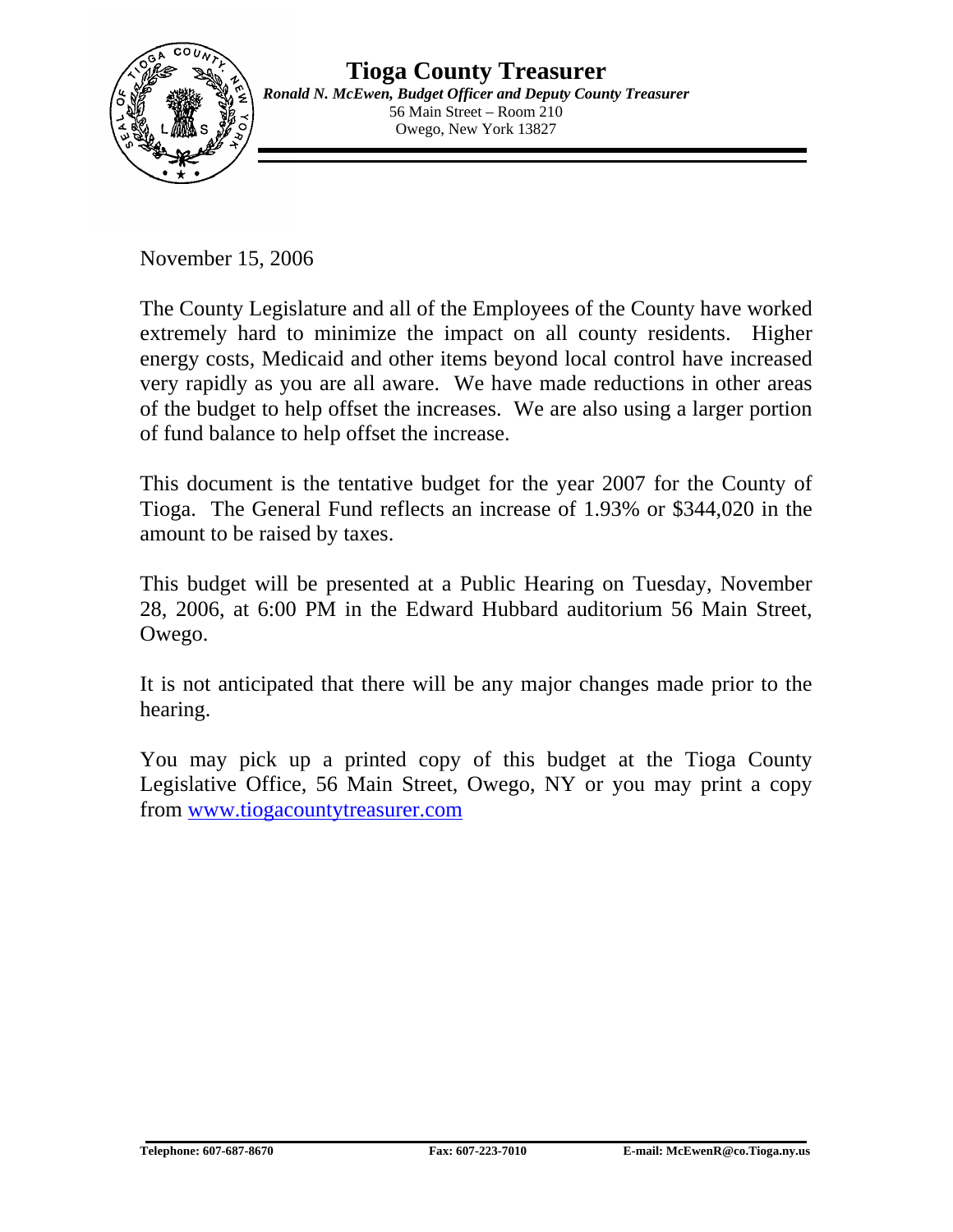

November 28, 2006

To: The Residents of Tioga County and the County Legislature

I present you tonight with the proposed 2007 County Budget plan.

I would like to start by thanking the Legislature and especially the Chair of the Finance Committee, Will Oberbeck for all of their time and effort through the entire process of the budget being presented tonight.

It is only through the combined efforts of the Legislature, Department Heads and all county employees that we are able to present a budget containing a very modest increase for 2007.

With the efforts of the counties and the leadership of the New York State Association of Counties, there is finally a means of controlling the increasing costs of the Medicaid program. Although the cap gives counties a better planning tool for future expenditures and a reduced growth rate, Medicaid is still one of the largest items in the budget.

In addition to the increase in Medicaid, we are dealing with the increased cost of energy. This shows up as increases in the cost of gasoline in departments that use vehicles to deliver services. Health insurance and retirement costs have remained relatively unchanged for 2007. The stability of County tax rates once again is possible; barring any additional burdens being imposed.

General Fund expenses have increased from \$58,716,491\*, in 2006 to \$60,608,096 in the proposed spending plan. This represents an increase of 3.2% or \$1,891,605. Considering payroll increases, energy costs, and increased state programs; there has been significant cost reduction in other areas of the budget to absorb most of the increase.

General Fund revenues have increased by \$47,585 or .01% from \$38,986,562\* in 2006 to \$39,034,147 in the 2007 proposal.

The overall change in the County proposed budget being presented tonight is \$2,847,421. It is proposed that an increase in appropriated fund balance in the amount of \$1,500,000, be used to help offset this increase. This will bring the appropriated fund balance in the 2007 budget plan to \$3,400,000.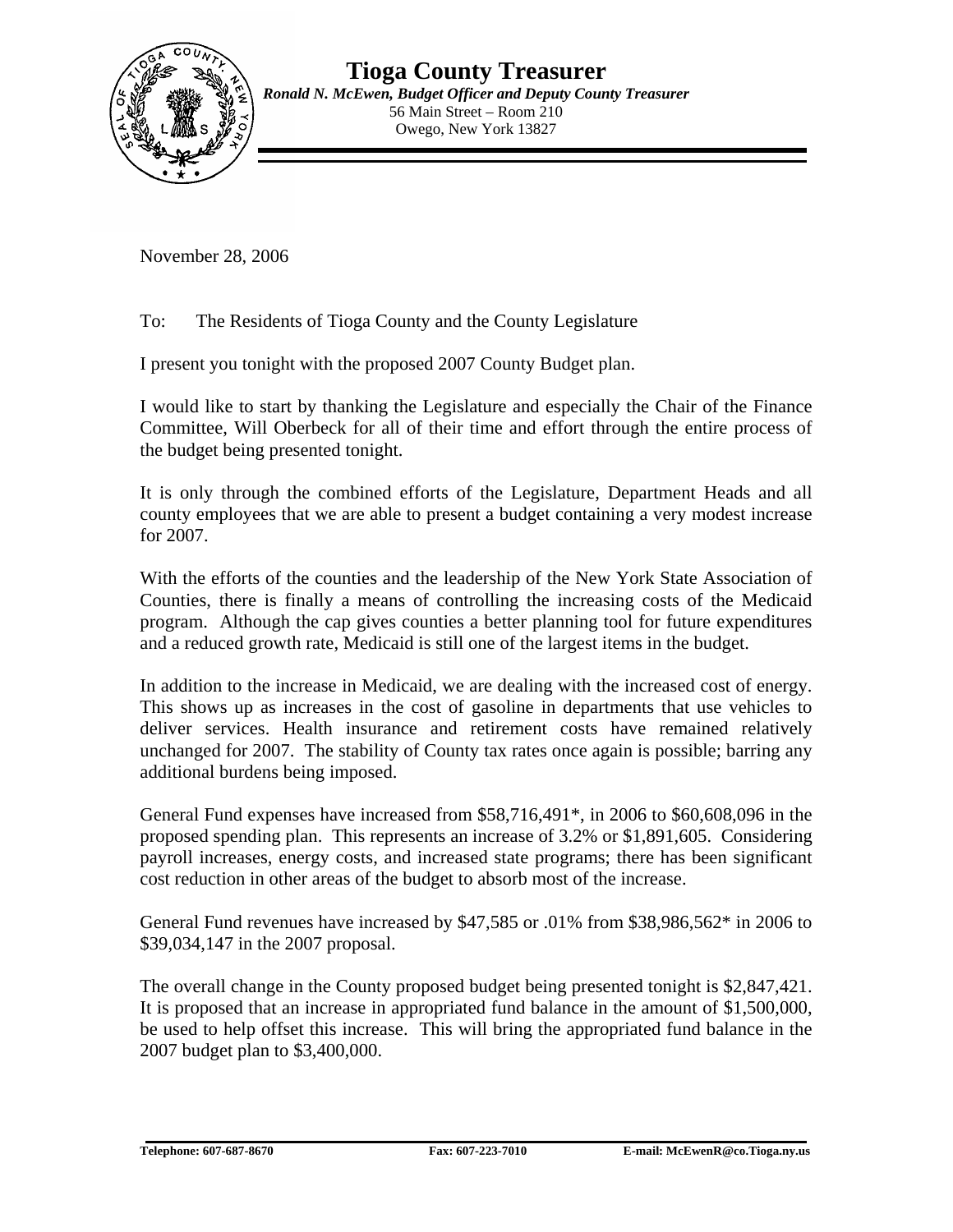Although county tax rates vary from town to town and village to village, the composite tax rate for all taxing districts has increased  $43¢$  per 1,000 of assessed value. Your specific rates will be shown in the presentation to follow.

The other tax that appears on your bill is the recycling tax. The levy for Recycling in the Solid Waste budget has increased from \$476,871 to \$750,461, an increase of \$273,590 for 2007. Appropriations have increased \$138,590 from 2006 and revenues have decreased \$35,000. The composite rate goes from 41.6¢ to 64.6¢ per 1,000 of assessed value.

I would like to point out that the projected tax levy may not be increased after tonight's hearing without an additional public hearing.

If you have comments to present to the Legislature this evening, I would ask that you hold your comments until the end of this presentation, at which time the floor will be open to those comments.

Respectfully,

Ronald N. McEwen Budget Officer/Deputy County Treasurer

\*Note: 2006 Appropriations and Revenues adjusted by equal change in reporting sales tax distribution to properly compare year over year change.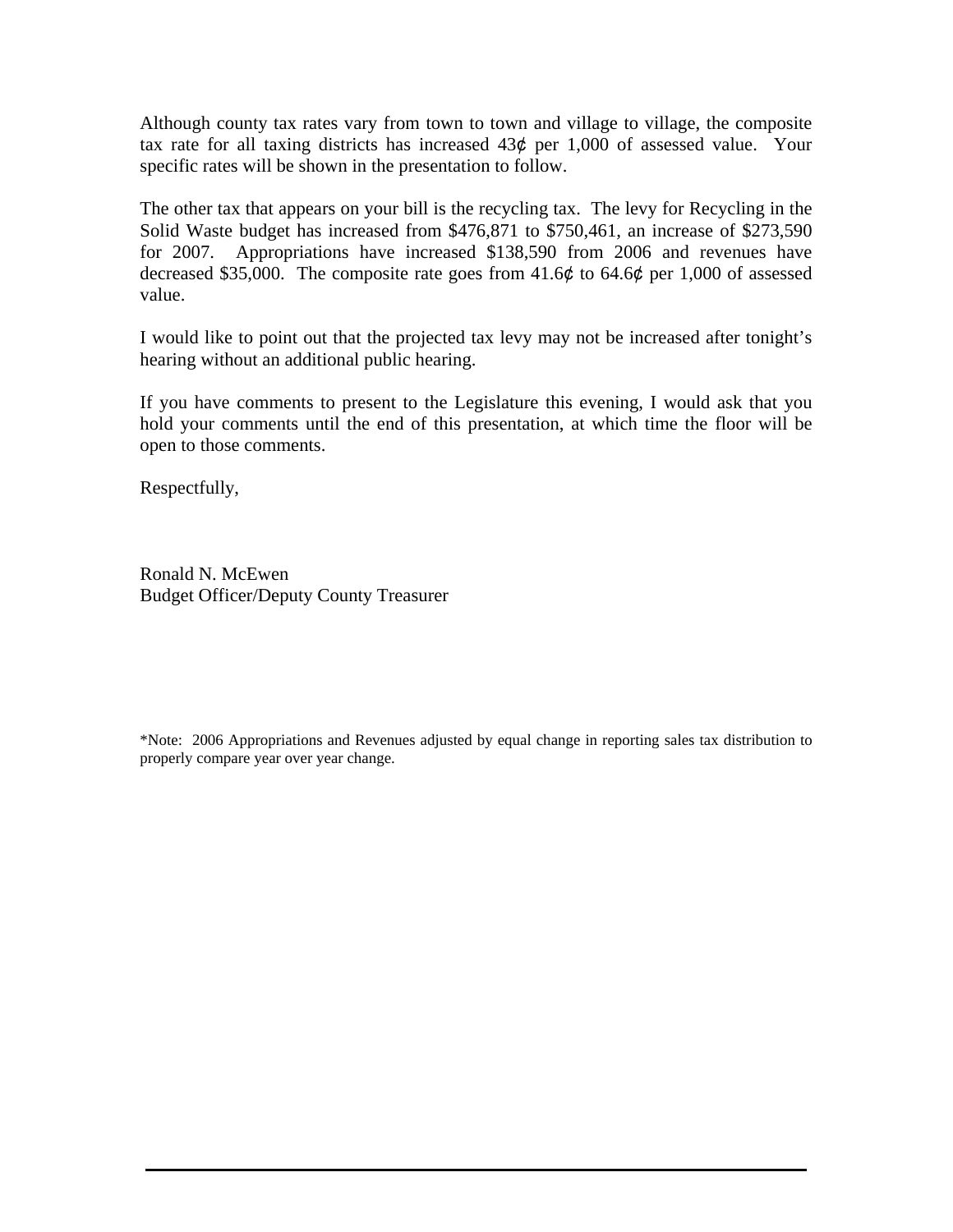#### **THIS PAGE LEFT BLANK INTENTIONALLY**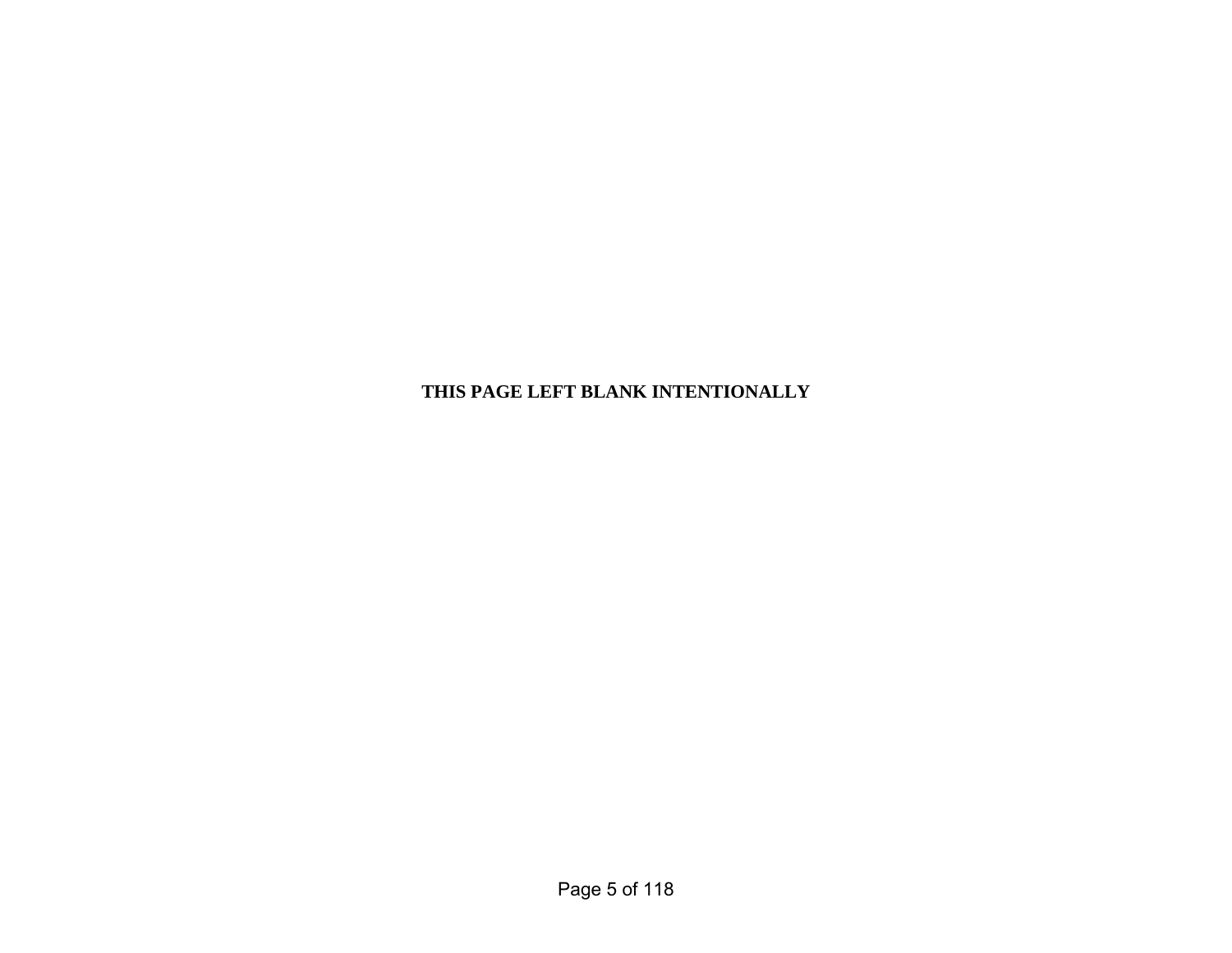### TABLE OF CONTENTS

| <b>DESCRIPTION</b> | PAGE NO. $(S)$ |
|--------------------|----------------|
|                    |                |
|                    |                |
|                    |                |
|                    |                |
|                    |                |
|                    |                |
|                    |                |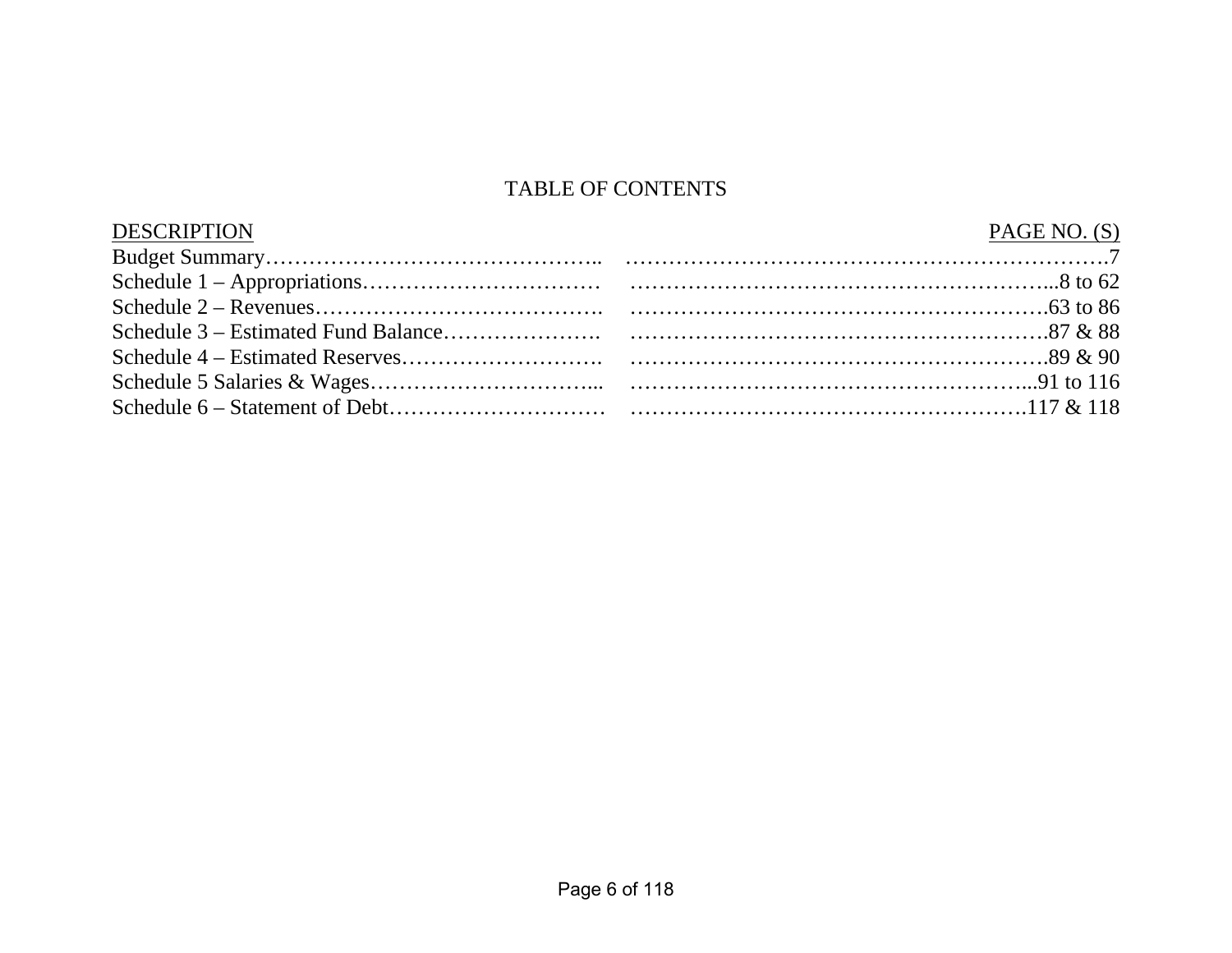## **TIOGA COUNTY BUDGET EXHIBIT A**

**----------**

#### **SUMMARY OF BUDGET**

**BY FUNDS**

|                                           | <b>2007 TIOGA COUNTY BUDGET</b><br><b>EXHIBIT A</b> |                                                     |                                                     |                                                                                |
|-------------------------------------------|-----------------------------------------------------|-----------------------------------------------------|-----------------------------------------------------|--------------------------------------------------------------------------------|
|                                           | <b>SUMMARY OF BUDGETS BY FUNDS</b>                  |                                                     |                                                     |                                                                                |
| <b>FUND</b>                               | <b>APPROPRIATIONS</b>                               | <b>LESS:</b><br><b>ESTIMATED</b><br><b>REVENUES</b> | LESS:<br><b>APPROPRIATED</b><br><b>FUND BALANCE</b> | <b>BALANCE</b><br><b>TO BE RAISED BY</b><br><b>REAL PROPERTY</b><br><b>TAX</b> |
| <b>GENERAL FUND</b>                       | \$<br>60,608,392 \$                                 | 39,034,443 \$                                       | 3,400,000 \$                                        | 18,173,949                                                                     |
| <b>SOLID WASTE FUND</b>                   | \$<br>$1,301,461$ \$                                | 551,000 \$                                          | $\blacksquare$                                      | \$<br>750,461                                                                  |
| <b>SPECIAL GRANT FUND</b>                 | \$<br>438,357 \$                                    | 438,357 \$                                          | $\blacksquare$                                      | \$<br>۰.                                                                       |
| <b>CONSOLIDATED HEALTH INSURANCE FUND</b> | \$<br>7,523,847 \$                                  | 7,523,847 \$                                        | $\blacksquare$                                      | \$                                                                             |
| <b>LIABILITY INSURANCE FUND</b>           | \$<br>450,000 \$                                    | 450,000 \$                                          | $\blacksquare$                                      | \$                                                                             |
| <b>COUNTY ROAD FUND</b>                   | \$<br>1,807,090 \$                                  | 1,807,090 \$                                        | $\blacksquare$                                      | \$<br>۰.                                                                       |
| <b>ROAD MACHINERY FUND</b>                | \$<br>662,355 \$                                    | 662,355 \$                                          | $\blacksquare$                                      | \$<br>$\blacksquare$                                                           |
| <b>CAPITAL FUND</b>                       | \$<br>$11,383,524$ \$                               | 5,927,767 \$                                        | 5,455,757 \$                                        |                                                                                |
| <b>WORKERS' COMPENSATION FUND</b>         | \$<br>1,134,161 \$                                  | 1,134,161 \$                                        | $\blacksquare$                                      | \$                                                                             |
| <b>TOTALS</b>                             | \$<br>85,309,187 \$                                 | 57,529,020 \$                                       | 8,855,757 \$                                        | 18,924,410                                                                     |

 **2007**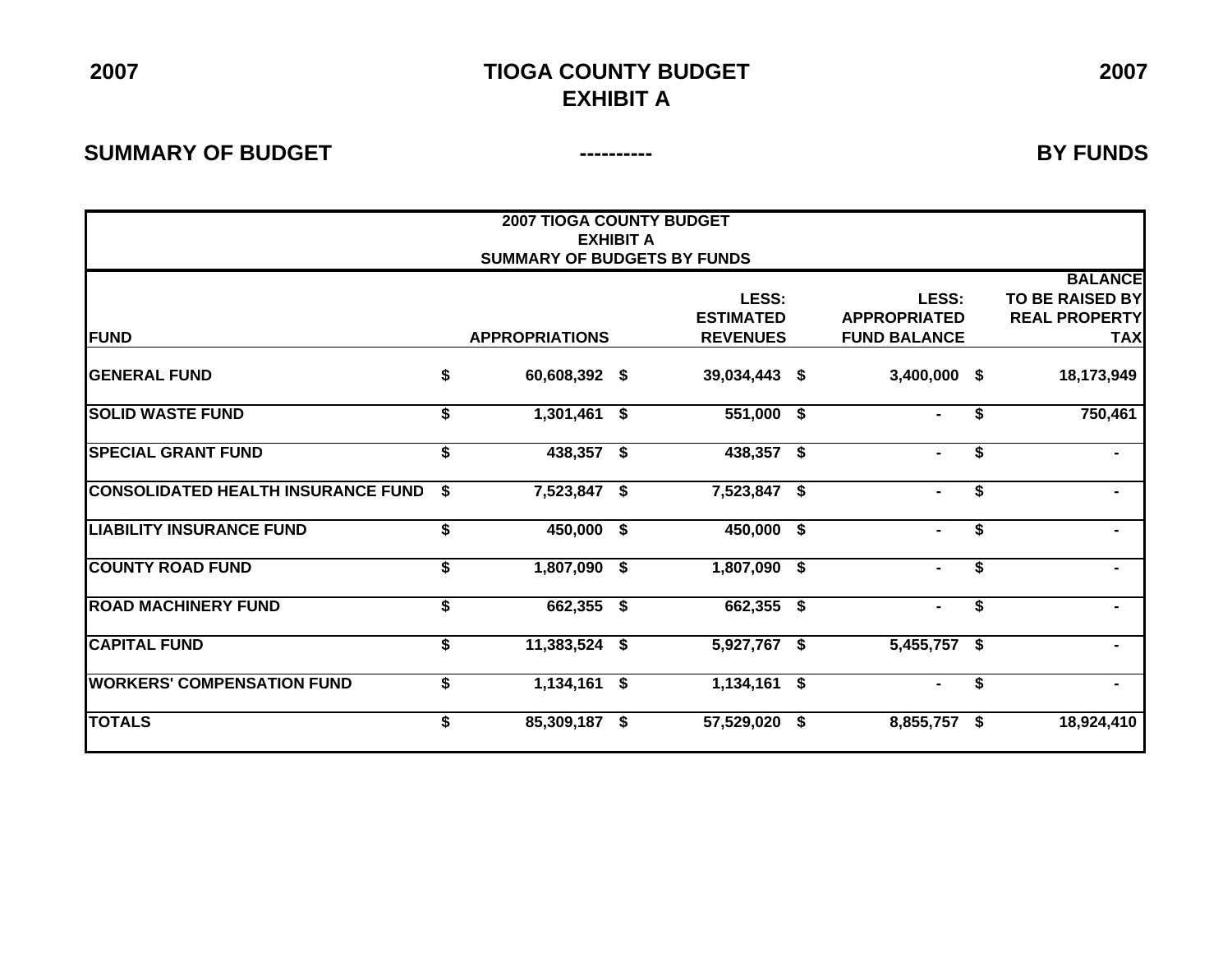# APPROPRIATIONS SCHEDULE 1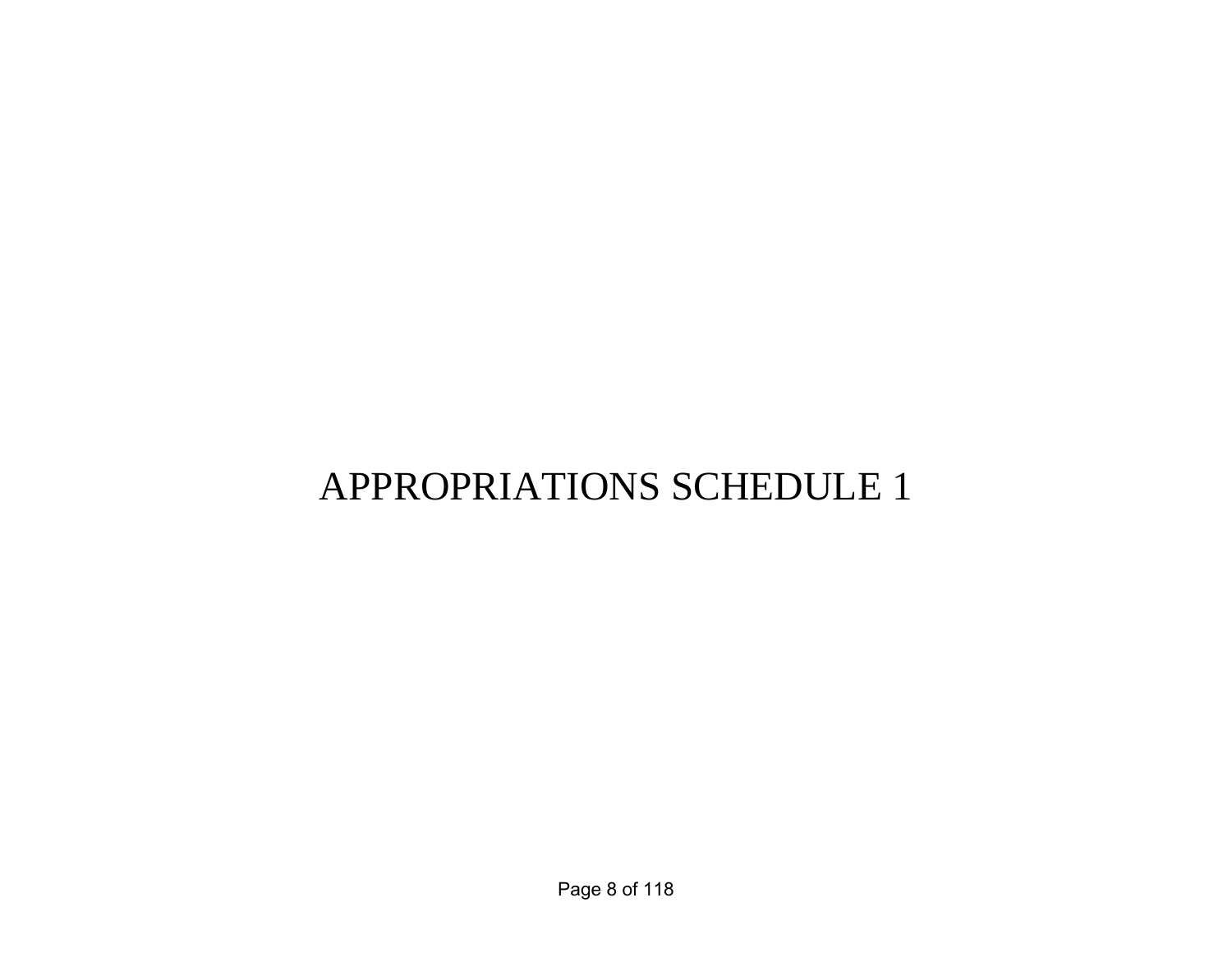## Appropriations

|                |    |                              |                          | <b>Actual</b> | <b>Adopted</b> | <b>Modified</b> | Recommended Adopted |           |
|----------------|----|------------------------------|--------------------------|---------------|----------------|-----------------|---------------------|-----------|
|                |    |                              |                          | 2005          | 2006           | 2006            | 2007                | 2007      |
| Schedule 1 - A |    | <b>GENERAL FUND</b>          |                          |               |                |                 |                     |           |
|                |    | <b>Budget Section</b>        | <b>LEGISLATIVE</b>       |               |                |                 |                     |           |
| 1010           | 10 | 10 FULL TIME                 | <b>LEGISLATIVE BOARD</b> | \$170,036.02  | \$168,314      | \$181,019       | \$202,805           | \$202,805 |
| 1010           | 10 | 20 PART TIME/TEMPORARY       | <b>LEGISLATIVE BOARD</b> | \$0.00        | \$0            | \$0             | \$0                 | \$0       |
| 1010           | 20 | 90 COMPUTER                  | <b>LEGISLATIVE BOARD</b> | \$0.00        | \$0            | \$2,200         | \$0                 | \$0       |
| 1010           | 30 | 100 DATA PROCESSING          | LEGISLATIVE BOARD        | \$4,628.48    | \$6,800        | \$6,800         | \$6,800             | \$6,800   |
| 1010           | 30 | 300 LEGAL                    | <b>LEGISLATIVE BOARD</b> | \$66,290.00   | \$105,000      | \$105,000       | \$105,000           | \$105,000 |
| 1010           | 40 | 10 ADVERTISING               | <b>LEGISLATIVE BOARD</b> | \$583.31      | \$350          | \$350           | \$350               | \$350     |
| 1010           | 40 | 40 BOOKS                     | <b>LEGISLATIVE BOARD</b> | \$120.00      | \$130          | \$155           | \$130               | \$130     |
| 1010           | 40 | 220 AUTOMOBILE FUEL          | LEGISLATIVE BOARD        | \$0.00        | \$50           | \$50            | \$50                | \$50      |
| 1010           | 40 | 320 LEASED/SERVICE EQUIPMENT | <b>LEGISLATIVE BOARD</b> | \$3,059.15    | \$3,000        | \$3,000         | \$3,000             | \$3,000   |
| 1010           | 40 | <b>340 LITERATURE</b>        | <b>LEGISLATIVE BOARD</b> | \$114.40      | \$115          | \$115           | \$115               | \$115     |
| 1010           | 40 | 360 MEALS/FOOD               | <b>LEGISLATIVE BOARD</b> | $(\$83.46)$   | \$75           | \$75            | \$75                | \$75      |
| 1010           | 40 | <b>390 MILEAGE EXPENSE</b>   | <b>LEGISLATIVE BOARD</b> | \$8,814.54    | \$11,766       | \$11,735        | \$13,933            | \$13,933  |
| 1010           | 40 | <b>420 OFFICE SUPPLIES</b>   | <b>LEGISLATIVE BOARD</b> | \$1,256.26    | \$1,000        | \$1,000         | \$1,000             | \$1,000   |
| 1010           | 40 | 480 POSTAGE                  | <b>LEGISLATIVE BOARD</b> | \$2,363.88    | \$2,100        | \$2,100         | \$2,100             | \$2,100   |
| 1010           | 40 | 485 PRINTING/PAPER           | LEGISLATIVE BOARD        | \$447.50      | \$800          | \$942           | \$800               | \$800     |
| 1010           | 40 | 520 RECORDING/MICROFILM      | LEGISLATIVE BOARD        | \$0.00        | \$50           | \$100           | \$50                | \$50      |
| 1010           | 40 | 640 SUPPLIES (NOT OFFICE)    | <b>LEGISLATIVE BOARD</b> | \$1,155.73    | \$300          | \$300           | \$300               | \$300     |
| 1010           | 40 | <b>660 TELEPHONE</b>         | LEGISLATIVE BOARD        | \$1,636.90    | \$2,200        | \$2,200         | \$2,200             | \$2,200   |
| 1010           | 40 | 732 TRAINING/COUNTY REQUIRED | <b>LEGISLATIVE BOARD</b> | \$2,061.15    | \$2,000        | \$2,000         | \$2,000             | \$2,000   |
|                |    |                              | <b>ACCOUNT TOTALS</b>    | \$262,483.86  | \$304,050      | \$319,141       | \$340,708           | \$340,708 |
| 1230           | 10 | 10 FULL TIME                 | <b>COUNTY MANAGER</b>    | \$73,878.44   | \$92,648       | \$65,153        | \$0                 | \$0       |
| 1230           | 30 | 100 DATA PROCESSING          | <b>COUNTY MANAGER</b>    | \$56.78       | \$900          | \$900           | \$0                 | \$0       |
| 1230           | 30 | 300 LEGAL                    | <b>COUNTY MANAGER</b>    | \$0.00        | \$1,500        | \$1,500         | \$0                 | \$0       |
| 1230           | 40 | 25 ANNUAL REPORTS            | <b>COUNTY MANAGER</b>    | \$0.00        | \$2,500        | \$0             | \$0                 | \$0       |
| 1230           | 40 | 40 BOOKS                     | <b>COUNTY MANAGER</b>    | \$100.00      | \$100          | \$100           | \$0                 | \$0       |
| 1230           | 40 | 180 DUES                     | <b>COUNTY MANAGER</b>    | \$1,059.00    | \$1,200        | \$0             | \$0                 | \$0       |
| 1230           | 40 | 220 AUTOMOBILE FUEL          | <b>COUNTY MANAGER</b>    | \$89.70       | \$150          | \$150           | \$0                 | \$0       |
| 1230           | 40 | 320 LEASED/SERVICE EQUIPMENT | <b>COUNTY MANAGER</b>    | \$1,619.56    | \$2,400        | \$2,400         | \$0                 | \$0       |
| 1230           | 40 | <b>340 LITERATURE</b>        | <b>COUNTY MANAGER</b>    | \$237.70      | \$275          | \$275           | \$0                 | \$0       |
| 1230           | 40 | 360 MEALS/FOOD               | <b>COUNTY MANAGER</b>    | \$139.07      | \$200          | \$200           | \$0                 | \$0       |
| 1230           | 40 | <b>390 MILEAGE EXPENSE</b>   | <b>COUNTY MANAGER</b>    | \$0.00        | \$50           | \$50            | \$0                 | \$0       |
|                |    |                              |                          |               |                |                 |                     |           |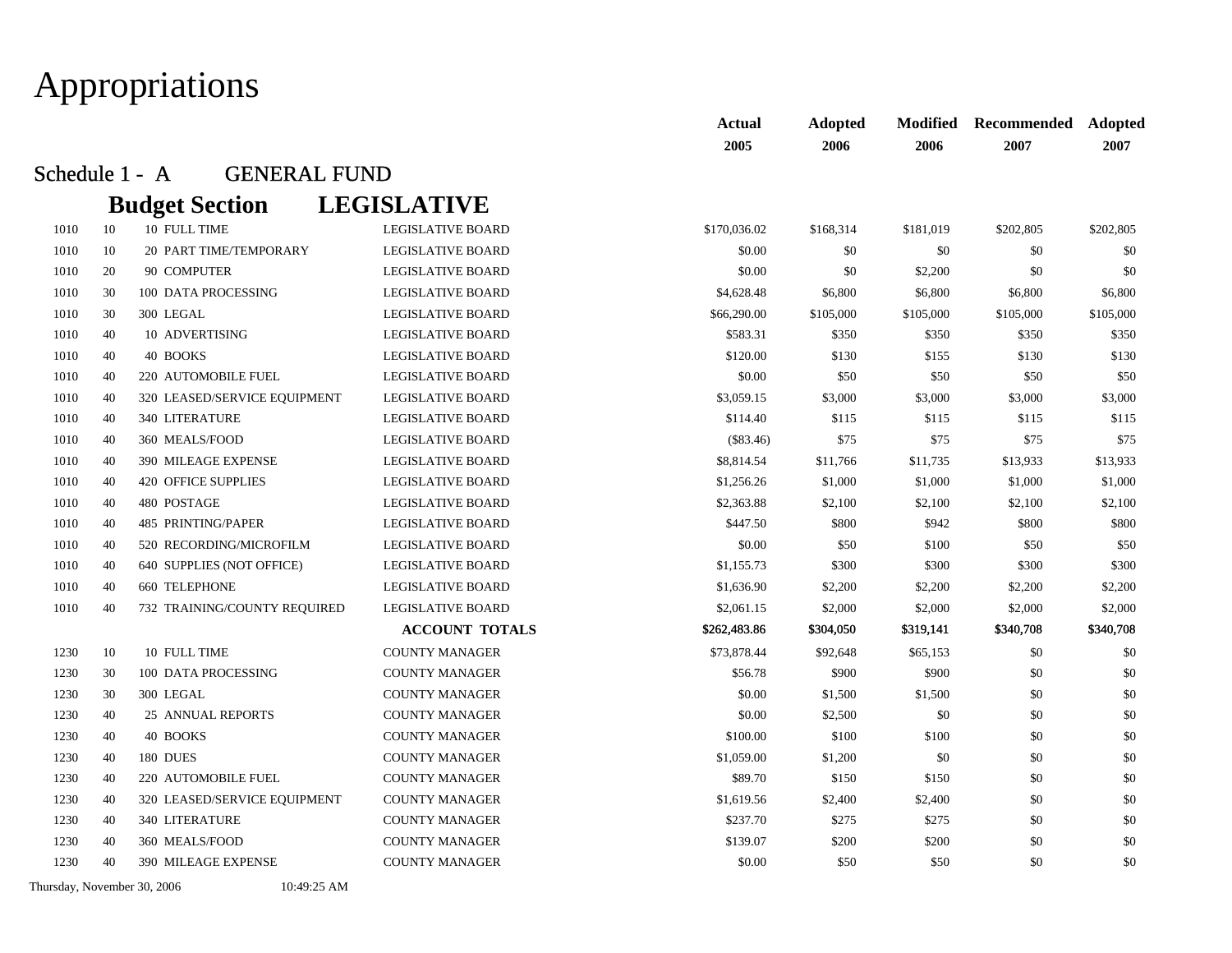|      |    |                                  |                              | <b>Actual</b>  | <b>Adopted</b> |           | Modified Recommended Adopted |           |
|------|----|----------------------------------|------------------------------|----------------|----------------|-----------|------------------------------|-----------|
|      |    |                                  |                              | 2005           | 2006           | 2006      | 2007                         | 2007      |
| 1230 | 40 | 420 OFFICE SUPPLIES              | <b>COUNTY MANAGER</b>        | \$438.97       | \$450          | \$450     | \$0                          | \$0       |
| 1230 | 40 | 480 POSTAGE                      | <b>COUNTY MANAGER</b>        | \$144.46       | \$200          | \$200     | \$0                          | \$0       |
| 1230 | 40 | <b>485 PRINTING/PAPER</b>        | <b>COUNTY MANAGER</b>        | \$135.00       | \$150          | \$150     | \$0                          | \$0       |
| 1230 | 40 | <b>660 TELEPHONE</b>             | <b>COUNTY MANAGER</b>        | \$623.45       | \$1,200        | \$1,200   | \$0                          | \$0       |
| 1230 | 40 | 733 TRAINING/ALL OTHER           | <b>COUNTY MANAGER</b>        | \$649.00       | \$1,600        | \$1,600   | \$0                          | \$0       |
|      |    |                                  | <b>ACCOUNT TOTALS</b>        | \$79,171.13    | \$105,523      | \$74,328  | \$0                          | \$0       |
|      |    |                                  | <b>BUDGET SECTION TOTALS</b> | \$341,654.99   | \$409,573      | \$393,469 | \$340,708                    | \$340,708 |
|      |    | <b>Budget Section</b>            | <b>JUDICIAL</b>              |                |                |           |                              |           |
| 1165 | 10 | 10 FULL TIME                     | DISTRICT ATTORNEY            | \$200,239.00   | \$185,277      | \$185,277 | \$157,928                    | \$157,928 |
| 1165 | 10 | 20 PART TIME/TEMPORARY           | DISTRICT ATTORNEY            | $(\$3,334.18)$ | \$21,156       | \$21,156  | \$53,500                     | \$53,500  |
| 1165 | 20 | 90 CHAIRS                        | DISTRICT ATTORNEY            | \$0.00         | \$0            | \$0       | \$2,250                      | \$2,250   |
| 1165 | 30 | 100 DATA PROCESSING              | DISTRICT ATTORNEY            | \$232.46       | \$300          | \$300     | \$300                        | \$300     |
| 1165 | 30 | 300 LEGAL                        | DISTRICT ATTORNEY            | \$0.00         | \$300          | \$300     | \$300                        | \$300     |
| 1165 | 40 | 40 BOOKS                         | DISTRICT ATTORNEY            | \$6,858.95     | \$8,200        | \$8,200   | \$8,200                      | \$8,200   |
| 1165 | 40 | 140 CONTRACTING SERVICE'S        | DISTRICT ATTORNEY            | \$1,004.00     | \$1,100        | \$1,184   | \$1,100                      | \$1,100   |
| 1165 | 40 | 180 DUES                         | <b>DISTRICT ATTORNEY</b>     | \$762.50       | \$905          | \$905     | \$905                        | \$905     |
| 1165 | 40 | 280 INVESTIGATIONS               | DISTRICT ATTORNEY            | \$715.15       | \$2,400        | \$2,400   | \$2,400                      | \$2,400   |
| 1165 | 40 | 320 LEASED/SERVICE EQUIPMENT     | <b>DISTRICT ATTORNEY</b>     | \$1,146.50     | \$1,300        | \$1,400   | \$1,400                      | \$1,400   |
| 1165 | 40 | 390 MILEAGE EXPENSE              | <b>DISTRICT ATTORNEY</b>     | \$823.94       | \$1,500        | \$1,543   | \$1,500                      | \$1,500   |
| 1165 | 40 | <b>420 OFFICE SUPPLIES</b>       | <b>DISTRICT ATTORNEY</b>     | \$2,087.93     | \$1,500        | \$1,500   | \$1,500                      | \$1,500   |
| 1165 | 40 | 480 POSTAGE                      | DISTRICT ATTORNEY            | \$1,173.67     | \$1,300        | \$1,300   | \$1,500                      | \$1,500   |
| 1165 | 40 | <b>485 PRINTING/PAPER</b>        | <b>DISTRICT ATTORNEY</b>     | \$287.00       | \$230          | \$230     | \$230                        | \$230     |
| 1165 | 40 | <b>660 TELEPHONE</b>             | <b>DISTRICT ATTORNEY</b>     | \$4,981.24     | \$5,000        | \$5,000   | \$5,000                      | \$5,000   |
| 1165 | 40 | 700 TRANSCRIPTS                  | DISTRICT ATTORNEY            | \$7,870.19     | \$8,000        | \$8,000   | \$10,000                     | \$10,000  |
| 1165 | 40 | 720 TRIAL COSTS                  | DISTRICT ATTORNEY            | \$4,123.38     | \$14,000       | \$14,000  | \$16,000                     | \$16,000  |
| 1165 | 40 | 733 TRAINING/ALL OTHER           | DISTRICT ATTORNEY            | \$916.47       | \$1,500        | \$1,500   | \$1,500                      | \$1,500   |
|      |    |                                  | <b>ACCOUNT TOTALS</b>        | \$229,888.20   | \$253,968      | \$254,195 | \$265,513                    | \$265,513 |
| 1166 | 20 | 200 OFFICE EQUIPMENT             | AID TO PROSECUTION           | \$0.00         | \$0            | \$0       | \$0                          | \$0       |
| 1166 | 40 | <b>140 CONTRACTING SERVICE'S</b> | AID TO PROSECUTION           | \$40,000.00    | \$40,000       | \$40,000  | \$40,000                     | \$40,000  |
|      |    |                                  | <b>ACCOUNT TOTALS</b>        | \$40,000.00    | \$40,000       | \$40,000  | \$40,000                     | \$40,000  |
| 1170 | 10 | 20 PART TIME/TEMPORARY           | PUBLIC DEFENDER              | \$103,905.00   | \$108,445      | \$108,445 | \$107,960                    | \$107,960 |
| 1170 | 30 | 100 DATA PROCESSING              | PUBLIC DEFENDER              | \$2.50         | \$41           | \$41      | \$50                         | \$50      |
| 1170 | 40 | <b>140 CONTRACTING SERVICE'S</b> | PUBLIC DEFENDER              | \$19,000.00    | \$18,900       | \$18,900  | \$18,900                     | \$18,900  |
| 1170 | 40 | 280 INVESTIGATIONS               | PUBLIC DEFENDER              | \$0.00         | \$1,848        | \$1,848   | \$1,900                      | \$1,900   |
| 1170 | 40 | 390 MILEAGE EXPENSE              | PUBLIC DEFENDER              | \$1,767.90     | \$1,602        | \$1,602   | \$1,800                      | \$1,800   |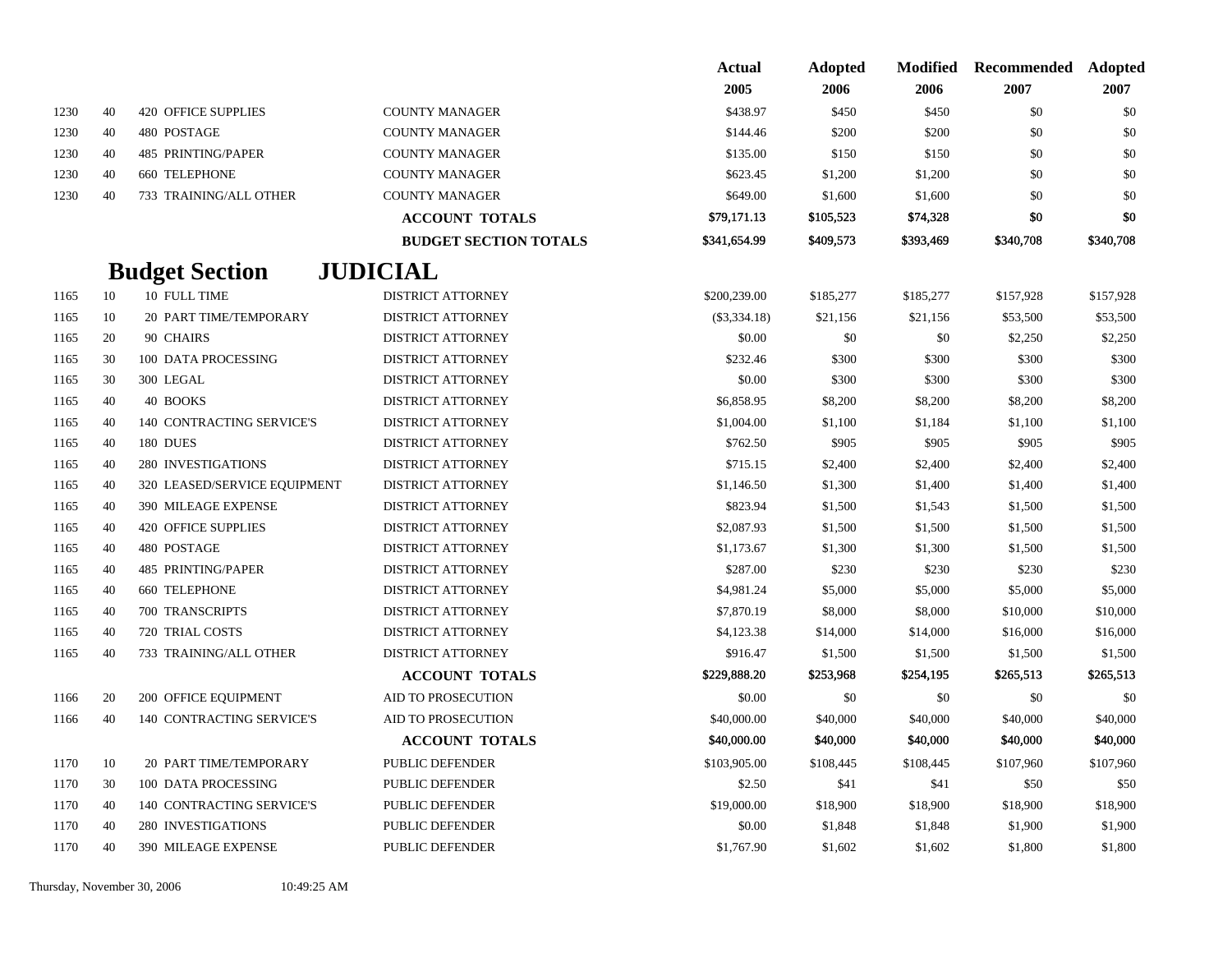|      |    |                               |                                | Actual       | <b>Adopted</b> | Modified  | Recommended | <b>Adopted</b> |
|------|----|-------------------------------|--------------------------------|--------------|----------------|-----------|-------------|----------------|
|      |    |                               |                                | 2005         | 2006           | 2006      | 2007        | 2007           |
| 1170 | 40 | <b>420 OFFICE SUPPLIES</b>    | PUBLIC DEFENDER                | \$1,187.70   | \$1,031        | \$1,031   | \$1,750     | \$1,750        |
| 1170 | 40 | 480 POSTAGE                   | PUBLIC DEFENDER                | \$439.01     | \$430          | \$430     | \$500       | \$500          |
| 1170 | 40 | <b>660 TELEPHONE</b>          | PUBLIC DEFENDER                | \$408.35     | \$406          | \$406     | \$410       | \$410          |
| 1170 | 40 | <b>700 TRANSCRIPTS</b>        | <b>PUBLIC DEFENDER</b>         | \$75.62      | \$12           | \$12      | \$300       | \$300          |
|      |    |                               | <b>ACCOUNT TOTALS</b>          | \$126,786.08 | \$132,715      | \$132,715 | \$133,570   | \$133,570      |
| 1172 | 40 | 30 ASSIGNED COUNSEL           | ASSIGNED COUNSEL               | \$188,357.66 | \$210,000      | \$210,000 | \$220,000   | \$220,000      |
| 1172 | 40 | 320 LEASED/SERVICE EQUIPMENT  | <b>ASSIGNED COUNSEL</b>        | \$109.10     | \$80           | \$80      | \$170       | \$170          |
| 1172 | 40 | 390 MILEAGE EXPENSE           | <b>ASSIGNED COUNSEL</b>        | \$1,030.20   | \$950          | \$950     | \$950       | \$950          |
| 1172 | 40 | 480 POSTAGE                   | <b>ASSIGNED COUNSEL</b>        | \$56.55      | \$37           | \$37      | \$100       | \$100          |
| 1172 | 40 | 590 SERVICE'S RENDERED        | ASSIGNED COUNSEL               | \$420.40     | \$63           | \$63      | \$63        | \$63           |
| 1172 | 40 | 640 SUPPLIES (NOT OFFICE)     | <b>ASSIGNED COUNSEL</b>        | \$1,018.39   | \$803          | \$803     | \$803       | \$803          |
| 1172 | 40 | 660 TELEPHONE                 | <b>ASSIGNED COUNSEL</b>        | \$118.59     | \$0            | \$0       | \$60        | \$60           |
| 1172 | 40 | 700 TRANSCRIPTS               | <b>ASSIGNED COUNSEL</b>        | \$1,050.00   | \$2,900        | \$2,900   | \$2,900     | \$2,900        |
|      |    |                               | <b>ACCOUNT TOTALS</b>          | \$192,160.89 | \$214,833      | \$214,833 | \$225,046   | \$225,046      |
| 1180 | 40 | <b>450 PAYMENT TO STATE</b>   | JUSTICES AND CONSTABLES        | \$2,360.00   | \$2,000        | \$2,000   | \$2,500     | \$2,500        |
|      |    |                               | <b>ACCOUNT TOTALS</b>          | \$2,360.00   | \$2,000        | \$2,000   | \$2,500     | \$2,500        |
| 1185 | 10 | <b>20 PART TIME/TEMPORARY</b> | MEDICAL EXAMINERS AND CORONERS | \$2,479.33   | \$0            | \$0       | \$0         | \$0            |
| 1185 | 20 | 230 RADIO & EQUIPMENT         | MEDICAL EXAMINERS AND CORONERS | \$0.00       | \$1,800        | \$1,800   | $\$0$       | \$0            |
| 1185 | 30 | 100 DATA PROCESSING           | MEDICAL EXAMINERS AND CORONERS | \$0.69       | \$0            | \$0       | \$0         | \$0            |
| 1185 | 40 | 160 CORONERS                  | MEDICAL EXAMINERS AND CORONERS | \$6,180.00   | \$12,000       | \$12,900  | \$12,900    | \$12,900       |
| 1185 | 40 | 180 DUES                      | MEDICAL EXAMINERS AND CORONERS | \$375.00     | \$375          | \$375     | \$375       | \$375          |
| 1185 | 40 | 370 MEDICAL EXPENSE           | MEDICAL EXAMINERS AND CORONERS | \$24,933.50  | \$17,448       | \$17,798  | \$17,798    | \$17,798       |
| 1185 | 40 | 390 MILEAGE EXPENSE           | MEDICAL EXAMINERS AND CORONERS | \$884.19     | \$1,500        | \$1,801   | \$1,801     | \$1,801        |
| 1185 | 40 | <b>420 OFFICE SUPPLIES</b>    | MEDICAL EXAMINERS AND CORONERS | \$19.99      | \$300          | \$323     | \$323       | \$323          |
| 1185 | 40 | 480 POSTAGE                   | MEDICAL EXAMINERS AND CORONERS | \$8.53       | \$200          | \$200     | \$200       | \$200          |
| 1185 | 40 | 590 SERVICE'S RENDERED        | MEDICAL EXAMINERS AND CORONERS | \$1,622.65   | \$2,400        | \$2,400   | \$2,400     | \$2,400        |
| 1185 | 40 | 640 SUPPLIES (NOT OFFICE)     | MEDICAL EXAMINERS AND CORONERS | \$0.00       | \$500          | \$500     | \$500       | \$500          |
| 1185 | 40 | <b>660 TELEPHONE</b>          | MEDICAL EXAMINERS AND CORONERS | \$73.14      | \$2,150        | \$2,175   | \$2,175     | \$2,175        |
| 1185 | 40 | 731 TRAINING/STATE REQUIRED   | MEDICAL EXAMINERS AND CORONERS | \$0.00       | \$1,000        | \$1,000   | \$1,000     | \$1,000        |
| 1185 | 40 | 733 TRAINING/ALL OTHER        | MEDICAL EXAMINERS AND CORONERS | \$997.10     | \$3,000        | \$3,000   | \$3,000     | \$3,000        |
|      |    |                               | <b>ACCOUNT TOTALS</b>          | \$37,574.12  | \$42,673       | \$44,272  | \$42,472    | \$42,472       |
|      |    |                               | <b>BUDGET SECTION TOTALS</b>   | \$628,769.29 | \$686,189      | \$688,015 | \$709,101   | \$709,101      |
|      |    | <b>Budget Section</b>         | <b>FINANCE</b>                 |              |                |           |             |                |
| 1325 | 10 | 10 FULL TIME                  | <b>TREASURER</b>               | \$270,960.14 | \$323,089      | \$323,089 | \$311,132   | \$311,132      |
| 1325 | 10 | <b>30 OVERTIME/OTHER</b>      | <b>TREASURER</b>               | \$1,944.58   | \$1,700        | \$1,700   | \$1,700     | \$1,700        |
|      |    |                               |                                |              |                |           |             |                |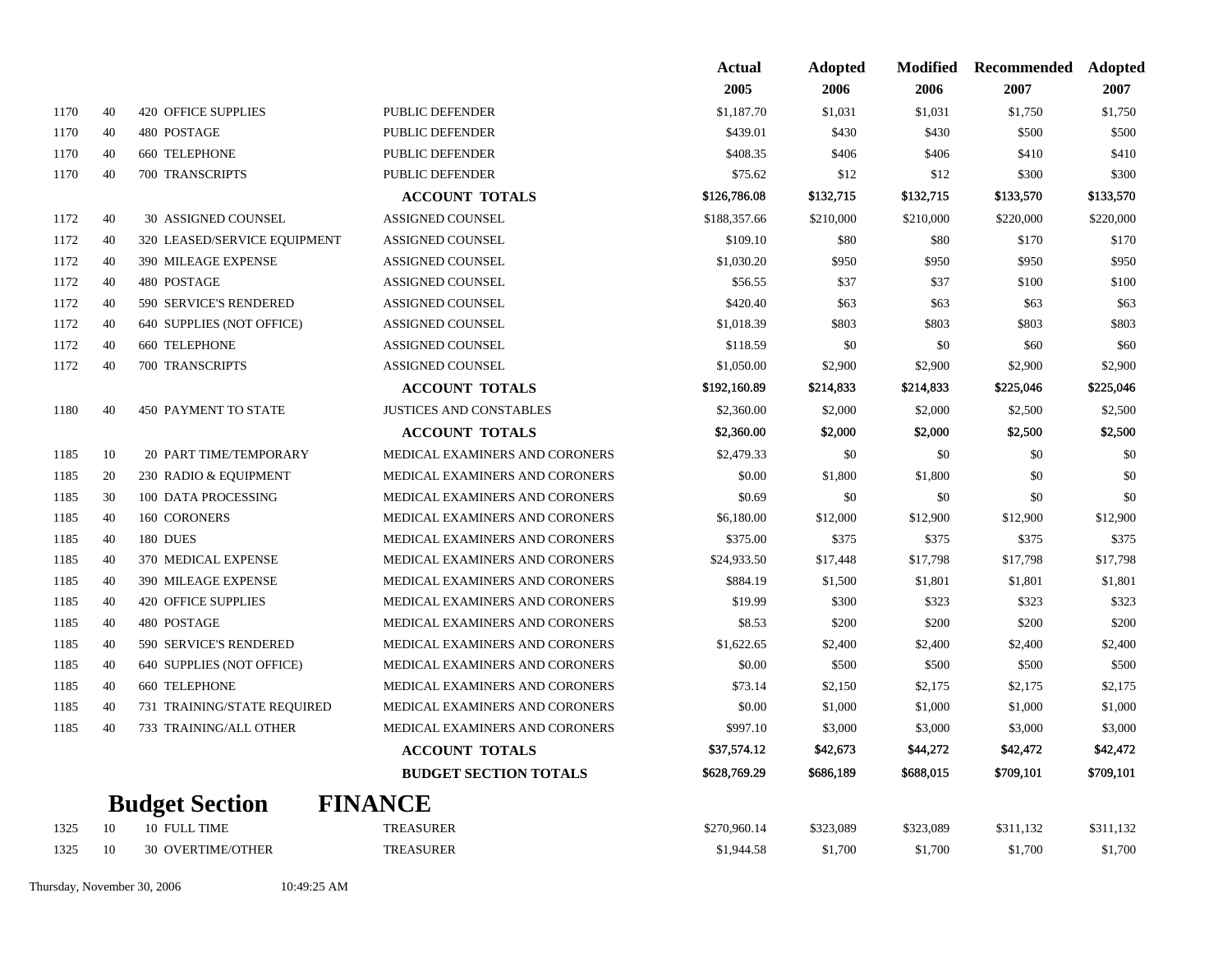|      |    |                                |                       | Actual       | <b>Adopted</b> |           | Modified Recommended Adopted |           |
|------|----|--------------------------------|-----------------------|--------------|----------------|-----------|------------------------------|-----------|
|      |    |                                |                       | 2005         | 2006           | 2006      | 2007                         | 2007      |
| 1325 | 20 | <b>150 FILE CABINETS</b>       | <b>TREASURER</b>      | \$773.85     | \$600          | \$600     | \$600                        | \$600     |
| 1325 | 20 | 180 MISCELLANEOUS              | <b>TREASURER</b>      | \$0.00       | $\$0$          | \$0       | \$0                          | \$0       |
| 1325 | 30 | 100 DATA PROCESSING            | <b>TREASURER</b>      | \$65,176.83  | \$42,000       | \$42,000  | \$42,000                     | \$42,000  |
| 1325 | 30 | 300 LEGAL                      | <b>TREASURER</b>      | \$7,830.00   | \$6,500        | \$6,500   | \$6,000                      | \$6,000   |
| 1325 | 40 | 40 BOOKS                       | <b>TREASURER</b>      | \$1,633.35   | \$1,200        | \$1,200   | \$1,100                      | \$1,100   |
| 1325 | 40 | 140 CONTRACTING SERVICE'S      | <b>TREASURER</b>      | \$115,429.24 | \$105,000      | \$105,000 | \$90,000                     | \$90,000  |
| 1325 | 40 | 180 DUES                       | <b>TREASURER</b>      | \$340.00     | \$350          | \$350     | \$400                        | \$400     |
| 1325 | 40 | 220 AUTOMOBILE FUEL            | <b>TREASURER</b>      | \$15.00      | \$50           | \$50      | \$100                        | \$100     |
| 1325 | 40 | 320 LEASED/SERVICE EQUIPMENT   | <b>TREASURER</b>      | \$3,926.29   | \$3,200        | \$3,200   | \$3,200                      | \$3,200   |
| 1325 | 40 | 330 LEGAL FEES                 | <b>TREASURER</b>      | \$5,972.20   | \$2,000        | \$2,000   | \$1,800                      | \$1,800   |
| 1325 | 40 | 350 OFFICE EQUIP MAINTENANCE   | <b>TREASURER</b>      | \$373.50     | \$450          | \$450     | \$500                        | \$500     |
| 1325 | 40 | 390 MILEAGE EXPENSE            | <b>TREASURER</b>      | \$644.00     | \$1,000        | \$1,000   | \$1,000                      | \$1,000   |
| 1325 | 40 | <b>420 OFFICE SUPPLIES</b>     | <b>TREASURER</b>      | \$1,208.44   | \$1,900        | \$1,900   | \$1,800                      | \$1,800   |
| 1325 | 40 | 480 POSTAGE                    | <b>TREASURER</b>      | \$1,896.59   | \$2,200        | \$2,200   | \$2,300                      | \$2,300   |
| 1325 | 40 | <b>485 PRINTING/PAPER</b>      | <b>TREASURER</b>      | \$2,652.10   | \$3,000        | \$3,215   | \$3,500                      | \$3,500   |
| 1325 | 40 | 590 SERVICE'S RENDERED         | <b>TREASURER</b>      | \$244.40     | \$850          | \$850     | \$800                        | \$800     |
| 1325 | 40 | <b>630 STATIONERY SUPPLIES</b> | <b>TREASURER</b>      | \$1,945.31   | \$2,000        | \$2,000   | \$2,000                      | \$2,000   |
| 1325 | 40 | <b>660 TELEPHONE</b>           | <b>TREASURER</b>      | \$4,299.45   | \$5,000        | \$5,000   | \$4,500                      | \$4,500   |
| 1325 | 40 | 733 TRAINING/ALL OTHER         | <b>TREASURER</b>      | \$1,671.14   | \$2,500        | \$2,500   | \$3,000                      | \$3,000   |
| 1325 | 40 | 999 AMEX PAYMENTS              | <b>TREASURER</b>      | \$0.00       | \$0            | \$0       | \$0                          | \$0       |
|      |    |                                | <b>ACCOUNT TOTALS</b> | \$488,936.41 | \$504,589      | \$504,804 | \$477,432                    | \$477,432 |
| 1340 | 10 | 10 FULL TIME                   | <b>BUDGET</b>         | \$17,460.04  | \$17,460       | \$17,460  | \$17,500                     | \$17,500  |
| 1340 | 30 | 100 DATA PROCESSING            | <b>BUDGET</b>         | \$666.05     | \$3,000        | \$3,000   | \$3,000                      | \$3,000   |
|      |    |                                | <b>ACCOUNT TOTALS</b> | \$18,126.09  | \$20,460       | \$20,460  | \$20,500                     | \$20,500  |
| 1345 | 10 | 10 FULL TIME                   | PURCHASING            | \$2,999.88   | \$3,000        | \$3,000   | \$3,000                      | \$3,000   |
| 1345 | 30 | 100 DATA PROCESSING            | PURCHASING            | \$232.48     | \$500          | \$500     | \$500                        | \$500     |
| 1345 | 30 | 300 LEGAL                      | PURCHASING            | \$0.00       | \$300          | \$300     | \$300                        | \$300     |
| 1345 | 40 | 10 ADVERTISING                 | <b>PURCHASING</b>     | \$0.00       | \$150          | \$150     | \$150                        | \$150     |
| 1345 | 40 | 180 DUES                       | PURCHASING            | \$50.00      | \$50           | \$50      | \$50                         | \$50      |
| 1345 | 40 | 320 LEASED/SERVICE EQUIPMENT   | PURCHASING            | \$109.75     | \$200          | \$200     | \$200                        | \$200     |
| 1345 | 40 | <b>340 LITERATURE</b>          | PURCHASING            | \$0.00       | \$50           | \$50      | \$50                         | \$50      |
| 1345 | 40 | 420 OFFICE SUPPLIES            | PURCHASING            | \$75.83      | \$100          | \$100     | \$100                        | \$100     |
| 1345 | 40 | 480 POSTAGE                    | <b>PURCHASING</b>     | \$0.74       | \$150          | \$150     | \$150                        | \$150     |
| 1345 | 40 | <b>485 PRINTING/PAPER</b>      | <b>PURCHASING</b>     | \$41.34      | \$50           | \$50      | \$50                         | \$50      |
| 1345 | 40 | <b>660 TELEPHONE</b>           | PURCHASING            | \$96.98      | \$125          | \$125     | \$125                        | \$125     |
| 1345 | 40 | 733 TRAINING/ALL OTHER         | PURCHASING            | \$16.00      | \$200          | \$200     | \$200                        | \$200     |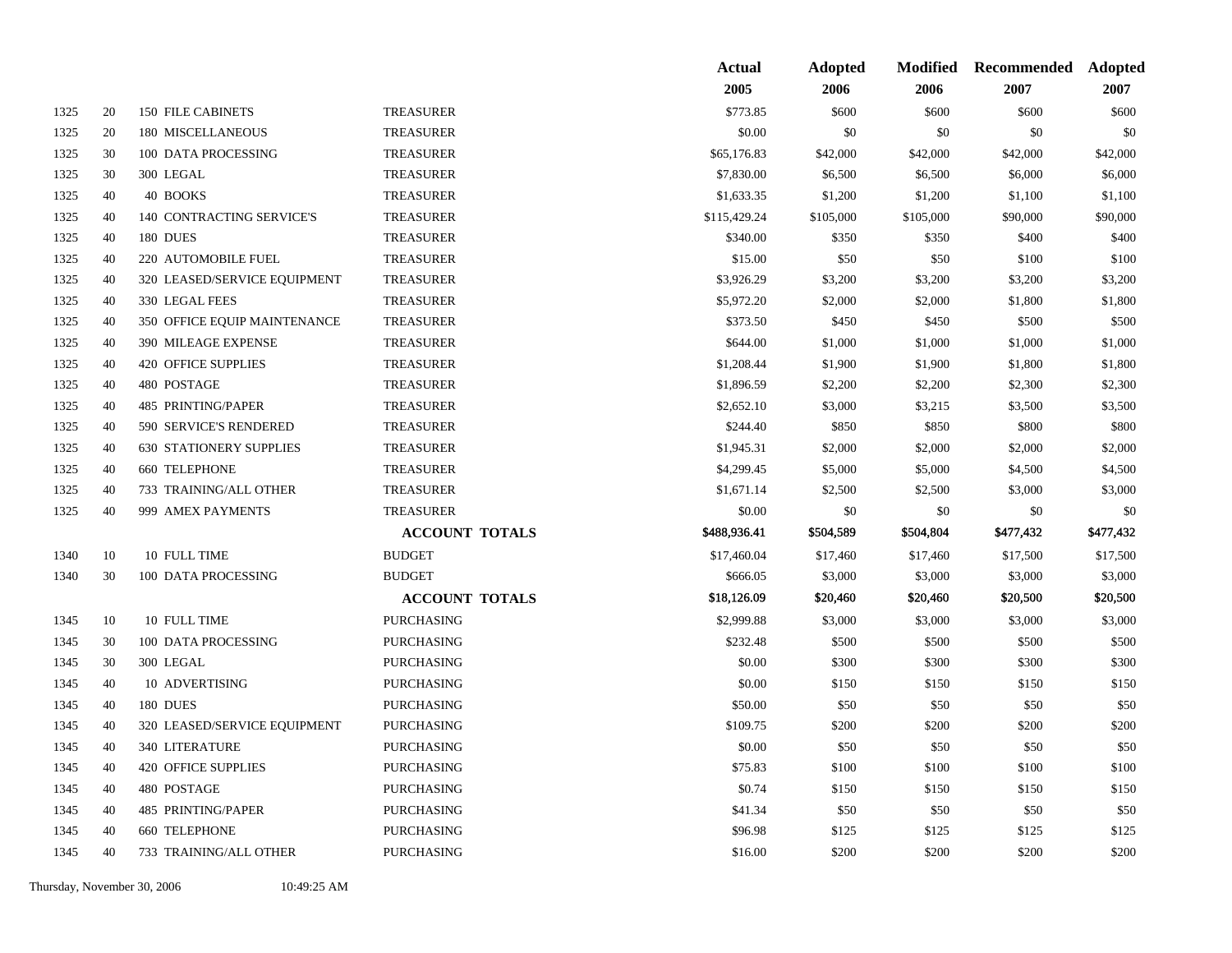|      |    |                                  |                                  | Actual<br>2005 | <b>Adopted</b><br>2006 | 2006      | Modified Recommended Adopted<br>2007 | 2007      |
|------|----|----------------------------------|----------------------------------|----------------|------------------------|-----------|--------------------------------------|-----------|
|      |    |                                  |                                  |                |                        |           |                                      |           |
|      |    |                                  | <b>ACCOUNT TOTALS</b>            | \$3,623.00     | \$4,875                | \$4,875   | \$4,875                              | \$4,875   |
| 1355 | 10 | 10 FULL TIME                     | <b>ASSESSMENTS</b>               | \$113,428.98   | \$119,164              | \$119,164 | \$123,299                            | \$123,299 |
| 1355 | 10 | 20 PART TIME/TEMPORARY           | <b>ASSESSMENTS</b>               | \$6,763.31     | \$8,299                | \$8,299   | \$8,516                              | \$8,516   |
| 1355 | 10 | <b>30 OVERTIME/OTHER</b>         | <b>ASSESSMENTS</b>               | \$74.65        | \$0                    | \$0       | \$0                                  | \$0       |
| 1355 | 20 | 220 PRINTER                      | <b>ASSESSMENTS</b>               | \$4,946.79     | \$0                    | \$0       | \$0                                  | \$0       |
| 1355 | 30 | 100 DATA PROCESSING              | <b>ASSESSMENTS</b>               | \$4,516.88     | \$3,000                | \$3,000   | \$3,000                              | \$3,000   |
| 1355 | 30 | 300 LEGAL                        | <b>ASSESSMENTS</b>               | \$350.00       | \$250                  | \$250     | \$250                                | \$250     |
| 1355 | 40 | <b>140 CONTRACTING SERVICE'S</b> | <b>ASSESSMENTS</b>               | \$16,800.00    | \$18,700               | \$18,700  | \$22,125                             | \$22,125  |
| 1355 | 40 | <b>150 COPIER SUPPLIES</b>       | <b>ASSESSMENTS</b>               | \$834.72       | \$1,000                | \$1,000   | \$1,000                              | \$1,000   |
| 1355 | 40 | 360 MEALS/FOOD                   | <b>ASSESSMENTS</b>               | \$18.63        | \$0                    | \$0       | \$0                                  | \$0       |
| 1355 | 40 | 390 MILEAGE EXPENSE              | <b>ASSESSMENTS</b>               | \$0.00         | \$200                  | \$200     | \$200                                | \$200     |
| 1355 | 40 | <b>420 OFFICE SUPPLIES</b>       | <b>ASSESSMENTS</b>               | \$684.62       | \$550                  | \$550     | \$550                                | \$550     |
| 1355 | 40 | <b>450 PAYMENT TO STATE</b>      | <b>ASSESSMENTS</b>               | \$5,950.00     | \$6,000                | \$6,000   | \$9,750                              | \$9,750   |
| 1355 | 40 | 480 POSTAGE                      | <b>ASSESSMENTS</b>               | \$240.12       | \$400                  | \$400     | \$400                                | \$400     |
| 1355 | 40 | 485 PRINTING/PAPER               | <b>ASSESSMENTS</b>               | \$283.77       | \$350                  | \$350     | \$350                                | \$350     |
| 1355 | 40 | 500 PRINTER SUPPLIES             | <b>ASSESSMENTS</b>               | \$319.21       | \$550                  | \$862     | \$550                                | \$550     |
| 1355 | 40 | 520 RECORDING/MICROFILM          | <b>ASSESSMENTS</b>               | \$732.25       | \$550                  | \$550     | \$550                                | \$550     |
| 1355 | 40 | 620 SOFTWARE EXPENSE             | <b>ASSESSMENTS</b>               | \$0.00         | \$650                  | \$650     | \$650                                | \$650     |
| 1355 | 40 | 650 TAXES                        | <b>ASSESSMENTS</b>               | \$5,748.98     | \$6,000                | \$6,000   | \$6,000                              | \$6,000   |
| 1355 | 40 | 660 TELEPHONE                    | <b>ASSESSMENTS</b>               | \$916.79       | \$1,450                | \$1,450   | \$1,450                              | \$1,450   |
| 1355 | 40 | 731 TRAINING/STATE REQUIRED      | <b>ASSESSMENTS</b>               | \$0.00         | \$500                  | \$500     | \$500                                | \$500     |
| 1355 | 40 | 733 TRAINING/ALL OTHER           | <b>ASSESSMENTS</b>               | \$146.00       | \$225                  | \$225     | \$225                                | \$225     |
|      |    |                                  | <b>ACCOUNT TOTALS</b>            | \$162,755.70   | \$167,838              | \$168,150 | \$179,365                            | \$179,365 |
| 1362 | 40 | 10 ADVERTISING                   | TAX ADVERTISING AND EXPENSE      | \$13,795.23    | \$20,000               | \$20,000  | \$18,000                             | \$18,000  |
| 1362 | 40 | 330 LEGAL FEES                   | TAX ADVERTISING AND EXPENSE      | \$932.36       | \$0                    | \$0       | \$4,000                              | \$4,000   |
| 1362 | 40 | 480 POSTAGE                      | TAX ADVERTISING AND EXPENSE      | \$924.19       | \$4,100                | \$4,100   | \$4,500                              | \$4,500   |
|      |    |                                  | <b>ACCOUNT TOTALS</b>            | \$15,651.78    | \$24,100               | \$24,100  | \$26,500                             | \$26,500  |
| 1364 | 40 | <b>140 CONTRACTING SERVICE'S</b> | EXPENSE OF COUNTY OWNED PROPERTY | \$0.00         | \$100                  | \$100     | \$500                                | \$500     |
|      |    |                                  | <b>ACCOUNT TOTALS</b>            | \$0.00         | \$100                  | \$100     | \$500                                | \$500     |
|      |    |                                  | <b>BUDGET SECTION TOTALS</b>     | \$689,092.98   | \$721,962              | \$722,489 | \$709,172                            | \$709,172 |
|      |    |                                  |                                  |                |                        |           |                                      |           |
|      |    | <b>Budget Section</b>            | <b>STAFF</b>                     |                |                        |           |                                      |           |
| 1410 | 10 | 10 FULL TIME                     | <b>COUNTY CLERK</b>              | \$151,592.41   | \$156,380              | \$156,380 | \$162,503                            | \$162,503 |
| 1410 | 10 | 20 PART TIME/TEMPORARY           | <b>COUNTY CLERK</b>              | \$0.00         | \$0                    | \$0       | \$0                                  | \$0       |
| 1410 | 20 | 90 COMPUTER                      | <b>COUNTY CLERK</b>              | \$1,315.25     | \$0                    | \$0       | \$0                                  | \$0       |
| 1410 | 30 | 100 DATA PROCESSING              | <b>COUNTY CLERK</b>              | \$1,527.42     | \$3,750                | \$3,750   | \$3,750                              | \$3,750   |
|      |    |                                  |                                  |                |                        |           |                                      |           |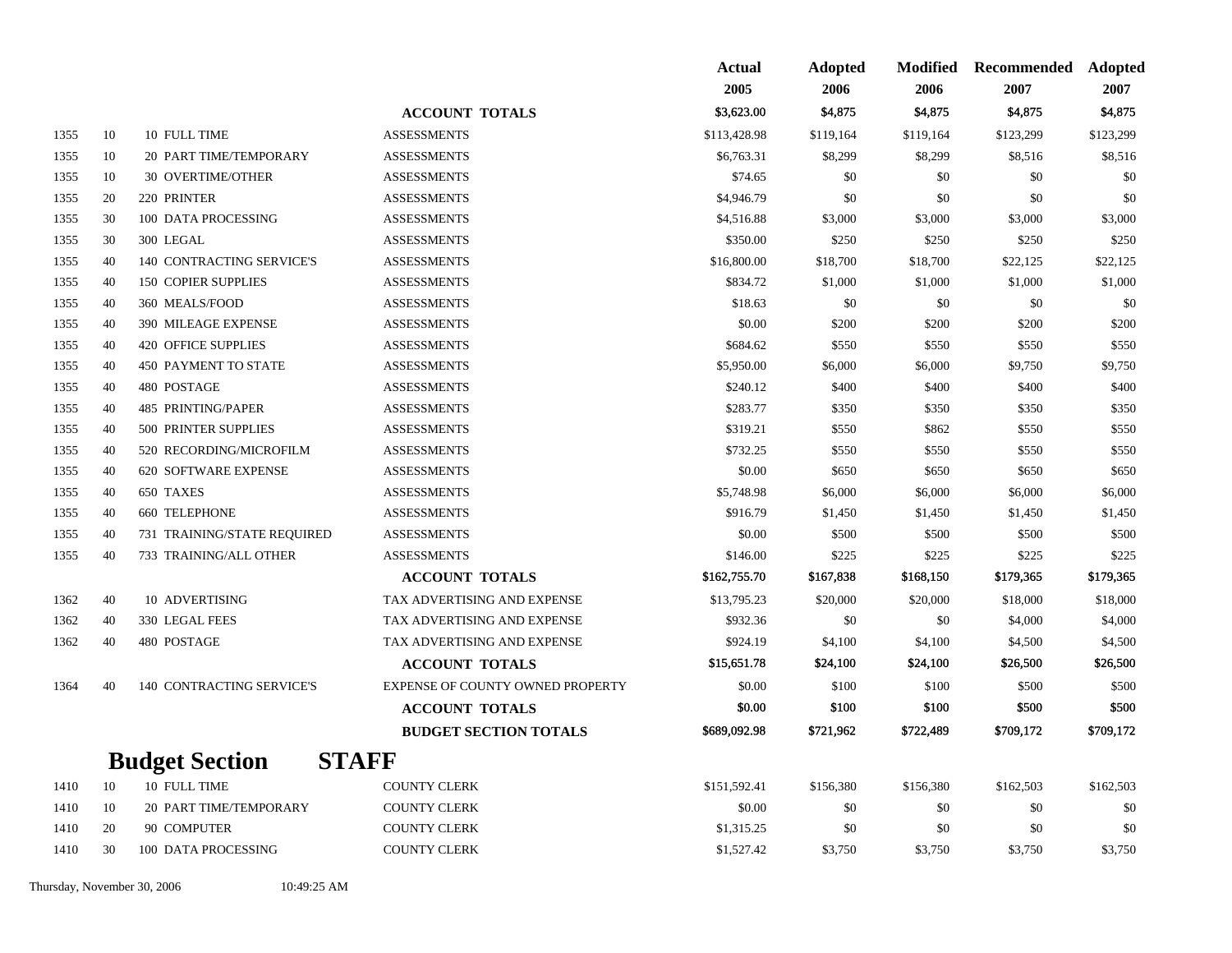|      |    |                                  |                              | Actual       | Adopted   |           | Modified Recommended Adopted |           |
|------|----|----------------------------------|------------------------------|--------------|-----------|-----------|------------------------------|-----------|
|      |    |                                  |                              | 2005         | 2006      | 2006      | 2007                         | 2007      |
| 1410 | 30 | 300 LEGAL                        | <b>COUNTY CLERK</b>          | \$460.00     | \$150     | \$150     | \$150                        | \$150     |
| 1410 | 40 | 40 BOOKS                         | <b>COUNTY CLERK</b>          | \$0.00       | \$0       | \$0       | $\$0$                        | \$0       |
| 1410 | 40 | <b>140 CONTRACTING SERVICE'S</b> | <b>COUNTY CLERK</b>          | \$9,000.00   | \$10,000  | \$10,000  | \$10,000                     | \$10,000  |
| 1410 | 40 | 320 LEASED/SERVICE EQUIPMENT     | <b>COUNTY CLERK</b>          | \$4,936.98   | \$5,000   | \$5,000   | \$5,000                      | \$5,000   |
| 1410 | 40 | 360 MEALS/FOOD                   | <b>COUNTY CLERK</b>          | \$43.82      | \$100     | \$100     | \$100                        | \$100     |
| 1410 | 40 | <b>390 MILEAGE EXPENSE</b>       | <b>COUNTY CLERK</b>          | \$0.00       | \$100     | \$100     | \$100                        | \$100     |
| 1410 | 40 | <b>420 OFFICE SUPPLIES</b>       | <b>COUNTY CLERK</b>          | \$4,510.96   | \$11,150  | \$11,150  | \$11,150                     | \$11,150  |
| 1410 | 40 | 480 POSTAGE                      | <b>COUNTY CLERK</b>          | \$867.18     | \$2,500   | \$2,500   | \$2,500                      | \$2,500   |
| 1410 | 40 | <b>485 PRINTING/PAPER</b>        | <b>COUNTY CLERK</b>          | \$2,164.01   | \$2,210   | \$2,210   | \$2,210                      | \$2,210   |
| 1410 | 40 | 520 RECORDING/MICROFILM          | <b>COUNTY CLERK</b>          | \$1,191.40   | \$4,500   | \$4,500   | \$4,500                      | \$4,500   |
| 1410 | 40 | <b>660 TELEPHONE</b>             | COUNTY CLERK                 | \$1,834.68   | \$3,000   | \$3,000   | \$3,000                      | \$3,000   |
| 1410 | 40 | 733 TRAINING/ALL OTHER           | <b>COUNTY CLERK</b>          | \$1,739.39   | \$1,900   | \$1,900   | \$1,900                      | \$1,900   |
|      |    |                                  | <b>ACCOUNT TOTALS</b>        | \$181,183.50 | \$200,740 | \$200,740 | \$206,863                    | \$206,863 |
| 1411 | 10 | 10 FULL TIME                     | DEPARTMENT OF MOTOR VEHICLES | \$130,811.45 | \$136,757 | \$136,757 | \$134,997                    | \$134,997 |
| 1411 | 10 | 20 PART TIME/TEMPORARY           | DEPARTMENT OF MOTOR VEHICLES | \$8,896.88   | \$9,187   | \$9,187   | \$9,426                      | \$9,426   |
| 1411 | 10 | <b>30 OVERTIME/OTHER</b>         | DEPARTMENT OF MOTOR VEHICLES | \$0.00       | \$0       | \$0       | \$0                          | \$0       |
| 1411 | 20 | 70 CHAIRS                        | DEPARTMENT OF MOTOR VEHICLES | \$0.00       | \$980     | \$980     | \$0                          | \$0       |
| 1411 | 30 | 100 DATA PROCESSING              | DEPARTMENT OF MOTOR VEHICLES | \$34.70      | \$0       | \$0       | \$250                        | \$250     |
| 1411 | 30 | 300 LEGAL                        | DEPARTMENT OF MOTOR VEHICLES | \$0.00       | \$125     | \$125     | \$125                        | \$125     |
| 1411 | 40 | 40 BOOKS                         | DEPARTMENT OF MOTOR VEHICLES | \$26.95      | \$100     | \$100     | \$250                        | \$250     |
| 1411 | 40 | 320 LEASED/SERVICE EQUIPMENT     | DEPARTMENT OF MOTOR VEHICLES | \$1,278.41   | \$2,160   | \$2,154   | \$2,160                      | \$2,160   |
| 1411 | 40 | <b>390 MILEAGE EXPENSE</b>       | DEPARTMENT OF MOTOR VEHICLES | \$0.00       | \$100     | \$100     | \$100                        | \$100     |
| 1411 | 40 | 420 OFFICE SUPPLIES              | DEPARTMENT OF MOTOR VEHICLES | \$1,257.19   | \$1,000   | \$1,108   | \$5,000                      | \$5,000   |
| 1411 | 40 | 480 POSTAGE                      | DEPARTMENT OF MOTOR VEHICLES | \$2,417.71   | \$2,500   | \$2,500   | \$2,500                      | \$2,500   |
| 1411 | 40 | 485 PRINTING/PAPER               | DEPARTMENT OF MOTOR VEHICLES | \$75.00      | \$200     | \$200     | \$200                        | \$200     |
| 1411 | 40 | <b>550 RENT</b>                  | DEPARTMENT OF MOTOR VEHICLES | \$0.00       | \$0       | \$0       | \$33,600                     | \$33,600  |
| 1411 | 40 | <b>660 TELEPHONE</b>             | DEPARTMENT OF MOTOR VEHICLES | \$1,476.88   | \$1,600   | \$1,600   | \$1,600                      | \$1,600   |
| 1411 | 40 | 733 TRAINING/ALL OTHER           | DEPARTMENT OF MOTOR VEHICLES | \$501.82     | \$950     | \$950     | \$950                        | \$950     |
|      |    |                                  | <b>ACCOUNT TOTALS</b>        | \$146,776.99 | \$155,659 | \$155,761 | \$191,158                    | \$191,158 |
| 1420 | 10 | 10 FULL TIME                     | <b>LAW</b>                   | \$106,559.92 | \$113,739 | \$113,739 | \$118,521                    | \$118,521 |
| 1420 | 10 | 20 PART TIME/TEMPORARY           | <b>LAW</b>                   | \$36,976.08  | \$35,693  | \$35,693  | \$37,120                     | \$37,120  |
| 1420 | 20 | 90 COMPUTER                      | LAW                          | \$0.00       | \$350     | \$350     | \$2,700                      | \$2,700   |
| 1420 | 20 | 200 OFFICE EQUIPMENT             | <b>LAW</b>                   | \$0.00       | \$0       | \$0       | \$300                        | \$300     |
| 1420 | 30 | 100 DATA PROCESSING              | <b>LAW</b>                   | \$374.14     | \$350     | \$350     | \$350                        | \$350     |
| 1420 | 40 | 10 ADVERTISING                   | LAW                          | \$965.00     | \$100     | \$100     | \$200                        | \$200     |
| 1420 | 40 | 40 BOOKS                         | LAW                          | \$1,642.65   | \$1,500   | \$1,500   | \$1,750                      | \$1,750   |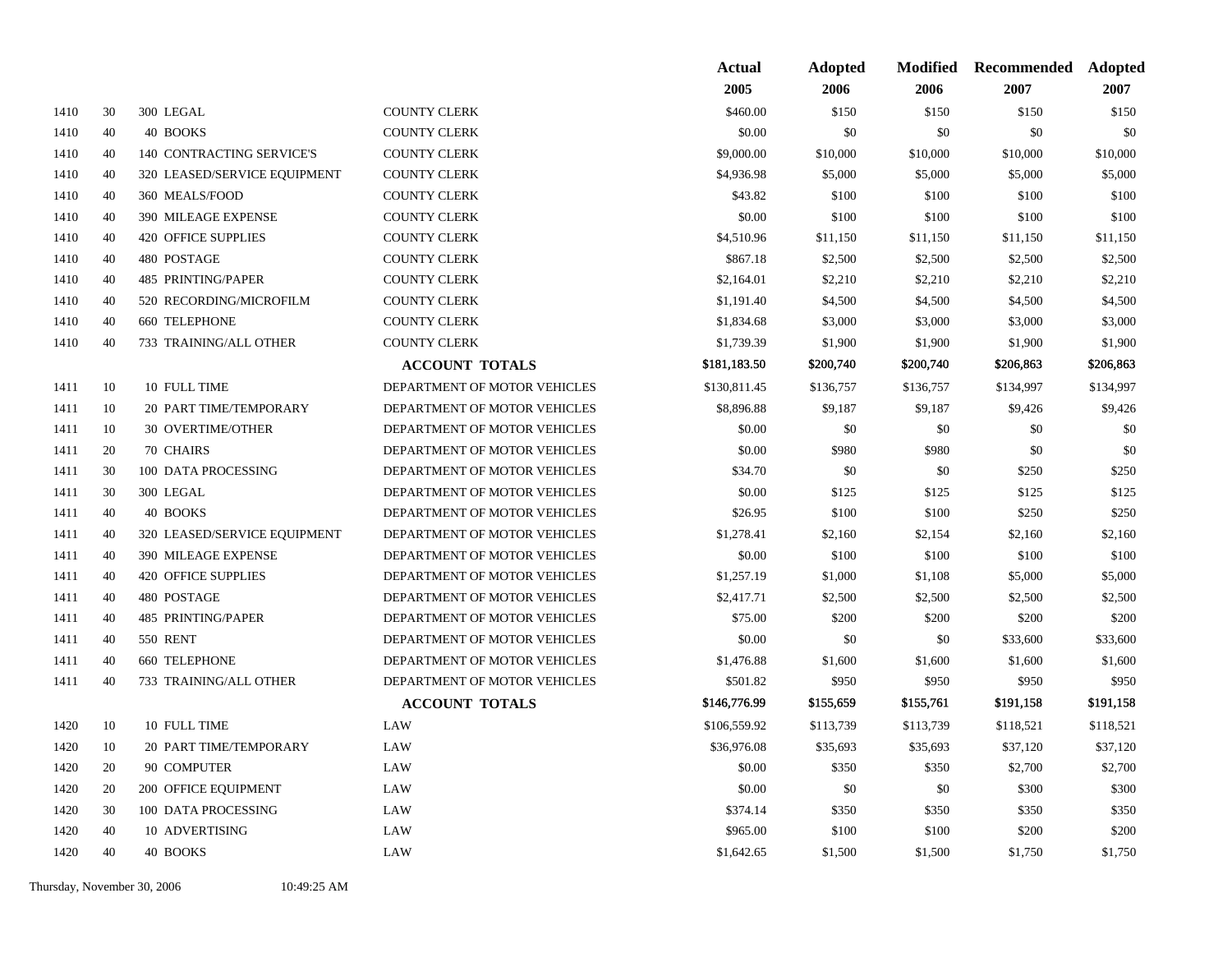|      |    |                                  |                       | Actual       | Adopted   |           | Modified Recommended Adopted |           |
|------|----|----------------------------------|-----------------------|--------------|-----------|-----------|------------------------------|-----------|
|      |    |                                  |                       | 2005         | 2006      | 2006      | 2007                         | 2007      |
| 1420 | 40 | 180 DUES                         | <b>LAW</b>            | \$409.00     | \$400     | \$400     | \$400                        | \$400     |
| 1420 | 40 | 320 LEASED/SERVICE EQUIPMENT     | <b>LAW</b>            | \$246.00     | \$213     | \$213     | \$213                        | \$213     |
| 1420 | 40 | 330 LEGAL FEES                   | LAW                   | \$6,808.08   | \$6,000   | \$6,614   | \$6,000                      | \$6,000   |
| 1420 | 40 | 390 MILEAGE EXPENSE              | <b>LAW</b>            | \$0.00       | \$50      | \$50      | \$50                         | \$50      |
| 1420 | 40 | <b>420 OFFICE SUPPLIES</b>       | <b>LAW</b>            | \$208.19     | \$452     | \$452     | \$450                        | \$450     |
| 1420 | 40 | 480 POSTAGE                      | LAW                   | \$314.66     | \$263     | \$263     | \$363                        | \$363     |
| 1420 | 40 | 485 PRINTING/PAPER               | LAW                   | \$112.00     | \$100     | \$100     | \$100                        | \$100     |
| 1420 | 40 | <b>660 TELEPHONE</b>             | <b>LAW</b>            | \$1,078.37   | \$1,214   | \$1,214   | \$1,200                      | \$1,200   |
| 1420 | 40 | 731 TRAINING/STATE REQUIRED      | <b>LAW</b>            | \$479.40     | \$900     | \$900     | \$1,500                      | \$1,500   |
|      |    |                                  | <b>ACCOUNT TOTALS</b> | \$156,173.49 | \$161,324 | \$161,938 | \$171,217                    | \$171,217 |
| 1430 | 10 | 10 FULL TIME                     | <b>PERSONNEL</b>      | \$130,967.24 | \$147,374 | \$147,374 | \$166,232                    | \$166,232 |
| 1430 | 10 | <b>30 OVERTIME/OTHER</b>         | PERSONNEL             | \$0.00       | \$0       | \$0       | \$0                          | \$0       |
| 1430 | 30 | 100 DATA PROCESSING              | PERSONNEL             | \$2,551.09   | \$1,500   | \$1,500   | \$750                        | \$750     |
| 1430 | 30 | 300 LEGAL                        | PERSONNEL             | \$280.00     | \$1,500   | \$1,500   | \$3,000                      | \$3,000   |
| 1430 | 40 | 10 ADVERTISING                   | <b>PERSONNEL</b>      | \$3,061.37   | \$6,600   | \$7,200   | \$4,300                      | \$4,300   |
| 1430 | 40 | 130 CONTRACTS                    | <b>PERSONNEL</b>      | \$0.00       | \$0       | \$0       | \$0                          | \$0       |
| 1430 | 40 | <b>140 CONTRACTING SERVICE'S</b> | <b>PERSONNEL</b>      | \$3,595.46   | \$4,850   | \$4,850   | \$5,685                      | \$5,685   |
| 1430 | 40 | 180 DUES                         | <b>PERSONNEL</b>      | \$300.00     | \$300     | \$300     | \$300                        | \$300     |
| 1430 | 40 | 320 LEASED/SERVICE EQUIPMENT     | PERSONNEL             | $(\$491.14)$ | \$750     | \$1,248   | \$750                        | \$750     |
| 1430 | 40 | <b>340 LITERATURE</b>            | PERSONNEL             | \$523.75     | \$600     | \$600     | \$600                        | \$600     |
| 1430 | 40 | <b>420 OFFICE SUPPLIES</b>       | <b>PERSONNEL</b>      | \$334.87     | \$500     | \$500     | \$500                        | \$500     |
| 1430 | 40 | 440 OTHER AWARDS                 | <b>PERSONNEL</b>      | \$0.00       | \$0       | \$0       | $\$0$                        | \$0       |
| 1430 | 40 | <b>450 PAYMENT TO STATE</b>      | PERSONNEL             | \$4,700.50   | \$3,250   | \$3,142   | \$4,810                      | \$4,810   |
| 1430 | 40 | 470 PHYSICALS                    | <b>PERSONNEL</b>      | \$1,585.00   | \$2,800   | \$3,333   | \$2,800                      | \$2,800   |
| 1430 | 40 | 480 POSTAGE                      | PERSONNEL             | \$738.76     | \$1,250   | \$1,250   | \$1,250                      | \$1,250   |
| 1430 | 40 | 485 PRINTING/PAPER               | <b>PERSONNEL</b>      | \$237.00     | \$300     | \$300     | \$300                        | \$300     |
| 1430 | 40 | 500 PRINTER SUPPLIES             | <b>PERSONNEL</b>      | \$99.23      | \$150     | \$150     | \$200                        | \$200     |
| 1430 | 40 | 620 SOFTWARE EXPENSE             | <b>PERSONNEL</b>      | \$4,543.00   | \$4,997   | \$4,997   | \$4,831                      | \$4,831   |
| 1430 | 40 | <b>660 TELEPHONE</b>             | PERSONNEL             | \$1,858.41   | \$2,000   | \$2,000   | \$2,500                      | \$2,500   |
| 1430 | 40 | 733 TRAINING/ALL OTHER           | PERSONNEL             | \$6,218.16   | \$5,350   | \$5,350   | \$5,350                      | \$5,350   |
|      |    |                                  | <b>ACCOUNT TOTALS</b> | \$161,102.70 | \$184,071 | \$185,594 | \$204,158                    | \$204,158 |
| 1450 | 10 | 10 FULL TIME                     | <b>ELECTIONS</b>      | \$49,040.00  | \$110,000 | \$110,000 | \$118,000                    | \$118,000 |
| 1450 | 10 | 20 PART TIME/TEMPORARY           | <b>ELECTIONS</b>      | \$30,000.00  | \$0       | \$0       | \$15,680                     | \$15,680  |
| 1450 | 20 | 220 PRINTER                      | <b>ELECTIONS</b>      | \$0.00       | \$0       | \$0       | \$4,000                      | \$4,000   |
| 1450 | 30 | 100 DATA PROCESSING              | <b>ELECTIONS</b>      | \$746.94     | \$1,500   | \$1,500   | \$2,000                      | \$2,000   |
| 1450 | 30 | 300 LEGAL                        | <b>ELECTIONS</b>      | \$600.00     | \$1,000   | \$1,000   | \$1,100                      | \$1,100   |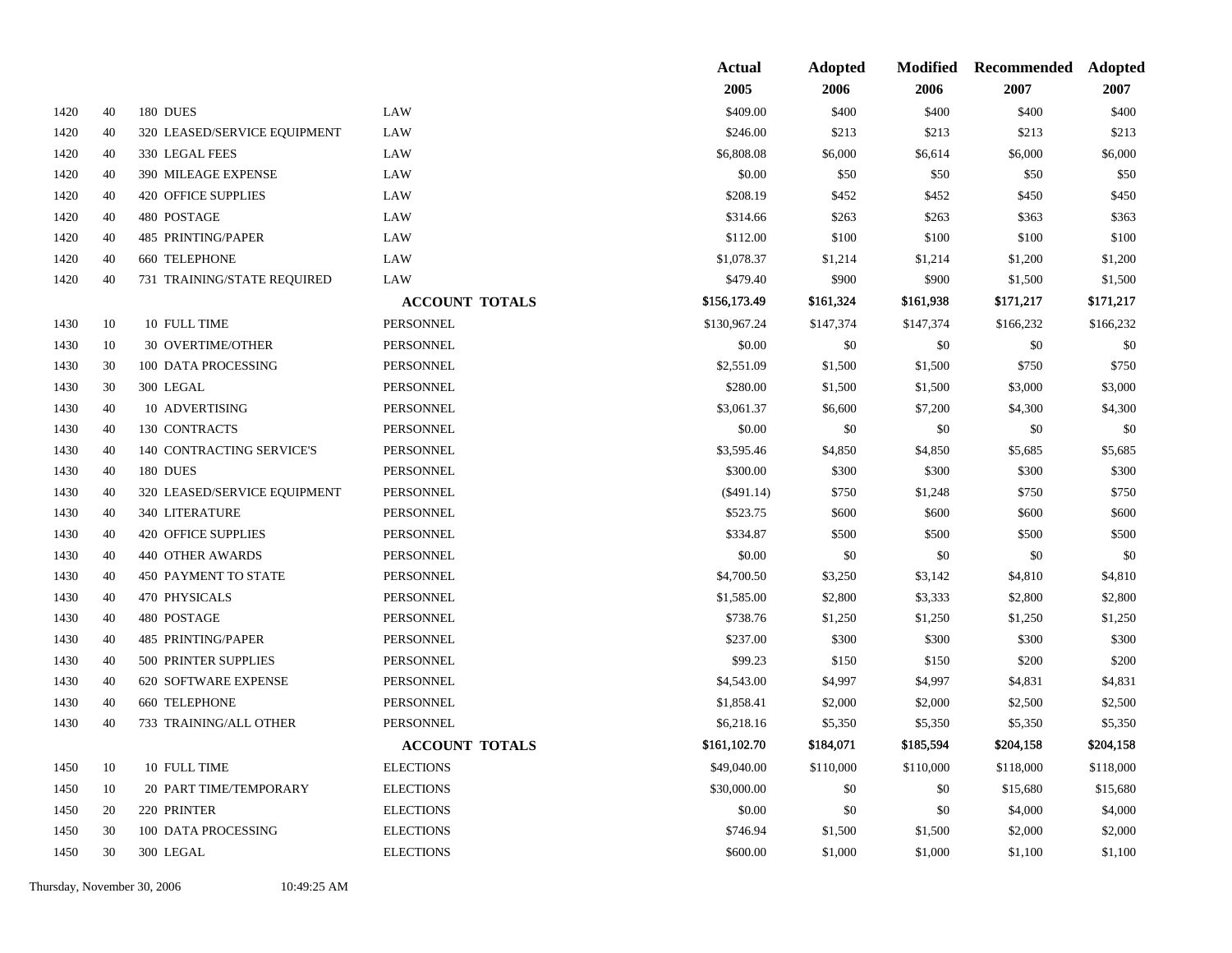|      |    |                                  |                           | Actual       | Adopted   |           | Modified Recommended Adopted |           |
|------|----|----------------------------------|---------------------------|--------------|-----------|-----------|------------------------------|-----------|
|      |    |                                  |                           | 2005         | 2006      | 2006      | 2007                         | 2007      |
| 1450 | 40 | 10 ADVERTISING                   | <b>ELECTIONS</b>          | \$2,765.08   | \$2,700   | \$2,700   | \$3,000                      | \$3,000   |
| 1450 | 40 | <b>140 CONTRACTING SERVICE'S</b> | <b>ELECTIONS</b>          | \$884.25     | \$56,660  | \$84,660  | \$90,000                     | \$90,000  |
| 1450 | 40 | 320 LEASED/SERVICE EQUIPMENT     | <b>ELECTIONS</b>          | \$1,156.25   | \$1,000   | \$1,000   | \$2,500                      | \$2,500   |
| 1450 | 40 | 360 MEALS/FOOD                   | <b>ELECTIONS</b>          | \$165.06     | \$200     | \$200     | \$250                        | \$250     |
| 1450 | 40 | 390 MILEAGE EXPENSE              | <b>ELECTIONS</b>          | \$86.60      | \$1,000   | \$1,000   | \$1,000                      | \$1,000   |
| 1450 | 40 | <b>420 OFFICE SUPPLIES</b>       | <b>ELECTIONS</b>          | \$2,071.27   | \$2,000   | \$2,000   | \$2,500                      | \$2,500   |
| 1450 | 40 | 480 POSTAGE                      | <b>ELECTIONS</b>          | \$8,977.79   | \$14,000  | \$14,669  | \$15,400                     | \$15,400  |
| 1450 | 40 | <b>485 PRINTING/PAPER</b>        | <b>ELECTIONS</b>          | \$652.00     | \$2,000   | \$2,000   | \$2,500                      | \$2,500   |
| 1450 | 40 | <b>490 ELECTION EXPENSE</b>      | <b>ELECTIONS</b>          | \$12,302.05  | \$17,000  | \$18,935  | \$19,000                     | \$19,000  |
| 1450 | 40 | 520 RECORDING/MICROFILM          | <b>ELECTIONS</b>          | \$99.10      | \$500     | \$500     | \$100                        | \$100     |
| 1450 | 40 | 540 REIMBURSEMENTS               | <b>ELECTIONS</b>          | \$0.00       | \$1,260   | \$1,260   | \$1,270                      | \$1,270   |
| 1450 | 40 | <b>550 RENT</b>                  | <b>ELECTIONS</b>          | \$0.00       | \$4,000   | \$4,000   | \$800                        | \$800     |
| 1450 | 40 | 620 SOFTWARE EXPENSE             | <b>ELECTIONS</b>          | \$18,592.55  | \$24,693  | \$25,387  | \$25,693                     | \$25,693  |
| 1450 | 40 | <b>660 TELEPHONE</b>             | <b>ELECTIONS</b>          | \$1,376.90   | \$2,500   | \$2,500   | \$2,575                      | \$2,575   |
| 1450 | 40 | 731 TRAINING/STATE REQUIRED      | <b>ELECTIONS</b>          | \$0.00       | \$9,400   | \$9,400   | \$0                          | \$0       |
| 1450 | 40 | 733 TRAINING/ALL OTHER           | <b>ELECTIONS</b>          | \$946.37     | \$4,700   | \$4,700   | \$14,200                     | \$14,200  |
|      |    |                                  | <b>ACCOUNT TOTALS</b>     | \$130,462.21 | \$256,113 | \$287,411 | \$321,568                    | \$321,568 |
| 1460 | 10 | 10 FULL TIME                     | RECORDS MANAGEMENT        | \$51,938.06  | \$57,082  | \$57,082  | \$60,546                     | \$60,546  |
| 1460 | 20 | 130 EQUIPMENT (NOT CAR)          | RECORDS MANAGEMENT        | \$0.00       | \$0       | \$385     | \$0                          | \$0       |
| 1460 | 21 | 130 EQUIPMENT (NOT CAR)          | RECORDS MANAGEMENT        | \$0.00       | \$0       | \$0       | \$0                          | \$0       |
| 1460 | 30 | 100 DATA PROCESSING              | RECORDS MANAGEMENT        | \$548.21     | \$1,200   | \$1,200   | \$1,200                      | \$1,200   |
| 1460 | 30 | 300 LEGAL                        | RECORDS MANAGEMENT        | \$0.00       | \$100     | \$100     | \$100                        | \$100     |
| 1460 | 40 | <b>150 COPIER SUPPLIES</b>       | RECORDS MANAGEMENT        | \$0.00       | \$110     | \$110     | \$175                        | \$175     |
| 1460 | 40 | 180 DUES                         | RECORDS MANAGEMENT        | \$40.00      | \$40      | \$80      | \$40                         | \$40      |
| 1460 | 40 | 360 MEALS/FOOD                   | RECORDS MANAGEMENT        | \$0.00       | \$25      | \$25      | \$25                         | \$25      |
| 1460 | 40 | 390 MILEAGE EXPENSE              | RECORDS MANAGEMENT        | \$287.37     | \$275     | \$275     | \$275                        | \$275     |
| 1460 | 40 | 400 MISCELLANEOUS                | RECORDS MANAGEMENT        | \$0.00       | \$0       | \$0       | \$0                          | \$0       |
| 1460 | 40 | <b>420 OFFICE SUPPLIES</b>       | RECORDS MANAGEMENT        | \$53.55      | \$200     | \$200     | \$750                        | \$750     |
| 1460 | 40 | 480 POSTAGE                      | RECORDS MANAGEMENT        | \$48.42      | \$80      | \$80      | \$80                         | \$80      |
| 1460 | 40 | <b>485 PRINTING/PAPER</b>        | <b>RECORDS MANAGEMENT</b> | \$597.00     | \$200     | \$200     | \$200                        | \$200     |
| 1460 | 40 | 595 SERVICES RENDERED(OTHER)     | RECORDS MANAGEMENT        | \$2,508.95   | \$2,500   | \$2,115   | \$2,500                      | \$2,500   |
| 1460 | 40 | 640 SUPPLIES (NOT OFFICE)        | RECORDS MANAGEMENT        | \$727.00     | \$200     | \$200     | \$400                        | \$400     |
| 1460 | 40 | <b>660 TELEPHONE</b>             | RECORDS MANAGEMENT        | \$433.21     | \$600     | \$600     | \$600                        | \$600     |
| 1460 | 40 | 733 TRAINING/ALL OTHER           | RECORDS MANAGEMENT        | \$630.88     | \$450     | \$450     | \$500                        | \$500     |
| 1460 | 41 | 140 CONTRACTING SERVICE'S        | RECORDS MANAGEMENT        | \$94,537.00  | \$0       | \$87,081  | \$70,000                     | \$70,000  |
|      |    |                                  | <b>ACCOUNT TOTALS</b>     | \$152,349.65 | \$63,062  | \$150,183 | \$137,391                    | \$137,391 |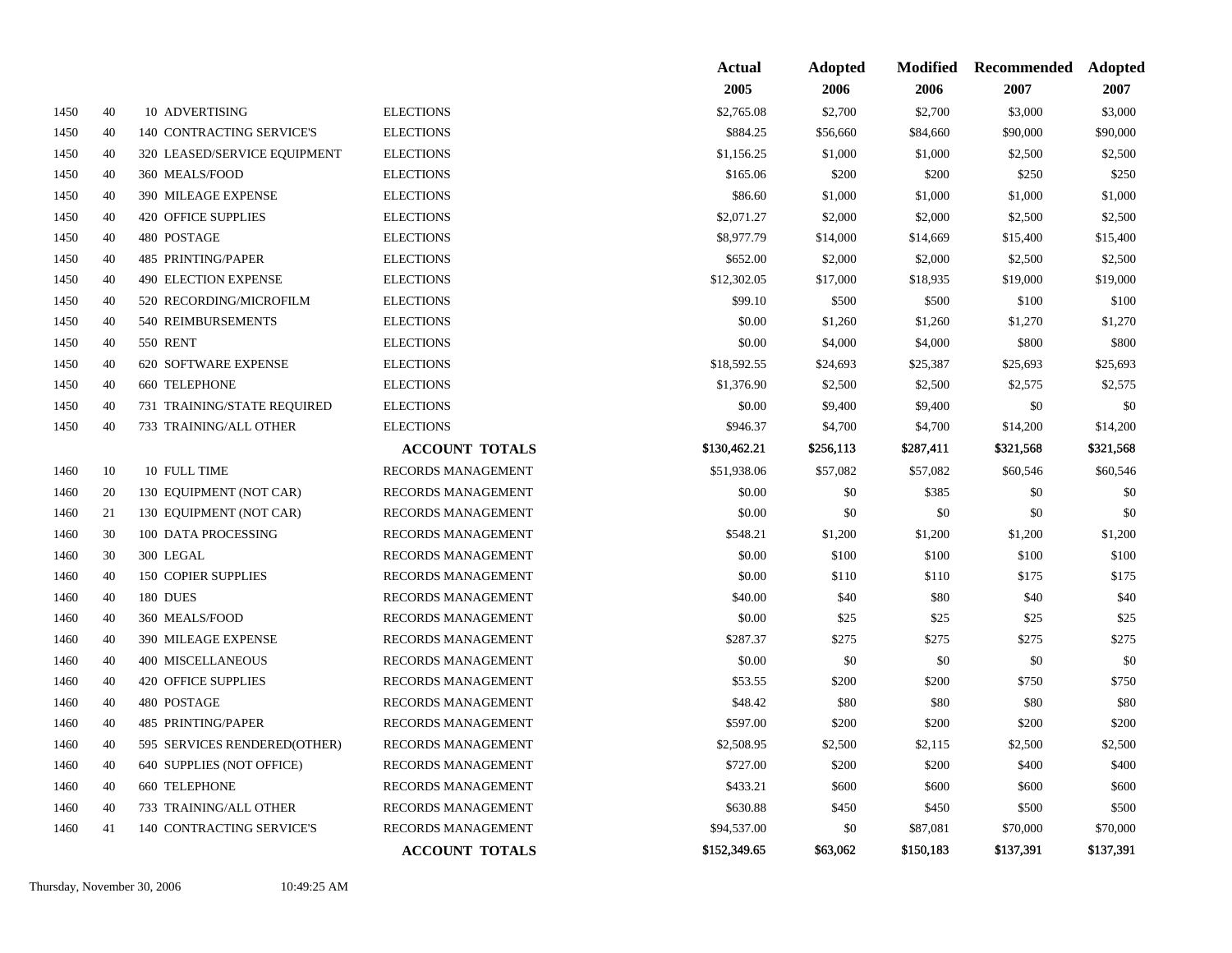|                             |    |                                |                              | Actual         | <b>Adopted</b> | Modified    | Recommended | Adopted     |
|-----------------------------|----|--------------------------------|------------------------------|----------------|----------------|-------------|-------------|-------------|
|                             |    |                                |                              | 2005           | 2006           | 2006        | 2007        | 2007        |
| 1490                        | 10 | 10 FULL TIME                   | PUBLIC WORKS ADMINISTRATION  | \$121,729.95   | \$127,276      | \$127,276   | \$133,869   | \$133,869   |
| 1490                        | 20 | 200 OFFICE EQUIPMENT           | PUBLIC WORKS ADMINISTRATION  | \$0.00         | \$200          | \$200       | \$300       | \$300       |
| 1490                        | 30 | 100 DATA PROCESSING            | PUBLIC WORKS ADMINISTRATION  | \$5,721.09     | \$500          | \$500       | \$500       | \$500       |
| 1490                        | 30 | 141 GIS                        | PUBLIC WORKS ADMINISTRATION  | \$0.00         | \$4,000        | \$4,000     | \$4,000     | \$4,000     |
| 1490                        | 30 | 300 LEGAL                      | PUBLIC WORKS ADMINISTRATION  | \$470.00       | \$500          | \$500       | \$500       | \$500       |
| 1490                        | 40 | <b>150 COPIER SUPPLIES</b>     | PUBLIC WORKS ADMINISTRATION  | \$0.00         | \$100          | \$100       | \$100       | \$100       |
| 1490                        | 40 | 180 DUES                       | PUBLIC WORKS ADMINISTRATION  | \$325.00       | \$200          | \$200       | \$250       | \$250       |
| 1490                        | 40 | 320 LEASED/SERVICE EQUIPMENT   | PUBLIC WORKS ADMINISTRATION  | \$2,728.46     | \$2,800        | \$2,800     | \$2,800     | \$2,800     |
| 1490                        | 40 | 360 MEALS/FOOD                 | PUBLIC WORKS ADMINISTRATION  | \$9.20         | \$100          | \$100       | \$100       | \$100       |
| 1490                        | 40 | 390 MILEAGE EXPENSE            | PUBLIC WORKS ADMINISTRATION  | \$68.03        | \$150          | \$150       | \$150       | \$150       |
| 1490                        | 40 | 480 POSTAGE                    | PUBLIC WORKS ADMINISTRATION  | \$435.56       | \$1,200        | \$1,200     | \$1,200     | \$1,200     |
| 1490                        | 40 | 485 PRINTING/PAPER             | PUBLIC WORKS ADMINISTRATION  | \$0.00         | \$100          | \$100       | \$150       | \$150       |
| 1490                        | 40 | <b>630 STATIONERY SUPPLIES</b> | PUBLIC WORKS ADMINISTRATION  | \$987.54       | \$1,500        | \$1,634     | \$1,650     | \$1,650     |
| 1490                        | 40 | <b>660 TELEPHONE</b>           | PUBLIC WORKS ADMINISTRATION  | \$8,338.14     | \$7,500        | \$7,500     | \$7,500     | \$7,500     |
| 1490                        | 40 | 731 TRAINING/STATE REQUIRED    | PUBLIC WORKS ADMINISTRATION  | \$0.00         | \$0            | \$0         | \$1,500     | \$1,500     |
| 1490                        | 40 | 733 TRAINING/ALL OTHER         | PUBLIC WORKS ADMINISTRATION  | \$610.88       | \$1,100        | \$1,100     | \$200       | \$200       |
|                             |    |                                | <b>ACCOUNT TOTALS</b>        | \$141,423.85   | \$147,226      | \$147,360   | \$154,769   | \$154,769   |
|                             |    |                                | <b>BUDGET SECTION TOTALS</b> | \$1,069,472.39 | \$1,168,195    | \$1,288,987 | \$1,387,124 | \$1,387,124 |
|                             |    | <b>Budget Section</b>          | <b>SHARED SERVICES</b>       |                |                |             |             |             |
|                             |    |                                |                              |                |                |             |             |             |
| 1620                        | 10 | 10 FULL TIME                   | <b>BUILDINGS</b>             | \$347,204.70   | \$417,348      | \$417,348   | \$428,074   | \$428,074   |
| 1620                        | 10 | 20 PART TIME/TEMPORARY         | <b>BUILDINGS</b>             | \$17,297.84    | \$18,382       | \$18,382    | \$32,199    | \$32,199    |
| 1620                        | 10 | 30 OVERTIME/OTHER              | <b>BUILDINGS</b>             | \$13,050.73    | \$12,000       | \$12,000    | \$24,000    | \$24,000    |
| 1620                        | 10 | 40 WORKERS COMPENSATION        | <b>BUILDINGS</b>             | \$0.00         | \$0            | \$0         | \$0         | \$0         |
| 1620                        | 20 | 280 TOOLS                      | <b>BUILDINGS</b>             | \$765.15       | \$2,000        | \$2,999     | \$3,000     | \$3,000     |
| 1620                        | 30 | 100 DATA PROCESSING            | <b>BUILDINGS</b>             | \$37.50        | \$0            | \$0         | \$100       | \$100       |
| 1620                        | 40 | 10 ADVERTISING                 | <b>BUILDINGS</b>             | \$49.37        | \$50           | \$50        | \$50        | \$50        |
| 1620                        | 40 | 60 BUILDING SUPPLIES           | <b>BUILDINGS</b>             | \$3,627.33     | \$5,000        | \$5,000     | \$5,000     | \$5,000     |
| 1620                        | 40 | 70 CAR MAINTENANCE             | <b>BUILDINGS</b>             | \$8,077.34     | \$1,000        | \$1,000     | \$1,000     | \$1,000     |
| 1620                        | 40 | <b>72 CLEANING SUPPLIES</b>    | <b>BUILDINGS</b>             | \$18,896.47    | \$15,000       | \$15,000    | \$18,000    | \$18,000    |
| 1620                        | 40 | 90 CLOTHING                    | <b>BUILDINGS</b>             | \$4,225.00     | \$4,550        | \$4,875     | \$4,875     | \$4,875     |
| 1620                        | 40 | 93 BUILDING MAINT & REPAIR     | <b>BUILDINGS</b>             | \$40,439.61    | \$50,000       | \$50,006    | \$50,000    | \$50,000    |
| 1620                        | 40 | 140 CONTRACTING SERVICE'S      | <b>BUILDINGS</b>             | \$112,582.32   | \$150,000      | \$150,000   | \$150,000   | \$150,000   |
| 1620                        | 40 | 180 DUES                       | <b>BUILDINGS</b>             | \$30.00        | \$50           | \$50        | \$50        | \$50        |
| 1620                        | 40 | 191 ELECTRIC UTILITY           | <b>BUILDINGS</b>             | \$316,882.52   | \$300,000      | \$300,000   | \$320,000   | \$320,000   |
| 1620                        | 40 | 192 ELEVATORS                  | <b>BUILDINGS</b>             | \$10,408.80    | \$15,660       | \$15,660    | \$15,000    | \$15,000    |
| 1620                        | 40 | 210 GARBAGE DISPOSAL           | <b>BUILDINGS</b>             | \$6,801.28     | \$10,000       | \$10,000    | \$10,000    | \$10,000    |
| Thursday, November 30, 2006 |    | 10:49:25 AM                    |                              |                |                |             |             |             |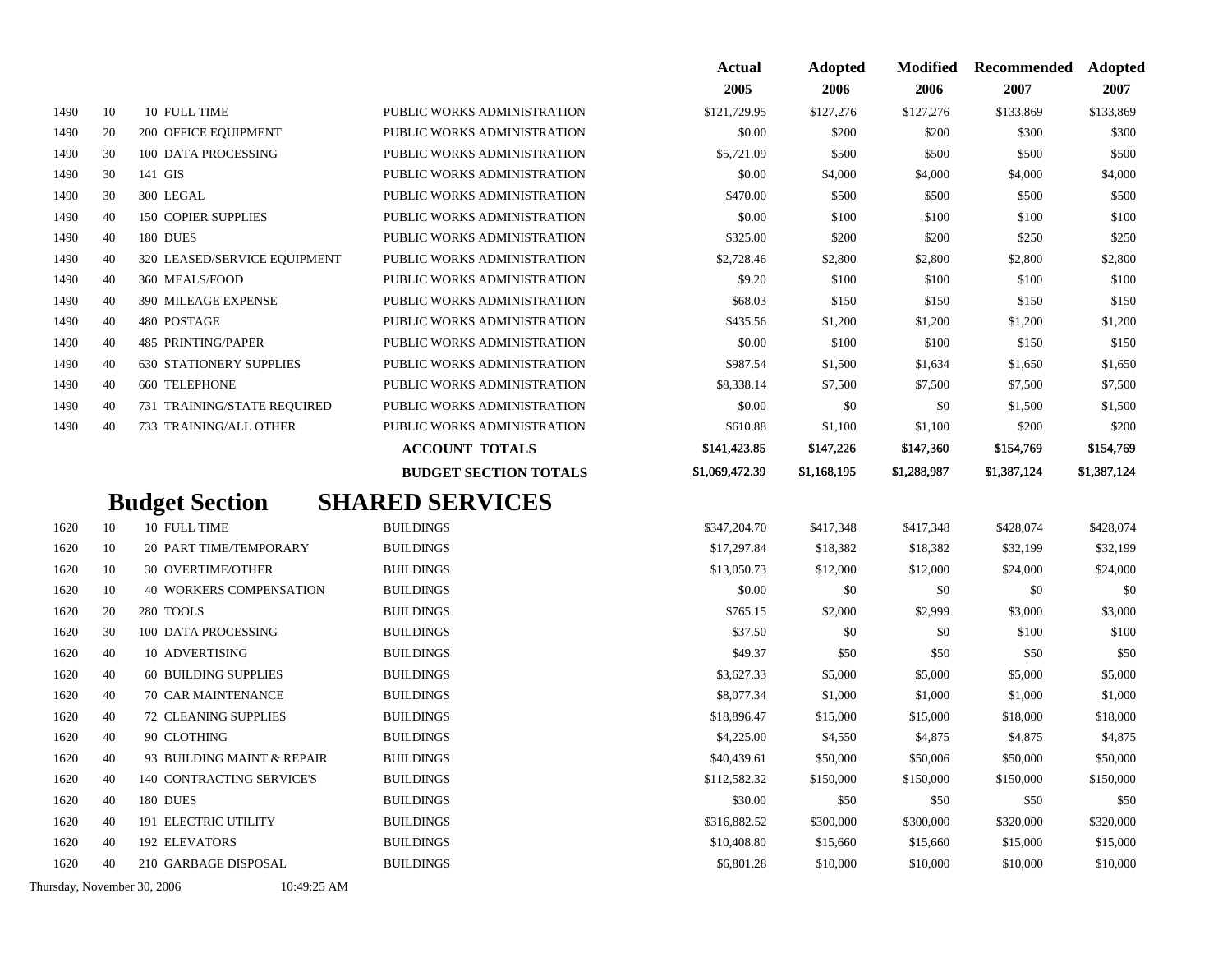|      |    |                                  |                               | Actual         | Adopted     |             | Modified Recommended Adopted |             |
|------|----|----------------------------------|-------------------------------|----------------|-------------|-------------|------------------------------|-------------|
|      |    |                                  |                               | 2005           | 2006        | 2006        | 2007                         | 2007        |
| 1620 | 40 | 220 AUTOMOBILE FUEL              | <b>BUILDINGS</b>              | \$8,515.94     | \$7,500     | \$7,500     | \$12,000                     | \$12,000    |
| 1620 | 40 | 221 GROUNDSKEEPING               | <b>BUILDINGS</b>              | \$483.92       | \$4,500     | \$4,500     | \$5,000                      | \$5,000     |
| 1620 | 40 | 231 HEATING FUEL                 | <b>BUILDINGS</b>              | \$187,077.06   | \$200,000   | \$200,000   | \$225,000                    | \$225,000   |
| 1620 | 40 | 232 HEATING REPAIR & MAINT.      | <b>BUILDINGS</b>              | \$8,751.06     | \$10,000    | \$10,000    | \$10,000                     | \$10,000    |
| 1620 | 40 | 320 LEASED/SERVICE EQUIPMENT     | <b>BUILDINGS</b>              | \$403.44       | \$1,000     | \$1,000     | \$1,000                      | \$1,000     |
| 1620 | 40 | 390 MILEAGE EXPENSE              | <b>BUILDINGS</b>              | \$235.20       | \$250       | \$250       | \$300                        | \$300       |
| 1620 | 40 | 442 PAINTING & DECORATING        | <b>BUILDINGS</b>              | \$28.34        | \$100       | \$100       | \$100                        | \$100       |
| 1620 | 40 | 443 PARKING LOT MAINTENANCE      | <b>BUILDINGS</b>              | \$7,103.02     | \$100       | \$7,597     | \$10,000                     | \$10,000    |
| 1620 | 40 | 444 PERMITS, FEES, INSP, CERT    | <b>BUILDINGS</b>              | \$130.00       | \$100       | \$200       | \$200                        | \$200       |
| 1620 | 40 | 480 POSTAGE                      | <b>BUILDINGS</b>              | \$0.00         | \$100       | \$100       | \$100                        | \$100       |
| 1620 | 40 | 485 PRINTING/PAPER               | <b>BUILDINGS</b>              | \$0.00         | \$100       | \$100       | \$100                        | \$100       |
| 1620 | 40 | 581 SECURITY SYSTEMS & SVC       | <b>BUILDINGS</b>              | \$3,262.67     | \$7,500     | \$7,500     | \$7,500                      | \$7,500     |
| 1620 | 40 | 591 SEWER                        | <b>BUILDINGS</b>              | \$19,672.14    | \$20,000    | \$20,000    | \$20,000                     | \$20,000    |
| 1620 | 40 | <b>630 STATIONERY SUPPLIES</b>   | <b>BUILDINGS</b>              | \$60.93        | \$100       | \$100       | \$100                        | \$100       |
| 1620 | 40 | <b>660 TELEPHONE</b>             | <b>BUILDINGS</b>              | \$7,995.87     | \$10,000    | \$10,319    | \$10,000                     | \$10,000    |
| 1620 | 40 | 751 WATER                        | <b>BUILDINGS</b>              | \$12,032.79    | \$18,000    | \$18,967    | \$18,000                     | \$18,000    |
|      |    |                                  | <b>ACCOUNT TOTALS</b>         | \$1,156,128.34 | \$1,280,390 | \$1,290,603 | \$1,380,748                  | \$1,380,748 |
| 1680 | 10 | 10 FULL TIME                     | <b>INFORMATION TECHNOLOGY</b> | \$313,529.86   | \$390,634   | \$405,424   | \$463,743                    | \$463,743   |
| 1680 | 10 | <b>30 OVERTIME/OTHER</b>         | <b>INFORMATION TECHNOLOGY</b> | \$66.68        | \$0         | \$0         | \$0                          | \$0         |
| 1680 | 20 | 90 COMPUTER                      | <b>INFORMATION TECHNOLOGY</b> | \$0.00         | \$0         | \$1,500     | \$7,600                      | \$7,600     |
| 1680 | 20 | 180 MISCELLANEOUS                | INFORMATION TECHNOLOGY        | \$0.00         | \$0         | \$0         | \$0                          | \$0         |
| 1680 | 30 | 300 LEGAL                        | <b>INFORMATION TECHNOLOGY</b> | \$80.00        | \$500       | \$500       | \$500                        | \$500       |
| 1680 | 40 | 10 ADVERTISING                   | <b>INFORMATION TECHNOLOGY</b> | (\$139.62)     | \$450       | \$450       | \$0                          | \$0         |
| 1680 | 40 | 40 BOOKS                         | <b>INFORMATION TECHNOLOGY</b> | \$329.42       | \$600       | \$600       | \$600                        | \$600       |
| 1680 | 40 | 70 CAR MAINTENANCE               | <b>INFORMATION TECHNOLOGY</b> | \$45.68        | \$500       | \$500       | \$500                        | \$500       |
| 1680 | 40 | <b>140 CONTRACTING SERVICE'S</b> | <b>INFORMATION TECHNOLOGY</b> | \$14,989.70    | \$12,000    | \$12,000    | \$20,000                     | \$20,000    |
| 1680 | 40 | 141 GIS CREATE & MAINTENANCE     | <b>INFORMATION TECHNOLOGY</b> | \$0.00         | \$0         | \$0         | \$0                          | \$0         |
| 1680 | 40 | 180 DUES                         | INFORMATION TECHNOLOGY        | \$90.00        | \$225       | \$225       | \$350                        | \$350       |
| 1680 | 40 | 220 AUTOMOBILE FUEL              | INFORMATION TECHNOLOGY        | \$375.31       | \$428       | \$428       | \$470                        | \$470       |
| 1680 | 40 | 320 LEASED/SERVICE EQUIPMENT     | INFORMATION TECHNOLOGY        | \$14,272.39    | \$23,607    | \$24,292    | \$23,787                     | \$23,787    |
| 1680 | 40 | 350 OFFICE EQUIP MAINTENANCE     | <b>INFORMATION TECHNOLOGY</b> | \$8,883.30     | \$30,872    | \$38,684    | \$39,560                     | \$39,560    |
| 1680 | 40 | 390 MILEAGE EXPENSE              | INFORMATION TECHNOLOGY        | \$353.65       | \$0         | \$0         | \$500                        | \$500       |
| 1680 | 40 | 420 OFFICE SUPPLIES              | <b>INFORMATION TECHNOLOGY</b> | \$978.96       | \$1,500     | \$1,500     | \$1,600                      | \$1,600     |
| 1680 | 40 | 480 POSTAGE                      | INFORMATION TECHNOLOGY        | \$563.99       | \$300       | \$300       | \$300                        | \$300       |
| 1680 | 40 | 485 PRINTING/PAPER               | <b>INFORMATION TECHNOLOGY</b> | \$3,311.92     | \$3,800     | \$3,800     | \$3,000                      | \$3,000     |
| 1680 | 40 | 620 SOFTWARE EXPENSE             | INFORMATION TECHNOLOGY        | \$11,119.61    | \$110,350   | \$110,350   | \$73,650                     | \$73,650    |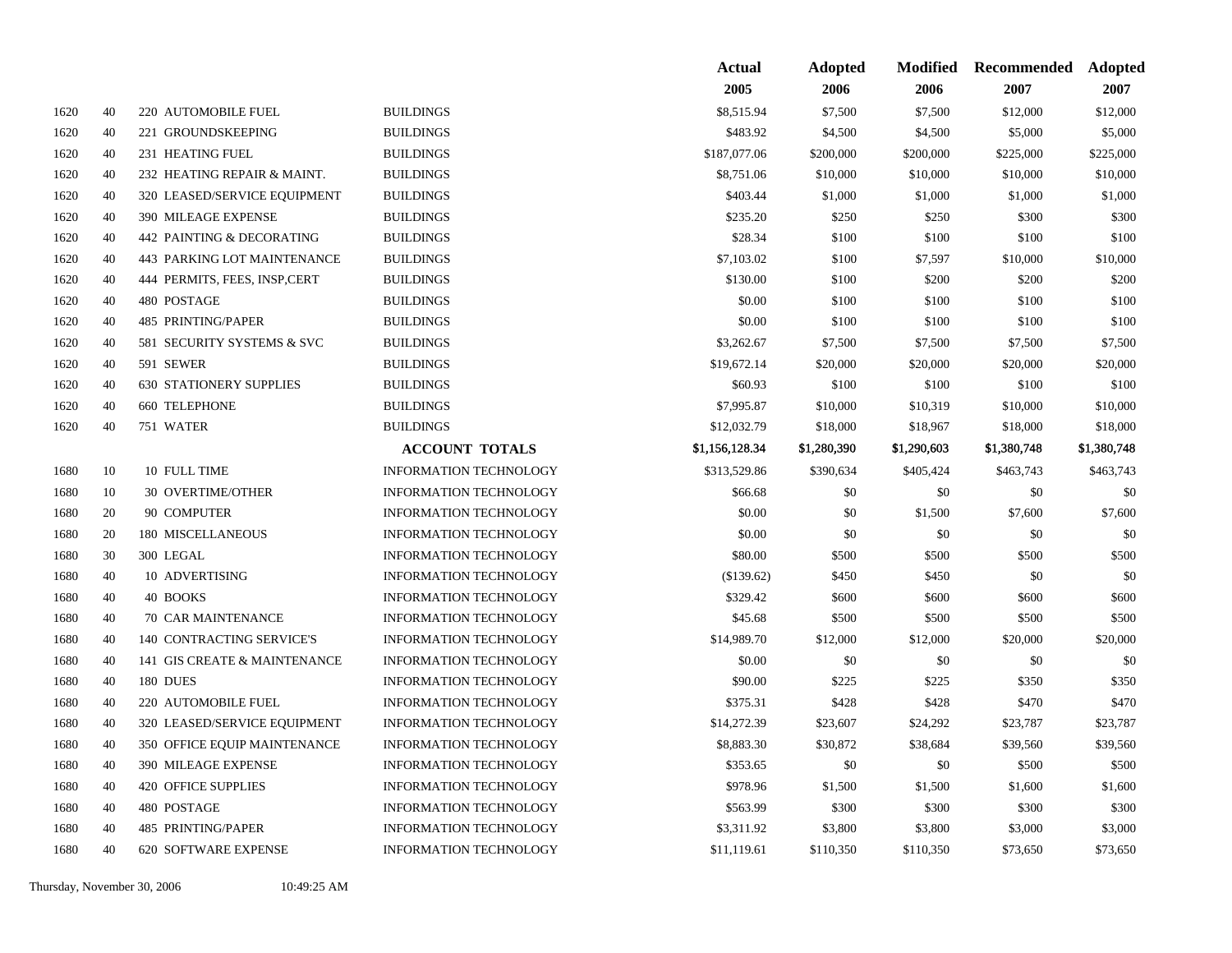|      |    |                              |                                          | <b>Actual</b>  | <b>Adopted</b> | <b>Modified</b> | Recommended | Adopted     |
|------|----|------------------------------|------------------------------------------|----------------|----------------|-----------------|-------------|-------------|
|      |    |                              |                                          | 2005           | 2006           | 2006            | 2007        | 2007        |
| 1680 | 40 | 640 SUPPLIES (NOT OFFICE)    | <b>INFORMATION TECHNOLOGY</b>            | \$5,963.77     | \$4,000        | \$4,000         | \$4,000     | \$4,000     |
| 1680 | 40 | <b>660 TELEPHONE</b>         | <b>INFORMATION TECHNOLOGY</b>            | \$31,410.53    | \$14,788       | \$14,788        | \$14,988    | \$14,988    |
| 1680 | 40 | 661 TELEPHONE MAINTENANCE    | <b>INFORMATION TECHNOLOGY</b>            | \$16,304.05    | \$2,818        | \$2,818         | \$2,818     | \$2,818     |
| 1680 | 40 | 733 TRAINING/ALL OTHER       | <b>INFORMATION TECHNOLOGY</b>            | \$6,383.50     | \$24,415       | \$26,330        | \$24,390    | \$24,390    |
|      |    |                              | <b>ACCOUNT TOTALS</b>                    | \$428,912.70   | \$621,787      | \$648,489       | \$682,356   | \$682,356   |
|      |    |                              | <b>BUDGET SECTION TOTALS</b>             | \$1,585,041.04 | \$1,902,177    | \$1,939,092     | \$2,063,104 | \$2,063,104 |
|      |    | <b>Budget Section</b>        | <b>SPECIAL ITEMS</b>                     |                |                |                 |             |             |
| 1910 | 40 | 270 INSURANCE-LIABILITY      | UNALLOCATED INSURANCE                    | \$196,264.15   | \$277,114      | \$277,114       | \$280,000   | \$280,000   |
|      |    |                              | <b>ACCOUNT TOTALS</b>                    | \$196,264.15   | \$277,114      | \$277,114       | \$280,000   | \$280,000   |
| 1920 | 40 | 180 DUES                     | MUNICIPAL ASSOCIATION DUES               | \$5,070.00     | \$6,000        | \$6,000         | \$7,000     | \$7,000     |
|      |    |                              | <b>ACCOUNT TOTALS</b>                    | \$5,070.00     | \$6,000        | \$6,000         | \$7,000     | \$7,000     |
| 1985 | 40 | 0 NONE ASSIGNED              | SALES TAX DISTRIBUTED                    | \$0.00         | \$0            | \$0             | \$4,600,000 | \$4,600,000 |
|      |    |                              | <b>ACCOUNT TOTALS</b>                    | \$0.00         | \$0            | \$0             | \$4,600,000 | \$4,600,000 |
| 1990 | 40 | 715 TRANSFERS                | CONTINGENT ACCOUNT                       | \$0.00         | \$625,000      | \$597,000       | \$520,000   | \$520,000   |
|      |    |                              | <b>ACCOUNT TOTALS</b>                    | \$0.00         | \$625,000      | \$597,000       | \$520,000   | \$520,000   |
|      |    |                              | <b>BUDGET SECTION TOTALS</b>             | \$201,334.15   | \$908,114      | \$880,114       | \$5,407,000 | \$5,407,000 |
|      |    | <b>Budget Section</b>        | <b>EDUCATION</b>                         |                |                |                 |             |             |
| 2490 | 40 | <b>487 PROGRAM EXPENSE</b>   | COMMUNITY COLLEGE TUITION                | \$1,944,114.67 | \$1,800,000    | \$1,800,000     | \$2,100,000 | \$2,100,000 |
|      |    |                              | <b>ACCOUNT TOTALS</b>                    | \$1,944,114.67 | \$1,800,000    | \$1,800,000     | \$2,100,000 | \$2,100,000 |
| 2960 | 40 | 140 CONTRACTING SERVICE'S    | EDUCATION OF HANDICAPPED CHILDREN        | \$812.50       | \$0            | \$250           | \$0         | \$0         |
| 2960 | 40 | <b>487 PROGRAM EXPENSE</b>   | EDUCATION OF HANDICAPPED CHILDREN        | \$0.00         | \$1,740,000    | \$1,740,000     | \$1,650,000 | \$1,650,000 |
| 2960 | 40 | 590 SERVICE'S RENDERED       | EDUCATION OF HANDICAPPED CHILDREN        | \$1,517,406.43 | \$0            | \$50,278        | \$0         | \$0         |
| 2960 | 40 | 710 TRANSPORT/CRIPPLED CHILD | EDUCATION OF HANDICAPPED CHILDREN        | \$218,290.72   | \$300,000      | \$308,534       | \$300,000   | \$300,000   |
|      |    |                              | <b>ACCOUNT TOTALS</b>                    | \$1,736,509.65 | \$2,040,000    | \$2,099,062     | \$1,950,000 | \$1,950,000 |
|      |    |                              | <b>BUDGET SECTION TOTALS</b>             | \$3,680,624.32 | \$3,840,000    | \$3,899,062     | \$4,050,000 | \$4,050,000 |
|      |    | <b>Budget Section</b>        | <b>PUBLIC SAFETY</b>                     |                |                |                 |             |             |
| 3020 | 10 | 10 FULL TIME                 | PUBLIC SAFETY COMMUNICATION E 911 SYSTEM | \$0.00         | \$95,000       | \$95,000        | \$85,000    | \$85,000    |
| 3020 | 20 | 70 CHAIRS                    | PUBLIC SAFETY COMMUNICATION E 911 SYSTEM | \$0.00         | \$0            | \$3,000         | \$0         | \$0         |
| 3020 | 20 | 90 COMPUTER                  | PUBLIC SAFETY COMMUNICATION E 911 SYSTEM | \$0.00         | \$0            | \$0             | \$2,500     | \$2,500     |
| 3020 | 20 | 130 EQUIPMENT (NOT CAR)      | PUBLIC SAFETY COMMUNICATION E 911 SYSTEM | \$0.00         | \$0            | \$2,000         | \$0         | \$0         |
| 3020 | 40 | 350 OFFICE EQUIP MAINTENANCE | PUBLIC SAFETY COMMUNICATION E 911 SYSTEM | \$2,738.00     | \$4,786        | \$4,786         | \$4,786     | \$4,786     |
| 3020 | 40 | 510 RADIO REPAIRS            | PUBLIC SAFETY COMMUNICATION E 911 SYSTEM | \$4,753.65     | \$9,000        | \$9,000         | \$9,000     | \$9,000     |
| 3020 | 40 | 620 SOFTWARE EXPENSE         | PUBLIC SAFETY COMMUNICATION E 911 SYSTEM | \$49,033.39    | \$36,590       | \$31,590        | \$36,590    | \$36,590    |
| 3020 | 40 | 660 TELEPHONE                | PUBLIC SAFETY COMMUNICATION E 911 SYSTEM | \$35,190.67    | \$40,000       | \$40,000        | \$40,000    | \$40,000    |
|      |    |                              |                                          |                |                |                 |             |             |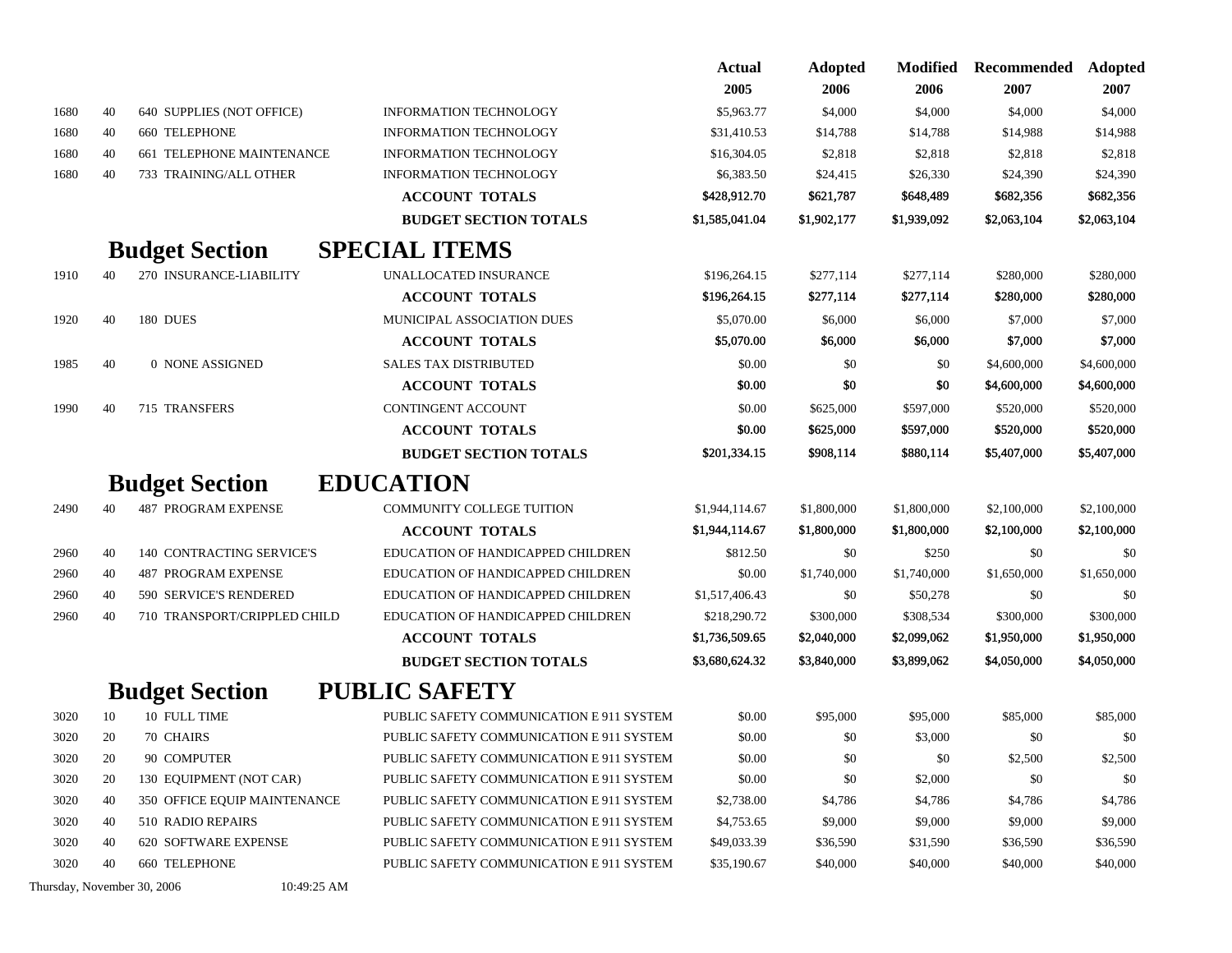|      |    |                                |                                          | Actual<br>2005 | <b>Adopted</b><br>2006 | 2006        | Modified Recommended Adopted<br>2007 | 2007        |
|------|----|--------------------------------|------------------------------------------|----------------|------------------------|-------------|--------------------------------------|-------------|
|      |    |                                | <b>ACCOUNT TOTALS</b>                    | \$91,715.71    | \$185,376              | \$185,376   | \$177,876                            | \$177,876   |
| 3021 | 21 | 0 NONE ASSIGNED                | PUBLIC SAFETY COMMUNICATION E 911 SYSTEM | \$117,606.85   | \$0                    | \$148,043   | $\$0$                                | \$0         |
|      |    |                                | <b>ACCOUNT TOTALS</b>                    | \$117,606.85   | \$0                    | \$148,043   | \$0                                  | \$0         |
| 3110 | 10 | 10 FULL TIME                   | <b>SHERIFF</b>                           | \$1,911,662.29 | \$1,882,833            | \$1,882,833 | \$2,095,689                          | \$2,095,689 |
| 3110 | 10 | 20 PART TIME/TEMPORARY         | <b>SHERIFF</b>                           | \$43,087.48    | \$50,000               | \$50,000    | \$179,082                            | \$179,082   |
| 3110 | 10 | 30 OVERTIME/OTHER              | <b>SHERIFF</b>                           | \$69,994.89    | \$100,000              | \$100,000   | \$120,000                            | \$120,000   |
| 3110 | 10 | <b>40 WORKERS COMPENSATION</b> | <b>SHERIFF</b>                           | \$0.00         | \$0                    | \$0         | \$0                                  | \$0         |
| 3110 | 11 | 10 FULL TIME                   | <b>SHERIFF</b>                           | \$147,344.58   | \$131,200              | \$131,200   | \$45,500                             | \$45,500    |
| 3110 | 11 | 30 OVERTIME/OTHER              | <b>SHERIFF</b>                           | \$12,428.82    | \$20,000               | \$20,000    | \$0                                  | \$0         |
| 3110 | 12 | 10 FULL TIME                   | <b>SHERIFF</b>                           | \$39,904.14    | \$84,050               | \$84,050    | \$91,000                             | \$91,000    |
| 3110 | 12 | 30 OVERTIME/OTHER              | <b>SHERIFF</b>                           | \$10,503.69    | \$31,200               | \$31,200    | \$34,112                             | \$34,112    |
| 3110 | 20 | 130 EQUIPMENT (NOT CAR)        | <b>SHERIFF</b>                           | \$7,172.28     | \$2,518                | \$2,518     | \$2,518                              | \$2,518     |
| 3110 | 20 | 191 EMERGENCY EQUIPMENT        | <b>SHERIFF</b>                           | \$796.75       | \$7,181                | \$7,181     | \$7,181                              | \$7,181     |
| 3110 | 30 | 100 DATA PROCESSING            | <b>SHERIFF</b>                           | \$7,943.22     | \$12,000               | \$12,000    | \$12,000                             | \$12,000    |
| 3110 | 30 | 300 LEGAL                      | <b>SHERIFF</b>                           | \$1,890.00     | \$2,960                | \$2,960     | \$2,960                              | \$2,960     |
| 3110 | 40 | 20 AMMUNITION                  | <b>SHERIFF</b>                           | \$5,176.07     | \$8,137                | \$8,137     | \$8,137                              | \$8,137     |
| 3110 | 40 | 70 CAR MAINTENANCE             | <b>SHERIFF</b>                           | \$23,148.80    | \$28,500               | \$28,500    | \$29,591                             | \$29,591    |
| 3110 | 40 | 90 CLOTHING                    | <b>SHERIFF</b>                           | \$30,372.61    | \$38,000               | \$40,269    | \$39,455                             | \$39,455    |
| 3110 | 40 | 93 BUILDING MAINT & REPAIR     | <b>SHERIFF</b>                           | \$1,186.89     | \$2,634                | \$2,634     | \$2,734                              | \$2,734     |
| 3110 | 40 | 190 EDUCATION REIMBURSEMENTS   | <b>SHERIFF</b>                           | \$0.00         | \$0                    | \$0         | \$0                                  | \$0         |
| 3110 | 40 | 210 GARBAGE DISPOSAL           | <b>SHERIFF</b>                           | \$1,200.00     | \$0                    | \$0         | $\$0$                                | \$0         |
| 3110 | 40 | 220 AUTOMOBILE FUEL            | <b>SHERIFF</b>                           | \$74,236.84    | \$105,920              | \$108,825   | \$112,796                            | \$112,796   |
| 3110 | 40 | 330 LEGAL FEES                 | <b>SHERIFF</b>                           | \$58.42        | \$3,000                | \$3,000     | \$3,000                              | \$3,000     |
| 3110 | 40 | 350 OFFICE EQUIP MAINTENANCE   | <b>SHERIFF</b>                           | \$3,841.56     | \$2,093                | \$2,093     | \$2,173                              | \$2,173     |
| 3110 | 40 | <b>420 OFFICE SUPPLIES</b>     | <b>SHERIFF</b>                           | \$9,943.73     | \$9,942                | \$10,276    | \$10,322                             | \$10,322    |
| 3110 | 40 | 480 POSTAGE                    | <b>SHERIFF</b>                           | \$9,906.72     | \$10,422               | \$10,422    | \$10,422                             | \$10,422    |
| 3110 | 40 | 485 PRINTING/PAPER             | <b>SHERIFF</b>                           | \$2,202.66     | \$5,976                | \$5,976     | \$5,976                              | \$5,976     |
| 3110 | 40 | 510 RADIO REPAIRS              | <b>SHERIFF</b>                           | \$5,994.95     | \$12,000               | \$12,000    | \$12,000                             | \$12,000    |
| 3110 | 40 | 540 REIMBURSEMENTS             | <b>SHERIFF</b>                           | \$0.00         | \$0                    | \$0         | \$0                                  | \$0         |
| 3110 | 40 | 560 REPAIRS                    | <b>SHERIFF</b>                           | \$1,183.63     | \$1,000                | \$1,000     | \$1,000                              | \$1,000     |
| 3110 | 40 | 620 SOFTWARE EXPENSE           | <b>SHERIFF</b>                           | \$0.00         | \$2,790                | \$2,790     | \$2,790                              | \$2,790     |
| 3110 | 40 | 640 SUPPLIES (NOT OFFICE)      | <b>SHERIFF</b>                           | \$9,078.13     | \$6,921                | \$6,921     | \$7,186                              | \$7,186     |
| 3110 | 40 | <b>660 TELEPHONE</b>           | <b>SHERIFF</b>                           | \$24,780.88    | \$30,040               | \$30,178    | \$30,040                             | \$30,040    |
| 3110 | 40 | 680 TIRES                      | <b>SHERIFF</b>                           | \$6,225.54     | \$9,482                | \$9,482     | \$9,482                              | \$9,482     |
| 3110 | 40 | 731 TRAINING/STATE REQUIRED    | <b>SHERIFF</b>                           | \$1,988.00     | \$4,635                | \$4,635     | \$4,635                              | \$4,635     |
| 3110 | 40 | 733 TRAINING/ALL OTHER         | <b>SHERIFF</b>                           | \$5,913.93     | \$9,302                | \$9,302     | \$9,302                              | \$9,302     |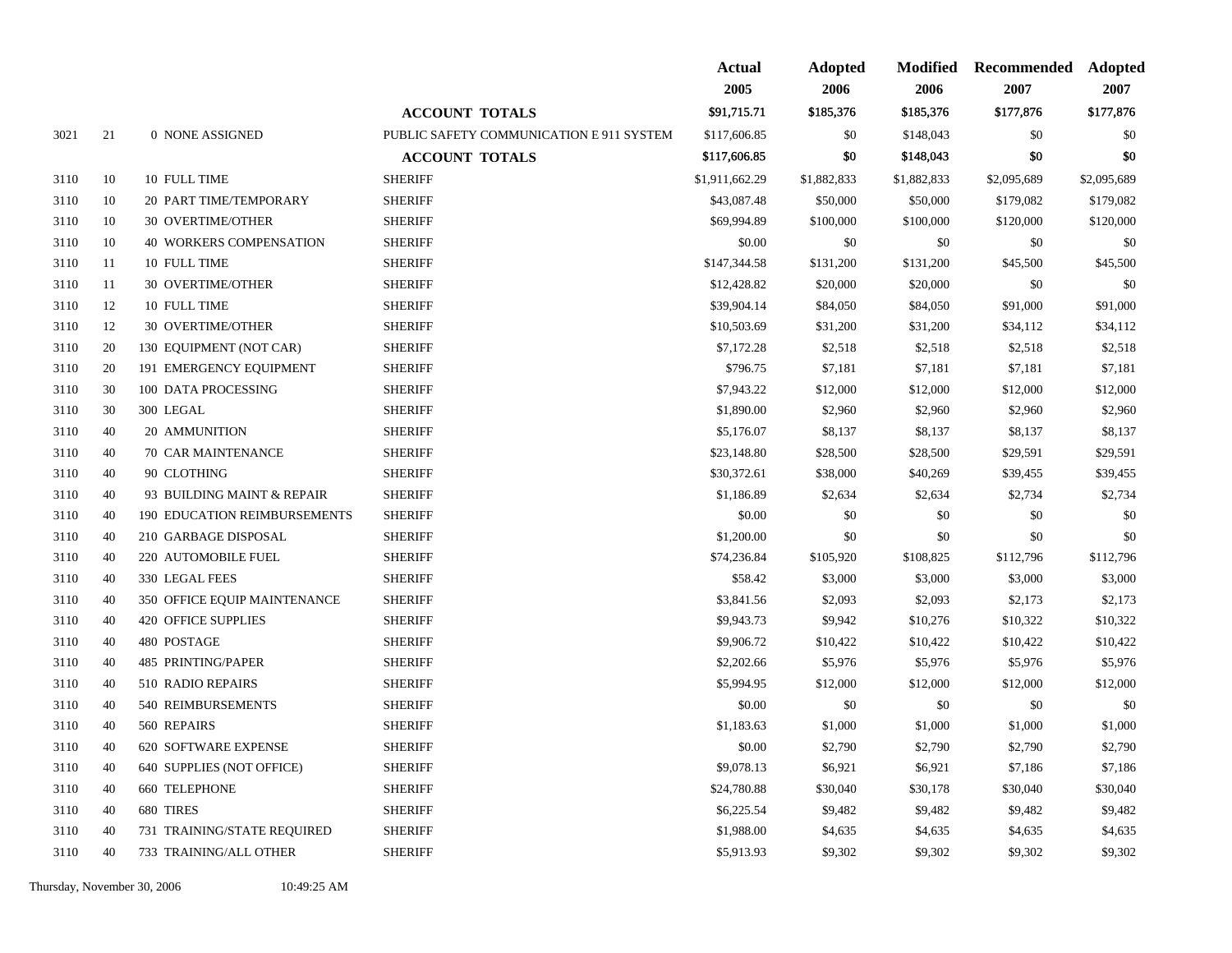|      |        |                                |                                         | <b>Actual</b><br>2005 | <b>Adopted</b><br>2006 | Modified<br>2006 | Recommended Adopted<br>2007 | 2007        |
|------|--------|--------------------------------|-----------------------------------------|-----------------------|------------------------|------------------|-----------------------------|-------------|
| 3110 | 41     | 590 SERVICE'S RENDERED         | <b>SHERIFF</b>                          | \$10,942.38           | \$16,500               | \$16,500         | \$16,500                    | \$16,500    |
|      |        |                                | <b>ACCOUNT TOTALS</b>                   | \$2,480,109.88        | \$2,631,236            | \$2,636,882      | \$2,907,583                 | \$2,907,583 |
| 3111 | 10     | 20 PART TIME/TEMPORARY         | <b>STEP GRANT</b>                       | \$9,000.00            | \$0                    | \$0              | \$0                         | \$0         |
| 3111 | 10     | 30 OVERTIME/OTHER              | <b>STEP GRANT</b>                       | \$0.00                | \$0                    | \$7,500          | \$0                         | \$0         |
| 3111 | 20     | 130 EQUIPMENT (NOT CAR)        | <b>STEP GRANT</b>                       | \$0.00                | \$0                    | \$5,000          | \$0                         | \$0         |
|      |        |                                | <b>ACCOUNT TOTALS</b>                   | \$9,000.00            | \$0                    | \$12,500         | \$0                         | \$0         |
| 3113 | 10     | 20 PART TIME/TEMPORARY         | <b>IMPAIRED DRIVING GRANT</b>           | \$0.00                | \$0                    | \$0              | \$0                         | \$0         |
| 3113 | 20     | 130 EQUIPMENT (NOT CAR)        | <b>IMPAIRED DRIVING GRANT</b>           | \$0.00                | \$0                    | \$0              | \$0                         | \$0         |
|      |        |                                | <b>ACCOUNT TOTALS</b>                   | \$0.00                | \$0                    | \$0              | \$0                         | \$0         |
| 3114 | 20     | 0 NONE ASSIGNED                | SHERIFF-NARCOTICS CONTROL NC04-1119-D00 | \$64,999.70           | \$0                    | \$0              | \$0                         | \$0         |
|      |        |                                | <b>ACCOUNT TOTALS</b>                   | \$64,999.70           | \$0                    | \$0              | \$0                         | \$0         |
| 3140 | 10     | 10 FULL TIME                   | <b>PROBATION</b>                        | \$508,762.89          | \$572,582              | \$572,582        | \$614,818                   | \$614,818   |
| 3140 | 10     | 20 PART TIME/TEMPORARY         | <b>PROBATION</b>                        | \$9,613.58            | \$24,800               | \$24,800         | \$21,896                    | \$21,896    |
| 3140 | 10     | <b>30 OVERTIME/OTHER</b>       | <b>PROBATION</b>                        | \$2,820.20            | \$12,000               | \$12,000         | \$12,000                    | \$12,000    |
| 3140 | 20     | 70 CHAIRS                      | <b>PROBATION</b>                        | \$0.00                | \$200                  | \$200            | \$200                       | \$200       |
| 3140 | 20     | <b>150 FILE CABINETS</b>       | <b>PROBATION</b>                        | \$0.00                | \$0                    | \$0              | \$0                         | \$0         |
| 3140 | 20     | 200 OFFICE EQUIPMENT           | <b>PROBATION</b>                        | \$3,253.02            | \$1,000                | \$1,000          | \$1,000                     | \$1,000     |
| 3140 | 30     | 100 DATA PROCESSING            | <b>PROBATION</b>                        | \$4,156.28            | \$20,000               | \$20,000         | \$20,000                    | \$20,000    |
| 3140 | 30     | 300 LEGAL                      | <b>PROBATION</b>                        | \$980.00              | \$1,000                | \$1,000          | \$1,000                     | \$1,000     |
| 3140 | 40     | 20 AMMUNITION                  | <b>PROBATION</b>                        | \$0.00                | \$300                  | \$300            | \$300                       | \$300       |
| 3140 | 40     | 70 CAR MAINTENANCE             | <b>PROBATION</b>                        | \$714.17              | \$750                  | \$750            | \$750                       | \$750       |
| 3140 | 40     | <b>80 CLINIC SUPPLIES</b>      | <b>PROBATION</b>                        | \$3,071.00            | \$3,600                | \$3,600          | \$3,600                     | \$3,600     |
| 3140 | 40     | 150 COPIER SUPPLIES            | <b>PROBATION</b>                        | \$0.00                | \$100                  | \$100            | \$100                       | \$100       |
| 3140 | $40\,$ | 180 DUES                       | <b>PROBATION</b>                        | \$325.00              | \$525                  | \$525            | \$525                       | \$525       |
| 3140 | 40     | 190 EDUCATION REIMBURSEMENTS   | <b>PROBATION</b>                        | \$0.00                | \$500                  | \$500            | \$500                       | \$500       |
| 3140 | 40     | 220 AUTOMOBILE FUEL            | <b>PROBATION</b>                        | \$1,784.23            | \$2,000                | \$2,000          | \$2,300                     | \$2,300     |
| 3140 | 40     | 320 LEASED/SERVICE EQUIPMENT   | <b>PROBATION</b>                        | \$2,459.14            | \$2,500                | \$2,500          | \$3,200                     | \$3,200     |
| 3140 | 40     | <b>340 LITERATURE</b>          | <b>PROBATION</b>                        | \$2,768.70            | \$2,200                | \$2,200          | \$2,200                     | \$2,200     |
| 3140 | 40     | 360 MEALS/FOOD                 | <b>PROBATION</b>                        | \$93.97               | \$100                  | \$100            | \$100                       | \$100       |
| 3140 | 40     | 390 MILEAGE EXPENSE            | <b>PROBATION</b>                        | \$55.90               | \$1,064                | \$1,064          | \$1,000                     | \$1,000     |
| 3140 | 40     | 480 POSTAGE                    | <b>PROBATION</b>                        | \$2,416.81            | \$2,750                | \$2,750          | \$2,750                     | \$2,750     |
| 3140 | 40     | 485 PRINTING/PAPER             | <b>PROBATION</b>                        | \$2,226.81            | \$1,000                | \$1,000          | \$1,000                     | \$1,000     |
| 3140 | 40     | 620 SOFTWARE EXPENSE           | <b>PROBATION</b>                        | \$0.00                | \$10,500               | \$10,500         | \$7,500                     | \$7,500     |
| 3140 | 40     | <b>630 STATIONERY SUPPLIES</b> | <b>PROBATION</b>                        | \$6,426.20            | \$8,000                | \$8,000          | \$8,000                     | \$8,000     |
| 3140 | 40     | <b>660 TELEPHONE</b>           | <b>PROBATION</b>                        | \$7,375.24            | \$10,055               | \$10,332         | \$11,500                    | \$11,500    |
| 3140 | 40     | 731 TRAINING/STATE REQUIRED    | <b>PROBATION</b>                        | \$2,622.19            | \$14,500               | \$14,500         | \$6,500                     | \$6,500     |
|      |        |                                |                                         |                       |                        |                  |                             |             |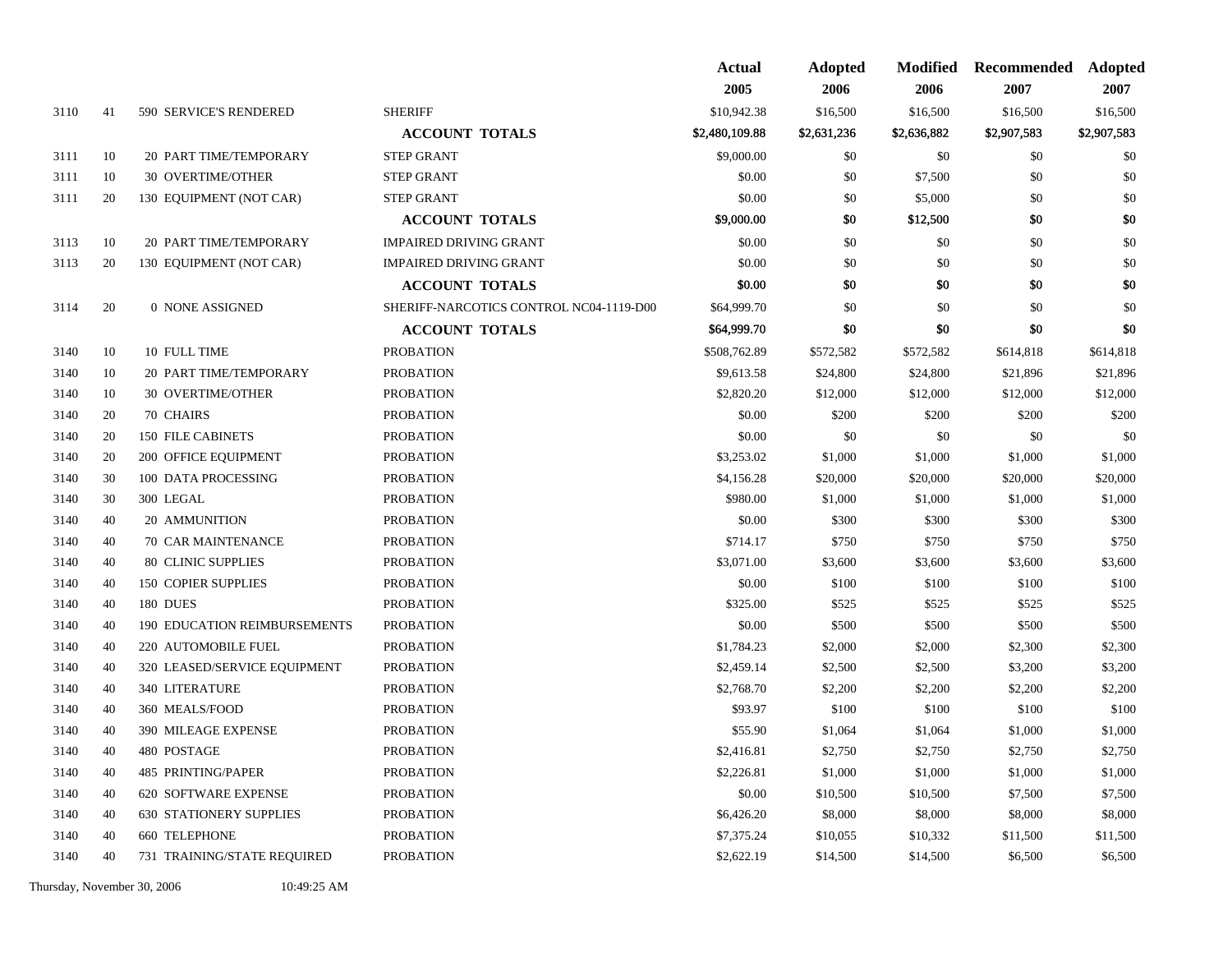|      |    |                                  |                                      | Actual         | <b>Adopted</b> | Modified    | Recommended | Adopted     |
|------|----|----------------------------------|--------------------------------------|----------------|----------------|-------------|-------------|-------------|
|      |    |                                  |                                      | 2005           | 2006           | 2006        | 2007        | 2007        |
| 3140 | 40 | 733 TRAINING/ALL OTHER           | <b>PROBATION</b>                     | \$1,464.45     | \$550          | \$550       | \$550       | \$550       |
|      |    |                                  | <b>ACCOUNT TOTALS</b>                | \$563,389.78   | \$692,576      | \$692,853   | \$723,289   | \$723,289   |
| 3142 | 10 | 10 FULL TIME                     | ALTERNATIVES TO INCARCERATION        | \$37,912.10    | \$39,302       | \$39,302    | \$11,900    | \$11,900    |
| 3142 | 10 | <b>30 OVERTIME/OTHER</b>         | ALTERNATIVES TO INCARCERATION        | \$0.00         | \$0            | \$0         | \$0         | \$0         |
|      |    |                                  | <b>ACCOUNT TOTALS</b>                | \$37,912.10    | \$39,302       | \$39,302    | \$11,900    | \$11,900    |
| 3143 | 10 | 10 FULL TIME                     | <b>INTENSIVE SUPERVISION PROGRAM</b> | \$15,270.58    | \$15,920       | \$15,920    | \$8,600     | \$8,600     |
| 3143 | 10 | <b>30 OVERTIME/OTHER</b>         | <b>INTENSIVE SUPERVISION PROGRAM</b> | \$0.00         | \$0            | \$0         | \$0         | \$0         |
|      |    |                                  | <b>ACCOUNT TOTALS</b>                | \$15,270.58    | \$15,920       | \$15,920    | \$8,600     | \$8,600     |
| 3144 | 40 | <b>140 CONTRACTING SERVICE'S</b> | <b>JAIBG CHOICES GRANT</b>           | \$2,254.75     | \$0            | \$0         | \$0         | \$0         |
|      |    |                                  | <b>ACCOUNT TOTALS</b>                | \$2,254.75     | \$0            | \$0         | \$0         | \$0         |
| 3150 | 10 | 10 FULL TIME                     | <b>JAIL</b>                          | \$1,299,604.06 | \$1,486,256    | \$1,486,256 | \$1,534,607 | \$1,534,607 |
| 3150 | 10 | 20 PART TIME/TEMPORARY           | <b>JAIL</b>                          | \$151,120.02   | \$168,360      | \$168,360   | \$176,055   | \$176,055   |
| 3150 | 10 | <b>30 OVERTIME/OTHER</b>         | JAIL                                 | \$88,263.23    | \$110,000      | \$110,000   | \$110,000   | \$110,000   |
| 3150 | 10 | <b>40 WORKERS COMPENSATION</b>   | JAIL                                 | \$0.00         | \$0            | \$0         | \$0         | \$0         |
| 3150 | 20 | 191 EMERGENCY EQUIPMENT          | JAIL                                 | \$891.40       | \$2,685        | \$2,685     | \$2,685     | \$2,685     |
| 3150 | 40 | 40 BOOKS                         | JAIL                                 | \$507.93       | \$1,027        | \$1,027     | \$3,500     | \$3,500     |
| 3150 | 40 | 90 CLOTHING                      | <b>JAIL</b>                          | \$1,495.95     | \$1,840        | \$1,840     | \$3,500     | \$3,500     |
| 3150 | 40 | 91 BEDDING                       | JAIL                                 | \$0.00         | \$1,547        | \$1,547     | \$1,547     | \$1,547     |
| 3150 | 40 | 92 BATTERIES                     | JAIL                                 | \$231.50       | \$0            | \$0         | \$0         | \$0         |
| 3150 | 40 | 93 BUILDING MAINT & REPAIR       | JAIL                                 | \$2,407.61     | \$2,711        | \$2,711     | \$2,711     | \$2,711     |
| 3150 | 40 | 210 GARBAGE DISPOSAL             | JAIL                                 | \$2,400.00     | \$300          | \$300       | \$300       | \$300       |
| 3150 | 40 | <b>310 LAUNDRY SERVICE</b>       | JAIL                                 | \$0.00         | \$0            | \$0         | \$0         | \$0         |
| 3150 | 40 | 350 OFFICE EQUIP MAINTENANCE     | JAIL                                 | \$0.00         | \$0            | \$0         | \$1,489     | \$1,489     |
| 3150 | 40 | 360 MEALS/FOOD                   | <b>JAIL</b>                          | \$153,302.79   | \$181,770      | \$182,059   | \$188,731   | \$188,731   |
| 3150 | 40 | 370 MEDICAL EXPENSE              | JAIL                                 | \$240,630.70   | \$243,159      | \$248,347   | \$252,086   | \$252,086   |
| 3150 | 40 | <b>420 OFFICE SUPPLIES</b>       | JAIL                                 | \$328.95       | \$1,770        | \$1,770     | \$1,770     | \$1,770     |
| 3150 | 40 | 620 SOFTWARE EXPENSE             | JAIL                                 | \$0.00         | \$0            | \$0         | \$16,320    | \$16,320    |
| 3150 | 40 | 640 SUPPLIES (NOT OFFICE)        | JAIL                                 | \$19,698.31    | \$34,718       | \$35,062    | \$34,718    | \$34,718    |
|      |    |                                  | <b>ACCOUNT TOTALS</b>                | \$1,960,882.45 | \$2,236,143    | \$2,241,964 | \$2,330,019 | \$2,330,019 |
| 3151 | 10 | 10 FULL TIME                     | JAIL - ALTERNATIVES PROGRAM          | \$15,346.15    | \$18,994       | \$18,994    | \$24,360    | \$24,360    |
| 3151 | 40 | 640 SUPPLIES (NOT OFFICE)        | JAIL - ALTERNATIVES PROGRAM          | \$174.77       | \$250          | \$250       | \$250       | \$250       |
|      |    |                                  | <b>ACCOUNT TOTALS</b>                | \$15,520.92    | \$19,244       | \$19,244    | \$24,610    | \$24,610    |
| 3189 | 40 | <b>390 MILEAGE EXPENSE</b>       | LOCAL CONDITIONAL RELEASE PROGRAM    | \$60.00        | \$0            | \$0         | \$0         | \$0         |
| 3189 | 40 | <b>420 OFFICE SUPPLIES</b>       | LOCAL CONDITIONAL RELEASE PROGRAM    | \$0.00         | \$0            | \$0         | \$0         | \$0         |
| 3189 | 40 | 480 POSTAGE                      | LOCAL CONDITIONAL RELEASE PROGRAM    | \$74.00        | \$0            | \$0         | \$0         | \$0         |
| 3189 | 40 | 590 SERVICE'S RENDERED           | LOCAL CONDITIONAL RELEASE PROGRAM    | \$595.00       | \$0            | \$0         | \$0         | \$0         |
|      |    |                                  |                                      |                |                |             |             |             |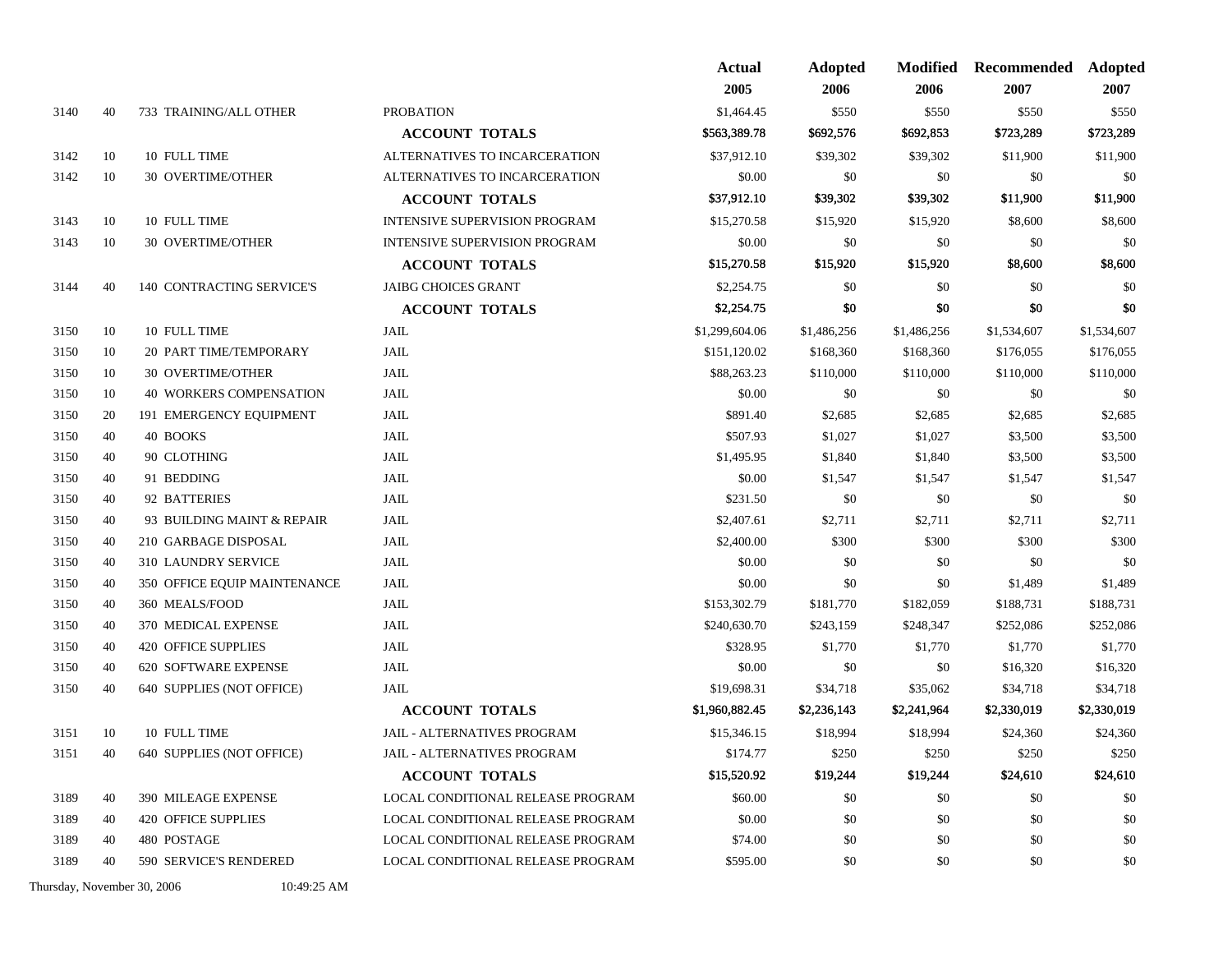|      |    |                                  |                                   | <b>Actual</b> | <b>Adopted</b> |           | Modified Recommended Adopted |           |
|------|----|----------------------------------|-----------------------------------|---------------|----------------|-----------|------------------------------|-----------|
|      |    |                                  |                                   | 2005          | 2006           | 2006      | 2007                         | 2007      |
| 3189 | 40 | 660 TELEPHONE                    | LOCAL CONDITIONAL RELEASE PROGRAM | \$0.00        | \$0            | \$0       | \$0                          | \$0       |
|      |    |                                  | <b>ACCOUNT TOTALS</b>             | \$729.00      | \$0            | \$0       | \$0                          | \$0       |
| 3310 | 20 | 130 EQUIPMENT (NOT CAR)          | <b>TRAFFIC SAFETY BOARD</b>       | \$0.00        | \$0            | \$0       | \$0                          | \$0       |
| 3310 | 40 | 0 NONE ASSIGNED                  | <b>TRAFFIC SAFETY BOARD</b>       | \$6.50        | \$0            | \$0       | \$0                          | \$0       |
| 3310 | 40 | 141 GIS CREATE & MAINTENANCE     | TRAFFIC SAFETY BOARD              | \$0.00        | \$0            | \$0       | \$0                          | \$0       |
| 3310 | 40 | <b>487 PROGRAM EXPENSE</b>       | TRAFFIC SAFETY BOARD              | \$0.00        | \$0            | \$0       | \$0                          | \$0       |
|      |    |                                  | <b>ACCOUNT TOTALS</b>             | \$6.50        | \$0            | \$0       | \$0                          | \$0       |
| 3315 | 10 | 20 PART TIME/TEMPORARY           | SPECIAL TRAFFIC PROGRAMS          | \$17,647.24   | \$18,000       | \$18,000  | \$18,000                     | \$18,000  |
| 3315 | 20 | <b>60 CAR/TRUCK</b>              | SPECIAL TRAFFIC PROGRAMS          | \$25,000.00   | \$1,200        | \$1,200   | \$34,000                     | \$34,000  |
| 3315 | 20 | 90 COMPUTER                      | SPECIAL TRAFFIC PROGRAMS          | \$0.00        | \$1,100        | \$1,100   | \$0                          | \$0       |
| 3315 | 20 | 130 EQUIPMENT (NOT CAR)          | SPECIAL TRAFFIC PROGRAMS          | \$16,658.58   | \$3,600        | \$3,600   | \$2,700                      | \$2,700   |
| 3315 | 30 | 100 DATA PROCESSING              | SPECIAL TRAFFIC PROGRAMS          | \$108.90      | \$500          | \$500     | \$1,500                      | \$1,500   |
| 3315 | 30 | 300 LEGAL                        | SPECIAL TRAFFIC PROGRAMS          | \$0.00        | \$50           | \$50      | \$50                         | \$50      |
| 3315 | 40 | 10 ADVERTISING                   | SPECIAL TRAFFIC PROGRAMS          | \$5,124.13    | \$6,000        | \$8,514   | \$7,500                      | \$7,500   |
| 3315 | 40 | 40 BOOKS                         | SPECIAL TRAFFIC PROGRAMS          | \$7,665.00    | \$165          | \$165     | \$400                        | \$400     |
| 3315 | 40 | <b>140 CONTRACTING SERVICE'S</b> | SPECIAL TRAFFIC PROGRAMS          | \$79,611.82   | \$85,700       | \$93,278  | \$68,900                     | \$68,900  |
| 3315 | 40 | 180 DUES                         | SPECIAL TRAFFIC PROGRAMS          | \$395.25      | \$400          | \$400     | \$400                        | \$400     |
| 3315 | 40 | 320 LEASED/SERVICE EQUIPMENT     | SPECIAL TRAFFIC PROGRAMS          | \$0.60        | \$0            | \$0       | \$0                          | \$0       |
| 3315 | 40 | 420 OFFICE SUPPLIES              | SPECIAL TRAFFIC PROGRAMS          | \$158.82      | \$600          | \$600     | \$800                        | \$800     |
| 3315 | 40 | 480 POSTAGE                      | SPECIAL TRAFFIC PROGRAMS          | \$251.55      | \$350          | \$350     | \$350                        | \$350     |
| 3315 | 40 | 485 PRINTING/PAPER               | SPECIAL TRAFFIC PROGRAMS          | \$0.00        | \$0            | \$0       | \$0                          | \$0       |
| 3315 | 40 | 560 REPAIRS                      | SPECIAL TRAFFIC PROGRAMS          | \$0.00        | \$50           | \$50      | \$50                         | \$50      |
| 3315 | 40 | 640 SUPPLIES (NOT OFFICE)        | SPECIAL TRAFFIC PROGRAMS          | \$656.91      | \$1,700        | \$1,849   | \$0                          | \$0       |
| 3315 | 40 | <b>660 TELEPHONE</b>             | SPECIAL TRAFFIC PROGRAMS          | \$0.00        | \$0            | \$0       | \$0                          | \$0       |
| 3315 | 40 | 733 TRAINING/ALL OTHER           | SPECIAL TRAFFIC PROGRAMS          | \$1,636.56    | \$1,050        | \$1,050   | \$1,500                      | \$1,500   |
| 3315 | 80 | <b>88 FRINGE BENEFITS</b>        | SPECIAL TRAFFIC PROGRAMS          | \$0.00        | \$0            | \$0       | \$0                          | \$0       |
|      |    |                                  | <b>ACCOUNT TOTALS</b>             | \$154,915.36  | \$120,465      | \$130,706 | \$136,150                    | \$136,150 |
| 3410 | 10 | 20 PART TIME/TEMPORARY           | <b>FIRE</b>                       | \$38,584.77   | \$47,382       | \$47,382  | \$48,050                     | \$48,050  |
| 3410 | 20 | 20 AUDIO VISUAL EQUIPMENT        | <b>FIRE</b>                       | \$2,099.49    | \$2,142        | \$2,142   | \$2,142                      | \$2,142   |
| 3410 | 20 | 30 BATTERIES (PORTABLE)          | <b>FIRE</b>                       | \$995.90      | \$1,060        | \$1,060   | \$1,060                      | \$1,060   |
| 3410 | 20 | 80 CLOTHING                      | <b>FIRE</b>                       | \$0.00        | \$500          | \$500     | \$500                        | \$500     |
| 3410 | 20 | 130 EQUIPMENT (NOT CAR)          | <b>FIRE</b>                       | \$0.00        | \$400          | \$400     | \$400                        | \$400     |
| 3410 | 20 | 160 FIRE & ALARMS EQUIPMENT      | <b>FIRE</b>                       | \$213.80      | \$400          | \$400     | \$400                        | \$400     |
| 3410 | 20 | 190 NURSING EQUIPMENT            | <b>FIRE</b>                       | \$0.00        | \$250          | \$250     | \$250                        | \$250     |
| 3410 | 20 | 215 PERSONAL PROTECTIVE EQUP     | <b>FIRE</b>                       | \$1,003.87    | \$2,400        | \$2,400   | \$2,400                      | \$2,400   |
| 3410 | 30 | 100 DATA PROCESSING              | <b>FIRE</b>                       | \$520.78      | \$1,655        | \$1,655   | \$1,655                      | \$1,655   |
|      |    |                                  |                                   |               |                |           |                              |           |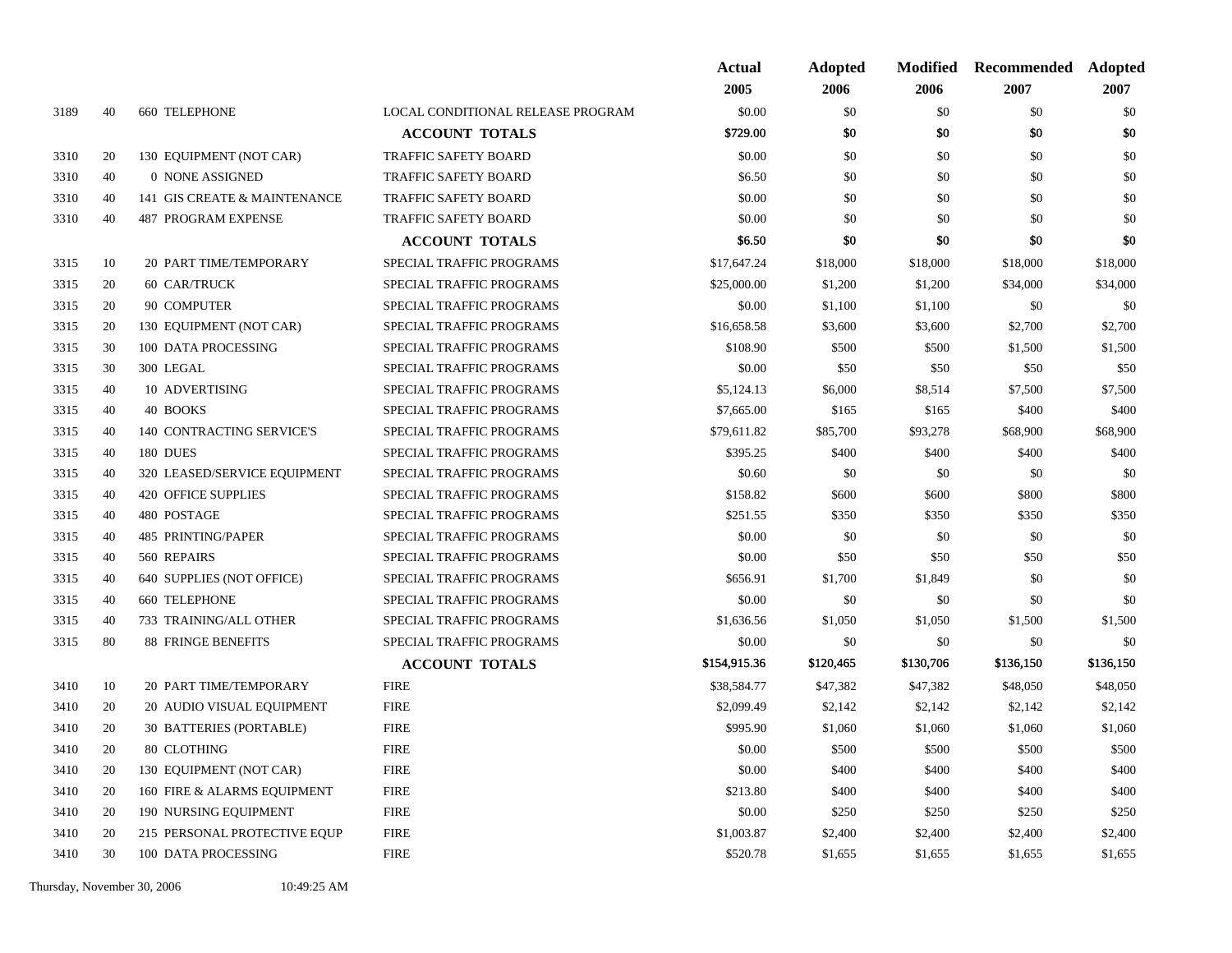|      |    |                                |                              | <b>Actual</b>  | <b>Adopted</b> |           | Modified Recommended Adopted |           |
|------|----|--------------------------------|------------------------------|----------------|----------------|-----------|------------------------------|-----------|
|      |    |                                |                              | 2005           | 2006           | 2006      | 2007                         | 2007      |
| 3410 | 30 | 141 GIS                        | <b>FIRE</b>                  | \$0.00         | \$2,000        | \$2,000   | \$2,000                      | \$2,000   |
| 3410 | 30 | 300 LEGAL                      | <b>FIRE</b>                  | \$0.00         | \$300          | \$300     | \$700                        | \$700     |
| 3410 | 40 | 70 CAR MAINTENANCE             | <b>FIRE</b>                  | \$413.42       | \$650          | \$650     | \$650                        | \$650     |
| 3410 | 40 | 110 CONFERENCES/MEETINGS       | <b>FIRE</b>                  | \$0.00         | \$400          | \$400     | \$400                        | \$400     |
| 3410 | 40 | 141 GIS CREATE & MAINTENANCE   | <b>FIRE</b>                  | \$0.00         | \$0            | \$0       | \$0                          | \$0       |
| 3410 | 40 | 180 DUES                       | <b>FIRE</b>                  | \$240.00       | \$430          | \$430     | \$430                        | \$430     |
| 3410 | 40 | 220 AUTOMOBILE FUEL            | <b>FIRE</b>                  | \$1,560.39     | \$1,800        | \$2,014   | \$2,200                      | \$2,200   |
| 3410 | 40 | 320 LEASED/SERVICE EQUIPMENT   | <b>FIRE</b>                  | \$2,580.00     | \$3,000        | \$3,215   | \$4,000                      | \$4,000   |
| 3410 | 40 | <b>340 LITERATURE</b>          | <b>FIRE</b>                  | \$36.45        | \$100          | \$100     | \$100                        | \$100     |
| 3410 | 40 | 350 OFFICE EQUIP MAINTENANCE   | <b>FIRE</b>                  | \$1,729.75     | \$2,500        | \$2,500   | \$2,500                      | \$2,500   |
| 3410 | 40 | 360 MEALS/FOOD                 | <b>FIRE</b>                  | \$0.00         | \$200          | \$200     | \$200                        | \$200     |
| 3410 | 40 | 370 MEDICAL EXPENSE            | <b>FIRE</b>                  | \$0.00         | \$1,395        | \$1,395   | \$2,000                      | \$2,000   |
| 3410 | 40 | 390 MILEAGE EXPENSE            | <b>FIRE</b>                  | \$1,130.70     | \$2,800        | \$2,800   | \$2,800                      | \$2,800   |
| 3410 | 40 | 410 NURSING SUPPLIES           | <b>FIRE</b>                  | \$389.82       | \$1,400        | \$1,661   | \$1,400                      | \$1,400   |
| 3410 | 40 | 480 POSTAGE                    | <b>FIRE</b>                  | \$408.86       | \$1,000        | \$1,000   | \$1,000                      | \$1,000   |
| 3410 | 40 | 485 PRINTING/PAPER             | <b>FIRE</b>                  | \$229.11       | \$300          | \$300     | \$300                        | \$300     |
| 3410 | 40 | 560 REPAIRS                    | <b>FIRE</b>                  | \$1,030.00     | \$1,695        | \$1,695   | \$1,695                      | \$1,695   |
| 3410 | 40 | 620 SOFTWARE EXPENSE           | <b>FIRE</b>                  | $(\$4,430.00)$ | \$700          | \$1,900   | \$1,900                      | \$1,900   |
| 3410 | 40 | <b>630 STATIONERY SUPPLIES</b> | <b>FIRE</b>                  | \$869.78       | \$1,582        | \$1,582   | \$1,582                      | \$1,582   |
| 3410 | 40 | 640 SUPPLIES (NOT OFFICE)      | <b>FIRE</b>                  | \$1,967.24     | \$1,300        | \$4,074   | \$1,300                      | \$1,300   |
| 3410 | 40 | <b>660 TELEPHONE</b>           | <b>FIRE</b>                  | \$4,064.01     | \$6,000        | \$6,569   | \$6,569                      | \$6,569   |
| 3410 | 40 | 731 TRAINING/STATE REQUIRED    | <b>FIRE</b>                  | \$14,876.31    | \$44,000       | \$45,618  | \$44,000                     | \$44,000  |
| 3410 | 40 | 733 TRAINING/ALL OTHER         | <b>FIRE</b>                  | \$175.07       | \$1,400        | \$1,425   | \$1,400                      | \$1,400   |
|      |    |                                | <b>ACCOUNT TOTALS</b>        | \$70,689.52    | \$131,141      | \$138,017 | \$135,983                    | \$135,983 |
| 3640 | 10 | 10 FULL TIME                   | <b>EMERGENCY MGMT OFFICE</b> | \$2,392.63     | \$2,600        | \$2,600   | \$2,600                      | \$2,600   |
| 3640 | 10 | 20 PART TIME/TEMPORARY         | <b>EMERGENCY MGMT OFFICE</b> | \$16,417.00    | \$17,273       | \$17,273  | \$23,235                     | \$23,235  |
| 3640 | 30 | 100 DATA PROCESSING            | <b>EMERGENCY MGMT OFFICE</b> | \$506.25       | \$0            | \$0       | \$1,000                      | \$1,000   |
| 3640 | 30 | 300 LEGAL                      | <b>EMERGENCY MGMT OFFICE</b> | \$0.00         | \$150          | \$150     | \$1,000                      | \$1,000   |
| 3640 | 40 | 70 CAR MAINTENANCE             | <b>EMERGENCY MGMT OFFICE</b> | \$870.77       | \$500          | \$500     | \$1,000                      | \$1,000   |
| 3640 | 40 | 141 GIS CREATE & MAINTENANCE   | <b>EMERGENCY MGMT OFFICE</b> | \$81.44        | \$0            | \$0       | \$500                        | \$500     |
| 3640 | 40 | 180 DUES                       | <b>EMERGENCY MGMT OFFICE</b> | \$40.00        | \$100          | \$100     | \$100                        | \$100     |
| 3640 | 40 | 220 AUTOMOBILE FUEL            | <b>EMERGENCY MGMT OFFICE</b> | \$2,730.60     | \$3,377        | \$3,476   | \$6,000                      | \$6,000   |
| 3640 | 40 | 390 MILEAGE EXPENSE            | <b>EMERGENCY MGMT OFFICE</b> | \$0.00         | \$50           | \$50      | \$50                         | \$50      |
| 3640 | 40 | <b>420 OFFICE SUPPLIES</b>     | <b>EMERGENCY MGMT OFFICE</b> | \$82.47        | \$100          | \$100     | \$400                        | \$400     |
| 3640 | 40 | 510 RADIO REPAIRS              | <b>EMERGENCY MGMT OFFICE</b> | \$0.00         | \$100          | \$100     | \$100                        | \$100     |
| 3640 | 40 | 540 REIMBURSEMENTS             | <b>EMERGENCY MGMT OFFICE</b> | \$0.00         | \$50           | \$50      | \$100                        | \$100     |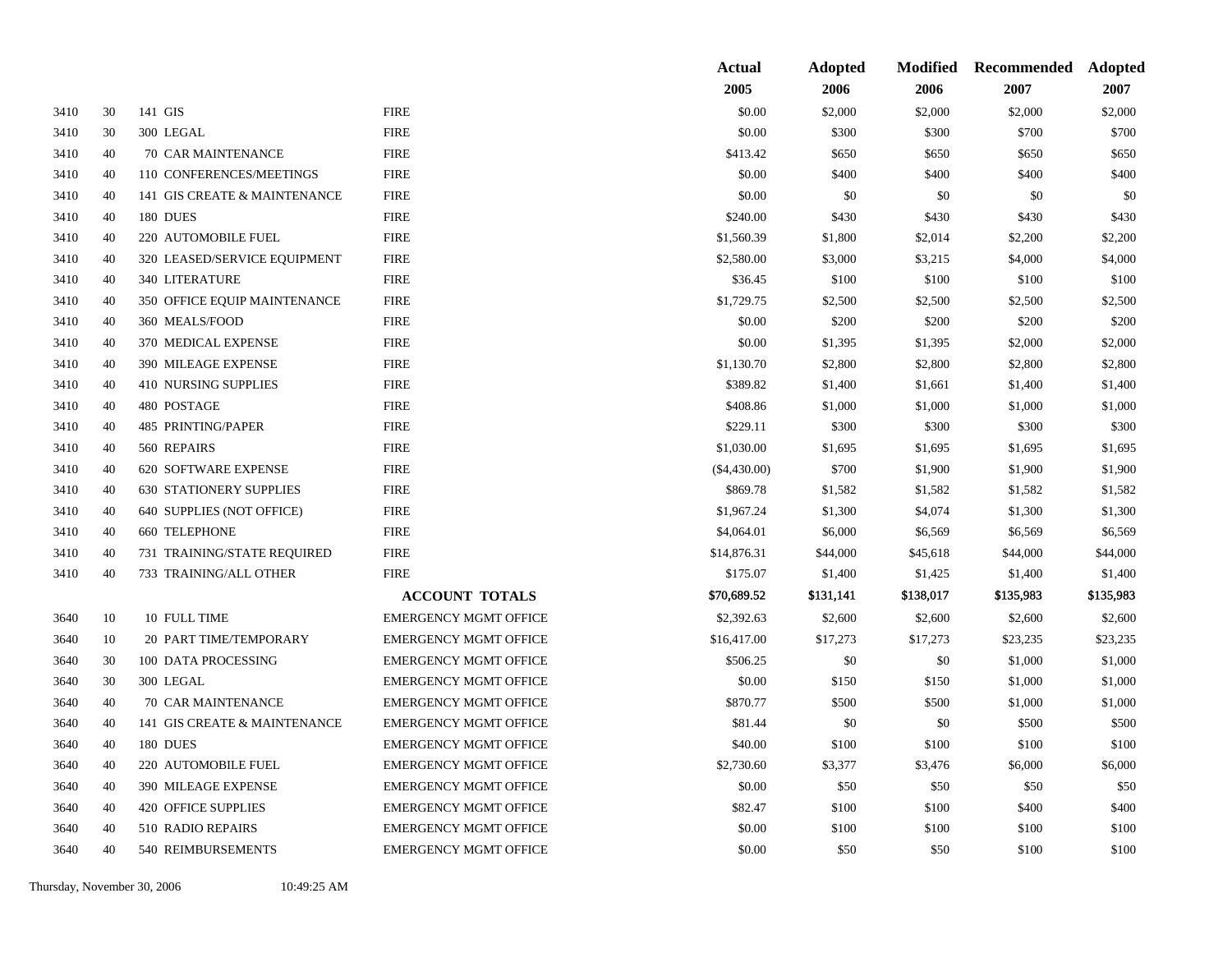|      |    |                                  |                              | Actual         | <b>Adopted</b> | Modified    | Recommended | Adopted     |
|------|----|----------------------------------|------------------------------|----------------|----------------|-------------|-------------|-------------|
|      |    |                                  |                              | 2005           | 2006           | 2006        | 2007        | 2007        |
| 3640 | 40 | 560 REPAIRS                      | <b>EMERGENCY MGMT OFFICE</b> | \$0.00         | \$200          | \$200       | \$200       | \$200       |
| 3640 | 40 | <b>660 TELEPHONE</b>             | <b>EMERGENCY MGMT OFFICE</b> | \$3,421.23     | \$4,655        | \$4,656     | \$6,000     | \$6,000     |
| 3640 | 40 | 733 TRAINING/ALL OTHER           | <b>EMERGENCY MGMT OFFICE</b> | \$76.96        | \$140          | \$140       | \$140       | \$140       |
|      |    |                                  | <b>ACCOUNT TOTALS</b>        | \$26,619.35    | \$29,295       | \$29,395    | \$42,425    | \$42,425    |
| 3641 | 20 | 140 FAX & EQUIPMENT              | EMERGENCY MGMT GRANT PROGRAM | \$45.36        | \$0            | \$0         | \$0         | \$0         |
| 3641 | 20 | <b>180 MISCELLANEOUS</b>         | EMERGENCY MGMT GRANT PROGRAM | \$19,117.47    | \$23,137       | \$23,412    | \$23,137    | \$23,137    |
| 3641 | 20 | 215 PERSONAL PROTECTIVE EQUP     | EMERGENCY MGMT GRANT PROGRAM | \$0.00         | \$16,200       | \$16,200    | \$16,200    | \$16,200    |
| 3641 | 30 | 141 GIS                          | EMERGENCY MGMT GRANT PROGRAM | \$0.00         | \$1,000        | \$1,000     | \$1,000     | \$1,000     |
| 3641 | 40 | 70 CAR MAINTENANCE               | EMERGENCY MGMT GRANT PROGRAM | \$403.62       | \$700          | \$700       | \$700       | \$700       |
| 3641 | 40 | 130 CONTRACTS                    | EMERGENCY MGMT GRANT PROGRAM | \$0.00         | \$0            | \$0         | \$0         | \$0         |
| 3641 | 40 | 141 GIS CREATE & MAINTENANCE     | EMERGENCY MGMT GRANT PROGRAM | \$0.00         | \$0            | \$0         | \$0         | \$0         |
| 3641 | 40 | 540 REIMBURSEMENTS               | EMERGENCY MGMT GRANT PROGRAM | \$6,546.80     | \$1,000        | \$1,000     | \$1,000     | \$1,000     |
| 3641 | 40 | 733 TRAINING/ALL OTHER           | EMERGENCY MGMT GRANT PROGRAM | \$0.00         | \$1,000        | \$1,000     | \$1,000     | \$1,000     |
|      |    |                                  | <b>ACCOUNT TOTALS</b>        | \$26,113.25    | \$43,037       | \$43,312    | \$43,037    | \$43,037    |
| 3643 | 40 | 487 PROGRAM EXPENSE              | DCJS EMO GRANT T837910       | \$0.00         | \$0            | \$0         | \$0         | \$0         |
|      |    |                                  | <b>ACCOUNT TOTALS</b>        | \$0.00         | \$0            | \$0         | \$0         | \$0         |
| 3644 | 40 | 0 NONE ASSIGNED                  | DCJS EMO GRANT T837920       | \$9,914.14     | \$0            | \$0         | \$0         | \$0         |
| 3644 | 40 | <b>487 PROGRAM EXPENSE</b>       | DCJS EMO GRANT T837920       | \$0.00         | \$0            | \$0         | \$0         | \$0         |
|      |    |                                  | <b>ACCOUNT TOTALS</b>        | \$9,914.14     | \$0            | \$0         | \$0         | \$0         |
| 3645 | 40 | 0 NONE ASSIGNED                  | DCJS EMO GRANT T837930       | \$15,390.60    | \$0            | \$0         | \$0         | \$0         |
|      |    |                                  | <b>ACCOUNT TOTALS</b>        | \$15,390.60    | \$0            | \$0         | \$0         | \$0         |
| 3646 | 20 | 191 EMERGENCY EQUIPMENT          | SHSP GRANT C837940           | \$36,667.30    | \$0            | \$0         | \$0         | \$0         |
|      |    |                                  | <b>ACCOUNT TOTALS</b>        | \$36,667.30    | \$0            | \$0         | \$0         | \$0         |
| 3647 | 20 | 0 NONE ASSIGNED                  | LETPP GRANT C837942          | \$16,982.06    | \$0            | \$0         | \$0         | \$0         |
| 3647 | 40 | 0 NONE ASSIGNED                  | LETPP GRANT C837942          | \$1,133.32     | \$0            | \$0         | \$0         | \$0         |
| 3647 | 40 | <b>140 CONTRACTING SERVICE'S</b> | LETPP GRANT C837942          | \$0.00         | \$1,080        | \$1,080     | \$1,080     | \$1,080     |
|      |    |                                  | <b>ACCOUNT TOTALS</b>        | \$18,115.38    | \$1,080        | \$1,080     | \$1,080     | \$1,080     |
| 3648 | 10 | <b>30 OVERTIME/OTHER</b>         | LETPP GRANT 5837952          | \$0.00         | \$0            | \$4,300     | \$0         | \$0         |
| 3648 | 20 | 130 EQUIPMENT (NOT CAR)          | LETPP GRANT 5837952          | \$9,141.58     | \$0            | \$39,859    | \$0         | \$0         |
| 3648 | 40 | 620 SOFTWARE EXPENSE             | LETPP GRANT 5837952          | \$0.00         | \$0            | \$6,700     | \$0         | \$0         |
|      |    |                                  | <b>ACCOUNT TOTALS</b>        | \$9,141.58     | \$0            | \$50,859    | \$0         | \$0         |
| 3649 | 20 | 0 NONE ASSIGNED                  | <b>FIRE WMD GRANT</b>        | \$0.00         | \$0            | \$90,000    | \$0         | \$0         |
| 3649 | 40 | 0 NONE ASSIGNED                  | <b>FIRE WMD GRANT</b>        | \$0.00         | \$0            | \$10,000    | \$0         | \$0         |
|      |    |                                  | <b>ACCOUNT TOTALS</b>        | \$0.00         | \$0            | \$100,000   | \$0         | \$0         |
|      |    |                                  | <b>BUDGET SECTION TOTALS</b> | \$5,726,964.70 | \$6,144,815    | \$6,485,453 | \$6,542,552 | \$6,542,552 |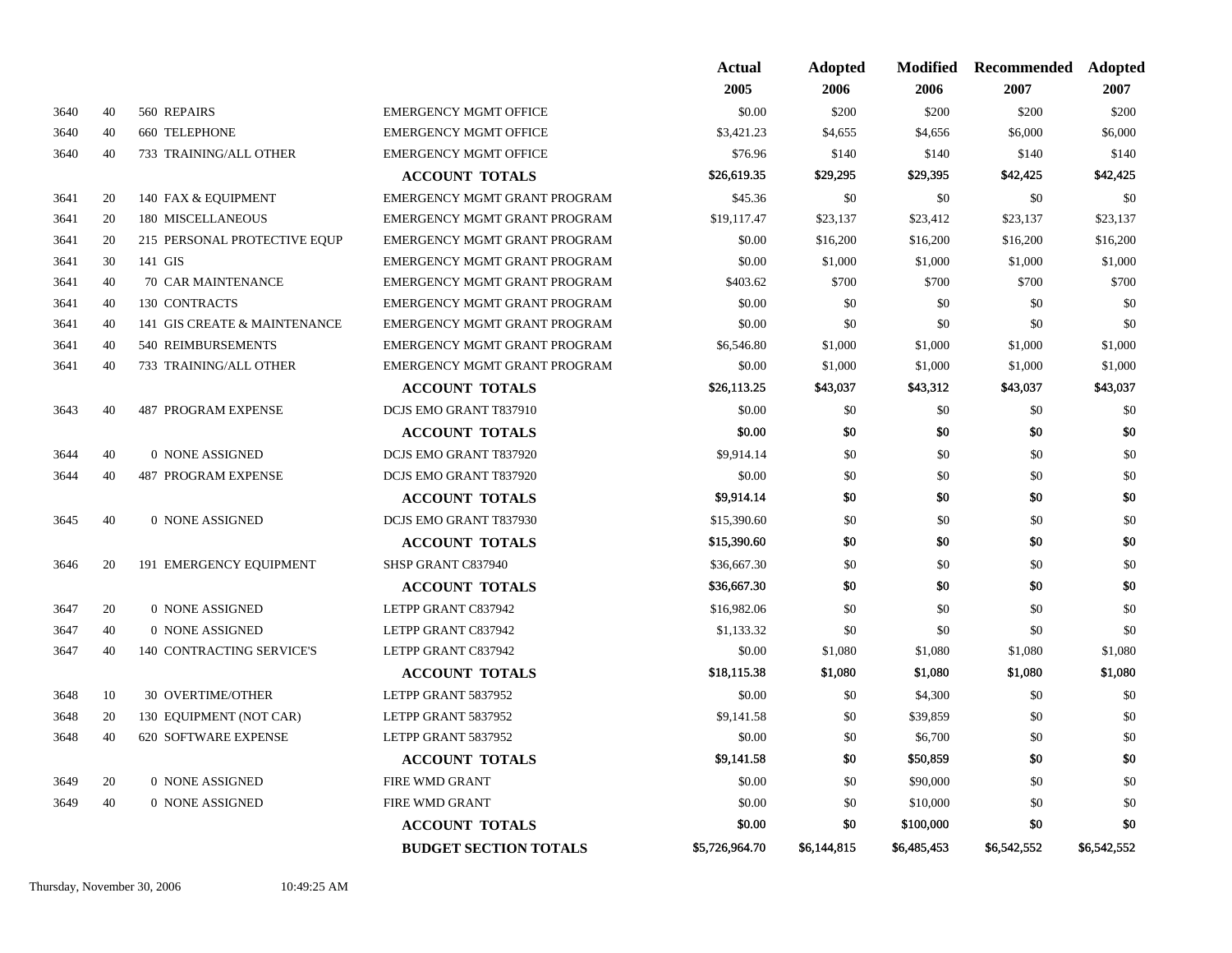|      |    |                               |                              | Actual<br>2005 | <b>Adopted</b><br>2006 | Modified<br>2006 | Recommended<br>2007 | Adopted<br>2007 |
|------|----|-------------------------------|------------------------------|----------------|------------------------|------------------|---------------------|-----------------|
|      |    | <b>Budget Section</b>         | <b>PUBLIC HEALTH</b>         |                |                        |                  |                     |                 |
| 4010 | 10 | 10 FULL TIME                  | PUBLIC HEALTH NURSING        | \$541,737.28   | \$567,052              | \$580,352        | \$663,140           | \$663,140       |
| 4010 | 10 | 20 PART TIME/TEMPORARY        | PUBLIC HEALTH NURSING        | \$49,486.75    | \$56,278               | \$56,278         | \$12,500            | \$12,500        |
| 4010 | 10 | <b>30 OVERTIME/OTHER</b>      | PUBLIC HEALTH NURSING        | \$20,365.42    | \$24,000               | \$20,800         | \$21,500            | \$21,500        |
| 4010 | 20 | 190 NURSING EQUIPMENT         | PUBLIC HEALTH NURSING        | \$0.00         | \$2,000                | \$2,000          | \$1,750             | \$1,750         |
| 4010 | 20 | 200 OFFICE EQUIPMENT          | PUBLIC HEALTH NURSING        | \$2,404.75     | \$1,000                | \$997            | \$1,000             | \$1,000         |
| 4010 | 30 | 100 DATA PROCESSING           | PUBLIC HEALTH NURSING        | \$1,692.74     | \$2,500                | \$2,500          | \$1,750             | \$1,750         |
| 4010 | 30 | 300 LEGAL                     | PUBLIC HEALTH NURSING        | \$0.00         | \$2,000                | \$2,000          | \$750               | \$750           |
| 4010 | 30 | 551 MLR                       | PUBLIC HEALTH NURSING        | \$18,356.00    | \$0                    | \$0              | \$0                 | \$0             |
| 4010 | 40 | 10 ADVERTISING                | PUBLIC HEALTH NURSING        | \$397.95       | \$2,000                | \$2,000          | \$1,250             | \$1,250         |
| 4010 | 40 | 40 BOOKS                      | PUBLIC HEALTH NURSING        | \$2,033.95     | \$1,800                | \$1,869          | \$800               | \$800           |
| 4010 | 40 | 120 CONSULTING FEES           | PUBLIC HEALTH NURSING        | \$15,865.00    | \$31,730               | \$31,730         | \$31,730            | \$31,730        |
| 4010 | 40 | 130 CONTRACTS                 | PUBLIC HEALTH NURSING        | \$358,502.74   | \$355,696              | \$360,292        | \$345,000           | \$345,000       |
| 4010 | 40 | 140 CONTRACTING SERVICE'S     | PUBLIC HEALTH NURSING        | \$45,811.00    | \$45,000               | \$35,849         | \$50,000            | \$50,000        |
| 4010 | 40 | 180 DUES                      | PUBLIC HEALTH NURSING        | \$75.00        | \$1,040                | \$1,040          | \$1,030             | \$1,030         |
| 4010 | 40 | 190 EDUCATION REIMBURSEMENTS  | PUBLIC HEALTH NURSING        | \$0.00         | \$0                    | \$0              | \$0                 | \$0             |
| 4010 | 40 | 220 AUTOMOBILE FUEL           | PUBLIC HEALTH NURSING        | \$7,940.47     | \$12,000               | \$11,910         | \$12,000            | \$12,000        |
| 4010 | 40 | 390 MILEAGE EXPENSE           | PUBLIC HEALTH NURSING        | \$6,870.44     | \$15,000               | \$16,160         | \$13,500            | \$13,500        |
| 4010 | 40 | 410 NURSING SUPPLIES          | PUBLIC HEALTH NURSING        | \$2,468.32     | \$5,000                | \$5,077          | \$6,000             | \$6,000         |
| 4010 | 40 | 420 OFFICE SUPPLIES           | PUBLIC HEALTH NURSING        | \$3,116.08     | \$3,000                | \$3,252          | \$2,800             | \$2,800         |
| 4010 | 40 | 480 POSTAGE                   | PUBLIC HEALTH NURSING        | \$2,327.69     | \$2,394                | \$2,394          | \$2,394             | \$2,394         |
| 4010 | 40 | 485 PRINTING/PAPER            | PUBLIC HEALTH NURSING        | \$6,388.76     | \$5,424                | \$5,427          | \$6,500             | \$6,500         |
| 4010 | 40 | 620 SOFTWARE EXPENSE          | PUBLIC HEALTH NURSING        | \$4,080.00     | \$0                    | \$0              | \$0                 | \$0             |
| 4010 | 40 | 640 SUPPLIES (NOT OFFICE)     | PUBLIC HEALTH NURSING        | \$9,984.07     | \$13,000               | \$13,842         | \$16,500            | \$16,500        |
| 4010 | 40 | <b>660 TELEPHONE</b>          | PUBLIC HEALTH NURSING        | \$14,115.47    | \$12,812               | \$13,590         | \$12,182            | \$12,182        |
| 4010 | 40 | 731 TRAINING/STATE REQUIRED   | PUBLIC HEALTH NURSING        | \$75.00        | \$185                  | \$185            | \$300               | \$300           |
| 4010 | 40 | 733 TRAINING/ALL OTHER        | PUBLIC HEALTH NURSING        | \$1,483.24     | \$1,307                | \$1,307          | \$1,307             | \$1,307         |
|      |    |                               | <b>ACCOUNT TOTALS</b>        | \$1,115,578.12 | \$1,162,218            | \$1,170,851      | \$1,205,683         | \$1,205,683     |
| 4011 | 10 | 10 FULL TIME                  | PUBLIC HEALTH ADMINISTRATION | \$422,005.80   | \$443,754              | \$443,754        | \$471,163           | \$471,163       |
| 4011 | 10 | <b>20 PART TIME/TEMPORARY</b> | PUBLIC HEALTH ADMINISTRATION | \$23,812.50    | \$21,045               | \$21,045         | \$21,045            | \$21,045        |
| 4011 | 20 | 130 EQUIPMENT (NOT CAR)       | PUBLIC HEALTH ADMINISTRATION | \$2,454.23     | \$6,117                | \$6,117          | \$7,000             | \$7,000         |
| 4011 | 20 | 200 OFFICE EQUIPMENT          | PUBLIC HEALTH ADMINISTRATION | \$756.90       | \$982                  | \$1,125          | \$982               | \$982           |
| 4011 | 30 | 100 DATA PROCESSING           | PUBLIC HEALTH ADMINISTRATION | \$10,901.23    | \$10,000               | \$10,000         | \$10,000            | \$10,000        |
| 4011 | 30 | 300 LEGAL                     | PUBLIC HEALTH ADMINISTRATION | \$1,240.00     | \$1,350                | \$1,350          | \$750               | \$750           |
| 4011 | 30 | 551 MLR                       | PUBLIC HEALTH ADMINISTRATION | \$18,061.00    | \$144,874              | \$144,874        | \$144,874           | \$144,874       |
| 4011 | 30 | 582 SECURITY SERVICES         | PUBLIC HEALTH ADMINISTRATION | \$0.00         | \$29,925               | \$29,925         | \$30,823            | \$30,823        |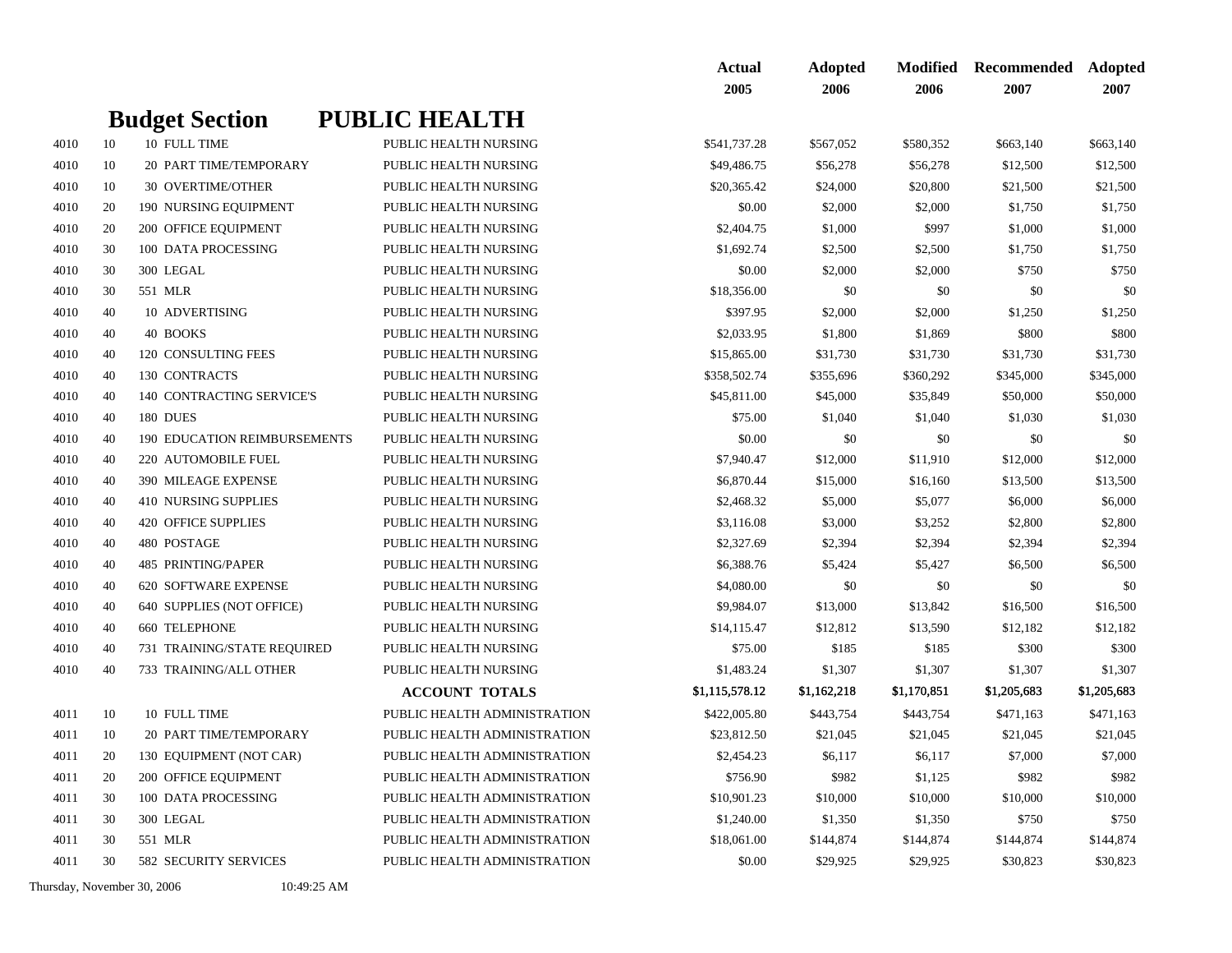|      |    |                                  |                              | Actual<br><b>Adopted</b><br>Modified |           | Recommended Adopted |           |           |
|------|----|----------------------------------|------------------------------|--------------------------------------|-----------|---------------------|-----------|-----------|
|      |    |                                  |                              | 2005                                 | 2006      | 2006                | 2007      | 2007      |
| 4011 | 40 | <b>10 ADVERTISING</b>            | PUBLIC HEALTH ADMINISTRATION | \$5,694.00                           | \$16,396  | \$16,396            | \$15,000  | \$15,000  |
| 4011 | 40 | 40 BOOKS                         | PUBLIC HEALTH ADMINISTRATION | \$551.37                             | \$1,104   | \$3,173             | \$550     | \$550     |
| 4011 | 40 | 70 CAR MAINTENANCE               | PUBLIC HEALTH ADMINISTRATION | \$8,222.79                           | \$5,673   | \$5,673             | \$8,500   | \$8,500   |
| 4011 | 40 | 120 CONSULTING FEES              | PUBLIC HEALTH ADMINISTRATION | \$14,461.98                          | \$0       | \$0                 | \$0       | \$0       |
| 4011 | 40 | 130 CONTRACTS                    | PUBLIC HEALTH ADMINISTRATION | \$8,368.44                           | \$12,000  | \$12,000            | \$12,000  | \$12,000  |
| 4011 | 40 | <b>140 CONTRACTING SERVICE'S</b> | PUBLIC HEALTH ADMINISTRATION | \$12,468.04                          | \$47,468  | \$47,543            | \$34,000  | \$34,000  |
| 4011 | 40 | 180 DUES                         | PUBLIC HEALTH ADMINISTRATION | \$3,000.29                           | \$3,417   | \$3,417             | \$3,417   | \$3,417   |
| 4011 | 40 | 220 AUTOMOBILE FUEL              | PUBLIC HEALTH ADMINISTRATION | \$760.94                             | \$750     | \$871               | \$1,400   | \$1,400   |
| 4011 | 40 | 270 INSURANCE-LIABILITY          | PUBLIC HEALTH ADMINISTRATION | \$47,960.08                          | \$50,214  | \$50,214            | \$43,928  | \$43,928  |
| 4011 | 40 | 330 LEGAL FEES                   | PUBLIC HEALTH ADMINISTRATION | \$0.00                               | \$400     | \$400               | \$400     | \$400     |
| 4011 | 40 | <b>340 LITERATURE</b>            | PUBLIC HEALTH ADMINISTRATION | \$0.00                               | \$86      | \$86                | \$0       | \$0       |
| 4011 | 40 | 350 OFFICE EQUIP MAINTENANCE     | PUBLIC HEALTH ADMINISTRATION | \$21,052.33                          | \$35,000  | \$36,021            | \$28,000  | \$28,000  |
| 4011 | 40 | 360 MEALS/FOOD                   | PUBLIC HEALTH ADMINISTRATION | \$1,767.45                           | \$1,299   | \$1,299             | \$1,250   | \$1,250   |
| 4011 | 40 | <b>420 OFFICE SUPPLIES</b>       | PUBLIC HEALTH ADMINISTRATION | \$2,542.33                           | \$3,435   | \$3,841             | \$2,800   | \$2,800   |
| 4011 | 40 | 470 PHYSICALS                    | PUBLIC HEALTH ADMINISTRATION | \$0.00                               | \$0       | \$0                 | \$0       | \$0       |
| 4011 | 40 | 480 POSTAGE                      | PUBLIC HEALTH ADMINISTRATION | \$682.76                             | \$700     | \$700               | \$500     | \$500     |
| 4011 | 40 | 485 PRINTING/PAPER               | PUBLIC HEALTH ADMINISTRATION | \$1,732.58                           | \$807     | \$823               | \$600     | \$600     |
| 4011 | 40 | 581 SECURITY SYSTEMS & SVC       | PUBLIC HEALTH ADMINISTRATION | \$0.00                               | \$0       | \$0                 | \$0       | \$0       |
| 4011 | 40 | 590 SERVICE'S RENDERED           | PUBLIC HEALTH ADMINISTRATION | \$19,625.92                          | \$0       | \$2,538             | \$1,500   | \$1,500   |
| 4011 | 40 | 620 SOFTWARE EXPENSE             | PUBLIC HEALTH ADMINISTRATION | \$495.00                             | \$0       | \$2,564             | \$5,000   | \$5,000   |
| 4011 | 40 | 640 SUPPLIES (NOT OFFICE)        | PUBLIC HEALTH ADMINISTRATION | \$2,139.80                           | \$4,000   | \$4,000             | \$2,000   | \$2,000   |
| 4011 | 40 | 660 TELEPHONE                    | PUBLIC HEALTH ADMINISTRATION | \$9,423.88                           | \$11,000  | \$11,687            | \$8,000   | \$8,000   |
| 4011 | 40 | 731 TRAINING/STATE REQUIRED      | PUBLIC HEALTH ADMINISTRATION | \$0.00                               | \$150     | \$150               | \$0       | \$0       |
| 4011 | 40 | 733 TRAINING/ALL OTHER           | PUBLIC HEALTH ADMINISTRATION | \$804.35                             | \$2,000   | \$2,048             | \$1,500   | \$1,500   |
|      |    |                                  | <b>ACCOUNT TOTALS</b>        | \$640,985.99                         | \$853,946 | \$863,634           | \$856,982 | \$856,982 |
| 4012 | 10 | 10 FULL TIME                     | PUBLIC HEALTH EDUCATION      | \$63,586.94                          | \$65,907  | \$65,907            | \$68,297  | \$68,297  |
| 4012 | 20 | 130 EQUIPMENT (NOT CAR)          | PUBLIC HEALTH EDUCATION      | \$0.00                               | \$243     | \$2,243             | \$1,243   | \$1,243   |
| 4012 | 20 | 200 OFFICE EQUIPMENT             | PUBLIC HEALTH EDUCATION      | \$250.00                             | \$272     | \$272               | \$272     | \$272     |
| 4012 | 20 | 210 OTHER FURNITURE              | PUBLIC HEALTH EDUCATION      | \$0.00                               | \$316     | \$316               | \$316     | \$316     |
| 4012 | 30 | 100 DATA PROCESSING              | PUBLIC HEALTH EDUCATION      | \$281.25                             | \$300     | \$300               | \$200     | \$200     |
| 4012 | 30 | 551 MLR                          | PUBLIC HEALTH EDUCATION      | \$7,221.00                           | \$0       | \$0                 | \$0       | \$0       |
| 4012 | 40 | 10 ADVERTISING                   | PUBLIC HEALTH EDUCATION      | \$426.98                             | \$1,000   | \$1,000             | \$1,000   | \$1,000   |
| 4012 | 40 | 40 BOOKS                         | PUBLIC HEALTH EDUCATION      | \$126.50                             | \$100     | \$100               | \$75      | \$75      |
| 4012 | 40 | 180 DUES                         | PUBLIC HEALTH EDUCATION      | \$255.00                             | \$150     | \$150               | \$75      | \$75      |
| 4012 | 40 | 220 AUTOMOBILE FUEL              | PUBLIC HEALTH EDUCATION      | \$100.93                             | \$150     | \$190               | \$350     | \$350     |
| 4012 | 40 | <b>340 LITERATURE</b>            | PUBLIC HEALTH EDUCATION      | \$295.32                             | \$750     | \$750               | \$500     | \$500     |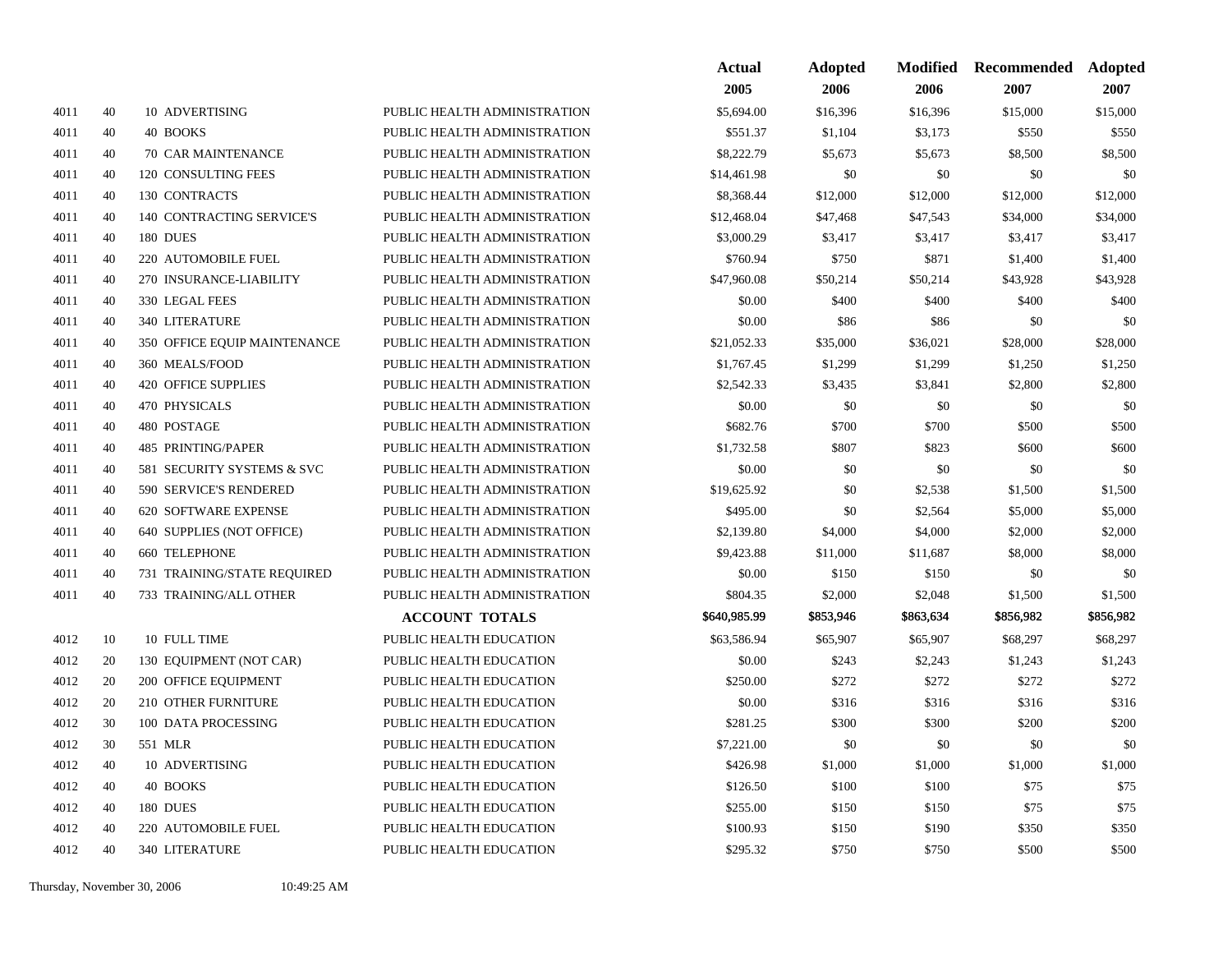|      |    |                                  |                           | <b>Actual</b> | Adopted   |           | Modified Recommended Adopted |           |
|------|----|----------------------------------|---------------------------|---------------|-----------|-----------|------------------------------|-----------|
|      |    |                                  |                           | 2005          | 2006      | 2006      | 2007                         | 2007      |
| 4012 | 40 | 390 MILEAGE EXPENSE              | PUBLIC HEALTH EDUCATION   | \$253.20      | \$250     | \$1,092   | \$250                        | \$250     |
| 4012 | 40 | <b>420 OFFICE SUPPLIES</b>       | PUBLIC HEALTH EDUCATION   | \$1,736.25    | \$1,320   | \$1,320   | \$1,200                      | \$1,200   |
| 4012 | 40 | <b>440 OTHER AWARDS</b>          | PUBLIC HEALTH EDUCATION   | \$1,348.83    | \$2,300   | \$2,300   | \$1,500                      | \$1,500   |
| 4012 | 40 | 480 POSTAGE                      | PUBLIC HEALTH EDUCATION   | \$427.45      | \$500     | \$500     | \$400                        | \$400     |
| 4012 | 40 | <b>485 PRINTING/PAPER</b>        | PUBLIC HEALTH EDUCATION   | \$396.70      | \$550     | \$550     | \$500                        | \$500     |
| 4012 | 40 | 590 SERVICE'S RENDERED           | PUBLIC HEALTH EDUCATION   | \$59,805.35   | \$0       | \$177,992 | \$144,714                    | \$144,714 |
| 4012 | 40 | 595 SERVICES RENDERED(OTHER)     | PUBLIC HEALTH EDUCATION   | \$0.00        | \$0       | \$0       | \$6,830                      | \$6,830   |
| 4012 | 40 | <b>660 TELEPHONE</b>             | PUBLIC HEALTH EDUCATION   | \$879.46      | \$1,008   | \$1,008   | \$500                        | \$500     |
| 4012 | 40 | 731 TRAINING/STATE REQUIRED      | PUBLIC HEALTH EDUCATION   | \$79.85       | \$150     | \$150     | \$150                        | \$150     |
| 4012 | 40 | 733 TRAINING/ALL OTHER           | PUBLIC HEALTH EDUCATION   | \$20.00       | \$142     | \$418     | \$142                        | \$142     |
|      |    |                                  | <b>ACCOUNT TOTALS</b>     | \$137,491.01  | \$75,408  | \$256,558 | \$228,514                    | \$228,514 |
| 4042 | 10 | 10 FULL TIME                     | <b>RABIES CONTROL</b>     | \$17,212.57   | \$17,832  | \$17,832  | \$18,470                     | \$18,470  |
| 4042 | 40 | 10 ADVERTISING                   | <b>RABIES CONTROL</b>     | \$0.00        | \$0       | \$0       | \$0                          | \$0       |
| 4042 | 40 | <b>80 CLINIC SUPPLIES</b>        | <b>RABIES CONTROL</b>     | \$1,744.86    | \$2,500   | \$2,490   | \$2,500                      | \$2,500   |
| 4042 | 40 | <b>420 OFFICE SUPPLIES</b>       | <b>RABIES CONTROL</b>     | \$441.22      | \$389     | \$548     | \$389                        | \$389     |
| 4042 | 40 | 480 POSTAGE                      | <b>RABIES CONTROL</b>     | \$0.00        | \$100     | \$100     | \$100                        | \$100     |
| 4042 | 40 | <b>485 PRINTING/PAPER</b>        | <b>RABIES CONTROL</b>     | \$0.00        | \$50      | \$50      | \$50                         | \$50      |
| 4042 | 40 | 590 SERVICE'S RENDERED           | <b>RABIES CONTROL</b>     | \$17,124.92   | \$22,000  | \$22,870  | \$22,000                     | \$22,000  |
| 4042 | 40 | <b>660 TELEPHONE</b>             | <b>RABIES CONTROL</b>     | \$353.00      | \$400     | \$400     | \$1,000                      | \$1,000   |
|      |    |                                  | <b>ACCOUNT TOTALS</b>     | \$36,876.57   | \$43,271  | \$44,290  | \$44,509                     | \$44,509  |
| 4044 | 10 | 10 FULL TIME                     | <b>EARLY INTERVENTION</b> | \$99,904.05   | \$113,881 | \$113,881 | \$118,104                    | \$118,104 |
| 4044 | 10 | <b>30 OVERTIME/OTHER</b>         | <b>EARLY INTERVENTION</b> | \$52.19       | \$0       | \$0       | \$0                          | \$0       |
| 4044 | 20 | 130 EQUIPMENT (NOT CAR)          | <b>EARLY INTERVENTION</b> | \$5,215.95    | \$8,000   | \$9,500   | \$5,000                      | \$5,000   |
| 4044 | 20 | 200 OFFICE EQUIPMENT             | <b>EARLY INTERVENTION</b> | \$228.81      | \$150     | \$315     | \$150                        | \$150     |
| 4044 | 30 | 100 DATA PROCESSING              | <b>EARLY INTERVENTION</b> | \$50.44       | \$300     | \$300     | \$150                        | \$150     |
| 4044 | 30 | 300 LEGAL                        | <b>EARLY INTERVENTION</b> | \$0.00        | \$100     | \$100     | \$100                        | \$100     |
| 4044 | 30 | 551 MLR                          | <b>EARLY INTERVENTION</b> | \$9,052.00    | \$0       | \$0       | \$0                          | \$0       |
| 4044 | 40 | 10 ADVERTISING                   | <b>EARLY INTERVENTION</b> | \$3,716.24    | \$1,464   | \$1,591   | \$1,200                      | \$1,200   |
| 4044 | 40 | <b>140 CONTRACTING SERVICE'S</b> | <b>EARLY INTERVENTION</b> | \$500,333.00  | \$500,000 | \$525,754 | \$480,000                    | \$480,000 |
| 4044 | 40 | 220 AUTOMOBILE FUEL              | <b>EARLY INTERVENTION</b> | \$410.69      | \$600     | \$591     | \$720                        | \$720     |
| 4044 | 40 | <b>340 LITERATURE</b>            | <b>EARLY INTERVENTION</b> | \$0.00        | \$150     | \$179     | \$150                        | \$150     |
| 4044 | 40 | 360 MEALS/FOOD                   | <b>EARLY INTERVENTION</b> | \$0.00        | \$0       | \$0       | \$0                          | \$0       |
| 4044 | 40 | 390 MILEAGE EXPENSE              | <b>EARLY INTERVENTION</b> | \$371.10      | \$750     | \$885     | \$500                        | \$500     |
| 4044 | 40 | <b>420 OFFICE SUPPLIES</b>       | <b>EARLY INTERVENTION</b> | \$640.07      | \$622     | \$622     | \$622                        | \$622     |
| 4044 | 40 | 480 POSTAGE                      | <b>EARLY INTERVENTION</b> | \$1,969.61    | \$2,000   | \$2,000   | \$2,000                      | \$2,000   |
| 4044 | 40 | <b>485 PRINTING/PAPER</b>        | <b>EARLY INTERVENTION</b> | \$257.90      | \$300     | \$300     | \$300                        | \$300     |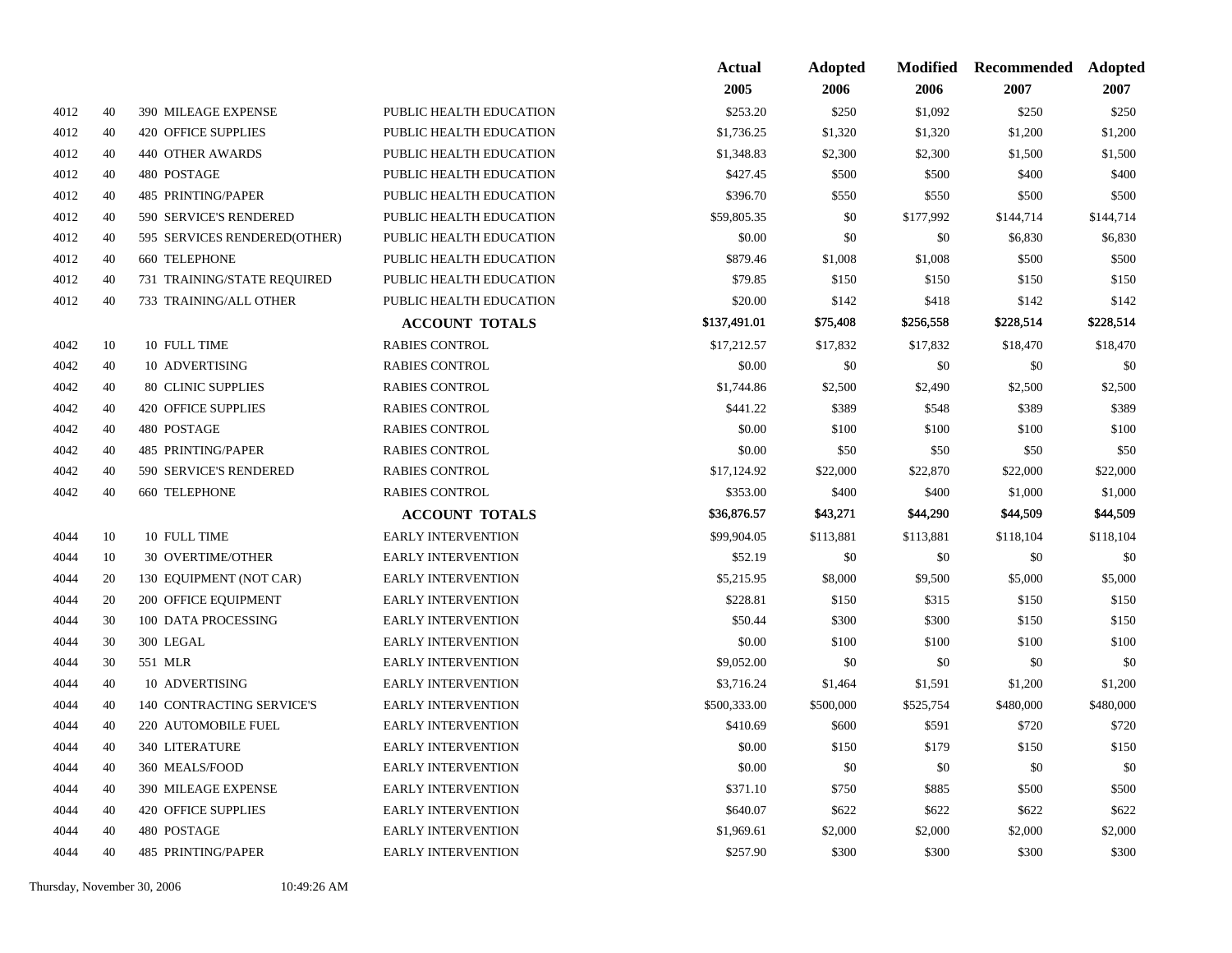|      |    |                              |                                        | Actual       | <b>Adopted</b> |           | Modified Recommended Adopted |           |
|------|----|------------------------------|----------------------------------------|--------------|----------------|-----------|------------------------------|-----------|
|      |    |                              |                                        | 2005         | 2006           | 2006      | 2007                         | 2007      |
| 4044 | 40 | 590 SERVICE'S RENDERED       | <b>EARLY INTERVENTION</b>              | \$2,650.00   | \$8,500        | \$8,500   | \$4,000                      | \$4,000   |
| 4044 | 40 | 640 SUPPLIES (NOT OFFICE)    | <b>EARLY INTERVENTION</b>              | \$0.00       | \$150          | \$150     | \$150                        | \$150     |
| 4044 | 40 | <b>660 TELEPHONE</b>         | <b>EARLY INTERVENTION</b>              | \$2,407.32   | \$2,100        | \$2,202   | \$1,750                      | \$1,750   |
| 4044 | 40 | 710 TRANSPORT/CRIPPLED CHILD | <b>EARLY INTERVENTION</b>              | \$2,173.96   | \$10,000       | \$11,000  | \$5,000                      | \$5,000   |
| 4044 | 40 | 731 TRAINING/STATE REQUIRED  | <b>EARLY INTERVENTION</b>              | \$124.40     | \$15           | \$15      | \$15                         | \$15      |
| 4044 | 40 | 733 TRAINING/ALL OTHER       | <b>EARLY INTERVENTION</b>              | \$544.92     | \$285          | \$285     | \$500                        | \$500     |
|      |    |                              | <b>ACCOUNT TOTALS</b>                  | \$630,102.65 | \$649,367      | \$678,170 | \$620,411                    | \$620,411 |
| 4046 | 40 | 670 THERAPEUTIC              | <b>CARE &amp; TREATMENT</b>            | \$0.00       | \$4,000        | \$4,000   | \$4,000                      | \$4,000   |
|      |    |                              | <b>ACCOUNT TOTALS</b>                  | \$0.00       | \$4,000        | \$4,000   | \$4,000                      | \$4,000   |
| 4047 | 10 | 10 FULL TIME                 | HANDICAPPED EDUCATION ADMINISTRATION   | \$20,438.15  | \$21,389       | \$21,389  | \$22,241                     | \$22,241  |
| 4047 | 20 | 130 EQUIPMENT (NOT CAR)      | HANDICAPPED EDUCATION ADMINISTRATION   | \$0.00       | \$500          | \$500     | \$500                        | \$500     |
| 4047 | 30 | 100 DATA PROCESSING          | HANDICAPPED EDUCATION ADMINISTRATION   | \$0.00       | \$50           | \$50      | \$50                         | \$50      |
| 4047 | 30 | 300 LEGAL                    | HANDICAPPED EDUCATION ADMINISTRATION   | \$0.00       | \$100          | \$100     | \$100                        | \$100     |
| 4047 | 30 | 551 MLR                      | HANDICAPPED EDUCATION ADMINISTRATION   | \$6,311.00   | \$0            | \$0       | \$0                          | \$0       |
| 4047 | 40 | <b>340 LITERATURE</b>        | HANDICAPPED EDUCATION ADMINISTRATION   | \$0.00       | \$50           | \$50      | \$50                         | \$50      |
| 4047 | 40 | <b>390 MILEAGE EXPENSE</b>   | HANDICAPPED EDUCATION ADMINISTRATION   | \$0.00       | \$50           | \$50      | \$50                         | \$50      |
| 4047 | 40 | <b>420 OFFICE SUPPLIES</b>   | HANDICAPPED EDUCATION ADMINISTRATION   | \$43.92      | \$100          | \$100     | \$100                        | \$100     |
| 4047 | 40 | 480 POSTAGE                  | HANDICAPPED EDUCATION ADMINISTRATION   | \$130.79     | \$200          | \$200     | \$100                        | \$100     |
| 4047 | 40 | <b>485 PRINTING/PAPER</b>    | HANDICAPPED EDUCATION ADMINISTRATION   | \$90.80      | \$100          | \$100     | \$100                        | \$100     |
| 4047 | 40 | <b>660 TELEPHONE</b>         | HANDICAPPED EDUCATION ADMINISTRATION   | \$597.34     | \$600          | \$600     | \$200                        | \$200     |
|      |    |                              | <b>ACCOUNT TOTALS</b>                  | \$27,612.00  | \$23,139       | \$23,139  | \$23,491                     | \$23,491  |
| 4053 | 10 | 10 FULL TIME                 | PREVENTIVE AND PRIMARY HEALTH SERVICES | \$40,146.66  | \$42,389       | \$42,389  | \$52,284                     | \$52,284  |
| 4053 | 10 | 20 PART TIME/TEMPORARY       | PREVENTIVE AND PRIMARY HEALTH SERVICES | \$54,100.75  | \$51,240       | \$51,240  | \$66,034                     | \$66,034  |
| 4053 | 10 | 30 OVERTIME/OTHER            | PREVENTIVE AND PRIMARY HEALTH SERVICES | \$186.00     | \$0            | \$0       | \$0                          | \$0       |
| 4053 | 20 | 190 NURSING EQUIPMENT        | PREVENTIVE AND PRIMARY HEALTH SERVICES | \$0.00       | \$400          | \$400     | \$400                        | \$400     |
| 4053 | 30 | 100 DATA PROCESSING          | PREVENTIVE AND PRIMARY HEALTH SERVICES | \$270.03     | \$200          | \$200     | \$200                        | \$200     |
| 4053 | 30 | 300 LEGAL                    | PREVENTIVE AND PRIMARY HEALTH SERVICES | \$0.00       | \$100          | \$100     | \$50                         | \$50      |
| 4053 | 30 | 551 MLR                      | PREVENTIVE AND PRIMARY HEALTH SERVICES | \$14,334.00  | \$0            | \$0       | \$0                          | \$0       |
| 4053 | 40 | 10 ADVERTISING               | PREVENTIVE AND PRIMARY HEALTH SERVICES | \$40.82      | \$250          | \$250     | \$100                        | \$100     |
| 4053 | 40 | 40 BOOKS                     | PREVENTIVE AND PRIMARY HEALTH SERVICES | \$126.50     | \$30           | \$62      | \$30                         | \$30      |
| 4053 | 40 | <b>80 CLINIC SUPPLIES</b>    | PREVENTIVE AND PRIMARY HEALTH SERVICES | \$2,254.73   | \$2,065        | \$2,144   | \$1,200                      | \$1,200   |
| 4053 | 40 | 140 CONTRACTING SERVICE'S    | PREVENTIVE AND PRIMARY HEALTH SERVICES | \$113.75     | \$0            | \$0       | \$0                          | \$0       |
| 4053 | 40 | 220 AUTOMOBILE FUEL          | PREVENTIVE AND PRIMARY HEALTH SERVICES | \$435.61     | \$700          | \$714     | \$1,100                      | \$1,100   |
| 4053 | 40 | <b>340 LITERATURE</b>        | PREVENTIVE AND PRIMARY HEALTH SERVICES | \$0.00       | \$100          | \$100     | \$0                          | \$0       |
| 4053 | 40 | 390 MILEAGE EXPENSE          | PREVENTIVE AND PRIMARY HEALTH SERVICES | \$562.68     | \$2,000        | \$2,223   | \$1,600                      | \$1,600   |
| 4053 | 40 | <b>420 OFFICE SUPPLIES</b>   | PREVENTIVE AND PRIMARY HEALTH SERVICES | \$160.16     | \$750          | \$841     | \$300                        | \$300     |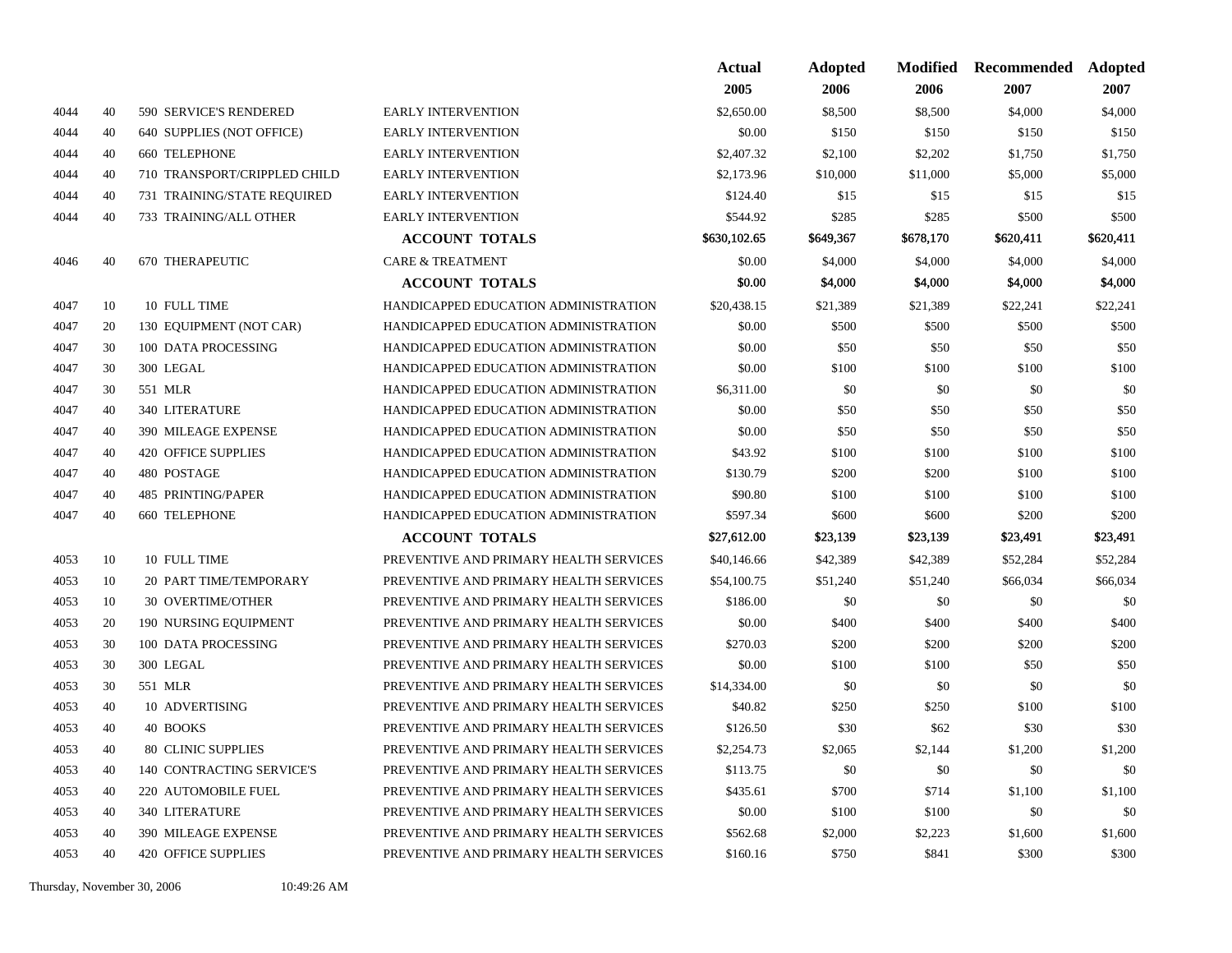|      |    |                              |                                        | Actual<br>Adopted | Modified Recommended Adopted |           |           |           |
|------|----|------------------------------|----------------------------------------|-------------------|------------------------------|-----------|-----------|-----------|
|      |    |                              |                                        | 2005              | 2006                         | 2006      | 2007      | 2007      |
| 4053 | 40 | 480 POSTAGE                  | PREVENTIVE AND PRIMARY HEALTH SERVICES | \$1,440.31        | \$952                        | \$952     | \$400     | \$400     |
| 4053 | 40 | <b>485 PRINTING/PAPER</b>    | PREVENTIVE AND PRIMARY HEALTH SERVICES | \$376.74          | \$409                        | \$409     | \$350     | \$350     |
| 4053 | 40 | <b>660 TELEPHONE</b>         | PREVENTIVE AND PRIMARY HEALTH SERVICES | \$3,048.69        | \$3,476                      | \$3,466   | \$2,500   | \$2,500   |
| 4053 | 40 | 731 TRAINING/STATE REQUIRED  | PREVENTIVE AND PRIMARY HEALTH SERVICES | \$30.00           | \$100                        | \$100     | \$100     | \$100     |
| 4053 | 40 | 733 TRAINING/ALL OTHER       | PREVENTIVE AND PRIMARY HEALTH SERVICES | \$181.00          | \$129                        | \$149     | \$300     | \$300     |
|      |    |                              | <b>ACCOUNT TOTALS</b>                  | \$117,808.43      | \$105,290                    | \$105,739 | \$126,948 | \$126,948 |
| 4054 | 10 | 10 FULL TIME                 | PREVENTIVE DENTAL SERVICES             | \$0.00            | \$0                          | \$0       | \$0       | \$0       |
| 4054 | 10 | 20 PART TIME/TEMPORARY       | PREVENTIVE DENTAL SERVICES             | \$7,193.05        | \$1,000                      | \$1,000   | \$1,000   | \$1,000   |
| 4054 | 20 | 130 EQUIPMENT (NOT CAR)      | PREVENTIVE DENTAL SERVICES             | \$0.00            | \$1,250                      | \$1,250   | \$1,000   | \$1,000   |
| 4054 | 30 | 100 DATA PROCESSING          | PREVENTIVE DENTAL SERVICES             | \$62.50           | \$50                         | \$50      | \$100     | \$100     |
| 4054 | 30 | 551 MLR                      | PREVENTIVE DENTAL SERVICES             | \$0.00            | \$0                          | \$0       | \$0       | \$0       |
| 4054 | 40 | 10 ADVERTISING               | PREVENTIVE DENTAL SERVICES             | \$1,514.36        | \$0                          | \$0       | \$0       | \$0       |
| 4054 | 40 | 40 BOOKS                     | PREVENTIVE DENTAL SERVICES             | \$88.92           | \$0                          | \$0       | \$0       | \$0       |
| 4054 | 40 | <b>80 CLINIC SUPPLIES</b>    | PREVENTIVE DENTAL SERVICES             | \$15,677.58       | \$10,000                     | \$10,711  | \$6,000   | \$6,000   |
| 4054 | 40 | 120 CONSULTING FEES          | PREVENTIVE DENTAL SERVICES             | \$0.00            | \$0                          | \$0       | \$0       | \$0       |
| 4054 | 40 | 130 CONTRACTS                | PREVENTIVE DENTAL SERVICES             | \$2,406.21        | \$0                          | \$0       | \$0       | \$0       |
| 4054 | 40 | 140 CONTRACTING SERVICE'S    | PREVENTIVE DENTAL SERVICES             | \$210,077.34      | \$43,177                     | \$47,236  | \$22,920  | \$22,920  |
| 4054 | 40 | 220 AUTOMOBILE FUEL          | PREVENTIVE DENTAL SERVICES             | \$18.70           | \$100                        | \$100     | \$0       | \$0       |
| 4054 | 40 | 320 LEASED/SERVICE EQUIPMENT | PREVENTIVE DENTAL SERVICES             | \$93.60           | \$0                          | \$47      | \$0       | \$0       |
| 4054 | 40 | <b>340 LITERATURE</b>        | PREVENTIVE DENTAL SERVICES             | \$0.00            | \$0                          | \$0       | \$0       | \$0       |
| 4054 | 40 | <b>390 MILEAGE EXPENSE</b>   | PREVENTIVE DENTAL SERVICES             | \$181.77          | \$578                        | \$578     | \$0       | \$0       |
| 4054 | 40 | <b>420 OFFICE SUPPLIES</b>   | PREVENTIVE DENTAL SERVICES             | \$1,830.28        | \$100                        | \$104     | \$100     | \$100     |
| 4054 | 40 | 470 PHYSICALS                | PREVENTIVE DENTAL SERVICES             | \$125.00          | \$0                          | \$0       | \$0       | \$0       |
| 4054 | 40 | 480 POSTAGE                  | PREVENTIVE DENTAL SERVICES             | \$24.03           | \$25                         | \$25      | \$25      | \$25      |
| 4054 | 40 | 485 PRINTING/PAPER           | PREVENTIVE DENTAL SERVICES             | \$0.00            | \$70                         | \$70      | \$70      | \$70      |
| 4054 | 40 | 590 SERVICE'S RENDERED       | PREVENTIVE DENTAL SERVICES             | \$0.00            | \$0                          | \$0       | \$0       | \$0       |
| 4054 | 40 | 620 SOFTWARE EXPENSE         | PREVENTIVE DENTAL SERVICES             | \$1,188.00        | \$0                          | \$0       | \$0       | \$0       |
| 4054 | 40 | <b>660 TELEPHONE</b>         | PREVENTIVE DENTAL SERVICES             | \$3,568.24        | \$1,000                      | \$1,323   | \$1,000   | \$1,000   |
| 4054 | 40 | 731 TRAINING/STATE REQUIRED  | PREVENTIVE DENTAL SERVICES             | \$0.00            | \$35                         | \$35      | \$35      | \$35      |
| 4054 | 40 | 733 TRAINING/ALL OTHER       | PREVENTIVE DENTAL SERVICES             | \$64.00           | \$95                         | \$95      | \$95      | \$95      |
|      |    |                              | <b>ACCOUNT TOTALS</b>                  | \$244,113.58      | \$57,480                     | \$62,624  | \$32,345  | \$32,345  |
| 4056 | 10 | 10 FULL TIME                 | PRE-NATAL CARE AND ASSISTANCE          | \$15,271.51       | \$15,911                     | \$15,911  | \$16,972  | \$16,972  |
| 4056 | 30 | 551 MLR                      | PRE-NATAL CARE AND ASSISTANCE          | \$12,775.00       | \$0                          | \$0       | \$0       | \$0       |
|      |    |                              | <b>ACCOUNT TOTALS</b>                  | \$28,046.51       | \$15,911                     | \$15,911  | \$16,972  | \$16,972  |
| 4062 | 10 | 10 FULL TIME                 | LEAD POISONING PROGRAM                 | \$8,693.95        | \$8,997                      | \$8,997   | \$9,307   | \$9,307   |
| 4062 | 20 | 130 EQUIPMENT (NOT CAR)      | LEAD POISONING PROGRAM                 | \$329.18          | \$300                        | \$300     | \$200     | \$200     |
|      |    |                              |                                        |                   |                              |           |           |           |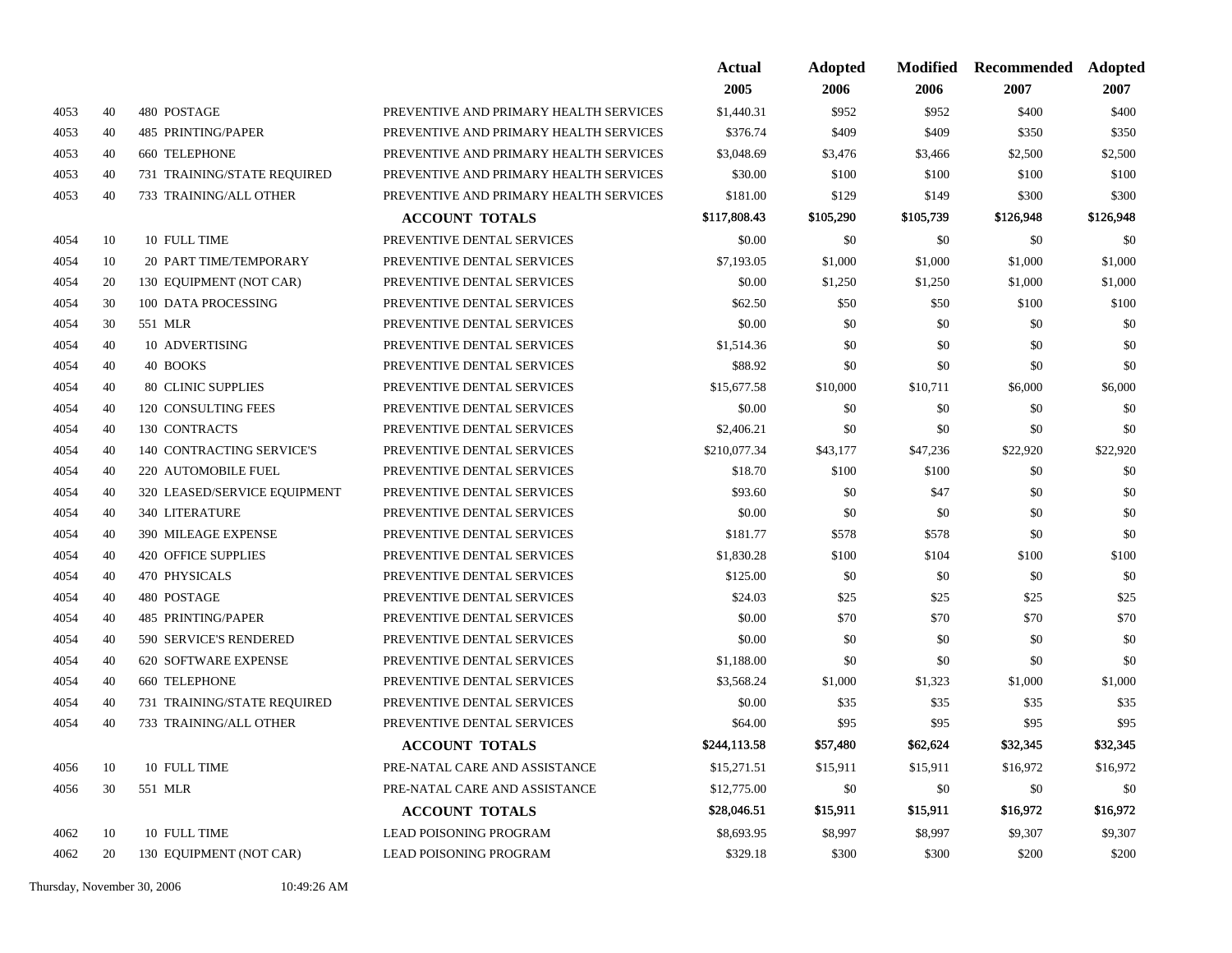|      |    |                                  |                                | <b>Actual</b> | Adopted   |           | Modified Recommended Adopted |           |
|------|----|----------------------------------|--------------------------------|---------------|-----------|-----------|------------------------------|-----------|
|      |    |                                  |                                | 2005          | 2006      | 2006      | 2007                         | 2007      |
| 4062 | 20 | 200 OFFICE EQUIPMENT             | <b>LEAD POISONING PROGRAM</b>  | \$82.32       | \$0       | \$0       | $\$0$                        | \$0       |
| 4062 | 40 | 10 ADVERTISING                   | <b>LEAD POISONING PROGRAM</b>  | \$1,093.75    | \$1,650   | \$1,650   | \$1,650                      | \$1,650   |
| 4062 | 40 | <b>80 CLINIC SUPPLIES</b>        | <b>LEAD POISONING PROGRAM</b>  | \$0.00        | \$0       | \$0       | \$0                          | \$0       |
| 4062 | 40 | 130 CONTRACTS                    | LEAD POISONING PROGRAM         | \$0.00        | \$0       | \$0       | \$0                          | \$0       |
| 4062 | 40 | <b>140 CONTRACTING SERVICE'S</b> | <b>LEAD POISONING PROGRAM</b>  | \$521.88      | \$500     | \$500     | \$700                        | \$700     |
| 4062 | 40 | <b>340 LITERATURE</b>            | <b>LEAD POISONING PROGRAM</b>  | \$0.00        | \$50      | \$50      | \$0                          | \$0       |
| 4062 | 40 | 350 OFFICE EQUIP MAINTENANCE     | <b>LEAD POISONING PROGRAM</b>  | \$0.00        | \$2,200   | \$2,200   | \$1,980                      | \$1,980   |
| 4062 | 40 | <b>420 OFFICE SUPPLIES</b>       | <b>LEAD POISONING PROGRAM</b>  | \$585.38      | \$100     | \$115     | \$100                        | \$100     |
| 4062 | 40 | 480 POSTAGE                      | <b>LEAD POISONING PROGRAM</b>  | \$93.06       | \$75      | \$75      | \$50                         | \$50      |
| 4062 | 40 | 731 TRAINING/STATE REQUIRED      | LEAD POISONING PROGRAM         | \$0.00        | \$50      | \$50      | \$0                          | \$0       |
| 4062 | 40 | 733 TRAINING/ALL OTHER           | LEAD POISONING PROGRAM         | \$0.00        | \$100     | \$100     | \$100                        | \$100     |
|      |    |                                  | <b>ACCOUNT TOTALS</b>          | \$11,399.52   | \$14,022  | \$14,037  | \$14,087                     | \$14,087  |
| 4064 | 20 | 130 EQUIPMENT (NOT CAR)          | MANAGED CARE - DENTAL SERVICES | \$0.00        | \$1,250   | \$1,250   | \$1,250                      | \$1,250   |
| 4064 | 30 | 100 DATA PROCESSING              | MANAGED CARE - DENTAL SERVICES | \$0.00        | \$50      | \$50      | \$50                         | \$50      |
| 4064 | 40 | <b>80 CLINIC SUPPLIES</b>        | MANAGED CARE - DENTAL SERVICES | \$0.00        | \$14,000  | \$14,000  | \$10,000                     | \$10,000  |
| 4064 | 40 | 120 CONSULTING FEES              | MANAGED CARE - DENTAL SERVICES | \$325.00      | \$0       | \$0       | \$0                          | \$0       |
| 4064 | 40 | 130 CONTRACTS                    | MANAGED CARE - DENTAL SERVICES | \$0.00        | \$0       | \$0       | \$0                          | \$0       |
| 4064 | 40 | <b>140 CONTRACTING SERVICE'S</b> | MANAGED CARE - DENTAL SERVICES | \$198.00      | \$179,135 | \$179,135 | \$172,000                    | \$172,000 |
| 4064 | 40 | 320 LEASED/SERVICE EQUIPMENT     | MANAGED CARE - DENTAL SERVICES | \$0.00        | \$280     | \$280     | \$0                          | \$0       |
| 4064 | 40 | 330 LEGAL FEES                   | MANAGED CARE - DENTAL SERVICES | \$0.00        | \$0       | \$0       | \$0                          | \$0       |
| 4064 | 40 | <b>340 LITERATURE</b>            | MANAGED CARE - DENTAL SERVICES | \$0.00        | \$42      | \$42      | \$0                          | \$0       |
| 4064 | 40 | 350 OFFICE EQUIP MAINTENANCE     | MANAGED CARE - DENTAL SERVICES | \$0.00        | \$0       | \$0       | \$0                          | \$0       |
| 4064 | 40 | <b>420 OFFICE SUPPLIES</b>       | MANAGED CARE - DENTAL SERVICES | \$268.02      | \$220     | \$220     | \$220                        | \$220     |
| 4064 | 40 | 480 POSTAGE                      | MANAGED CARE - DENTAL SERVICES | \$201.45      | \$0       | \$0       | \$0                          | \$0       |
| 4064 | 40 | 485 PRINTING/PAPER               | MANAGED CARE - DENTAL SERVICES | \$0.00        | \$120     | \$120     | \$120                        | \$120     |
| 4064 | 40 | 580 SECRETARIAL SERVICE'S        | MANAGED CARE - DENTAL SERVICES | \$0.00        | \$0       | \$0       | \$0                          | \$0       |
| 4064 | 40 | 590 SERVICE'S RENDERED           | MANAGED CARE - DENTAL SERVICES | \$0.00        | \$1,000   | \$1,000   | \$1,000                      | \$1,000   |
| 4064 | 40 | 595 SERVICES RENDERED(OTHER)     | MANAGED CARE - DENTAL SERVICES | \$0.00        | \$0       | \$0       | \$0                          | \$0       |
| 4064 | 40 | <b>660 TELEPHONE</b>             | MANAGED CARE - DENTAL SERVICES | \$129.03      | \$5,000   | \$5,000   | \$3,000                      | \$3,000   |
| 4064 | 40 | 670 THERAPEUTIC                  | MANAGED CARE - DENTAL SERVICES | \$327.75      | \$0       | \$0       | \$0                          | \$0       |
|      |    |                                  | <b>ACCOUNT TOTALS</b>          | \$1,449.25    | \$201,097 | \$201,097 | \$187,640                    | \$187,640 |
| 4070 | 10 | 10 FULL TIME                     | <b>DISEASE CONTROL</b>         | \$61,660.05   | \$63,799  | \$63,799  | \$66,001                     | \$66,001  |
| 4070 | 10 | <b>20 PART TIME/TEMPORARY</b>    | DISEASE CONTROL                | \$0.00        | \$18,118  | \$18,118  | \$18,591                     | \$18,591  |
| 4070 | 20 | 130 EQUIPMENT (NOT CAR)          | DISEASE CONTROL                | \$0.00        | \$0       | \$0       | \$950                        | \$950     |
| 4070 | 20 | 190 NURSING EQUIPMENT            | <b>DISEASE CONTROL</b>         | \$0.00        | \$150     | \$150     | \$150                        | \$150     |
| 4070 | 20 | 200 OFFICE EQUIPMENT             | <b>DISEASE CONTROL</b>         | \$245.00      | \$50      | \$50      | \$50                         | \$50      |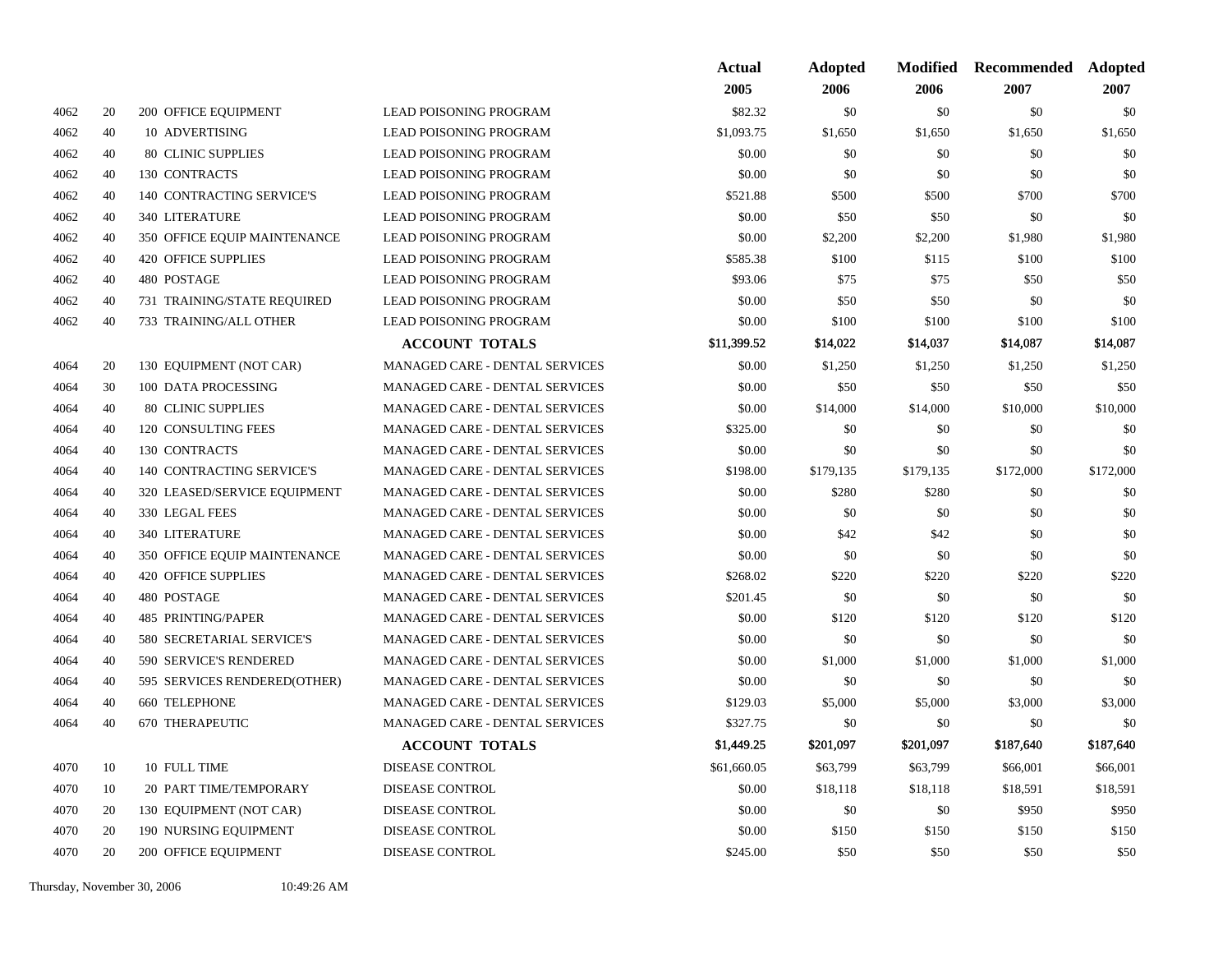|      |    |                                  |                             | Actual       | <b>Adopted</b> | Modified  | Recommended | <b>Adopted</b> |
|------|----|----------------------------------|-----------------------------|--------------|----------------|-----------|-------------|----------------|
|      |    |                                  |                             | 2005         | 2006           | 2006      | 2007        | 2007           |
| 4070 | 30 | 100 DATA PROCESSING              | DISEASE CONTROL             | \$0.00       | \$0            | \$0       | \$0         | \$0            |
| 4070 | 30 | 300 LEGAL                        | DISEASE CONTROL             | \$0.00       | \$200          | \$200     | \$100       | \$100          |
| 4070 | 30 | 551 MLR                          | DISEASE CONTROL             | \$10,568.00  | \$0            | \$0       | \$0         | \$0            |
| 4070 | 40 | 10 ADVERTISING                   | DISEASE CONTROL             | \$0.00       | \$0            | \$0       | \$0         | \$0            |
| 4070 | 40 | <b>80 CLINIC SUPPLIES</b>        | <b>DISEASE CONTROL</b>      | \$17,861.53  | \$30,000       | \$29,612  | \$26,000    | \$26,000       |
| 4070 | 40 | <b>140 CONTRACTING SERVICE'S</b> | <b>DISEASE CONTROL</b>      | \$25,797.73  | \$26,500       | \$26,783  | \$25,000    | \$25,000       |
| 4070 | 40 | 220 AUTOMOBILE FUEL              | DISEASE CONTROL             | \$24.18      | \$75           | \$75      | \$75        | \$75           |
| 4070 | 40 | <b>340 LITERATURE</b>            | <b>DISEASE CONTROL</b>      | \$0.00       | \$175          | \$175     | \$0         | \$0            |
| 4070 | 40 | 370 MEDICAL EXPENSE              | DISEASE CONTROL             | \$2,072.31   | \$1,000        | \$888     | \$1,000     | \$1,000        |
| 4070 | 40 | 390 MILEAGE EXPENSE              | DISEASE CONTROL             | \$0.00       | \$50           | \$50      | \$50        | \$50           |
| 4070 | 40 | <b>420 OFFICE SUPPLIES</b>       | DISEASE CONTROL             | \$867.45     | \$400          | \$461     | \$350       | \$350          |
| 4070 | 40 | 480 POSTAGE                      | DISEASE CONTROL             | \$105.12     | \$225          | \$225     | \$175       | \$175          |
| 4070 | 40 | <b>485 PRINTING/PAPER</b>        | <b>DISEASE CONTROL</b>      | \$166.40     | \$149          | \$149     | \$149       | \$149          |
| 4070 | 40 | 640 SUPPLIES (NOT OFFICE)        | DISEASE CONTROL             | \$635.80     | \$0            | \$150     | \$0         | \$0            |
| 4070 | 40 | <b>660 TELEPHONE</b>             | <b>DISEASE CONTROL</b>      | \$1,402.89   | \$1,334        | \$1,451   | \$900       | \$900          |
| 4070 | 40 | 731 TRAINING/STATE REQUIRED      | DISEASE CONTROL             | \$282.50     | \$100          | \$100     | \$100       | \$100          |
| 4070 | 40 | 733 TRAINING/ALL OTHER           | DISEASE CONTROL             | \$76.00      | \$100          | \$100     | \$100       | \$100          |
|      |    |                                  | <b>ACCOUNT TOTALS</b>       | \$121,764.96 | \$142,425      | \$142,536 | \$139,741   | \$139,741      |
| 4090 | 10 | 10 FULL TIME                     | ENVIRONMENTAL HEALTH        | \$107,272.55 | \$166,916      | \$166,916 | \$163,797   | \$163,797      |
| 4090 | 10 | <b>30 OVERTIME/OTHER</b>         | ENVIRONMENTAL HEALTH        | \$8,844.00   | \$8,832        | \$8,832   | \$8,832     | \$8,832        |
| 4090 | 20 | 130 EQUIPMENT (NOT CAR)          | ENVIRONMENTAL HEALTH        | \$250.00     | \$218          | \$1,781   | \$1,000     | \$1,000        |
| 4090 | 20 | 200 OFFICE EQUIPMENT             | ENVIRONMENTAL HEALTH        | \$0.00       | \$180          | \$180     | \$180       | \$180          |
| 4090 | 30 | 100 DATA PROCESSING              | ENVIRONMENTAL HEALTH        | \$841.10     | \$15,451       | \$15,451  | \$2,000     | \$2,000        |
| 4090 | 30 | 141 GIS                          | ENVIRONMENTAL HEALTH        | \$0.00       | \$2,580        | \$2,580   | \$0         | \$0            |
| 4090 | 30 | 300 LEGAL                        | ENVIRONMENTAL HEALTH        | \$850.00     | \$4,090        | \$4,090   | \$2,000     | \$2,000        |
| 4090 | 30 | 551 MLR                          | ENVIRONMENTAL HEALTH        | \$13,576.00  | \$0            | \$0       | \$0         | \$0            |
| 4090 | 40 | 10 ADVERTISING                   | ENVIRONMENTAL HEALTH        | \$669.21     | \$500          | \$500     | \$500       | \$500          |
| 4090 | 40 | 40 BOOKS                         | ENVIRONMENTAL HEALTH        | \$178.40     | \$200          | \$200     | \$200       | \$200          |
| 4090 | 40 | 70 CAR MAINTENANCE               | ENVIRONMENTAL HEALTH        | \$1,248.16   | \$777          | \$777     | \$777       | \$777          |
| 4090 | 40 | <b>140 CONTRACTING SERVICE'S</b> | ENVIRONMENTAL HEALTH        | \$61,871.27  | \$60,500       | \$62,561  | \$64,000    | \$64,000       |
| 4090 | 40 | 141 GIS CREATE & MAINTENANCE     | ENVIRONMENTAL HEALTH        | \$0.00       | \$0            | \$0       | \$0         | \$0            |
| 4090 | 40 | 180 DUES                         | ENVIRONMENTAL HEALTH        | \$145.00     | \$129          | \$129     | \$143       | \$143          |
| 4090 | 40 | 220 AUTOMOBILE FUEL              | ENVIRONMENTAL HEALTH        | \$1,689.94   | \$2,000        | \$2,004   | \$3,000     | \$3,000        |
| 4090 | 40 | 320 LEASED/SERVICE EQUIPMENT     | <b>ENVIRONMENTAL HEALTH</b> | \$0.00       | \$0            | \$0       | \$0         | \$0            |
| 4090 | 40 | 330 LEGAL FEES                   | ENVIRONMENTAL HEALTH        | \$540.00     | \$1,500        | \$1,500   | \$1,000     | \$1,000        |
| 4090 | 40 | <b>340 LITERATURE</b>            | <b>ENVIRONMENTAL HEALTH</b> | \$0.00       | \$500          | \$500     | \$500       | \$500          |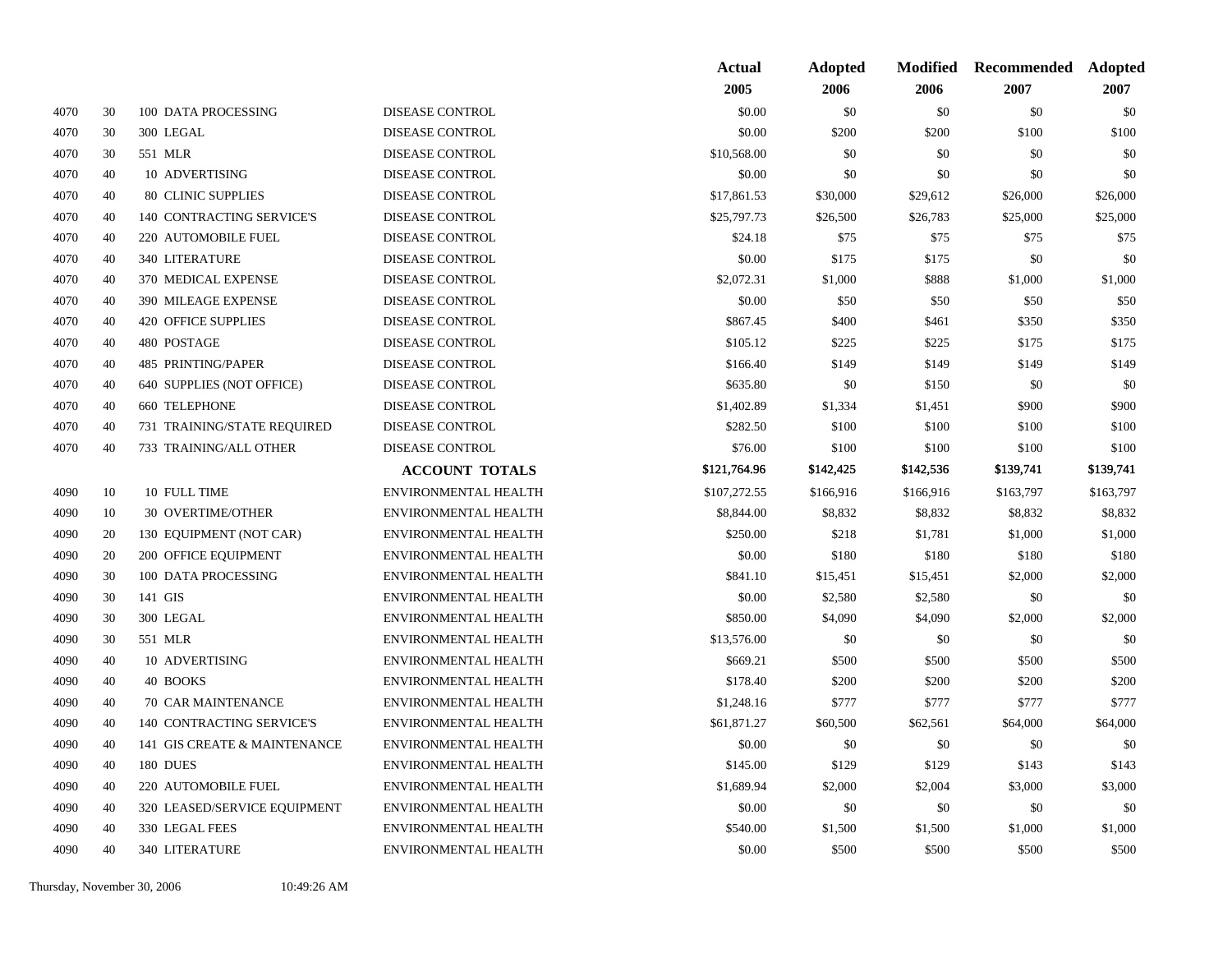|      |    |                                  |                                      | Actual       | <b>Adopted</b> | Modified  | Recommended Adopted |           |
|------|----|----------------------------------|--------------------------------------|--------------|----------------|-----------|---------------------|-----------|
|      |    |                                  |                                      | 2005         | 2006           | 2006      | 2007                | 2007      |
| 4090 | 40 | 390 MILEAGE EXPENSE              | ENVIRONMENTAL HEALTH                 | \$2,971.53   | \$2,708        | \$2,663   | \$2,000             | \$2,000   |
| 4090 | 40 | <b>420 OFFICE SUPPLIES</b>       | <b>ENVIRONMENTAL HEALTH</b>          | \$2,315.23   | \$3,000        | \$3,000   | \$3,000             | \$3,000   |
| 4090 | 40 | 480 POSTAGE                      | ENVIRONMENTAL HEALTH                 | \$1,398.88   | \$1,250        | \$1,250   | \$800               | \$800     |
| 4090 | 40 | 485 PRINTING/PAPER               | ENVIRONMENTAL HEALTH                 | \$385.71     | \$500          | \$500     | \$3,000             | \$3,000   |
| 4090 | 40 | 590 SERVICE'S RENDERED           | ENVIRONMENTAL HEALTH                 | \$483.64     | \$400          | \$400     | \$400               | \$400     |
| 4090 | 40 | 620 SOFTWARE EXPENSE             | ENVIRONMENTAL HEALTH                 | \$416.00     | \$500          | \$500     | \$500               | \$500     |
| 4090 | 40 | 640 SUPPLIES (NOT OFFICE)        | ENVIRONMENTAL HEALTH                 | \$10.05      | \$0            | \$0       | \$0                 | \$0       |
| 4090 | 40 | <b>660 TELEPHONE</b>             | ENVIRONMENTAL HEALTH                 | \$4,631.39   | \$4,343        | \$4,532   | \$3,000             | \$3,000   |
| 4090 | 40 | 731 TRAINING/STATE REQUIRED      | ENVIRONMENTAL HEALTH                 | \$2,331.70   | \$2,500        | \$2,500   | \$2,500             | \$2,500   |
| 4090 | 40 | 733 TRAINING/ALL OTHER           | ENVIRONMENTAL HEALTH                 | \$783.52     | \$601          | \$601     | \$300               | \$300     |
|      |    |                                  | <b>ACCOUNT TOTALS</b>                | \$213,703.28 | \$280,175      | \$283,947 | \$263,429           | \$263,429 |
| 4210 | 10 | 10 FULL TIME                     | ALCOHOL AND DRUG SERVICES            | \$301,243.76 | \$325,320      | \$325,320 | \$341,953           | \$341,953 |
| 4210 | 10 | 20 PART TIME/TEMPORARY           | ALCOHOL AND DRUG SERVICES            | \$0.00       | \$0            | \$0       | \$0                 | \$0       |
| 4210 | 30 | 551 MLR                          | ALCOHOL AND DRUG SERVICES            | \$0.00       | \$11,655       | \$11,655  | \$11,655            | \$11,655  |
| 4210 | 40 | 10 ADVERTISING                   | ALCOHOL AND DRUG SERVICES            | \$211.65     | \$0            | \$0       | \$0                 | \$0       |
| 4210 | 40 | 40 BOOKS                         | ALCOHOL AND DRUG SERVICES            | \$0.00       | \$333          | \$333     | \$100               | \$100     |
| 4210 | 40 | 130 CONTRACTS                    | ALCOHOL AND DRUG SERVICES            | \$74,919.15  | \$103,657      | \$103,657 | \$103,657           | \$103,657 |
| 4210 | 40 | <b>140 CONTRACTING SERVICE'S</b> | ALCOHOL AND DRUG SERVICES            | \$15,960.00  | \$19,760       | \$19,665  | \$19,760            | \$19,760  |
| 4210 | 40 | 270 INSURANCE-LIABILITY          | ALCOHOL AND DRUG SERVICES            | \$0.00       | \$5,573        | \$5,573   | \$5,573             | \$5,573   |
| 4210 | 40 | <b>390 MILEAGE EXPENSE</b>       | ALCOHOL AND DRUG SERVICES            | \$0.00       | \$50           | \$50      | $\$0$               | \$0       |
| 4210 | 40 | <b>550 RENT</b>                  | ALCOHOL AND DRUG SERVICES            | \$9,484.71   | \$2,686        | \$2,686   | \$2,686             | \$2,686   |
| 4210 | 40 | 640 SUPPLIES (NOT OFFICE)        | ALCOHOL AND DRUG SERVICES            | \$4,884.11   | \$5,000        | \$5,185   | \$5,000             | \$5,000   |
| 4210 | 40 | <b>660 TELEPHONE</b>             | ALCOHOL AND DRUG SERVICES            | \$5,259.77   | \$5,507        | \$5,507   | \$4,700             | \$4,700   |
| 4210 | 40 | 731 TRAINING/STATE REQUIRED      | ALCOHOL AND DRUG SERVICES            | \$393.00     | \$1,000        | \$1,090   | \$1,000             | \$1,000   |
| 4210 | 40 | 733 TRAINING/ALL OTHER           | ALCOHOL AND DRUG SERVICES            | \$22.00      | \$1,000        | \$1,000   | \$2,000             | \$2,000   |
| 4210 | 40 | 740 UTILITIES                    | ALCOHOL AND DRUG SERVICES            | \$4,344.44   | \$6,000        | \$6,000   | \$5,500             | \$5,500   |
|      |    |                                  | <b>ACCOUNT TOTALS</b>                | \$416,722.59 | \$487,541      | \$487,721 | \$503,584           | \$503,584 |
| 4211 | 40 | 590 SERVICE'S RENDERED           | COUNCIL ON ALCOHOLISM                | \$109,725.00 | \$109,725      | \$109,725 | \$109,725           | \$109,725 |
|      |    |                                  | <b>ACCOUNT TOTALS</b>                | \$109,725.00 | \$109,725      | \$109,725 | \$109,725           | \$109,725 |
| 4309 | 10 | 10 FULL TIME                     | MENTAL HYGIENE COUNTY ADMINISTRATION | \$493,645.14 | \$572,329      | \$572,329 | \$597,800           | \$597,800 |
| 4309 | 10 | 20 PART TIME/TEMPORARY           | MENTAL HYGIENE COUNTY ADMINISTRATION | \$4,212.27   | \$0            | \$0       | \$0                 | \$0       |
| 4309 | 10 | <b>30 OVERTIME/OTHER</b>         | MENTAL HYGIENE COUNTY ADMINISTRATION | \$168.09     | \$500          | \$500     | \$500               | \$500     |
| 4309 | 10 | <b>40 WORKERS COMPENSATION</b>   | MENTAL HYGIENE COUNTY ADMINISTRATION | \$0.00       | \$0            | \$0       | \$0                 | \$0       |
| 4309 | 20 | 70 CHAIRS                        | MENTAL HYGIENE COUNTY ADMINISTRATION | \$0.00       | \$0            | \$0       | \$1,700             | \$1,700   |
| 4309 | 20 | 200 OFFICE EQUIPMENT             | MENTAL HYGIENE COUNTY ADMINISTRATION | \$2,129.99   | \$0            | \$46      | \$5,000             | \$5,000   |
| 4309 | 30 | 100 DATA PROCESSING              | MENTAL HYGIENE COUNTY ADMINISTRATION | \$32,282.84  | \$36,583       | \$36,583  | \$33,000            | \$33,000  |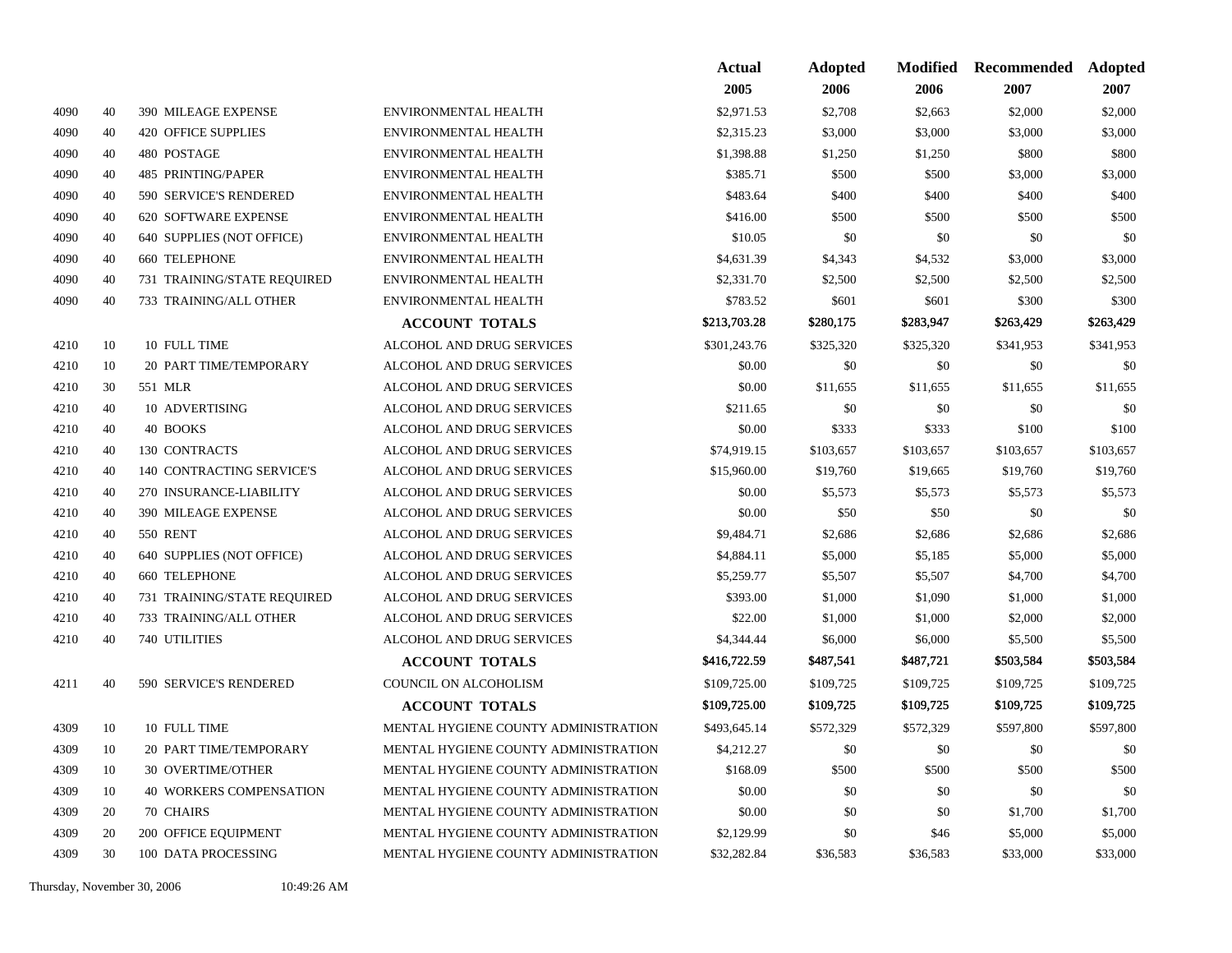|      |    |                                  |                                      | <b>Actual</b> | <b>Adopted</b> | Modified  | Recommended | Adopted   |
|------|----|----------------------------------|--------------------------------------|---------------|----------------|-----------|-------------|-----------|
|      |    |                                  |                                      | 2005          | 2006           | 2006      | 2007        | 2007      |
| 4309 | 30 | 300 LEGAL                        | MENTAL HYGIENE COUNTY ADMINISTRATION | \$1,320.00    | \$990          | \$990     | \$800       | \$800     |
| 4309 | 30 | 551 MLR                          | MENTAL HYGIENE COUNTY ADMINISTRATION | \$0.00        | \$51,050       | \$51,050  | \$51,050    | \$51,050  |
| 4309 | 30 | <b>582 SECURITY SERVICES</b>     | MENTAL HYGIENE COUNTY ADMINISTRATION | \$0.00        | \$29,925       | \$29,925  | \$30,823    | \$30,823  |
| 4309 | 40 | 10 ADVERTISING                   | MENTAL HYGIENE COUNTY ADMINISTRATION | \$0.00        | \$500          | \$500     | \$150       | \$150     |
| 4309 | 40 | 40 BOOKS                         | MENTAL HYGIENE COUNTY ADMINISTRATION | \$76.85       | \$0            | \$0       | \$0         | \$0       |
| 4309 | 40 | <b>70 CAR MAINTENANCE</b>        | MENTAL HYGIENE COUNTY ADMINISTRATION | \$1,902.43    | \$2,000        | \$2,000   | \$1,500     | \$1,500   |
| 4309 | 40 | 120 CONSULTING FEES              | MENTAL HYGIENE COUNTY ADMINISTRATION | \$0.00        | \$2,400        | \$2,400   | \$1,700     | \$1,700   |
| 4309 | 40 | 130 CONTRACTS                    | MENTAL HYGIENE COUNTY ADMINISTRATION | \$32,091.00   | \$17,300       | \$17,300  | \$17,300    | \$17,300  |
| 4309 | 40 | <b>140 CONTRACTING SERVICE'S</b> | MENTAL HYGIENE COUNTY ADMINISTRATION | \$32,022.00   | \$64,000       | \$64,000  | \$64,000    | \$64,000  |
| 4309 | 40 | 180 DUES                         | MENTAL HYGIENE COUNTY ADMINISTRATION | \$1,434.00    | \$1,477        | \$1,477   | \$1,550     | \$1,550   |
| 4309 | 40 | 220 AUTOMOBILE FUEL              | MENTAL HYGIENE COUNTY ADMINISTRATION | \$2,690.57    | \$5,000        | \$5,209   | \$4,000     | \$4,000   |
| 4309 | 40 | 270 INSURANCE-LIABILITY          | MENTAL HYGIENE COUNTY ADMINISTRATION | \$40,891.17   | \$28,686       | \$28,686  | \$25,900    | \$25,900  |
| 4309 | 40 | 330 LEGAL FEES                   | MENTAL HYGIENE COUNTY ADMINISTRATION | \$3,800.00    | \$2,000        | \$4,000   | \$3,800     | \$3,800   |
| 4309 | 40 | 350 OFFICE EQUIP MAINTENANCE     | MENTAL HYGIENE COUNTY ADMINISTRATION | \$10,945.02   | \$16,765       | \$18,865  | \$14,690    | \$14,690  |
| 4309 | 40 | 360 MEALS/FOOD                   | MENTAL HYGIENE COUNTY ADMINISTRATION | \$827.58      | \$2,500        | \$2,500   | \$2,500     | \$2,500   |
| 4309 | 40 | <b>420 OFFICE SUPPLIES</b>       | MENTAL HYGIENE COUNTY ADMINISTRATION | \$13,320.28   | \$12,609       | \$13,495  | \$12,609    | \$12,609  |
| 4309 | 40 | 480 POSTAGE                      | MENTAL HYGIENE COUNTY ADMINISTRATION | \$3,565.96    | \$4,500        | \$6,000   | \$4,000     | \$4,000   |
| 4309 | 40 | 485 PRINTING/PAPER               | MENTAL HYGIENE COUNTY ADMINISTRATION | \$4,370.11    | \$4,000        | \$4,346   | \$4,000     | \$4,000   |
| 4309 | 40 | <b>550 RENT</b>                  | MENTAL HYGIENE COUNTY ADMINISTRATION | \$24,478.31   | \$0            | \$0       | \$0         | \$0       |
| 4309 | 40 | 581 SECURITY SYSTEMS & SVC       | MENTAL HYGIENE COUNTY ADMINISTRATION | \$0.00        | \$0            | \$0       | \$0         | \$0       |
| 4309 | 40 | 620 SOFTWARE EXPENSE             | MENTAL HYGIENE COUNTY ADMINISTRATION | \$0.00        | \$8,500        | \$8,500   | \$5,125     | \$5,125   |
| 4309 | 40 | 640 SUPPLIES (NOT OFFICE)        | MENTAL HYGIENE COUNTY ADMINISTRATION | \$3,214.16    | \$4,000        | \$4,108   | \$3,141     | \$3,141   |
| 4309 | 40 | <b>660 TELEPHONE</b>             | MENTAL HYGIENE COUNTY ADMINISTRATION | \$20,896.69   | \$25,816       | \$25,836  | \$25,816    | \$25,816  |
| 4309 | 40 | 733 TRAINING/ALL OTHER           | MENTAL HYGIENE COUNTY ADMINISTRATION | \$1,961.29    | \$2,500        | \$2,500   | \$3,500     | \$3,500   |
|      |    |                                  | <b>ACCOUNT TOTALS</b>                | \$732,245.75  | \$895,930      | \$903,145 | \$915,954   | \$915,954 |
| 4310 | 10 | 10 FULL TIME                     | MENTAL HEALTH CLINIC                 | \$657,955.53  | \$664,996      | \$664,996 | \$685,380   | \$685,380 |
| 4310 | 10 | <b>30 OVERTIME/OTHER</b>         | MENTAL HEALTH CLINIC                 | \$13,004.02   | \$14,000       | \$14,000  | \$14,000    | \$14,000  |
| 4310 | 30 | 551 MLR                          | MENTAL HEALTH CLINIC                 | \$0.00        | \$56,905       | \$56,905  | \$56,905    | \$56,905  |
| 4310 | 40 | 40 BOOKS                         | MENTAL HEALTH CLINIC                 | \$0.00        | \$667          | \$904     | \$300       | \$300     |
| 4310 | 40 | 120 CONSULTING FEES              | MENTAL HEALTH CLINIC                 | \$59,471.31   | \$66,000       | \$67,940  | \$66,000    | \$66,000  |
| 4310 | 40 | 130 CONTRACTS                    | MENTAL HEALTH CLINIC                 | \$255,683.00  | \$329,422      | \$329,422 | \$329,422   | \$329,422 |
| 4310 | 40 | <b>140 CONTRACTING SERVICE'S</b> | <b>MENTAL HEALTH CLINIC</b>          | \$194,589.67  | \$192,694      | \$193,012 | \$192,694   | \$192,694 |
| 4310 | 40 | 270 INSURANCE-LIABILITY          | MENTAL HEALTH CLINIC                 | \$0.00        | \$41,259       | \$41,259  | \$35,000    | \$35,000  |
| 4310 | 40 | 390 MILEAGE EXPENSE              | MENTAL HEALTH CLINIC                 | \$0.00        | \$0            | \$0       | \$0         | \$0       |
| 4310 | 40 | <b>550 RENT</b>                  | MENTAL HEALTH CLINIC                 | \$134,338.71  | \$80,162       | \$80,162  | \$80,162    | \$80,162  |
| 4310 | 40 | 590 SERVICE'S RENDERED           | MENTAL HEALTH CLINIC                 | \$0.00        | \$0            | \$699     | \$0         | \$0       |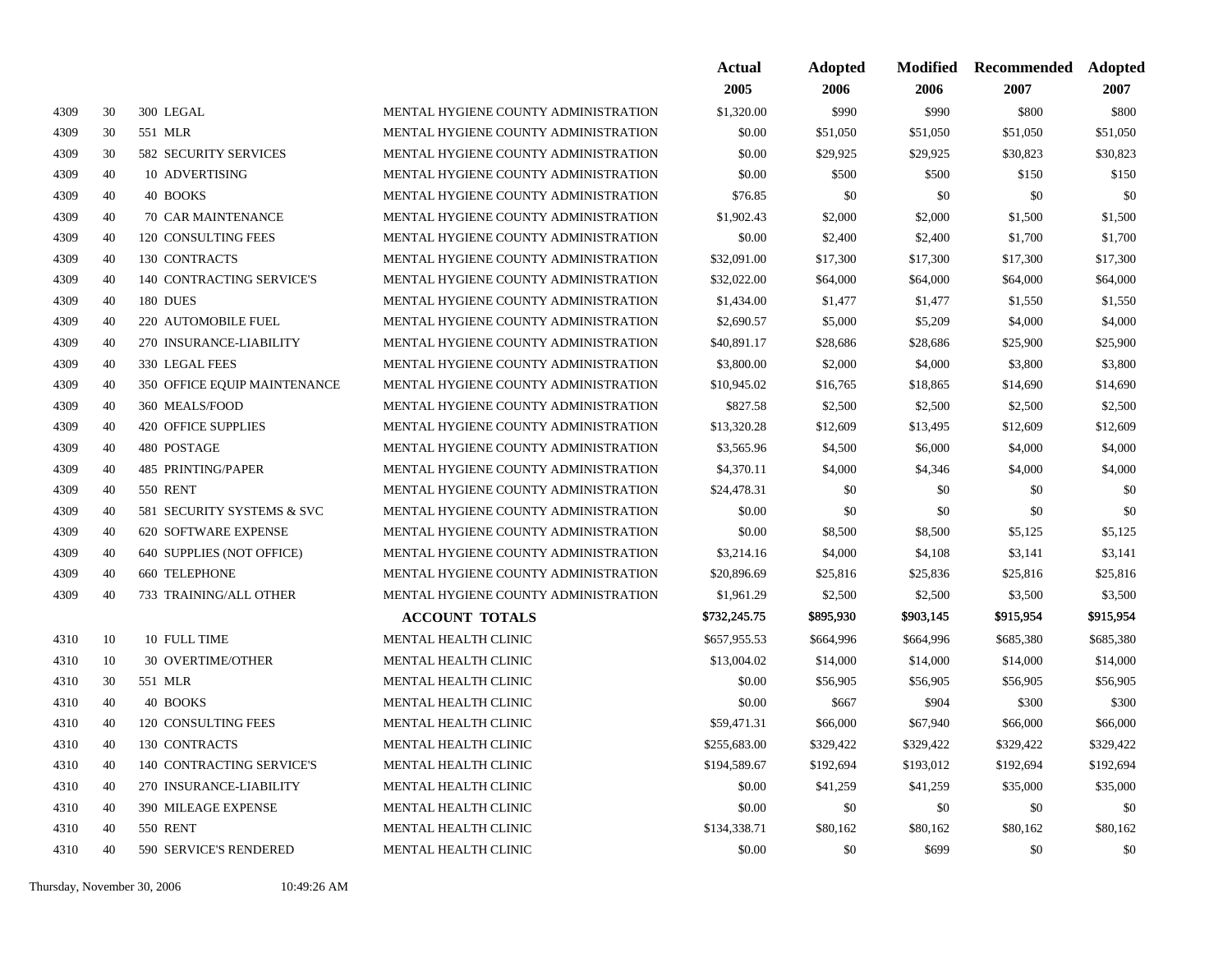|      |    |                                  |                                     | Actual         | <b>Adopted</b> |             | Modified Recommended Adopted |             |
|------|----|----------------------------------|-------------------------------------|----------------|----------------|-------------|------------------------------|-------------|
|      |    |                                  |                                     | 2005           | 2006           | 2006        | 2007                         | 2007        |
| 4310 | 40 | 640 SUPPLIES (NOT OFFICE)        | MENTAL HEALTH CLINIC                | \$2,688.38     | \$962          | \$1,207     | \$962                        | \$962       |
| 4310 | 40 | <b>660 TELEPHONE</b>             | MENTAL HEALTH CLINIC                | \$17,090.71    | \$19,286       | \$20,382    | \$19,286                     | \$19,286    |
| 4310 | 40 | 733 TRAINING/ALL OTHER           | <b>MENTAL HEALTH CLINIC</b>         | \$2,226.00     | \$5,000        | \$5,075     | \$5,000                      | \$5,000     |
| 4310 | 40 | 740 UTILITIES                    | MENTAL HEALTH CLINIC                | \$5,399.62     | \$7,000        | \$7,000     | \$7,000                      | \$7,000     |
|      |    |                                  | <b>ACCOUNT TOTALS</b>               | \$1,342,446.95 | \$1,478,353    | \$1,482,963 | \$1,492,111                  | \$1,492,111 |
| 4311 | 40 | 590 SERVICE'S RENDERED           | REHABILITATION SUPPORT SERVICES     | \$118,742.75   | \$107,291      | \$107,291   | \$74,291                     | \$74,291    |
|      |    |                                  | <b>ACCOUNT TOTALS</b>               | \$118,742.75   | \$107,291      | \$107,291   | \$74,291                     | \$74,291    |
| 4315 | 40 | 670 THERAPEUTIC                  | <b>MENTAL RETARDATION</b>           | \$278,665.20   | \$231,449      | \$232,949   | \$231,449                    | \$231,449   |
|      |    |                                  | <b>ACCOUNT TOTALS</b>               | \$278,665.20   | \$231,449      | \$232,949   | \$231,449                    | \$231,449   |
| 4320 | 10 | 10 FULL TIME                     | <b>CRISIS INTERVENTION SERVICES</b> | \$0.00         | \$7,500        | \$7,500     | \$8,020                      | \$8,020     |
| 4320 | 40 | 130 CONTRACTS                    | <b>CRISIS INTERVENTION SERVICES</b> | \$37,849.60    | \$37,000       | \$40,059    | \$36,000                     | \$36,000    |
| 4320 | 40 | 140 CONTRACTING SERVICE'S        | <b>CRISIS INTERVENTION SERVICES</b> | \$48,201.27    | \$54,932       | \$55,227    | \$54,932                     | \$54,932    |
| 4320 | 40 | 590 SERVICE'S RENDERED           | <b>CRISIS INTERVENTION SERVICES</b> | \$103,769.51   | \$92,742       | \$99,083    | \$62,224                     | \$62,224    |
|      |    |                                  | <b>ACCOUNT TOTALS</b>               | \$189,820.38   | \$192,174      | \$201,869   | \$161,176                    | \$161,176   |
| 4321 | 40 | 590 SERVICE'S RENDERED           | <b>INTENSIVE CASE MANAGEMENT</b>    | \$0.00         | \$0            | \$0         | \$6,315                      | \$6,315     |
| 4321 | 40 | 640 SUPPLIES (NOT OFFICE)        | <b>INTENSIVE CASE MANAGEMENT</b>    | \$22,753.07    | \$25,090       | \$25,090    | \$25,252                     | \$25,252    |
|      |    |                                  | <b>ACCOUNT TOTALS</b>               | \$22,753.07    | \$25,090       | \$25,090    | \$31,567                     | \$31,567    |
| 4322 | 40 | <b>140 CONTRACTING SERVICE'S</b> | VOCATIONAL CASE MANAGEMENT          | \$0.00         | \$0            | \$0         | \$0                          | \$0         |
|      |    |                                  | <b>ACCOUNT TOTALS</b>               | \$0.00         | <b>SO</b>      | \$0         | \$0                          | \$0         |
| 4332 | 10 | 10 FULL TIME                     | <b>TIERS</b>                        | \$0.00         | \$0            | \$0         | \$0                          | \$0         |
| 4332 | 10 | <b>30 OVERTIME/OTHER</b>         | <b>TIERS</b>                        | \$0.00         | \$0            | \$0         | \$0                          | \$0         |
| 4332 | 40 | 130 CONTRACTS                    | <b>TIERS</b>                        | \$0.00         | \$0            | \$0         | \$0                          | \$0         |
| 4332 | 40 | 140 CONTRACTING SERVICE'S        | <b>TIERS</b>                        | \$0.00         | \$0            | \$0         | \$0                          | \$0         |
| 4332 | 40 | 270 INSURANCE-LIABILITY          | <b>TIERS</b>                        | \$0.00         | \$0            | \$0         | \$0                          | \$0         |
| 4332 | 40 | <b>550 RENT</b>                  | <b>TIERS</b>                        | \$0.00         | \$0            | \$0         | \$0                          | \$0         |
| 4332 | 40 | <b>660 TELEPHONE</b>             | <b>TIERS</b>                        | \$2,489.87     | \$0            | \$0         | \$0                          | \$0         |
|      |    |                                  | <b>ACCOUNT TOTALS</b>               | \$2,489.87     | \$0            | \$0         | \$0                          | \$0         |
| 4333 | 40 | <b>140 CONTRACTING SERVICE'S</b> | PSYCHO SOCIAL CLUB                  | \$89,181.00    | \$106,681      | \$106,681   | \$106,681                    | \$106,681   |
|      |    |                                  | <b>ACCOUNT TOTALS</b>               | \$89,181.00    | \$106,681      | \$106,681   | \$106,681                    | \$106,681   |
| 4356 | 10 | 10 FULL TIME                     | TREATMENT - ALTERNATIVES PROGRAM    | \$4,335.43     | \$36,362       | \$36,362    | \$42,622                     | \$42,622    |
| 4356 | 10 | <b>30 OVERTIME/OTHER</b>         | TREATMENT - ALTERNATIVES PROGRAM    | \$4.39         | \$0            | \$0         | \$0                          | \$0         |
| 4356 | 30 | 551 MLR                          | TREATMENT - ALTERNATIVES PROGRAM    | \$0.00         | \$1,093        | \$1,093     | \$1,093                      | \$1,093     |
| 4356 | 40 | <b>550 RENT</b>                  | TREATMENT - ALTERNATIVES PROGRAM    | \$637.63       | \$0            | \$0         | \$0                          | \$0         |
| 4356 | 40 | 640 SUPPLIES (NOT OFFICE)        | TREATMENT - ALTERNATIVES PROGRAM    | \$0.00         | \$1,500        | \$1,500     | \$1,000                      | \$1,000     |
| 4356 | 40 | 733 TRAINING/ALL OTHER           | TREATMENT - ALTERNATIVES PROGRAM    | \$448.00       | \$0            | \$0         | \$0                          | \$0         |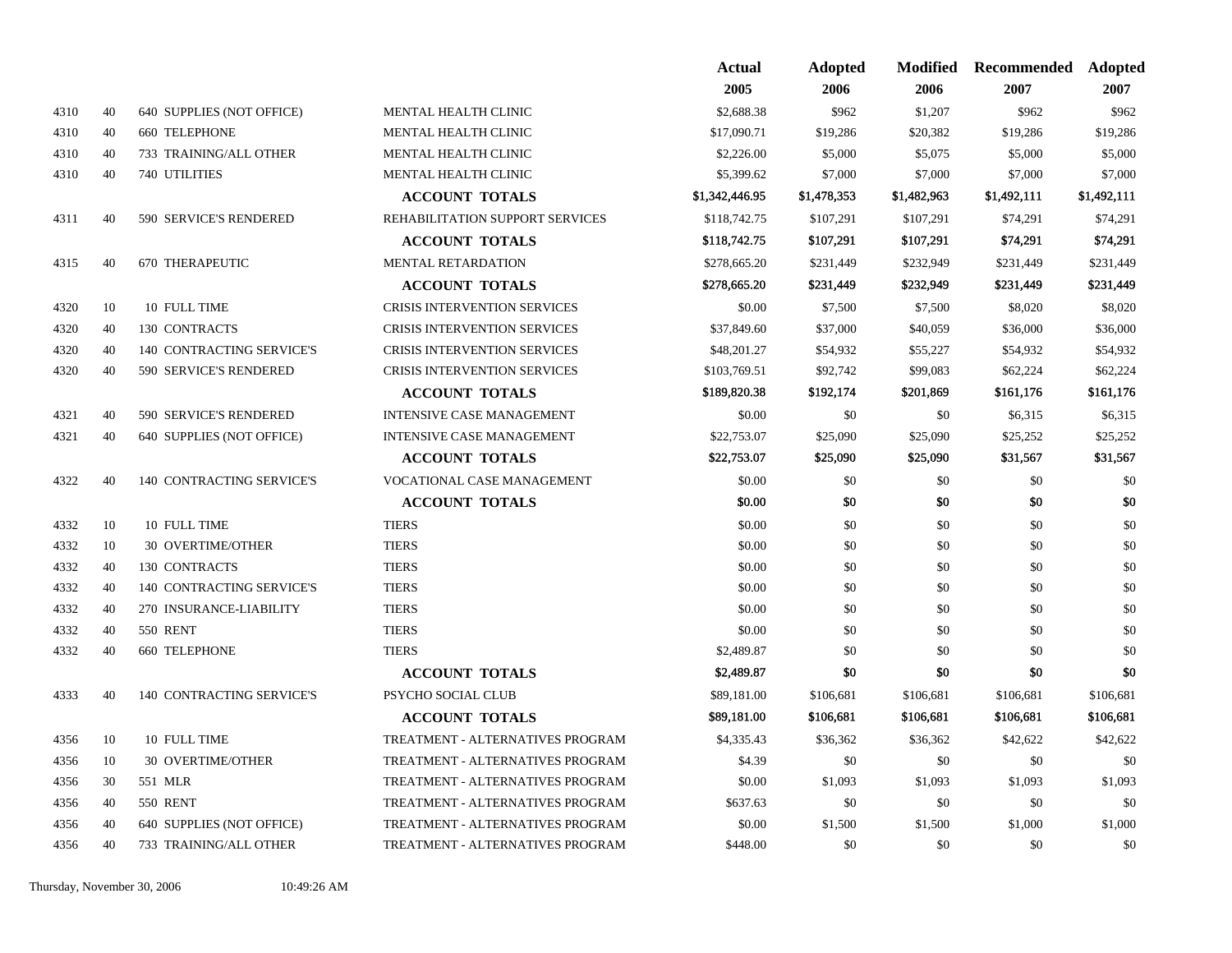|      |    |                                |                                           | Actual<br>2005 | <b>Adopted</b><br>2006 | 2006        | Modified Recommended<br>2007 | Adopted<br>2007 |
|------|----|--------------------------------|-------------------------------------------|----------------|------------------------|-------------|------------------------------|-----------------|
|      |    |                                | <b>ACCOUNT TOTALS</b>                     | \$5,425.45     | \$38,955               | \$38,955    | \$44,715                     | \$44,715        |
| 4390 | 40 | 590 SERVICE'S RENDERED         | PSYCHIATRIC EXPENDITURE, CRIMINAL ACTIONS | \$2,860.00     | \$10,000               | \$18,000    | \$6,000                      | \$6,000         |
|      |    |                                | <b>ACCOUNT TOTALS</b>                     | \$2,860.00     | \$10,000               | \$18,000    | \$6,000                      | \$6,000         |
| 4989 | 40 | 130 CONTRACTS                  | <b>FORENSIC PROGRAM</b>                   | \$0.00         | \$0                    | \$0         | \$0                          | \$0             |
| 4989 | 40 | 140 CONTRACTING SERVICE'S      | FORENSIC PROGRAM                          | \$0.00         | \$0                    | \$0         | \$0                          | \$0             |
| 4989 | 40 | 590 SERVICE'S RENDERED         | <b>FORENSIC PROGRAM</b>                   | \$0.00         | \$0                    | \$0         | \$0                          | \$0             |
|      |    |                                | <b>ACCOUNT TOTALS</b>                     | \$0.00         | S <sub>0</sub>         | \$0         | \$0                          | \$0             |
|      |    |                                | <b>BUDGET SECTION TOTALS</b>              | \$6,638,009.88 | \$7,310,938            | \$7,580,922 | \$7,442,005                  | \$7,442,005     |
|      |    | <b>Budget Section</b>          | <b>TRANSPORTATION</b>                     |                |                        |             |                              |                 |
| 5630 | 40 | <b>487 PROGRAM EXPENSE</b>     | <b>BUS OPERATIONS</b>                     | \$740,601.62   | \$700,000              | \$700,000   | \$800,000                    | \$800,000       |
|      |    |                                | <b>ACCOUNT TOTALS</b>                     | \$740,601.62   | \$700,000              | \$700,000   | \$800,000                    | \$800,000       |
|      |    |                                | <b>BUDGET SECTION TOTALS</b>              | \$740,601.62   | \$700,000              | \$700,000   | \$800,000                    | \$800,000       |
|      |    | <b>Budget Section</b>          | <b>SOCIAL SERVICES</b>                    |                |                        |             |                              |                 |
| 6010 | 10 | 10 FULL TIME                   | SOCIAL SERVICES ADMINISTRATION            | \$3,023,977.42 | \$3,325,575            | \$3,325,575 | \$3,465,227                  | \$3,465,227     |
| 6010 | 10 | <b>20 PART TIME/TEMPORARY</b>  | SOCIAL SERVICES ADMINISTRATION            | \$61,085.31    | \$54,900               | \$54,900    | \$54,900                     | \$54,900        |
| 6010 | 10 | 30 OVERTIME/OTHER              | SOCIAL SERVICES ADMINISTRATION            | \$41,754.40    | \$35,000               | \$35,000    | \$35,000                     | \$35,000        |
| 6010 | 10 | <b>40 WORKERS COMPENSATION</b> | SOCIAL SERVICES ADMINISTRATION            | \$0.00         | \$0                    | \$0         | \$0                          | \$0             |
| 6010 | 20 | 50 CALCULATOR                  | SOCIAL SERVICES ADMINISTRATION            | \$0.00         | \$0                    | \$0         | \$0                          | \$0             |
| 6010 | 20 | 70 CHAIRS                      | SOCIAL SERVICES ADMINISTRATION            | \$0.00         | \$0                    | \$0         | \$0                          | \$0             |
| 6010 | 20 | 140 FAX & EQUIPMENT            | SOCIAL SERVICES ADMINISTRATION            | \$944.95       | \$0                    | \$0         | \$0                          | \$0             |
| 6010 | 20 | <b>150 FILE CABINETS</b>       | SOCIAL SERVICES ADMINISTRATION            | \$0.00         | \$1,000                | \$1,000     | \$1,000                      | \$1,000         |
| 6010 | 20 | 160 FIRE & ALARMS EQUIPMENT    | SOCIAL SERVICES ADMINISTRATION            | \$0.00         | \$350                  | \$350       | \$350                        | \$350           |
| 6010 | 20 | 200 OFFICE EQUIPMENT           | SOCIAL SERVICES ADMINISTRATION            | \$0.00         | \$0                    | \$2,000     | \$0                          | \$0             |
| 6010 | 20 | 210 OTHER FURNITURE            | SOCIAL SERVICES ADMINISTRATION            | \$0.00         | \$4,300                | \$4,300     | \$4,300                      | \$4,300         |
| 6010 | 20 | 220 PRINTER                    | SOCIAL SERVICES ADMINISTRATION            | \$535.16       | \$0                    | \$0         | \$0                          | \$0             |
| 6010 | 20 | 255 SECURITY                   | SOCIAL SERVICES ADMINISTRATION            | \$1,824.65     | \$700                  | \$700       | \$700                        | \$700           |
| 6010 | 20 | 270 TELEPHONE EQUIPMENT        | SOCIAL SERVICES ADMINISTRATION            | \$452.47       | \$25                   | \$25        | \$25                         | \$25            |
| 6010 | 30 | 100 DATA PROCESSING            | SOCIAL SERVICES ADMINISTRATION            | \$1,974.84     | \$1,950                | \$1,950     | \$1,000                      | \$1,000         |
| 6010 | 30 | 300 LEGAL                      | SOCIAL SERVICES ADMINISTRATION            | \$16,350.00    | \$25,500               | \$25,500    | \$20,000                     | \$20,000        |
| 6010 | 30 | 551 MLR                        | SOCIAL SERVICES ADMINISTRATION            | \$0.00         | \$168,326              | \$168,326   | \$168,326                    | \$168,326       |
| 6010 | 30 | 582 SECURITY SERVICES          | SOCIAL SERVICES ADMINISTRATION            | \$0.00         | \$73,150               | \$73,150    | \$75,345                     | \$75,345        |
| 6010 | 40 | 10 ADVERTISING                 | SOCIAL SERVICES ADMINISTRATION            | \$823.88       | \$400                  | \$400       | \$400                        | \$400           |
| 6010 | 40 | 40 BOOKS                       | SOCIAL SERVICES ADMINISTRATION            | \$14,108.95    | \$11,845               | \$14,794    | \$14,500                     | \$14,500        |
| 6010 | 40 | 70 CAR MAINTENANCE             | SOCIAL SERVICES ADMINISTRATION            | \$4,107.20     | \$5,000                | \$5,000     | \$5,000                      | \$5,000         |
| 6010 | 40 | 140 CONTRACTING SERVICE'S      | SOCIAL SERVICES ADMINISTRATION            | \$846,139.77   | \$903,357              | \$947,314   | \$850,000                    | \$850,000       |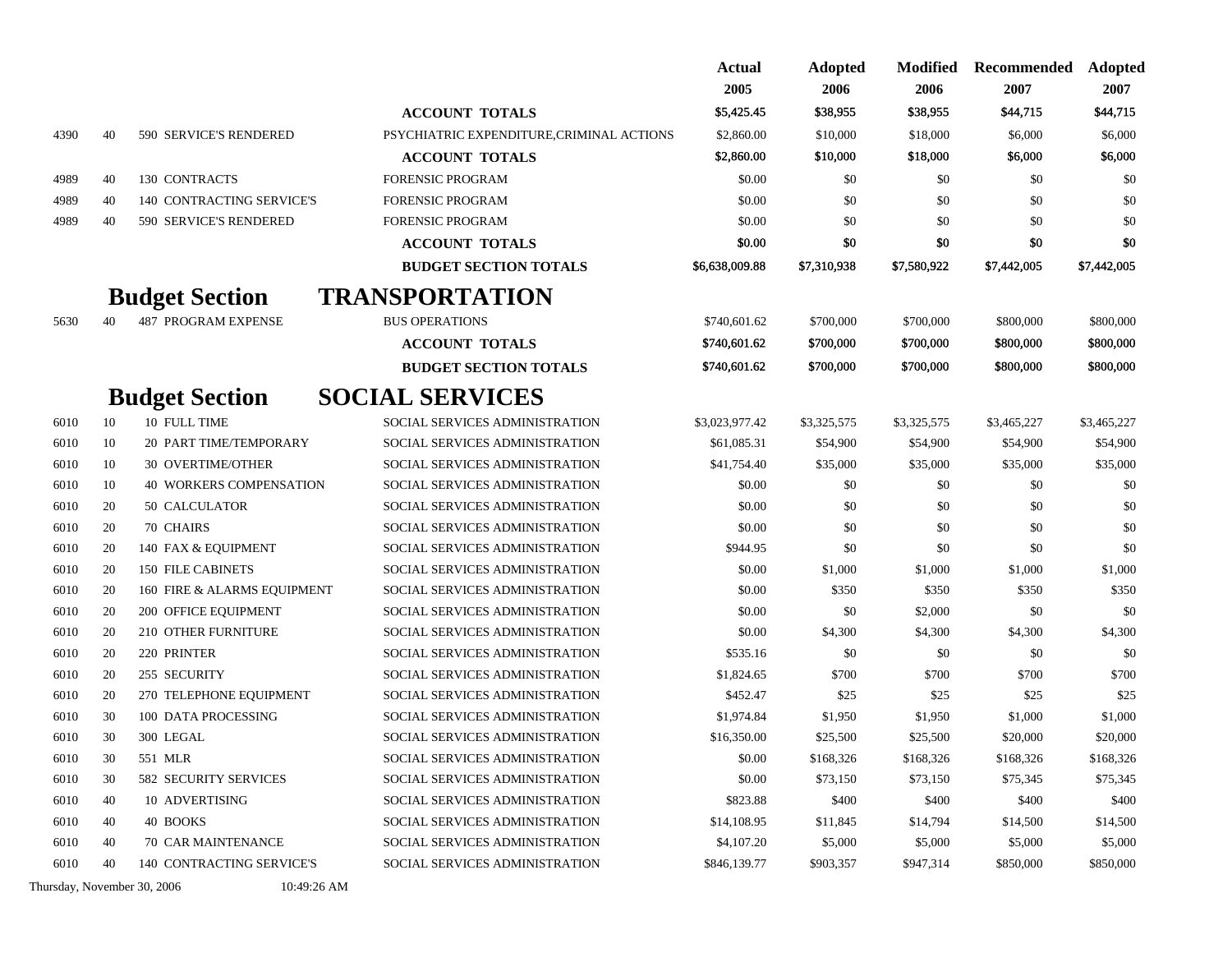|      |    |                                     |                                | Actual          | <b>Adopted</b> | Modified    | Recommended | Adopted     |
|------|----|-------------------------------------|--------------------------------|-----------------|----------------|-------------|-------------|-------------|
|      |    |                                     |                                | 2005            | 2006           | 2006        | 2007        | 2007        |
| 6010 | 40 | 170 DONATIONS                       | SOCIAL SERVICES ADMINISTRATION | \$365.00        | \$0            | \$0         | \$0         | \$0         |
| 6010 | 40 | 180 DUES                            | SOCIAL SERVICES ADMINISTRATION | \$3,095.00      | \$3,075        | \$3,075     | \$3,645     | \$3,645     |
| 6010 | 40 | <b>190 EDUCATION REIMBURSEMENTS</b> | SOCIAL SERVICES ADMINISTRATION | \$362.00        | \$725          | \$725       | \$1,100     | \$1,100     |
| 6010 | 40 | 191 ELECTRIC UTILITY                | SOCIAL SERVICES ADMINISTRATION | \$31,999.62     | \$0            | \$0         | \$0         | \$0         |
| 6010 | 40 | 201 FOOD STAMPS/CLIENT REIMB        | SOCIAL SERVICES ADMINISTRATION | \$2,684.39      | \$1,675        | \$1,675     | \$7,000     | \$7,000     |
| 6010 | 40 | 210 GARBAGE DISPOSAL                | SOCIAL SERVICES ADMINISTRATION | \$4,314.59      | \$2,750        | \$2,800     | \$4,000     | \$4,000     |
| 6010 | 40 | 220 AUTOMOBILE FUEL                 | SOCIAL SERVICES ADMINISTRATION | \$16,156.35     | \$17,000       | \$17,239    | \$17,000    | \$17,000    |
| 6010 | 40 | 270 INSURANCE-LIABILITY             | SOCIAL SERVICES ADMINISTRATION | \$28,202.02     | \$31,500       | \$31,500    | \$31,500    | \$31,500    |
| 6010 | 40 | 290 JANITORIAL SERVICES             | SOCIAL SERVICES ADMINISTRATION | \$0.00          | \$0            | \$0         | \$0         | \$0         |
| 6010 | 40 | 320 LEASED/SERVICE EQUIPMENT        | SOCIAL SERVICES ADMINISTRATION | \$32,678.33     | \$40,000       | \$40,504    | \$42,000    | \$42,000    |
| 6010 | 40 | 330 LEGAL FEES                      | SOCIAL SERVICES ADMINISTRATION | \$17,696.93     | \$15,000       | \$15,000    | \$10,000    | \$10,000    |
| 6010 | 40 | 350 OFFICE EQUIP MAINTENANCE        | SOCIAL SERVICES ADMINISTRATION | \$1,203.54      | \$7,500        | \$8,281     | \$2,000     | \$2,000     |
| 6010 | 40 | 360 MEALS/FOOD                      | SOCIAL SERVICES ADMINISTRATION | \$1,084.64      | \$1,000        | \$1,000     | \$1,400     | \$1,400     |
| 6010 | 40 | 370 MEDICAL EXPENSE                 | SOCIAL SERVICES ADMINISTRATION | \$1,300.98      | \$3,000        | \$3,000     | \$1,000     | \$1,000     |
| 6010 | 40 | <b>390 MILEAGE EXPENSE</b>          | SOCIAL SERVICES ADMINISTRATION | \$374.37        | \$835          | \$835       | \$1,100     | \$1,100     |
| 6010 | 40 | 400 MISCELLANEOUS                   | SOCIAL SERVICES ADMINISTRATION | \$0.00          | \$0            | \$0         | \$0         | \$0         |
| 6010 | 40 | <b>420 OFFICE SUPPLIES</b>          | SOCIAL SERVICES ADMINISTRATION | \$40,805.80     | \$42,900       | \$47,296    | \$55,000    | \$55,000    |
| 6010 | 40 | <b>441 PATERNITY TESTING</b>        | SOCIAL SERVICES ADMINISTRATION | $($ \$979.03)   | \$425          | \$425       | \$0         | \$0         |
| 6010 | 40 | 480 POSTAGE                         | SOCIAL SERVICES ADMINISTRATION | \$59,865.60     | \$40,000       | \$40,000    | \$40,000    | \$40,000    |
| 6010 | 40 | 485 PRINTING/PAPER                  | SOCIAL SERVICES ADMINISTRATION | \$20,590.49     | \$14,200       | \$14,200    | \$18,000    | \$18,000    |
| 6010 | 40 | 560 REPAIRS                         | SOCIAL SERVICES ADMINISTRATION | \$538.47        | \$1,500        | \$1,500     | \$1,000     | \$1,000     |
| 6010 | 40 | 581 SECURITY SYSTEMS & SVC          | SOCIAL SERVICES ADMINISTRATION | \$0.00          | \$0            | \$0         | \$0         | \$0         |
| 6010 | 40 | 595 SERVICES RENDERED(OTHER)        | SOCIAL SERVICES ADMINISTRATION | $(\$28,798.67)$ | \$0            | \$0         | \$0         | \$0         |
| 6010 | 40 | 640 SUPPLIES (NOT OFFICE)           | SOCIAL SERVICES ADMINISTRATION | \$3,647.99      | \$8,000        | \$8,000     | \$3,500     | \$3,500     |
| 6010 | 40 | <b>660 TELEPHONE</b>                | SOCIAL SERVICES ADMINISTRATION | \$61,006.76     | \$63,000       | \$64,214    | \$58,000    | \$58,000    |
| 6010 | 40 | 731 TRAINING/STATE REQUIRED         | SOCIAL SERVICES ADMINISTRATION | \$2,846.56      | \$15,000       | \$15,000    | \$5,000     | \$5,000     |
| 6010 | 40 | 733 TRAINING/ALL OTHER              | SOCIAL SERVICES ADMINISTRATION | \$21,146.59     | \$18,000       | \$21,646    | \$25,000    | \$25,000    |
| 6010 | 40 | 751 WATER                           | SOCIAL SERVICES ADMINISTRATION | \$4,665.97      | \$0            | \$0         | \$0         | \$0         |
| 6010 | 40 | 800 NYSCHG-A&QC                     | SOCIAL SERVICES ADMINISTRATION | \$0.00          | \$2,000        | \$2,000     | \$2,000     | \$2,000     |
| 6010 | 40 | 810 NYSCHG-CSEU                     | SOCIAL SERVICES ADMINISTRATION | \$14,788.52     | \$20,000       | \$20,000    | \$20,000    | \$20,000    |
| 6010 | 40 | 820 NYSCHG-EBICS                    | SOCIAL SERVICES ADMINISTRATION | \$12,091.00     | \$21,000       | \$21,000    | \$21,000    | \$21,000    |
| 6010 | 40 | 830 NYSCHG JOBS-DOL                 | SOCIAL SERVICES ADMINISTRATION | \$4,265.00      | \$475          | \$475       | \$475       | \$475       |
| 6010 | 40 | 840 NYSCHG-LEGAL                    | SOCIAL SERVICES ADMINISTRATION | \$10,487.00     | \$25,000       | \$25,000    | \$25,000    | \$25,000    |
| 6010 | 40 | 850 NYSCHG-TRAINING                 | SOCIAL SERVICES ADMINISTRATION | \$5,005.00      | \$14,500       | \$14,500    | \$14,500    | \$14,500    |
| 6010 | 40 | 900 NYSCHG-MISCELLANEOUS            | SOCIAL SERVICES ADMINISTRATION | \$0.00          | \$0            | \$0         | \$0         | \$0         |
|      |    |                                     | <b>ACCOUNT TOTALS</b>          | \$4,387,569.81  | \$5,021,438    | \$5,081,174 | \$5,106,293 | \$5,106,293 |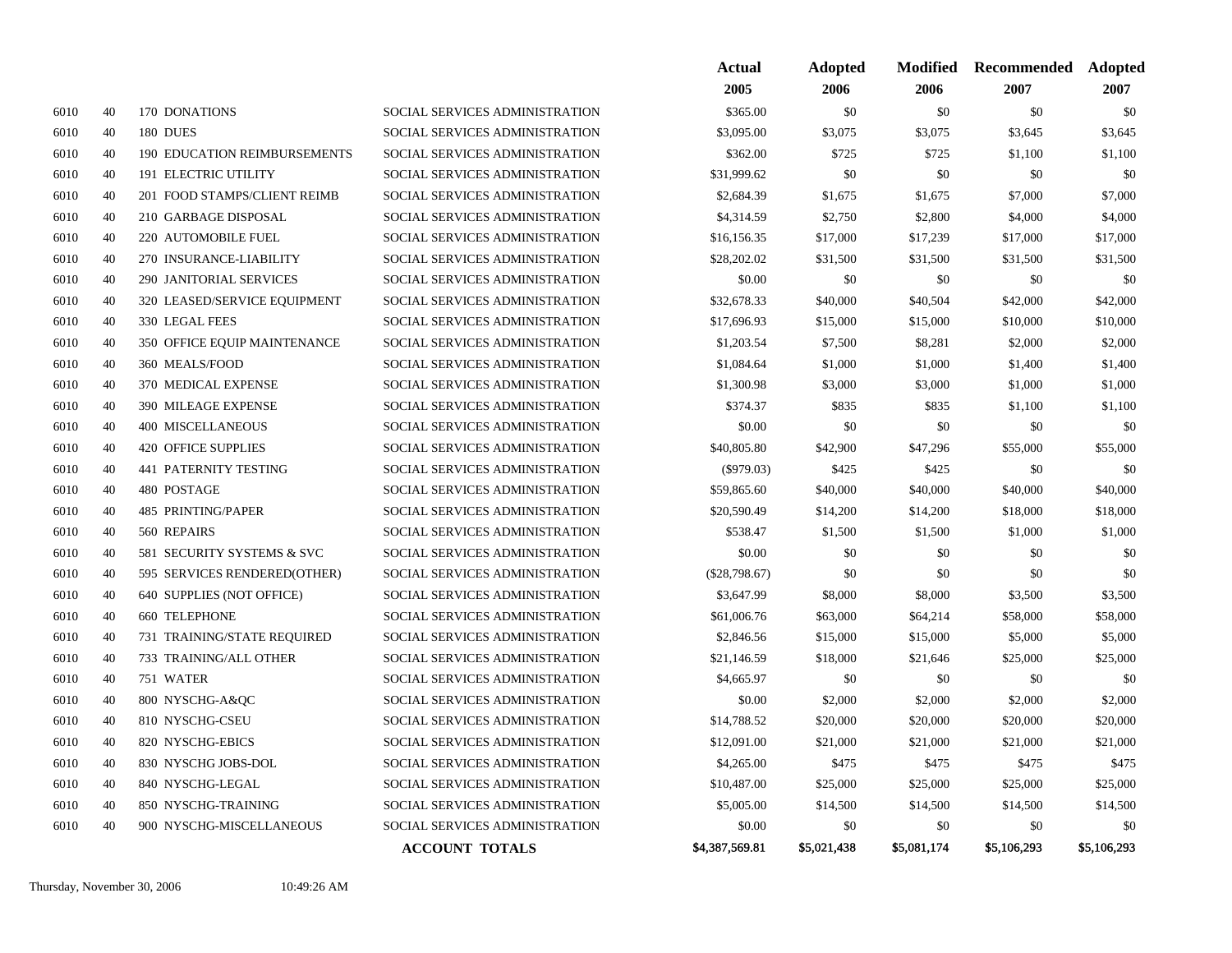|      |    |                                  |                                         | <b>Actual</b><br>2005 | <b>Adopted</b><br>2006 | <b>Modified</b><br>2006 | Recommended<br>2007 | Adopted<br>2007 |
|------|----|----------------------------------|-----------------------------------------|-----------------------|------------------------|-------------------------|---------------------|-----------------|
|      |    |                                  | <b>BUDGET SECTION TOTALS</b>            | \$4,387,569.81        | \$5,021,438            | \$5,081,174             | \$5,106,293         | \$5,106,293     |
|      |    | <b>Budget Section</b>            | <b>SOCIAL SERVICES PROGRAMS</b>         |                       |                        |                         |                     |                 |
| 6055 | 40 | <b>487 PROGRAM EXPENSE</b>       | DAY CARE                                | \$1,076,145.29        | \$1,230,617            | \$1,230,617             | \$1,230,000         | \$1,230,000     |
|      |    |                                  | <b>ACCOUNT TOTALS</b>                   | \$1,076,145.29        | \$1,230,617            | \$1,230,617             | \$1,230,000         | \$1,230,000     |
| 6070 | 40 | <b>487 PROGRAM EXPENSE</b>       | SERVICES FOR RECIPIENTS                 | \$252,410.32          | \$375,000              | \$375,000               | \$325,000           | \$325,000       |
|      |    |                                  | <b>ACCOUNT TOTALS</b>                   | \$252,410.32          | \$375,000              | \$375,000               | \$325,000           | \$325,000       |
| 6101 | 40 | <b>487 PROGRAM EXPENSE</b>       | MEDICAL ASSISTANCE                      | \$674,026.21          | \$557,418              | \$557,418               | \$614,320           | \$614,320       |
|      |    |                                  | <b>ACCOUNT TOTALS</b>                   | \$674,026.21          | \$557,418              | \$557,418               | \$614,320           | \$614,320       |
| 6102 | 40 | <b>487 PROGRAM EXPENSE</b>       | MEDICAL ASSISTANCE - MMIS               | \$6,940,064.79        | \$5,901,253            | \$5,901,253             | \$6,503,662         | \$6,503,662     |
|      |    |                                  | <b>ACCOUNT TOTALS</b>                   | \$6,940,064.79        | \$5,901,253            | \$5,901,253             | \$6,503,662         | \$6,503,662     |
| 6106 | 40 | <b>487 PROGRAM EXPENSE</b>       | SPECIAL NEEDS - FAMILY HOMES FOR ADULTS | \$0.00                | \$3,000                | \$3,000                 | \$0                 | \$0             |
|      |    |                                  | <b>ACCOUNT TOTALS</b>                   | \$0.00                | \$3,000                | \$3,000                 | \$0                 | \$0             |
| 6109 | 40 | <b>487 PROGRAM EXPENSE</b>       | FAMILY ASSISTANCE                       | \$1,997,038.89        | \$2,180,000            | \$2,180,000             | \$1,900,000         | \$1,900,000     |
|      |    |                                  | <b>ACCOUNT TOTALS</b>                   | \$1,997,038.89        | \$2,180,000            | \$2,180,000             | \$1,900,000         | \$1,900,000     |
| 6119 | 40 | <b>487 PROGRAM EXPENSE</b>       | <b>CHILD CARE</b>                       | \$858,416.95          | \$1,000,000            | \$1,000,000             | \$1,075,000         | \$1,075,000     |
|      |    |                                  | <b>ACCOUNT TOTALS</b>                   | \$858,416.95          | \$1,000,000            | \$1,000,000             | \$1,075,000         | \$1,075,000     |
| 6123 | 40 | <b>487 PROGRAM EXPENSE</b>       | JUVENILE DELINQUENT CARE                | \$453,557.95          | \$200,000              | \$200,000               | \$350,000           | \$350,000       |
|      |    |                                  | <b>ACCOUNT TOTALS</b>                   | \$453,557.95          | \$200,000              | \$200,000               | \$350,000           | \$350,000       |
| 6129 | 40 | <b>487 PROGRAM EXPENSE</b>       | STATE TRAINING SCHOOLS                  | \$56,684.59           | \$150,000              | \$150,000               | \$60,000            | \$60,000        |
|      |    |                                  | <b>ACCOUNT TOTALS</b>                   | \$56,684.59           | \$150,000              | \$150,000               | \$60,000            | \$60,000        |
| 6140 | 40 | <b>487 PROGRAM EXPENSE</b>       | <b>SAFETY NET</b>                       | \$763,758.73          | \$790,000              | \$790,000               | \$830,000           | \$830,000       |
|      |    |                                  | <b>ACCOUNT TOTALS</b>                   | \$763,758.73          | \$790,000              | \$790,000               | \$830,000           | \$830,000       |
| 6141 | 40 | <b>140 CONTRACTING SERVICE'S</b> | ENERGY CRISIS ASSISTANCE PROGRAMS       | \$47,952.00           | \$50,350               | \$50,350                | \$64,500            | \$64,500        |
| 6141 | 40 | <b>487 PROGRAM EXPENSE</b>       | ENERGY CRISIS ASSISTANCE PROGRAMS       | \$2,424,886.64        | \$1,000,000            | \$1,000,000             | \$1,000,000         | \$1,000,000     |
|      |    |                                  | <b>ACCOUNT TOTALS</b>                   | \$2,472,838.64        | \$1,050,350            | \$1,050,350             | \$1,064,500         | \$1,064,500     |
| 6142 | 40 | <b>487 PROGRAM EXPENSE</b>       | EMERGENCY ASSISTANCE TO ADULTS          | \$39,114.61           | \$40,000               | \$40,000                | \$40,000            | \$40,000        |
|      |    |                                  | <b>ACCOUNT TOTALS</b>                   | \$39,114.61           | \$40,000               | \$40,000                | \$40,000            | \$40,000        |
|      |    |                                  | <b>BUDGET SECTION TOTALS</b>            | \$15,584,056.97       | \$13,477,638           | \$13,477,638            | \$13,992,482        | \$13,992,482    |
|      |    | <b>Budget Section</b>            | ECONOMIC ASSISTANCE AND OPPORTUNITY     |                       |                        |                         |                     |                 |
| 6310 | 40 | 429 OUTSIDE SUPPORT              | TIOGA OPPORTUNITIES PROGRAM, INC.       | \$87,221.00           | \$100,304              | \$100,304               | \$113,304           | \$113,304       |
|      |    |                                  | <b>ACCOUNT TOTALS</b>                   | \$87,221.00           | \$100,304              | \$100,304               | \$113,304           | \$113,304       |
| 6422 | 10 | 10 FULL TIME                     | ECONOMIC DEVELOPMENT                    | \$105,890.60          | \$111,683              | \$111,683               | \$119,110           | \$119,110       |
| 6422 | 20 | 90 COMPUTER                      | ECONOMIC DEVELOPMENT                    | \$2,088.16            | \$0                    | \$0                     | \$0                 | \$0             |
| 6422 | 30 | 100 DATA PROCESSING              | ECONOMIC DEVELOPMENT                    | \$393.97              | \$875                  | \$875                   | \$875               | \$875           |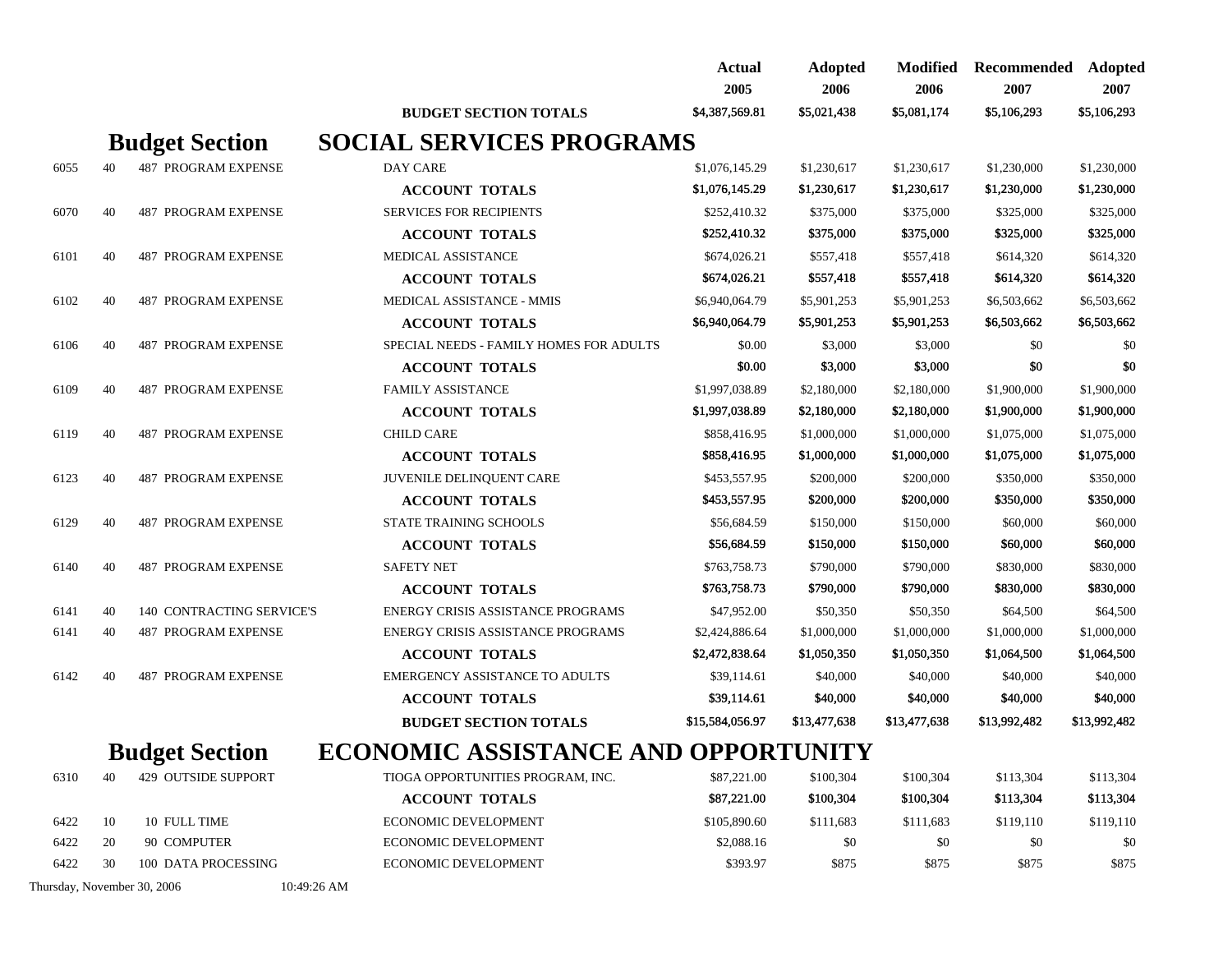|      |        |                                  |                                | <b>Actual</b> | <b>Adopted</b> |           | Modified Recommended Adopted |           |
|------|--------|----------------------------------|--------------------------------|---------------|----------------|-----------|------------------------------|-----------|
|      |        |                                  |                                | 2005          | 2006           | 2006      | 2007                         | 2007      |
| 6422 | 30     | 300 LEGAL                        | ECONOMIC DEVELOPMENT           | \$7,310.00    | \$10,000       | \$10,000  | \$10,000                     | \$10,000  |
| 6422 | 40     | 10 ADVERTISING                   | ECONOMIC DEVELOPMENT           | \$5,965.92    | \$16,000       | \$16,000  | \$16,000                     | \$16,000  |
| 6422 | 40     | 40 BOOKS                         | ECONOMIC DEVELOPMENT           | \$211.70      | \$310          | \$310     | \$310                        | \$310     |
| 6422 | 40     | 70 CAR MAINTENANCE               | ECONOMIC DEVELOPMENT           | \$436.77      | \$910          | \$910     | \$910                        | \$910     |
| 6422 | 40     | <b>140 CONTRACTING SERVICE'S</b> | ECONOMIC DEVELOPMENT           | \$18,642.35   | \$0            | \$3,500   | \$0                          | \$0       |
| 6422 | 40     | 180 DUES                         | ECONOMIC DEVELOPMENT           | \$522.00      | \$500          | \$500     | \$500                        | \$500     |
| 6422 | 40     | 220 AUTOMOBILE FUEL              | ECONOMIC DEVELOPMENT           | \$513.76      | \$500          | \$500     | \$800                        | \$800     |
| 6422 | 40     | 320 LEASED/SERVICE EQUIPMENT     | ECONOMIC DEVELOPMENT           | \$1,361.25    | \$3,000        | \$3,000   | \$3,000                      | \$3,000   |
| 6422 | 40     | 360 MEALS/FOOD                   | ECONOMIC DEVELOPMENT           | \$791.90      | \$845          | \$845     | \$845                        | \$845     |
| 6422 | 40     | <b>390 MILEAGE EXPENSE</b>       | ECONOMIC DEVELOPMENT           | \$6.00        | \$500          | \$500     | \$700                        | \$700     |
| 6422 | 40     | <b>420 OFFICE SUPPLIES</b>       | ECONOMIC DEVELOPMENT           | \$2,340.88    | \$1,435        | \$1,435   | \$1,435                      | \$1,435   |
| 6422 | 40     | 480 POSTAGE                      | ECONOMIC DEVELOPMENT           | \$859.12      | \$1,365        | \$1,365   | \$1,365                      | \$1,365   |
| 6422 | 40     | <b>485 PRINTING/PAPER</b>        | ECONOMIC DEVELOPMENT           | \$1,665.00    | \$725          | \$725     | \$1,000                      | \$1,000   |
| 6422 | 40     | 620 SOFTWARE EXPENSE             | ECONOMIC DEVELOPMENT           | \$0.00        | \$900          | \$900     | \$900                        | \$900     |
| 6422 | 40     | <b>660 TELEPHONE</b>             | ECONOMIC DEVELOPMENT           | \$2,311.04    | \$2,400        | \$2,400   | \$2,400                      | \$2,400   |
| 6422 | 40     | 733 TRAINING/ALL OTHER           | ECONOMIC DEVELOPMENT           | \$2,417.12    | \$2,000        | \$2,000   | \$2,000                      | \$2,000   |
|      |        |                                  | <b>ACCOUNT TOTALS</b>          | \$153,727.54  | \$153,948      | \$157,448 | \$162,150                    | \$162,150 |
| 6510 | 10     | 10 FULL TIME                     | <b>VETERANS' SERVICE</b>       | \$23,493.37   | \$24,347       | \$24,347  | \$30,348                     | \$30,348  |
| 6510 | 10     | 20 PART TIME/TEMPORARY           | <b>VETERANS' SERVICE</b>       | \$15,202.00   | \$16,173       | \$16,173  | \$13,000                     | \$13,000  |
| 6510 | 30     | 100 DATA PROCESSING              | <b>VETERANS' SERVICE</b>       | \$220.40      | \$100          | \$100     | \$100                        | \$100     |
| 6510 | 40     | 10 ADVERTISING                   | <b>VETERANS' SERVICE</b>       | \$141.63      | \$0            | \$0       | \$40                         | \$40      |
| 6510 | 40     | 180 DUES                         | <b>VETERANS' SERVICE</b>       | \$55.00       | \$60           | \$60      | \$60                         | \$60      |
| 6510 | $40\,$ | 320 LEASED/SERVICE EQUIPMENT     | <b>VETERANS' SERVICE</b>       | \$547.02      | \$650          | \$650     | \$650                        | \$650     |
| 6510 | 40     | <b>340 LITERATURE</b>            | <b>VETERANS' SERVICE</b>       | \$155.00      | \$150          | \$150     | \$126                        | \$126     |
| 6510 | 40     | <b>390 MILEAGE EXPENSE</b>       | <b>VETERANS' SERVICE</b>       | \$0.00        | \$100          | \$100     | \$100                        | \$100     |
| 6510 | 40     | 480 POSTAGE                      | <b>VETERANS' SERVICE</b>       | \$268.55      | \$400          | \$400     | \$400                        | \$400     |
| 6510 | 40     | <b>485 PRINTING/PAPER</b>        | <b>VETERANS' SERVICE</b>       | \$74.00       | \$150          | \$150     | \$150                        | \$150     |
| 6510 | 40     | 620 SOFTWARE EXPENSE             | <b>VETERANS' SERVICE</b>       | \$600.00      | \$700          | \$700     | \$700                        | \$700     |
| 6510 | 40     | <b>630 STATIONERY SUPPLIES</b>   | <b>VETERANS' SERVICE</b>       | \$456.52      | \$434          | \$450     | \$450                        | \$450     |
| 6510 | 40     | <b>660 TELEPHONE</b>             | <b>VETERANS' SERVICE</b>       | \$659.36      | \$1,100        | \$1,100   | \$1,100                      | \$1,100   |
| 6510 | 40     | 731 TRAINING/ALL OTHER           | <b>VETERANS' SERVICE</b>       | \$16.00       | \$700          | \$700     | \$700                        | \$700     |
| 6510 | 40     | 733 COMPUTER                     | VETERANS' SERVICE GRANT        | \$861.56      | \$16           | \$0       | \$16                         | \$16      |
|      |        |                                  | <b>ACCOUNT TOTALS</b>          | \$42,750.41   | \$45,080       | \$45,080  | \$47,940                     | \$47,940  |
| 6511 | 20     | 130 EQUIPMENT (NOT CAR)          | VETERANS' SERVICE GRANT        | \$208.99      | \$0            | \$0       | \$0                          | \$0       |
| 6511 | 20     | 290 TYPEWRITER                   | VETERANS' SERVICE GRANT        | \$198.90      | \$0            | \$0       | \$0                          | \$0       |
| 6511 | 40     | <b>420 OFFICE SUPPLIES</b>       | <b>VETERANS' SERVICE GRANT</b> | \$180.70      | \$0            | \$0       | \$0                          | \$0       |
|      |        |                                  |                                |               |                |           |                              |           |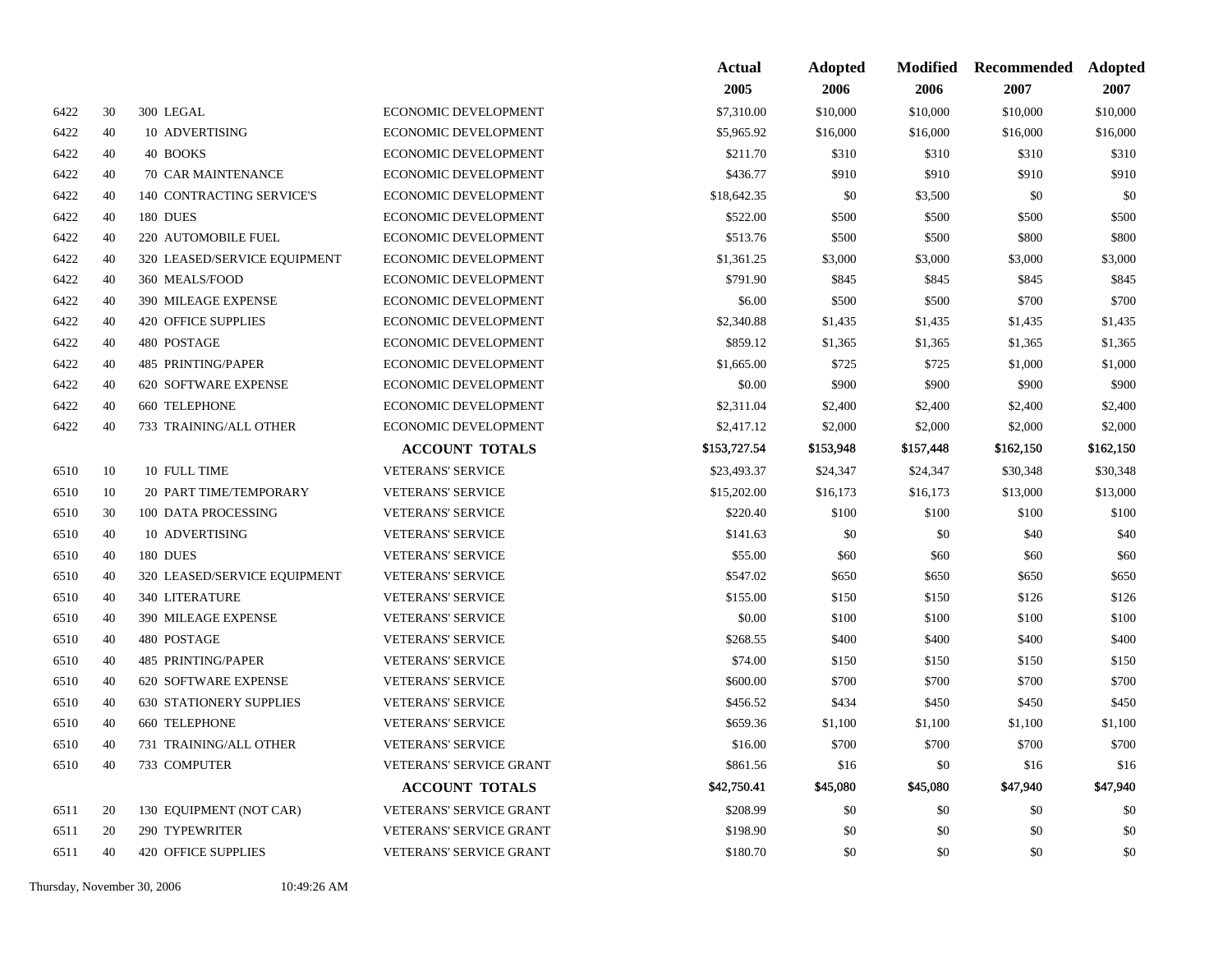|      |    |                              |                                       | Actual<br>2005 | <b>Adopted</b><br>2006 | Modified<br>2006 | Recommended Adopted<br>2007 | 2007      |
|------|----|------------------------------|---------------------------------------|----------------|------------------------|------------------|-----------------------------|-----------|
|      |    |                              | <b>ACCOUNT TOTALS</b>                 | \$588.59       | \$0                    | \$0              | \$0                         | \$0       |
| 6610 | 10 | 20 PART TIME/TEMPORARY       | SEALER OF WEIGHTS AND MEASURES        | \$12,000.04    | \$12,000               | \$12,000         | \$12,000                    | \$12,000  |
| 6610 | 20 | 130 EQUIPMENT (NOT CAR)      | SEALER OF WEIGHTS AND MEASURES        | \$3,948.80     | \$1,784                | \$1,784          | \$1,000                     | \$1,000   |
| 6610 | 40 | 130 CONTRACTS                | SEALER OF WEIGHTS AND MEASURES        | \$490.00       | \$0                    | \$0              | \$0                         | \$0       |
| 6610 | 40 | 180 DUES                     | SEALER OF WEIGHTS AND MEASURES        | \$75.00        | \$130                  | \$130            | \$75                        | \$75      |
| 6610 | 40 | 220 AUTOMOBILE FUEL          | SEALER OF WEIGHTS AND MEASURES        | \$44.09        | \$100                  | \$130            | \$150                       | \$150     |
| 6610 | 40 | 320 LEASED/SERVICE EQUIPMENT | SEALER OF WEIGHTS AND MEASURES        | \$0.00         | \$0                    | \$0              | \$0                         | \$0       |
| 6610 | 40 | <b>390 MILEAGE EXPENSE</b>   | <b>SEALER OF WEIGHTS AND MEASURES</b> | \$900.27       | \$1,500                | \$1,672          | \$1,200                     | \$1,200   |
| 6610 | 40 | 420 OFFICE SUPPLIES          | SEALER OF WEIGHTS AND MEASURES        | \$17.52        | \$32                   | \$33             | \$25                        | \$25      |
| 6610 | 40 | 480 POSTAGE                  | SEALER OF WEIGHTS AND MEASURES        | \$140.66       | \$100                  | \$100            | \$25                        | \$25      |
| 6610 | 40 | <b>485 PRINTING/PAPER</b>    | SEALER OF WEIGHTS AND MEASURES        | \$39.00        | \$0                    | \$0              | \$0                         | \$0       |
| 6610 | 40 | 590 SERVICE'S RENDERED       | SEALER OF WEIGHTS AND MEASURES        | \$0.00         | \$0                    | \$0              | \$0                         | \$0       |
| 6610 | 40 | 640 SUPPLIES (NOT OFFICE)    | SEALER OF WEIGHTS AND MEASURES        | \$736.19       | \$800                  | \$1,709          | \$800                       | \$800     |
| 6610 | 40 | 660 TELEPHONE                | SEALER OF WEIGHTS AND MEASURES        | \$133.15       | \$250                  | \$250            | \$600                       | \$600     |
| 6610 | 40 | 733 TRAINING/ALL OTHER       | SEALER OF WEIGHTS AND MEASURES        | \$761.73       | \$800                  | \$800            | \$650                       | \$650     |
|      |    |                              | <b>ACCOUNT TOTALS</b>                 | \$19,286.45    | \$17,496               | \$18,608         | \$16,525                    | \$16,525  |
| 6773 | 40 | 429 OUTSIDE SUPPORT          | <b>NEW HOPE</b>                       | \$5,554.00     | \$6,387                | \$6,387          | \$12,387                    | \$12,387  |
|      |    |                              | <b>ACCOUNT TOTALS</b>                 | \$5,554.00     | \$6,387                | \$6,387          | \$12,387                    | \$12,387  |
| 6990 | 40 | 429 OUTSIDE SUPPORT          | LDC/REAP GRANT PROGRAM                | \$28,250.00    | \$14,663               | \$14,663         | \$20,000                    | \$20,000  |
|      |    |                              | <b>ACCOUNT TOTALS</b>                 | \$28,250.00    | \$14,663               | \$14,663         | \$20,000                    | \$20,000  |
| 6991 | 40 | 140 CONTRACTING SERVICE'S    | <b>USDA RBOG GRANT</b>                | \$33,217.76    | \$0                    | \$0              | \$0                         | \$0       |
|      |    |                              | <b>ACCOUNT TOTALS</b>                 | \$33,217.76    | \$0                    | \$0              | \$0                         | \$0       |
| 6992 | 40 | 140 CONTRACTING SERVICE'S    | EPA WATER AND SEWER STUDY             | \$0.00         | \$0                    | \$0              | \$0                         | \$0       |
|      |    |                              | <b>ACCOUNT TOTALS</b>                 | \$0.00         | \$0                    | \$0              | \$0                         | \$0       |
|      |    |                              | <b>BUDGET SECTION TOTALS</b>          | \$370,595.75   | \$337,878              | \$342,490        | \$372,306                   | \$372,306 |
|      |    |                              |                                       |                |                        |                  |                             |           |
|      |    | <b>Budget Section</b>        | <b>CULTURE AND RECREATION</b>         |                |                        |                  |                             |           |
| 7010 | 40 | 429 OUTSIDE SUPPORT          | <b>COUNCIL ON ARTS</b>                | \$6,779.00     | \$7,796                | \$7,796          | \$7,796                     | \$7,796   |
|      |    |                              | <b>ACCOUNT TOTALS</b>                 | \$6,779.00     | \$7,796                | \$7,796          | \$7,796                     | \$7,796   |
| 7180 | 40 | 590 SERVICE'S RENDERED       | SNOWMOBILE GRANT PROGRAM              | \$58,836.67    | \$30,000               | \$64,550         | \$30,000                    | \$30,000  |
|      |    |                              | <b>ACCOUNT TOTALS</b>                 | \$58,836.67    | \$30,000               | \$64,550         | \$30,000                    | \$30,000  |
| 7310 | 10 | 20 PART TIME/TEMPORARY       | YOUTH PROGRAMS                        | \$16,900.36    | \$18,000               | \$18,000         | \$18,000                    | \$18,000  |
| 7310 | 30 | 100 DATA PROCESSING          | YOUTH PROGRAMS                        | \$0.00         | \$30                   | \$30             | \$30                        | \$30      |
| 7310 | 30 | 300 LEGAL                    | YOUTH PROGRAMS                        | \$0.00         | \$100                  | \$100            | \$100                       | \$100     |
| 7310 | 40 | 180 DUES                     | YOUTH PROGRAMS                        | \$167.00       | \$167                  | \$167            | \$167                       | \$167     |
| 7310 | 40 | 320 LEASED/SERVICE EQUIPMENT | YOUTH PROGRAMS                        | \$0.00         | \$200                  | \$200            | \$200                       | \$200     |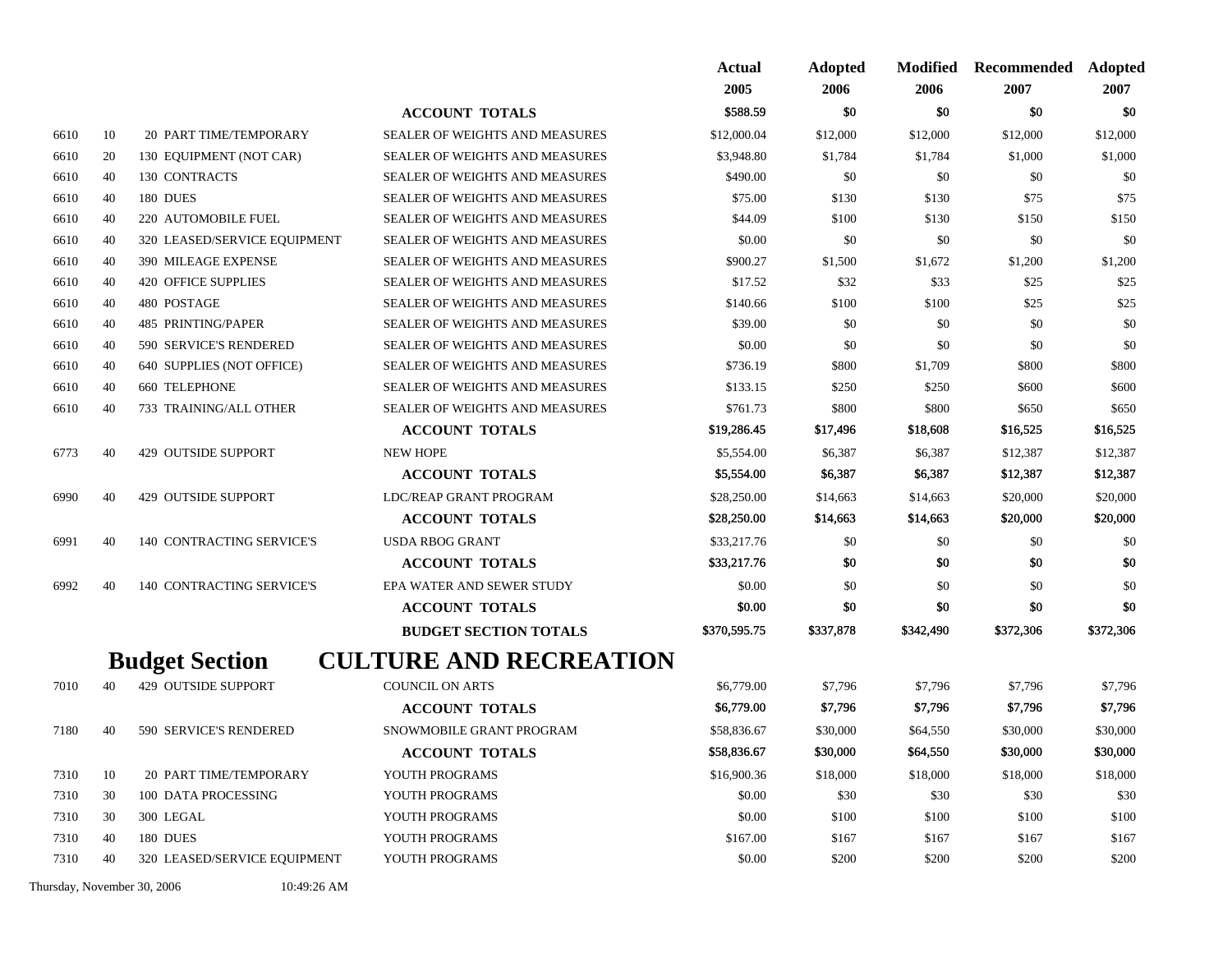|      |    |                                     |                                    | <b>Actual</b> | <b>Adopted</b> |           | Modified Recommended Adopted |           |
|------|----|-------------------------------------|------------------------------------|---------------|----------------|-----------|------------------------------|-----------|
|      |    |                                     |                                    | 2005          | 2006           | 2006      | 2007                         | 2007      |
| 7310 | 40 | 360 MEALS/FOOD                      | YOUTH PROGRAMS                     | \$73.22       | \$100          | \$112     | \$100                        | \$100     |
| 7310 | 40 | 390 MILEAGE EXPENSE                 | YOUTH PROGRAMS                     | \$0.00        | \$25           | \$25      | \$25                         | \$25      |
| 7310 | 40 | 420 OFFICE SUPPLIES                 | YOUTH PROGRAMS                     | \$0.00        | \$250          | \$285     | \$250                        | \$250     |
| 7310 | 40 | 480 POSTAGE                         | YOUTH PROGRAMS                     | \$0.00        | \$400          | \$400     | \$400                        | \$400     |
| 7310 | 40 | <b>485 PRINTING/PAPER</b>           | YOUTH PROGRAMS                     | \$38.00       | \$175          | \$310     | \$175                        | \$175     |
| 7310 | 40 | <b>660 TELEPHONE</b>                | YOUTH PROGRAMS                     | \$212.19      | \$300          | \$300     | \$300                        | \$300     |
| 7310 | 40 | 733 TRAINING/ALL OTHER              | YOUTH PROGRAMS                     | \$20.00       | \$50           | \$50      | \$50                         | \$50      |
| 7310 | 41 | 540 REIMBURSEMENTS                  | YOUTH PROGRAMS                     | \$71,116.00   | \$73,000       | \$73,000  | \$71,000                     | \$71,000  |
|      |    |                                     | <b>ACCOUNT TOTALS</b>              | \$88,526.77   | \$92,797       | \$92,979  | \$90,797                     | \$90,797  |
| 7410 | 40 | 429 OUTSIDE SUPPORT                 | <b>LIBRARY</b>                     | \$57,804.00   | \$66,475       | \$66,475  | \$74,200                     | \$74,200  |
|      |    |                                     | <b>ACCOUNT TOTALS</b>              | \$57,804.00   | \$66,475       | \$66,475  | \$74,200                     | \$74,200  |
| 7510 | 10 | 20 PART TIME/TEMPORARY              | <b>HISTORIAN</b>                   | \$2,400.00    | \$3,600        | \$3,600   | \$3,600                      | \$3,600   |
| 7510 | 40 | 40 BOOKS                            | <b>HISTORIAN</b>                   | \$81.25       | \$100          | \$100     | \$100                        | \$100     |
| 7510 | 40 | 180 DUES                            | <b>HISTORIAN</b>                   | \$20.00       | \$50           | \$50      | \$50                         | \$50      |
| 7510 | 40 | 390 MILEAGE EXPENSE                 | <b>HISTORIAN</b>                   | \$44.10       | \$125          | \$125     | \$125                        | \$125     |
| 7510 | 40 | 420 OFFICE SUPPLIES                 | <b>HISTORIAN</b>                   | \$756.90      | \$100          | \$100     | \$100                        | \$100     |
| 7510 | 40 | 480 POSTAGE                         | <b>HISTORIAN</b>                   | \$3.78        | \$100          | \$100     | \$100                        | \$100     |
| 7510 | 40 | <b>485 PRINTING/PAPER</b>           | <b>HISTORIAN</b>                   | \$1.15        | \$125          | \$125     | \$125                        | \$125     |
| 7510 | 40 | 640 SUPPLIES (NOT OFFICE)           | <b>HISTORIAN</b>                   | \$44.10       | \$100          | \$100     | \$100                        | \$100     |
| 7510 | 40 | <b>660 TELEPHONE</b>                | <b>HISTORIAN</b>                   | \$204.12      | \$250          | \$250     | \$250                        | \$250     |
| 7510 | 40 | 733 TRAINING/ALL OTHER              | <b>HISTORIAN</b>                   | \$213.00      | \$250          | \$250     | \$250                        | \$250     |
|      |    |                                     | <b>ACCOUNT TOTALS</b>              | \$3,768.40    | \$4,800        | \$4,800   | \$4,800                      | \$4,800   |
| 7515 | 40 | 429 OUTSIDE SUPPORT                 | HISTORICAL SOCIETY                 | \$4,250.00    | \$4,888        | \$4,888   | \$4,888                      | \$4,888   |
|      |    |                                     | <b>ACCOUNT TOTALS</b>              | \$4,250.00    | \$4,888        | \$4,888   | \$4,888                      | \$4,888   |
| 7989 | 40 | 429 OUTSIDE SUPPORT                 | TOURISM/RECREATION                 | \$84,885.76   | \$90,000       | \$90,000  | \$89,366                     | \$89,366  |
|      |    |                                     | <b>ACCOUNT TOTALS</b>              | \$84,885.76   | \$90,000       | \$90,000  | \$89,366                     | \$89,366  |
|      |    |                                     | <b>BUDGET SECTION TOTALS</b>       | \$304,850.60  | \$296,756      | \$331,488 | \$301,847                    | \$301,847 |
|      |    |                                     | <b>HOME AND COMMUNITY SERVICES</b> |               |                |           |                              |           |
|      |    | <b>Budget Section</b>               |                                    |               |                |           |                              |           |
| 8020 | 10 | 10 FULL TIME                        | <b>PLANNING</b>                    | \$107,465.03  | \$112,849      | \$112,849 | \$115,838                    | \$115,838 |
| 8020 | 30 | 300 LEGAL                           | <b>PLANNING</b>                    | \$0.00        | \$0            | \$0       | \$0                          | \$0       |
| 8020 | 40 | 10 ADVERTISING                      | <b>PLANNING</b>                    | \$88.60       | \$115          | \$115     | \$115                        | \$115     |
| 8020 | 40 | 40 BOOKS                            | <b>PLANNING</b>                    | \$388.81      | \$200          | \$281     | \$500                        | \$500     |
| 8020 | 40 | 140 CONTRACTING SERVICE'S           | <b>PLANNING</b>                    | \$5,490.00    | \$0            | \$0       | \$0                          | \$0       |
| 8020 | 40 | 180 DUES                            | <b>PLANNING</b>                    | \$1,061.00    | \$700          | \$700     | \$1,000                      | \$1,000   |
| 8020 | 40 | <b>190 EDUCATION REIMBURSEMENTS</b> | <b>PLANNING</b>                    | \$1,152.00    | \$1,700        | \$1,700   | \$0                          | \$0       |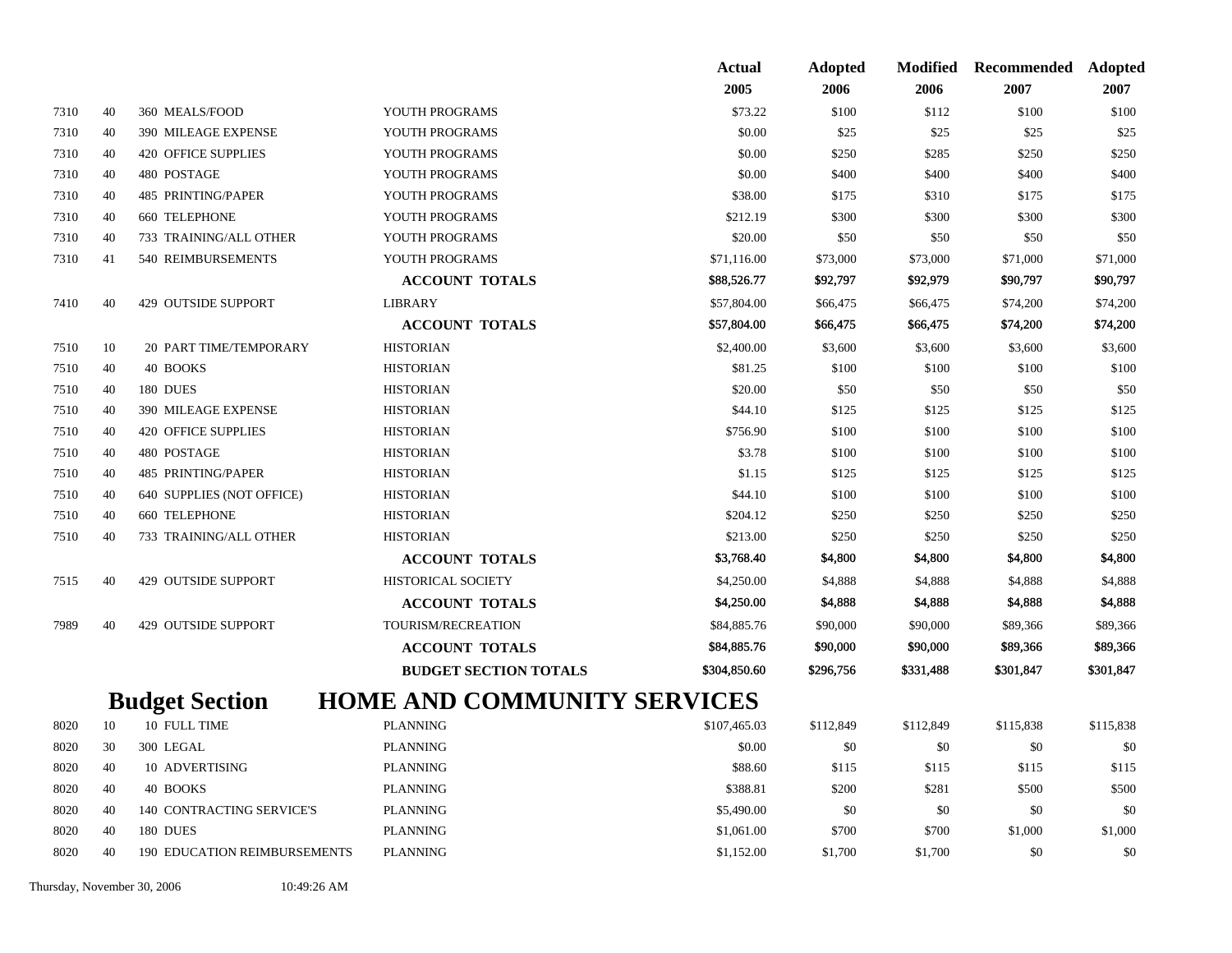|      |    |                              |                                   | Actual       | Adopted   |           | Modified Recommended Adopted |           |
|------|----|------------------------------|-----------------------------------|--------------|-----------|-----------|------------------------------|-----------|
|      |    |                              |                                   | 2005         | 2006      | 2006      | 2007                         | 2007      |
| 8020 | 40 | 220 AUTOMOBILE FUEL          | <b>PLANNING</b>                   | \$302.55     | \$273     | \$273     | \$400                        | \$400     |
| 8020 | 40 | 320 LEASED/SERVICE EQUIPMENT | <b>PLANNING</b>                   | \$1,370.45   | \$1,400   | \$1,400   | \$1,500                      | \$1,500   |
| 8020 | 40 | 360 MEALS/FOOD               | <b>PLANNING</b>                   | \$45.04      | \$80      | \$80      | \$50                         | \$50      |
| 8020 | 40 | <b>390 MILEAGE EXPENSE</b>   | <b>PLANNING</b>                   | \$104.10     | \$100     | \$100     | \$2,300                      | \$2,300   |
| 8020 | 40 | <b>420 OFFICE SUPPLIES</b>   | <b>PLANNING</b>                   | \$668.75     | \$750     | \$750     | \$750                        | \$750     |
| 8020 | 40 | 480 POSTAGE                  | <b>PLANNING</b>                   | \$2,450.92   | \$2,800   | \$2,800   | \$2,600                      | \$2,600   |
| 8020 | 40 | 485 PRINTING/PAPER           | <b>PLANNING</b>                   | \$458.00     | \$375     | \$375     | \$350                        | \$350     |
| 8020 | 40 | 620 SOFTWARE EXPENSE         | <b>PLANNING</b>                   | \$220.00     | \$0       | \$0       | \$800                        | \$800     |
| 8020 | 40 | 660 TELEPHONE                | <b>PLANNING</b>                   | \$480.63     | \$872     | \$872     | \$800                        | \$800     |
| 8020 | 40 | 733 TRAINING/ALL OTHER       | <b>PLANNING</b>                   | \$2,118.74   | \$1,700   | \$1,700   | \$2,500                      | \$2,500   |
|      |    |                              | <b>ACCOUNT TOTALS</b>             | \$123,864.62 | \$123,914 | \$123,995 | \$129,503                    | \$129,503 |
| 8025 | 41 | 590 SERVICE'S RENDERED       | REGIONAL PLANNING 7-COUNTY BOARD  | \$11,137.00  | \$11,137  | \$11,137  | \$11,137                     | \$11,137  |
|      |    |                              | <b>ACCOUNT TOTALS</b>             | \$11,137.00  | \$11,137  | \$11,137  | \$11,137                     | \$11,137  |
| 8042 | 10 | 10 FULL TIME                 | <b>ADA/SAFETY</b>                 | \$0.00       | \$0       | \$0       | \$0                          | \$0       |
| 8042 | 30 | 100 DATA PROCESSING          | <b>ADA/SAFETY</b>                 | \$3.35       | \$0       | \$0       | \$0                          | \$0       |
| 8042 | 30 | 300 LEGAL                    | <b>ADA/SAFETY</b>                 | \$0.00       | \$0       | \$0       | \$0                          | \$0       |
| 8042 | 40 | 140 CONTRACTING SERVICE'S    | <b>ADA/SAFETY</b>                 | \$908.50     | \$0       | \$0       | \$0                          | \$0       |
| 8042 | 40 | 320 LEASED/SERVICE EQUIPMENT | <b>ADA/SAFETY</b>                 | \$243.40     | \$0       | \$0       | \$0                          | \$0       |
| 8042 | 40 | <b>340 LITERATURE</b>        | <b>ADA/SAFETY</b>                 | \$0.00       | \$0       | \$0       | \$0                          | \$0       |
| 8042 | 40 | <b>420 OFFICE SUPPLIES</b>   | <b>ADA/SAFETY</b>                 | \$0.00       | \$0       | \$0       | \$0                          | \$0       |
| 8042 | 40 | 480 POSTAGE                  | <b>ADA/SAFETY</b>                 | \$69.27      | \$0       | \$0       | \$0                          | \$0       |
| 8042 | 40 | 485 PRINTING/PAPER           | <b>ADA/SAFETY</b>                 | \$0.00       | \$0       | \$0       | \$0                          | \$0       |
| 8042 | 40 | 640 SUPPLIES (NOT OFFICE)    | <b>ADA/SAFETY</b>                 | \$0.00       | \$0       | \$0       | \$0                          | \$0       |
| 8042 | 40 | <b>660 TELEPHONE</b>         | <b>ADA/SAFETY</b>                 | \$3.39       | \$0       | \$0       | \$0                          | \$0       |
| 8042 | 40 | 733 TRAINING/ALL OTHER       | <b>ADA/SAFETY</b>                 | \$576.00     | \$0       | \$0       | \$0                          | \$0       |
|      |    |                              | <b>ACCOUNT TOTALS</b>             | \$1,803.91   | \$0       | \$0       | \$0                          | \$0       |
| 8730 | 40 | 429 OUTSIDE SUPPORT          | SOIL CONSERVATION DISTRICT        | \$148,876.00 | \$171,207 | \$171,207 | \$175,207                    | \$175,207 |
|      |    |                              | <b>ACCOUNT TOTALS</b>             | \$148,876.00 | \$171,207 | \$171,207 | \$175,207                    | \$175,207 |
| 8731 | 40 | 429 OUTSIDE SUPPORT          | DEAN CREEK RESERVE/SOIL AND WATER | \$600.00     | \$600     | \$600     | \$600                        | \$600     |
|      |    |                              | <b>ACCOUNT TOTALS</b>             | \$600.00     | \$600     | \$600     | \$600                        | \$600     |
| 8750 | 40 | 429 OUTSIDE SUPPORT          | <b>AGRICULTURAL SOCIETY</b>       | \$3,600.00   | \$4,140   | \$4,140   | \$6,140                      | \$6,140   |
|      |    |                              | <b>ACCOUNT TOTALS</b>             | \$3,600.00   | \$4,140   | \$4,140   | \$6,140                      | \$6,140   |
| 8751 | 40 | 429 OUTSIDE SUPPORT          | COOPERATIVE EXTENSION SERVICE     | \$220,638.00 | \$253,734 | \$253,734 | \$266,734                    | \$266,734 |
|      |    |                              | <b>ACCOUNT TOTALS</b>             | \$220,638.00 | \$253,734 | \$253,734 | \$266,734                    | \$266,734 |
| 8989 | 40 | 429 OUTSIDE SUPPORT          | TIOGA COUNTY YOUTH COURT          | \$0.00       | \$13,000  | \$13,000  | \$0                          | \$0       |
|      |    |                              | <b>ACCOUNT TOTALS</b>             | \$0.00       | \$13,000  | \$13,000  | \$0                          | \$0       |
|      |    |                              |                                   |              |           |           |                              |           |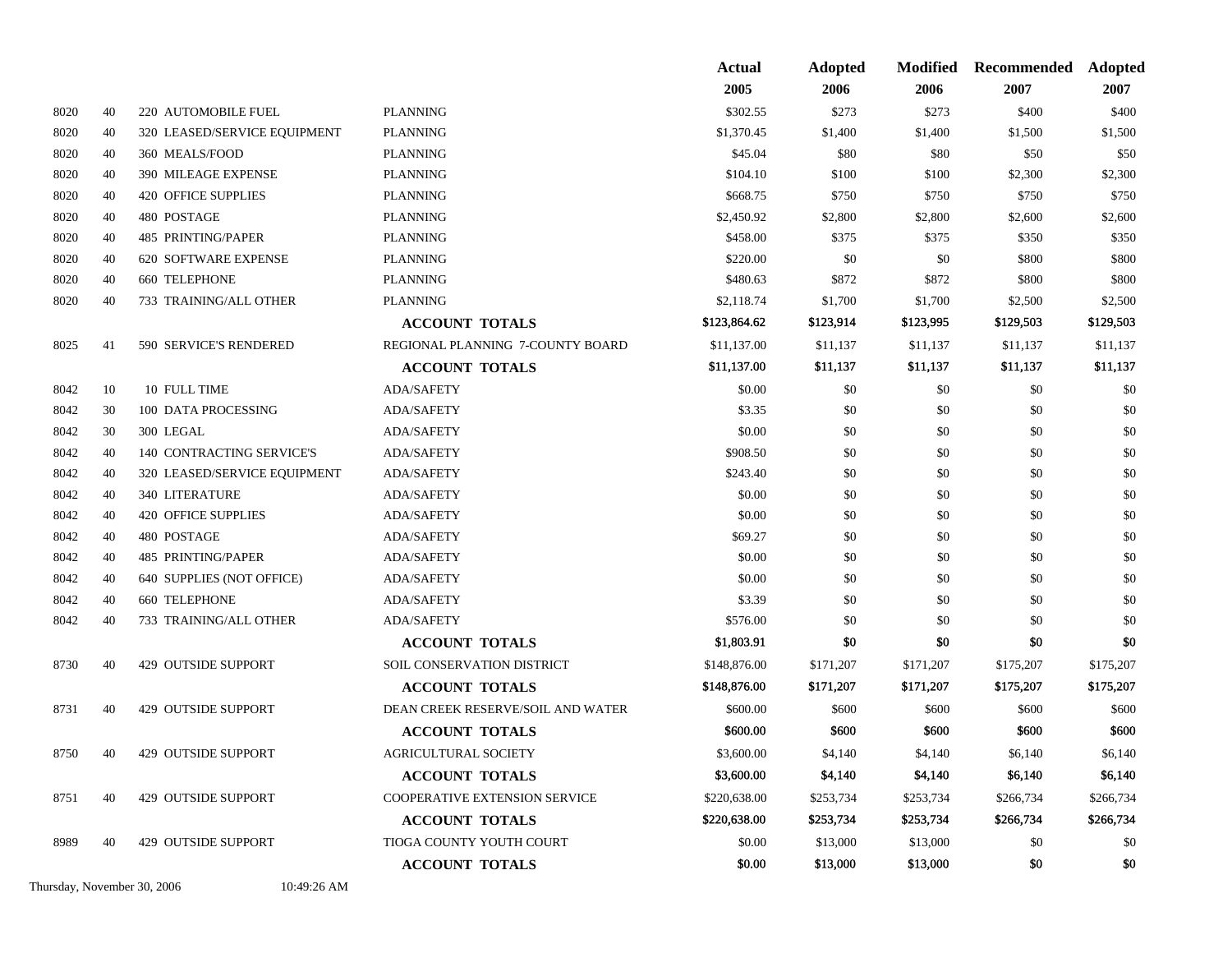|      |    |                           |                                | <b>Actual</b><br>2005 | <b>Adopted</b><br>2006 | <b>Modified</b><br>2006 | Recommended<br>2007 | Adopted<br>2007 |
|------|----|---------------------------|--------------------------------|-----------------------|------------------------|-------------------------|---------------------|-----------------|
|      |    |                           | <b>BUDGET SECTION TOTALS</b>   | \$510,519.53          | \$577,732              | \$577,813               | \$589,321           | \$589,321       |
|      |    | <b>Budget Section</b>     | <b>EMPLOYEE BENEFITS</b>       |                       |                        |                         |                     |                 |
| 9010 | 80 | <b>88 FRINGE BENEFITS</b> | <b>STATE RETIREMENT</b>        | \$1,521,941.66        | \$1,628,957            | \$1,628,957             | \$1,628,957         | \$1,628,957     |
|      |    |                           | <b>ACCOUNT TOTALS</b>          | \$1,521,941.66        | \$1,628,957            | \$1,628,957             | \$1,628,957         | \$1,628,957     |
| 9030 | 80 | <b>88 FRINGE BENEFITS</b> | <b>SOCIAL SECURITY</b>         | \$1,024,180.65        | \$1,076,949            | \$1,076,949             | \$1,076,949         | \$1,076,949     |
|      |    |                           | <b>ACCOUNT TOTALS</b>          | \$1,024,180.65        | \$1,076,949            | \$1,076,949             | \$1,076,949         | \$1,076,949     |
| 9040 | 80 | <b>88 FRINGE BENEFITS</b> | <b>WORKERS' COMPENSATION</b>   | \$542,803.78          | \$500,000              | \$500,000               | \$500,000           | \$500,000       |
|      |    |                           | <b>ACCOUNT TOTALS</b>          | \$542,803.78          | \$500,000              | \$500,000               | \$500,000           | \$500,000       |
| 9045 | 80 | <b>88 FRINGE BENEFITS</b> | <b>LIFE INSURANCE</b>          | (\$19,565.92)         | \$3,000                | \$3,000                 | \$3,000             | \$3,000         |
|      |    |                           | <b>ACCOUNT TOTALS</b>          | (\$19,565.92)         | \$3,000                | \$3,000                 | \$3,000             | \$3,000         |
| 9050 | 80 | <b>88 FRINGE BENEFITS</b> | UNEMPLOYMENT INSURANCE         | \$63,909.36           | \$60,000               | \$60,000                | \$60,000            | \$60,000        |
|      |    |                           | <b>ACCOUNT TOTALS</b>          | \$63,909.36           | \$60,000               | \$60,000                | \$60,000            | \$60,000        |
| 9055 | 80 | <b>88 FRINGE BENEFITS</b> | <b>DISABILITY INSURANCE</b>    | \$38,313.90           | \$39,000               | \$39,000                | \$39,000            | \$39,000        |
|      |    |                           | <b>ACCOUNT TOTALS</b>          | \$38,313.90           | \$39,000               | \$39,000                | \$39,000            | \$39,000        |
| 9060 | 80 | <b>88 FRINGE BENEFITS</b> | HEALTH INSURANCE               | \$4,622,382.24        | \$4,988,026            | \$4,988,026             | \$4,988,026         | \$4,988,026     |
|      |    |                           | <b>ACCOUNT TOTALS</b>          | \$4,622,382.24        | \$4,988,026            | \$4,988,026             | \$4,988,026         | \$4,988,026     |
|      |    |                           | <b>BUDGET SECTION TOTALS</b>   | \$7,793,965.67        | \$8,295,932            | \$8,295,932             | \$8,295,932         | \$8,295,932     |
|      |    | <b>Budget Section</b>     | <b>INTER-FUND TRANSFERS</b>    |                       |                        |                         |                     |                 |
| 9901 | 91 | 715 TRANSFERS             | <b>TRANSFER TO OTHER FUNDS</b> | \$1,672,019.13        | \$1,683,376            | \$1,683,376             | \$1,807,090         | \$1,807,090     |
| 9901 | 92 | 715 TRANSFERS             | TRANSFER TO OTHER FUNDS        | \$607,377.00          | \$633,778              | \$633,778               | \$662,355           | \$662,355       |
|      |    |                           | <b>ACCOUNT TOTALS</b>          | \$2,279,396.13        | \$2,317,154            | \$2,317,154             | \$2,469,445         | \$2,469,445     |
| 9950 | 93 | 715 TRANSFERS             | TRANSFER TO CAPITAL FUND       | \$31,958.00           | \$0                    | \$0                     | \$30,000            | \$30,000        |
|      |    |                           | <b>ACCOUNT TOTALS</b>          | \$31,958.00           | \$0                    | \$0                     | \$30,000            | \$30,000        |
|      |    |                           | <b>BUDGET SECTION TOTALS</b>   | \$2,311,354.13        | \$2,317,154            | \$2,317,154             | \$2,499,445         | \$2,499,445     |
|      |    |                           | <b>SCHEDULE TOTALS</b>         | \$52,564,477.82       | \$54,116,491           | \$55,001,292            | \$60,608,392        | \$60,608,392    |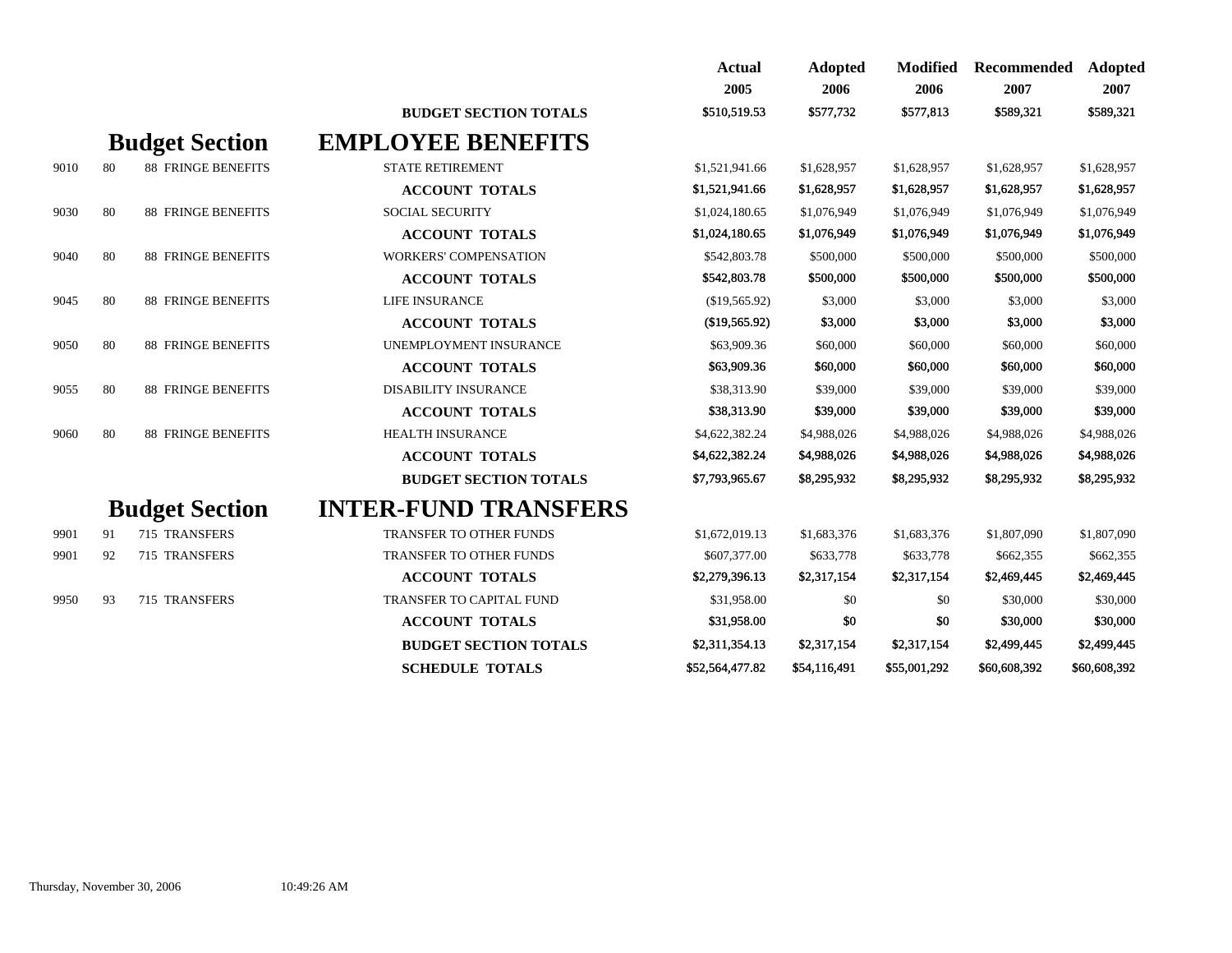|                  |    |                               |                                  | Actual<br>2005 | <b>Adopted</b><br>2006 | <b>Modified</b><br>2006 | Recommended<br>2007 | Adopted<br>2007 |
|------------------|----|-------------------------------|----------------------------------|----------------|------------------------|-------------------------|---------------------|-----------------|
| Schedule $1 - B$ |    |                               | <b>SOLID WASTE FUND</b>          |                |                        |                         |                     |                 |
|                  |    | <b>Budget Section</b>         | <b>ADMINISTRATION</b>            |                |                        |                         |                     |                 |
| 1990             | 40 | 0 NONE ASSIGNED               | SOLID WASTE - CONTINGENT ACCOUNT | \$0.00         | \$10,000               | \$9,546                 | \$10,000            | \$10,000        |
|                  |    |                               | <b>ACCOUNT TOTALS</b>            | \$0.00         | \$10,000               | \$9,546                 | \$10,000            | \$10,000        |
| 8160             | 10 | 10 FULL TIME                  | <b>SOLID WASTE</b>               | \$104,269.85   | \$93,101               | \$93,101                | \$102,328           | \$102,328       |
| 8160             | 10 | 20 PART TIME/TEMPORARY        | <b>SOLID WASTE</b>               | \$22,922.03    | \$36,748               | \$36,748                | \$37,704            | \$37,704        |
| 8160             | 10 | 30 OVERTIME/OTHER             | <b>SOLID WASTE</b>               | \$0.00         | \$1,000                | \$1,000                 | \$1,000             | \$1,000         |
| 8160             | 20 | 60 CAR/TRUCK                  | <b>SOLID WASTE</b>               | \$0.00         | \$40,000               | \$40,000                | \$0                 | \$0             |
| 8160             | 20 | 70 CHAIRS                     | <b>SOLID WASTE</b>               | \$0.00         | \$550                  | \$550                   | \$0                 | \$0             |
| 8160             | 20 | 90 COMPUTER                   | <b>SOLID WASTE</b>               | \$1,186.60     | \$0                    | \$0                     | \$0                 | \$0             |
| 8160             | 20 | 130 EQUIPMENT (NOT CAR)       | <b>SOLID WASTE</b>               | \$0.00         | \$145                  | \$145                   | \$0                 | \$0             |
| 8160             | 20 | 220 PRINTER                   | <b>SOLID WASTE</b>               | \$0.00         | \$0                    | \$454                   | \$0                 | \$0             |
| 8160             | 20 | 256 SECURITY SYSTEMS & SVC    | <b>SOLID WASTE</b>               | \$719.00       | \$0                    | \$0                     | \$0                 | \$0             |
| 8160             | 30 | 100 DATA PROCESSING           | <b>SOLID WASTE</b>               | \$344.46       | \$400                  | \$400                   | \$400               | \$400           |
| 8160             | 30 | 300 LEGAL                     | <b>SOLID WASTE</b>               | \$100.00       | \$600                  | \$600                   | \$600               | \$600           |
| 8160             | 40 | 10 ADVERTISING                | <b>SOLID WASTE</b>               | \$4,716.61     | \$4,500                | \$4,500                 | \$4,000             | \$4,000         |
| 8160             | 40 | 70 CAR MAINTENANCE            | <b>SOLID WASTE</b>               | \$7,102.27     | \$3,000                | \$3,000                 | \$3,000             | \$3,000         |
| 8160             | 40 | 72 CLEANING SUPPLIES          | <b>SOLID WASTE</b>               | \$0.00         | \$200                  | \$200                   | \$200               | \$200           |
| 8160             | 40 | 90 CLOTHING                   | <b>SOLID WASTE</b>               | \$318.14       | \$500                  | \$507                   | \$650               | \$650           |
| 8160             | 40 | 93 BUILDING MAINT & REPAIR    | <b>SOLID WASTE</b>               | \$3,051.10     | \$3,803                | \$3,803                 | \$3,803             | \$3,803         |
| 8160             | 40 | 140 CONTRACTING SERVICE'S     | <b>SOLID WASTE</b>               | \$2,003.80     | \$2,055                | \$2,055                 | \$2,055             | \$2,055         |
| 8160             | 40 | 180 DUES                      | <b>SOLID WASTE</b>               | \$100.00       | \$135                  | \$135                   | \$135               | \$135           |
| 8160             | 40 | 191 ELECTRIC UTILITY          | <b>SOLID WASTE</b>               | \$5,140.75     | \$8,000                | \$13,512                | \$10,000            | \$10,000        |
| 8160             | 40 | 220 AUTOMOBILE FUEL           | <b>SOLID WASTE</b>               | \$3,252.76     | \$3,200                | \$3,200                 | \$6,000             | \$6,000         |
| 8160             | 40 | 231 HEATING FUEL              | <b>SOLID WASTE</b>               | \$2,312.69     | \$3,200                | \$3,200                 | \$3,200             | \$3,200         |
| 8160             | 40 | 270 INSURANCE-LIABILITY       | SOLID WASTE                      | \$5,288.03     | \$6,500                | \$6,500                 | \$7,300             | \$7,300         |
| 8160             | 40 | 290 JANITORIAL SERVICES       | <b>SOLID WASTE</b>               | \$2,735.96     | \$2,900                | \$2,945                 | \$3,000             | \$3,000         |
| 8160             | 40 | 330 LEGAL FEES                | <b>SOLID WASTE</b>               | \$0.00         | \$1,000                | \$1,000                 | \$1,000             | \$1,000         |
| 8160             | 40 | 360 MEALS/FOOD                | <b>SOLID WASTE</b>               | \$0.00         | \$100                  | \$100                   | \$100               | \$100           |
| 8160             | 40 | 390 MILEAGE EXPENSE           | <b>SOLID WASTE</b>               | \$1,805.62     | \$1,955                | \$2,206                 | \$1,955             | \$1,955         |
| 8160             | 40 | 420 OFFICE SUPPLIES           | <b>SOLID WASTE</b>               | \$2,135.08     | \$1,825                | \$1,825                 | \$1,825             | \$1,825         |
| 8160             | 40 | 444 PERMITS, FEES, INSP, CERT | <b>SOLID WASTE</b>               | \$511.00       | \$650                  | \$650                   | \$650               | \$650           |
| 8160             | 40 | 480 POSTAGE                   | <b>SOLID WASTE</b>               | \$245.69       | \$350                  | \$350                   | \$350               | \$350           |
| 8160             | 40 | <b>485 PRINTING/PAPER</b>     | <b>SOLID WASTE</b>               | \$1,867.90     | \$1,700                | \$1,700                 | \$3,000             | \$3,000         |
| 8160             | 40 | 620 SOFTWARE EXPENSE          | <b>SOLID WASTE</b>               | \$0.00         | \$500                  | \$500                   | \$500               | \$500           |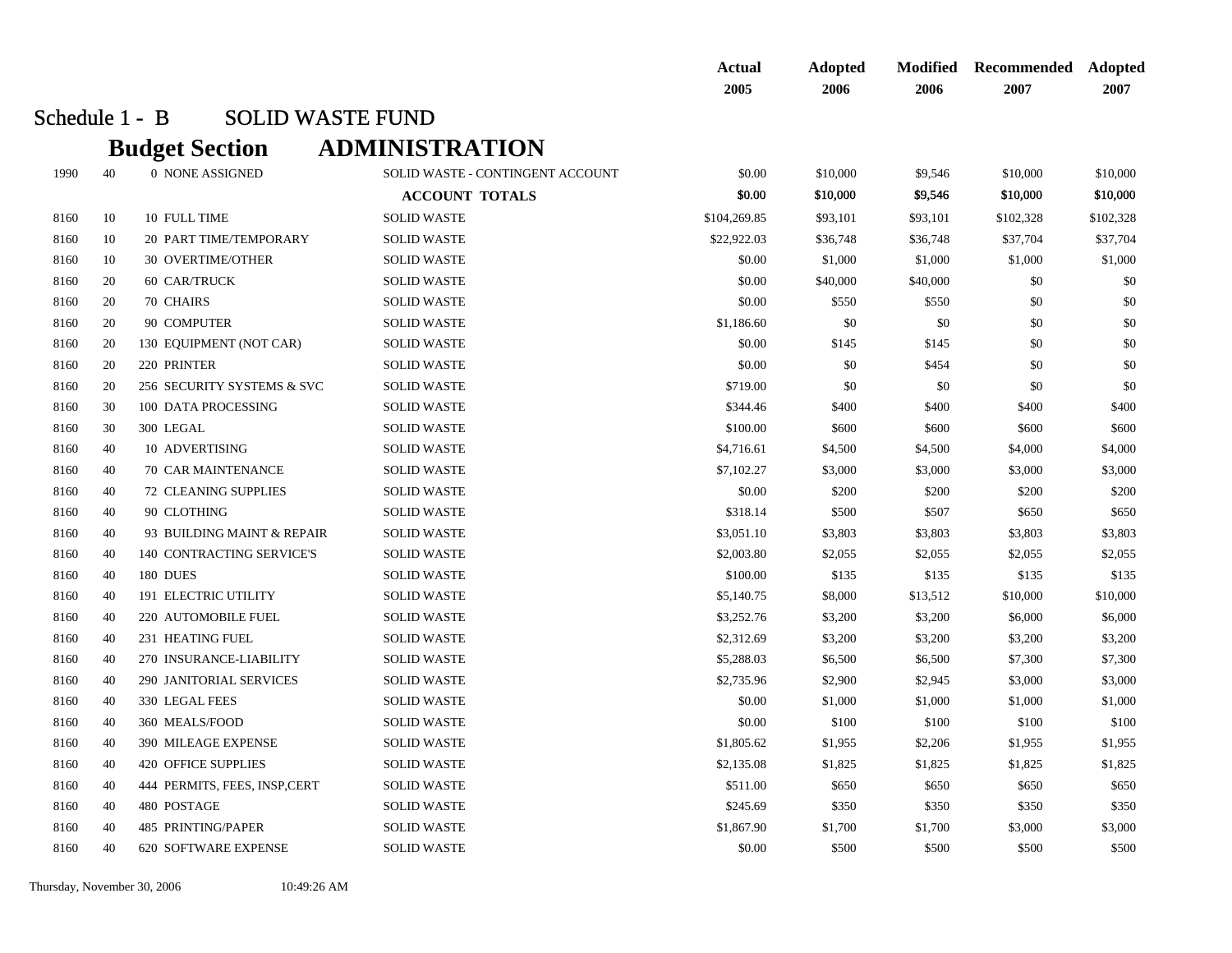|      |    |                                  |                              | <b>Actual</b>  | <b>Adopted</b> | <b>Modified</b> | Recommended | Adopted     |
|------|----|----------------------------------|------------------------------|----------------|----------------|-----------------|-------------|-------------|
|      |    |                                  |                              | 2005           | 2006           | 2006            | 2007        | 2007        |
| 8160 | 40 | <b>660 TELEPHONE</b>             | <b>SOLID WASTE</b>           | \$3,090.38     | \$3,300        | \$3,668         | \$3,300     | \$3,300     |
| 8160 | 40 | 680 TIRES                        | <b>SOLID WASTE</b>           | \$376.00       | \$800          | \$800           | \$800       | \$800       |
| 8160 | 40 | 733 TRAINING/ALL OTHER           | <b>SOLID WASTE</b>           | \$96.00        | \$500          | \$500           | \$500       | \$500       |
| 8160 | 41 | <b>140 CONTRACTING SERVICE'S</b> | <b>SOLID WASTE</b>           | \$330,393.47   | \$372,525      | \$415,577       | \$380,025   | \$380,025   |
| 8160 | 42 | <b>140 CONTRACTING SERVICE'S</b> | <b>SOLID WASTE</b>           | \$436,318.09   | \$435,408      | \$435,408       | \$588,264   | \$588,264   |
| 8160 | 42 | 261 HOUSEHOLD HAZARDOUSWASTE     | <b>SOLID WASTE</b>           | \$19,070.00    | \$22,000       | \$24,930        | \$22,000    | \$22,000    |
| 8160 | 42 | <b>485 PRINTING/PAPER</b>        | <b>SOLID WASTE</b>           | \$0.00         | \$500          | \$500           | \$500       | \$500       |
| 8160 | 42 | 596 PROMOTION INDUSTRY           | <b>SOLID WASTE</b>           | \$1,086.90     | \$4,000        | \$4,000         | \$4,000     | \$4,000     |
| 8160 | 42 | 640 SUPPLIES (NOT OFFICE)        | <b>SOLID WASTE</b>           | \$5,475.00     | \$12,000       | \$12,000        | \$12,000    | \$12,000    |
| 8160 | 42 | 680 TIRES                        | <b>SOLID WASTE</b>           | \$11,738.66    | \$13,000       | \$13,000        | \$13,000    | \$13,000    |
|      |    |                                  | <b>ACCOUNT TOTALS</b>        | \$979,773.84   | \$1,082,650    | \$1,135,269     | \$1,219,144 | \$1,219,144 |
|      |    |                                  | <b>BUDGET SECTION TOTALS</b> | \$979,773.84   | \$1,092,650    | \$1,144,815     | \$1,229,144 | \$1,229,144 |
|      |    | <b>Budget Section</b>            | <b>EMPLOYEE BENEFITS</b>     |                |                |                 |             |             |
| 9010 | 80 | <b>88 FRINGE BENEFITS</b>        | <b>STATE RETIREMENT</b>      | \$11,599.42    | \$7,700        | \$7,700         | \$7,931     | \$7,931     |
|      |    |                                  | <b>ACCOUNT TOTALS</b>        | \$11,599.42    | \$7,700        | \$7,700         | \$7,931     | \$7,931     |
| 9030 | 80 | <b>88 FRINGE BENEFITS</b>        | <b>SOCIAL SECURITY</b>       | \$9,627.04     | \$8,705        | \$8,705         | \$8,967     | \$8,967     |
|      |    |                                  | <b>ACCOUNT TOTALS</b>        | \$9,627.04     | \$8,705        | \$8,705         | \$8,967     | \$8,967     |
| 9040 | 80 | <b>88 FRINGE BENEFITS</b>        | WORKMEN'S COMPENSATION       | \$7,599.67     | \$3,416        | \$3,416         | \$3,519     | \$3,519     |
|      |    |                                  | <b>ACCOUNT TOTALS</b>        | \$7,599.67     | \$3,416        | \$3,416         | \$3,519     | \$3,519     |
| 9055 | 80 | <b>88 FRINGE BENEFITS</b>        | <b>DISABILITY INSURANCE</b>  | \$426.49       | \$400          | \$400           | \$400       | \$400       |
|      |    |                                  | <b>ACCOUNT TOTALS</b>        | \$426.49       | \$400          | \$400           | \$400       | \$400       |
| 9060 | 80 | <b>88 FRINGE BENEFITS</b>        | HEALTH INSURANCE             | \$36,990.20    | \$50,000       | \$50,000        | \$51,500    | \$51,500    |
|      |    |                                  | <b>ACCOUNT TOTALS</b>        | \$36,990.20    | \$50,000       | \$50,000        | \$51,500    | \$51,500    |
|      |    |                                  | <b>BUDGET SECTION TOTALS</b> | \$66,242.82    | \$70,221       | \$70,221        | \$72,317    | \$72,317    |
|      |    |                                  | <b>SCHEDULE TOTALS</b>       | \$1,046,016.66 | \$1,162,871    | \$1,215,036     | \$1,301,461 | \$1,301,461 |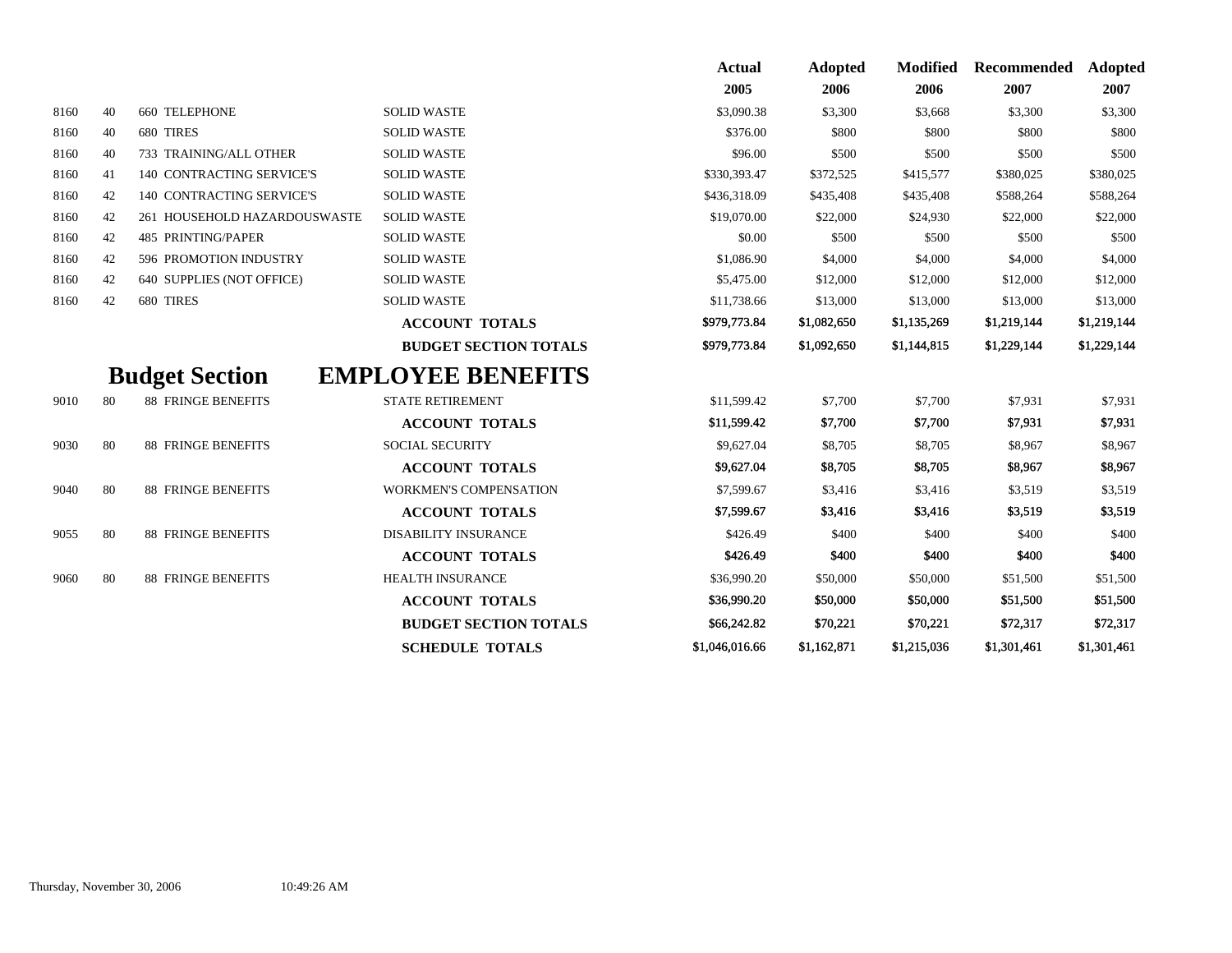|      |    |                                              |                              | Actual<br>2005 | <b>Adopted</b><br>2006 | 2006      | Modified Recommended Adopted<br>2007 | 2007      |
|------|----|----------------------------------------------|------------------------------|----------------|------------------------|-----------|--------------------------------------|-----------|
|      |    | Schedule 1 - CD<br><b>SPECIAL GRANT FUND</b> |                              |                |                        |           |                                      |           |
|      |    | <b>Budget Section</b>                        | <b>ADMINISTRATION</b>        |                |                        |           |                                      |           |
| 6293 | 10 | 10 FULL TIME                                 | FEDERAL EMPLOYMENT PROGRAMS  | \$140,891.57   | \$148,784              | \$154,224 | \$165,124                            | \$165,124 |
| 6293 | 10 | 20 PART TIME/TEMPORARY                       | FEDERAL EMPLOYMENT PROGRAMS  | \$5,273.91     | \$10,468               | \$10,468  | \$0                                  | \$0       |
| 6293 | 20 | 220 PRINTER                                  | FEDERAL EMPLOYMENT PROGRAMS  | \$0.00         | \$400                  | \$400     | \$0                                  | \$0       |
| 6293 | 20 | 250 RENOVATIONS                              | FEDERAL EMPLOYMENT PROGRAMS  | \$0.00         | \$3,000                | \$3,000   | \$0                                  | \$0       |
| 6293 | 20 | 901 COMPUTER SOFTWARE/EQUIP                  | FEDERAL EMPLOYMENT PROGRAMS  | \$543.58       | \$1,800                | \$10,236  | \$0                                  | \$0       |
| 6293 | 30 | 100 DATA PROCESSING                          | FEDERAL EMPLOYMENT PROGRAMS  | \$595.64       | \$600                  | \$600     | \$600                                | \$600     |
| 6293 | 30 | 300 LEGAL                                    | FEDERAL EMPLOYMENT PROGRAMS  | \$0.00         | \$425                  | \$425     | \$600                                | \$600     |
| 6293 | 30 | 551 MLR                                      | FEDERAL EMPLOYMENT PROGRAMS  | \$0.00         | \$25,000               | \$25,000  | \$25,000                             | \$25,000  |
| 6293 | 40 | 10 ADVERTISING                               | FEDERAL EMPLOYMENT PROGRAMS  | \$1,186.58     | \$12,000               | \$10,524  | \$1,500                              | \$1,500   |
| 6293 | 40 | 40 BOOKS                                     | FEDERAL EMPLOYMENT PROGRAMS  | \$618.09       | \$4,000                | \$4,000   | \$0                                  | \$0       |
| 6293 | 40 | 130 CONTRACTS                                | FEDERAL EMPLOYMENT PROGRAMS  | \$34,061.71    | \$49,000               | \$70,007  | \$48,000                             | \$48,000  |
| 6293 | 40 | <b>140 CONTRACTING SERVICE'S</b>             | FEDERAL EMPLOYMENT PROGRAMS  | \$37,241.06    | \$171,800              | \$168,046 | \$61,225                             | \$61,225  |
| 6293 | 40 | 190 EDUCATION REIMBURSEMENTS                 | FEDERAL EMPLOYMENT PROGRAMS  | \$59,525.68    | \$31,000               | \$28,728  | \$46,000                             | \$46,000  |
| 6293 | 40 | 350 OFFICE EQUIP MAINTENANCE                 | FEDERAL EMPLOYMENT PROGRAMS  | \$0.00         | \$75                   | \$75      | \$0                                  | \$0       |
| 6293 | 40 | <b>390 MILEAGE EXPENSE</b>                   | FEDERAL EMPLOYMENT PROGRAMS  | \$690.90       | \$1,200                | \$1,200   | \$1,300                              | \$1,300   |
| 6293 | 40 | 480 POSTAGE                                  | FEDERAL EMPLOYMENT PROGRAMS  | \$521.00       | \$650                  | \$650     | \$650                                | \$650     |
| 6293 | 40 | <b>485 PRINTING/PAPER</b>                    | FEDERAL EMPLOYMENT PROGRAMS  | \$156.00       | \$700                  | \$700     | \$350                                | \$350     |
| 6293 | 40 | 620 SOFTWARE EXPENSE                         | FEDERAL EMPLOYMENT PROGRAMS  | \$519.80       | \$1,000                | \$1,000   | \$0                                  | \$0       |
| 6293 | 40 | <b>630 STATIONERY SUPPLIES</b>               | FEDERAL EMPLOYMENT PROGRAMS  | \$2,311.37     | \$2,850                | \$2,850   | \$2,600                              | \$2,600   |
| 6293 | 40 | <b>660 TELEPHONE</b>                         | FEDERAL EMPLOYMENT PROGRAMS  | \$3,254.28     | \$0                    | \$0       | \$2,200                              | \$2,200   |
| 6293 | 40 | <b>690 CLIENT TOOLS</b>                      | FEDERAL EMPLOYMENT PROGRAMS  | \$4,887.53     | \$7,500                | \$7,588   | \$1,456                              | \$1,456   |
| 6293 | 40 | 733 TRAINING/ALL OTHER                       | FEDERAL EMPLOYMENT PROGRAMS  | \$214.00       | \$2,700                | \$2,700   | \$1,500                              | \$1,500   |
|      |    |                                              | <b>ACCOUNT TOTALS</b>        | \$292,492.70   | \$474,952              | \$502,421 | \$358,105                            | \$358,105 |
|      |    |                                              | <b>BUDGET SECTION TOTALS</b> | \$292,492.70   | \$474,952              | \$502,421 | \$358,105                            | \$358,105 |
|      |    | <b>Budget Section</b>                        | <b>EMPLOYEE BENEFITS</b>     |                |                        |           |                                      |           |
| 9010 | 80 | <b>88 FRINGE BENEFITS</b>                    | <b>STATE RETIREMENT</b>      | \$13,915.65    | \$10,832               | \$11,380  | \$15,893                             | \$15,893  |
|      |    |                                              | <b>ACCOUNT TOTALS</b>        | \$13,915.65    | \$10,832               | \$11,380  | \$15,893                             | \$15,893  |
| 9030 | 80 | <b>88 FRINGE BENEFITS</b>                    | <b>SOCIAL SECURITY</b>       | \$10,974.40    | \$8,543                | \$8,975   | \$9,338                              | \$9,338   |
|      |    |                                              | <b>ACCOUNT TOTALS</b>        | \$10,974.40    | \$8,543                | \$8,975   | \$9,338                              | \$9,338   |
| 9040 | 80 | <b>88 FRINGE BENEFITS</b>                    | WORKMEN'S COMPENSATION       | \$6,197.58     | \$4,824                | \$5,068   | \$5,408                              | \$5,408   |
|      |    |                                              | <b>ACCOUNT TOTALS</b>        | \$6,197.58     | \$4,824                | \$5,068   | \$5,408                              | \$5,408   |
| 9045 | 80 | <b>88 FRINGE BENEFITS</b>                    | <b>LIFE INSURANCE</b>        | \$0.00         | \$0                    | \$0       | \$0                                  | \$0       |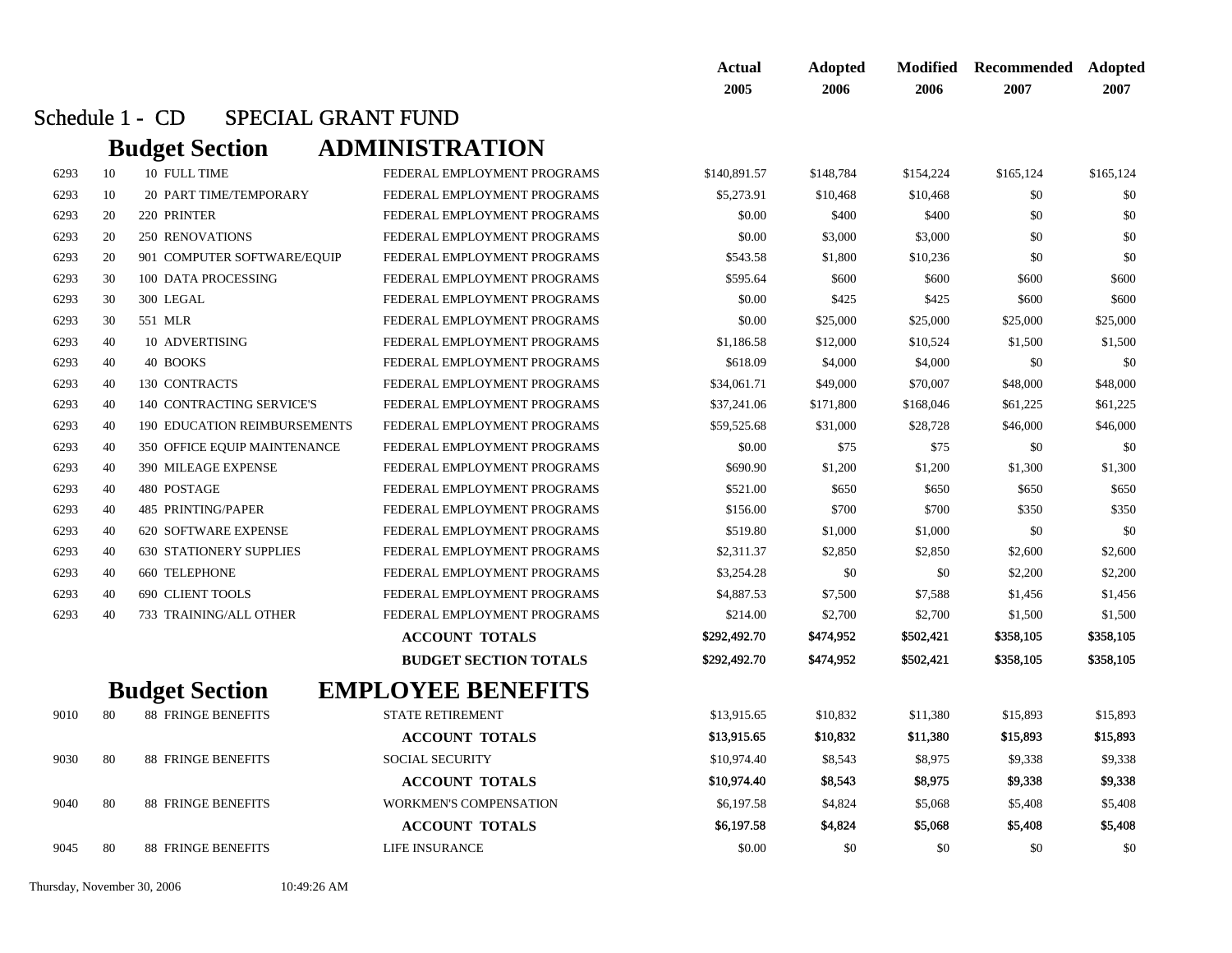|      |    |                    |                               | Actual       |                | <b>Adopted</b> | <b>Modified</b> | Recommended | <b>Adopted</b> |
|------|----|--------------------|-------------------------------|--------------|----------------|----------------|-----------------|-------------|----------------|
|      |    |                    |                               | 2005         | 2006           | 2006           | 2007            | 2007        |                |
|      |    |                    | <b>ACCOUNT TOTALS</b>         | \$0.00       | S <sub>0</sub> | \$0            | \$0             | \$0         |                |
| 9050 | 80 | 88 FRINGE BENEFITS | <b>UNEMPLOYMENT INSURANCE</b> | \$0.00       | \$0            | \$0            | \$0             | \$0         |                |
|      |    |                    | <b>ACCOUNT TOTALS</b>         | \$0.00       | S <sub>0</sub> | \$0            | \$0             | \$0         |                |
| 9055 | 80 | 88 FRINGE BENEFITS | DISABILITY INSURANCE          | \$545.28     | \$424          | \$446          | \$660           | \$660       |                |
|      |    |                    | <b>ACCOUNT TOTALS</b>         | \$545.28     | \$424          | \$446          | \$660           | \$660       |                |
| 9060 | 80 | 88 FRINGE BENEFITS | <b>HEALTH INSURANCE</b>       | \$49,619.58  | \$35,928       | \$37,743       | \$48,953        | \$48,953    |                |
|      |    |                    | <b>ACCOUNT TOTALS</b>         | \$49,619.58  | \$35,928       | \$37,743       | \$48,953        | \$48,953    |                |
|      |    |                    | <b>BUDGET SECTION TOTALS</b>  | \$81,252.49  | \$60,552       | \$63,612       | \$80,252        | \$80,252    |                |
|      |    |                    | <b>SCHEDULE TOTALS</b>        | \$373,745.19 | \$535,504      | \$566,033      | \$438,357       | \$438,357   |                |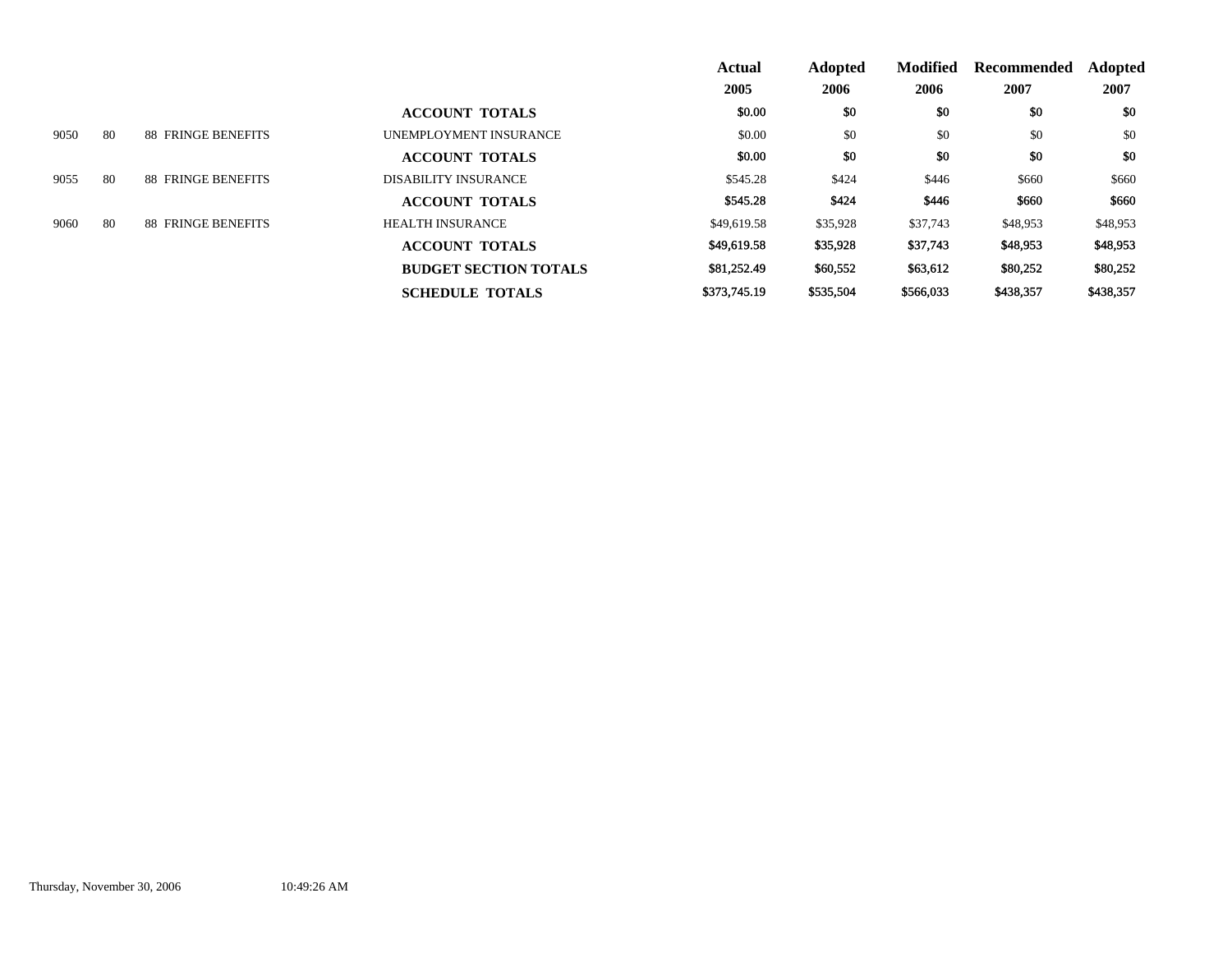|      |    |                            |                                         | Actual<br>2005 | <b>Adopted</b><br>2006 | <b>Modified</b><br>2006 | Recommended<br>2007 | <b>Adopted</b><br>2007 |
|------|----|----------------------------|-----------------------------------------|----------------|------------------------|-------------------------|---------------------|------------------------|
|      |    | Schedule 1 - CE            | <b>COMMUNITY DEVELOPMENT GRANT FUND</b> |                |                        |                         |                     |                        |
|      |    | <b>Budget Section</b>      | <b>ADMINISTRATION</b>                   |                |                        |                         |                     |                        |
| 8668 | 40 | PROGRAM EXPENSE<br>487     | <b>LOANS AND GRANTS</b>                 | \$9,612.94     | \$0                    | \$0                     | \$0                 | \$0                    |
| 8668 | 43 | <b>487 PROGRAM EXPENSE</b> | <b>LOANS AND GRANTS</b>                 | \$197,660.64   | \$0                    | \$0                     | \$0                 | \$0                    |
|      |    |                            | <b>ACCOUNT TOTALS</b>                   | \$207,273.58   | \$0                    | \$0                     | \$0                 | \$0                    |
| 8686 | 40 | PROGRAM EXPENSE<br>487     | <b>ADMINISTRATION</b>                   | \$0.00         | \$0                    | \$0                     | \$0                 | \$0                    |
|      |    |                            | <b>ACCOUNT TOTALS</b>                   | \$0.00         | \$0                    | \$0                     | \$0                 | \$0                    |
|      |    |                            | <b>BUDGET SECTION TOTALS</b>            | \$207,273.58   | \$0                    | \$0                     | \$0                 | \$0                    |
|      |    |                            | <b>SCHEDULE TOTALS</b>                  | \$207,273.58   | \$0                    | \$0                     | \$0                 | \$0                    |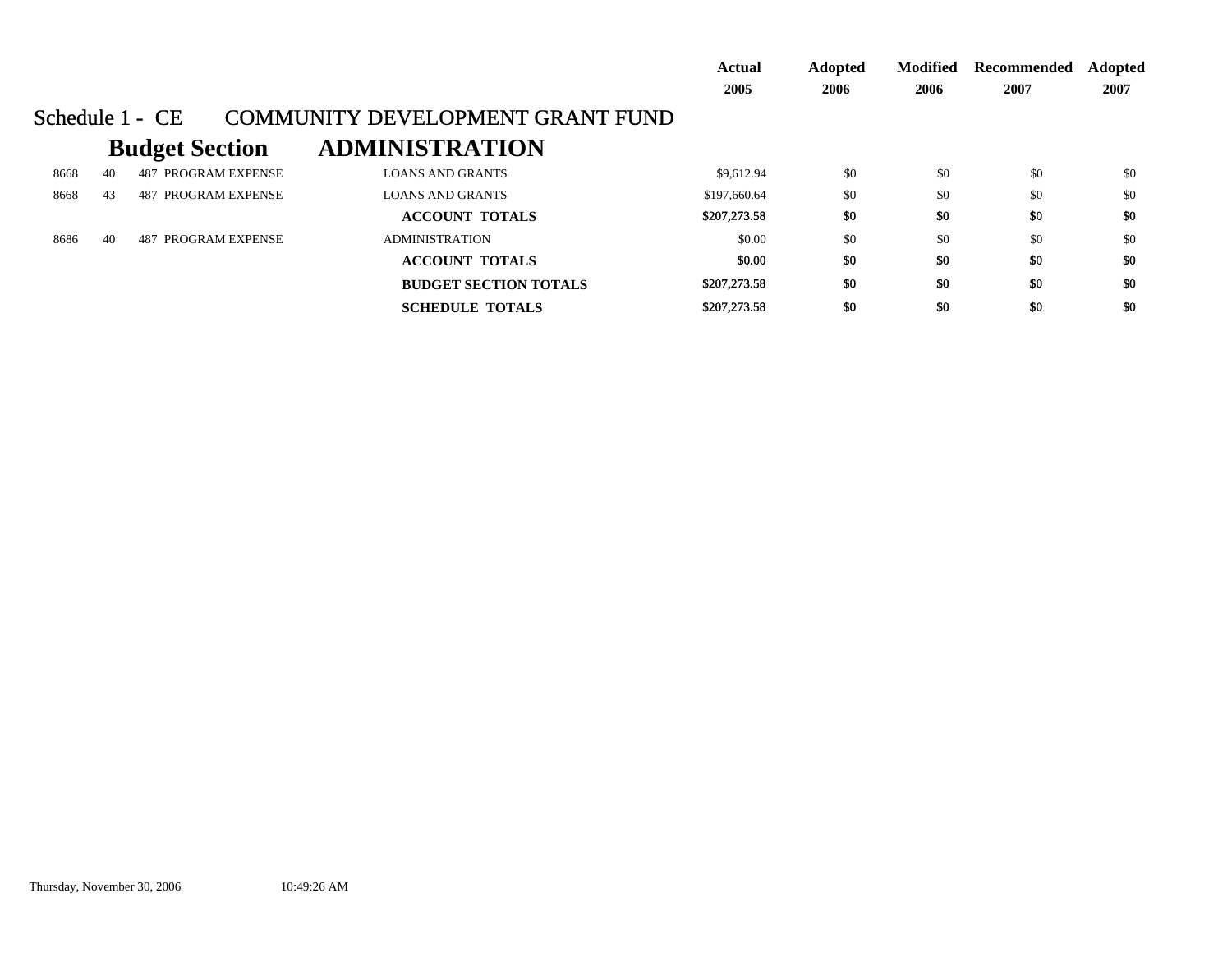|      |    |                               |                                       | <b>Actual</b><br>2005 | <b>Adopted</b><br>2006 | 2006        | Modified Recommended<br>2007 | Adopted<br>2007 |
|------|----|-------------------------------|---------------------------------------|-----------------------|------------------------|-------------|------------------------------|-----------------|
|      |    | Schedule 1 - CH               | <b>CONSOLIDATED HEALTH FUND</b>       |                       |                        |             |                              |                 |
|      |    | <b>Budget Section</b>         | <b>ADMINISTRATION</b>                 |                       |                        |             |                              |                 |
| 1710 | 10 | 10 FULL TIME                  | CONSOLIDATED HEALTH INSURANCE PROGRAM | \$26,595.15           | \$38,097               | \$38,097    | \$32,017                     | \$32,017        |
| 1710 | 10 | 20 PART TIME/TEMPORARY        | CONSOLIDATED HEALTH INSURANCE PROGRAM | \$0.00                | \$0                    | \$0         | \$0                          | \$0             |
| 1710 | 30 | 100 DATA PROCESSING           | CONSOLIDATED HEALTH INSURANCE PROGRAM | \$319.10              | \$150                  | \$150       | \$500                        | \$500           |
| 1710 | 30 | 300 LEGAL                     | CONSOLIDATED HEALTH INSURANCE PROGRAM | \$0.00                | \$150                  | \$150       | \$150                        | \$150           |
| 1710 | 40 | 140 CONTRACTING SERVICE'S     | CONSOLIDATED HEALTH INSURANCE PROGRAM | \$10,402.93           | \$16,548               | \$16,580    | \$16,312                     | \$16,312        |
| 1710 | 40 | 320 LEASED/SERVICE EQUIPMENT  | CONSOLIDATED HEALTH INSURANCE PROGRAM | \$1,096.05            | \$850                  | \$850       | \$2,000                      | \$2,000         |
| 1710 | 40 | <b>420 OFFICE SUPPLIES</b>    | CONSOLIDATED HEALTH INSURANCE PROGRAM | \$58.10               | \$100                  | \$100       | \$100                        | \$100           |
| 1710 | 40 | 480 POSTAGE                   | CONSOLIDATED HEALTH INSURANCE PROGRAM | \$728.65              | \$1,000                | \$1,000     | \$1,000                      | \$1,000         |
| 1710 | 40 | 485 PRINTING/PAPER            | CONSOLIDATED HEALTH INSURANCE PROGRAM | \$51.25               | \$0                    | \$0         | \$50                         | \$50            |
| 1710 | 40 | 660 TELEPHONE                 | CONSOLIDATED HEALTH INSURANCE PROGRAM | \$190.92              | \$200                  | \$200       | \$200                        | \$200           |
|      |    |                               | <b>ACCOUNT TOTALS</b>                 | \$39,442.15           | \$57,095               | \$57,127    | \$52,329                     | \$52,329        |
| 1722 | 40 | 270 INSURANCE-LIABILITY       | <b>EXCESS INSURANCE</b>               | \$121,211.00          | \$125,749              | \$125,749   | \$154,644                    | \$154,644       |
|      |    |                               | <b>ACCOUNT TOTALS</b>                 | \$121,211.00          | \$125,749              | \$125,749   | \$154,644                    | \$154,644       |
| 9060 | 81 | 87 BLUE CROSS/SHEILD PAYMENTS | <b>HEALTH INSURANCE</b>               | \$6,241,089.03        | \$7,514,952            | \$7,514,952 | \$7,298,069                  | \$7,298,069     |
|      |    |                               | <b>ACCOUNT TOTALS</b>                 | \$6,241,089.03        | \$7,514,952            | \$7,514,952 | \$7,298,069                  | \$7,298,069     |
|      |    |                               | <b>BUDGET SECTION TOTALS</b>          | \$6,401,742.18        | \$7,697,796            | \$7,697,828 | \$7,505,042                  | \$7,505,042     |
|      |    | <b>Budget Section</b>         | <b>EMPLOYEE BENEFITS</b>              |                       |                        |             |                              |                 |
| 9010 | 80 | <b>88 FRINGE BENEFITS</b>     | <b>STATE RETIREMENT</b>               | \$2,700.18            | \$4,192                | \$4,192     | \$3,685                      | \$3,685         |
|      |    |                               | <b>ACCOUNT TOTALS</b>                 | \$2,700.18            | \$4,192                | \$4,192     | \$3,685                      | \$3,685         |
| 9030 | 80 | <b>88 FRINGE BENEFITS</b>     | <b>SOCIAL SECURITY</b>                | \$2,032.10            | \$2,673                | \$2,673     | \$2,349                      | \$2,349         |
|      |    |                               | <b>ACCOUNT TOTALS</b>                 | \$2,032.10            | \$2,673                | \$2,673     | \$2,349                      | \$2,349         |
| 9040 | 80 | <b>88 FRINGE BENEFITS</b>     | WORKERS, COMPENSATION                 | \$1,659.94            | \$1,747                | \$1,747     | \$3,071                      | \$3,071         |
|      |    |                               | <b>ACCOUNT TOTALS</b>                 | \$1,659.94            | \$1,747                | \$1,747     | \$3,071                      | \$3,071         |
| 9045 | 80 | <b>88 FRINGE BENEFITS</b>     | <b>LIFE INSURANCE</b>                 | \$0.00                | \$0                    | \$0         | \$0                          | \$0             |
|      |    |                               | <b>ACCOUNT TOTALS</b>                 | \$0.00                | \$0                    | \$0         | \$0                          | \$0             |
| 9055 | 80 | <b>88 FRINGE BENEFITS</b>     | DISABILITY INSURANCE                  | \$78.71               | \$100                  | \$100       | \$100                        | \$100           |
|      |    |                               | <b>ACCOUNT TOTALS</b>                 | \$78.71               | \$100                  | \$100       | \$100                        | \$100           |
| 9060 | 80 | <b>88 FRINGE BENEFITS</b>     | HEALTH INSURANCE                      | \$6,151.62            | \$9,339                | \$9,339     | \$9,600                      | \$9,600         |
|      |    |                               | <b>ACCOUNT TOTALS</b>                 | \$6,151.62            | \$9,339                | \$9,339     | \$9,600                      | \$9,600         |
|      |    |                               | <b>BUDGET SECTION TOTALS</b>          | \$12,622.55           | \$18,051               | \$18,051    | \$18,805                     | \$18,805        |
|      |    |                               | <b>SCHEDULE TOTALS</b>                | \$6,414,364.73        | \$7,715,847            | \$7,715,879 | \$7,523,847                  | \$7,523,847     |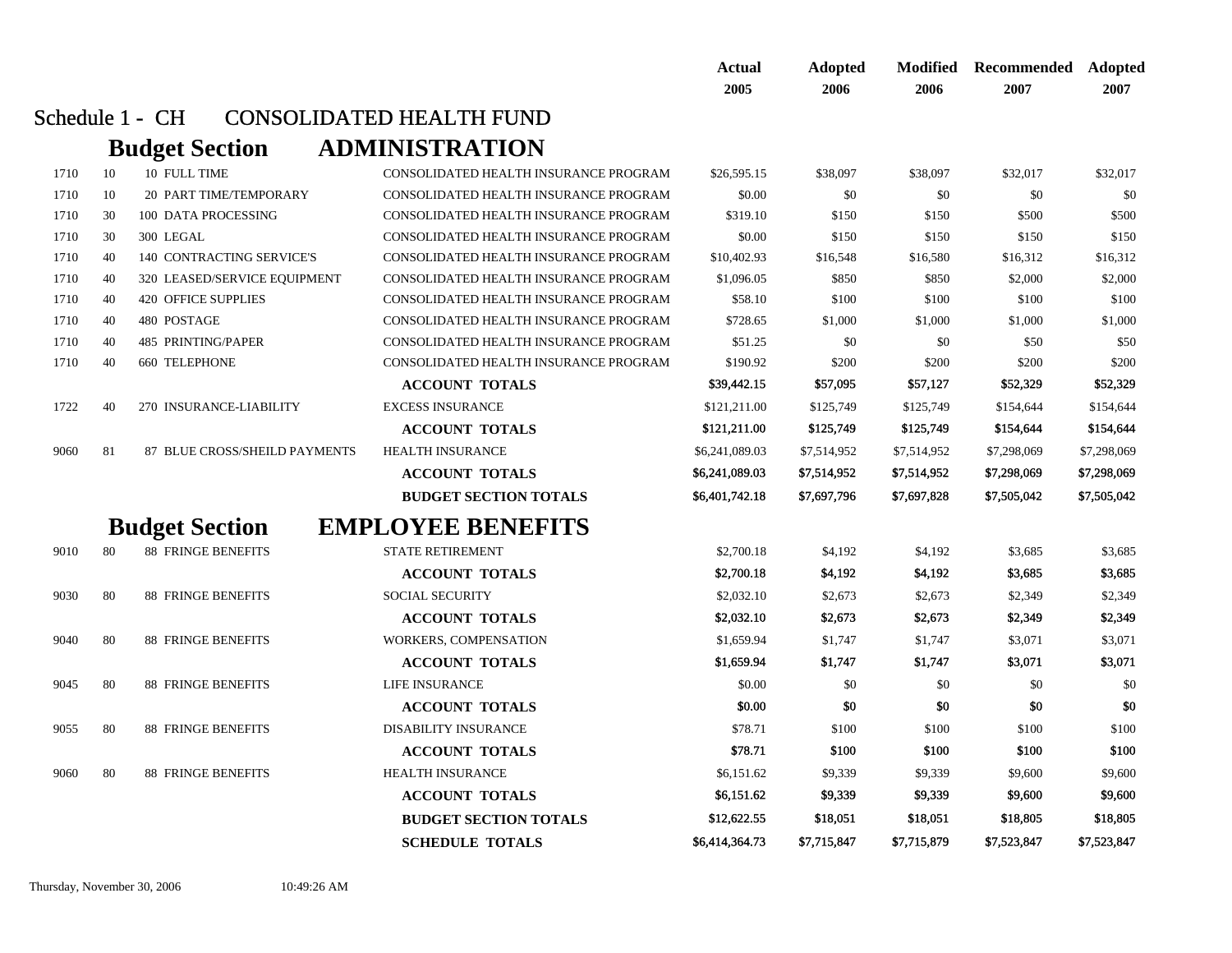|                 |    |                                  |                                 | Actual<br>2005 | <b>Adopted</b><br>2006 | <b>Modified</b><br>2006 | Recommended<br>2007 | <b>Adopted</b><br>2007 |
|-----------------|----|----------------------------------|---------------------------------|----------------|------------------------|-------------------------|---------------------|------------------------|
| Schedule 1 - CI |    |                                  | <b>LIABILITY INSURANCE FUND</b> |                |                        |                         |                     |                        |
|                 |    | <b>Budget Section</b>            | <b>ADMINISTRATION</b>           |                |                        |                         |                     |                        |
| 1910            | 40 | 270 INSURANCE-LIABILITY          | UNALLOCATED INSURANCE           | \$364,830.92   | \$298,285              | \$298,285               | \$298,285           | \$298,285              |
|                 |    |                                  | <b>ACCOUNT TOTALS</b>           | \$364,830.92   | \$298,285              | \$298,285               | \$298,285           | \$298,285              |
| 1930            | 40 | 270 INSURANCE-LIABILITY          | <b>JUDGEMENTS AND CLAIMS</b>    | \$115,581.82   | \$100,000              | \$100,000               | \$100,000           | \$100,000              |
|                 |    |                                  | <b>ACCOUNT TOTALS</b>           | \$115,581.82   | \$100,000              | \$100,000               | \$100,000           | \$100,000              |
| 8042            | 10 | 20 PART TIME/TEMPORARY           | <b>SAFETY PROGRAM</b>           | \$0.00         | \$40,000               | \$38,000                | \$37,940            | \$37,940               |
| 8042            | 20 | 90 COMPUTER                      | <b>SAFETY PROGRAM</b>           | \$0.00         | \$0                    | \$2,000                 | \$0                 | \$0                    |
| 8042            | 30 | 100 DATA PROCESSING              | <b>SAFETY PROGRAM</b>           | \$0.00         | \$50                   | \$50                    | \$50                | \$50                   |
| 8042            | 30 | 300 LEGAL                        | <b>SAFETY PROGRAM</b>           | \$0.00         | \$50                   | \$50                    | \$50                | \$50                   |
| 8042            | 40 | <b>140 CONTRACTING SERVICE'S</b> | <b>SAFETY PROGRAM</b>           | \$0.00         | \$1,500                | \$1,500                 | \$1,500             | \$1,500                |
| 8042            | 40 | 220 AUTOMOBILE FUEL              | <b>SAFETY PROGRAM</b>           | \$0.00         | \$0                    | \$0                     | \$300               | \$300                  |
| 8042            | 40 | 320 LEASED/SERVICE EQUIPMENT     | <b>SAFETY PROGRAM</b>           | \$0.00         | \$100                  | \$100                   | \$100               | \$100                  |
| 8042            | 40 | <b>340 LITERATURE</b>            | <b>SAFETY PROGRAM</b>           | \$0.00         | \$3,000                | \$3,000                 | \$3,000             | \$3,000                |
| 8042            | 40 | <b>420 OFFICE SUPPLIES</b>       | <b>SAFETY PROGRAM</b>           | \$0.00         | \$1,750                | \$1,750                 | \$1,750             | \$1,750                |
| 8042            | 40 | 480 POSTAGE                      | <b>SAFETY PROGRAM</b>           | \$0.00         | \$750                  | \$750                   | \$750               | \$750                  |
| 8042            | 40 | 485 PRINTING/PAPER               | <b>SAFETY PROGRAM</b>           | \$0.00         | \$250                  | \$250                   | \$250               | \$250                  |
| 8042            | 40 | 640 SUPPLIES (NOT OFFICE)        | <b>SAFETY PROGRAM</b>           | \$0.00         | \$3,000                | \$3,000                 | \$3,000             | \$3,000                |
| 8042            | 40 | <b>660 TELEPHONE</b>             | <b>SAFETY PROGRAM</b>           | \$0.00         | \$15                   | \$15                    | \$735               | \$735                  |
| 8042            | 40 | 733 TRAINING/ALL OTHER           | <b>SAFETY PROGRAM</b>           | \$0.00         | \$1,250                | \$1,250                 | \$2,290             | \$2,290                |
|                 |    |                                  | <b>ACCOUNT TOTALS</b>           | \$0.00         | \$51,715               | \$51,715                | \$51,715            | \$51,715               |
|                 |    |                                  | <b>BUDGET SECTION TOTALS</b>    | \$480,412.74   | \$450,000              | \$450,000               | \$450,000           | \$450,000              |
|                 |    |                                  | <b>SCHEDULE TOTALS</b>          | \$480,412.74   | \$450,000              | \$450,000               | \$450,000           | \$450,000              |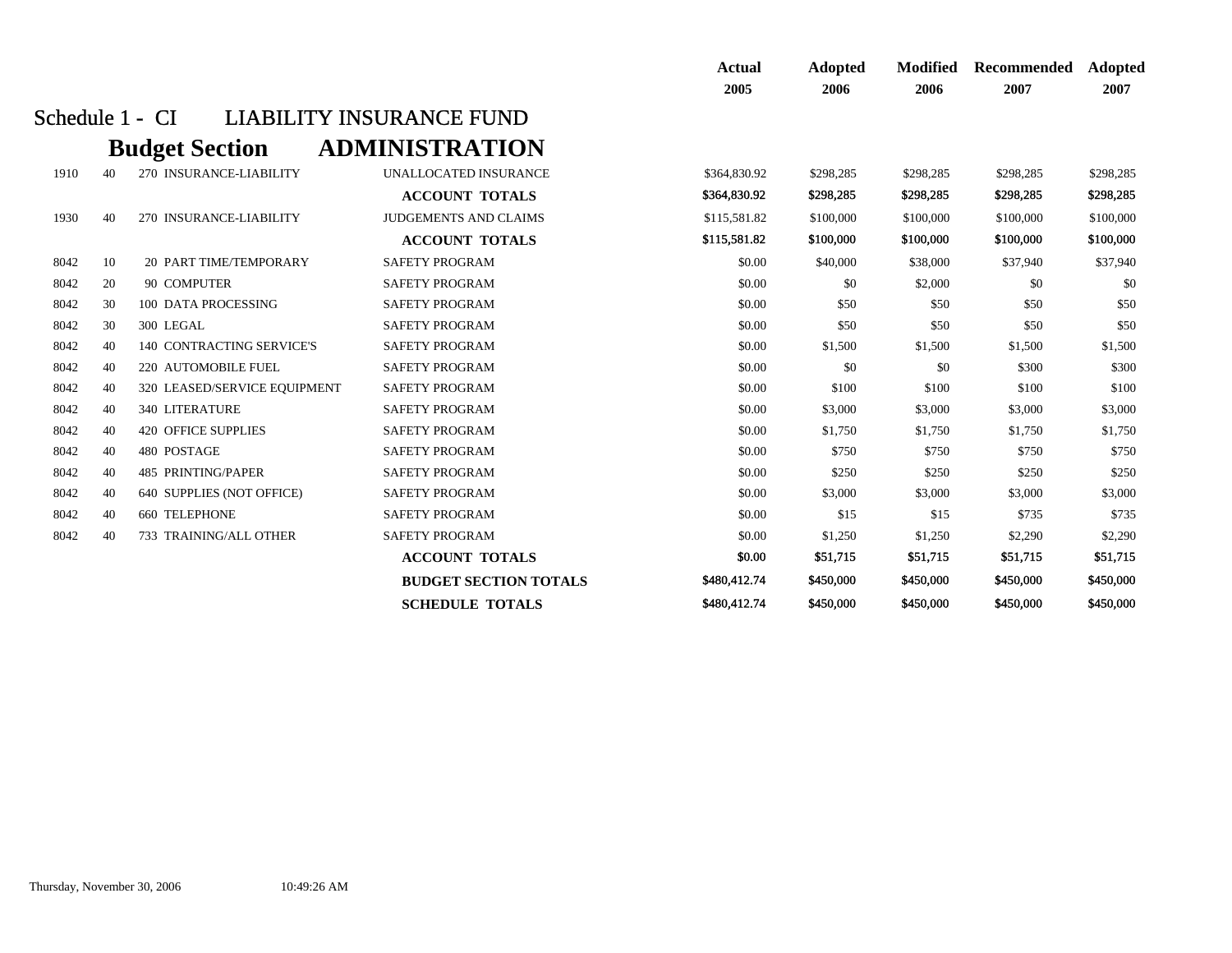|                |    |                              |                                | Actual<br>2005 | <b>Adopted</b><br>2006 | Modified<br>2006 | Recommended<br>2007 | <b>Adopted</b><br>2007 |
|----------------|----|------------------------------|--------------------------------|----------------|------------------------|------------------|---------------------|------------------------|
| Schedule 1 - D |    | <b>COUNTY ROAD FUND</b>      |                                |                |                        |                  |                     |                        |
|                |    | <b>Budget Section</b>        | <b>MAINTENANCE</b>             |                |                        |                  |                     |                        |
| 5110           | 10 | 10 FULL TIME                 | MAINTENANCE, ROADS AND BRIDGES | \$659,624.33   | \$687,214              | \$687,214        | \$714,676           | \$714,676              |
| 5110           | 10 | 20 PART TIME/TEMPORARY       | MAINTENANCE, ROADS AND BRIDGES | \$66,092.40    | \$64,337               | \$64,337         | \$85,864            | \$85,864               |
| 5110           | 10 | 30 OVERTIME/OTHER            | MAINTENANCE, ROADS AND BRIDGES | \$70,537.37    | \$60,000               | \$60,000         | \$60,000            | \$60,000               |
| 5110           | 10 | 40 WORKERS COMPENSATION      | MAINTENANCE, ROADS AND BRIDGES | \$0.00         | \$0                    | \$0              | \$0                 | \$0                    |
| 5110           | 40 | 10 ADVERTISING               | MAINTENANCE, ROADS AND BRIDGES | \$20.90        | \$200                  | \$200            | \$200               | \$200                  |
| 5110           | 40 | 50 BRIDGE PROJECTS           | MAINTENANCE, ROADS AND BRIDGES | \$53,027.17    | \$40,000               | \$40,000         | \$40,000            | \$40,000               |
| 5110           | 40 | 70 CAR MAINTENANCE           | MAINTENANCE, ROADS AND BRIDGES | \$0.00         | \$1,000                | \$1,000          | \$1,000             | \$1,000                |
| 5110           | 40 | 90 CLOTHING                  | MAINTENANCE, ROADS AND BRIDGES | \$7,800.00     | \$8,125                | \$8,125          | \$9,750             | \$9,750                |
| 5110           | 40 | 140 CONTRACTING SERVICE'S    | MAINTENANCE, ROADS AND BRIDGES | \$29,699.78    | \$30,000               | \$30,276         | \$30,000            | \$30,000               |
| 5110           | 40 | 240 HIGHWAY MAINTENANCE      | MAINTENANCE, ROADS AND BRIDGES | \$14,955.89    | \$15,000               | \$15,000         | \$15,000            | \$15,000               |
| 5110           | 40 | 241 HIGHWAY PAVEMENTPATCHING | MAINTENANCE, ROADS AND BRIDGES | \$37,065.39    | \$50,000               | \$50,000         | \$65,000            | \$65,000               |
| 5110           | 40 | 242 HIGHWAY PAVEMENTSTRIPING | MAINTENANCE, ROADS AND BRIDGES | \$19,987.60    | \$25,000               | \$25,000         | \$50,000            | \$50,000               |
| 5110           | 40 | 260 HIGHWAY SUPPLIES/SIGNS   | MAINTENANCE, ROADS AND BRIDGES | \$14,760.85    | \$25,000               | \$25,000         | \$25,000            | \$25,000               |
| 5110           | 40 | 262 METAL PIPES/CULVERTS     | MAINTENANCE, ROADS AND BRIDGES | \$462.20       | \$5,000                | \$5,000          | \$5,000             | \$5,000                |
| 5110           | 40 | 264 HEAVY STONE/GABIONS      | MAINTENANCE, ROADS AND BRIDGES | \$0.00         | \$2,500                | \$2,500          | \$2,500             | \$2,500                |
| 5110           | 40 | 270 INSURANCE-LIABILITY      | MAINTENANCE, ROADS AND BRIDGES | \$3,052.97     | \$46,000               | \$46,000         | \$46,000            | \$46,000               |
| 5110           | 40 | 320 LEASED/SERVICE EQUIPMENT | MAINTENANCE, ROADS AND BRIDGES | \$1,268.57     | \$2,000                | \$2,000          | \$12,000            | \$12,000               |
| 5110           | 40 | 602 CINDERS/SALT             | MAINTENANCE, ROADS AND BRIDGES | \$200,814.46   | \$160,000              | \$160,000        | \$160,000           | \$160,000              |
|                |    |                              | <b>ACCOUNT TOTALS</b>          | \$1,179,169.88 | \$1,221,376            | \$1,221,652      | \$1,321,990         | \$1,321,990            |
|                |    |                              | <b>BUDGET SECTION TOTALS</b>   | \$1,179,169.88 | \$1,221,376            | \$1,221,652      | \$1,321,990         | \$1,321,990            |
|                |    | <b>Budget Section</b>        | <b>EMPLOYEE BENEFITS</b>       |                |                        |                  |                     |                        |
| 9010           | 80 | <b>88 FRINGE BENEFITS</b>    | <b>STATE RETIREMENT</b>        | \$88,887.49    | \$69,700               | \$69,700         | \$73,185            | \$73,185               |
|                |    |                              | <b>ACCOUNT TOTALS</b>          | \$88,887.49    | \$69,700               | \$69,700         | \$73,185            | \$73,185               |
| 9030           | 80 | <b>88 FRINGE BENEFITS</b>    | <b>SOCIAL SECURITY</b>         | \$60,235.91    | \$54,400               | \$54,400         | \$57,120            | \$57,120               |
|                |    |                              | <b>ACCOUNT TOTALS</b>          | \$60,235.91    | \$54,400               | \$54,400         | \$57,120            | \$57,120               |
| 9040           | 80 | <b>88 FRINGE BENEFITS</b>    | WORKERS' COMPENSATION          | \$45,405.53    | \$22,900               | \$22,900         | \$24,045            | \$24,045               |
|                |    |                              | <b>ACCOUNT TOTALS</b>          | \$45,405.53    | \$22,900               | \$22,900         | \$24,045            | \$24,045               |
| 9045           | 80 | <b>88 FRINGE BENEFITS</b>    | LIFE INSURANCE                 | \$0.00         | \$0                    | \$0              | \$0                 | \$0                    |
|                |    |                              | <b>ACCOUNT TOTALS</b>          | \$0.00         | \$0                    | \$0              | \$0                 | \$0                    |
| 9050           | 80 | <b>88 FRINGE BENEFITS</b>    | UNEMPLOYMENT INSURANCE         | \$2,800.00     | \$9,500                | \$9,500          | \$9,975             | \$9,975                |
|                |    |                              | <b>ACCOUNT TOTALS</b>          | \$2,800.00     | \$9,500                | \$9,500          | \$9,975             | \$9,975                |
|                | 80 | <b>88 FRINGE BENEFITS</b>    | DISABILITY INSURANCE           |                |                        |                  |                     |                        |
| 9055           |    |                              |                                | \$2,794.23     | \$2,500                | \$2,500          | \$2,625             | \$2,625                |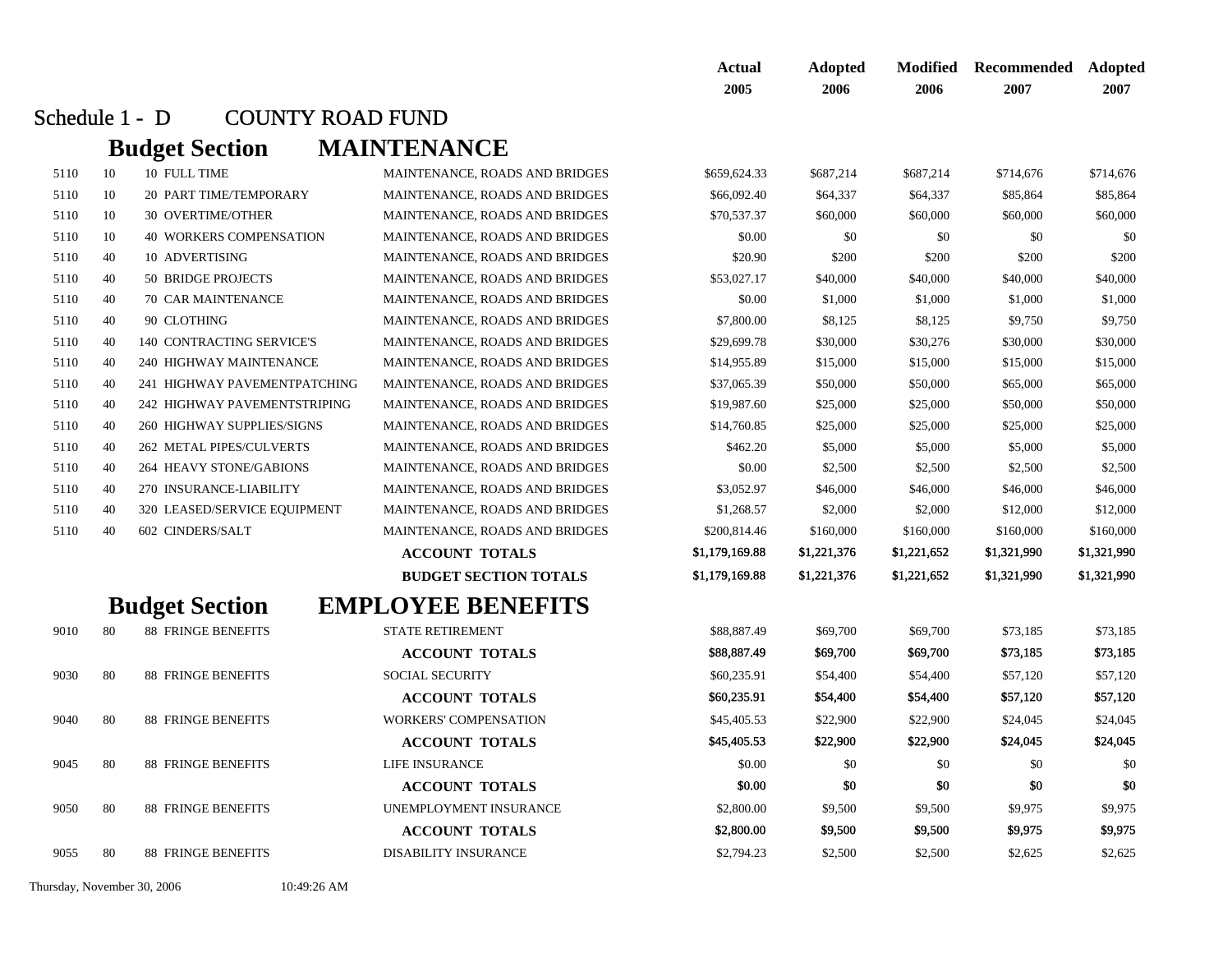|      |     |                    |                              | <b>Actual</b>  | <b>Adopted</b> | Modified    | Recommended | <b>Adopted</b> |
|------|-----|--------------------|------------------------------|----------------|----------------|-------------|-------------|----------------|
|      |     |                    |                              | 2005           | 2006           | 2006        | 2007        | 2007           |
|      |     |                    | <b>ACCOUNT TOTALS</b>        | \$2,794.23     | \$2,500        | \$2,500     | \$2,625     | \$2,625        |
| 9060 | -80 | 88 FRINGE BENEFITS | <b>HEALTH INSURANCE</b>      | \$332,209.60   | \$303,000      | \$303,000   | \$318,150   | \$318,150      |
|      |     |                    | <b>ACCOUNT TOTALS</b>        | \$332,209.60   | \$303,000      | \$303,000   | \$318,150   | \$318,150      |
|      |     |                    | <b>BUDGET SECTION TOTALS</b> | \$532,332.76   | \$462,000      | \$462,000   | \$485,100   | \$485,100      |
|      |     |                    | <b>SCHEDULE TOTALS</b>       | \$1,711,502.64 | \$1,683,376    | \$1,683,652 | \$1,807,090 | \$1,807,090    |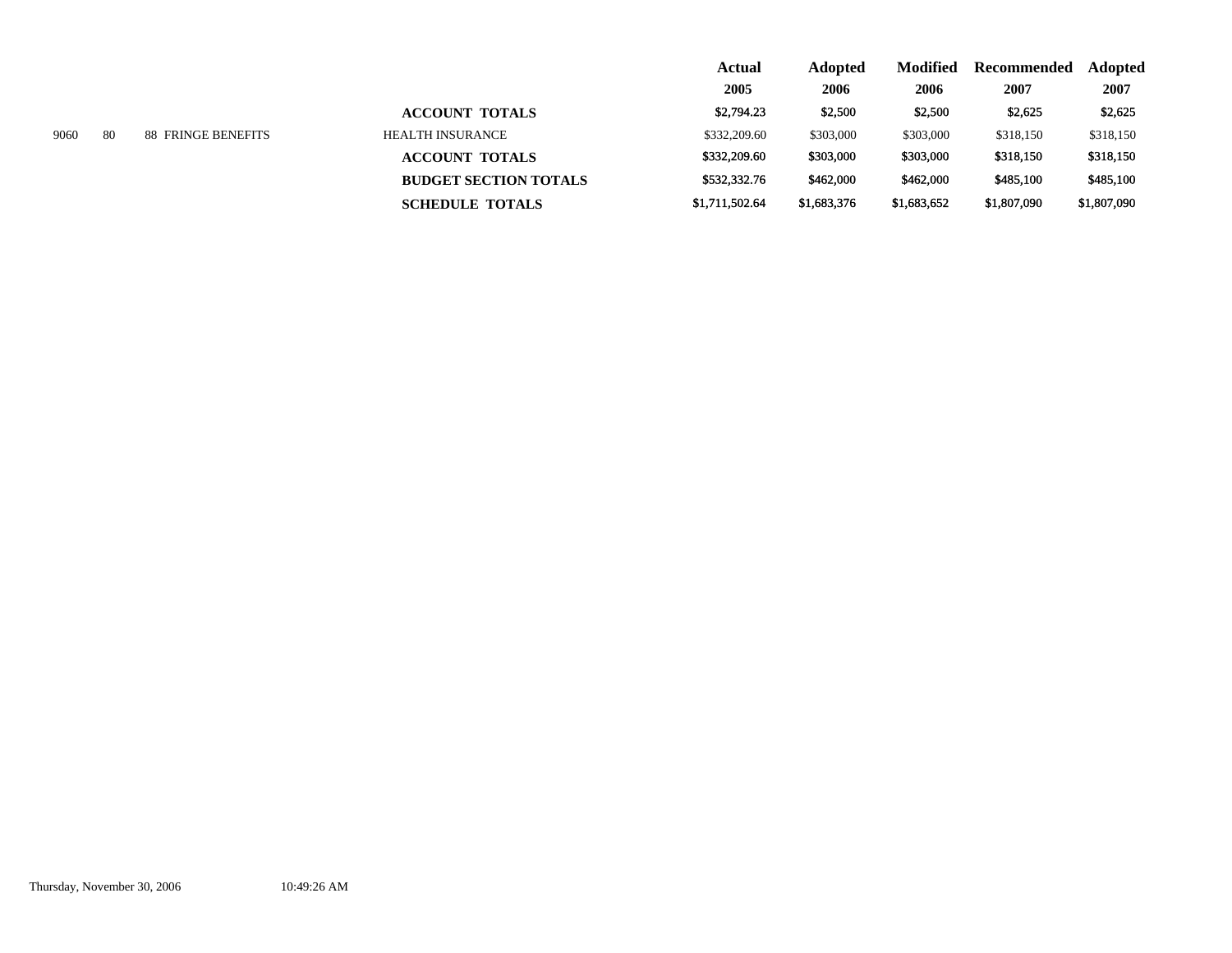|      |    |                                               |                              | Actual<br>2005 | <b>Adopted</b><br>2006 | <b>Modified</b><br>2006 | Recommended Adopted<br>2007 | 2007      |
|------|----|-----------------------------------------------|------------------------------|----------------|------------------------|-------------------------|-----------------------------|-----------|
|      |    | Schedule 1 - DM<br><b>ROAD MACHINERY FUND</b> |                              |                |                        |                         |                             |           |
|      |    | <b>Budget Section</b>                         | <b>ROAD MACHINERY</b>        |                |                        |                         |                             |           |
| 5130 | 10 | 10 FULL TIME                                  | ROAD MACHINERY FUND          | \$159,336.33   | \$164,943              | \$164,943               | \$165,693                   | \$165,693 |
| 5130 | 10 | <b>30 OVERTIME/OTHER</b>                      | ROAD MACHINERY FUND          | \$21,334.16    | \$21,000               | \$21,000                | \$22,000                    | \$22,000  |
| 5130 | 20 | 180 MISCELLANEOUS                             | ROAD MACHINERY FUND          | \$284.83       | \$0                    | \$0                     | $\$0$                       | \$0       |
| 5130 | 20 | 280 TOOLS                                     | ROAD MACHINERY FUND          | \$2,482.48     | \$2,500                | \$2,500                 | \$2,500                     | \$2,500   |
| 5130 | 40 | 10 ADVERTISING                                | ROAD MACHINERY FUND          | \$35.34        | \$50                   | \$50                    | \$50                        | \$50      |
| 5130 | 40 | <b>60 BUILDING SUPPLIES</b>                   | ROAD MACHINERY FUND          | \$67.08        | \$250                  | \$250                   | \$250                       | \$250     |
| 5130 | 40 | 140 CONTRACTING SERVICE'S                     | ROAD MACHINERY FUND          | \$1,720.25     | \$2,000                | \$2,000                 | \$2,500                     | \$2,500   |
| 5130 | 40 | 191 ELECTRIC UTILITY                          | ROAD MACHINERY FUND          | \$21,204.98    | \$20,000               | \$20,000                | \$20,000                    | \$20,000  |
| 5130 | 40 | 210 GARBAGE DISPOSAL                          | ROAD MACHINERY FUND          | \$368.75       | \$1,000                | \$1,000                 | \$1,000                     | \$1,000   |
| 5130 | 40 | 220 AUTOMOBILE FUEL                           | ROAD MACHINERY FUND          | \$91,226.45    | \$100,000              | \$100,000               | \$120,000                   | \$120,000 |
| 5130 | 40 | 231 HEATING FUEL                              | ROAD MACHINERY FUND          | \$21,598.06    | \$20,000               | \$20,000                | \$20,000                    | \$20,000  |
| 5130 | 40 | 320 LEASED/SERVICE EQUIPMENT                  | ROAD MACHINERY FUND          | \$3,927.16     | \$3,000                | \$3,000                 | \$3,000                     | \$3,000   |
| 5130 | 40 | 350 OFFICE EQUIP MAINTENANCE                  | ROAD MACHINERY FUND          | \$1,135.38     | \$1,000                | \$1,000                 | \$1,000                     | \$1,000   |
| 5130 | 40 | 430 OIL                                       | ROAD MACHINERY FUND          | \$7,203.09     | \$8,500                | \$8,500                 | \$10,000                    | \$10,000  |
| 5130 | 40 | 510 RADIO REPAIRS                             | ROAD MACHINERY FUND          | \$156.00       | \$3,000                | \$3,000                 | \$3,000                     | \$3,000   |
| 5130 | 40 | 560 REPAIRS                                   | ROAD MACHINERY FUND          | \$157,760.92   | \$170,000              | \$170,477               | \$170,000                   | \$170,000 |
| 5130 | 40 | 680 TIRES                                     | ROAD MACHINERY FUND          | \$28,956.25    | \$20,000               | \$20,000                | \$20,000                    | \$20,000  |
|      |    |                                               | <b>ACCOUNT TOTALS</b>        | \$518,797.51   | \$537,243              | \$537,720               | \$560,993                   | \$560,993 |
|      |    |                                               | <b>BUDGET SECTION TOTALS</b> | \$518,797.51   | \$537,243              | \$537,720               | \$560,993                   | \$560,993 |
|      |    | <b>Budget Section</b>                         | <b>EMPLOYEE BENEFITS</b>     |                |                        |                         |                             |           |
| 9010 | 80 | <b>88 FRINGE BENEFITS</b>                     | STATE RETIREMENT             | \$26,234.65    | \$25,000               | \$25,000                | \$26,250                    | \$26,250  |
|      |    |                                               | <b>ACCOUNT TOTALS</b>        | \$26,234.65    | \$25,000               | \$25,000                | \$26,250                    | \$26,250  |
| 9030 | 80 | <b>88 FRINGE BENEFITS</b>                     | <b>SOCIAL SECURITY</b>       | \$13,685.37    | \$13,300               | \$13,300                | \$13,965                    | \$13,965  |
|      |    |                                               | <b>ACCOUNT TOTALS</b>        | \$13,685.37    | \$13,300               | \$13,300                | \$13,965                    | \$13,965  |
| 9040 | 80 | <b>88 FRINGE BENEFITS</b>                     | <b>WORKERS' COMPENSATION</b> | \$11,044.59    | \$5,500                | \$5,500                 | \$5,775                     | \$5,775   |
|      |    |                                               | <b>ACCOUNT TOTALS</b>        | \$11,044.59    | \$5,500                | \$5,500                 | \$5,775                     | \$5,775   |
| 9045 | 80 | <b>88 FRINGE BENEFITS</b>                     | <b>LIFE INSURANCE</b>        | \$0.00         | \$0                    | \$0                     | \$0                         | \$0       |
|      |    |                                               | <b>ACCOUNT TOTALS</b>        | \$0.00         | \$0                    | \$0                     | \$0                         | \$0       |
| 9055 | 80 | <b>88 FRINGE BENEFITS</b>                     | <b>DISABILITY INSURANCE</b>  | \$545.28       | \$535                  | \$535                   | \$562                       | \$562     |
|      |    |                                               | <b>ACCOUNT TOTALS</b>        | \$545.28       | \$535                  | \$535                   | \$562                       | \$562     |
| 9060 | 80 | <b>88 FRINGE BENEFITS</b>                     | HEALTH INSURANCE             | \$64,414.52    | \$52,200               | \$52,200                | \$54,810                    | \$54,810  |
|      |    |                                               | <b>ACCOUNT TOTALS</b>        | \$64,414.52    | \$52,200               | \$52,200                | \$54,810                    | \$54,810  |
|      |    |                                               |                              |                |                        |                         |                             |           |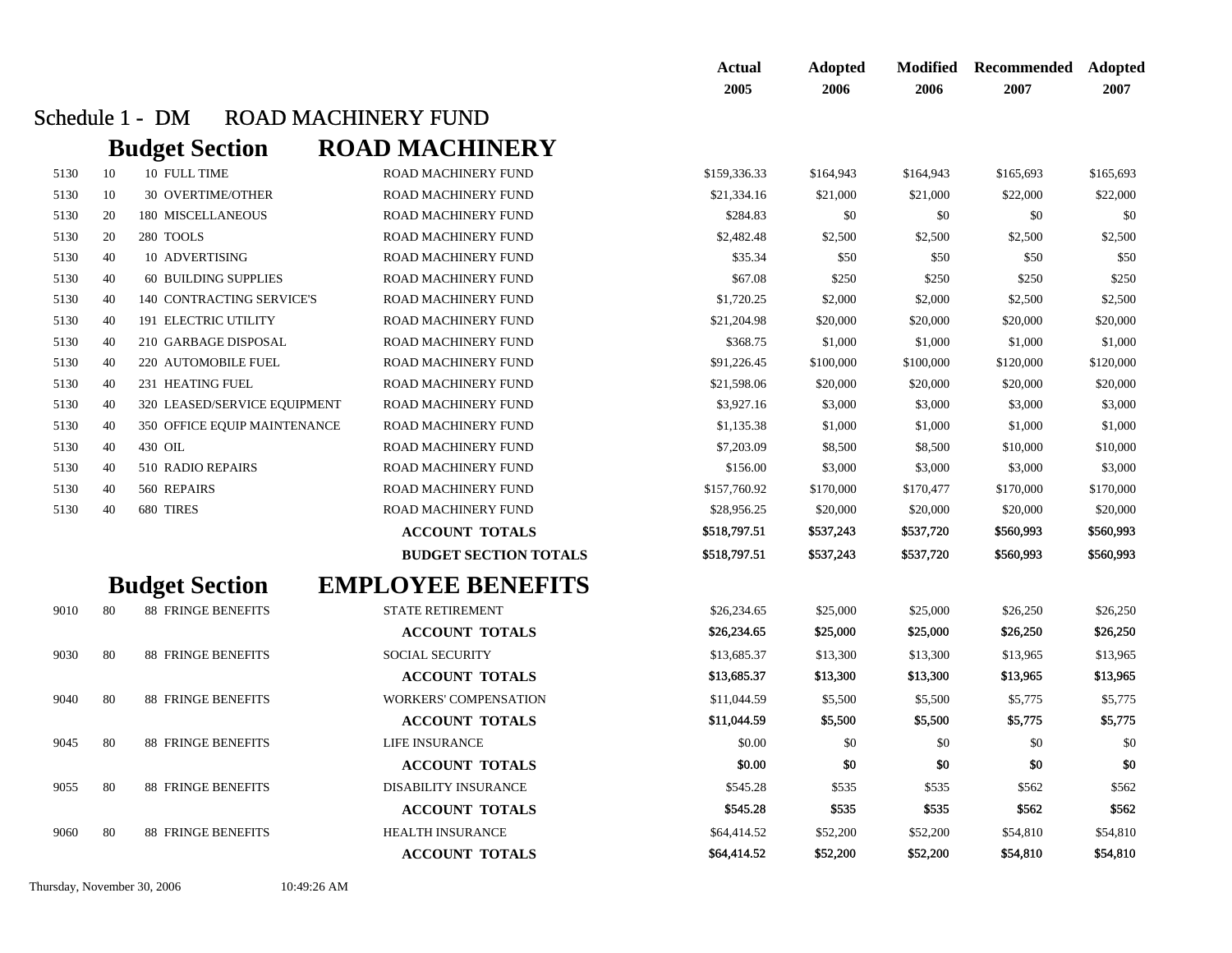|                              | Actual       | Adopted   |           | Modified Recommended Adopted |           |
|------------------------------|--------------|-----------|-----------|------------------------------|-----------|
|                              | 2005         | 2006      | 2006      | 2007                         | 2007      |
| <b>BUDGET SECTION TOTALS</b> | \$115,924.41 | \$96.535  | \$96,535  | \$101.362                    | \$101.362 |
| <b>SCHEDULE TOTALS</b>       | \$634,721.92 | \$633,778 | \$634,255 | \$662,355                    | \$662,355 |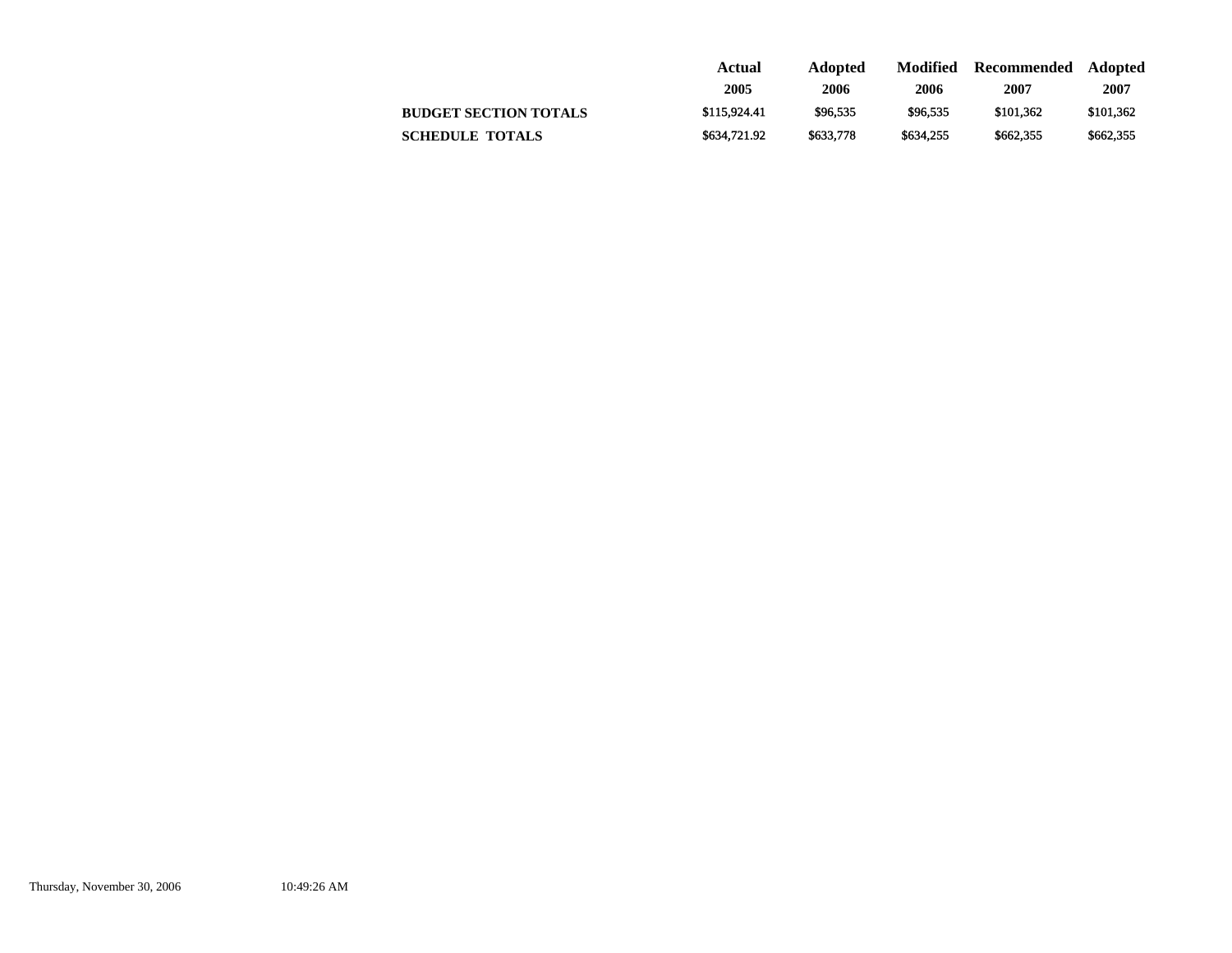|                |    |                              |                               | Actual<br>2005 | <b>Adopted</b><br>2006 | <b>Modified</b><br>2006 | Recommended<br>2007 | Adopted<br>2007 |
|----------------|----|------------------------------|-------------------------------|----------------|------------------------|-------------------------|---------------------|-----------------|
| Schedule 1 - H |    |                              | <b>CAPITAL PROJECTS FUND</b>  |                |                        |                         |                     |                 |
|                |    |                              | <b>FINANCE</b>                |                |                        |                         |                     |                 |
|                |    | <b>Budget Section</b>        |                               |                |                        |                         |                     |                 |
| 1325           | 21 | 0 NONE ASSIGNED              | TREASURER - CAPITAL           | \$85,993.95    | \$0                    | \$39,700                | \$0                 | \$0             |
|                |    |                              | <b>ACCOUNT TOTALS</b>         | \$85,993.95    | \$0                    | \$39,700                | \$0                 | \$0             |
| 1355           | 21 | 0 NONE ASSIGNED              | <b>ASSESSMENTS - CAPITAL</b>  | \$0.00         | \$7,000                | \$7,000                 | \$0                 | \$0             |
|                |    |                              | <b>ACCOUNT TOTALS</b>         | \$0.00         | \$7,000                | \$7,000                 | \$0                 | \$0             |
|                |    |                              | <b>BUDGET SECTION TOTALS</b>  | \$85,993.95    | \$7,000                | \$46,700                | \$0                 | \$0             |
|                |    | <b>Budget Section</b>        | <b>STAFF</b>                  |                |                        |                         |                     |                 |
| 1410           | 21 | 90 COMPUTER                  | <b>COUNTY CLERK - CAPITAL</b> | \$0.00         | \$2,100                | \$2,100                 | \$21,250            | \$21,250        |
| 1410           | 21 | 130 EQUIPMENT (NOT CAR)      | <b>COUNTY CLERK - CAPITAL</b> | \$0.00         | \$4,550                | \$4,550                 | \$0                 | \$0             |
|                |    |                              | <b>ACCOUNT TOTALS</b>         | \$0.00         | \$6,650                | \$6,650                 | \$21,250            | \$21,250        |
| 1450           | 21 | 90 COMPUTER                  | <b>ELECTIONS - CAPITAL</b>    | \$0.00         | \$3,873                | \$3,873                 | \$8,000             | \$8,000         |
| 1450           | 21 | <b>300 VOTING MACHINES</b>   | <b>ELECTIONS - CAPITAL</b>    | \$0.00         | \$647,123              | \$647,123               | \$647,123           | \$647,123       |
|                |    |                              | <b>ACCOUNT TOTALS</b>         | \$0.00         | \$650,996              | \$650,996               | \$655,123           | \$655,123       |
| 1460           | 21 | 130 EQUIPMENT (NOT CAR)      | RECORDS MANAGEMENT - CAPITAL  | \$0.00         | \$7,173                | \$7,173                 | \$1,735             | \$1,735         |
|                |    |                              | <b>ACCOUNT TOTALS</b>         | \$0.00         | \$7,173                | \$7,173                 | \$1,735             | \$1,735         |
| 1621           | 20 | 989 FIBER OPTIC LINES        | HHS BUILDING PROJECT          | \$92,614.68    | \$0                    | \$0                     | \$0                 | \$0             |
| 1621           | 20 | 991 ACQUISITION OF LAND      | HHS BUILDING PROJECT          | \$88,000.00    | \$0                    | \$0                     | \$0                 | \$0             |
| 1621           | 20 | 992 REQUIRED STUDIES/SURVEYS | HHS BUILDING PROJECT          | \$2,854.00     | \$0                    | \$0                     | \$0                 | \$0             |
| 1621           | 20 | 993 DESIGN SERVICES          | HHS BUILDING PROJECT          | \$18,461.31    | \$0                    | \$0                     | \$0                 | \$0             |
| 1621           | 20 | 994 BUILDING CONSTRUCTION    | HHS BUILDING PROJECT          | \$2,524,515.51 | \$0                    | \$0                     | \$0                 | \$0             |
| 1621           | 20 | 995 CONSTRUCTION MANAGER     | HHS BUILDING PROJECT          | \$380,155.18   | \$0                    | \$0                     | \$0                 | \$0             |
| 1621           | 20 | 996 OTHER EXPENSES           | HHS BUILDING PROJECT          | \$466,308.32   | \$0                    | \$21,772                | \$0                 | \$0             |
| 1621           | 20 | 998 FURNITURE & FIXTURES     | HHS BUILDING PROJECT          | \$826,161.94   | \$0                    | \$30,986                | \$0                 | \$0             |
|                |    |                              | <b>ACCOUNT TOTALS</b>         | \$4,399,070.94 | \$0                    | \$52,758                | \$0                 | \$0             |
| 1622           | 20 | <b>550 RENT</b>              | <b>COURT HOUSE PROJECT</b>    | \$3,156.00     | \$0                    | \$8,416                 | \$0                 | \$0             |
| 1622           | 20 | 992 REQUIRED STUDIES/SURVEYS | <b>COURT HOUSE PROJECT</b>    | \$15,000.00    | \$111,085              | \$111,085               | \$0                 | \$0             |
| 1622           | 20 | 993 DESIGN SERVICES          | <b>COURT HOUSE PROJECT</b>    | \$187,500.00   | \$163,000              | \$163,000               | \$0                 | \$0             |
| 1622           | 20 | 994 BUILDING CONSTRUCTION    | <b>COURT HOUSE PROJECT</b>    | \$146,329.88   | \$1,985,915            | \$1,985,915             | \$0                 | \$0             |
| 1622           | 20 | 995 CONSTRUCTION MANAGER     | <b>COURT HOUSE PROJECT</b>    | \$162,285.15   | \$290,000              | \$290,000               | \$0                 | \$0             |
| 1622           | 20 | 996 OTHER EXPENSES           | <b>COURT HOUSE PROJECT</b>    | \$10,060.13    | \$150,000              | \$300,000               | \$0                 | \$0             |
|                |    |                              | <b>ACCOUNT TOTALS</b>         | \$524,331.16   | \$2,700,000            | \$2,858,416             | \$0                 | \$0             |
|                |    |                              | <b>BUDGET SECTION TOTALS</b>  | \$4,923,402.10 | \$3,364,819            | \$3,575,993             | \$678,108           | \$678,108       |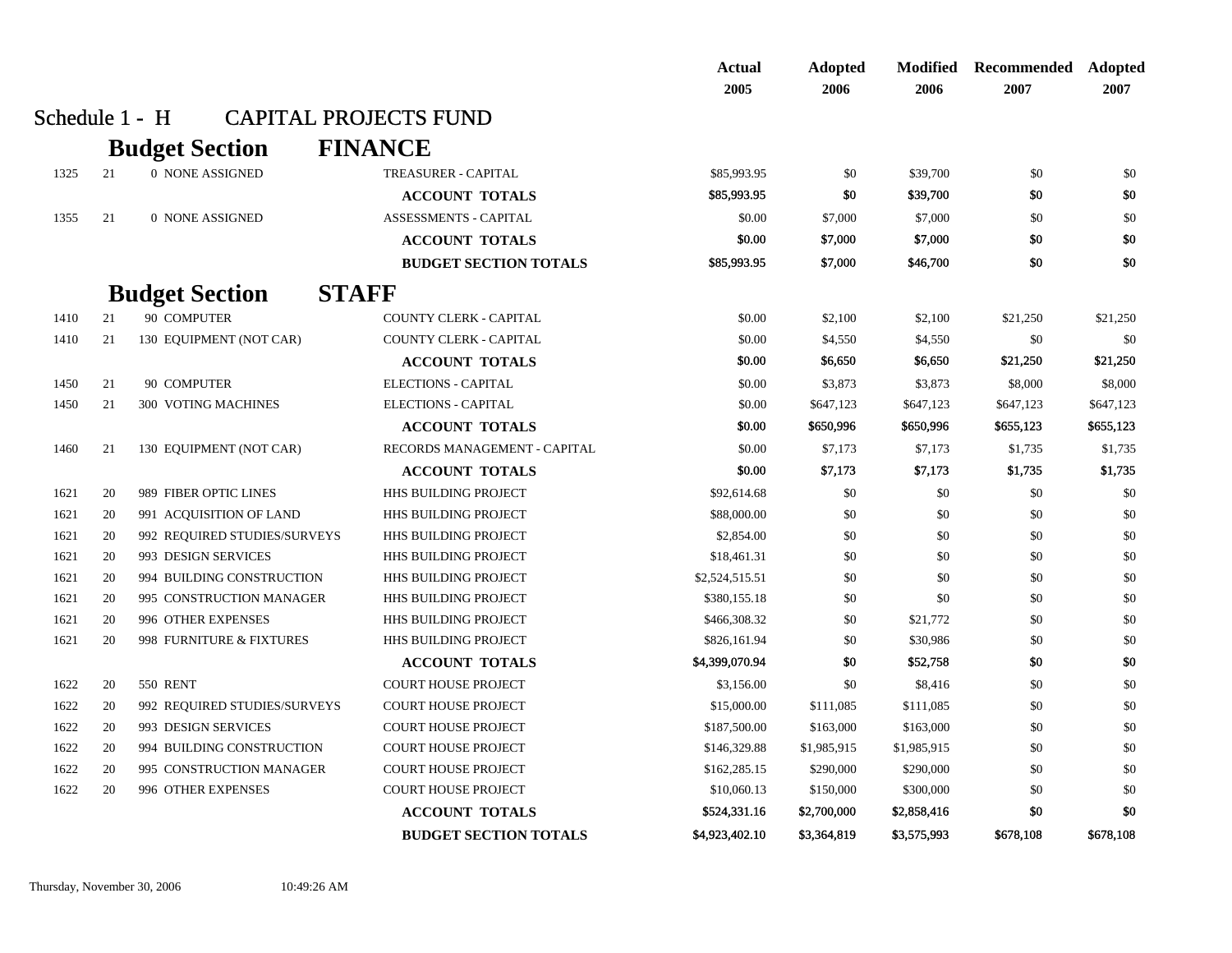|      |        |                             |                                  | Actual<br>2005 | <b>Adopted</b><br>2006 | <b>Modified</b><br>2006 | Recommended<br>2007 | Adopted<br>2007 |
|------|--------|-----------------------------|----------------------------------|----------------|------------------------|-------------------------|---------------------|-----------------|
|      |        | <b>Budget Section</b>       | <b>SHARED SERVICES</b>           |                |                        |                         |                     |                 |
| 1620 | 20     | 902 AUTO SHOP EQUIP/RENO    | <b>BUILDINGS - CAPITAL</b>       | \$13,272.00    | \$0                    | \$0                     | \$0                 | \$0             |
| 1620 | 20     | 921 ROOF STONE BLDG HHS     | <b>BUILDINGS - CAPITAL</b>       | \$0.00         | \$0                    | \$0                     | \$32,000            | \$32,000        |
| 1620 | 21     | 901 AIR CONDITIONING/CRTHSE | <b>BUILDINGS - CAPITAL</b>       | \$43,092.00    | \$75,000               | \$75,000                | \$20,000            | \$20,000        |
|      |        |                             | <b>ACCOUNT TOTALS</b>            | \$56,364.00    | \$75,000               | \$75,000                | \$52,000            | \$52,000        |
| 1623 | $20\,$ | 0 NONE ASSIGNED             | RECOVERY OF 2006 WATER DISASTER  | \$0.00         | \$0                    | \$1,100,000             | \$428,800           | \$428,800       |
|      |        |                             | <b>ACCOUNT TOTALS</b>            | \$0.00         | S <sub>0</sub>         | \$1,100,000             | \$428,800           | \$428,800       |
| 1680 | 20     | 0 NONE ASSIGNED             | INFORMATION TECHNOLOGY - CAPITAL | \$0.00         | \$0                    | \$0                     | \$0                 | \$0             |
| 1680 | 21     | 0 NONE ASSIGNED             | INFORMATION TECHNOLOGY - CAPITAL | \$1,952.61     | \$32,000               | \$50,000                | \$91,600            | \$91,600        |
| 1680 | 21     | 90 COMPUTER                 | INFORMATION TECHNOLOGY - CAPITAL | \$0.00         | \$6,600                | \$6,600                 | \$127,296           | \$127,296       |
|      |        |                             | <b>ACCOUNT TOTALS</b>            | \$1,952.61     | \$38,600               | \$56,600                | \$218,896           | \$218,896       |
| 2007 | 15     | 0 NONE ASSIGNED             | HHS FLEET STORAGE BUILDING       | \$0.00         | \$0                    | \$0                     | \$100,000           | \$100,000       |
|      |        |                             | <b>ACCOUNT TOTALS</b>            | \$0.00         | \$0                    | \$0                     | \$100,000           | \$100,000       |
|      |        |                             | <b>BUDGET SECTION TOTALS</b>     | \$58,316.61    | \$113,600              | \$1,231,600             | \$799,696           | \$799,696       |
|      |        | <b>Budget Section</b>       | <b>PUBLIC SAFETY</b>             |                |                        |                         |                     |                 |
| 3020 | 21     | 0 NONE ASSIGNED             | E911 - CAPITAL                   | \$141,455.64   | \$39,333               | \$40,247                | \$39,334            | \$39,334        |
|      |        |                             | <b>ACCOUNT TOTALS</b>            | \$141,455.64   | \$39,333               | \$40,247                | \$39,334            | \$39,334        |
| 3110 | 21     | 0 NONE ASSIGNED             | SHERIFF - CAPITAL                | \$39,061.99    | \$73,204               | \$73,204                | \$86,419            | \$86,419        |
|      |        |                             | <b>ACCOUNT TOTALS</b>            | \$39,061.99    | \$73,204               | \$73,204                | \$86,419            | \$86,419        |
| 3140 | 21     | 60 CAR/TRUCK                | PROBATION - CAPITAL              | \$0.00         | \$0                    | \$0                     | \$17,000            | \$17,000        |
| 3140 | 21     | 620 NONE ASSIGNED           | PROBATION - CAPITAL              | \$18,089.85    | \$38,275               | \$45,115                | \$37,435            | \$37,435        |
|      |        |                             | <b>ACCOUNT TOTALS</b>            | \$18,089.85    | \$38,275               | \$45,115                | \$54,435            | \$54,435        |
| 3150 | 21     | 0 NONE ASSIGNED             | JAIL - CAPITAL                   | \$0.00         | \$780,000              | \$780,000               | \$0                 | \$0             |
|      |        |                             | <b>ACCOUNT TOTALS</b>            | \$0.00         | \$780,000              | \$780,000               | \$0                 | \$0             |
| 3410 | 20     | 0 NONE ASSIGNED             | FIRE - CAPITAL                   | \$0.00         | \$0                    | \$0                     | \$0                 | \$0             |
| 3410 | 21     | 0 NONE ASSIGNED             | FIRE - CAPITAL                   | \$0.00         | \$65,450               | \$65,450                | \$0                 | \$0             |
|      |        |                             | <b>ACCOUNT TOTALS</b>            | \$0.00         | \$65,450               | \$65,450                | \$0                 | \$0             |
| 3640 | 20     | 0 NONE ASSIGNED             | EMERGENCY MGMT OFFICE - CAPITAL  | \$0.00         | \$0                    | \$0                     | \$80,000            | \$80,000        |
|      |        |                             | <b>ACCOUNT TOTALS</b>            | \$0.00         | \$0                    | \$0                     | \$80,000            | \$80,000        |
|      |        |                             | <b>BUDGET SECTION TOTALS</b>     | \$198,607.48   | \$996,262              | \$1,004,016             | \$260,188           | \$260,188       |
|      |        | <b>Budget Section</b>       | <b>PUBLIC HEALTH</b>             |                |                        |                         |                     |                 |
| 4011 | 21     | 0 NONE ASSIGNED             | PUBLIC HEALTH ADMIN. - CAPITAL   | \$141,137.39   | \$55,000               | \$60,065                | \$45,000            | \$45,000        |
|      |        |                             | <b>ACCOUNT TOTALS</b>            | \$141,137.39   | \$55,000               | \$60,065                | \$45,000            | \$45,000        |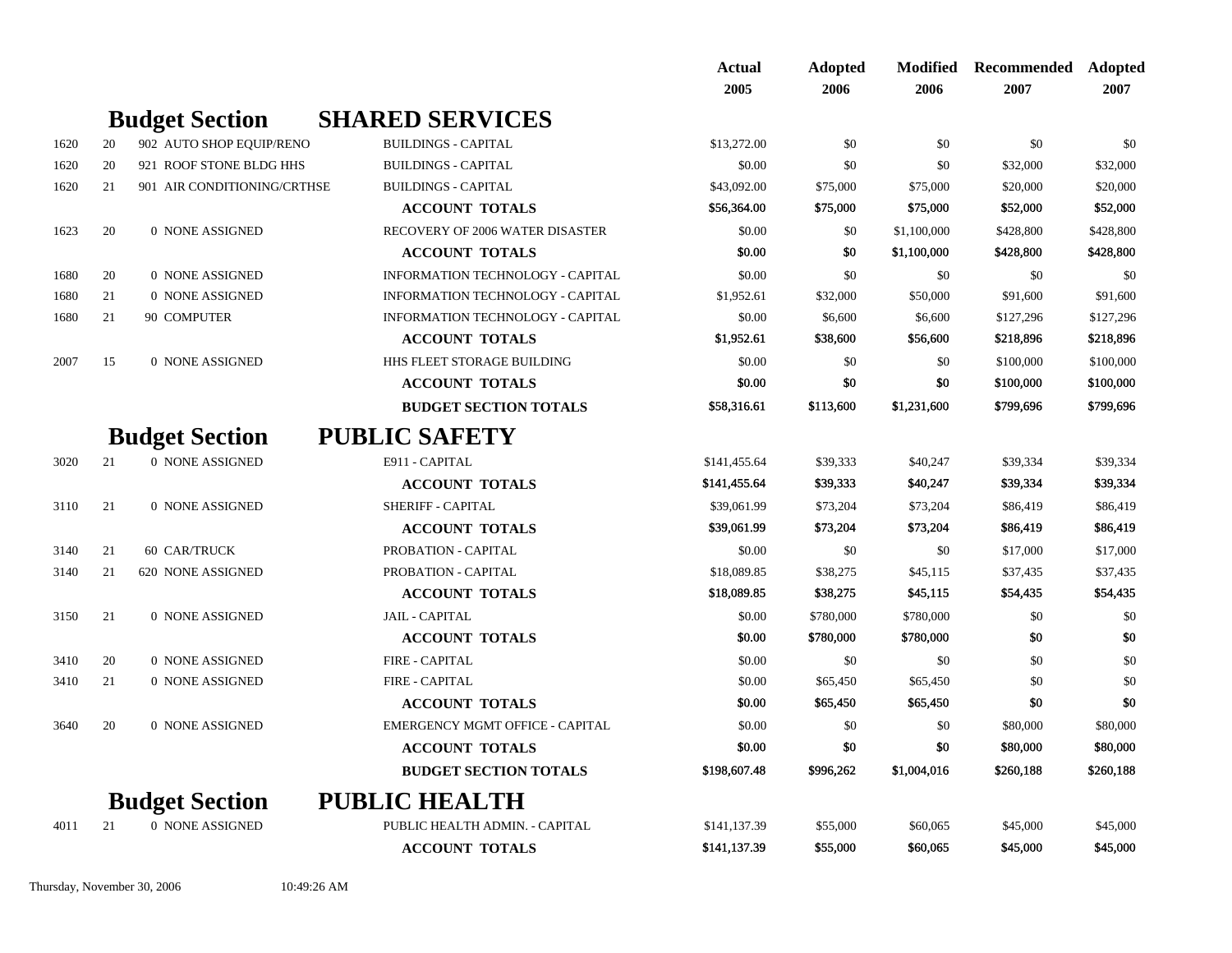|      |                |                         |                                 | Actual<br>2005 | <b>Adopted</b><br>2006 | Modified<br>2006 | Recommended<br>2007 | Adopted<br>2007 |
|------|----------------|-------------------------|---------------------------------|----------------|------------------------|------------------|---------------------|-----------------|
| 4090 | 21             | 0 NONE ASSIGNED         | ENVIRONMENTAL - CAPITAL EQUIP   | \$14,550.91    | \$0                    | \$0              | \$0                 | \$0             |
|      |                |                         | <b>ACCOUNT TOTALS</b>           | \$14,550.91    | \$0                    | \$0              | \$0                 | \$0             |
| 4309 | 21             | 0 NONE ASSIGNED         | MENTAL HYGIENE/ADMIN - CAPITAL  | \$0.00         | \$10,000               | \$10,000         | \$3,300             | \$3,300         |
|      |                |                         | <b>ACCOUNT TOTALS</b>           | \$0.00         | \$10,000               | \$10,000         | \$3,300             | \$3,300         |
|      |                |                         | <b>BUDGET SECTION TOTALS</b>    | \$155,688.30   | \$65,000               | \$70,065         | \$48,300            | \$48,300        |
|      |                | <b>Budget Section</b>   | <b>TRANSPORTATION</b>           |                |                        |                  |                     |                 |
| 5630 | 21             | 0 NONE ASSIGNED         | <b>BUS OPERATIONS - CAPITAL</b> | \$0.00         | \$450,000              | \$450,000        | \$450,000           | \$450,000       |
|      |                |                         | <b>ACCOUNT TOTALS</b>           | \$0.00         | \$450,000              | \$450,000        | \$450,000           | \$450,000       |
|      |                |                         | <b>BUDGET SECTION TOTALS</b>    | \$0.00         | \$450,000              | \$450,000        | \$450,000           | \$450,000       |
|      |                | <b>Budget Section</b>   | <b>SOCIAL SERVICES</b>          |                |                        |                  |                     |                 |
| 6010 | 21             | 0 NONE ASSIGNED         | SOCIAL SERVICES - CAPITAL       | \$220,456.25   | \$57,000               | \$57,000         | \$35,000            | \$35,000        |
|      |                |                         | <b>ACCOUNT TOTALS</b>           | \$220,456.25   | \$57,000               | \$57,000         | \$35,000            | \$35,000        |
|      |                |                         | <b>BUDGET SECTION TOTALS</b>    | \$220,456.25   | \$57,000               | \$57,000         | \$35,000            | \$35,000        |
|      |                | <b>Budget Section</b>   | <b>CULTURE AND RECREATION</b>   |                |                        |                  |                     |                 |
| 7510 | 21             | 130 EQUIPMENT (NOT CAR) | <b>HISTORIAN</b>                | \$0.00         | \$0                    | \$0              | \$1,044             | \$1,044         |
|      |                |                         | <b>ACCOUNT TOTALS</b>           | \$0.00         | \$0                    | \$0              | \$1,044             | \$1,044         |
|      |                |                         | <b>BUDGET SECTION TOTALS</b>    | \$0.00         | \$0                    | \$0              | \$1,044             | \$1,044         |
|      |                | <b>Budget Section</b>   | <b>MAINTENANCE</b>              |                |                        |                  |                     |                 |
| 2000 | 3              | 0 NONE ASSIGNED         | DAY HOLLOW BRIDGE               | \$151,457.82   | \$0                    | \$0              | \$0                 | \$0             |
| 2000 | $\tau$         | 0 NONE ASSIGNED         | TALCOTT STREET BRIDGE           | \$74,020.45    | \$0                    | \$0              | \$0                 | \$0             |
|      |                |                         | <b>ACCOUNT TOTALS</b>           | \$225,478.27   | \$0                    | \$0              | \$0                 | \$0             |
| 2002 | 8              | 0 NONE ASSIGNED         | <b>BROWN ROAD BRIDGE</b>        | \$315.36       | \$0                    | \$0              | \$0                 | \$0             |
| 2002 | 9              | 0 NONE ASSIGNED         | SALT STORAGE BUILDING           | \$0.00         | \$0                    | \$0              | \$0                 | \$0             |
|      |                |                         | <b>ACCOUNT TOTALS</b>           | \$315.36       | \$0                    | \$0              | \$0                 | \$0             |
| 2004 | -1             | 0 NONE ASSIGNED         | <b>BRIDGE ST BRIDGE 3335250</b> | \$122,249.86   | \$1,332,240            | \$1,332,240      | \$1,050,000         | \$1,050,000     |
| 2004 | 2              | 0 NONE ASSIGNED         | <b>STRAITS CORNERS ROAD</b>     | \$0.00         | \$0                    | \$0              | \$0                 | \$0             |
| 2004 | 3              | 0 NONE ASSIGNED         | WILSON CREEK ROAD               | \$0.00         | \$0                    | \$0              | \$0                 | \$0             |
| 2004 | $\overline{4}$ | 0 NONE ASSIGNED         | BROAD STREET EXT. 1.23 MILES    | \$0.00         | \$0                    | \$0              | \$0                 | \$0             |
|      |                |                         | <b>ACCOUNT TOTALS</b>           | \$122,249.86   | \$1,332,240            | \$1,332,240      | \$1,050,000         | \$1,050,000     |
| 2005 | $\mathbf{1}$   | 0 NONE ASSIGNED         | <b>GLEN ROAD 3.7 MILES</b>      | \$396,893.73   | \$0                    | \$0              | \$0                 | \$0             |
| 2005 | 2              | 0 NONE ASSIGNED         | <b>GASKILL ROAD 5.88 MILES</b>  | \$362,000.00   | \$0                    | \$0              | \$0                 | \$0             |
| 2005 | 3              | 0 NONE ASSIGNED         | PENNSYLVANIA AVE 2.4 MILES      | \$319,276.05   | \$0                    | \$0              | \$0                 | \$0             |
| 2005 | $\overline{4}$ | 0 NONE ASSIGNED         | <b>SABIN ROAD 2.44 MILES</b>    | \$279,105.27   | \$0                    | \$0              | \$0                 | \$0             |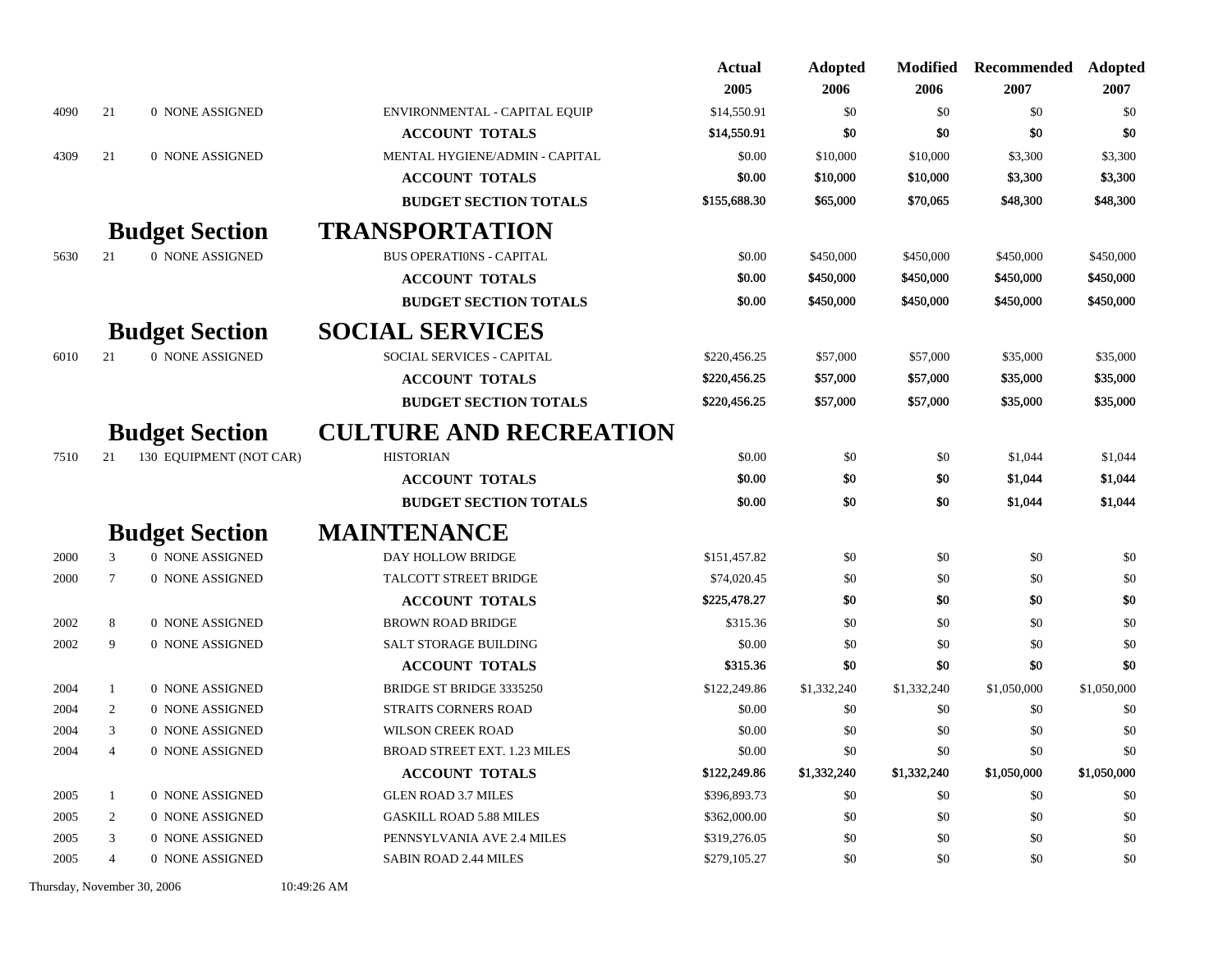| 2007<br>\$0<br>\$0<br>\$1,250,000<br>\$40,000<br>\$0<br>\$0<br>\$1,290,000<br>\$0 | 2007<br>\$0<br>\$0<br>\$1,250,000<br>\$40,000<br>\$0<br>\$0<br>\$1,290,000 |
|-----------------------------------------------------------------------------------|----------------------------------------------------------------------------|
|                                                                                   |                                                                            |
|                                                                                   |                                                                            |
|                                                                                   |                                                                            |
|                                                                                   |                                                                            |
|                                                                                   |                                                                            |
|                                                                                   |                                                                            |
|                                                                                   |                                                                            |
|                                                                                   |                                                                            |
|                                                                                   | \$0                                                                        |
| \$0                                                                               | \$0                                                                        |
| \$580,000                                                                         | \$580,000                                                                  |
| \$525,000                                                                         | \$525,000                                                                  |
| \$0                                                                               | \$0                                                                        |
| \$580,000                                                                         | \$580,000                                                                  |
| \$1,685,000                                                                       | \$1,685,000                                                                |
| \$1,469,200                                                                       | \$1,469,200                                                                |
| \$325,400                                                                         | \$325,400                                                                  |
| \$60,000                                                                          | \$60,000                                                                   |
| \$40,000                                                                          | \$40,000                                                                   |
| \$50,000                                                                          | \$50,000                                                                   |
| \$180,000                                                                         | \$180,000                                                                  |
| \$950,000                                                                         | \$950,000                                                                  |
| \$125,000                                                                         | \$125,000                                                                  |
| \$280,000                                                                         | \$280,000                                                                  |
| \$170,000                                                                         | \$170,000                                                                  |
| \$150,000                                                                         | \$150,000                                                                  |
| \$3,799,600                                                                       | \$3,799,600                                                                |
| \$7,824,600                                                                       | \$7,824,600                                                                |
|                                                                                   |                                                                            |
|                                                                                   | \$35,000                                                                   |
|                                                                                   | \$179,000                                                                  |
|                                                                                   | \$60,000                                                                   |
|                                                                                   | \$0                                                                        |
|                                                                                   | \$0                                                                        |
|                                                                                   | \$132,000                                                                  |
| \$406,000                                                                         | \$406,000                                                                  |
|                                                                                   | \$35,000<br>\$179,000<br>\$60,000<br>\$0<br>\$0<br>\$132,000               |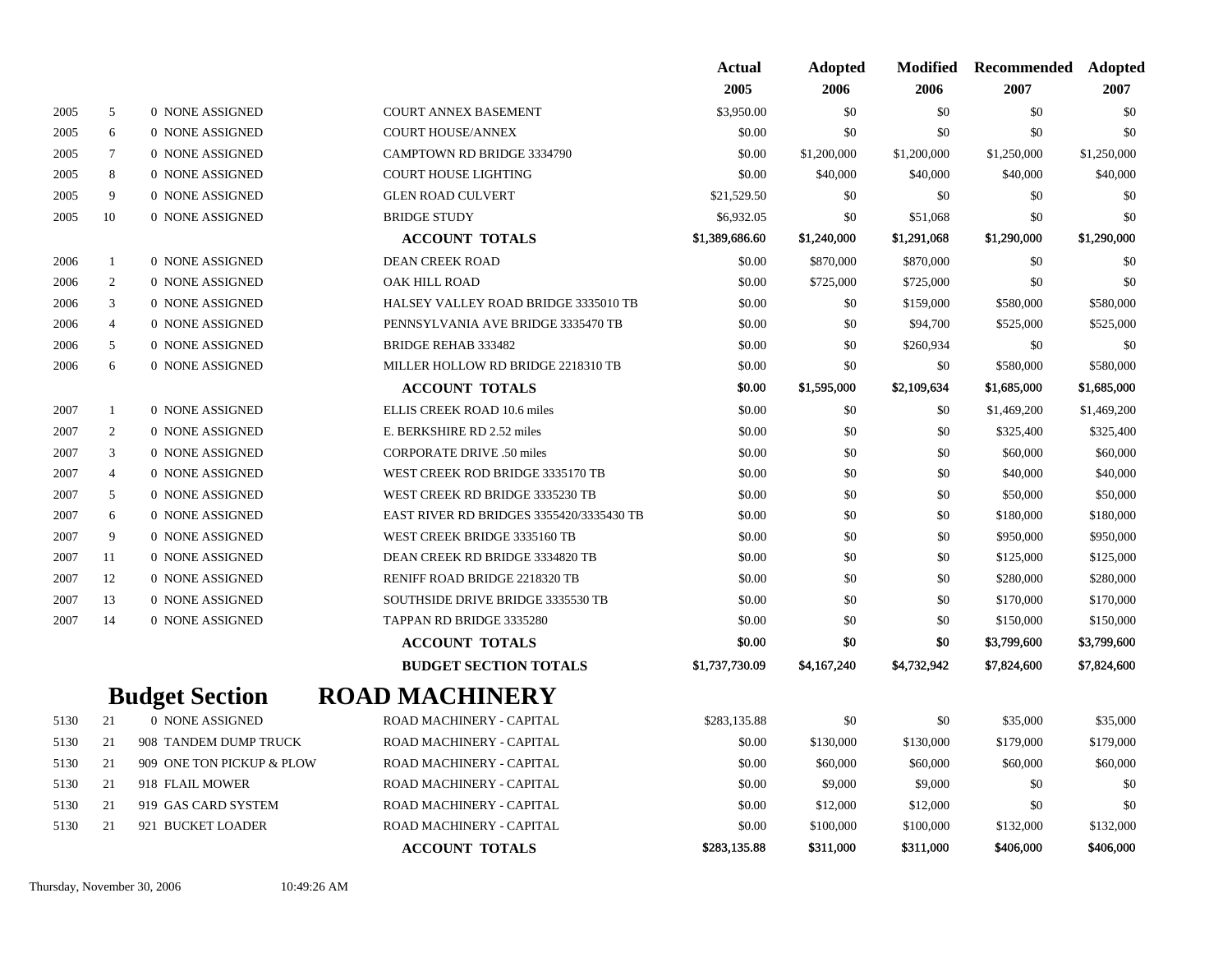|      |    |                       |                               | Actual         | <b>Adopted</b> | <b>Modified</b> | Recommended  | Adopted      |
|------|----|-----------------------|-------------------------------|----------------|----------------|-----------------|--------------|--------------|
|      |    |                       |                               | 2005           | 2006           | 2006            | 2007         | 2007         |
|      |    |                       | <b>BUDGET SECTION TOTALS</b>  | \$283,135.88   | \$311,000      | \$311,000       | \$406,000    | \$406,000    |
|      |    | <b>Budget Section</b> | <b>LONG TERM DEBT SERVICE</b> |                |                |                 |              |              |
| 9710 | 60 | 0 PRINCIPAL           | <b>SERIAL BOND PAYMENTS</b>   | \$660,000.00   | \$650,000      | \$650,000       | \$660,000    | \$660,000    |
| 9710 | 70 | 0 INTEREST            | <b>SERIAL BOND PAYMENTS</b>   | \$262,762.50   | \$241,881      | \$241,881       | \$220,588    | \$220,588    |
|      |    |                       | <b>ACCOUNT TOTALS</b>         | \$922,762.50   | \$891,881      | \$891,881       | \$880,588    | \$880,588    |
|      |    |                       | <b>BUDGET SECTION TOTALS</b>  | \$922,762.50   | \$891,881      | \$891,881       | \$880,588    | \$880,588    |
|      |    |                       | <b>SCHEDULE TOTALS</b>        | \$8,586,093.16 | \$10,423,802   | \$12,371,197    | \$11,383,524 | \$11,383,524 |
|      |    |                       |                               |                |                |                 |              |              |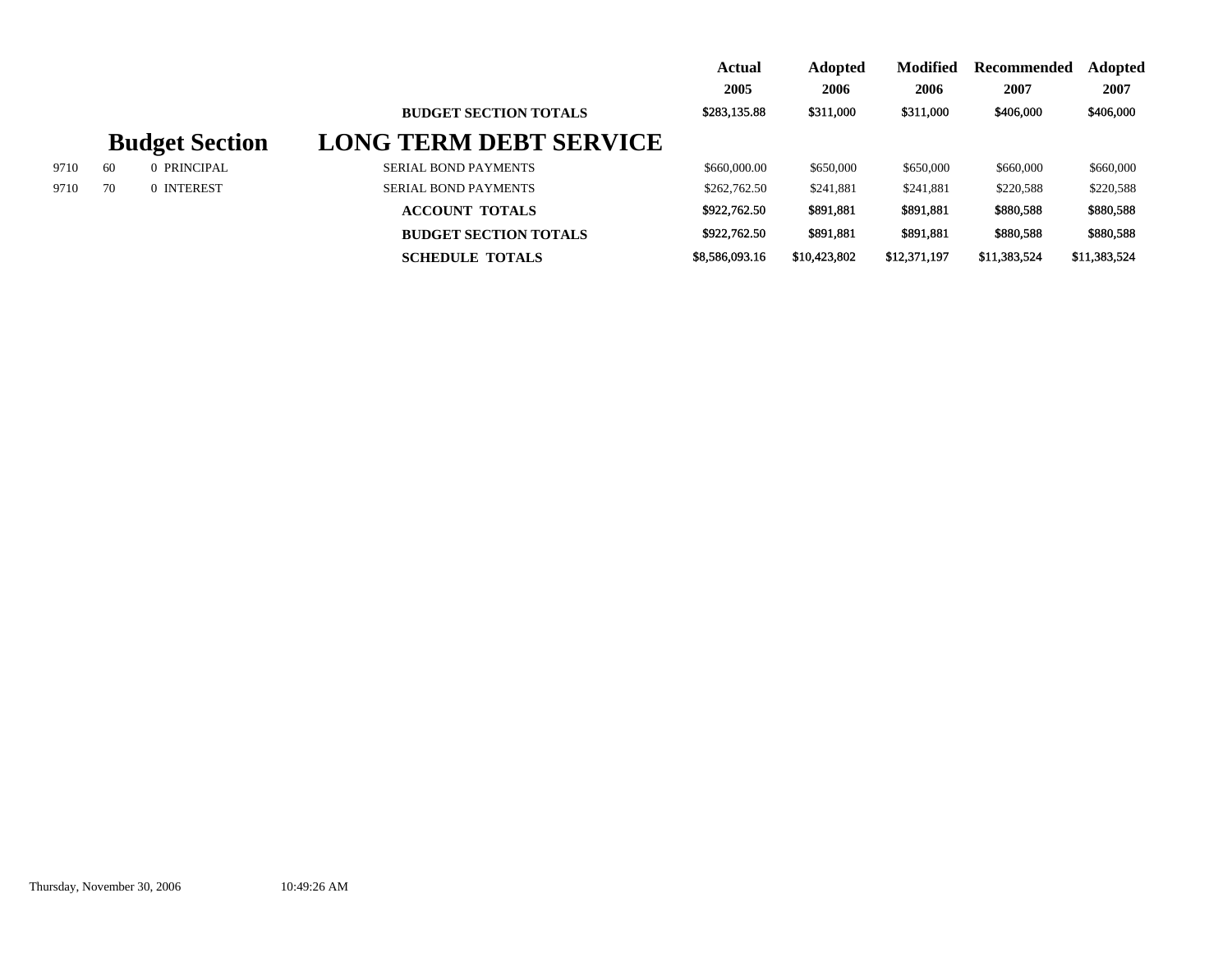|                |    |                              |                              | Actual<br>2005 | <b>Adopted</b><br>2006 | 2006        | Modified Recommended Adopted<br>2007 | 2007        |
|----------------|----|------------------------------|------------------------------|----------------|------------------------|-------------|--------------------------------------|-------------|
| Schedule 1 - S |    |                              | <b>SELF INSURANCE FUND</b>   |                |                        |             |                                      |             |
|                |    | <b>Budget Section</b>        | <b>ADMINISTRATION</b>        |                |                        |             |                                      |             |
| 1710           | 10 | 10 FULL TIME                 | <b>WORKERS' COMPENSATION</b> | \$43,277.02    | \$38,095               | \$38,095    | \$32,016                             | \$32,016    |
| 1710           | 10 | 20 PART TIME/TEMPORARY       | <b>WORKERS' COMPENSATION</b> | \$0.00         | \$0                    | \$0         | \$0                                  | \$0         |
| 1710           | 30 | 100 DATA PROCESSING          | <b>WORKERS' COMPENSATION</b> | \$48.48        | \$50                   | \$50        | \$50                                 | \$50        |
| 1710           | 30 | 300 LEGAL                    | <b>WORKERS' COMPENSATION</b> | \$200.00       | \$100                  | \$100       | \$100                                | \$100       |
| 1710           | 40 | 140 CONTRACTING SERVICE'S    | <b>WORKERS' COMPENSATION</b> | \$2,315.35     | \$26,055               | \$29,568    | \$25,000                             | \$25,000    |
| 1710           | 40 | 180 DUES                     | <b>WORKERS' COMPENSATION</b> | \$55.00        | \$60                   | \$60        | \$60                                 | \$60        |
| 1710           | 40 | 270 INSURANCE-LIABILITY      | <b>WORKERS' COMPENSATION</b> | \$12,315.00    | \$13,700               | \$13,700    | \$13,700                             | \$13,700    |
| 1710           | 40 | 280 INVESTIGATIONS           | <b>WORKERS' COMPENSATION</b> | \$584.92       | \$5,000                | \$5,000     | \$5,000                              | \$5,000     |
| 1710           | 40 | 320 LEASED/SERVICE EQUIPMENT | <b>WORKERS' COMPENSATION</b> | \$188.40       | \$220                  | \$220       | \$300                                | \$300       |
| 1710           | 40 | <b>340 LITERATURE</b>        | <b>WORKERS' COMPENSATION</b> | \$336.50       | \$140                  | \$140       | \$140                                | \$140       |
| 1710           | 40 | <b>420 OFFICE SUPPLIES</b>   | <b>WORKERS' COMPENSATION</b> | \$26.41        | \$50                   | \$50        | \$50                                 | \$50        |
| 1710           | 40 | <b>450 PAYMENT TO STATE</b>  | <b>WORKERS' COMPENSATION</b> | \$160,422.76   | \$230,000              | \$242,351   | \$265,000                            | \$265,000   |
| 1710           | 40 | 480 POSTAGE                  | <b>WORKERS' COMPENSATION</b> | \$107.81       | \$150                  | \$150       | \$500                                | \$500       |
| 1710           | 40 | 520 RECORDING/MICROFILM      | <b>WORKERS' COMPENSATION</b> | \$0.00         | \$0                    | \$0         | \$75                                 | \$75        |
| 1710           | 40 | <b>660 TELEPHONE</b>         | <b>WORKERS' COMPENSATION</b> | \$113.51       | \$100                  | \$100       | \$150                                | \$150       |
| 1710           | 40 | 733 TRAINING/ALL OTHER       | <b>WORKERS' COMPENSATION</b> | \$853.30       | \$850                  | \$850       | \$950                                | \$950       |
|                |    |                              | <b>ACCOUNT TOTALS</b>        | \$220,844.46   | \$314,570              | \$330,434   | \$343,091                            | \$343,091   |
| 1720           | 40 | 101 COMPENSATION AWARDS      | BENEFITS AND AWARDS          | \$375,092.78   | \$420,000              | \$420,000   | \$420,000                            | \$420,000   |
| 1720           | 40 | 280 INVESTIGATIONS           | <b>BENEFITS AND AWARDS</b>   | \$1,037.12     | \$0                    | \$0         | \$0                                  | \$0         |
| 1720           | 40 | 330 LEGAL FEES               | <b>BENEFITS AND AWARDS</b>   | \$2,565.17     | \$7,000                | \$8,000     | \$7,000                              | \$7,000     |
| 1720           | 40 | 370 MEDICAL EXPENSE          | <b>BENEFITS AND AWARDS</b>   | \$17,004.29    | \$20,000               | \$20,000    | \$20,000                             | \$20,000    |
| 1720           | 40 | 380 MEDICAL AWARDS           | BENEFITS AND AWARDS          | \$179,019.53   | \$220,000              | \$220,000   | \$220,000                            | \$220,000   |
| 1720           | 40 | <b>390 MILEAGE EXPENSE</b>   | <b>BENEFITS AND AWARDS</b>   | \$2,360.24     | \$3,000                | \$3,000     | \$3,000                              | \$3,000     |
|                |    |                              | <b>ACCOUNT TOTALS</b>        | \$577,079.13   | \$670,000              | \$671,000   | \$670,000                            | \$670,000   |
| 1722           | 40 | 270 INSURANCE-LIABILITY      | <b>EXCESS INSURANCE</b>      | \$90,870.00    | \$87,350               | \$87,350    | \$95,818                             | \$95,818    |
|                |    |                              | <b>ACCOUNT TOTALS</b>        | \$90,870.00    | \$87,350               | \$87,350    | \$95,818                             | \$95,818    |
|                |    |                              | <b>BUDGET SECTION TOTALS</b> | \$888,793.59   | \$1,071,920            | \$1,088,784 | \$1,108,909                          | \$1,108,909 |
|                |    | <b>Budget Section</b>        | <b>EMPLOYEE BENEFITS</b>     |                |                        |             |                                      |             |
| 9010           | 80 | <b>88 FRINGE BENEFITS</b>    | STATE RETIREMENT             | \$4,066.17     | \$4,192                | \$4,192     | \$3,685                              | \$3,685     |
|                |    |                              | <b>ACCOUNT TOTALS</b>        | \$4,066.17     | \$4,192                | \$4,192     | \$3,685                              | \$3,685     |
| 9030           | 80 | <b>88 FRINGE BENEFITS</b>    | <b>SOCIAL SECURITY</b>       | \$3,227.26     | \$2,673                | \$2,673     | \$2,350                              | \$2,350     |
|                |    |                              | <b>ACCOUNT TOTALS</b>        | \$3,227.26     | \$2,673                | \$2,673     | \$2,350                              | \$2,350     |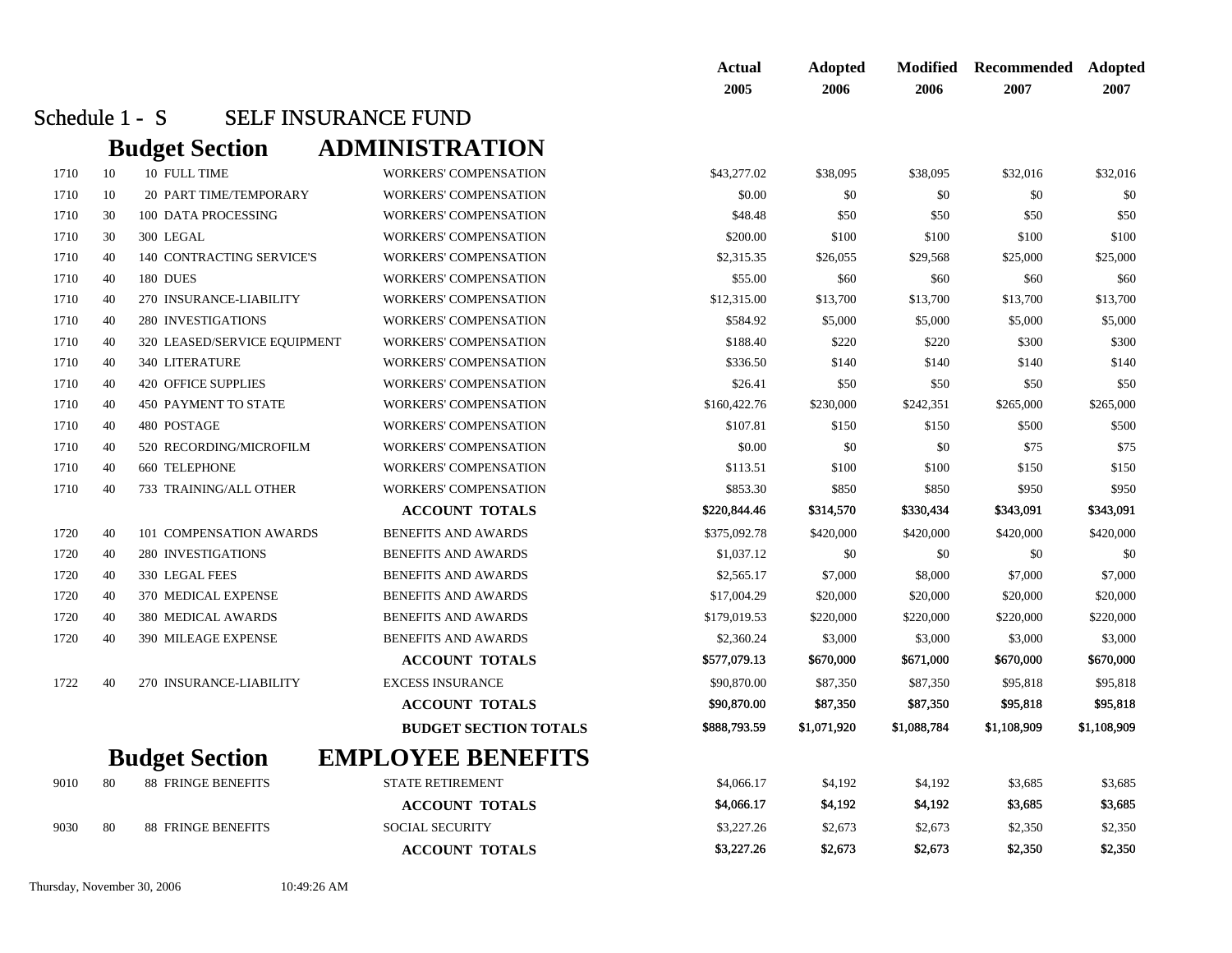|      |    |                           |                                 | Actual       | <b>Adopted</b> | <b>Modified</b> | Recommended | Adopted     |
|------|----|---------------------------|---------------------------------|--------------|----------------|-----------------|-------------|-------------|
|      |    |                           |                                 | 2005         | 2006           | 2006            | 2007        | 2007        |
| 9040 | 80 | <b>88 FRINGE BENEFITS</b> | <b>WORKERS' COMPENSATION</b>    | \$2,414.12   | \$1,747        | \$1,747         | \$3,071     | \$3,071     |
|      |    |                           | <b>ACCOUNT TOTALS</b>           | \$2,414.12   | \$1,747        | \$1,747         | \$3,071     | \$3,071     |
| 9045 | 80 | <b>88 FRINGE BENEFITS</b> | LIFE INSURANCE                  | \$0.00       | \$0            | \$0             | \$0         | \$0         |
|      |    |                           | <b>ACCOUNT TOTALS</b>           | \$0.00       | \$0            | \$0             | \$0         | \$0         |
| 9055 | 80 | <b>88 FRINGE BENEFITS</b> | <b>DISABILITY INSURANCE</b>     | \$137.34     | \$126          | \$126           | \$126       | \$126       |
|      |    |                           | <b>ACCOUNT TOTALS</b>           | \$137.34     | \$126          | \$126           | \$126       | \$126       |
| 9060 | 80 | <b>88 FRINGE BENEFITS</b> | <b>HEALTH INSURANCE</b>         | \$19,674.78  | \$19,809       | \$19,809        | \$16,020    | \$16,020    |
|      |    |                           | <b>ACCOUNT TOTALS</b>           | \$19,674.78  | \$19,809       | \$19,809        | \$16,020    | \$16,020    |
|      |    |                           | <b>BUDGET SECTION TOTALS</b>    | \$29,519.67  | \$28,547       | \$28,547        | \$25,252    | \$25,252    |
|      |    | <b>Budget Section</b>     | <b>INTER-FUND TRANSFERS</b>     |              |                |                 |             |             |
| 9568 | 90 | 715 TRANSFERS             | TRANSFER TO CONTRIBUTED RESERVE | \$0.00       | \$0            | \$322,000       | \$0         | \$0         |
|      |    |                           | <b>ACCOUNT TOTALS</b>           | \$0.00       | \$0            | \$322,000       | \$0         | \$0         |
|      |    |                           | <b>BUDGET SECTION TOTALS</b>    | \$0.00       | \$0            | \$322,000       | \$0         | \$0         |
|      |    |                           | <b>SCHEDULE TOTALS</b>          | \$918,313.26 | \$1,100,467    | \$1,439,331     | \$1,134,161 | \$1,134,161 |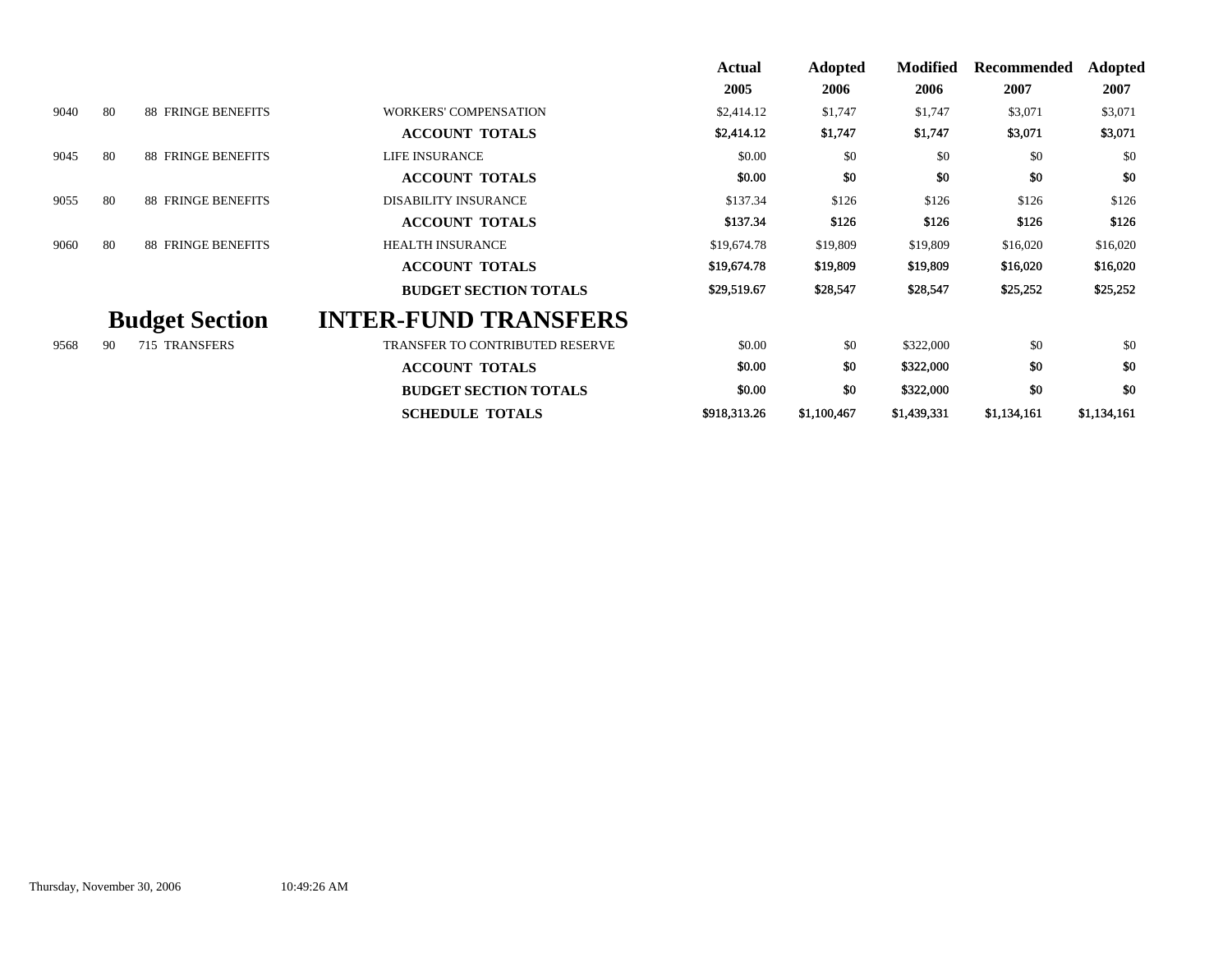|                      | Actual          | <b>Adopted</b> |              | Modified Recommended Adopted |              |
|----------------------|-----------------|----------------|--------------|------------------------------|--------------|
|                      | 2005            | 2006           | 2006         | 2007                         | 2007         |
| <b>REPORT TOTALS</b> | \$72,936,921.70 | \$77.822.136   | \$81,076,675 | \$85,309,187                 | \$85,309,187 |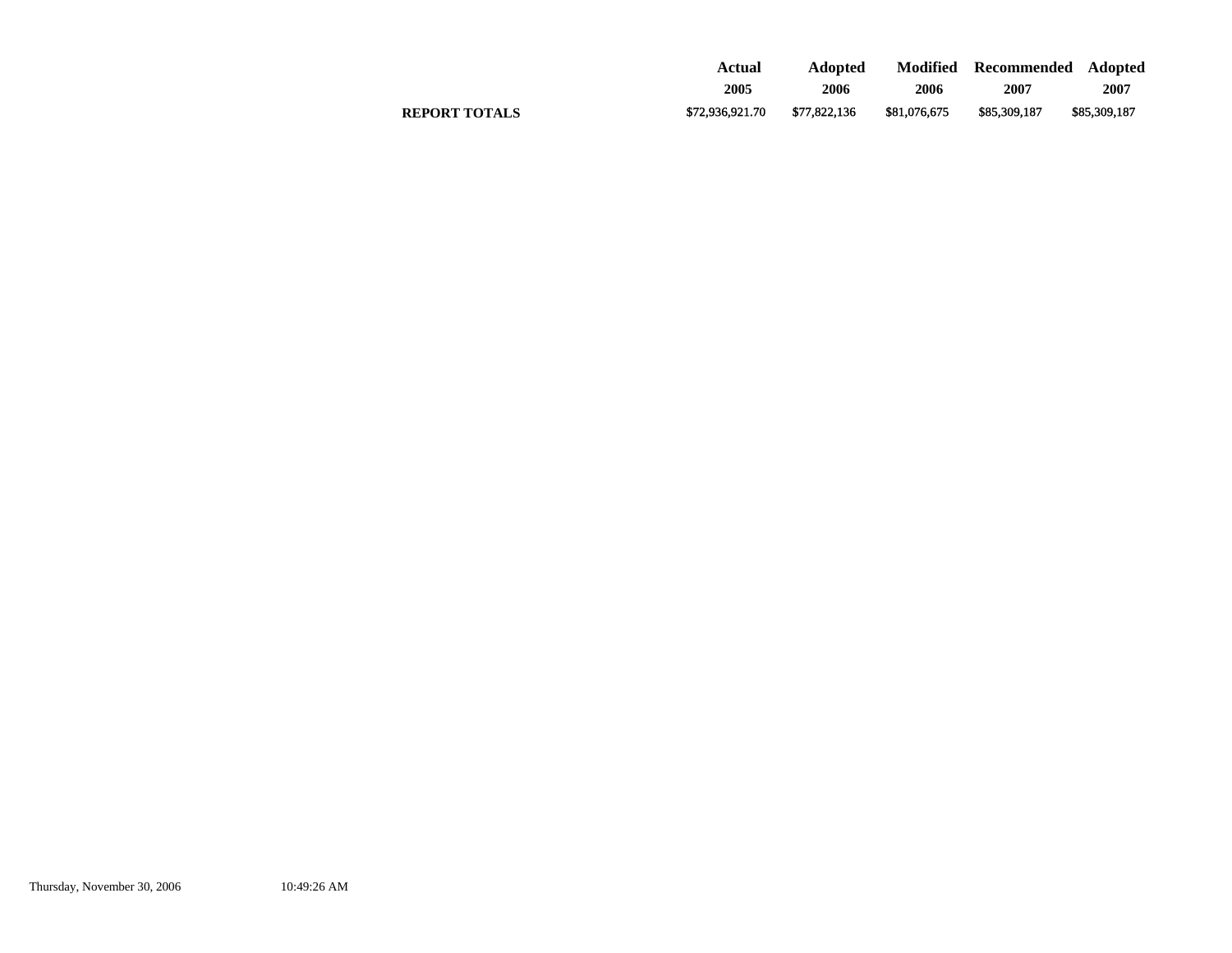## REVENUES SCHEDULE 2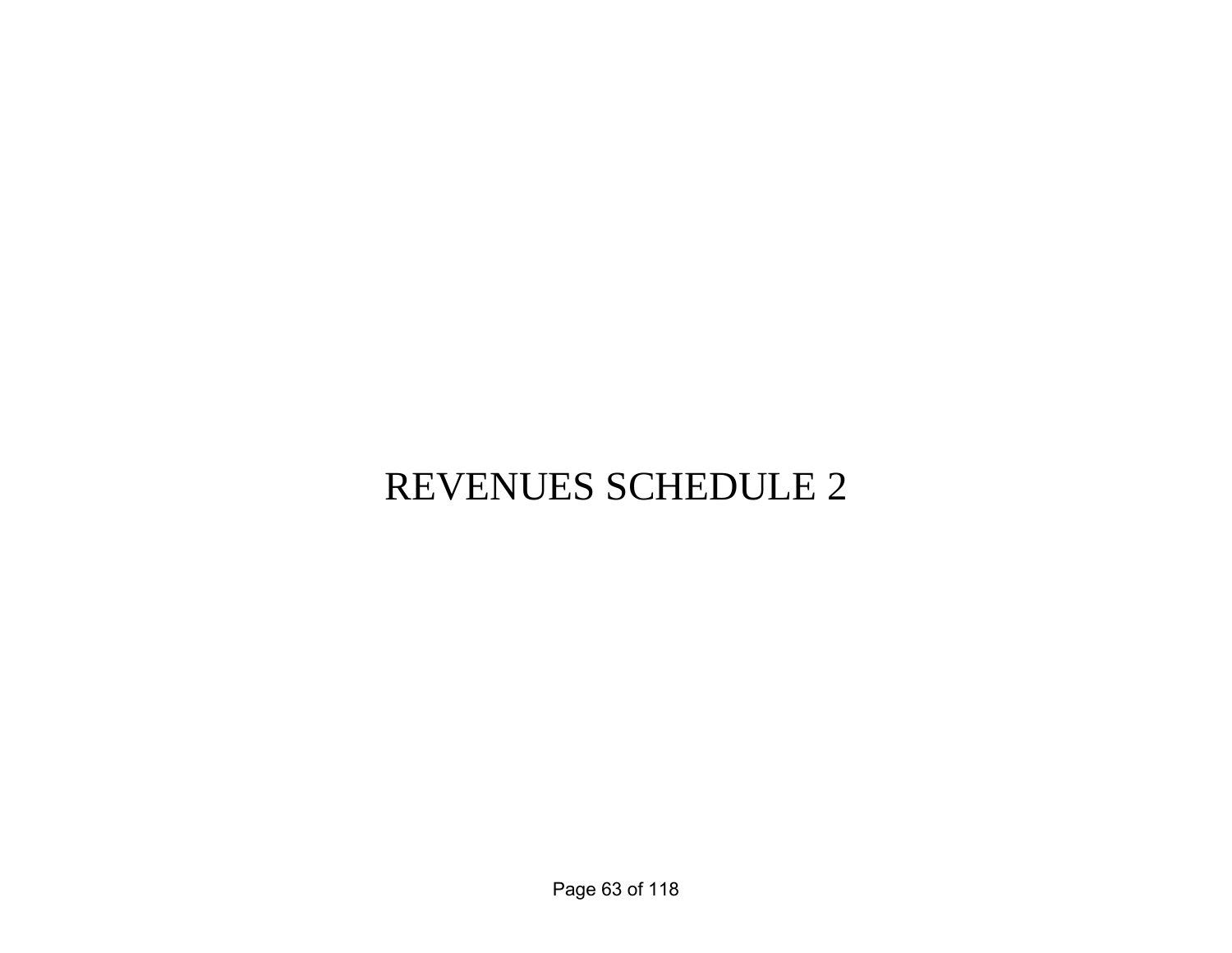## Revenues

|                |                |                                                    |                                | <b>Actual</b><br>2005 | <b>Adopted</b><br>2006 | 2006         | Modified Recommended<br>2007 | Adopted<br>2007 |
|----------------|----------------|----------------------------------------------------|--------------------------------|-----------------------|------------------------|--------------|------------------------------|-----------------|
| Schedule 2 - A |                |                                                    | <b>GENERAL FUND</b>            |                       |                        |              |                              |                 |
|                |                | <b>Budget Section</b>                              | <b>REAL PROPERTY TAX ITEMS</b> |                       |                        |              |                              |                 |
| 1001           | $\mathbf{0}$   | REAL PROPERTY TAXES                                |                                | \$17,642,688.36       | \$0                    | \$17,360,598 | \$0                          | \$0             |
|                |                |                                                    | <b>ACCOUNT TOTALS</b>          | \$17,642,688.36       | \$0                    | \$17,360,598 | \$0                          | \$0             |
| 1051           | $\overline{0}$ | GAIN FROM SALE OF TAX ACQUIRED PROPERTY            |                                | \$353,477.98          | \$0                    | \$0          | \$0                          | \$0             |
|                |                |                                                    | <b>ACCOUNT TOTALS</b>          | \$353,477.98          | \$0                    | \$0          | \$0                          | \$0             |
| 1081           | $\Omega$       | OTHER PAYMENTS IN LIEU OF TAXES                    |                                | \$297,776.37          | \$300,000              | \$300,000    | \$104,000                    | \$104,000       |
|                |                |                                                    | <b>ACCOUNT TOTALS</b>          | \$297,776.37          | \$300,000              | \$300,000    | \$104,000                    | \$104,000       |
| 1090           | $\mathbf{0}$   | <b>INTEREST &amp; PENALTIES ON REAL PROP TAXES</b> |                                | \$664,729.15          | \$600,000              | \$600,000    | \$600,000                    | \$600,000       |
|                |                |                                                    | <b>ACCOUNT TOTALS</b>          | \$664,729.15          | \$600,000              | \$600,000    | \$600,000                    | \$600,000       |
|                |                |                                                    | <b>BUDGET SECTION TOTALS</b>   | \$18,958,671.86       | \$900,000              | \$18,260,598 | \$704,000                    | \$704,000       |
|                |                | <b>Budget Section</b>                              | <b>NON-PROPERTY TAXES</b>      |                       |                        |              |                              |                 |
| 1110           | $\Omega$       | <b>SALES AND USE TAX</b>                           |                                | \$10,233,333.25       | \$9,800,000            | \$9,800,000  | \$14,424,896                 | \$14,424,896    |
|                |                |                                                    | <b>ACCOUNT TOTALS</b>          | \$10,233,333.25       | \$9,800,000            | \$9,800,000  | \$14,424,896                 | \$14,424,896    |
| 1113           | $\Omega$       | TAX ON HOTEL/MOTEL ROOM OCCUPANCY                  |                                | \$89,365.60           | \$90,000               | \$90,000     | \$89,366                     | \$89,366        |
|                |                |                                                    | <b>ACCOUNT TOTALS</b>          | \$89,365.60           | \$90,000               | \$90,000     | \$89,366                     | \$89,366        |
| 1115           | $\mathbf{0}$   | NON-PROP TAXES TO REDUCE TOWN TAX LEVY             |                                | \$441,476.89          | \$0                    | \$469,331    | \$0                          | \$0             |
|                |                |                                                    | <b>ACCOUNT TOTALS</b>          | \$441,476.89          | \$0                    | \$469,331    | \$0                          | \$0             |
| 1140           | $\Omega$       | EMERGENCY TELEPHONE E911 SURCHARGE                 |                                | \$119,681.80          | \$185,376              | \$185,376    | \$177,876                    | \$177,876       |
|                |                |                                                    | <b>ACCOUNT TOTALS</b>          | \$119,681.80          | \$185,376              | \$185,376    | \$177,876                    | \$177,876       |
|                |                |                                                    | <b>BUDGET SECTION TOTALS</b>   | \$10,883,857.54       | \$10,075,376           | \$10,544,707 | \$14,692,138                 | \$14,692,138    |
|                |                | <b>Budget Section</b>                              | DEPARTMENTAL INCOME            |                       |                        |              |                              |                 |
| 1230           | $\theta$       | <b>TREASURER FEES</b>                              |                                | \$18,000.01           | \$19,000               | \$19,000     | \$19,000                     | \$19,000        |
| 1230           | 10             | TREASURER FEES - PROPERTY SEARCHES                 |                                | \$49,350.00           | \$50,000               | \$50,000     | \$50,000                     | \$50,000        |
| 1230           | 20             | TREASURER FEES - IDA REPAYMENT                     |                                | \$30,000.00           | \$20,000               | \$20,000     | \$0                          | \$0             |
|                |                |                                                    | <b>ACCOUNT TOTALS</b>          | \$97,350.01           | \$89,000               | \$89,000     | \$69,000                     | \$69,000        |
| 1235           | $\mathbf{0}$   | CHARGES FOR TAX ADVT & REDEMPTION EXP              |                                | \$5,086.30            | \$5,500                | \$5,500      | \$5,500                      | \$5,500         |
|                |                |                                                    | <b>ACCOUNT TOTALS</b>          | \$5,086.30            | \$5,500                | \$5,500      | \$5,500                      | \$5,500         |
| 1255           | $\Omega$       | <b>CLERK FEES</b>                                  |                                | \$295,568.43          | \$430,000              | \$430,000    | \$430,000                    | \$430,000       |
|                |                |                                                    | <b>ACCOUNT TOTALS</b>          | \$295,568.43          | \$430,000              | \$430,000    | \$430,000                    | \$430,000       |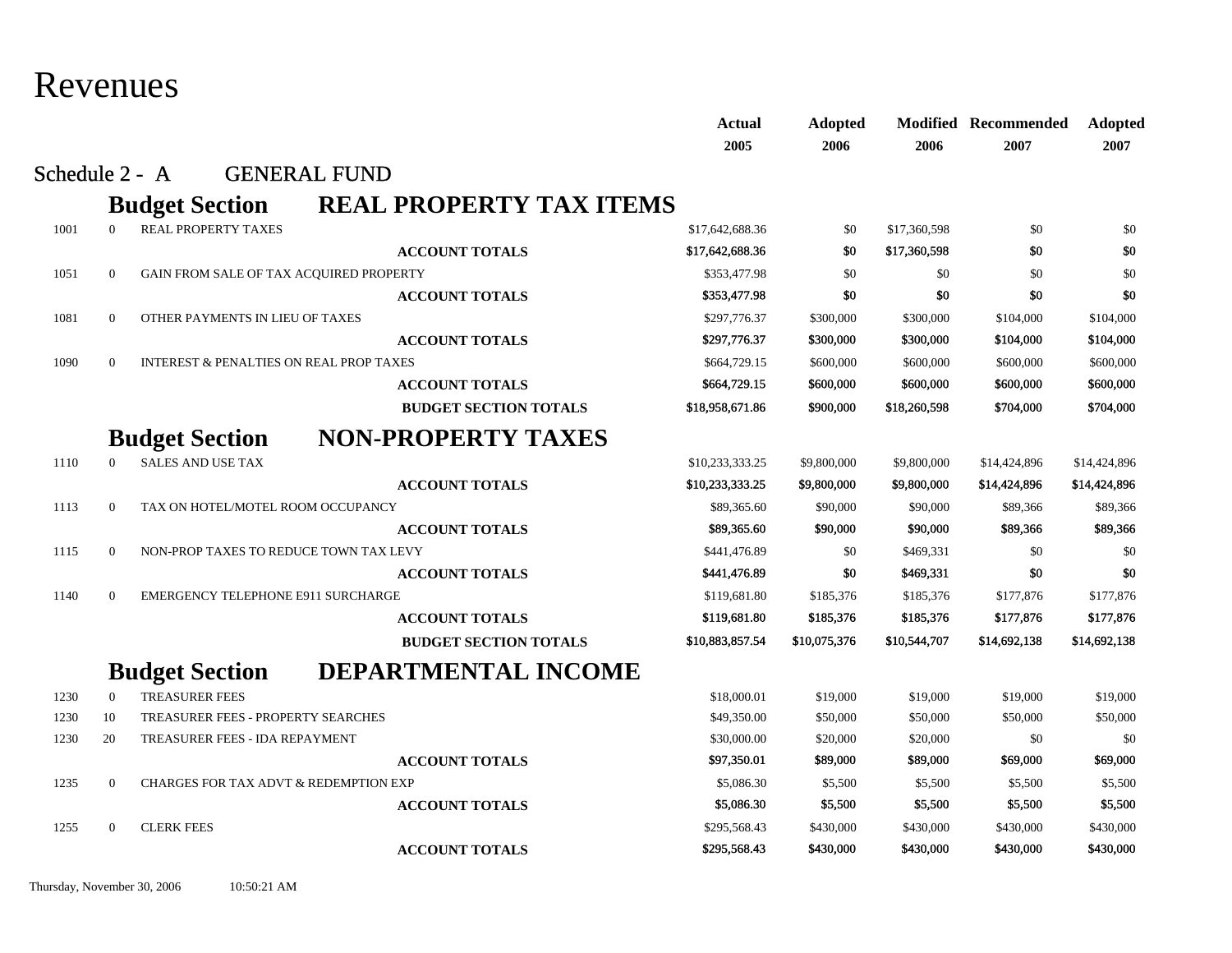|      |                  |                                         |                       | Actual       | <b>Adopted</b> |            | <b>Modified Recommended</b> | <b>Adopted</b> |
|------|------------------|-----------------------------------------|-----------------------|--------------|----------------|------------|-----------------------------|----------------|
|      |                  |                                         |                       | 2005         | 2006           | 2006       | 2007                        | 2007           |
| 1256 | $\mathbf{0}$     | DEPARTMENT OF MOTOR VEHICLES FEES       |                       | \$333,938.20 | \$303,000      | \$303,000  | \$303,000                   | \$303,000      |
| 1256 | 10               | DEPARTMENT OF MOTOR VEHICLES USER FEES  |                       | \$335,816.36 | \$250,000      | \$250,000  | \$250,000                   | \$250,000      |
|      |                  |                                         | <b>ACCOUNT TOTALS</b> | \$669,754.56 | \$553,000      | \$553,000  | \$553,000                   | \$553,000      |
| 1260 | $\overline{0}$   | PERSONNEL FEES                          |                       | \$3,070.00   | \$5,700        | \$5,700    | \$8,825                     | \$8,825        |
|      |                  |                                         | <b>ACCOUNT TOTALS</b> | \$3,070.00   | \$5,700        | \$5,700    | \$8,825                     | \$8,825        |
| 1265 | $\mathbf{0}$     | <b>ATTORNEY FEES</b>                    |                       | \$0.00       | \$0            | \$0        | \$0                         | \$0            |
|      |                  |                                         | <b>ACCOUNT TOTALS</b> | \$0.00       | S <sub>0</sub> | \$0        | \$0                         | \$0            |
| 1270 | 10               | SHARED SERVICES-BUILDINGS               |                       | \$110,254.00 | \$433,903      | \$433,903  | \$433,903                   | \$433,903      |
| 1270 | 20               | SHARED SERVICES-INFORMATION TECHNOLOGY  |                       | \$149,264.36 | \$167,935      | \$167,935  | \$150,210                   | \$150,210      |
| 1270 | 60               | SHARED SERVICES-ATTORNEY                |                       | \$106,300.00 | \$166,715      | \$166,715  | \$157,785                   | \$157,785      |
| 1270 | 70               | <b>SHARED SERVICES-GIS</b>              |                       | \$0.00       | \$9,580        | \$9,580    | \$7,000                     | \$7,000        |
| 1270 | 80               | SHARED SERVICES-SECURITY                |                       | \$0.00       | \$133,000      | \$133,000  | \$136,991                   | \$136,991      |
|      |                  |                                         | <b>ACCOUNT TOTALS</b> | \$365,818.36 | \$911,133      | \$911,133  | \$885,889                   | \$885,889      |
| 1289 | $\mathbf{0}$     | <b>GIS SERVICE FEES - PLANNING</b>      |                       | \$50.00      | \$0            | \$0        | \$0                         | \$0            |
|      |                  |                                         | <b>ACCOUNT TOTALS</b> | \$50.00      | \$0            | \$0        | \$0                         | \$0            |
| 1290 | $\overline{0}$   | TAX MAPS & ASSESSMENT FEES              |                       | \$28,006.03  | \$32,000       | \$32,000   | \$25,000                    | \$25,000       |
| 1290 | 10               | PICTOMETRY FEES                         |                       | \$0.00       | \$0            | \$0        | \$0                         | \$0            |
|      |                  |                                         | <b>ACCOUNT TOTALS</b> | \$28,006.03  | \$32,000       | \$32,000   | \$25,000                    | \$25,000       |
| 1291 | $\overline{0}$   | <b>ELECTION FEES</b>                    |                       | \$2,347.42   | \$2,000        | \$2,000    | \$2,000                     | \$2,000        |
|      |                  |                                         | <b>ACCOUNT TOTALS</b> | \$2,347.42   | \$2,000        | \$2,000    | \$2,000                     | \$2,000        |
| 1510 | $\mathbf{0}$     | <b>SHERIFF FEES</b>                     |                       | \$57,193.60  | \$50,000       | \$50,000   | \$50,000                    | \$50,000       |
|      |                  |                                         | <b>ACCOUNT TOTALS</b> | \$57,193.60  | \$50,000       | \$50,000   | \$50,000                    | \$50,000       |
|      |                  |                                         |                       |              |                |            |                             |                |
| 1515 | $\mathbf{0}$     | ALTERNATIVES TO INCARCERATION FEES      |                       | \$845.84     | \$0            | \$0<br>\$0 | \$800                       | \$800          |
|      |                  |                                         | <b>ACCOUNT TOTALS</b> | \$845.84     | \$0            |            | \$800                       | \$800          |
| 1580 | $\mathbf{0}$     | <b>RESTITUTION SURCHARGE</b>            |                       | \$5,001.71   | \$4,000        | \$4,000    | \$4,500                     | \$4,500        |
|      |                  |                                         | <b>ACCOUNT TOTALS</b> | \$5,001.71   | \$4,000        | \$4,000    | \$4,500                     | \$4,500        |
| 1581 | $\overline{0}$   | PROBATION - DWI SURCHARGE               |                       | \$28,800.00  | \$25,000       | \$25,000   | \$25,000                    | \$25,000       |
|      |                  |                                         | <b>ACCOUNT TOTALS</b> | \$28,800.00  | \$25,000       | \$25,000   | \$25,000                    | \$25,000       |
| 1589 | $\mathbf{0}$     | HANDICAPPED PARKING SURCHARGE           |                       | \$77.50      | \$0            | \$0        | \$0                         | \$0            |
|      |                  |                                         | <b>ACCOUNT TOTALS</b> | \$77.50      | \$0            | \$0        | \$0                         | \$0            |
| 1601 | $\boldsymbol{0}$ | PUBLIC HEALTH FEES                      |                       | \$22,215.00  | \$22,467       | \$22,467   | \$27,963                    | \$27,963       |
| 1601 | 10               | PUBLIC HEALTH FEES-COMMUNITY SANITATION |                       | \$21,380.00  | \$17,614       | \$17,614   | \$12,284                    | \$12,284       |
| 1601 | 11               | PUBLIC HEALTH FEES-WATER                |                       | \$1,584.00   | \$1,604        | \$1,604    | \$1,813                     | \$1,813        |
| 1601 | 12               | PUBLIC HEALTH FEES, FINES & PENALTIES   |                       | \$15,760.00  | \$11,634       | \$11,634   | \$11,353                    | \$11,353       |
| 1601 | 13               | DISEASE CONTROL CLINIC FEES             |                       | \$4,364.00   | \$4,000        | \$4,000    | \$7,000                     | \$7,000        |
|      |                  |                                         |                       |              |                |            |                             |                |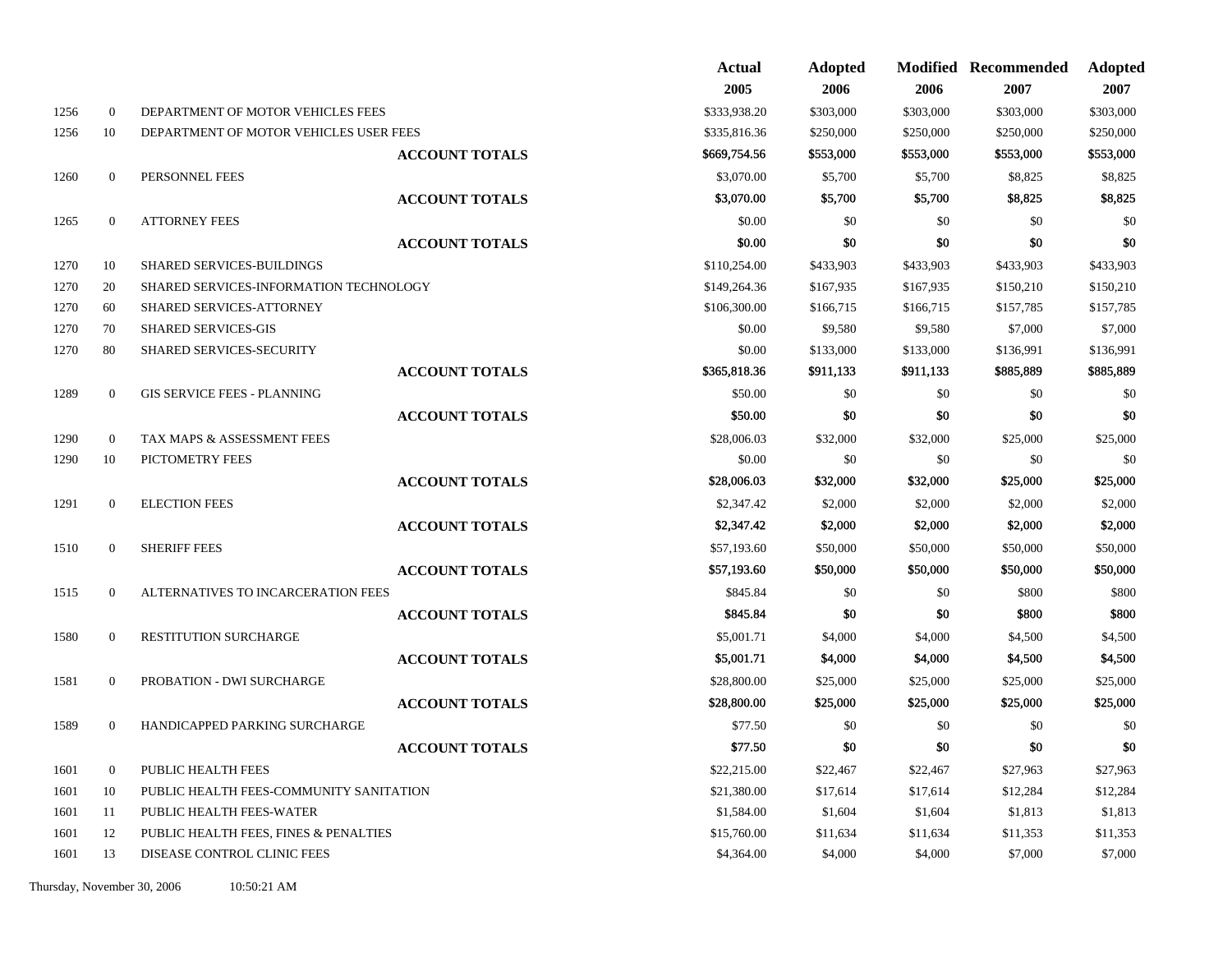|      |                |                                        |                       | Actual         | <b>Adopted</b> |             | Modified Recommended | <b>Adopted</b> |
|------|----------------|----------------------------------------|-----------------------|----------------|----------------|-------------|----------------------|----------------|
|      |                |                                        |                       | 2005           | 2006           | 2006        | 2007                 | 2007           |
| 1601 | 14             | PUBLIC HEALTH FEES-OTHER               |                       | \$8,865.00     | \$6,681        | \$6,681     | \$6,587              | \$6,587        |
| 1601 | 16             | PUBLIC HEALTH FEES - OSHA              |                       | \$136.50       | \$0            | \$0         | \$0                  | \$0            |
| 1601 | 17             | TOBACCO PREVENTION FINES               |                       | \$0.00         | \$0            | \$0         | \$0                  | \$0            |
| 1601 | 18             | PUBLIC HEALTH INSPECTION FEES          |                       | \$0.00         | \$53,183       | \$53,183    | \$45,000             | \$45,000       |
|      |                |                                        | <b>ACCOUNT TOTALS</b> | \$74,304.50    | \$117,183      | \$117,183   | \$112,000            | \$112,000      |
| 1610 | $\overline{0}$ | HOME NURSING CHARGES                   |                       | \$1,135,217.45 | \$1,250,000    | \$1,250,000 | \$1,270,000          | \$1,270,000    |
| 1610 | 10             | PREVENTIVE AND PRIMARY CHARGES         |                       | \$30,307.00    | \$40,000       | \$40,000    | \$39,615             | \$39,615       |
| 1610 | 13             | PRENATAL CARE & ASSISTANCE FEES        |                       | \$0.00         | \$0            | \$0         | \$0                  | \$0            |
| 1610 | 16             | HANDICAPPED EDUCATION FEES             |                       | \$184,226.03   | \$260,000      | \$260,000   | \$225,000            | \$225,000      |
| 1610 | 17             | <b>EARLY INTERVENTION FEES</b>         |                       | \$240,148.07   | \$340,000      | \$340,000   | \$300,000            | \$300,000      |
| 1610 | 18             | HEALTH EDUCATION PROGRAM               |                       | \$89,022.84    | \$50,100       | \$233,654   | \$216,231            | \$216,231      |
| 1610 | 19             | PREVENTIVE DENTAL FEES                 |                       | \$0.00         | \$3,000        | \$3,000     | \$3,000              | \$3,000        |
| 1610 | 20             | <b>DENTAL VAN FEES</b>                 |                       | \$155,777.04   | \$120,000      | \$120,000   | \$159,000            | \$159,000      |
| 1610 | 21             | <b>DENTAL CDBG</b>                     |                       | \$197,660.64   | \$0            | \$0         | \$0                  | \$0            |
|      |                |                                        | <b>ACCOUNT TOTALS</b> | \$2,032,359.07 | \$2,063,100    | \$2,246,654 | \$2,212,846          | \$2,212,846    |
| 1620 | $\mathbf{0}$   | MENTAL HEALTH FEES                     |                       | \$1,137,936.07 | \$1,169,615    | \$1,169,615 | \$1,111,289          | \$1,111,289    |
|      |                |                                        | <b>ACCOUNT TOTALS</b> | \$1,137,936.07 | \$1,169,615    | \$1,169,615 | \$1,111,289          | \$1,111,289    |
| 1621 | $\overline{0}$ | CONTINUING TREATMENT CHARGES           |                       | \$0.00         | \$0            | \$0         | \$0                  | \$0            |
|      |                |                                        | <b>ACCOUNT TOTALS</b> | \$0.00         | \$0            | \$0         | \$0                  | \$0            |
| 1622 | $\overline{0}$ | TREATMENT ALTERNATIVES PROGRAM         |                       | \$12,500.00    | \$12,500       | \$12,500    | \$12,500             | \$12,500       |
|      |                |                                        | <b>ACCOUNT TOTALS</b> | \$12,500.00    | \$12,500       | \$12,500    | \$12,500             | \$12,500       |
| 1628 | $\mathbf{0}$   | MEDICAID COPS PAYMENTS                 |                       | \$990,628.00   | \$782,421      | \$782,421   | \$1,185,481          | \$1,185,481    |
|      |                |                                        | <b>ACCOUNT TOTALS</b> | \$990,628.00   | \$782,421      | \$782,421   | \$1,185,481          | \$1,185,481    |
| 1630 | $\mathbf{0}$   | NARCOTIC PROGRAM CHARGES               |                       | \$235,698.96   | \$256,200      | \$256,200   | \$275,000            | \$275,000      |
|      |                |                                        | <b>ACCOUNT TOTALS</b> | \$235,698.96   | \$256,200      | \$256,200   | \$275,000            | \$275,000      |
| 1689 | $\mathbf{0}$   | MENTAL HYGIENE FORENSIC FEES           |                       | \$0.00         | \$0            | \$0         | \$0                  | \$0            |
|      |                |                                        |                       | \$0.00         | \$0            | \$0         | \$0                  | \$0            |
|      |                |                                        | <b>ACCOUNT TOTALS</b> |                |                |             |                      |                |
| 1750 | $\mathbf{0}$   | <b>BUS COMPANY CONTRIBUTION</b>        |                       | \$84,766.27    | \$110,000      | \$110,000   | \$120,000            | \$120,000      |
|      |                |                                        | <b>ACCOUNT TOTALS</b> | \$84,766.27    | \$110,000      | \$110,000   | \$120,000            | \$120,000      |
| 1801 | $\overline{0}$ | REPAYMENTS OF MEDICAL ASSISTANCE       |                       | \$734,394.05   | \$0            | \$0         | \$0                  | \$0            |
|      |                |                                        | <b>ACCOUNT TOTALS</b> | \$734,394.05   | \$0            | \$0         | \$0                  | \$0            |
| 1806 | $\mathbf{0}$   | REPAYMENTS OF SPECIAL NEEDS FTBH       |                       | \$0.00         | \$0            | \$0         | \$0                  | \$0            |
|      |                |                                        | <b>ACCOUNT TOTALS</b> | \$0.00         | \$0            | \$0         | \$0                  | \$0            |
| 1809 | $\mathbf{0}$   | REPAYMENTS FAMILY ASSISTANCE (WAS ADC) |                       | \$273,856.05   | \$300,000      | \$300,000   | \$285,000            | \$285,000      |
|      |                |                                        | <b>ACCOUNT TOTALS</b> | \$273,856.05   | \$300,000      | \$300,000   | \$285,000            | \$285,000      |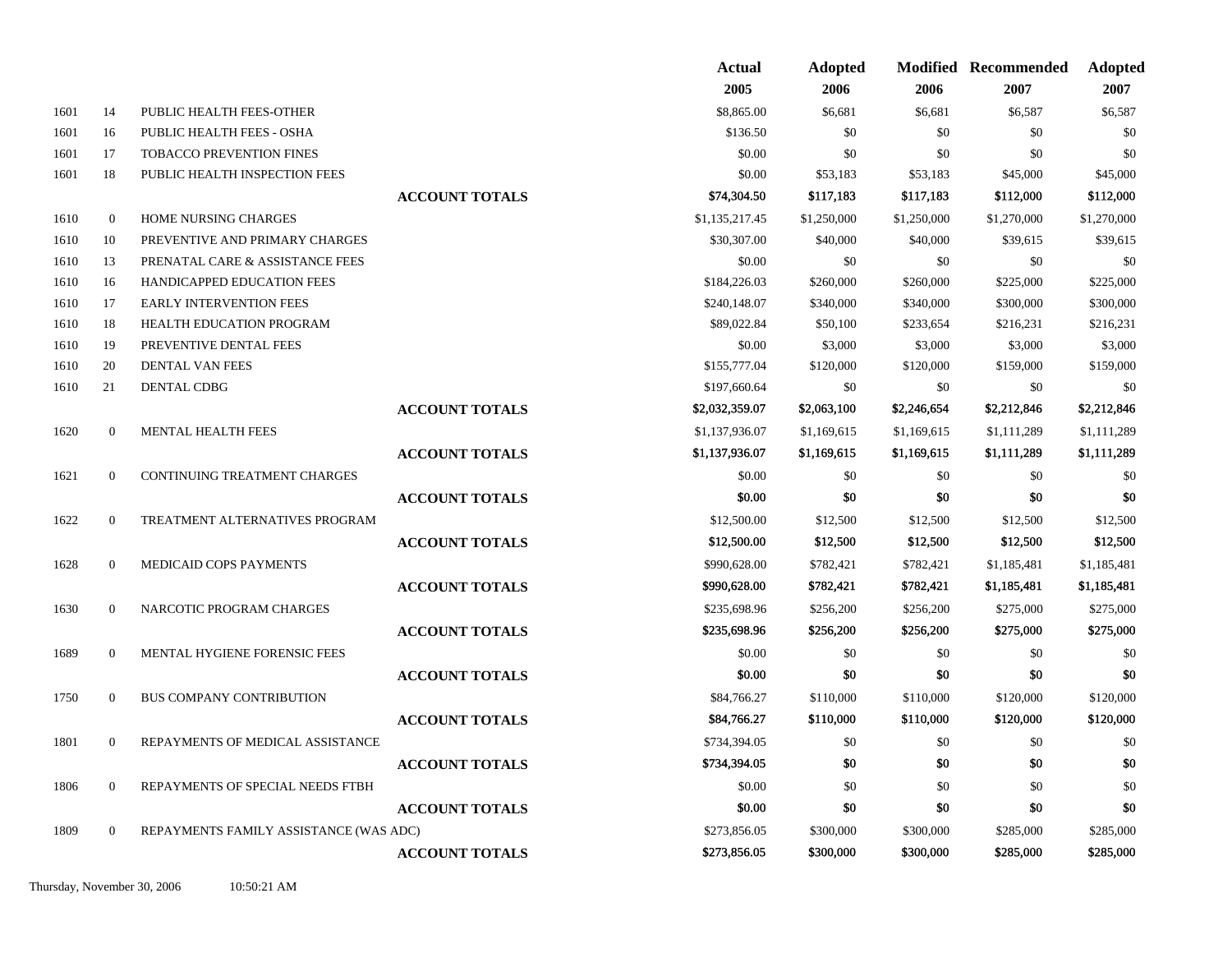|      |                  |                                          |                              | Actual<br>2005 | <b>Adopted</b><br>2006 | 2006        | <b>Modified Recommended</b><br>2007 | <b>Adopted</b><br>2007 |
|------|------------------|------------------------------------------|------------------------------|----------------|------------------------|-------------|-------------------------------------|------------------------|
| 1810 | $\mathbf{0}$     | REPAYMENTS OF PREVENTIVE SCHOOL WORKERS  |                              | \$1,631.49     | \$0                    | \$0         | \$0                                 | \$0                    |
|      |                  |                                          | <b>ACCOUNT TOTALS</b>        | \$1,631.49     | \$0                    | \$0         | \$0                                 | \$0                    |
| 1811 | $\mathbf{0}$     | REPAYMENTS OF FOOD STAMP BENEFITS        |                              | \$730.65       | \$0                    | \$0         | \$0                                 | \$0                    |
|      |                  |                                          | <b>ACCOUNT TOTALS</b>        | \$730.65       | \$0                    | \$0         | \$0                                 | \$0                    |
| 1819 | $\boldsymbol{0}$ | REPAYMENTS OF CHILD CARE                 |                              | \$31,173.40    | \$30,000               | \$30,000    | \$32,000                            | \$32,000               |
|      |                  |                                          | <b>ACCOUNT TOTALS</b>        | \$31,173.40    | \$30,000               | \$30,000    | \$32,000                            | \$32,000               |
| 1823 | $\boldsymbol{0}$ | REPAYMENTS OF JUVENILE DELINQUENT CARE   |                              | \$11,993.47    | \$7,000                | \$7,000     | \$12,500                            | \$12,500               |
|      |                  |                                          | <b>ACCOUNT TOTALS</b>        | \$11,993.47    | \$7,000                | \$7,000     | \$12,500                            | \$12,500               |
| 1829 | $\mathbf{0}$     | REPAYMENTS OF STATE TRAINING SCHOOL EXP  |                              | \$361.00       | \$500                  | \$500       | \$500                               | \$500                  |
|      |                  |                                          | <b>ACCOUNT TOTALS</b>        | \$361.00       | \$500                  | \$500       | \$500                               | \$500                  |
| 1840 | $\mathbf{0}$     | REPAYMENTS OF SAFETY NET ASSISTANCE (HR) |                              | \$121,702.92   | \$130,000              | \$130,000   | \$130,000                           | \$130,000              |
|      |                  |                                          | <b>ACCOUNT TOTALS</b>        | \$121,702.92   | \$130,000              | \$130,000   | \$130,000                           | \$130,000              |
| 1841 | $\boldsymbol{0}$ | REPAYMENTS OF HOME ENERGY ASSISTANCE     |                              | \$111,218.42   | \$50,350               | \$50,350    | \$80,000                            | \$80,000               |
|      |                  |                                          | <b>ACCOUNT TOTALS</b>        | \$111,218.42   | \$50,350               | \$50,350    | \$80,000                            | \$80,000               |
| 1842 | $\mathbf{0}$     | REPAYMENTS OF EMERGENCY AID FOR ADULTS   |                              | \$209.30       | \$0                    | \$0         | \$0                                 | \$0                    |
|      |                  |                                          | <b>ACCOUNT TOTALS</b>        | \$209.30       | \$0                    | \$0         | \$0                                 | \$0                    |
| 1855 | $\boldsymbol{0}$ | REPAYMENTS OF DAY CARE SERVICES          |                              | \$1,595.00     | \$0                    | \$0         | \$500                               | \$500                  |
|      |                  |                                          | <b>ACCOUNT TOTALS</b>        | \$1,595.00     | \$0                    | \$0         | \$500                               | \$500                  |
| 1870 | $\mathbf{0}$     | REPAYMENTS OF SERVICES FOR RECIPIENTS    |                              | \$594.35       | \$500                  | \$500       | \$500                               | \$500                  |
|      |                  |                                          | <b>ACCOUNT TOTALS</b>        | \$594.35       | \$500                  | \$500       | \$500                               | \$500                  |
| 1962 | $\mathbf{0}$     | SEALER OF WEIGHTS AND MEASURES FEES      |                              | \$11,869.63    | \$10,000               | \$10,000    | \$10,000                            | \$10,000               |
|      |                  |                                          | <b>ACCOUNT TOTALS</b>        | \$11,869.63    | \$10,000               | \$10,000    | \$10,000                            | \$10,000               |
| 1989 | $\mathbf{0}$     | CONTRIBUTION TO ECONOMIC DEVELOPMENT     |                              | \$0.00         | \$0                    | \$0         | \$0                                 | \$0                    |
| 1989 | 10               | LDC REAP REIMBURSEMENT                   |                              | \$0.00         | \$0                    | \$0         | \$0                                 | \$0                    |
|      |                  |                                          | <b>ACCOUNT TOTALS</b>        | \$0.00         | \$0                    | \$0         | \$0                                 | \$0                    |
| 2228 | $\mathbf{0}$     | DATA PROCESSING/PRINTING OTHER GOV'TS    |                              | \$2,745.14     | \$1,500                | \$1,500     | \$1,500                             | \$1,500                |
|      |                  |                                          | <b>ACCOUNT TOTALS</b>        | \$2,745.14     | \$1,500                | \$1,500     | \$1,500                             | \$1,500                |
| 2264 | $\boldsymbol{0}$ | JAIL - FOR OTHER GOVERNMENTS             |                              | \$942,525.00   | \$600,000              | \$600,000   | \$600,000                           | \$600,000              |
|      |                  |                                          | <b>ACCOUNT TOTALS</b>        | \$942,525.00   | \$600,000              | \$600,000   | \$600,000                           | \$600,000              |
| 2265 | $\mathbf{0}$     | <b>JAIL - INMATE FORFEITURES</b>         |                              | \$840.00       | \$0                    | \$0         | \$0                                 | \$0                    |
|      |                  |                                          | <b>ACCOUNT TOTALS</b>        | \$840.00       | \$0                    | \$0         | \$0                                 | \$0                    |
| 2801 | $\mathbf{0}$     | <b>INTERFUND REVENUES</b>                |                              | \$1,607.68     | \$27,575               | \$27,575    | \$28,100                            | \$28,100               |
|      |                  |                                          | <b>ACCOUNT TOTALS</b>        | \$1,607.68     | \$27,575               | \$27,575    | \$28,100                            | \$28,100               |
|      |                  |                                          | <b>BUDGET SECTION TOTALS</b> | \$8,376,210.18 | \$7,775,777            | \$7,959,331 | \$8,269,230                         | \$8,269,230            |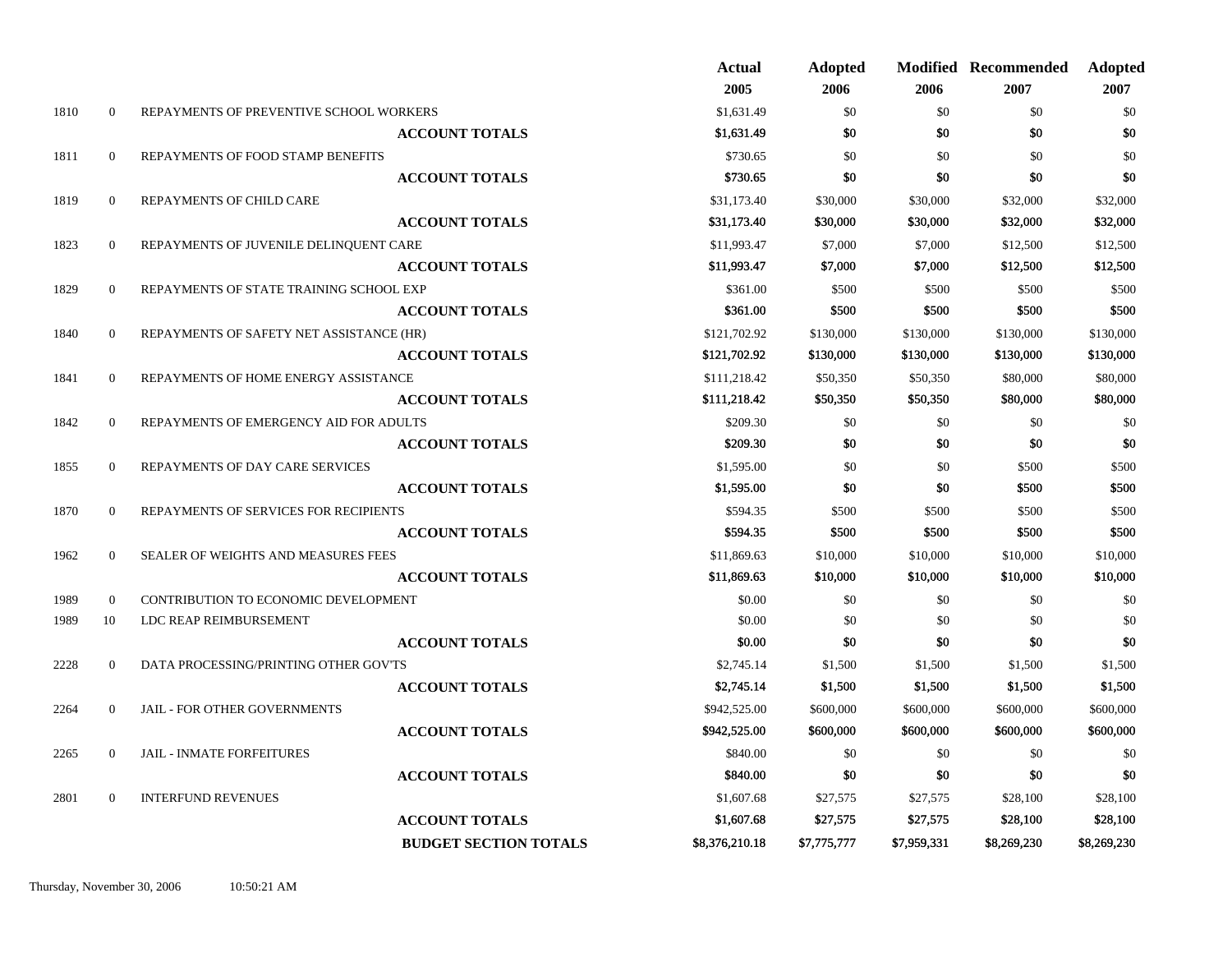|      |                |                                         |                                  | Actual<br>2005   | <b>Adopted</b><br>2006 | 2006      | <b>Modified Recommended</b><br>2007 | <b>Adopted</b><br>2007 |
|------|----------------|-----------------------------------------|----------------------------------|------------------|------------------------|-----------|-------------------------------------|------------------------|
|      |                | <b>Budget Section</b>                   | <b>USE OF MONEY AND PROPERTY</b> |                  |                        |           |                                     |                        |
| 2401 | $\Omega$       | <b>INTEREST AND EARNINGS</b>            |                                  | \$136,237.07     | \$100,000              | \$100,000 | \$100,000                           | \$100,000              |
|      |                |                                         | <b>ACCOUNT TOTALS</b>            | \$136,237.07     | \$100,000              | \$100,000 | \$100,000                           | \$100,000              |
| 2410 | $\mathbf{0}$   | RENTAL OF REAL PROPERTY                 |                                  | \$42,302.00      | \$26,000               | \$26,000  | \$26,000                            | \$26,000               |
|      |                |                                         | <b>ACCOUNT TOTALS</b>            | \$42,302.00      | \$26,000               | \$26,000  | \$26,000                            | \$26,000               |
| 2450 | $\overline{0}$ | <b>COMMISSIONS</b>                      |                                  | \$240.94         | \$100                  | \$100     | \$200                               | \$200                  |
|      |                |                                         | <b>ACCOUNT TOTALS</b>            | \$240.94         | \$100                  | \$100     | \$200                               | \$200                  |
|      |                |                                         | <b>BUDGET SECTION TOTALS</b>     | \$178,780.01     | \$126,100              | \$126,100 | \$126,200                           | \$126,200              |
|      |                | <b>Budget Section</b>                   | <b>LICENSES AND PERMITS</b>      |                  |                        |           |                                     |                        |
| 2545 | $\Omega$       | <b>LICENSES</b>                         |                                  | \$1,826.00       | \$2,000                | \$2,000   | \$1,800                             | \$1,800                |
|      |                |                                         | <b>ACCOUNT TOTALS</b>            | \$1,826.00       | \$2,000                | \$2,000   | \$1,800                             | \$1,800                |
|      |                |                                         | <b>BUDGET SECTION TOTALS</b>     | \$1,826.00       | \$2,000                | \$2,000   | \$1,800                             | \$1,800                |
|      |                | <b>Budget Section</b>                   | <b>FINES AND FORFEITURES</b>     |                  |                        |           |                                     |                        |
| 2610 | $\Omega$       | FINES AND FORFEITED BAIL                |                                  | \$0.00           | \$0                    | \$0       | \$0                                 | \$0                    |
|      |                |                                         | <b>ACCOUNT TOTALS</b>            | \$0.00           | \$0                    | \$0       | \$0                                 | \$0                    |
| 2615 | $\overline{0}$ | S.T.O.P. - D.W.I. FINES                 |                                  | \$140,841.27     | \$120,465              | \$120,465 | \$136,150                           | \$136,150              |
|      |                |                                         | <b>ACCOUNT TOTALS</b>            | \$140,841.27     | \$120,465              | \$120,465 | \$136,150                           | \$136,150              |
| 2620 | $\overline{0}$ | <b>FORFEITURE OF DEPOSITS</b>           |                                  | \$3,000.00       | \$0                    | \$0       | \$0                                 | \$0                    |
|      |                |                                         | <b>ACCOUNT TOTALS</b>            | \$3,000.00       | \$0                    | \$0       | \$0                                 | \$0                    |
| 2625 | $\overline{0}$ | FORFEITURE OF CRIME PROCEEDS            |                                  | \$2,207.11       | \$0                    | \$0       | \$0                                 | \$0                    |
|      |                |                                         | <b>ACCOUNT TOTALS</b>            | \$2,207.11       | \$0                    | \$0       | \$0                                 | \$0                    |
| 2626 | $\overline{0}$ | FORFEITURE OF CRIME PROCEEDS-RESTRICTED |                                  | $(\$4,790.00)$   | \$0                    | \$0       | \$0                                 | \$0                    |
|      |                |                                         | <b>ACCOUNT TOTALS</b>            | $(\$4,790.00)$   | \$0                    | \$0       | \$0                                 | \$0                    |
|      |                |                                         | <b>BUDGET SECTION TOTALS</b>     | \$141,258.38     | \$120,465              | \$120,465 | \$136,150                           | \$136,150              |
|      |                | <b>Budget Section</b>                   | <b>MISCELLANEOUS</b>             |                  |                        |           |                                     |                        |
| 2655 | $\mathbf{0}$   | <b>MINOR SALES, OTHER</b>               |                                  | \$10,255.29      | \$0                    | \$0       | \$0                                 | \$0                    |
|      |                |                                         | <b>ACCOUNT TOTALS</b>            | \$10,255.29      | \$0                    | \$0       | \$0                                 | \$0                    |
| 2660 | $\mathbf{0}$   | <b>SALES OF REAL PROPERTY</b>           |                                  | \$0.00           | \$0                    | \$0       | \$0                                 | \$0                    |
|      |                |                                         | <b>ACCOUNT TOTALS</b>            | \$0.00           | \$0                    | \$0       | \$0                                 | \$0                    |
| 2690 | $\mathbf{0}$   | COMPENSATION FOR LOSS/TOBACCO           |                                  | \$0.00           | \$0                    | \$0       | \$0                                 | \$0                    |
|      |                |                                         | <b>ACCOUNT TOTALS</b>            | \$0.00           | \$0                    | \$0       | \$0                                 | \$0                    |
| 2701 | $\mathbf{0}$   | REFUNDS OF PRIOR YEARS EXPENSES         |                                  | (\$1,202,430.04) | \$0                    | \$0       | \$0                                 | \$0                    |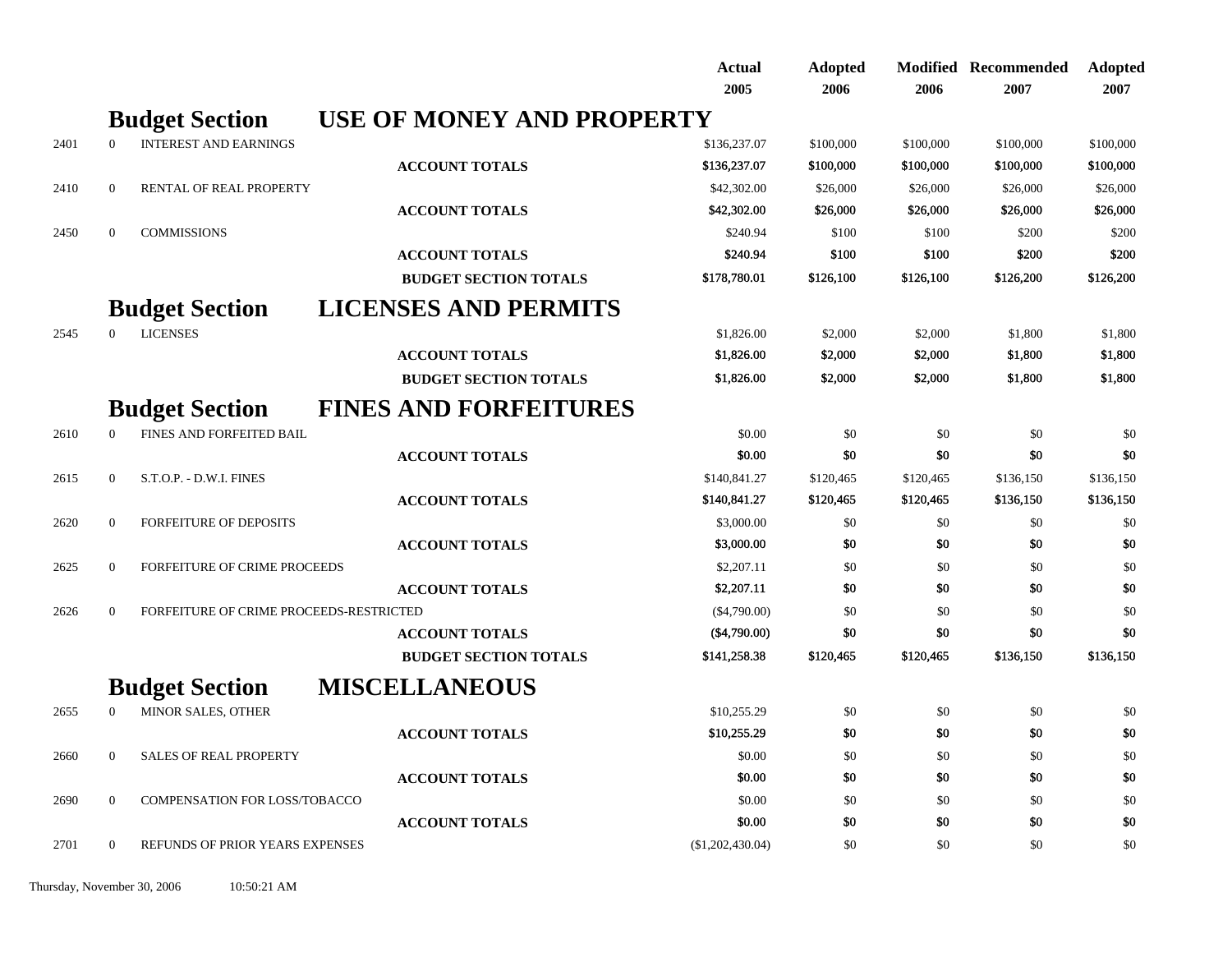|      |                  |                                        |                              | Actual<br>2005   | <b>Adopted</b><br>2006 | 2006      | <b>Modified Recommended</b><br>2007 | Adopted<br>2007 |
|------|------------------|----------------------------------------|------------------------------|------------------|------------------------|-----------|-------------------------------------|-----------------|
|      |                  |                                        | <b>ACCOUNT TOTALS</b>        | (\$1,202,430.04) | \$0                    | \$0       | \$0                                 | \$0             |
| 2720 | $\boldsymbol{0}$ | OTB-DISTRIBUTED EARNINGS               |                              | \$122,791.62     | \$180,000              | \$180,000 | \$120,000                           | \$120,000       |
|      |                  |                                        | <b>ACCOUNT TOTALS</b>        | \$122,791.62     | \$180,000              | \$180,000 | \$120,000                           | \$120,000       |
| 2770 | $\boldsymbol{0}$ | OTHER UNCLASSIFIED REVENUES            |                              | \$17,117.84      | \$0                    | \$0       | \$0                                 | \$0             |
|      |                  |                                        | <b>ACCOUNT TOTALS</b>        | \$17,117.84      | \$0                    | \$0       | \$0                                 | \$0             |
|      |                  |                                        | <b>BUDGET SECTION TOTALS</b> | (\$1,052,265.29) | \$180,000              | \$180,000 | \$120,000                           | \$120,000       |
|      |                  | <b>Budget Section</b>                  | <b>TRANSFERS</b>             |                  |                        |           |                                     |                 |
| 5032 | $\mathbf{0}$     | TRANSFER FROM CAPITAL FUND             |                              | \$0.00           | \$0                    | \$0       | \$0                                 | \$0             |
|      |                  |                                        | <b>ACCOUNT TOTALS</b>        | \$0.00           | \$0                    | \$0       | \$0                                 | \$0             |
|      |                  |                                        | <b>BUDGET SECTION TOTALS</b> | \$0.00           | \$0                    | \$0       | \$0                                 | \$0             |
|      |                  | <b>Budget Section</b>                  | <b>STATE AID</b>             |                  |                        |           |                                     |                 |
| 3001 | $\Omega$         | STATE AID-GENERAL PURPOSE              |                              | \$0.00           | \$0                    | \$0       | \$0                                 | \$0             |
|      |                  |                                        | <b>ACCOUNT TOTALS</b>        | \$0.00           | \$0                    | \$0       | \$0                                 | \$0             |
| 3021 | $\mathbf{0}$     | STATE AID-COURT FACILITIES             |                              | \$151,133.00     | \$144,225              | \$144,225 | \$160,000                           | \$160,000       |
|      |                  |                                        | <b>ACCOUNT TOTALS</b>        | \$151,133.00     | \$144,225              | \$144,225 | \$160,000                           | \$160,000       |
| 3025 | $\mathbf{0}$     | STATE AID-INDIGENT LEGAL SERVICES      |                              | \$55,081.74      | \$20,000               | \$20,000  | \$70,000                            | \$70,000        |
|      |                  |                                        | <b>ACCOUNT TOTALS</b>        | \$55,081.74      | \$20,000               | \$20,000  | \$70,000                            | \$70,000        |
| 3030 | $\boldsymbol{0}$ | STATE AID-DISTRICT ATTORNEY            |                              | \$53,086.00      | \$40,000               | \$40,000  | \$50,000                            | \$50,000        |
|      |                  |                                        | <b>ACCOUNT TOTALS</b>        | \$53,086.00      | \$40,000               | \$40,000  | \$50,000                            | \$50,000        |
| 3035 | $\mathbf{0}$     | STATE AID-MEDICAL EXAMINERS            |                              | \$0.00           | \$0                    | \$0       | \$0                                 | \$0             |
|      |                  |                                        | <b>ACCOUNT TOTALS</b>        | \$0.00           | \$0                    | \$0       | \$0                                 | \$0             |
| 3040 | $\mathbf{0}$     | STATE AID-REAL PROPERTY TAX ADMIN      |                              | \$2,200.50       | \$3,000                | \$3,000   | \$2,000                             | \$2,000         |
|      |                  |                                        | <b>ACCOUNT TOTALS</b>        | \$2,200.50       | \$3,000                | \$3,000   | \$2,000                             | \$2,000         |
| 3060 | $\mathbf{0}$     | STATE AID-RECORDS MANAGEMENT           |                              | \$94,537.00      | \$0                    | \$87,081  | \$70,000                            | \$70,000        |
|      |                  |                                        | <b>ACCOUNT TOTALS</b>        | \$94,537.00      | \$0                    | \$87,081  | \$70,000                            | \$70,000        |
| 3070 | $\mathbf{0}$     | STATE AID-RR INFRASTRUCTURE INVEST ACT |                              | \$9,524.00       | \$0                    | \$0       | \$0                                 | \$0             |
|      |                  |                                        | <b>ACCOUNT TOTALS</b>        | \$9,524.00       | \$0                    | \$0       | \$0                                 | \$0             |
| 3089 | $\mathbf{0}$     | STATE AID-AID TO PROSECUTION           |                              | \$76,904.00      | \$40,000               | \$40,000  | \$40,000                            | \$40,000        |
|      |                  |                                        | <b>ACCOUNT TOTALS</b>        | \$76,904.00      | \$40,000               | \$40,000  | \$40,000                            | \$40,000        |
| 3090 | $\mathbf{0}$     | STATE AID-BUS COMPANIES                |                              | \$532,855.35     | \$590,000              | \$590,000 | \$680,000                           | \$680,000       |
|      |                  |                                        | <b>ACCOUNT TOTALS</b>        | \$532,855.35     | \$590,000              | \$590,000 | \$680,000                           | \$680,000       |
| 3091 | $\boldsymbol{0}$ | STATE AID-PLANNING/AG AND MKTS.        |                              | \$0.00           | \$0                    | \$0       | \$0                                 | \$0             |
|      |                  |                                        | <b>ACCOUNT TOTALS</b>        | \$0.00           | \$0                    | \$0       | \$0                                 | \$0             |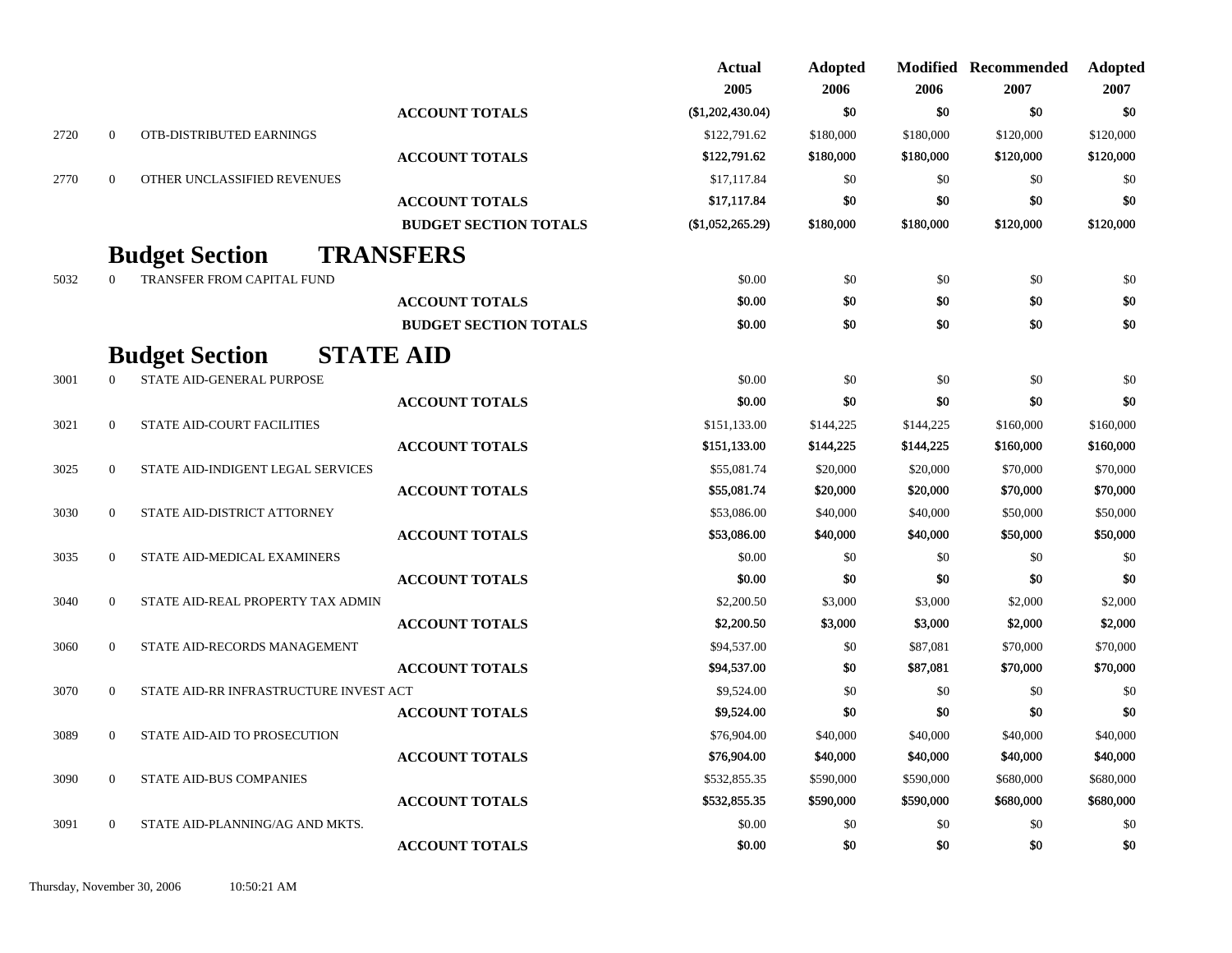|                             |                |                                          |                       | <b>Actual</b> | <b>Adopted</b> |           | <b>Modified Recommended</b> | <b>Adopted</b> |
|-----------------------------|----------------|------------------------------------------|-----------------------|---------------|----------------|-----------|-----------------------------|----------------|
|                             |                |                                          |                       | 2005          | 2006           | 2006      | 2007                        | 2007           |
| 3092                        | $\overline{0}$ | STATE AID-PLANNING/GIS PROJECT           |                       | \$0.00        | \$0            | \$0       | \$0                         | \$0            |
|                             |                |                                          | <b>ACCOUNT TOTALS</b> | \$0.00        | \$0            | \$0       | \$0                         | \$0            |
| 3310                        | $\mathbf{0}$   | <b>STATE AID-PROBATION</b>               |                       | \$153,419.65  | \$120,200      | \$120,200 | \$145,100                   | \$145,100      |
|                             |                |                                          | <b>ACCOUNT TOTALS</b> | \$153,419.65  | \$120,200      | \$120,200 | \$145,100                   | \$145,100      |
| 3312                        | $\overline{0}$ | STATE AID-ALTERNATIVES TO INCARCERATION  |                       | \$29,750.00   | \$11,900       | \$11,900  | \$11,900                    | \$11,900       |
|                             |                |                                          | <b>ACCOUNT TOTALS</b> | \$29,750.00   | \$11,900       | \$11,900  | \$11,900                    | \$11,900       |
| 3313                        | $\overline{0}$ | STATE AID-INTENSIVE SUPERVISION PROGRAM  |                       | \$25,800.00   | \$8,600        | \$8,600   | \$8,600                     | \$8,600        |
|                             |                |                                          | <b>ACCOUNT TOTALS</b> | \$25,800.00   | \$8,600        | \$8,600   | \$8,600                     | \$8,600        |
| 3314                        | $\overline{0}$ | STATE AID-PROBATION ELIGIBLE DIVERSION   |                       | \$5,841.50    | \$0            | \$0       | \$0                         | \$0            |
|                             |                |                                          | <b>ACCOUNT TOTALS</b> | \$5,841.50    | \$0            | \$0       | \$0                         | \$0            |
| 3315                        | $\overline{0}$ | STATE AID-NAVIGATIONAL LAW ENFORCEMENT   |                       | \$2,600.51    | \$0            | \$0       | \$0                         | \$0            |
|                             |                |                                          | <b>ACCOUNT TOTALS</b> | \$2,600.51    | \$0            | \$0       | \$0                         | \$0            |
| 3320                        | $\mathbf{0}$   | STATE AID-EMERGENCY MEDICAL SERVICE      |                       | \$0.00        | \$25,000       | \$25,000  | \$25,000                    | \$25,000       |
|                             |                |                                          | <b>ACCOUNT TOTALS</b> | \$0.00        | \$25,000       | \$25,000  | \$25,000                    | \$25,000       |
| 3330                        | $\overline{0}$ | STATE AID-UNIFIED COURT SECURITY SERVICE |                       | \$221,954.58  | \$190,000      | \$190,000 | \$0                         | \$0            |
|                             |                |                                          | <b>ACCOUNT TOTALS</b> | \$221,954.58  | \$190,000      | \$190,000 | \$0                         | \$0            |
| 3331                        | $\overline{0}$ | STATE AID-ENHANCED WIRELESS 911          |                       | \$117,606.85  | \$0            | \$0       | \$0                         | $\$0$          |
|                             |                |                                          | <b>ACCOUNT TOTALS</b> | \$117,606.85  | \$0            | \$0       | \$0                         | \$0            |
| 3342                        | $\overline{0}$ | STATE AID-EMO GRANT HOMELAND SECURITY    |                       | \$0.00        | \$0            | \$0       | \$0                         | $\$0$          |
|                             |                |                                          | ACCOUNT TOTALS        | \$0.00        | \$0            | \$0       | \$0                         | \$0            |
| 3343                        | $\theta$       | STATE AID-DCJS EMO GRANT T837910         |                       | \$0.00        | \$0            | \$0       | \$0                         | \$0            |
|                             |                |                                          | <b>ACCOUNT TOTALS</b> | \$0.00        | \$0            | \$0       | \$0                         | \$0            |
| 3344                        | $\overline{0}$ | STATE AID-DCJS EMO GRANT T837920         |                       | \$15,000.76   | \$0            | \$0       | \$0                         | $\$0$          |
|                             |                |                                          | <b>ACCOUNT TOTALS</b> | \$15,000.76   | \$0            | \$0       | \$0                         | \$0            |
| 3345                        | $\overline{0}$ | STATE AID-DCJS EMO GRANT T837930         |                       | \$14,100.00   | \$0            | \$0       | \$0                         | $\$0$          |
|                             |                |                                          | <b>ACCOUNT TOTALS</b> | \$14,100.00   | \$0            | \$0       | \$0                         | \$0            |
| 3346                        | $\overline{0}$ | STATE AID-SHSP GRANT C837940             |                       | \$18,847.30   | \$0            | \$0       | \$0                         | \$0            |
|                             |                |                                          | <b>ACCOUNT TOTALS</b> | \$18,847.30   | \$0            | \$0       | \$0                         | \$0            |
| 3347                        | $\theta$       | STATE AID-LETPP GRANT C837942            |                       | \$60,000.00   | \$0            | \$0       | \$0                         | \$0            |
|                             |                |                                          | <b>ACCOUNT TOTALS</b> | \$60,000.00   | \$0            | \$0       | \$0                         | \$0            |
| 3348                        | $\mathbf{0}$   | STATE AID-LETPP GRANT WM05837952         |                       | \$0.00        | \$0            | \$50,859  | \$0                         | \$0            |
|                             |                |                                          | <b>ACCOUNT TOTALS</b> | \$0.00        | \$0            | \$50,859  | \$0                         | \$0            |
| 3349                        | $\overline{0}$ | STATE AID- FIRE WMD GRANT                |                       | \$0.00        | \$0            | \$100,000 | \$0                         | \$0            |
|                             |                |                                          | <b>ACCOUNT TOTALS</b> | \$0.00        | SO.            | \$100,000 | \$0                         | \$0            |
| 3389                        | $\overline{0}$ | STATE AID-TRAFFIC CONTROL                |                       | \$3,827.68    | \$0            | \$0       | \$0                         | \$0            |
| Thursday, November 30, 2006 |                | 10:50:21 AM                              |                       |               |                |           |                             |                |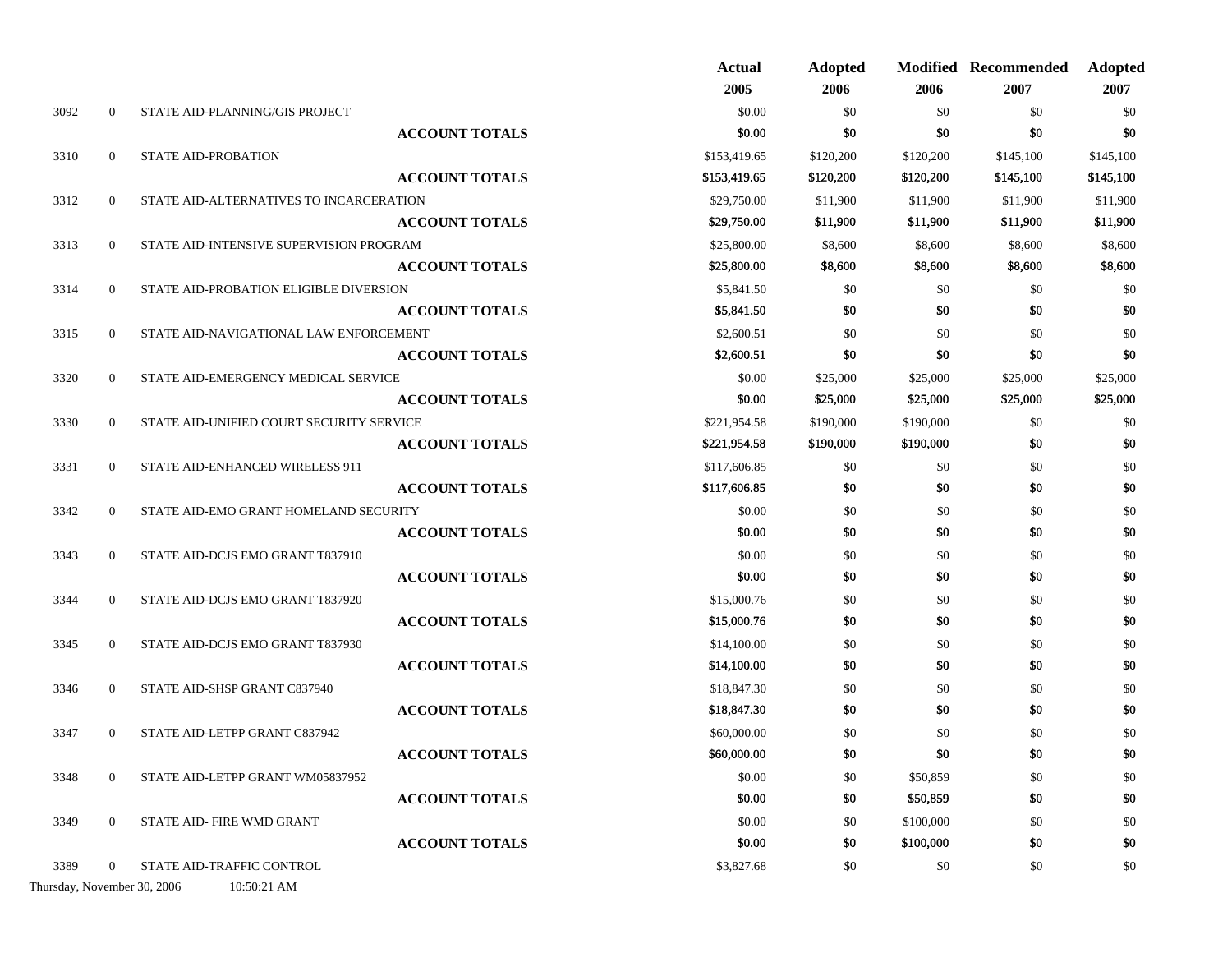|      |                  |                                          | <b>Actual</b><br>2005 | <b>Adopted</b><br>2006 | 2006        | <b>Modified Recommended</b><br>2007 | Adopted<br>2007 |
|------|------------------|------------------------------------------|-----------------------|------------------------|-------------|-------------------------------------|-----------------|
|      |                  | <b>ACCOUNT TOTALS</b>                    | \$3,827.68            | \$0                    | \$0         | \$0                                 | \$0             |
| 3390 | $\overline{0}$   | STATE AID-SHERIFF STEP GRANT PT-5400061  | \$9,000.00            | \$0                    | \$12,500    | \$0                                 | \$0             |
| 3390 | 10               | STATE AID-IMPAIRED DRIVING GRANT         | \$0.00                | \$0                    | \$0         | \$0                                 | \$0             |
| 3390 | 20               | STATE AID-NARCOTICS CONTROL NC04-1119-D0 | \$65,000.00           | \$0                    | \$0         | \$0                                 | \$0             |
|      |                  | <b>ACCOUNT TOTALS</b>                    | \$74,000.00           | \$0                    | \$12,500    | \$0                                 | \$0             |
| 3391 | $\boldsymbol{0}$ | STATE AID-RUOK ED BYRNE MEMORIAL GRANT   | \$0.00                | \$0                    | \$0         | \$0                                 | \$0             |
|      |                  | <b>ACCOUNT TOTALS</b>                    | \$0.00                | \$0                    | \$0         | \$0                                 | \$0             |
| 3392 | $\overline{0}$   | STATE AID-JAIL/BREAKFAST & LUNCH PROG.   | \$512.00              | \$500                  | \$500       | \$350                               | \$350           |
|      |                  | <b>ACCOUNT TOTALS</b>                    | \$512.00              | \$500                  | \$500       | \$350                               | \$350           |
| 3395 | $\mathbf{0}$     | STATE AID-BUCKLE UP NEW YORK GRANT       | \$0.00                | \$0                    | \$0         | \$0                                 | \$0             |
|      |                  | <b>ACCOUNT TOTALS</b>                    | \$0.00                | \$0                    | \$0         | \$0                                 | \$0             |
| 3401 | $\mathbf{0}$     | STATE AID-PUBLIC HEALTH                  | \$351,828.25          | \$435,129              | \$435,129   | \$554,673                           | \$554,673       |
| 3401 | 10               | STATE AID-PREVENTIVE & PRIMARY HEALTH    | \$72,029.00           | \$42,588               | \$42,588    | \$44,171                            | \$44,171        |
| 3401 | 11               | STATE AID-PUBLIC HEALTH NURSING          | \$90,331.00           | \$0                    | \$0         | \$0                                 | \$0             |
| 3401 | 12               | STATE AID-PUBLIC HEALTH EDUCATION        | \$48,950.00           | \$25,804               | \$25,804    | \$12,283                            | \$12,283        |
| 3401 | 20               | STATE AID-PREVENTIVE DENTAL SERVICES     | \$138,068.00          | \$72,809               | \$72,809    | \$29,345                            | \$29,345        |
| 3401 | 21               | STATE AID-PREVENTIVE DENTAL SERVICES     | \$0.00                | \$0                    | \$0         | \$19,092                            | \$19,092        |
|      |                  | <b>ACCOUNT TOTALS</b>                    | \$701,206.25          | \$576,330              | \$576,330   | \$659,564                           | \$659,564       |
| 3402 | 10               | STATE AID-LEAD POISNING PROGRAM          | \$33,764.00           | \$33,764               | \$33,764    | \$33,764                            | \$33,764        |
| 3402 | 30               | STATE AID-EARLY INTERVENTION PROGRAM     | \$253,755.97          | \$134,798              | \$134,798   | \$137,666                           | \$137,666       |
|      |                  | <b>ACCOUNT TOTALS</b>                    | \$287,519.97          | \$168,562              | \$168,562   | \$171,430                           | \$171,430       |
| 3403 | $\mathbf{0}$     | STATE AID-PRENATAL CARE & ASSISTANCE     | \$26,718.00           | \$17,348               | \$17,348    | \$16,972                            | \$16,972        |
|      |                  | <b>ACCOUNT TOTALS</b>                    | \$26,718.00           | \$17,348               | \$17,348    | \$16,972                            | \$16,972        |
| 3441 | 10               | STATE AID-SMOKING ENFORCEMENT GRANT      | \$0.00                | \$0                    | \$0         | \$0                                 | \$0             |
|      |                  | <b>ACCOUNT TOTALS</b>                    | \$0.00                | \$0                    | \$0         | \$0                                 | \$0             |
| 3442 | $\mathbf{0}$     | <b>STATE AID-RABIES</b>                  | \$39,658.54           | \$43,271               | \$43,271    | \$44,509                            | \$44,509        |
|      |                  | <b>ACCOUNT TOTALS</b>                    | \$39,658.54           | \$43,271               | \$43,271    | \$44,509                            | \$44,509        |
| 3446 | $\mathbf{0}$     | STATE AID-CARE & TREATMENT               | \$0.00                | \$2,000                | \$2,000     | \$2,000                             | \$2,000         |
|      |                  | <b>ACCOUNT TOTALS</b>                    | \$0.00                | \$2,000                | \$2,000     | \$2,000                             | \$2,000         |
| 3460 | $\mathbf{0}$     | STATE AID-HANDICAPPED EDUCATION T & T    | \$83,304.15           | \$1,060,880            | \$1,060,880 | \$1,028,100                         | \$1,028,100     |
| 3460 | 10               | STATE AID-HANDICAPPED EDUCATION ADMIN    | \$0.00                | \$18,000               | \$18,000    | \$18,000                            | \$18,000        |
|      |                  | <b>ACCOUNT TOTALS</b>                    | \$83,304.15           | \$1,078,880            | \$1,078,880 | \$1,046,100                         | \$1,046,100     |
| 3464 | $\mathbf{0}$     | STATE AID-ENVIRONMENTAL HEALTH           | \$162,822.00          | \$164,412              | \$164,412   | \$154,741                           | \$154,741       |
|      |                  | <b>ACCOUNT TOTALS</b>                    | \$162,822.00          | \$164,412              | \$164,412   | \$154,741                           | \$154,741       |
| 3482 | $\theta$         | STATE AID-DISEASE CONTROL                | \$115,876.24          | \$137,807              | \$137,807   | \$131,650                           | \$131,650       |
|      |                  |                                          |                       |                        |             |                                     |                 |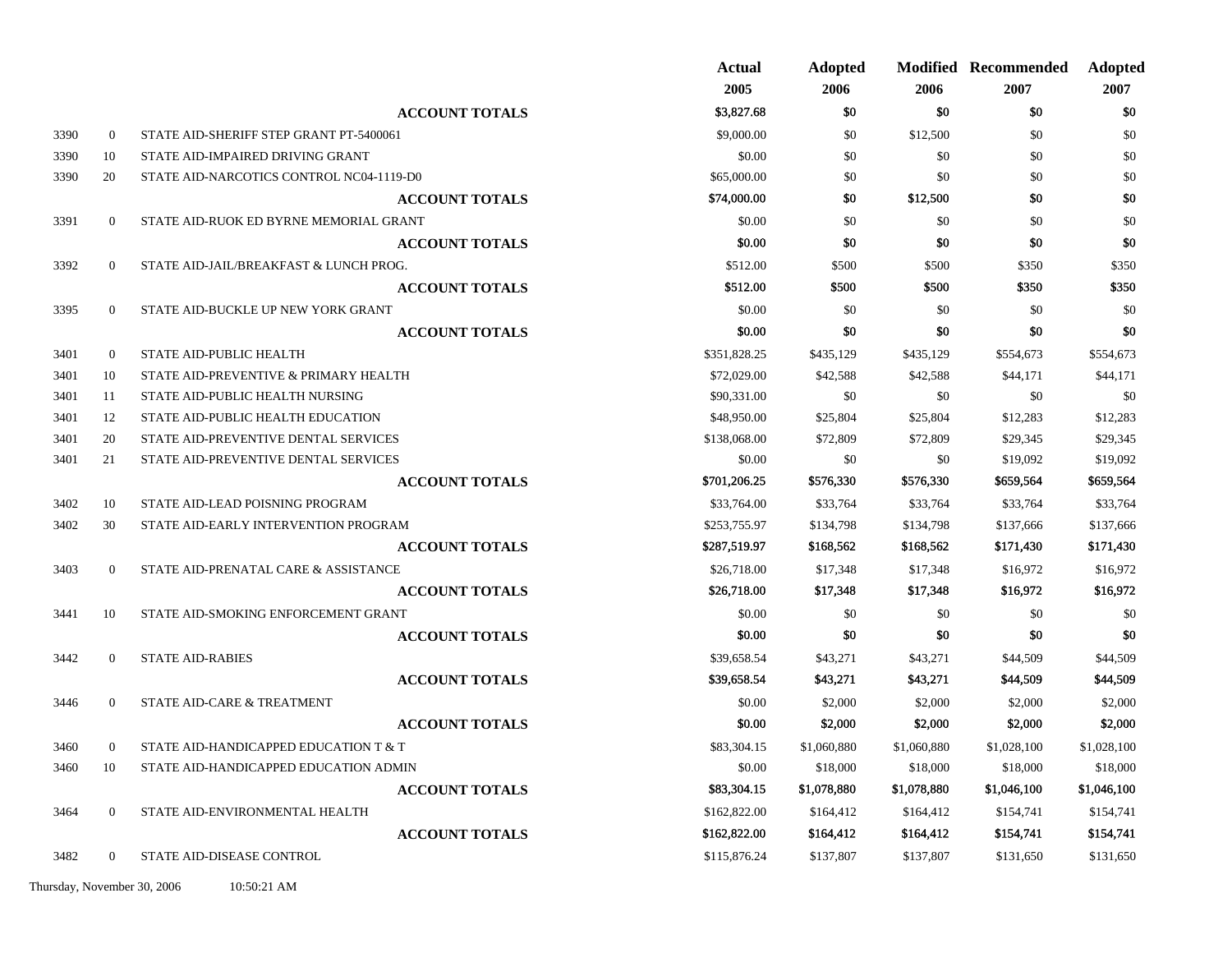|      |                  |                                          | Actual         | <b>Adopted</b> |             | <b>Modified Recommended</b> | <b>Adopted</b> |
|------|------------------|------------------------------------------|----------------|----------------|-------------|-----------------------------|----------------|
|      |                  |                                          | 2005           | 2006           | 2006        | 2007                        | 2007           |
| 3482 | 1                | STATE AID-WEST NILE VIRUS                | \$0.00         | \$0            | \$0         | \$0                         | \$0            |
|      |                  | <b>ACCOUNT TOTALS</b>                    | \$115,876.24   | \$137,807      | \$137,807   | \$131,650                   | \$131,650      |
| 3486 | $\mathbf{0}$     | STATE AID-ALCOHOL AND DRUG SERVICES      | \$60,750.25    | \$81,965       | \$81,965    | \$84,260                    | \$84,260       |
|      |                  | <b>ACCOUNT TOTALS</b>                    | \$60,750.25    | \$81,965       | \$81,965    | \$84,260                    | \$84,260       |
| 3490 | $\overline{0}$   | STATE AID-MENTAL HEALTH                  | \$161,585.00   | \$233,952      | \$233,952   | \$151,777                   | \$151,777      |
| 3490 | 10               | STATE AID-MENTAL HEALTH ADMINISTRATION   | \$85,172.00    | \$158,939      | \$158,939   | \$29,405                    | \$29,405       |
| 3490 | 30               | STATE AID-CSS REHABILITATION SUPPORT SVS | \$136,202.00   | \$150,092      | \$150,092   | \$110,672                   | \$110,672      |
|      |                  | <b>ACCOUNT TOTALS</b>                    | \$382,959.00   | \$542,983      | \$542,983   | \$291,854                   | \$291,854      |
| 3491 | $\mathbf{0}$     | STATE AID-CRISIS INTERVENTION            | \$352,027.00   | \$426,343      | \$426,343   | \$272,231                   | \$272,231      |
|      |                  | <b>ACCOUNT TOTALS</b>                    | \$352,027.00   | \$426,343      | \$426,343   | \$272,231                   | \$272,231      |
| 3497 | $\boldsymbol{0}$ | STATE AID-INTENSIVE CASE MANAGEMENT      | \$52,421.00    | \$25,090       | \$25,090    | \$52,912                    | \$52,912       |
|      |                  | <b>ACCOUNT TOTALS</b>                    | \$52,421.00    | \$25,090       | \$25,090    | \$52,912                    | \$52,912       |
| 3498 | $\boldsymbol{0}$ | STATE AID-MENTAL RETARDATION             | \$224,241.00   | \$231,449      | \$231,449   | \$231,449                   | \$231,449      |
|      |                  | <b>ACCOUNT TOTALS</b>                    | \$224,241.00   | \$231,449      | \$231,449   | \$231,449                   | \$231,449      |
| 3500 | $\mathbf{0}$     | STATE AID-TREATMENT ALTERNATIVES PROGRAM | \$26,050.00    | \$19,100       | \$19,100    | \$20,100                    | \$20,100       |
|      |                  | <b>ACCOUNT TOTALS</b>                    | \$26,050.00    | \$19,100       | \$19,100    | \$20,100                    | \$20,100       |
| 3510 | $\boldsymbol{0}$ | <b>STATE AID-FEMA</b>                    | \$4,825.34     | \$0            | \$0         | \$0                         | \$0            |
|      |                  | <b>ACCOUNT TOTALS</b>                    | \$4,825.34     | \$0            | \$0         | \$0                         | \$0            |
| 3589 | $\boldsymbol{0}$ | STATE AID-OCTANE TESTING                 | \$1,083.82     | \$1,200        | \$1,200     | \$1,000                     | \$1,000        |
|      |                  | <b>ACCOUNT TOTALS</b>                    | \$1,083.82     | \$1,200        | \$1,200     | \$1,000                     | \$1,000        |
| 3601 | $\mathbf{0}$     | STATE AID-MEDICAL ASSISTANCE             | \$467,058.00   | \$0            | \$0         | \$0                         | \$0            |
|      |                  | <b>ACCOUNT TOTALS</b>                    | \$467,058.00   | SO.            | \$0         | \$0                         | \$0            |
| 3602 | $\mathbf{0}$     | STATE AID-MEDICAL ASSISTANCE, OVERBURDEN | \$937,459.99   | \$0            | \$0         | \$0                         | \$0            |
|      |                  | <b>ACCOUNT TOTALS</b>                    | \$937,459.99   | \$0            | \$0         | \$0                         | \$0            |
| 3606 | $\mathbf{0}$     | STATE AID-SPECIAL NEEDS (ADULT HOMES)    | \$0.00         | \$2,000        | \$2,000     | \$0                         | \$0            |
|      |                  | <b>ACCOUNT TOTALS</b>                    | \$0.00         | \$2,000        | \$2,000     | \$0                         | \$0            |
| 3609 | $\boldsymbol{0}$ | STATE AID-FAMILY ASSISTANCE (WAS ADC)    | \$409,369.00   | \$545,000      | \$545,000   | \$380,000                   | \$380,000      |
|      |                  | <b>ACCOUNT TOTALS</b>                    | \$409,369.00   | \$545,000      | \$545,000   | \$380,000                   | \$380,000      |
| 3610 | $\theta$         | STATE AID-SOCIAL SERVICES ADMINISTRATION | \$1,641,857.00 | \$1,400,000    | \$1,400,000 | \$1,500,000                 | \$1,500,000    |
|      |                  | <b>ACCOUNT TOTALS</b>                    | \$1,641,857.00 | \$1,400,000    | \$1,400,000 | \$1,500,000                 | \$1,500,000    |
| 3619 | $\boldsymbol{0}$ | STATE AID-CHILD CARE                     | \$779,687.00   | \$550,000      | \$550,000   | \$650,000                   | \$650,000      |
|      |                  | <b>ACCOUNT TOTALS</b>                    | \$779,687.00   | \$550,000      | \$550,000   | \$650,000                   | \$650,000      |
| 3623 | $\boldsymbol{0}$ | STATE AID-JUVENILE DELINQUENT CARE       | \$68,691.89    | \$55,000       | \$55,000    | \$55,000                    | \$55,000       |
|      |                  | <b>ACCOUNT TOTALS</b>                    | \$68,691.89    | \$55,000       | \$55,000    | \$55,000                    | \$55,000       |
| 3640 | $\boldsymbol{0}$ | STATE AID-SAFETY NET (WAS HR)            | \$313,488.00   | \$395,000      | \$395,000   | \$400,000                   | \$400,000      |
|      |                  |                                          |                |                |             |                             |                |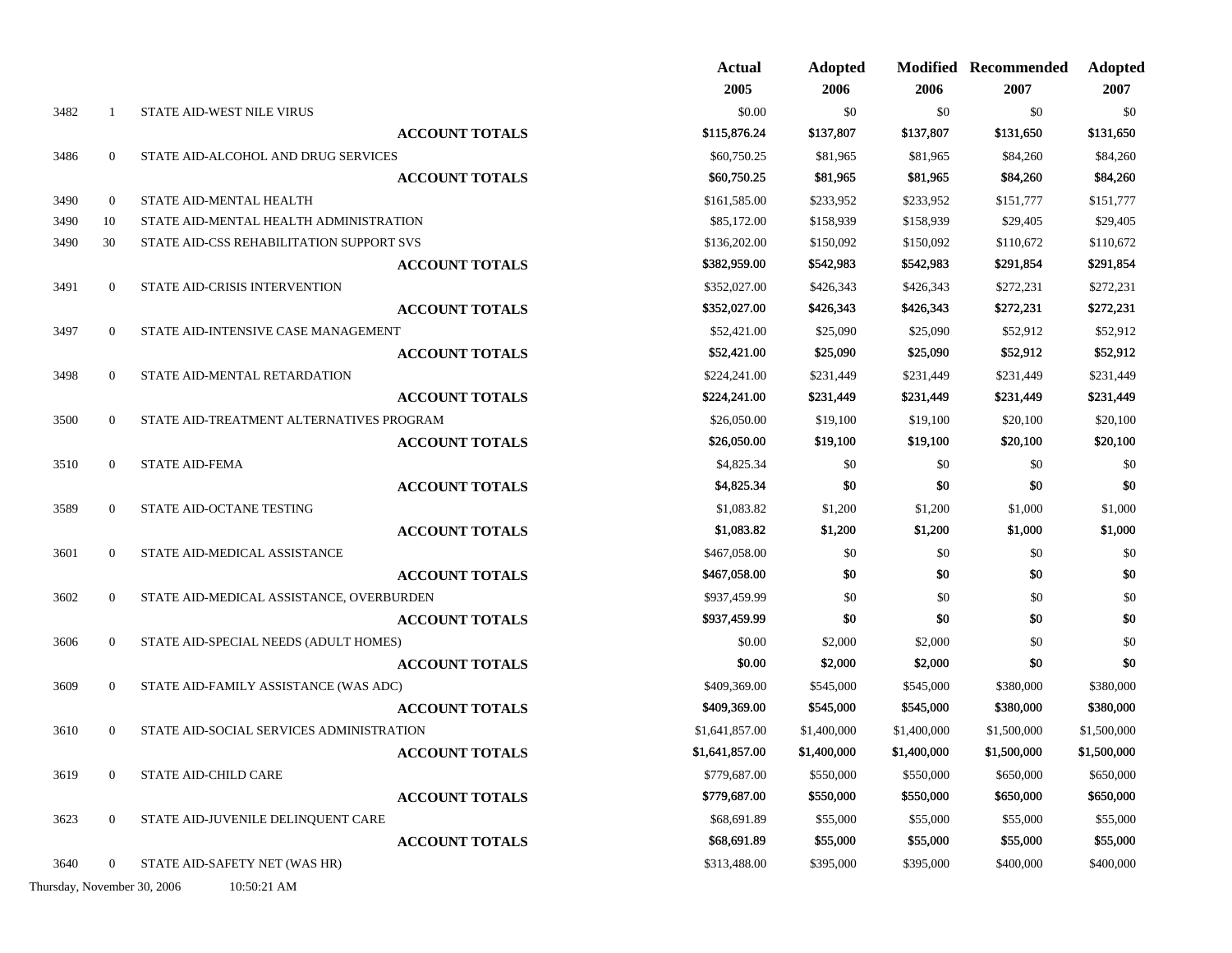|      |                  |                                          |                              | Actual<br>2005 | <b>Adopted</b><br>2006 | 2006        | <b>Modified Recommended</b><br>2007 | Adopted<br>2007 |
|------|------------------|------------------------------------------|------------------------------|----------------|------------------------|-------------|-------------------------------------|-----------------|
|      |                  |                                          | <b>ACCOUNT TOTALS</b>        | \$313,488.00   | \$395,000              | \$395,000   | \$400,000                           | \$400,000       |
| 3642 | $\overline{0}$   | STATE AID-EMERGENCY AID FOR ADULTS       |                              | \$18,009.00    | \$20,000               | \$20,000    | \$20,000                            | \$20,000        |
|      |                  |                                          | <b>ACCOUNT TOTALS</b>        | \$18,009.00    | \$20,000               | \$20,000    | \$20,000                            | \$20,000        |
| 3661 | $\theta$         | STATE AID-FAMILY & CHILDRENS BLOCK GRANT |                              | \$0.00         | \$0                    | \$0         | \$0                                 | \$0             |
|      |                  |                                          | <b>ACCOUNT TOTALS</b>        | \$0.00         | \$0                    | \$0         | \$0                                 | \$0             |
| 3710 | $\theta$         | STATE AID-VETERANS' SERVICE AGENCIES     |                              | \$5,000.00     | \$5,000                | \$5,000     | \$5,000                             | \$5,000         |
| 3710 | 10               | STATE AID-VETERANS GRANT TM03211         |                              | \$1,860.00     | \$0                    | \$0         | \$0                                 | \$0             |
|      |                  |                                          | <b>ACCOUNT TOTALS</b>        | \$6,860.00     | \$5,000                | \$5,000     | \$5,000                             | \$5,000         |
| 3716 | $\theta$         | STATE AID-PROMOTION OF INDUSTRY          |                              | \$0.00         | \$0                    | \$0         | \$0                                 | \$0             |
|      |                  |                                          | <b>ACCOUNT TOTALS</b>        | \$0.00         | S <sub>0</sub>         | \$0         | \$0                                 | \$0             |
| 3717 | $\mathbf{0}$     | STATE AID-EDZ ADMINISTRATIVE GRANT       |                              | \$39,315.00    | \$25,000               | \$25,000    | \$25,000                            | \$25,000        |
|      |                  |                                          | <b>ACCOUNT TOTALS</b>        | \$39,315.00    | \$25,000               | \$25,000    | \$25,000                            | \$25,000        |
| 3820 | $\mathbf{0}$     | STATE AID-YOUTH PROGRAMS                 |                              | \$97,628.37    | \$82,354               | \$82,354    | \$80,497                            | \$80,497        |
|      |                  |                                          | <b>ACCOUNT TOTALS</b>        | \$97,628.37    | \$82,354               | \$82,354    | \$80,497                            | \$80,497        |
| 3989 | $\theta$         | STATE AID-SNOWMOBILE GRANT PROGRAM       |                              | \$58,700.17    | \$30,000               | \$64,550    | \$30,000                            | \$30,000        |
|      |                  |                                          | <b>ACCOUNT TOTALS</b>        | \$58,700.17    | \$30,000               | \$64,550    | \$30,000                            | \$30,000        |
|      |                  |                                          | <b>BUDGET SECTION TOTALS</b> | \$9,078,168.40 | \$7,819,519            | \$8,104,509 | \$7,589,219                         | \$7,589,219     |
|      |                  | <b>Budget Section</b>                    | <b>FEDERAL AID</b>           |                |                        |             |                                     |                 |
| 4090 | $\Omega$         | FEDERAL AID-BUSSING                      |                              | \$122,980.00   | \$0                    | \$0         | \$0                                 | \$0             |
|      |                  |                                          | <b>ACCOUNT TOTALS</b>        | \$122,980.00   | \$0                    | \$0         | \$0                                 | \$0             |
| 4305 | $\theta$         | FEDERAL AID-CIVIL DEFENSE (EMO) GRANT    |                              | \$26,134.06    | \$12,000               | \$12,000    | \$12,000                            | \$12,000        |
|      |                  |                                          | <b>ACCOUNT TOTALS</b>        | \$26,134.06    | \$12,000               | \$12,000    | \$12,000                            | \$12,000        |
| 4392 | $\overline{0}$   | FEDERAL AID-JAIL/BREAKFAST & LUNCH PROG. |                              | \$11,133.00    | \$9,000                | \$9,000     | \$7,261                             | \$7,261         |
|      |                  |                                          | <b>ACCOUNT TOTALS</b>        | \$11,133.00    | \$9,000                | \$9,000     | \$7,261                             | \$7,261         |
| 4401 | $\theta$         | FEDERAL AID-PUBLIC HEALTH ADMIN          |                              | \$0.00         | \$50,000               | \$50,000    | \$0                                 | \$0             |
|      |                  |                                          | <b>ACCOUNT TOTALS</b>        | \$0.00         | \$50,000               | \$50,000    | \$0                                 | \$0             |
| 4486 | $\boldsymbol{0}$ | FEDERAL AID-COUNCIL ON ALCOHOLISM        |                              | \$109,725.00   | \$109,725              | \$109,725   | \$109,725                           | \$109,725       |
|      |                  |                                          | <b>ACCOUNT TOTALS</b>        | \$109,725.00   | \$109,725              | \$109,725   | \$109,725                           | \$109,725       |
| 4490 | $\theta$         | FEDERAL AID-MEDICAID SALARY SHARING      |                              | \$0.00         | \$200,000              | \$200,000   | \$150,000                           | \$150,000       |
|      |                  |                                          | <b>ACCOUNT TOTALS</b>        | \$0.00         | \$200,000              | \$200,000   | \$150,000                           | \$150,000       |
| 4510 | $\boldsymbol{0}$ | FEDERAL AID-FEMA                         |                              | \$24,537.29    | \$0                    | \$0         | \$0                                 | \$0             |
|      |                  |                                          | <b>ACCOUNT TOTALS</b>        | \$24,537.29    | \$0                    | \$0         | \$0                                 | \$0             |
| 4589 | $\Omega$         | FEDERAL AID-OTHER TRANSPORTATION         |                              | \$0.00         | \$0                    | \$0         | \$0                                 | \$0             |
|      |                  |                                          | <b>ACCOUNT TOTALS</b>        | \$0.00         | \$0                    | \$0         | \$0                                 | \$0             |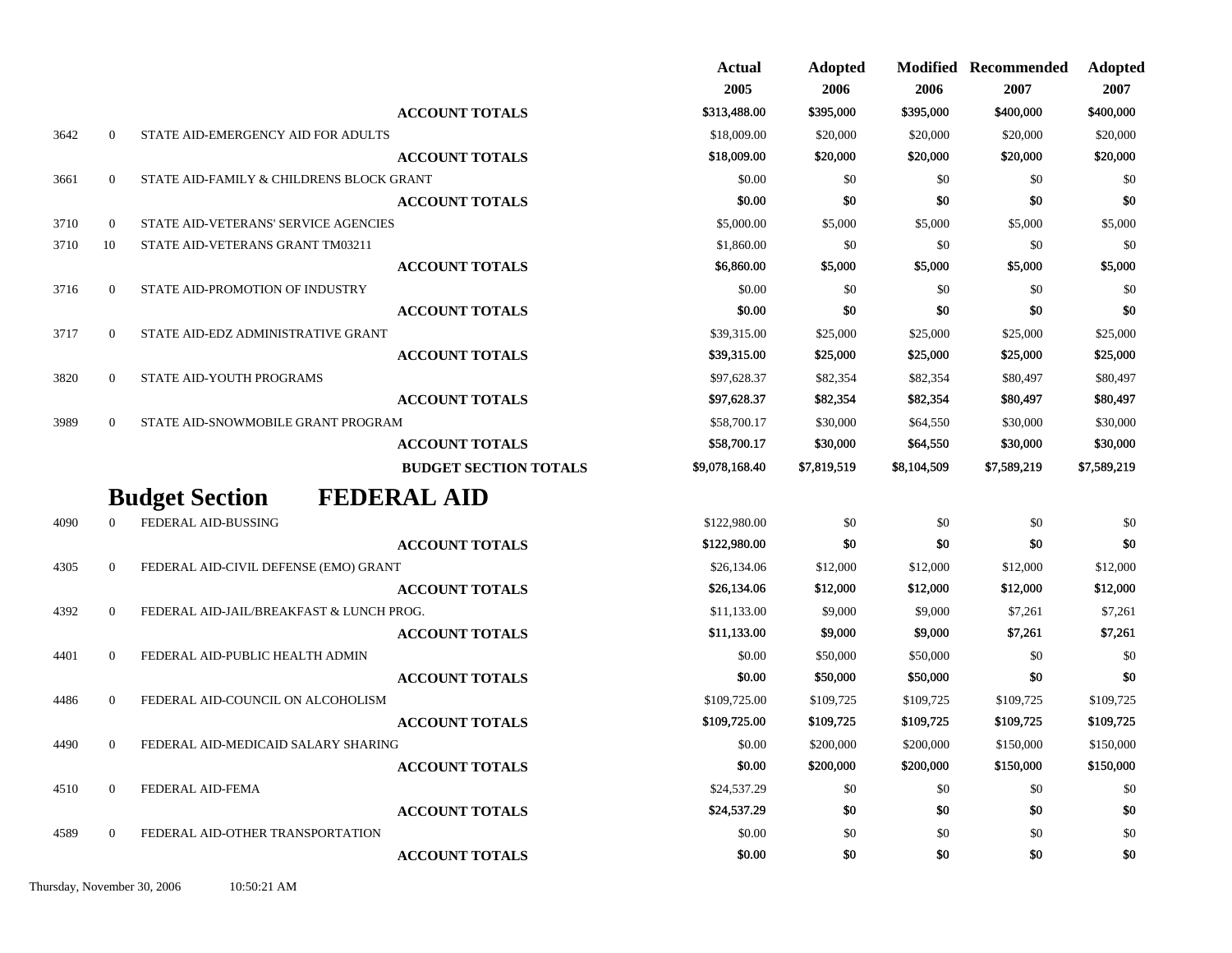|      |                |                                         |                              | <b>Actual</b>   | <b>Adopted</b> |              | <b>Modified Recommended</b> | <b>Adopted</b> |
|------|----------------|-----------------------------------------|------------------------------|-----------------|----------------|--------------|-----------------------------|----------------|
|      |                |                                         |                              | 2005            | 2006           | 2006         | 2007                        | 2007           |
| 4601 | $\overline{0}$ | FEDERAL AID-MEDICAL ASSISTANCE          |                              | \$39,117.00     | \$0            | \$0          | \$0                         | \$0            |
|      |                |                                         | <b>ACCOUNT TOTALS</b>        | \$39,117.00     | \$0            | \$0          | \$0                         | \$0            |
| 4609 | $\mathbf{0}$   | FEDERAL AID-FAMILY ASSISTANCE (WAS ADC) |                              | \$1,292,254.00  | \$1,090,000    | \$1,090,000  | \$1,045,000                 | \$1,045,000    |
|      |                |                                         | <b>ACCOUNT TOTALS</b>        | \$1,292,254.00  | \$1,090,000    | \$1,090,000  | \$1,045,000                 | \$1,045,000    |
| 4610 | $\mathbf{0}$   | FEDERAL AID-SOCIAL SERVICES ADMIN.      |                              | \$3,009,721.50  | \$3,000,000    | \$3,000,000  | \$3,155,120                 | \$3,155,120    |
|      |                |                                         | <b>ACCOUNT TOTALS</b>        | \$3,009,721.50  | \$3,000,000    | \$3,000,000  | \$3,155,120                 | \$3,155,120    |
| 4611 | $\theta$       | FEDERAL AID-FOOD STAMP PROGRAM ADMIN.   |                              | \$327,502.00    | \$300,000      | \$300,000    | \$300,000                   | \$300,000      |
|      |                |                                         | <b>ACCOUNT TOTALS</b>        | \$327,502.00    | \$300,000      | \$300,000    | \$300,000                   | \$300,000      |
| 4619 | $\theta$       | FEDERAL AID-CHILD CARE                  |                              | \$274,362.00    | \$250,000      | \$250,000    | \$250,000                   | \$250,000      |
|      |                |                                         | <b>ACCOUNT TOTALS</b>        | \$274,362.00    | \$250,000      | \$250,000    | \$250,000                   | \$250,000      |
| 4640 | $\mathbf{0}$   | FEDERAL AID-SAFETY NET (WAS HR)         |                              | \$6,654.00      | \$6,000        | \$6,000      | \$6,000                     | \$6,000        |
|      |                |                                         | <b>ACCOUNT TOTALS</b>        | \$6,654.00      | \$6,000        | \$6,000      | \$6,000                     | \$6,000        |
| 4641 | $\overline{0}$ | FEDERAL AID-HOME ENERGY ASSISTANCE      |                              | \$2,293,751.00  | \$1,000,000    | \$1,000,000  | \$1,000,000                 | \$1,000,000    |
|      |                |                                         | <b>ACCOUNT TOTALS</b>        | \$2,293,751.00  | \$1,000,000    | \$1,000,000  | \$1,000,000                 | \$1,000,000    |
| 4655 | $\mathbf{0}$   | FEDERAL AID-DAY CARE                    |                              | \$1,013,010.00  | \$1,230,600    | \$1,230,600  | \$1,230,600                 | \$1,230,600    |
|      |                |                                         | <b>ACCOUNT TOTALS</b>        | \$1,013,010.00  | \$1,230,600    | \$1,230,600  | \$1,230,600                 | \$1,230,600    |
| 4661 | $\overline{0}$ | FEDERAL AID-FAMILY AND CHILDRENS BG     |                              | \$0.00          | \$0            | \$0          | \$0                         | \$0            |
|      |                |                                         | <b>ACCOUNT TOTALS</b>        | \$0.00          | \$0            | \$0          | \$0                         | \$0            |
| 4670 | $\overline{0}$ | FEDERAL AID-SERVICES FOR RECIPIENTS     |                              | \$126,887.00    | \$130,000      | \$130,000    | \$130,000                   | \$130,000      |
|      |                |                                         | <b>ACCOUNT TOTALS</b>        | \$126,887.00    | \$130,000      | \$130,000    | \$130,000                   | \$130,000      |
| 4789 | $\overline{0}$ | FEDERAL AID-USDA RBOG 37-054-0156000648 |                              | \$33,218.00     | \$0            | \$0          | \$0                         | \$0            |
|      |                |                                         | <b>ACCOUNT TOTALS</b>        | \$33,218.00     | <b>SO</b>      | \$0          | \$0                         | \$0            |
| 4902 | $\overline{0}$ | FEDERAL AID-WATER QUALITY CFDA 66.454   |                              | \$0.00          | \$0            | \$0          | \$0                         | \$0            |
|      |                |                                         | <b>ACCOUNT TOTALS</b>        | \$0.00          | \$0            | \$0          | \$0                         | \$0            |
| 4992 | $\overline{0}$ | FEDERAL AID-EPA WATER AND SEWER STUDY   |                              | \$0.00          | \$0            | \$0          | \$0                         | \$0            |
|      |                |                                         | <b>ACCOUNT TOTALS</b>        | \$0.00          | \$0            | \$0          | \$0                         | \$0            |
|      |                |                                         | <b>BUDGET SECTION TOTALS</b> | \$8,710,985.85  | \$7,387,325    | \$7,387,325  | \$7,395,706                 | \$7,395,706    |
|      |                |                                         | <b>SCHEDULE TOTALS</b>       | \$55,277,492.93 | \$34,386,562   | \$52,685,035 | \$39,034,443                | \$39,034,443   |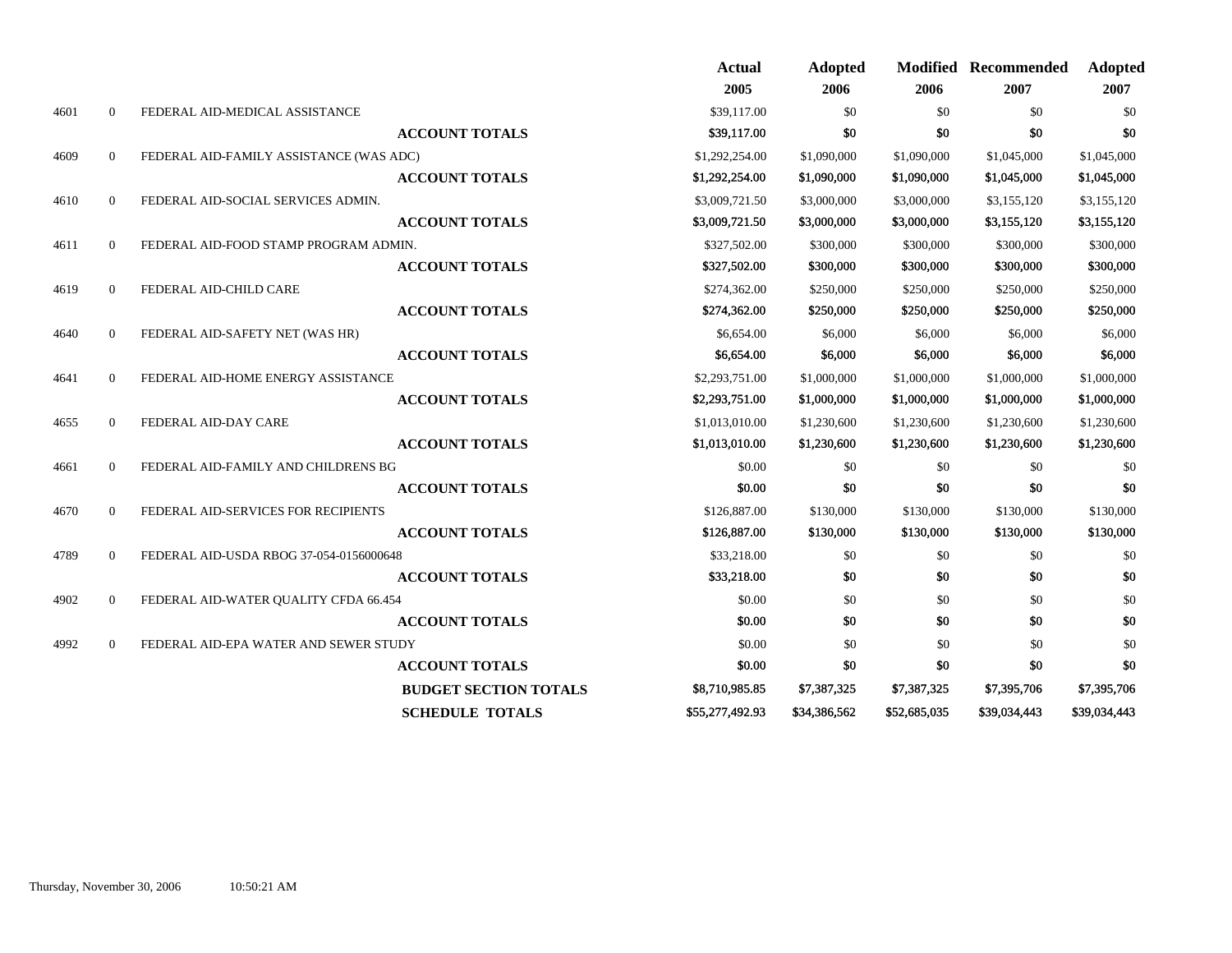|                |              |                                        |                                  | <b>Actual</b><br>2005 | <b>Adopted</b><br>2006 | 2006        | <b>Modified Recommended</b><br>2007 | Adopted<br>2007 |
|----------------|--------------|----------------------------------------|----------------------------------|-----------------------|------------------------|-------------|-------------------------------------|-----------------|
| Schedule 2 - B |              |                                        | <b>SOLID WASTE FUND</b>          |                       |                        |             |                                     |                 |
|                |              | <b>Budget Section</b>                  | <b>REAL PROPERTY TAX ITEMS</b>   |                       |                        |             |                                     |                 |
| 1001           | $\Omega$     | REAL PROPERTY TAXES                    |                                  | \$382,108.18          | \$0                    | \$476,871   | \$0                                 | \$0             |
|                |              |                                        | <b>ACCOUNT TOTALS</b>            | \$382,108.18          | \$0                    | \$476,871   | \$0                                 | \$0             |
| 1081           | $\Omega$     | OTHER PAYMENTS IN LIEU OF TAXES        |                                  | \$2,789.75            | \$0                    | \$0         | \$0                                 | \$0             |
|                |              |                                        | <b>ACCOUNT TOTALS</b>            | \$2,789.75            | \$0                    | \$0         | \$0                                 | \$0             |
| 1090           | $\mathbf{0}$ | <b>INTEREST AND PENALTIES ON TAXES</b> |                                  | \$0.00                | \$0                    | \$0         | \$0                                 | \$0             |
|                |              |                                        | <b>ACCOUNT TOTALS</b>            | \$0.00                | \$0                    | \$0         | \$0                                 | \$0             |
|                |              |                                        | <b>BUDGET SECTION TOTALS</b>     | \$384,897.93          | \$0                    | \$476,871   | \$0                                 | \$0             |
|                |              | <b>Budget Section</b>                  | DEPARTMENTAL INCOME              |                       |                        |             |                                     |                 |
| 1221           | $\Omega$     | <b>TIPPING FEES</b>                    |                                  | \$492,807.20          | \$525,000              | \$525,000   | \$490,000                           | \$490,000       |
|                |              |                                        | <b>ACCOUNT TOTALS</b>            | \$492,807.20          | \$525,000              | \$525,000   | \$490,000                           | \$490,000       |
| 1222           | $\theta$     | RECYCLING FEES                         |                                  | \$62,066.98           | \$50,000               | \$50,000    | \$50,000                            | \$50,000        |
|                |              |                                        | <b>ACCOUNT TOTALS</b>            | \$62,066.98           | \$50,000               | \$50,000    | \$50,000                            | \$50,000        |
|                |              |                                        | <b>BUDGET SECTION TOTALS</b>     | \$554,874.18          | \$575,000              | \$575,000   | \$540,000                           | \$540,000       |
|                |              | <b>Budget Section</b>                  | <b>USE OF MONEY AND PROPERTY</b> |                       |                        |             |                                     |                 |
| 2401           | $\Omega$     | <b>INTEREST AND EARNINGS</b>           |                                  | \$2,320.57            | \$0                    | \$0         | \$0                                 | \$0             |
|                |              |                                        | <b>ACCOUNT TOTALS</b>            | \$2,320.57            | \$0                    | \$0         | \$0                                 | \$0             |
|                |              |                                        | <b>BUDGET SECTION TOTALS</b>     | \$2,320.57            | \$0                    | \$0         | \$0                                 | \$0             |
|                |              | <b>Budget Section</b>                  | <b>MISCELLANEOUS</b>             |                       |                        |             |                                     |                 |
| 2770           | $\Omega$     | OTHER UNCLASSIFIED REVENUES            |                                  | \$90.00               | \$0                    | \$0         | \$0                                 | \$0             |
|                |              |                                        | <b>ACCOUNT TOTALS</b>            | \$90.00               | \$0                    | \$0         | \$0                                 | \$0             |
|                |              |                                        | <b>BUDGET SECTION TOTALS</b>     | \$90.00               | \$0                    | \$0         | \$0                                 | \$0             |
|                |              | <b>Budget Section</b>                  | <b>STATE AID</b>                 |                       |                        |             |                                     |                 |
| 3989           | $\Omega$     | STATE AID-RESOURCE REUSE & RECOVERY    |                                  | \$0.00                | \$11,000               | \$11,000    | \$11,000                            | \$11,000        |
|                |              |                                        | <b>ACCOUNT TOTALS</b>            | \$0.00                | \$11,000               | \$11,000    | \$11,000                            | \$11,000        |
|                |              |                                        | <b>BUDGET SECTION TOTALS</b>     | \$0.00                | \$11,000               | \$11,000    | \$11,000                            | \$11,000        |
|                |              |                                        | <b>SCHEDULE TOTALS</b>           | \$942,182.68          | \$586,000              | \$1,062,871 | \$551,000                           | \$551,000       |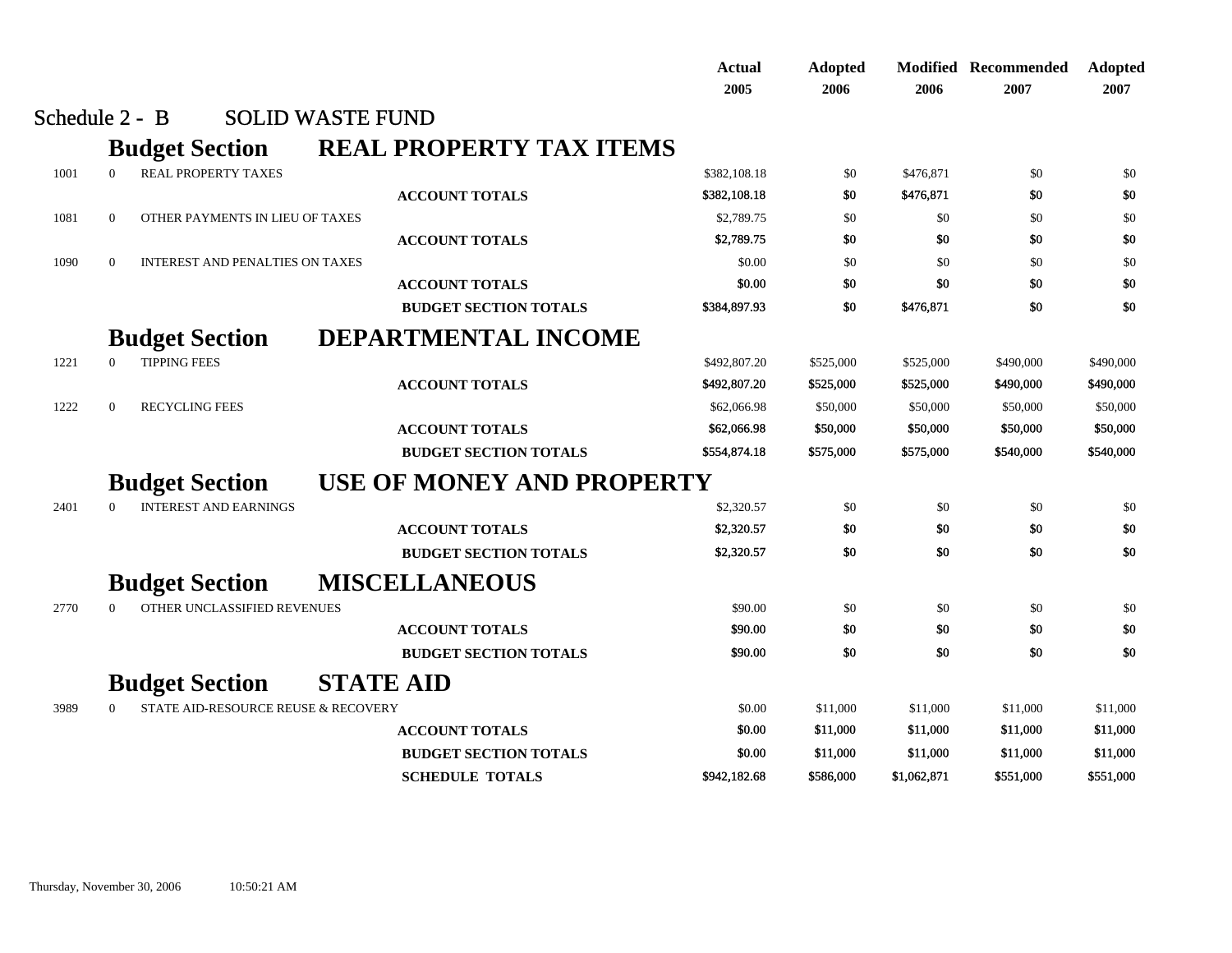|      |          |                                               | <b>Actual</b><br>2005 | <b>Adopted</b><br>2006 | 2006      | <b>Modified Recommended</b><br>2007 | <b>Adopted</b><br>2007 |
|------|----------|-----------------------------------------------|-----------------------|------------------------|-----------|-------------------------------------|------------------------|
|      |          | <b>SPECIAL GRANT FUND</b><br>Schedule 2 - CD  |                       |                        |           |                                     |                        |
|      |          | <b>MISCELLANEOUS</b><br><b>Budget Section</b> |                       |                        |           |                                     |                        |
| 2770 |          | <b>UNDISTRIBUTED REVENUES</b>                 | \$6,808.15            | \$0                    | \$0       | \$0                                 | \$0                    |
|      |          | <b>ACCOUNT TOTALS</b>                         | \$6,808.15            | \$0                    | \$0       | \$0                                 | \$0                    |
|      |          | <b>BUDGET SECTION TOTALS</b>                  | \$6,808.15            | \$0                    | \$0       | \$0                                 | \$0                    |
|      |          | <b>Budget Section</b><br><b>FEDERAL AID</b>   |                       |                        |           |                                     |                        |
| 4791 | $\Omega$ | FEDERAL AID-WORKFORCE INVESTMENT ACT          | \$0.00                | \$0                    | \$0       | \$72,249                            | \$72,249               |
| 4791 | 11       | FEDERAL AID-WIA/YOUTH PROGRAM                 | \$30,844.15           | \$185,537              | \$185,537 | \$95,688                            | \$95,688               |
| 4791 | 12       | FEDERAL AID-WIA/YOUTH ADMINISTRATION          | \$604.59              | \$0                    | \$0       | \$3,826                             | \$3,826                |
| 4791 | 13       | FEDERAL AID-WIA/ADULT PROGRAM                 | \$122,092.56          | \$131,849              | \$131,849 | \$98,865                            | \$98,865               |
| 4791 | 14       | FEDERAL AID-WIA/ADULT ADMINISTRATION          | \$27,768.49           | \$18,667               | \$18,667  | \$10,000                            | \$10,000               |
| 4791 | 15       | FEDERAL AID-WIA/DISLOCATED PROGRAM            | \$145,268.44          | \$165,440              | \$169,737 | \$109,884                           | \$109,884              |
| 4791 | 16       | FEDERAL AID-WIA/DISLOCATED ADMIN              | \$27,945.97           | \$18,666               | \$18,666  | \$10,000                            | \$10,000               |
| 4791 | 17       | FEDERAL AID-WTW/ADMIN                         | \$26,382.50           | \$9,345                | \$17,845  | \$31,845                            | \$31,845               |
| 4791 | 18       | FEDERAL AID-WTW/ADMIN                         | \$3,762.75            | \$6,000                | \$6,000   | \$6,000                             | \$6,000                |
|      |          | <b>ACCOUNT TOTALS</b>                         | \$384,669.45          | \$535,504              | \$548,301 | \$438,357                           | \$438,357              |
|      |          | <b>BUDGET SECTION TOTALS</b>                  | \$384,669.45          | \$535,504              | \$548,301 | \$438,357                           | \$438,357              |
|      |          | <b>SCHEDULE TOTALS</b>                        | \$391,477.60          | \$535,504              | \$548,301 | \$438,357                           | \$438,357              |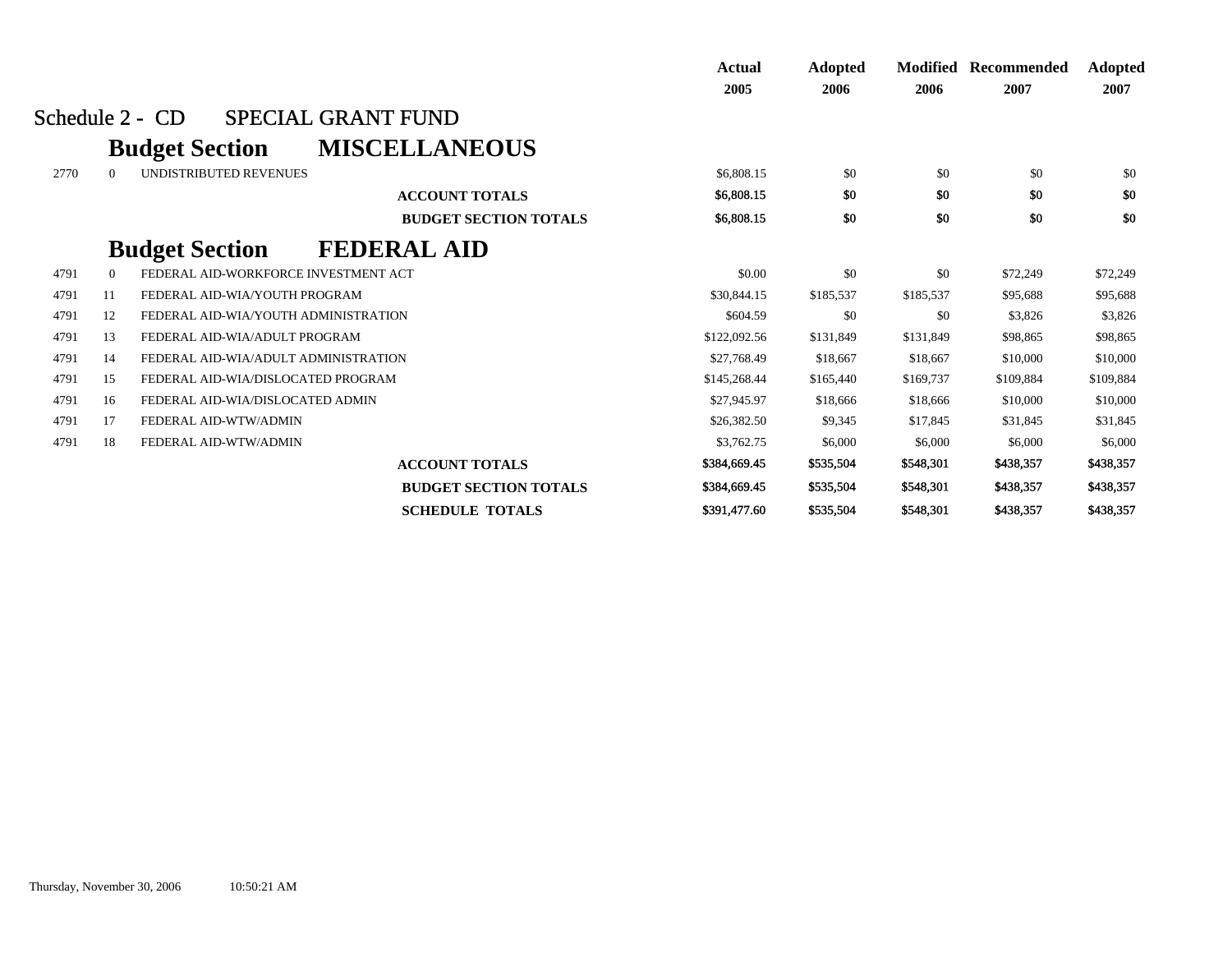|      |    |                                      |                                         | Actual<br>2005 | <b>Adopted</b><br>2006 | 2006 | <b>Modified Recommended</b><br>2007 | <b>Adopted</b><br>2007 |
|------|----|--------------------------------------|-----------------------------------------|----------------|------------------------|------|-------------------------------------|------------------------|
|      |    | Schedule 2 - CE                      | <b>COMMUNITY DEVELOPMENT GRANT FUND</b> |                |                        |      |                                     |                        |
|      |    | <b>Budget Section</b>                | DEPARTMENTAL INCOME                     |                |                        |      |                                     |                        |
| 2170 |    | COMMUNITY DEVELOPMENT PROGRAM INCOME |                                         | \$580,702.71   | \$0                    | \$0  | \$0                                 | \$0                    |
|      |    |                                      | <b>ACCOUNT TOTALS</b>                   | \$580,702.71   | \$0                    | \$0  | \$0                                 | \$0                    |
|      |    |                                      | <b>BUDGET SECTION TOTALS</b>            | \$580,702.71   | S <sub>0</sub>         | \$0  | \$0                                 | \$0                    |
|      |    | <b>Budget Section</b>                | USE OF MONEY AND PROPERTY               |                |                        |      |                                     |                        |
| 2401 |    | <b>INTEREST AND EARNINGS</b>         |                                         | \$41.97        | \$0                    | \$0  | \$0                                 | \$0                    |
|      |    |                                      | <b>ACCOUNT TOTALS</b>                   | \$41.97        | S <sub>0</sub>         | \$0  | \$0                                 | \$0                    |
|      |    |                                      | <b>BUDGET SECTION TOTALS</b>            | \$41.97        | S <sub>0</sub>         | \$0  | \$0                                 | \$0                    |
|      |    | <b>Budget Section</b>                | <b>FEDERAL AID</b>                      |                |                        |      |                                     |                        |
| 4910 | 11 | FEDERAL AID-CDBG # B-96-DH-360271    |                                         | \$0.00         | \$0                    | \$0  | \$0                                 | \$0                    |
| 4910 | 12 | FEDERAL AID-CDBG # B-97-DH-360084    |                                         | \$0.00         | \$0                    | \$0  | \$0                                 | \$0                    |
| 4910 | 13 | FEDERAL AID-CDBG #2000-311           |                                         | \$0.00         | \$0                    | \$0  | \$0                                 | \$0                    |
| 4910 | 15 | CDBG DENTAL 1142P5198-01             |                                         | \$84,245.00    | \$0                    | \$0  | \$0                                 | \$0                    |
|      |    |                                      | <b>ACCOUNT TOTALS</b>                   | \$84,245.00    | \$0                    | \$0  | \$0                                 | \$0                    |
|      |    |                                      | <b>BUDGET SECTION TOTALS</b>            | \$84,245.00    | \$0                    | \$0  | \$0                                 | \$0                    |
|      |    |                                      | <b>SCHEDULE TOTALS</b>                  | \$664,989.68   | \$0                    | \$0  | \$0                                 | \$0                    |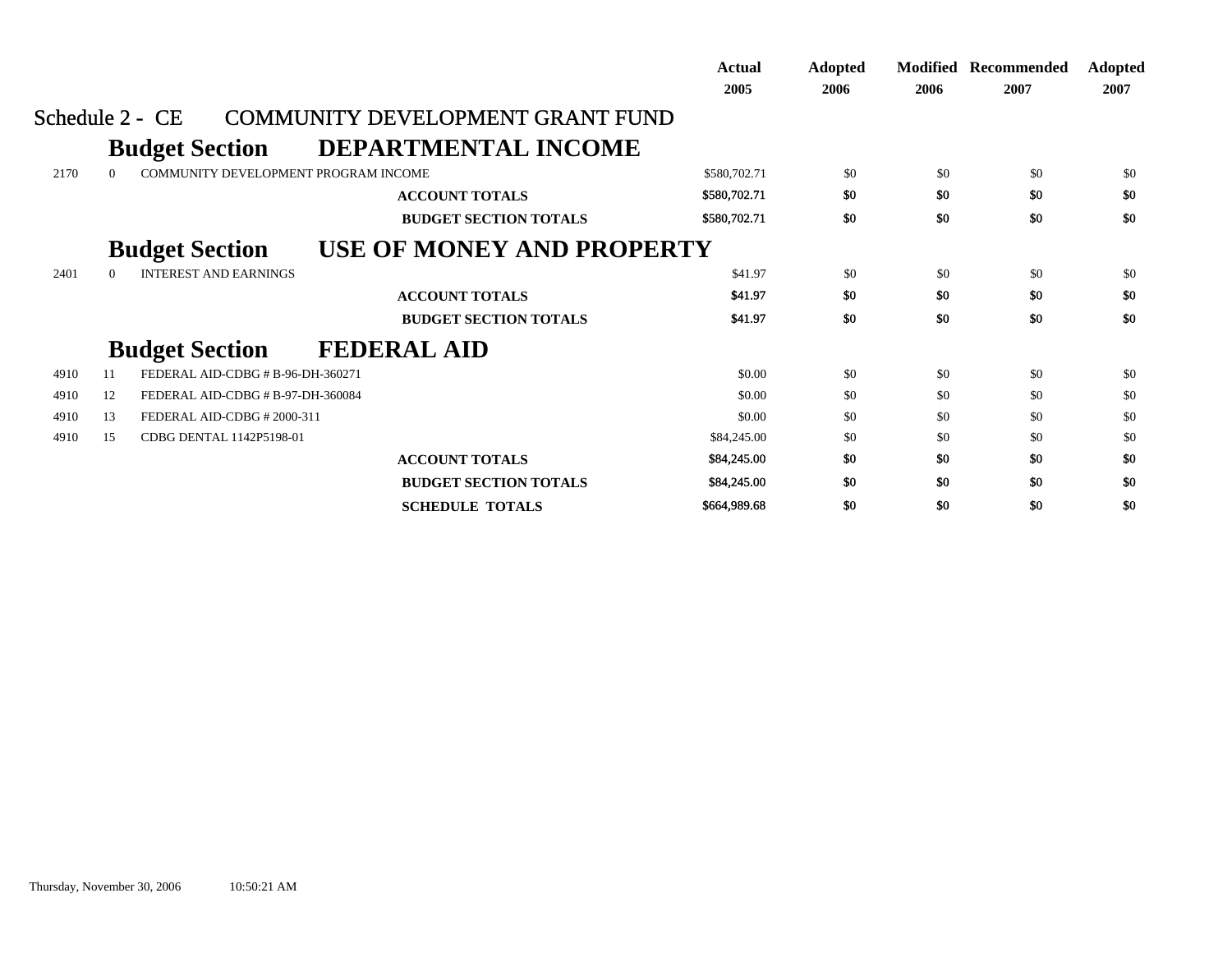|      |                                          |                                  | Actual<br>2005 | <b>Adopted</b><br>2006 | Modified<br>2006 | Recommended<br>2007 | <b>Adopted</b><br>2007 |
|------|------------------------------------------|----------------------------------|----------------|------------------------|------------------|---------------------|------------------------|
|      | Schedule 2 - CH                          | <b>CONSOLIDATED HEALTH FUND</b>  |                |                        |                  |                     |                        |
|      | <b>Budget Section</b>                    | <b>DEPARTMENTAL INCOME</b>       |                |                        |                  |                     |                        |
| 2222 | <b>ASSESSMENTS</b><br>$\Omega$           |                                  | \$7,234,247.70 | \$7,715,847            | \$7,715,847      | \$7,523,847         | \$7,523,847            |
|      |                                          | <b>ACCOUNT TOTALS</b>            | \$7,234,247.70 | \$7,715,847            | \$7,715,847      | \$7,523,847         | \$7,523,847            |
|      |                                          | <b>BUDGET SECTION TOTALS</b>     | \$7,234,247.70 | \$7,715,847            | \$7,715,847      | \$7,523,847         | \$7,523,847            |
|      | <b>Budget Section</b>                    | <b>USE OF MONEY AND PROPERTY</b> |                |                        |                  |                     |                        |
| 2401 | <b>INTEREST AND EARNINGS</b><br>$\Omega$ |                                  | \$8,733.30     | \$0                    | \$0              | \$0                 | \$0                    |
|      |                                          | <b>ACCOUNT TOTALS</b>            | \$8,733.30     | \$0                    | \$0              | \$0                 | \$0                    |
|      |                                          | <b>BUDGET SECTION TOTALS</b>     | \$8,733.30     | \$0                    | \$0              | \$0                 | \$0                    |
|      | <b>Budget Section</b>                    | <b>MISCELLANEOUS</b>             |                |                        |                  |                     |                        |
| 2701 | REFUND OF PRIOR YEAR EXPENSE<br>$\Omega$ |                                  | \$0.00         | \$0                    | \$0              | \$0                 | \$0                    |
|      |                                          | <b>ACCOUNT TOTALS</b>            | \$0.00         | S <sub>0</sub>         | \$0              | \$0                 | \$0                    |
|      |                                          | <b>BUDGET SECTION TOTALS</b>     | \$0.00         | \$0                    | \$0              | \$0                 | \$0                    |
|      |                                          | <b>SCHEDULE TOTALS</b>           | \$7,242,981.00 | \$7,715,847            | \$7,715,847      | \$7,523,847         | \$7,523,847            |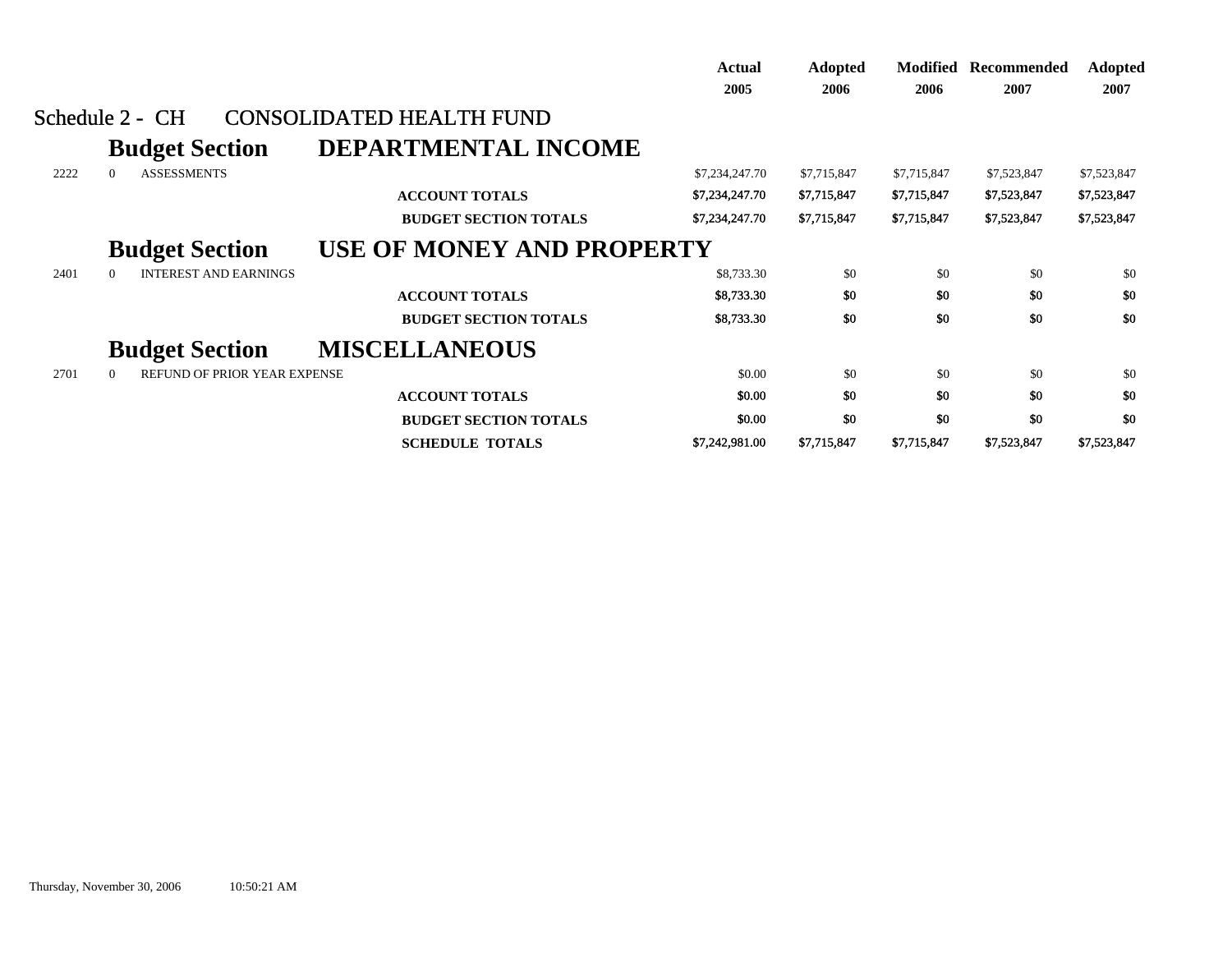|      |                                          |                                  | Actual<br>2005 | <b>Adopted</b><br>2006 | 2006      | <b>Modified Recommended</b><br>2007 | <b>Adopted</b><br>2007 |
|------|------------------------------------------|----------------------------------|----------------|------------------------|-----------|-------------------------------------|------------------------|
|      | Schedule 2 - CI                          | <b>LIABILITY INSURANCE FUND</b>  |                |                        |           |                                     |                        |
|      | <b>Budget Section</b>                    | <b>DEPARTMENTAL INCOME</b>       |                |                        |           |                                     |                        |
| 2222 | <b>ASSESSMENTS</b><br>$\Omega$           |                                  | \$318,049.22   | \$450,000              | \$450,000 | \$450,000                           | \$450,000              |
|      |                                          | <b>ACCOUNT TOTALS</b>            | \$318,049.22   | \$450,000              | \$450,000 | \$450,000                           | \$450,000              |
|      |                                          | <b>BUDGET SECTION TOTALS</b>     | \$318,049.22   | \$450,000              | \$450,000 | \$450,000                           | \$450,000              |
|      | <b>Budget Section</b>                    | <b>USE OF MONEY AND PROPERTY</b> |                |                        |           |                                     |                        |
| 2401 | <b>INTEREST AND EARNINGS</b><br>0        |                                  | \$619.70       | \$0                    | \$0       | \$0                                 | \$0                    |
|      |                                          | <b>ACCOUNT TOTALS</b>            | \$619.70       | \$0                    | \$0       | \$0                                 | \$0                    |
|      |                                          | <b>BUDGET SECTION TOTALS</b>     | \$619.70       | \$0                    | \$0       | \$0                                 | \$0                    |
|      | <b>Budget Section</b>                    | <b>MISCELLANEOUS</b>             |                |                        |           |                                     |                        |
| 2680 | <b>INSURANCE RECOVERIES</b><br>$\Omega$  |                                  | \$4,810.82     | \$0                    | \$0       | \$0                                 | \$0                    |
|      |                                          | <b>ACCOUNT TOTALS</b>            | \$4,810.82     | \$0                    | \$0       | \$0                                 | \$0                    |
| 2701 | REFUND OF PRIOR YEAR EXPENSE<br>$\Omega$ |                                  | \$0.00         | \$0                    | \$0       | \$0                                 | \$0                    |
|      |                                          | <b>ACCOUNT TOTALS</b>            | \$0.00         | \$0                    | \$0       | \$0                                 | \$0                    |
|      |                                          | <b>BUDGET SECTION TOTALS</b>     | \$4,810.82     | \$0                    | \$0       | \$0                                 | \$0                    |
|      |                                          | <b>SCHEDULE TOTALS</b>           | \$323,479.74   | \$450,000              | \$450,000 | \$450,000                           | \$450,000              |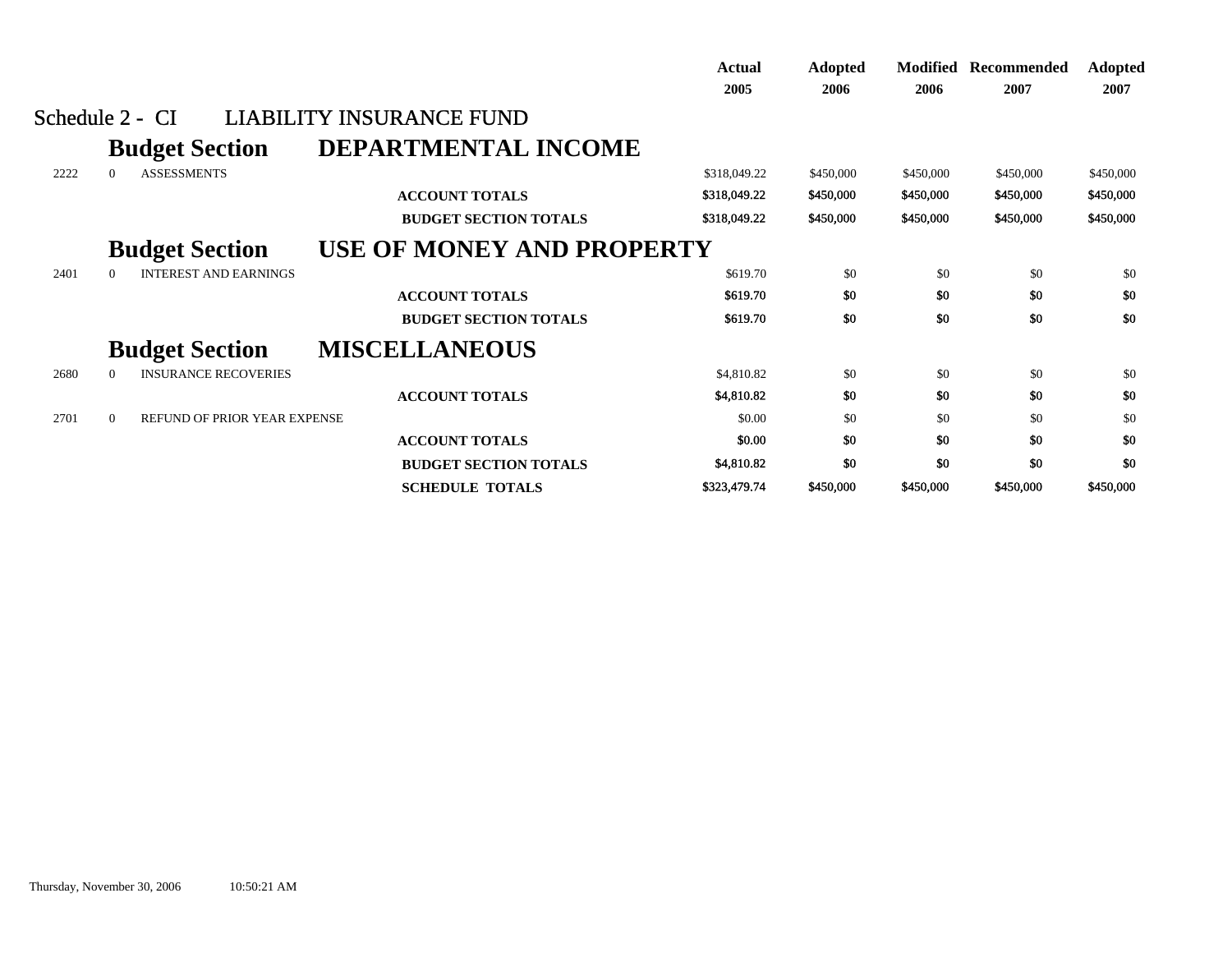|                |                |                                     |                                  | <b>Actual</b><br>2005 | <b>Adopted</b><br>2006 | 2006        | Modified Recommended<br>2007 | <b>Adopted</b><br>2007 |
|----------------|----------------|-------------------------------------|----------------------------------|-----------------------|------------------------|-------------|------------------------------|------------------------|
| Schedule 2 - D |                |                                     | <b>COUNTY ROAD FUND</b>          |                       |                        |             |                              |                        |
|                |                | <b>Budget Section</b>               | <b>USE OF MONEY AND PROPERTY</b> |                       |                        |             |                              |                        |
| 2401           | $\Omega$       | <b>INTEREST AND EARNINGS</b>        |                                  | \$0.00                | \$0                    | \$0         | \$0                          | \$0                    |
|                |                |                                     | <b>ACCOUNT TOTALS</b>            | \$0.00                | \$0                    | \$0         | \$0                          | \$0                    |
|                |                |                                     | <b>BUDGET SECTION TOTALS</b>     | \$0.00                | \$0                    | \$0         | \$0                          | \$0                    |
|                |                | <b>Budget Section</b>               | <b>MISCELLANEOUS</b>             |                       |                        |             |                              |                        |
| 2680           | $\Omega$       | <b>INSURANCE RECOVERIES</b>         |                                  | \$0.00                | \$0                    | \$0         | \$0                          | \$0                    |
|                |                |                                     | <b>ACCOUNT TOTALS</b>            | \$0.00                | \$0                    | \$0         | \$0                          | \$0                    |
| 2701           | $\overline{0}$ | REFUNDS OF PRIOR YEARS EXPENSES     |                                  | \$0.00                | \$0                    | \$0         | \$0                          | \$0                    |
|                |                |                                     | <b>ACCOUNT TOTALS</b>            | \$0.00                | \$0                    | \$0         | \$0                          | \$0                    |
| 2770           | $\Omega$       | OTHER UNCLASSIFIED REVENUES         |                                  | \$0.00                | \$0                    | \$0         | \$0                          | \$0                    |
|                |                |                                     | <b>ACCOUNT TOTALS</b>            | \$0.00                | \$0                    | \$0         | \$0                          | \$0                    |
|                |                |                                     | <b>BUDGET SECTION TOTALS</b>     | \$0.00                | \$0                    | \$0         | \$0                          | \$0                    |
|                |                | <b>Budget Section</b>               | <b>TRANSFERS</b>                 |                       |                        |             |                              |                        |
| 5031           | $\Omega$       | <b>INTERFUND TRANSFERS</b>          |                                  | \$1,672,019.13        | \$1,683,376            | \$1,683,376 | \$1,807,090                  | \$1,807,090            |
|                |                |                                     | <b>ACCOUNT TOTALS</b>            | \$1,672,019.13        | \$1,683,376            | \$1,683,376 | \$1,807,090                  | \$1,807,090            |
| 5032           | $\theta$       | TRANSFER FROM CAPITAL FUND          |                                  | \$0.00                | \$0                    | \$0         | \$0                          | \$0                    |
|                |                |                                     | <b>ACCOUNT TOTALS</b>            | \$0.00                | \$0                    | \$0         | \$0                          | \$0                    |
|                |                |                                     | <b>BUDGET SECTION TOTALS</b>     | \$1,672,019.13        | \$1,683,376            | \$1,683,376 | \$1,807,090                  | \$1,807,090            |
|                |                | <b>Budget Section</b>               | <b>FEDERAL AID</b>               |                       |                        |             |                              |                        |
| 4510           | $\Omega$       | FEDERAL EMERGENCY MANAGEMENT AGENCY |                                  | \$0.00                | \$0                    | \$0         | \$0                          | \$0                    |
|                |                |                                     | <b>ACCOUNT TOTALS</b>            | \$0.00                | \$0                    | \$0         | \$0                          | \$0                    |
|                |                |                                     | <b>BUDGET SECTION TOTALS</b>     | \$0.00                | \$0                    | \$0         | \$0                          | \$0                    |
|                |                |                                     | <b>SCHEDULE TOTALS</b>           | \$1,672,019.13        | \$1,683,376            | \$1,683,376 | \$1,807,090                  | \$1,807,090            |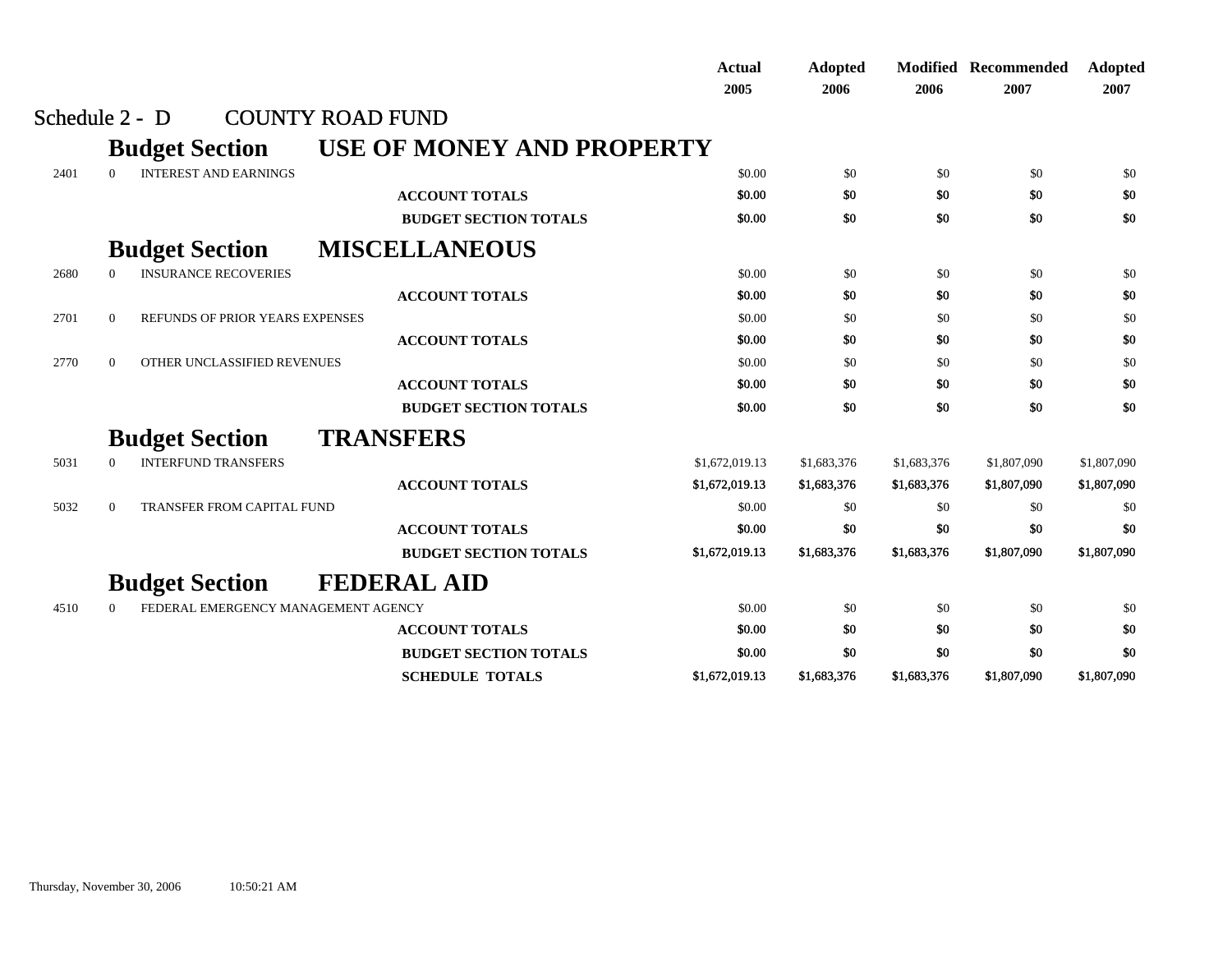|      |                                        |                              | Actual       | <b>Adopted</b> | Modified  | Recommended | <b>Adopted</b> |
|------|----------------------------------------|------------------------------|--------------|----------------|-----------|-------------|----------------|
|      |                                        |                              | 2005         | 2006           | 2006      | 2007        | 2007           |
|      | Schedule 2 - DM                        | <b>ROAD MACHINERY FUND</b>   |              |                |           |             |                |
|      | <b>Budget Section</b>                  | <b>MISCELLANEOUS</b>         |              |                |           |             |                |
| 2665 | <b>SALES OF EQUIPMENT</b><br>$\Omega$  |                              | \$0.00       | \$0            | \$0       | \$0         | \$0            |
|      |                                        | <b>ACCOUNT TOTALS</b>        | \$0.00       | \$0            | \$0       | \$0         | \$0            |
|      |                                        | <b>BUDGET SECTION TOTALS</b> | \$0.00       | \$0            | \$0       | \$0         | \$0            |
|      | <b>Budget Section</b>                  | <b>TRANSFERS</b>             |              |                |           |             |                |
| 5031 | <b>INTERFUND TRANSFERS</b><br>$\Omega$ |                              | \$607,377.00 | \$633,778      | \$633,778 | \$662,355   | \$662,355      |
|      |                                        | <b>ACCOUNT TOTALS</b>        | \$607,377.00 | \$633,778      | \$633,778 | \$662,355   | \$662,355      |
|      |                                        | <b>BUDGET SECTION TOTALS</b> | \$607,377.00 | \$633,778      | \$633,778 | \$662,355   | \$662,355      |
|      |                                        | <b>SCHEDULE TOTALS</b>       | \$607,377.00 | \$633,778      | \$633,778 | \$662,355   | \$662,355      |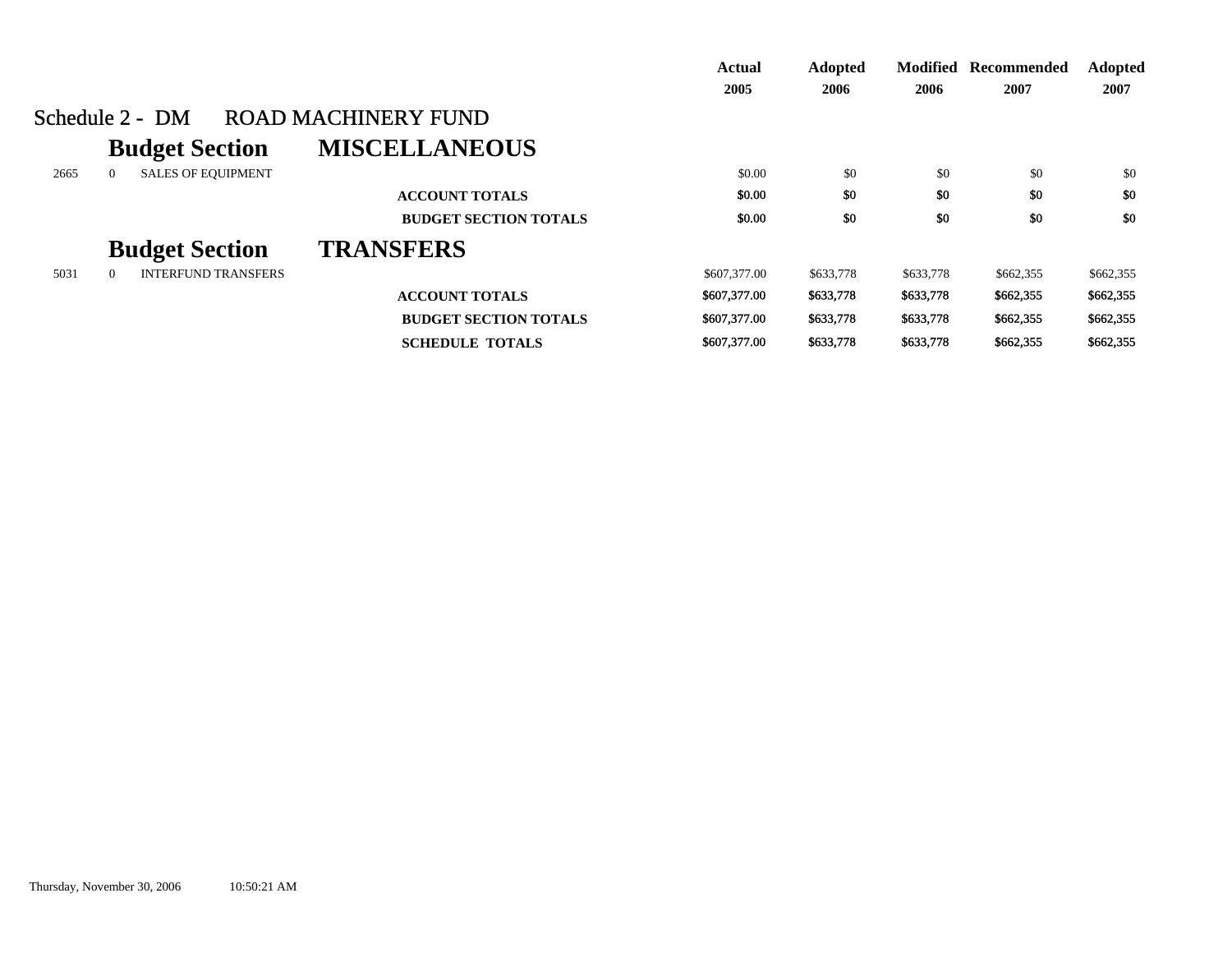|                |                |                                         |                                  | Actual<br>2005 | <b>Adopted</b><br>2006 | 2006        | Modified Recommended<br>2007 | Adopted<br>2007 |
|----------------|----------------|-----------------------------------------|----------------------------------|----------------|------------------------|-------------|------------------------------|-----------------|
| Schedule 2 - H |                |                                         | <b>CAPITAL PROJECTS FUND</b>     |                |                        |             |                              |                 |
|                |                | <b>Budget Section</b>                   | <b>NON-PROPERTY TAXES</b>        |                |                        |             |                              |                 |
| 1110           | 10             | SALES TAX - CAPITAL                     |                                  | \$1,876,779.11 | \$891,881              | \$891,881   | \$880,588                    | \$880,588       |
|                |                |                                         | <b>ACCOUNT TOTALS</b>            | \$1,876,779.11 | \$891,881              | \$891,881   | \$880,588                    | \$880,588       |
| 1140           | $\theta$       | EMERGENCY TELEPHONE E911 SURCHARGE      |                                  | \$36,767.47    | \$39,333               | \$39,333    | \$39,334                     | \$39,334        |
|                |                |                                         | <b>ACCOUNT TOTALS</b>            | \$36,767.47    | \$39,333               | \$39,333    | \$39,334                     | \$39,334        |
|                |                |                                         | <b>BUDGET SECTION TOTALS</b>     | \$1,913,546.58 | \$931,214              | \$931,214   | \$919,922                    | \$919,922       |
|                |                | <b>Budget Section</b>                   | <b>DEPARTMENTAL INCOME</b>       |                |                        |             |                              |                 |
| 1750           | $\Omega$       | <b>BUS COMPANY CONTRIBUTION</b>         |                                  | \$0.00         | \$45,000               | \$45,000    | \$45,000                     | \$45,000        |
|                |                |                                         | <b>ACCOUNT TOTALS</b>            | \$0.00         | \$45,000               | \$45,000    | \$45,000                     | \$45,000        |
| 2680           | 10             | INSURANCE RECOVERIES WATER DAMAGE       |                                  | \$0.00         | \$0                    | \$1,100,000 | \$428,800                    | \$428,800       |
|                |                |                                         | <b>ACCOUNT TOTALS</b>            | \$0.00         | S <sub>0</sub>         | \$1,100,000 | \$428,800                    | \$428,800       |
|                |                |                                         | <b>BUDGET SECTION TOTALS</b>     | \$0.00         | \$45,000               | \$1,145,000 | \$473,800                    | \$473,800       |
|                |                | <b>Budget Section</b>                   | <b>USE OF MONEY AND PROPERTY</b> |                |                        |             |                              |                 |
| 2401           | $\theta$       | <b>INTEREST AND EARNINGS</b>            |                                  | \$83,034.38    | \$0                    | \$0         | \$0                          | \$0             |
| 2401           | 10             | INTEREST AND EARNINGS-CAPITAL SALES TAX |                                  | \$102,063.80   | \$0                    | \$0         | \$50,000                     | \$50,000        |
| 2401           | 20             | INTEREST AND EARNINGS-BUILDING RESERVE  |                                  | \$90,285.21    | \$0                    | \$0         | \$0                          | \$0             |
| 2401           | 30             | INTEREST AND EARNINGS-TOBACCO RESERVE   |                                  | \$50,382.85    | \$0                    | \$0         | \$0                          | \$0             |
|                |                |                                         | <b>ACCOUNT TOTALS</b>            | \$325,766.24   | \$0                    | \$0         | \$50,000                     | \$50,000        |
|                |                |                                         | <b>BUDGET SECTION TOTALS</b>     | \$325,766.24   | S <sub>0</sub>         | \$0         | \$50,000                     | \$50,000        |
|                |                | <b>Budget Section</b>                   | <b>MISCELLANEOUS</b>             |                |                        |             |                              |                 |
| 2690           | $\Omega$       | <b>TOBACCO</b>                          |                                  | \$4,921,078.06 | \$0                    | \$679,534   | \$0                          | \$0             |
|                |                |                                         | <b>ACCOUNT TOTALS</b>            | \$4,921,078.06 | \$0                    | \$679,534   | \$0                          | \$0             |
| 2701           | $\overline{0}$ | REFUND OF PRIOR YEARS EXPENSES          |                                  | \$750.00       | \$0                    | \$0         | \$0                          | \$0             |
|                |                |                                         | <b>ACCOUNT TOTALS</b>            | \$750.00       | \$0                    | \$0         | \$0                          | \$0             |
|                |                |                                         | <b>BUDGET SECTION TOTALS</b>     | \$4,921,828.06 | \$0                    | \$679,534   | \$0                          | \$0             |
|                |                | <b>Budget Section</b>                   | <b>TRANSFERS</b>                 |                |                        |             |                              |                 |
| 5031           | 10             | INTERFUND TRANSFER-COUNTY ROAD          |                                  | \$0.00         | \$0                    | \$0         | \$0                          | \$0             |
| 5031           | 20             | INTERFUND TRANSFER-ROAD MACHINERY       |                                  | \$0.00         | \$0                    | \$0         | \$0                          | \$0             |
| 5031           | 30             | INTERFUND TRANSFER-ALL OTHER            |                                  | \$31,958.00    | \$0                    | \$0         | \$30,000                     | \$30,000        |
| 5031           | 50             | INTERFUND TRANSFER-BUILDING RESERVE     |                                  | \$0.00         | \$0                    | \$0         | \$0                          | \$0             |
|                |                |                                         | <b>ACCOUNT TOTALS</b>            | \$31,958.00    | \$0                    | \$0         | \$30,000                     | \$30,000        |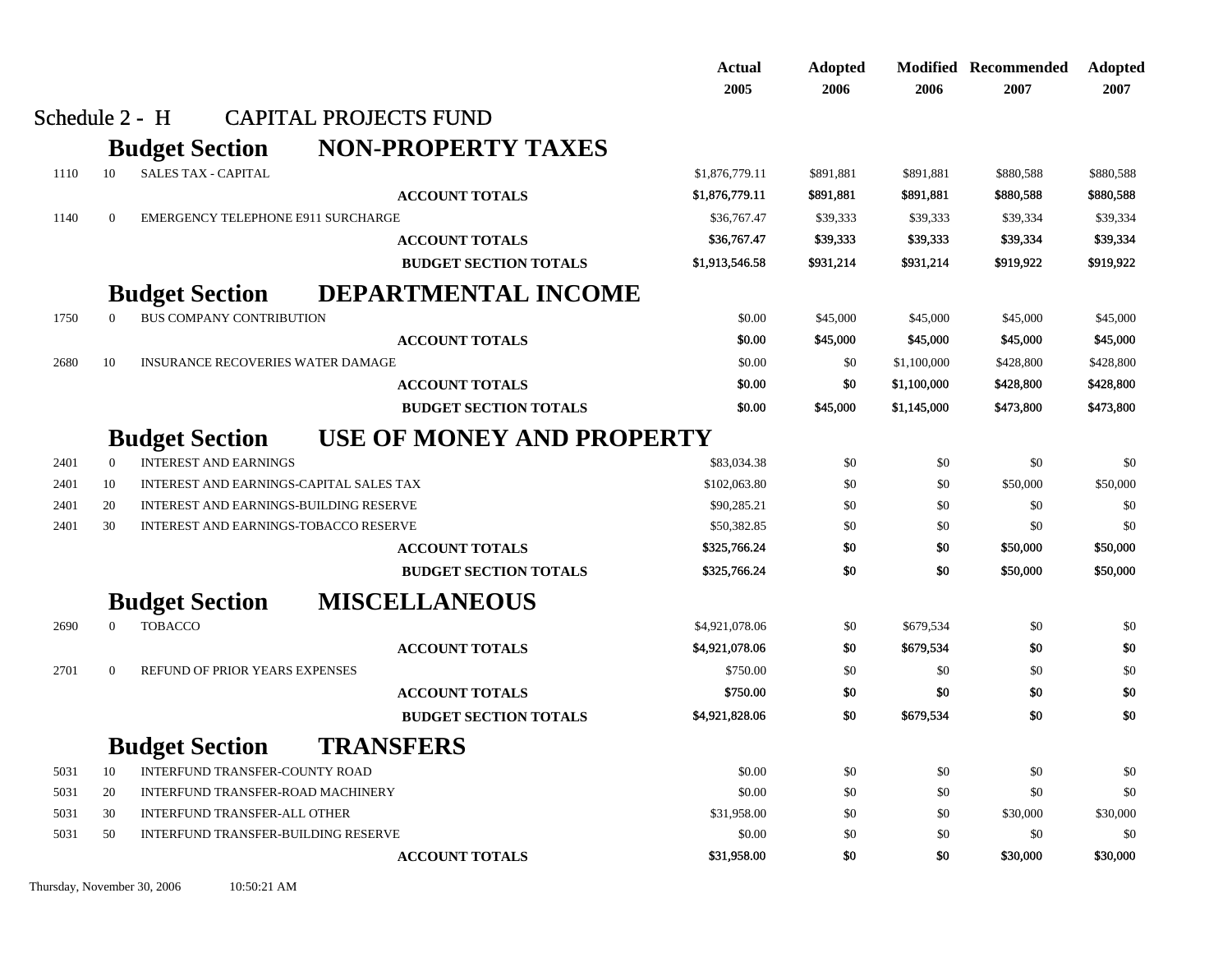|      |                |                                          |                              | Actual<br>2005 | <b>Adopted</b><br>2006 | 2006        | <b>Modified Recommended</b><br>2007 | Adopted<br>2007 |
|------|----------------|------------------------------------------|------------------------------|----------------|------------------------|-------------|-------------------------------------|-----------------|
|      |                |                                          | <b>BUDGET SECTION TOTALS</b> | \$31,958.00    | \$0                    | \$0         | \$30,000                            | \$30,000        |
|      |                | <b>Budget Section</b>                    | <b>STATE AID</b>             |                |                        |             |                                     |                 |
| 3021 | $\overline{0}$ | STATE AID-COURT FACILITY                 |                              | \$0.00         | \$1,965,713            | \$2,115,713 | \$0                                 | \$0             |
|      |                |                                          | <b>ACCOUNT TOTALS</b>        | \$0.00         | \$1,965,713            | \$2,115,713 | \$0                                 | \$0             |
| 3090 | 10             | STATE AID-BUS COMPANIES - CAPITAL        |                              | \$0.00         | \$45,000               | \$45,000    | \$45,000                            | \$45,000        |
|      |                |                                          | <b>ACCOUNT TOTALS</b>        | \$0.00         | \$45,000               | \$45,000    | \$45,000                            | \$45,000        |
| 3310 | $\overline{0}$ | STATE AID-PROBATION                      |                              | \$0.00         | \$28,498               | \$28,498    | \$27,868                            | \$27,868        |
|      |                |                                          | <b>ACCOUNT TOTALS</b>        | \$0.00         | \$28,498               | \$28,498    | \$27,868                            | \$27,868        |
| 3346 | $\overline{0}$ | STATE AID-SHSP GRANT C837940             |                              | \$104,688.17   | \$0                    | \$0         | \$0                                 | \$0             |
|      |                |                                          | <b>ACCOUNT TOTALS</b>        | \$104,688.17   | \$0                    | \$0         | \$0                                 | \$0             |
| 3401 | $\overline{0}$ | STATE AID-PUBLIC HEALTH                  |                              | \$46,616.00    | \$19,800               | \$19,800    | \$16,200                            | \$16,200        |
|      |                |                                          | <b>ACCOUNT TOTALS</b>        | \$46,616.00    | \$19,800               | \$19,800    | \$16,200                            | \$16,200        |
| 3448 | $\overline{0}$ | STATE AID-WMD GRANT                      |                              | \$0.00         | \$10,000               | \$10,000    | \$0                                 | \$0             |
|      |                |                                          | <b>ACCOUNT TOTALS</b>        | \$0.00         | \$10,000               | \$10,000    | \$0                                 | \$0             |
| 3501 | $\overline{0}$ | STATE AID-CONSOLIDATED HIGHWAY (CHIPS)   |                              | \$856,998.36   | \$856,998              | \$856,998   | \$912,804                           | \$912,804       |
|      |                |                                          | <b>ACCOUNT TOTALS</b>        | \$856,998.36   | \$856,998              | \$856,998   | \$912,804                           | \$912,804       |
| 3502 | $\overline{0}$ | STATE AID-COUNTY ROAD BRIDGE PROJECTS    |                              | \$52,207.00    | \$379,836              | \$379,836   | \$367,500                           | \$367,500       |
|      |                |                                          | <b>ACCOUNT TOTALS</b>        | \$52,207.00    | \$379,836              | \$379,836   | \$367,500                           | \$367,500       |
| 3510 | $\overline{0}$ | <b>STATE AID-FEMA</b>                    |                              | \$16,245.90    | \$0                    | \$0         | \$0                                 | \$0             |
| 3510 | 10             | STATE AID-FEMA FLOOD OF 2006             |                              | \$0.00         | \$0                    | \$0         | \$0                                 | \$0             |
|      |                |                                          | <b>ACCOUNT TOTALS</b>        | \$16,245.90    | \$0                    | \$0         | \$0                                 | \$0             |
| 3610 | $\overline{0}$ | STATE AID-SOCIAL SERVICES ADMINISTRATION |                              | \$9,929.00     | \$11,000               | \$11,000    | \$8,750                             | \$8,750         |
|      |                |                                          | <b>ACCOUNT TOTALS</b>        | \$9,929.00     | \$11,000               | \$11,000    | \$8,750                             | \$8,750         |
|      |                |                                          | <b>BUDGET SECTION TOTALS</b> | \$1,086,684.43 | \$3,316,845            | \$3,466,845 | \$1,378,122                         | \$1,378,122     |
|      |                | <b>Budget Section</b>                    | <b>FEDERAL AID</b>           |                |                        |             |                                     |                 |
| 4089 | $\overline{0}$ | FEDERAL AID-HAVA                         |                              | \$0.00         | \$615,923              | \$615,923   | \$615,923                           | \$615,923       |
|      |                |                                          | <b>ACCOUNT TOTALS</b>        | \$0.00         | \$615,923              | \$615,923   | \$615,923                           | \$615,923       |
| 4090 | 10             | FEDERAL AID-BUS COMPANIES - CAPITAL      |                              | \$0.00         | \$360,000              | \$360,000   | \$360,000                           | \$360,000       |
|      |                |                                          | <b>ACCOUNT TOTALS</b>        | \$0.00         | \$360,000              | \$360,000   | \$360,000                           | \$360,000       |
| 4490 | $\overline{0}$ | FEDERAL AID-MEDICAID SALARY SHARING      |                              | \$0.00         | \$0                    | \$0         | \$0                                 | \$0             |
|      |                |                                          | <b>ACCOUNT TOTALS</b>        | \$0.00         | \$0                    | \$0         | \$0                                 | \$0             |
| 4502 | $\mathbf{0}$   | FEDERAL AID-COUNTY ROAD BRIDGE PROJECTS  |                              | \$278,434.00   | \$2,025,792            | \$2,025,792 | \$2,082,500                         | \$2,082,500     |
|      |                |                                          | <b>ACCOUNT TOTALS</b>        | \$278,434.00   | \$2,025,792            | \$2,025,792 | \$2,082,500                         | \$2,082,500     |
| 4510 | $\mathbf{0}$   | FEDERAL AID-FEMA                         |                              | \$37,579.46    | \$0                    | \$0         | \$0                                 | \$0             |
|      |                |                                          |                              |                |                        |             |                                     |                 |

Thursday, November 30, 2006 10:50:21 AM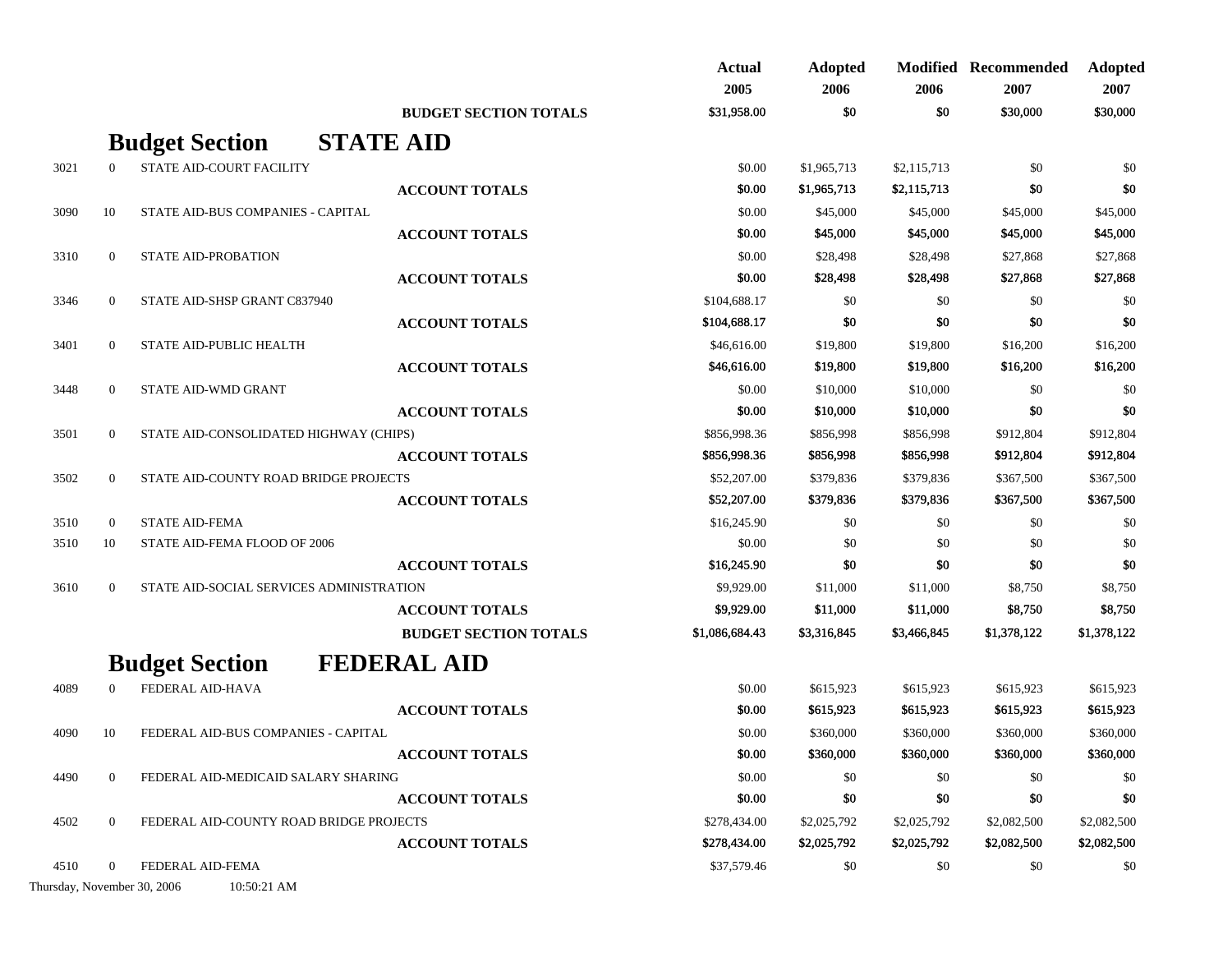|      |          |                                   |                              | Actual         | <b>Adopted</b> |             | Modified Recommended | Adopted     |
|------|----------|-----------------------------------|------------------------------|----------------|----------------|-------------|----------------------|-------------|
|      |          |                                   |                              | 2005           | 2006           | 2006        | 2007                 | 2007        |
| 4510 | 10       | FEDERAL AID-FEMA FLOOD OF 2006    |                              | \$0.00         | \$0            | \$0         | \$0                  | \$0         |
|      |          |                                   | <b>ACCOUNT TOTALS</b>        | \$37,579.46    | \$0            | \$0         | \$0                  | \$0         |
| 4610 | $\Omega$ | FEDERAL AID-SOCIAL SERVICES ADMIN |                              | \$21,926.00    | \$25,000       | \$25,000    | \$17,500             | \$17,500    |
|      |          |                                   | <b>ACCOUNT TOTALS</b>        | \$21,926.00    | \$25,000       | \$25,000    | \$17,500             | \$17,500    |
|      |          |                                   | <b>BUDGET SECTION TOTALS</b> | \$337,939.46   | \$3,026,715    | \$3,026,715 | \$3,075,923          | \$3,075,923 |
|      |          | <b>Budget Section</b>             | <b>DEBT PROCEEDS</b>         |                |                |             |                      |             |
| 5710 | $\Omega$ | PROCEEDS OF SERIAL BONDS          |                              | \$0.00         | \$0            | \$0         | \$0                  | \$0         |
|      |          |                                   | <b>ACCOUNT TOTALS</b>        | \$0.00         | \$0            | \$0         | \$0                  | \$0         |
|      |          |                                   | <b>BUDGET SECTION TOTALS</b> | \$0.00         | \$0            | \$0         | \$0                  | \$0         |
|      |          |                                   | <b>SCHEDULE TOTALS</b>       | \$8,617,722.77 | \$7,319,774    | \$9,249,308 | \$5,927,767          | \$5,927,767 |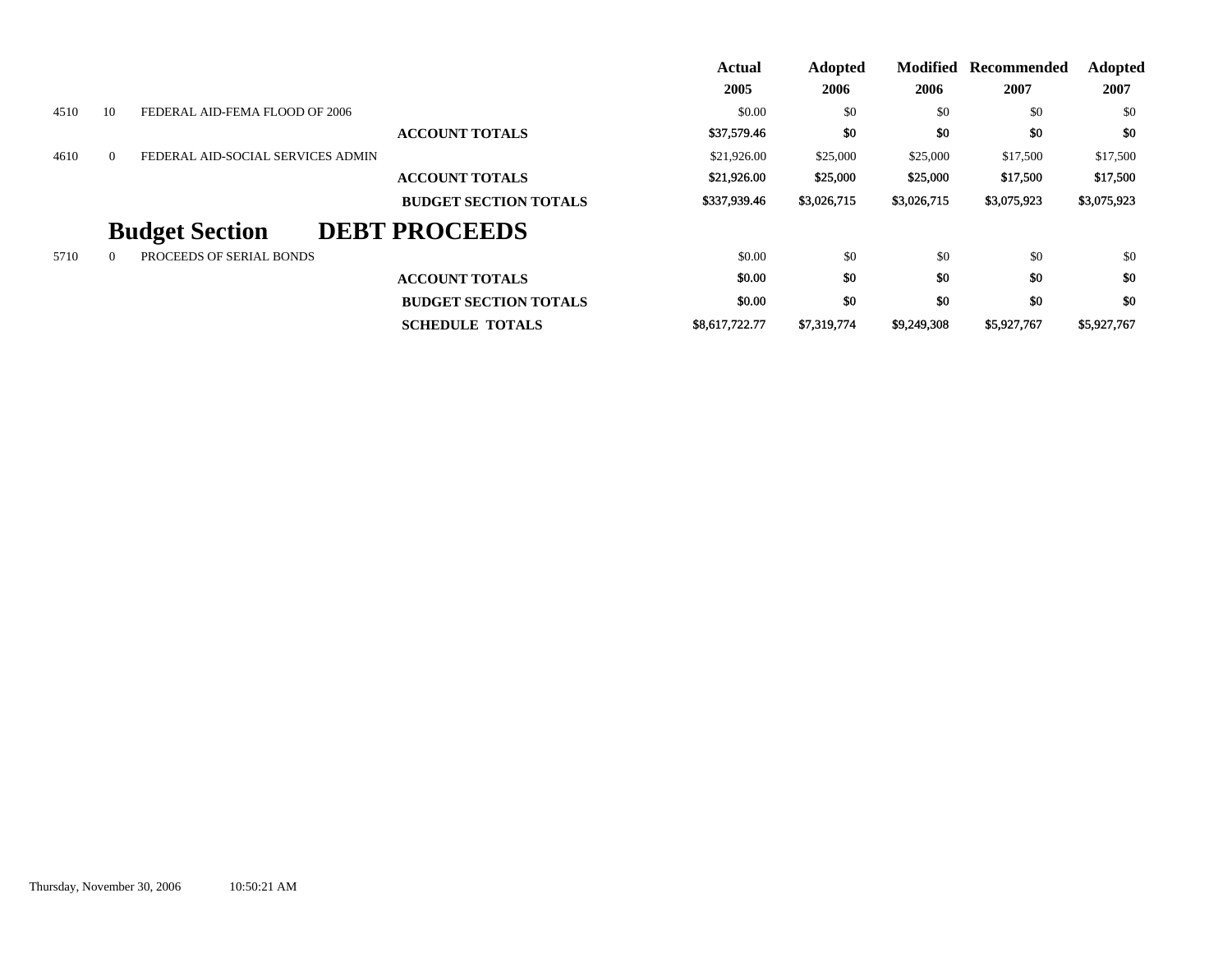|      |                                               |                              | Actual<br>2005 | <b>Adopted</b><br>2006 | 2006        | <b>Modified Recommended</b><br>2007 | <b>Adopted</b><br>2007 |
|------|-----------------------------------------------|------------------------------|----------------|------------------------|-------------|-------------------------------------|------------------------|
|      | Schedule 2 - S                                | <b>SELF INSURANCE FUND</b>   |                |                        |             |                                     |                        |
|      | <b>Budget Section</b>                         | DEPARTMENTAL INCOME          |                |                        |             |                                     |                        |
| 2222 | PARTICIPANTS ASSESSMENTS<br>$\Omega$          |                              | \$1,198,189.01 | \$1,059,931            | \$1,059,931 | \$1,093,813                         | \$1,093,813            |
|      |                                               | <b>ACCOUNT TOTALS</b>        | \$1,198,189.01 | \$1,059,931            | \$1,059,931 | \$1,093,813                         | \$1,093,813            |
|      |                                               | <b>BUDGET SECTION TOTALS</b> | \$1,198,189.01 | \$1,059,931            | \$1,059,931 | \$1,093,813                         | \$1,093,813            |
|      | <b>Budget Section</b>                         | USE OF MONEY AND PROPERTY    |                |                        |             |                                     |                        |
| 2401 | <b>INTEREST AND EARNINGS</b><br>$\Omega$      |                              | \$17,517.81    | \$0                    | \$0         | \$0                                 | \$0                    |
| 2401 | INTEREST & EARNINGS/CONTRIBUTED RESERVE<br>10 |                              | \$10,752.92    | \$0                    | \$0         | \$0                                 | \$0                    |
|      |                                               | <b>ACCOUNT TOTALS</b>        | \$28,270.73    | \$0                    | \$0         | \$0                                 | \$0                    |
|      |                                               | <b>BUDGET SECTION TOTALS</b> | \$28,270.73    | <b>SO</b>              | \$0         | \$0                                 | \$0                    |
|      | <b>Budget Section</b>                         | <b>MISCELLANEOUS</b>         |                |                        |             |                                     |                        |
| 2701 | REFUNDS OF PRIOR YEARS EXPENSES<br>$\Omega$   |                              | \$0.00         | \$40,536               | \$40,536    | \$40,348                            | \$40,348               |
|      |                                               | <b>ACCOUNT TOTALS</b>        | \$0.00         | \$40,536               | \$40,536    | \$40,348                            | \$40,348               |
|      |                                               | <b>BUDGET SECTION TOTALS</b> | \$0.00         | \$40,536               | \$40,536    | \$40,348                            | \$40,348               |
|      |                                               | <b>SCHEDULE TOTALS</b>       | \$1,226,459.74 | \$1,100,467            | \$1,100,467 | \$1,134,161                         | \$1,134,161            |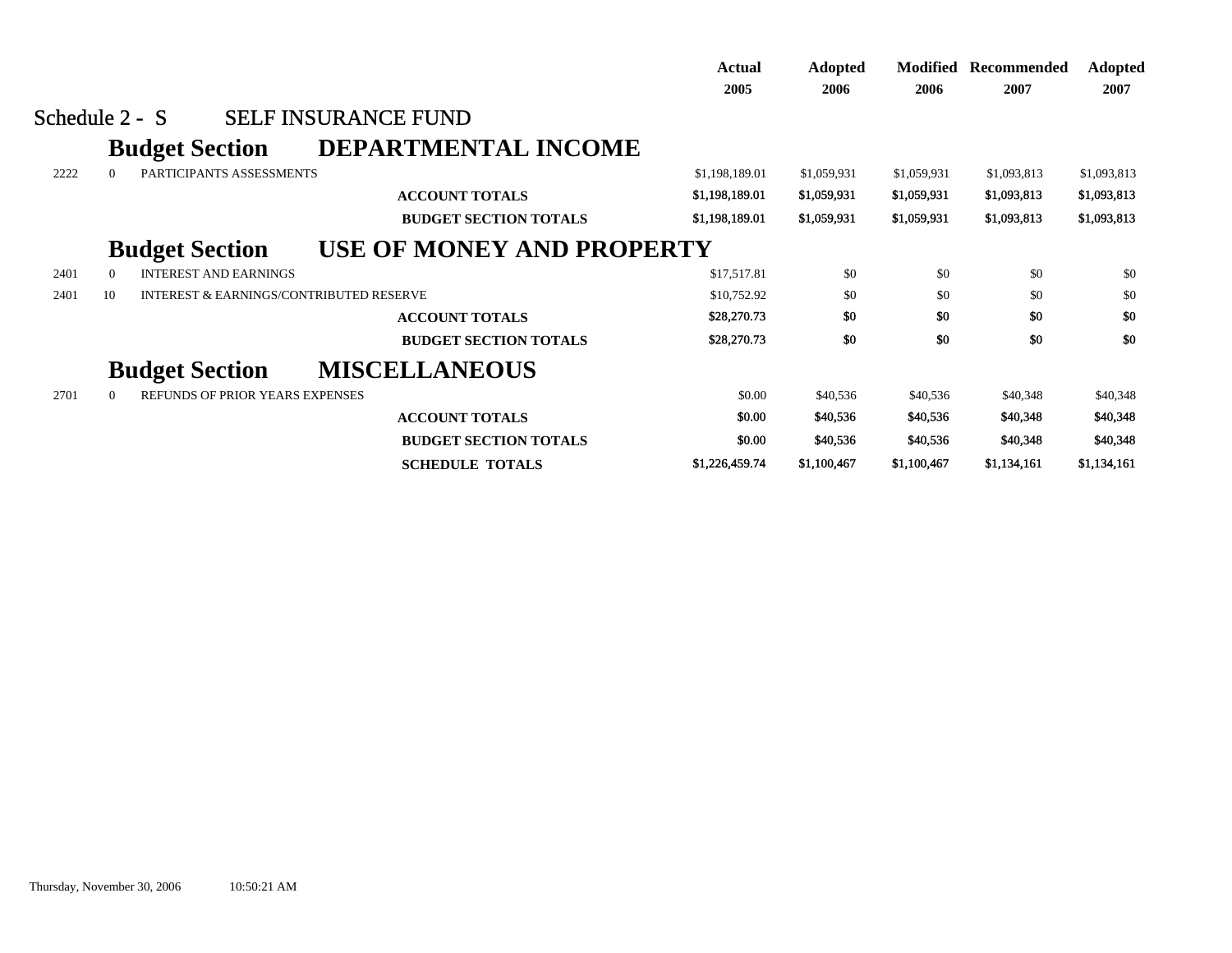|                      | Actual          | Adopted      |              | Modified Recommended Adopted |              |
|----------------------|-----------------|--------------|--------------|------------------------------|--------------|
|                      | 2005            | 2006         | 2006         | 2007                         | 2007         |
| <b>REPORT TOTALS</b> | \$76,966,182,27 | \$54,411,308 | \$75,128,983 | \$57,529,020                 | \$57.529.020 |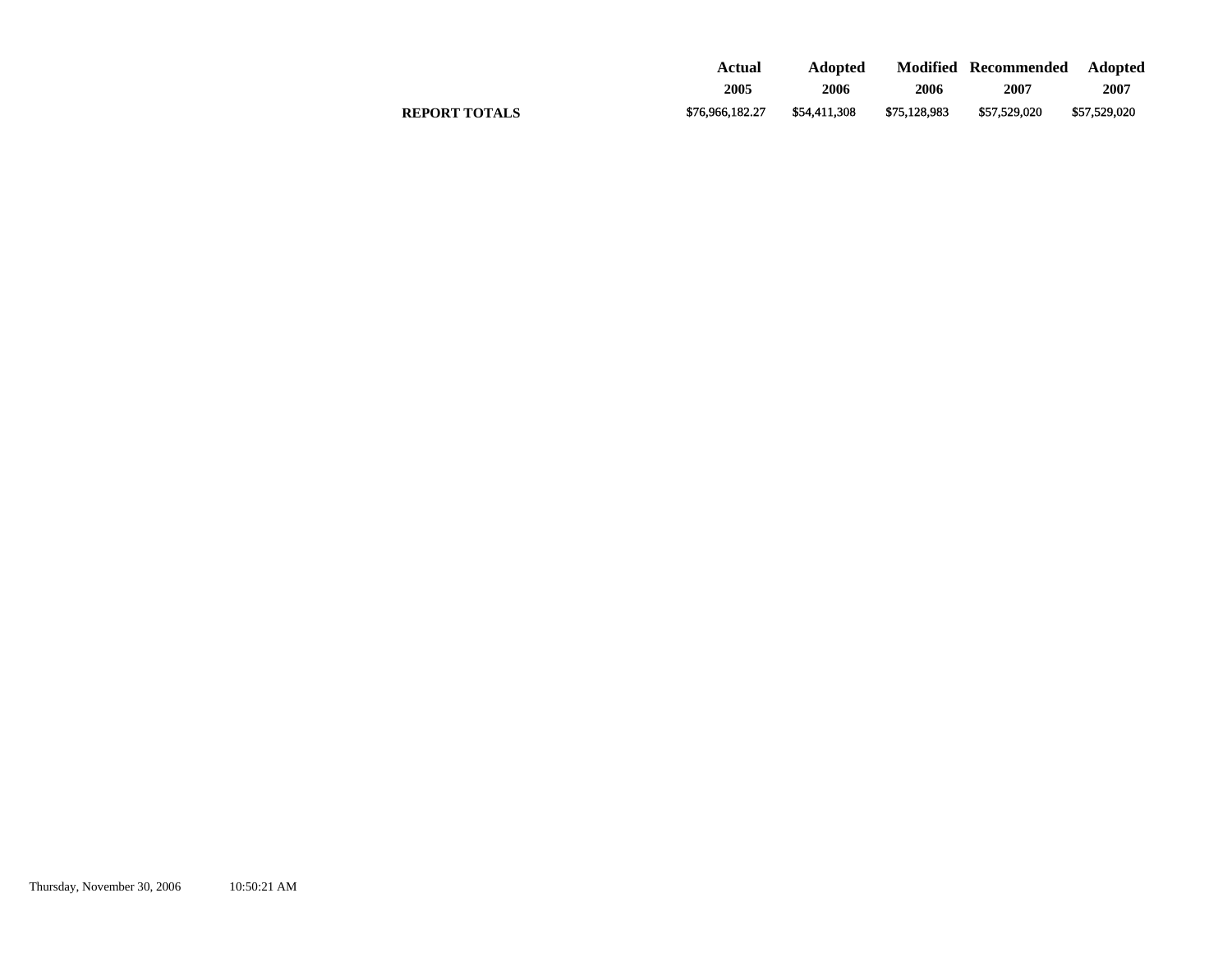## ESTIMATED FUND BALANCE SCHEDULE 3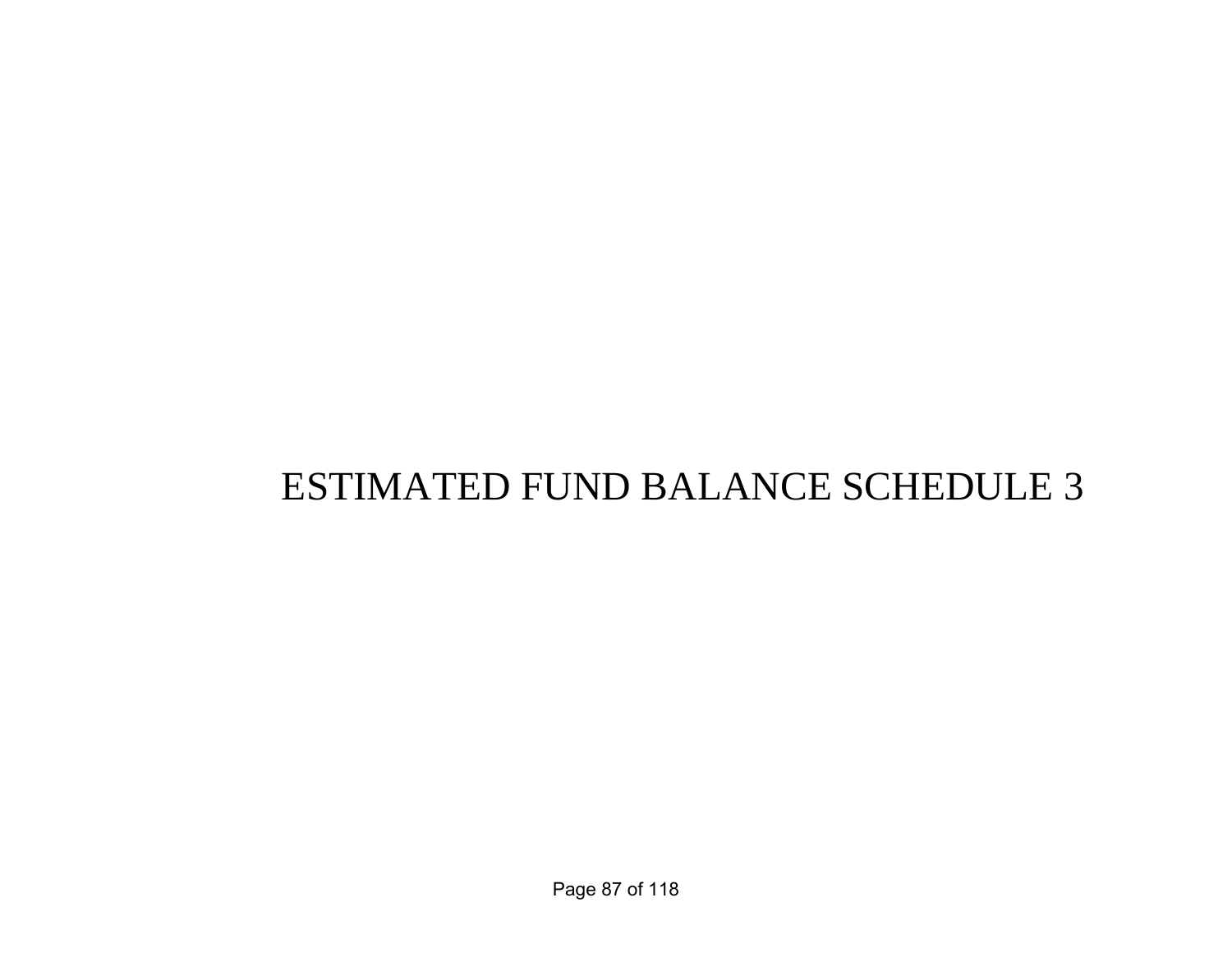#### **SCHEDULE 3 ESTIMATED FUND BALANCE AS OF DECEMBER 31, 2006**

| <b>FUND</b>                    | <b>ENCUMBRANCES</b> | <b>ESTIMATED FUND BALANCE AS OF</b><br>DECEMBER 31, 2006, AFTER<br><b>DEDUCTIONS FOR ESTIMATED</b> | <b>ESTIMATED FUND BALANCE</b><br><b>APPROPRIATED BY</b><br><b>LEGISLATIVE BOARD</b><br>(TRANSFER TO EXHIBIT A) |           |  |
|--------------------------------|---------------------|----------------------------------------------------------------------------------------------------|----------------------------------------------------------------------------------------------------------------|-----------|--|
| <b>A - GENERAL FUND</b>        | \$                  | 9,300,000                                                                                          | \$                                                                                                             | 3,400,000 |  |
| <b>B - SOLID WASTE FUND</b>    | \$                  | 45,000                                                                                             | \$                                                                                                             |           |  |
| <b>H - CAPITAL FUND</b>        | \$                  | 7,000,000                                                                                          | \$                                                                                                             | 5,578,257 |  |
| <b>S - SELF INSURANCE FUND</b> | \$                  | 859,000                                                                                            | \$                                                                                                             |           |  |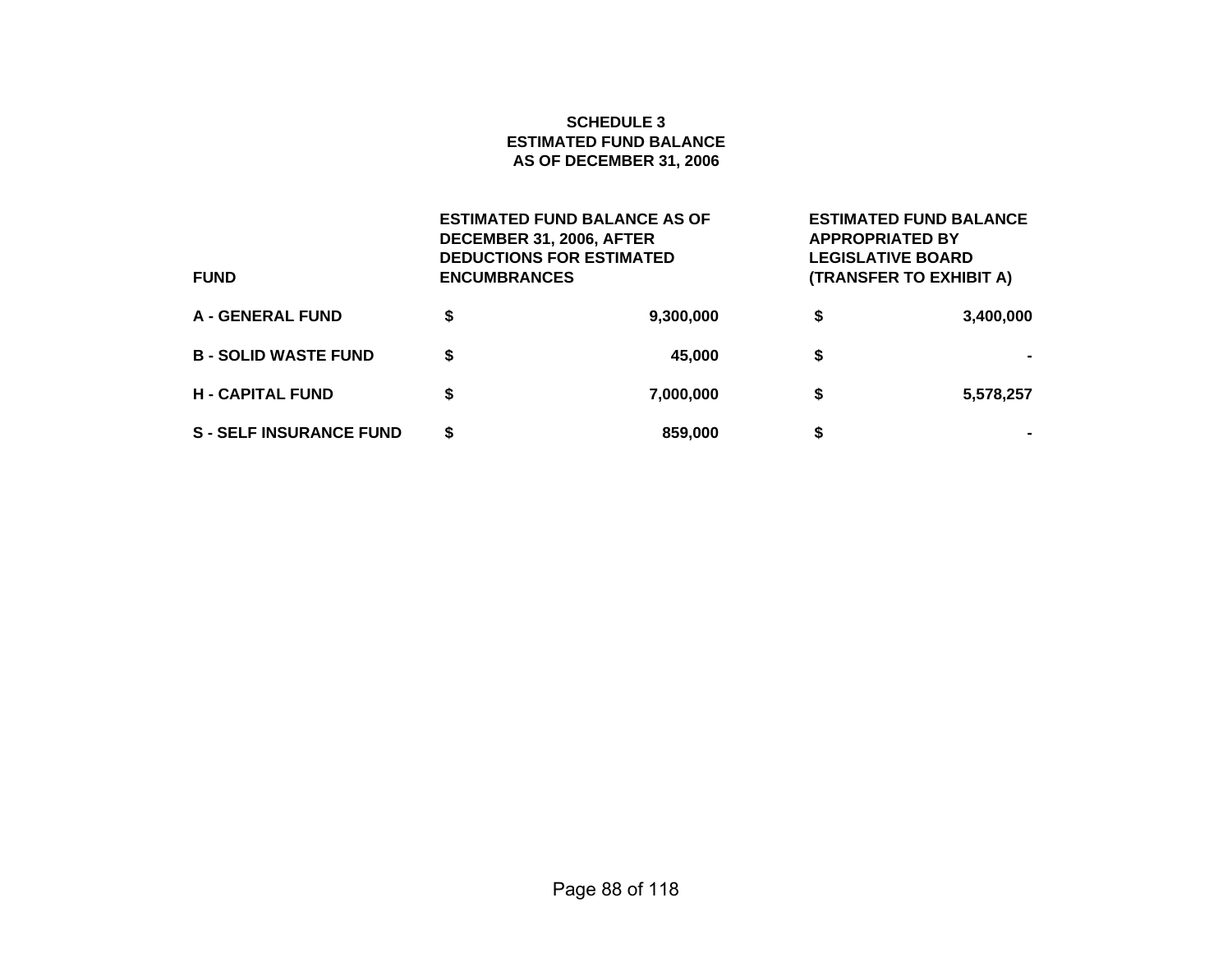# ESTIMATED RESERVES SCHEDULE 4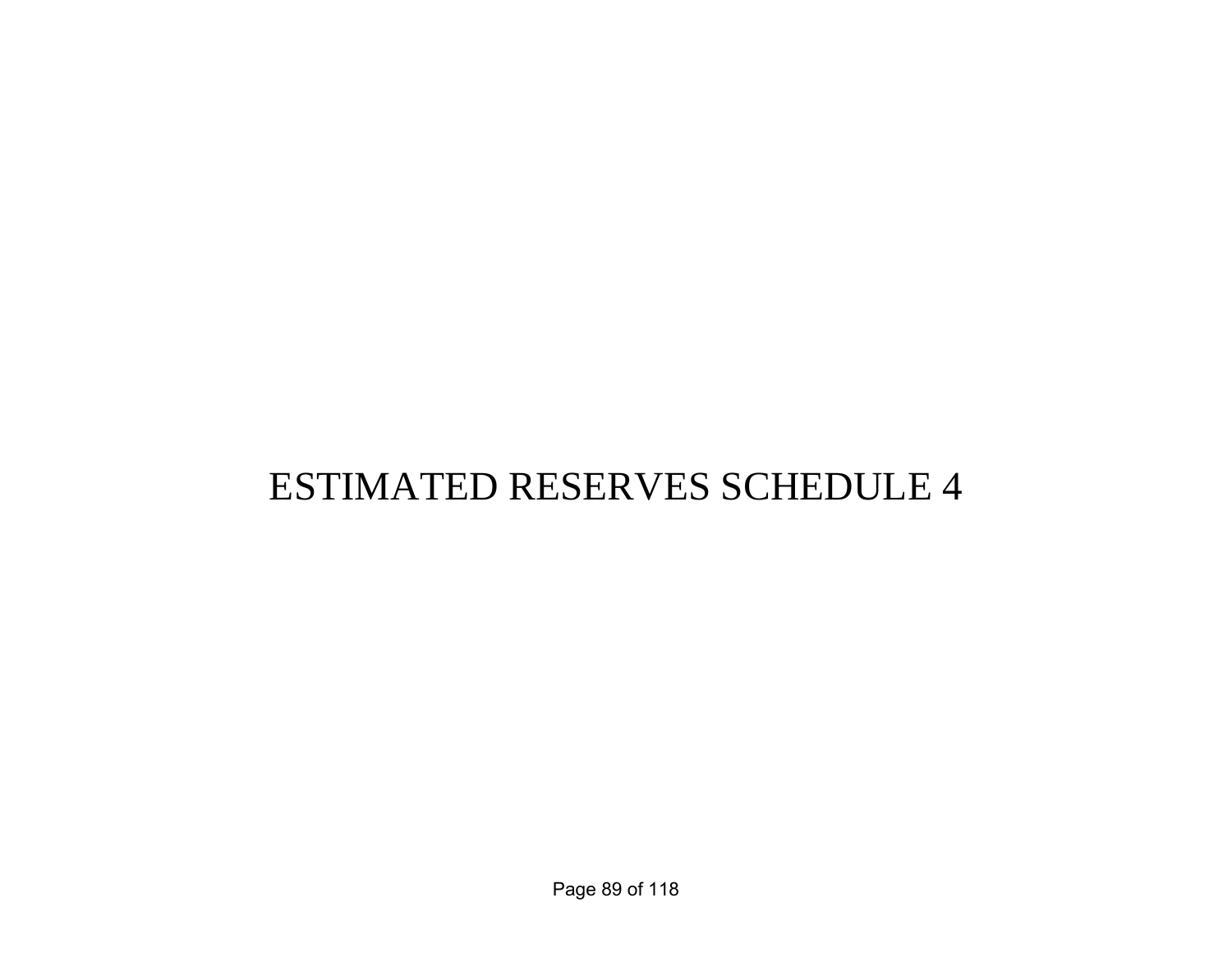#### **SCHEDULE 4 STATEMENT OF ESTIMATED RESERVES AS OF DECEMBER 31, 2006**

| <b>RESERVE NAME</b>                                                                     | <b>BALANCE</b> |        |
|-----------------------------------------------------------------------------------------|----------------|--------|
| CAPITAL FUND, ESTABLISHED IN 1956, HAS A BALANCE OF                                     | \$100,000      |        |
| CAPITAL SALES TAX DEBT SERVICE RESERVE, ESTABLISHED IN 1994                             | \$2,300,000    |        |
| <b>CAPITAL COUNTY OFFICE BUILDING RESERVE, ESTABLISHED IN 1999, HAS A BALANCE OF</b>    | \$             |        |
| <b>TOBACCO SECURITIZATION BUILDING CAPITAL RESERVE, ESTABLISHED IN 2000</b>             | \$             |        |
| <b>TOBACCO SECURITIZATION BRIDGE CAPITAL RESERVE, ESTABLISHED IN 2005</b>               | \$4,900,000    |        |
| UNEMPLOYMENT RESERVE, ESTABLISHED IN 1979, HAS A BALANCE OF                             | \$             | 50,000 |
| STOP DWI RESERVE, ESTABLISHED IN 1981, HAS A BALANCE OF                                 | \$             | 69,000 |
| TOURISM AND RECREATION, ESTABLISHED IN 1990, HAS A BALANCE OF                           | \$             |        |
| E 911 EMERGENCY TELEPHONE RESERVE, ESTABLISHED IN 1991, HAS A BALANCE OF                | \$<br>115,510  |        |
| LIABILITY INSURANCE RESERVE, ESTABLISHED IN 1992, HAS A BALANCE OF                      | \$209,000      |        |
| <b>CONSOLIDATED HEALTH INSURANCE, ESTABLISHED IN 1992, HAS A BALANCE OF</b>             | \$2,400,000    |        |
| <b>CRIMINAL PROCEEDS FORFEITURE RESERVE, ESTABLISHED IN 1993,</b>                       | \$             | 27,873 |
| <b>WORKERS' COMPENSATION CONTRIBUTED RESERVE, ESTABLISHED IN 1994, HAS A BALANCE OF</b> | \$678,000      |        |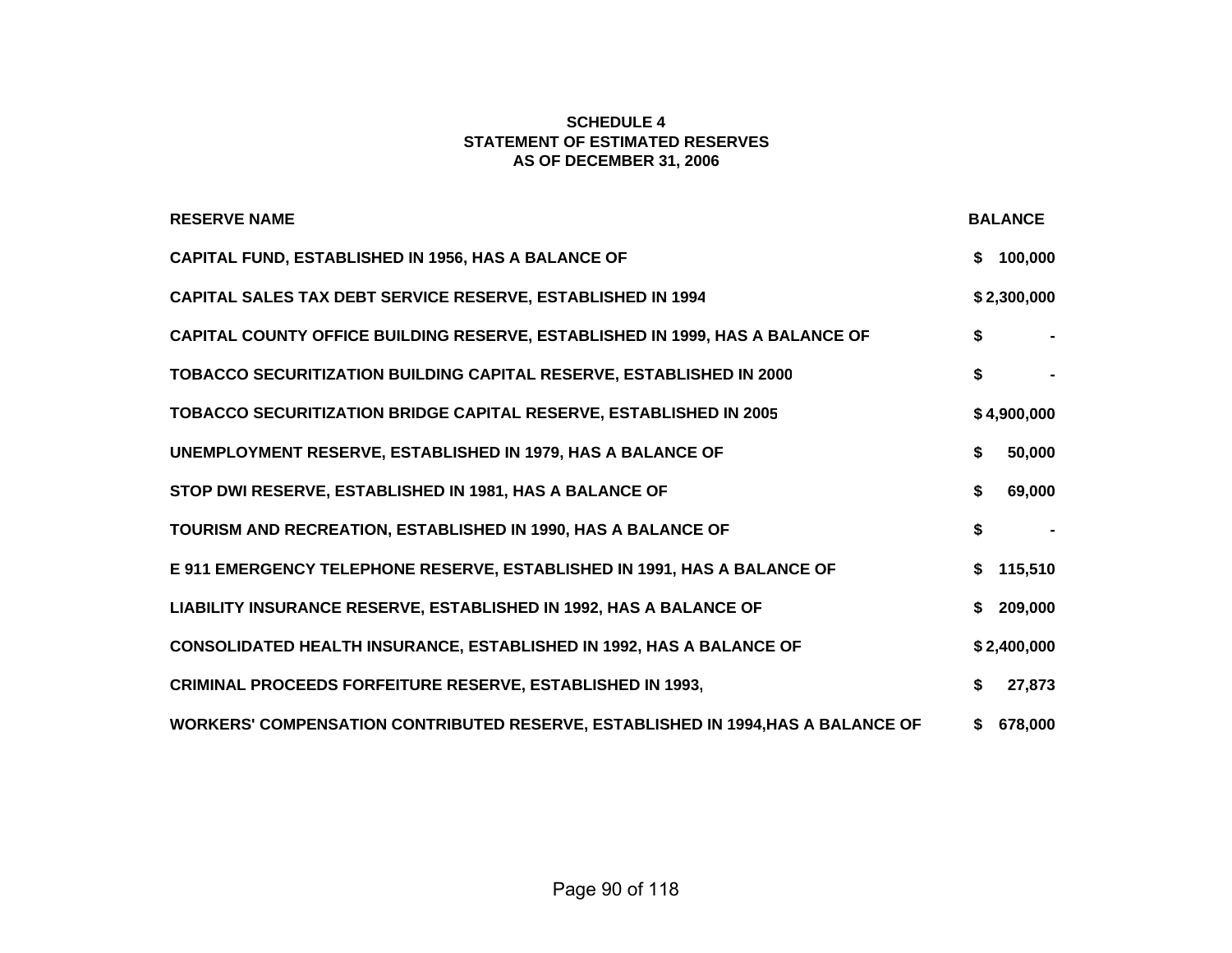## SALARIES AND WAGES SCHEDULE 5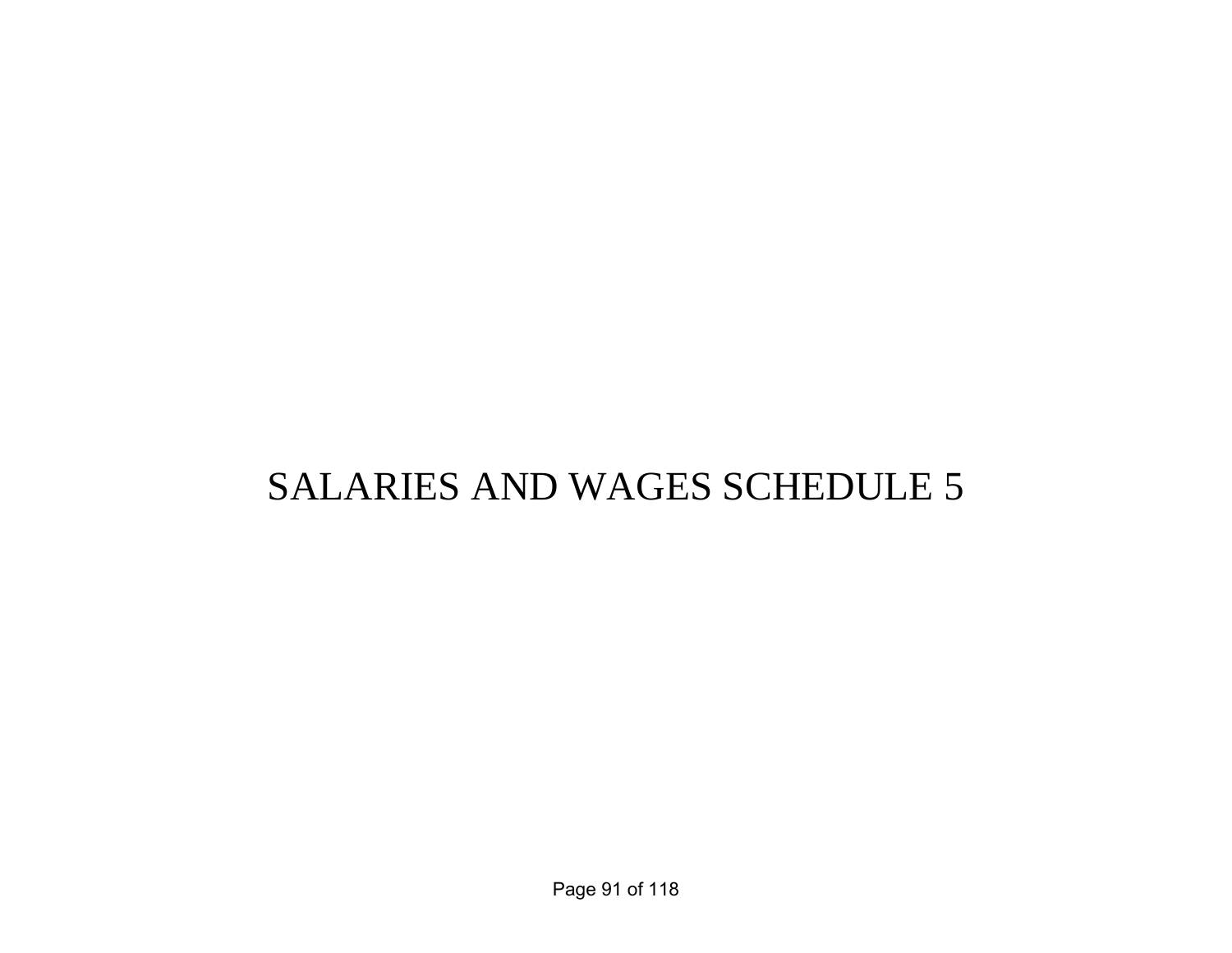### Salaries and Wages

|                |                                      | $Y =$ More than 1 Department |                 | <b>Employee No. <math>0 = VACANT</math></b> | <b>Adopted</b> |
|----------------|--------------------------------------|------------------------------|-----------------|---------------------------------------------|----------------|
|                | <b>ACCOUNT NUMBER AND DEPARTMENT</b> | EMP#                         | <b>JOB CODE</b> | <b>JOB TITLE</b>                            | 2007           |
| Schedule 5 - A |                                      |                              |                 |                                             |                |
| 1010 10.00     | <b>10 LEGISLATURE</b>                | 38                           |                 | 1260 CHAIR CO LEGISLATURE                   | 30,400         |
| 1010 10.00     | <b>10 LEGISLATURE</b>                | 14                           |                 | 1780 CLERK TC CO LEGISLATURE                | 53,230         |
| 1010 10.00     | 10 LEGISLATURE                       | 781                          |                 | 2930 DEP CLERK TO TC LEGIS                  | 28,875         |
| 1010 10.00     | <b>10 LEGISLATURE</b>                | 62                           |                 | 9005 TIOGA COUNTY LEGISLATOR                | 9,400          |
| 1010 10.00     | <b>10 LEGISLATURE</b>                | 12                           |                 | 9005 TIOGA COUNTY LEGISLATOR                | 9,400          |
| 1010 10.00     | <b>10 LEGISLATURE</b>                | 18                           |                 | 9005 TIOGA COUNTY LEGISLATOR                | 9,400          |
| 1010 10.00     | <b>10 LEGISLATURE</b>                | $22\,$                       |                 | 9005 TIOGA COUNTY LEGISLATOR                | 9,400          |
| 1010 10.00     | <b>10 LEGISLATURE</b>                | $\mathbf{1}$                 |                 | 9005 TIOGA COUNTY LEGISLATOR                | 9,400          |
| 1010 10.00     | <b>10 LEGISLATURE</b>                | 17                           |                 | 9005 TIOGA COUNTY LEGISLATOR                | 9,400          |
| 1010 10.00     | <b>10 LEGISLATURE</b>                | 45                           |                 | 9005 TIOGA COUNTY LEGISLATOR                | 9,400          |
| 1010 10.00     | <b>10 LEGISLATURE</b>                | 72                           |                 | 9005 TIOGA COUNTY LEGISLATOR                | 9,400          |
| 1165 10.00     | 10 DISTRICT ATTORNEY                 | 24                           |                 | 3370 DISTRICT ATTORNEY                      | 119,790        |
| 1165 10.00     | 10 DISTRICT ATTORNEY                 | 183                          |                 | 7230 SEC TO DIST ATTORNEY                   | 38,138         |
| 1165 10.00     | 20 DISTRICT ATTORNEY                 | 1330                         |                 | 9350 TYPIST P/T                             | 2,500          |
| 1165 10.00     | 20 DISTRICT ATTORNEY                 | 266                          |                 | 9350 TYPIST P/T                             | 2,500          |
| 1165 10.00     | 20 DISTRICT ATTORNEY                 | 1171                         |                 | 9350 TYPIST P/T                             | 2,500          |
| 1165 10.00     | 20 DISTRICT ATTORNEY                 | 240                          |                 | 9890 IST ASST DIST ATTORNEY                 | 37,440         |
| 1165 10.00     | 20 DISTRICT ATTORNEY                 | 185                          |                 | 9930 2ND ASST DIST ATTORNEY                 | 34,320         |
| 1165 10.00     | 20 DISTRICT ATTORNEY                 | 230                          |                 | 9990 3RD ASST DIST ATTORNEY                 | 31,050         |
| 1170 10.00     | <b>20 PUBLIC DEFENDER</b>            | 26                           |                 | 6610 PUBLIC DEFENDER                        | 45,760         |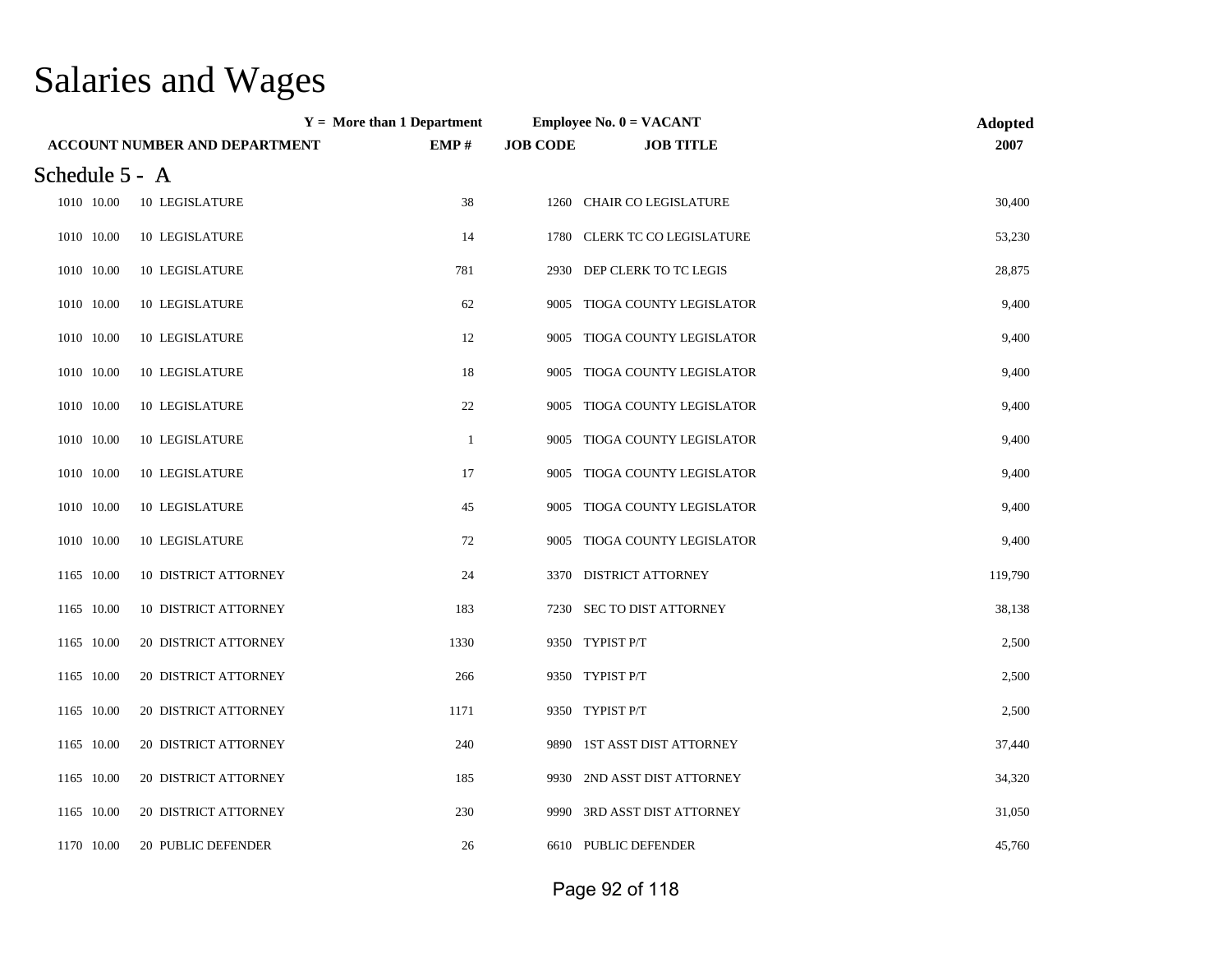|            |                                 | $Y =$ More than 1 Department |                 | <b>Employee No. <math>0 = VACANT</math></b> | Adopted |
|------------|---------------------------------|------------------------------|-----------------|---------------------------------------------|---------|
|            | ACCOUNT NUMBER AND DEPARTMENT   | EMP#                         | <b>JOB CODE</b> | <b>JOB TITLE</b>                            | 2007    |
| 1170 10.00 | 20 PUBLIC DEFENDER              | 32                           |                 | 9900 1ST ASST PUB DEFENDER                  | 33,638  |
| 1170 10.00 | 20 PUBLIC DEFENDER              | 454                          |                 | 9960 2ND ASST PUB DEFENDER                  | 28,562  |
| 1325 10.00 | 10 TREASURER                    | 1012                         |                 | 370 ACCT CLERK - TYPIST                     | 23,674  |
| 1325 10.00 | 10 TREASURER                    | $\tau$                       |                 | 2500 COUNTY TREASURER                       | 57,500  |
| 1325 10.00 | 10 TREASURER                    | 818 Y                        |                 | 2990 DEPUTY CO TREASURER                    | 63,601  |
| 1325 10.00 | 10 TREASURER                    | 122                          |                 | 5510 PARALEGAL                              | 33,072  |
| 1325 10.00 | 10 TREASURER                    | 635                          |                 | 5685 PAYROLL SUPERVISOR                     | 36,717  |
| 1325 10.00 | 10 TREASURER                    | 46                           |                 | 6160 PRINCIPAL ACCOUNT CLERK                | 37,893  |
| 1325 10.00 | 10 TREASURER                    | 215                          |                 | 7955 SR. PAYROLL CLERK                      | 28,464  |
| 1325 10.00 | <b>10 TREASURER</b>             | 400                          |                 | 9000 TAX ROLL SUPERVISOR                    | 30,211  |
| 1340 10.00 | 10 BUDGET                       | 818 Y                        |                 | 1040 BUDGET OFFICER                         | 17,500  |
| 1345 10.00 | 10 PURCHASING                   | 844                          | Y               | 2090 CONF SEC TO CO MANAGER                 | 3,000   |
| 1355 10.00 | 10 ASSESSMENTS                  | 665                          |                 | 500 ADMIN ASSISTANT                         | 29,543  |
| 1355 10.00 | 10 ASSESSMENTS                  | 625 Y                        |                 | 3175 DIR REAL PROP TAX SVC I                | 51,934  |
| 1355 10.00 | 10 ASSESSMENTS                  | 857                          |                 | 6684 REAL PROP TAX SER TECH                 | 41,822  |
| 1355 10.00 | 20 ASSESSMENTS                  | 44                           |                 | 1630 CLERK P/T                              | 8,516   |
| 1410 10.00 | 10 COUNTY CLERK                 | 871                          |                 | 370 ACCT CLERK - TYPIST                     | 25,846  |
| 1410 10.00 | 10 COUNTY CLERK                 | 65                           |                 | 370 ACCT CLERK - TYPIST                     | 27,814  |
| 1410 10.00 | 10 COUNTY CLERK                 | 946                          |                 | 370 ACCT CLERK - TYPIST                     | 23,708  |
|            | 1410 10.00 10 COUNTY CLERK      | 242                          |                 | 2380 COUNTY CLERK                           | 45,000  |
| 1410 10.00 | <b>10 COUNTY CLERK</b>          | 600                          | 2980            | DEPUTY COUNTY CLERK                         | 40,135  |
| 1411 10.00 | 10 DEPARTMWNT OF MOTOR VEHICLES | 1182                         |                 | 370 ACCT CLERK - TYPIST                     | 22,307  |
| 1411 10.00 | 10 DEPARTMWNT OF MOTOR VEHICLES | 407                          |                 | 370 ACCT CLERK - TYPIST                     | 35,248  |
|            |                                 |                              |                 | Page 93 of 118                              |         |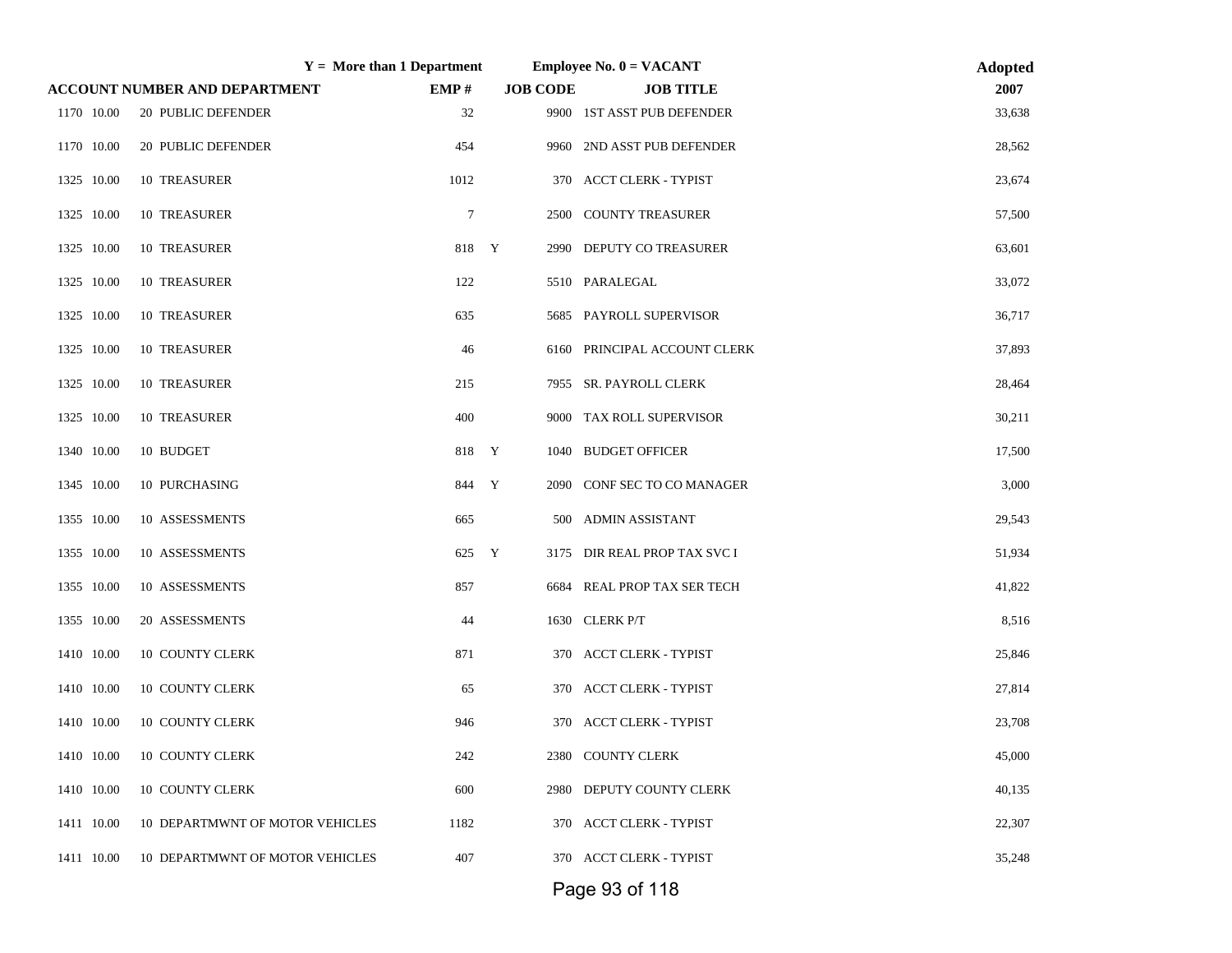|            | $Y =$ More than 1 Department         |       |                 | <b>Employee No. <math>0 = VACANT</math></b> | <b>Adopted</b> |
|------------|--------------------------------------|-------|-----------------|---------------------------------------------|----------------|
|            | <b>ACCOUNT NUMBER AND DEPARTMENT</b> | EMP#  | <b>JOB CODE</b> | <b>JOB TITLE</b>                            | 2007           |
| 1411 10.00 | 10 DEPARTMWNT OF MOTOR VEHICLES      | 385   |                 | 5295 MOTOR VEHICLE EXAMINER                 | 20,590         |
| 1411 10.00 | 10 DEPARTMWNT OF MOTOR VEHICLES      | 34    |                 | 7800 SPVR MTR VEHICLE BUREAU                | 33,606         |
| 1411 10.00 | 10 DEPARTMWNT OF MOTOR VEHICLES      | 341   |                 | 7950 SR MOTOR VEH LIC CLERK                 | 23,246         |
| 1411 10.00 | 20 DEPARTMWNT OF MOTOR VEHICLES      | 311   |                 | 5295 MOTOR VEHICLE EXAMINER                 | 9,426          |
| 1420 10.00 | 10 DEPARTMENT OF LAW                 | 98    |                 | 2350 COUNTY ATTORNEY                        | 83,945         |
| 1420 10.00 | 10 DEPARTMENT OF LAW                 | 912   |                 | 7220 SEC TO CO ATTORNEY                     | 34,576         |
| 1420 10.00 | 20 DEPARTMENT OF LAW                 | 317   |                 | 705 ASST CO ATTORNEY P/T                    | 31,400         |
| 1420 10.00 | 20 DEPARTMENT OF LAW                 | 831   |                 | 8310 STENOGRAPHER P/T                       | 5,720          |
| 1430 10.00 | 10 PERSONNEL & CIV SVC               | 882 Y |                 | 885 BENEFITS MANAGER                        | 6,305          |
| 1430 10.00 | 10 PERSONNEL & CIV SVC               | 685   |                 | 1412 CIVIL SERVICE ADMINIS                  | 39,238         |
| 1430 10.00 | 10 PERSONNEL & CIV SVC               | 402   |                 | 1414 CIVIL SERVICE ASSISTANT                | 25,235         |
| 1430 10.00 | 10 PERSONNEL & CIV SVC               | 398   | Y               | 5790 PERSONNEL CLERK                        | 10,800         |
| 1430 10.00 | 10 PERSONNEL & CIV SVC               | 110 Y |                 | 5800 PERSONNEL OFFICER                      | 46,751         |
| 1430 10.00 | 10 PERSONNEL & CIV SVC               | 450   |                 | 7240 SEC TO PERSONNEL OFF                   | 37,903         |
| 1450 10.00 | 10 ELECTIONS                         | 1102  |                 | 1900 COMM OF ELEC BOARD                     | 33,000         |
| 1450 10.00 | 10 ELECTIONS                         | 757   |                 | 1900 COMM OF ELEC BOARD                     | 33,000         |
| 1450 10.00 | 10 ELECTIONS                         | 677   |                 | 2731 DEP COMM OF ELEC BOARD                 | 26,000         |
| 1450 10.00 | 10 ELECTIONS                         | 546   |                 | 2731 DEP COMM OF ELEC BOARD                 | 26,000         |
| 1460 10.00 | 10 RECORDS MANAGEMENT                | 115   |                 | 3150 DIR REC MGMT/FIXED ASSI                | 36,799         |
| 1460 10.00 | 10 RECORDS MANAGEMENT                | 123   |                 | 6687 RECORDS CLERK                          | 23,747         |
| 1490 10.00 | 10 PUBLIC WORKS ADMIN                | 566   |                 | 370 ACCT CLERK - TYPIST                     | 22,641         |
| 1490 10.00 | 10 PUBLIC WORKS ADMIN                | 100 Y |                 | 1930 COMIS PUBLIC WORKS                     | 40,685         |
| 1490 10.00 | 10 PUBLIC WORKS ADMIN                | 619   | Y               | 2733 DEP COMM OF PUBLIC WRKS                | 31,350         |

### Page 94 of 118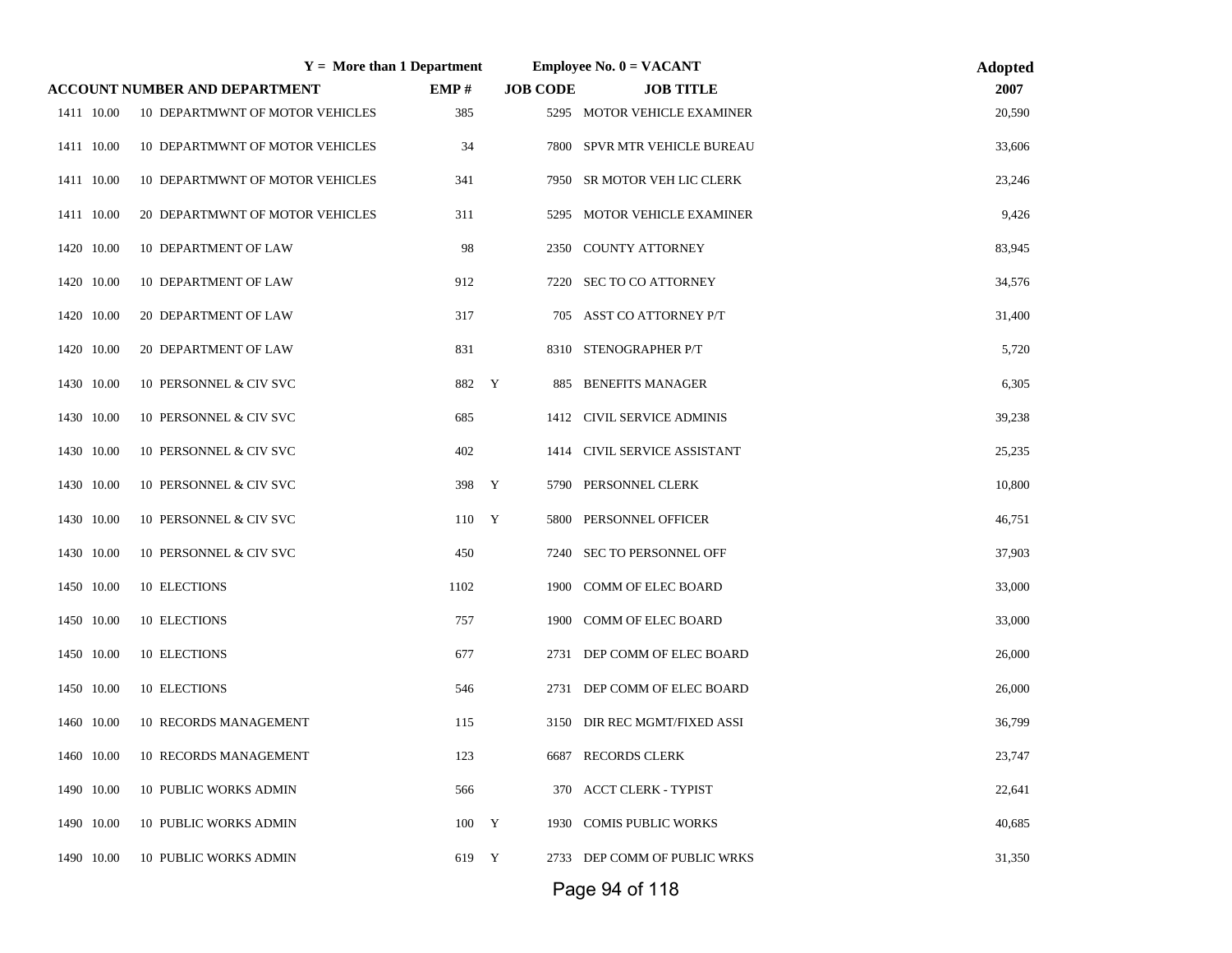|            |            |                               | $Y =$ More than 1 Department |                 | <b>Employee No. <math>0 = VACANT</math></b> | <b>Adopted</b> |
|------------|------------|-------------------------------|------------------------------|-----------------|---------------------------------------------|----------------|
|            |            | ACCOUNT NUMBER AND DEPARTMENT | EMP#                         | <b>JOB CODE</b> | <b>JOB TITLE</b>                            | 2007           |
| 1490 10.00 |            | <b>10 PUBLIC WORKS ADMIN</b>  | 404                          | Y               | 3731 ENGINEERING TECHNICIAN                 | 22,880         |
|            | 1490 10.00 | 10 PUBLIC WORKS ADMIN         | 1293 Y                       |                 | 7223 SEC TO COMM PUBLIC WRKS                | 16,313         |
|            | 1620 10.00 | 10 BUILDINGS                  | 1152                         |                 | 1480 CLEANER I                              | 22,838         |
|            | 1620 10.00 | 10 BUILDINGS                  | 1017                         |                 | 1480 CLEANER I                              | 21,575         |
| 1620 10.00 |            | 10 BUILDINGS                  | 993                          |                 | 1480 CLEANER I                              | 21,575         |
| 1620 10.00 |            | 10 BUILDINGS                  | 540                          |                 | 1480 CLEANER I                              | 20,548         |
| 1620 10.00 |            | 10 BUILDINGS                  | 873                          |                 | 1480 CLEANER I                              | 21,566         |
|            | 1620 10.00 | 10 BUILDINGS                  | 1289                         |                 | 1510 CLEANER II                             | 28,263         |
|            | 1620 10.00 | 10 BUILDINGS                  | 816                          |                 | 1510 CLEANER II                             | 33,807         |
| 1620 10.00 |            | 10 BUILDINGS                  | 867                          |                 | 1540 CLEANER III                            | 31,675         |
| 1620 10.00 |            | 10 BUILDINGS                  | 1022                         |                 | 4755 MAINTENANCE MECH I                     | 27,669         |
| 1620 10.00 |            | 10 BUILDINGS                  | 724                          |                 | 4756 MAINTENANCE MECH II                    | 33,014         |
| 1620 10.00 |            | 10 BUILDINGS                  | 645                          |                 | 4757 MAINTENANCE MECH III                   | 30,213         |
| 1620 10.00 |            | 10 BUILDINGS                  | 662                          |                 | 4757 MAINTENANCE MECH III                   | 33,116         |
|            | 1620 10.00 | 10 BUILDINGS                  | 1216                         |                 | 4757 MAINTENANCE MECH III                   | 30,998         |
| 1620 10.00 |            | 10 BUILDINGS                  | 1015                         |                 | 9040 TECHNICAL FACILITIES SUPERVISOR        | 31,537         |
| 1620 10.00 |            | 10 BUILDINGS                  | 574                          |                 | 9780 WORKING SUPERVISOR                     | 39,680         |
|            | 1620 10.00 | 20 BUILDINGS                  | 1035                         |                 | 1425 CLEANER (PT)                           | 10,733         |
|            | 1620 10.00 | 20 BUILDINGS                  | 1139                         |                 | 1425 CLEANER (PT)                           | 10,733         |
|            | 1620 10.00 | 20 BUILDINGS                  | 934                          |                 | 4600 LABORER                                | 10,733         |
| 1680 10.00 |            | 10 INFORMATION TECH           | 646                          |                 | 2040 COMPUTER MAINT TECH                    | 30,789         |
|            | 1680 10.00 | <b>10 INFORMATION TECH</b>    | 437                          |                 | 2040 COMPUTER MAINT TECH                    | 34,634         |
|            | 1680 10.00 | 10 INFORMATION TECH           | 1119                         |                 | 2080 COMPUTER PROGRAMMER                    | 34,721         |
|            |            |                               |                              |                 |                                             |                |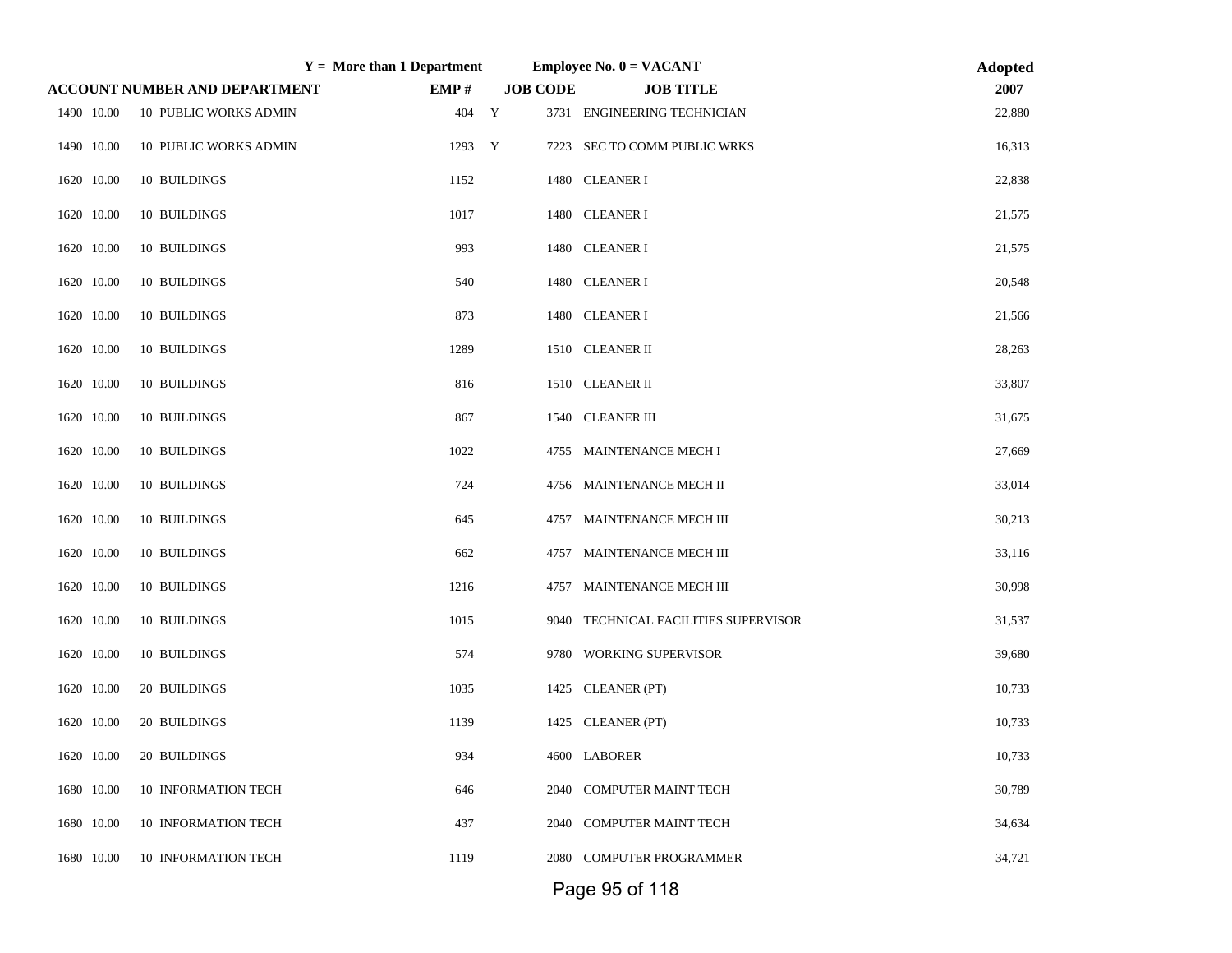|            |                                      | $Y =$ More than 1 Department |                 | <b>Employee No. <math>0 = VACANT</math></b> | <b>Adopted</b> |
|------------|--------------------------------------|------------------------------|-----------------|---------------------------------------------|----------------|
|            | <b>ACCOUNT NUMBER AND DEPARTMENT</b> | EMP#                         | <b>JOB CODE</b> | <b>JOB TITLE</b>                            | 2007           |
| 1680 10.00 | 10 INFORMATION TECH                  | 936                          |                 | 2080 COMPUTER PROGRAMMER                    | 38,031         |
| 1680 10.00 | 10 INFORMATION TECH                  | 954                          |                 | 2081 COMPUTER PGMER (SPEC)                  | 41,042         |
| 1680 10.00 | 10 INFORMATION TECH                  | 844                          | Y               | 2090 CONF SEC TO CO MANAGER                 | 36,012         |
| 1680 10.00 | 10 INFORMATION TECH                  | 805                          |                 | 3133 DIR OF INFO TECH/COMM S                | 85,260         |
| 1680 10.00 | 10 INFORMATION TECH                  | 359                          |                 | 3861 GIS MANAGER                            | 48,755         |
| 1680 10.00 | 10 INFORMATION TECH                  | 680                          |                 | 5310 NETWORK ADMINISTRATOR                  | 43,981         |
| 1680 10.00 | 10 INFORMATION TECHNOLOGY            | 174                          |                 | 7685 SOFTWARE SUPPORT LIAISO                | 36,565         |
| 1680 10.00 | 10 INFORMATION TECH                  | 588                          |                 | 7924 SR COMP MAINT TECH                     | 33,953         |
| 3110 10.00 | 10 SHERIFF                           | 95                           |                 | 1121 CAPTAIN-OPERATIONS MGR                 | 65,579         |
| 3110 10.00 | 10 SHERIFF/CSEA                      | 648                          |                 | 1331 CHIEF E-911 DISPATCHER                 | 38,592         |
| 3110 10.00 | 10 SHERIFF/CSEA                      | 691                          |                 | 1365 CIVIL LAW CLERK                        | 26,878         |
| 3110 10.00 | 10 SHERIFF                           | 415                          |                 | 1370 CIVIL MANAGER                          | 44,190         |
| 3110 10.00 | 10 SHERIFF                           | 114                          |                 | 2475 COUNTY SHERIFF                         | 58,000         |
| 3110 10.00 | 10 SHERIFF/CSEA                      | 457                          |                 | 2650 DATA ENTRY MACH OPERATR                | 30,606         |
| 3110 10.00 | 10 SHERIFF                           | 753                          |                 | 3010 DEPUTY SHERIFF                         | 45,500         |
| 3110 10.00 | 10 SHERIFF                           | 738                          |                 | 3010 DEPUTY SHERIFF                         | 45,500         |
| 3110 10.00 | 10 SHERIFF                           | 874                          |                 | 3010 DEPUTY SHERIFF                         | 45,500         |
| 3110 10.00 | 10 SHERIFF                           | 514                          |                 | 3010 DEPUTY SHERIFF                         | 45,500         |
| 3110 10.00 | 10 SHERIFF                           | 1077                         |                 | 3010 DEPUTY SHERIFF                         | 45,500         |
| 3110 10.00 | 10 SHERIFF                           | 860                          |                 | 3010 DEPUTY SHERIFF                         | 40,000         |
| 3110 10.00 | 10 SHERIFF                           | 674                          |                 | 3010 DEPUTY SHERIFF                         | 45,500         |
| 3110 10.00 | 10 SHERIFF                           | 549                          |                 | 3010 DEPUTY SHERIFF                         | 45,500         |
| 3110 10.00 | 10 SHERIFF                           | 1281                         |                 | 3010 DEPUTY SHERIFF                         | 45,500         |
|            |                                      |                              |                 |                                             |                |

Page 96 of 118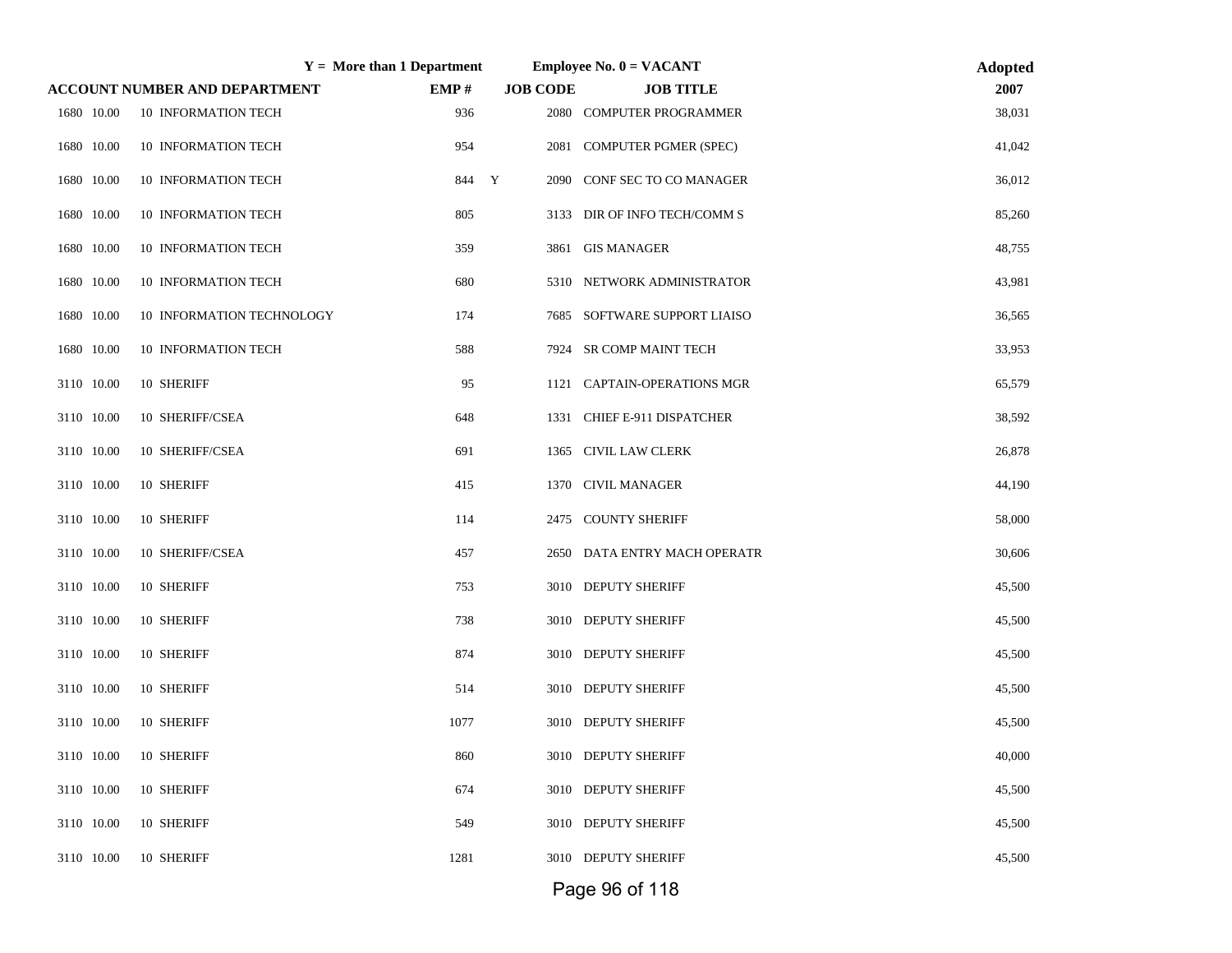|            |                               | $Y =$ More than 1 Department |                 | <b>Employee No. <math>0 = VACANT</math></b> | <b>Adopted</b> |
|------------|-------------------------------|------------------------------|-----------------|---------------------------------------------|----------------|
|            | ACCOUNT NUMBER AND DEPARTMENT | EMP#                         | <b>JOB CODE</b> | <b>JOB TITLE</b>                            | 2007           |
| 3110 10.00 | 10 SHERIFF                    | 312                          |                 | 3010 DEPUTY SHERIFF                         | 45,250         |
| 3110 10.00 | 10 SHERIFF                    | 858                          |                 | 3010 DEPUTY SHERIFF                         | 45,500         |
| 3110 10.00 | 10 SHERIFF                    | 1199                         |                 | 3010 DEPUTY SHERIFF                         | 40,000         |
| 3110 10.00 | 10 SHERIFF                    | 1398                         |                 | 3010 DEPUTY SHERIFF                         | 45,500         |
| 3110 10.00 | 10 SHERIFF                    | 750                          |                 | 3010 DEPUTY SHERIFF                         | 40,000         |
| 3110 10.00 | 10 SHERIFF                    | 1019                         |                 | 3010 DEPUTY SHERIFF                         | 45,500         |
| 3110 10.00 | 10 SHERIFF                    | 1025                         |                 | 3010 DEPUTY SHERIFF                         | 45,500         |
| 3110 10.00 | 10 SHERIFF                    | 1160                         |                 | 3010 DEPUTY SHERIFF                         | 45,500         |
| 3110 10.00 | 10 SHERIFF                    | 414                          |                 | 3010 DEPUTY SHERIFF                         | 40,000         |
| 3110 10.00 | 10 SHERIFF/CSEA               | 835                          |                 | 3625 E-911 DISPATCHER                       | 28,453         |
| 3110 10.00 | 10 SHERIFF/CSEA               | 659                          |                 | 3625 E-911 DISPATCHER                       | 28,453         |
| 3110 10.00 | 10 SHERIFF/CSEA               | $\boldsymbol{0}$             |                 | 3625 E-911 DISPATCHER                       | 24,063         |
| 3110 10.00 | 10 SHERIFF/CSEA               | 980                          |                 | 3625 E-911 DISPATCHER                       | 32,052         |
| 3110 10.00 | 10 SHERIFF/CSEA               | 1352                         |                 | 3625 E-911 DISPATCHER                       | 33,038         |
| 3110 10.00 | 10 SHERIFF/CSEA               | 1073                         |                 | 3625 E911 DISPATCHER                        | 23,898         |
| 3110 10.00 | 10 SHERIFF/CSEA               | 903                          |                 | 3625 E-911 DISPATCHER                       | 26,969         |
| 3110 10.00 | 10 SHERIFF/CSEA               | 1032                         |                 | 3625 E-911 DISPATCHER                       | 28,453         |
| 3110 10.00 | 10 SHERIFF/CSEA               | 813                          |                 | 3625 E-911 DISPATCHER                       | 32,052         |
| 3110 10.00 | 10 SHERIFF/CSEA               | 842                          |                 | 3625 E-911 DISPATCHER                       | 27,894         |
|            | 3110 10.00 10 SHERIFF/CSEA    | 196                          |                 | 3625 E-911 DISPATCHER                       | 28,821         |
| 3110 10.00 | 10 SHERIFF/CSEA               | 777                          |                 | 3626 E911 DISPATCHER/TRAINEE                | 25,576         |
| 3110 10.00 | 10 SHERIFF                    | 988                          |                 | 4390 INVESTIGATOR                           | 50,500         |
| 3110 10.00 | 10 SHERIFF                    | 120                          |                 | 4390 INVESTIGATOR                           | 50,500         |
|            |                               |                              |                 | Page 97 of 118                              |                |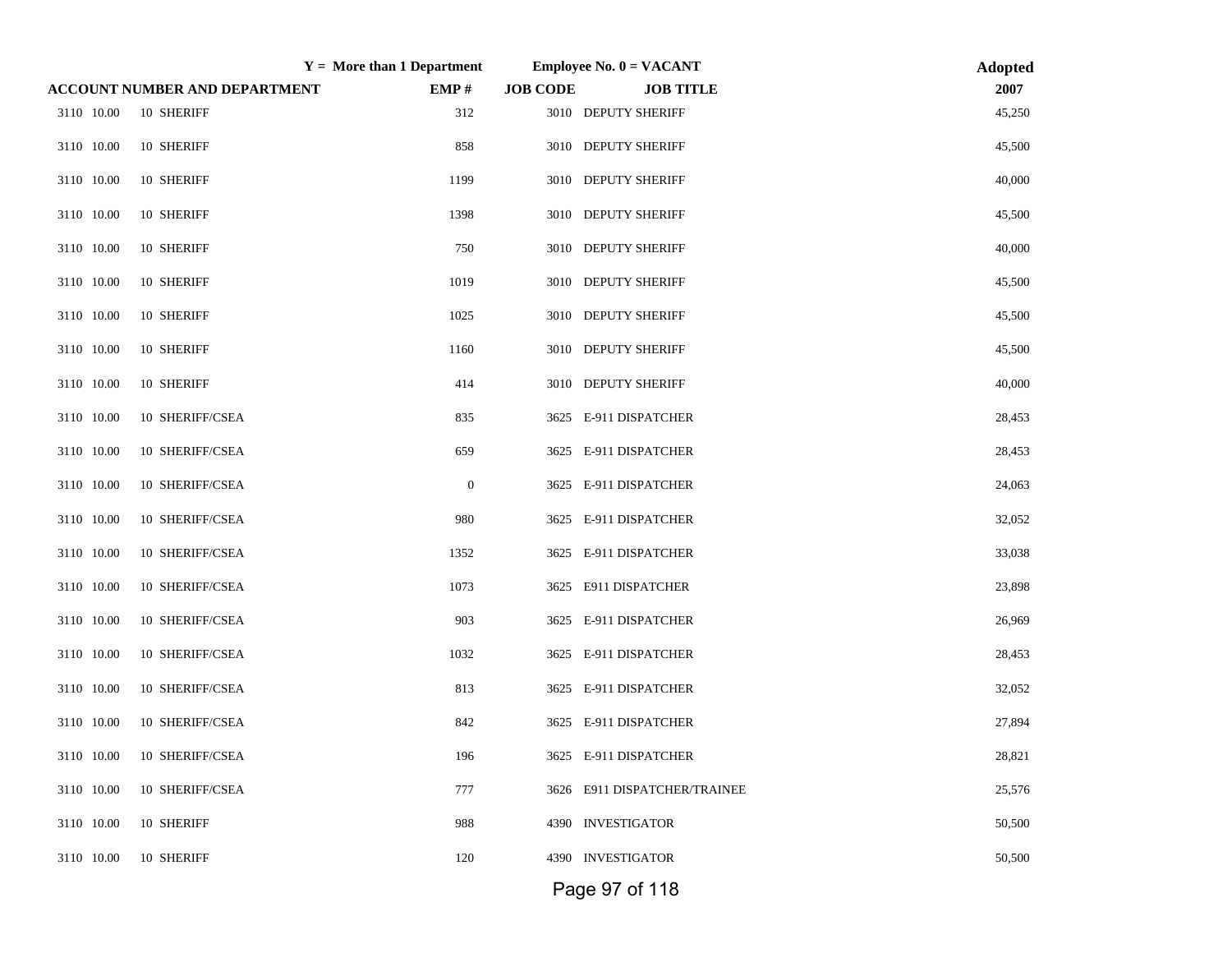|            |                                      | $Y =$ More than 1 Department |                 | <b>Employee No. <math>0 = VACANT</math></b> | <b>Adopted</b> |
|------------|--------------------------------------|------------------------------|-----------------|---------------------------------------------|----------------|
|            | <b>ACCOUNT NUMBER AND DEPARTMENT</b> | EMP#                         | <b>JOB CODE</b> | <b>JOB TITLE</b>                            | 2007           |
| 3110 10.00 | 10 SHERIFF                           | 488                          |                 | 4390 INVESTIGATOR                           | 50,500         |
| 3110 10.00 | 10 SHERIFF                           | 433                          |                 | 4390 INVESTIGATOR                           | 50,500         |
| 3110 10.00 | 10 SHERIFF                           | 525                          |                 | 4390 INVESTIGATOR                           | 50,500         |
| 3110 10.00 | 10 SHERIFF                           | 84                           |                 | 4690 LIEUTENANT                             | 55,500         |
| 3110 10.00 | 10 SHERIFF                           | 131                          |                 | 4690 LIEUTENANT                             | 55,500         |
| 3110 10.00 | 10 SHERIFF/CSEA                      | 190                          |                 | 5682 PAYROLL CLERK TYPIST                   | 39,564         |
| 3110 10.00 | 10 SHERIFF/CSEA                      | 638                          |                 | 6687 RECORDS CLERK                          | 23,702         |
| 3110 10.00 | 10 SHERIFF                           | 502 Y                        |                 | 7250 SEC TO SHERIFF                         | 38,933         |
| 3110 10.00 | 10 SHERIFF                           | 452                          |                 | 7380 SERGEANT-SHERIFF                       | 50,500         |
| 3110 10.00 | 10 SHERIFF                           | 303                          |                 | 7380 SERGEANT-SHERIFF                       | 50,500         |
| 3110 10.00 | 10 SHERIFF                           | 973                          |                 | 7380 SERGEANT-SHERIFF                       | 50,500         |
| 3110 10.00 | 10 SHERIFF                           | 846                          |                 | 7380 SERGEANT-SHERIFF                       | 50,500         |
| 3110 10.00 | 10 SHERIFF                           | 360                          |                 | 7940 SR INVESTIGATOR                        | 55,500         |
| 3110 10.00 | 10 SHERIFF                           | 127                          |                 | 9390 UNDERSHERIFF                           | 57,173         |
| 3110 10.00 | 20 SHERIFF                           | 117                          |                 | 2800 DEP SHERIFF P/T                        | 17,053         |
| 3110 10.00 | 20 SHERIFF                           | 1150                         |                 | 2800 DEP SHERIFF P/T                        | 17,053         |
| 3110 10.00 | 20 SHERIFF                           | 300                          |                 | 2800 DEP SHERIFF P/T                        | 17,053         |
| 3110 10.00 | 20 SHERIFF                           | 1009                         |                 | 2800 DEP SHERIFF P/T                        | 17,053         |
| 3110 10.00 | 20 SHERIFF                           | $\boldsymbol{0}$             |                 | 2800 DEPUTY SHERIFF P/T                     | 17,053         |
|            | 3110 10.00 20 SHERIFF                | $\mathbf{0}$                 |                 | 2800 DEPUTY SHERIFF P/T                     | 17,053         |
| 3110 10.00 | 20 SHERIFF                           | $\boldsymbol{0}$             |                 | 2800 DEPUTY SHERIFF P/T                     | 17,053         |
| 3110 10.00 | 20 SHERIFF                           | 1007                         |                 | 2800 DEP SHERIFF P/T                        | 17,053         |
| 3110 10.00 | 20 SHERIFF                           | $\boldsymbol{0}$             |                 | 2800 DEPUTY SHERIFF P/T                     | 17,053         |
|            |                                      |                              |                 |                                             |                |

Page 98 of 118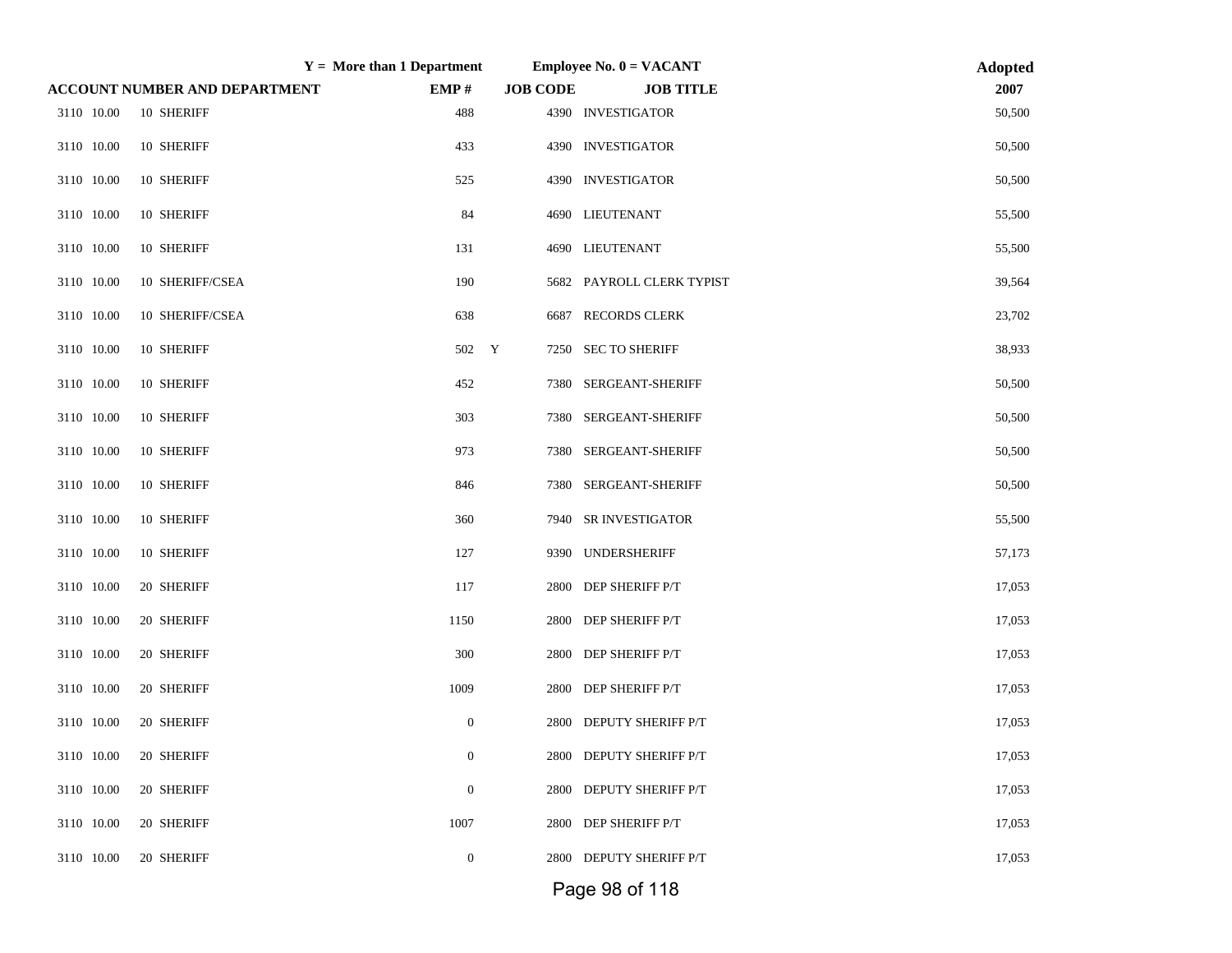|            |                                      | $Y =$ More than 1 Department |                 | <b>Employee No. <math>0 = VACANT</math></b> | <b>Adopted</b> |
|------------|--------------------------------------|------------------------------|-----------------|---------------------------------------------|----------------|
|            | <b>ACCOUNT NUMBER AND DEPARTMENT</b> | EMP#                         | <b>JOB CODE</b> | <b>JOB TITLE</b>                            | 2007           |
| 3110 10.00 | 20 SHERIFF/CSEA                      | 1136                         |                 | 3627 E-911 DISPATCHER P/T                   | 13,608         |
| 3110 10.00 | 20 SHERIFF/CSEA                      | $\boldsymbol{0}$             |                 | 3627 E-911 DISPATCHER P/T                   | 11,997         |
| 3110 11.00 | 10 SHERIFF-COURT OFFICE              | 634                          |                 | 3010 DEPUTY SHERIFF                         | 45,500         |
| 3110 12.00 | 10 HHS SECURITY SERVICES             | 1040                         |                 | 3010 DEPUTY SHERIFF                         | 45,500         |
| 3110 12.00 | 10 HHS SECURITY SERVICES             | 795                          |                 | 3010 DEPUTY SHERIFF                         | 45,500         |
| 3140 10.00 | 10 PROBATION                         | 561                          |                 | 540 ADMINISTRATIVE PROBATION OFFICER        | 46,651         |
| 3140 10.00 | 10 PROBATION                         | 771                          |                 | 6160 PRINCIPAL ACCOUNT CLERK                | 29,971         |
| 3140 10.00 | 10 PROBATION                         | 365 Y                        |                 | 6230 PROB SUPERVISOR                        | 53,779         |
| 3140 10.00 | 10 PROBATION                         | 353                          |                 | 6230 PROB SUPERVISOR                        | 51,716         |
| 3140 10.00 | 10 PROBATION                         | 1167                         |                 | 6280 PROBATION ASSISTANT                    | 24,842         |
| 3140 10.00 | 10 PROBATION                         | 340                          |                 | 6340 PROBATION DIRECTOR                     | 58,825         |
| 3140 10.00 | 10 PROBATION                         | 222                          |                 | 6370 PROBATION OFFICER                      | 27,976         |
| 3140 10.00 | 10 PROBATION                         | 436                          |                 | 6370 PROBATION OFFICER                      | 28,404         |
| 3140 10.00 | 10 PROBATION                         | 521                          |                 | 6370 PROBATION OFFICER                      | 33,291         |
| 3140 10.00 | 10 PROBATION                         | 895                          | Y               | 6370 PROBATION OFFICER                      | 34,354         |
| 3140 10.00 | 10 PROBATION                         | 868                          |                 | 6370 PROBATION OFFICER                      | 32,292         |
| 3140 10.00 | 10 PROBATION                         | 1202                         |                 | 6370 PROBATION OFFICER                      | 32,080         |
| 3140 10.00 | 10 PROBATION                         | 534                          |                 | 7224 SEC TO DIR OF PROBATION                | 30,790         |
| 3140 10.00 | 10 PROBATION                         | 890                          |                 | 8010 SR PROBATION OFFICER                   | 37,828         |
| 3140 10.00 | 10 PROBATION                         | 592 Y                        |                 | 8010 SR PROBATION OFFICER                   | 28,872         |
| 3140 10.00 | 10 PROBATION                         | 522                          |                 | 8010 SR PROBATION OFFICER                   | 40,150         |
| 3140 10.00 | 10 PROBATION                         | 864                          |                 | 8150 SR TYPIST                              | 22,997         |
| 3140 10.00 | 20 PROBATION                         | $\boldsymbol{0}$             |                 | 8010 SR. PROBATION OFFICER P/T              | 12,696         |

Page 99 of 118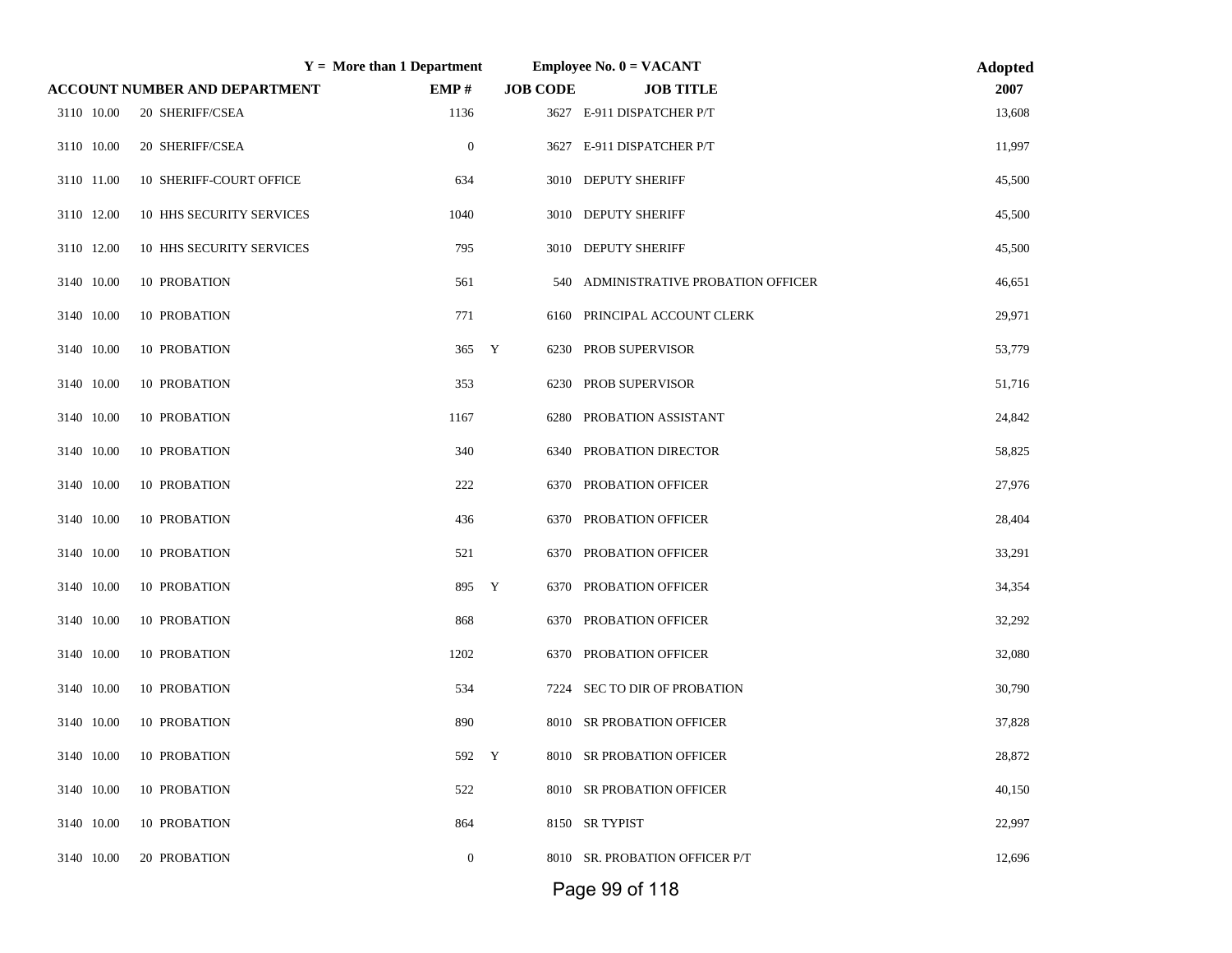|            |                               | $Y =$ More than 1 Department |   |                 | <b>Employee No. <math>0 = VACANT</math></b> | Adopted |  |
|------------|-------------------------------|------------------------------|---|-----------------|---------------------------------------------|---------|--|
|            | ACCOUNT NUMBER AND DEPARTMENT | EMP#                         |   | <b>JOB CODE</b> | <b>JOB TITLE</b>                            | 2007    |  |
| 3140 10.00 | 20 PROBATION                  | 886                          |   |                 | 9350 TYPIST P/T                             | 9,200   |  |
| 3142 10.00 | 10 ALT TO INCARCERATION       | 436                          | Y |                 | 6370 PROBATION OFFICER                      | 5,950   |  |
| 3142 10.00 | 10 ALT TO INCARCERATION       | 222 Y                        |   |                 | 6370 PROBATION OFFICER                      | 5,950   |  |
| 3143 10.00 | 10 INTENSIVE SUPER PROG       | 592 Y                        |   |                 | 8010 SR PROBATION OFFICER                   | 8,600   |  |
| 3150 10.00 | 10 JAIL                       | 977                          |   |                 | 2260 COOK/MANAGER                           | 37,038  |  |
| 3150 10.00 | 10 JAIL                       | 272                          |   |                 | 2310 CORRECTIONS LIEUTENANT                 | 48,600  |  |
| 3150 10.00 | $10$ JAIL                     | $\boldsymbol{0}$             |   |                 | 2315 CORRECTIONS OFFICER                    | 26,475  |  |
| 3150 10.00 | $10$ JAIL                     | 1146                         |   |                 | 2315 CORRECTIONS OFFICER                    | 30,975  |  |
| 3150 10.00 | 10 JAIL                       | 434                          |   |                 | 2315 CORRECTIONS OFFICER                    | 40,600  |  |
| 3150 10.00 | 10 JAIL                       | 1091                         |   |                 | 2315 CORRECTIONS OFFICER                    | 32,475  |  |
| 3150 10.00 | $10$ JAIL                     | 1306 Y                       |   |                 | 2315 CORRECTIONS OFFICER                    | 16,240  |  |
| 3150 10.00 | 10 JAIL                       | 253                          |   |                 | 2315 CORRECTIONS OFFICER                    | 40,600  |  |
| 3150 10.00 | $10$ JAIL                     | 243                          |   |                 | 2315 CORRECTIONS OFFICER                    | 40,600  |  |
| 3150 10.00 | 10 JAIL                       | 1219                         |   |                 | 2315 CORRECTIONS OFFICER                    | 29,475  |  |
| 3150 10.00 | 10 JAIL                       | $\boldsymbol{0}$             |   |                 | 2315 CORRECTIONS OFFICER                    | 26,475  |  |
| 3150 10.00 | 10 JAIL                       | 1180                         |   |                 | 2315 CORRECTIONS OFFICER                    | 40,600  |  |
| 3150 10.00 | 10 JAIL                       | $\mathbf{0}$                 |   |                 | 2315 CORRECTIONS OFFICER                    | 26,475  |  |
| 3150 10.00 | $10$ JAIL                     | 758                          |   |                 | 2315 CORRECTIONS OFFICER                    | 40,600  |  |
| 3150 10.00 | 10 JAIL                       | $\boldsymbol{0}$             |   |                 | 2315 CORRECTIONS OFFICER                    | 26,475  |  |
| 3150 10.00 | 10 JAIL                       | 848                          |   |                 | 2315 CORRECTIONS OFFICER                    | 40,600  |  |
| 3150 10.00 | 10 JAIL                       | 552                          |   |                 | 2315 CORRECTIONS OFFICER                    | 40,600  |  |
| 3150 10.00 | 10 JAIL                       | 1005                         |   |                 | 2315 CORRECTIONS OFFICER                    | 27,975  |  |
| 3150 10.00 | 10 JAIL                       | 418                          |   |                 | 2315 CORRECTIONS OFFICER                    | 40,600  |  |
|            |                               |                              |   |                 | Page 100 of 118                             |         |  |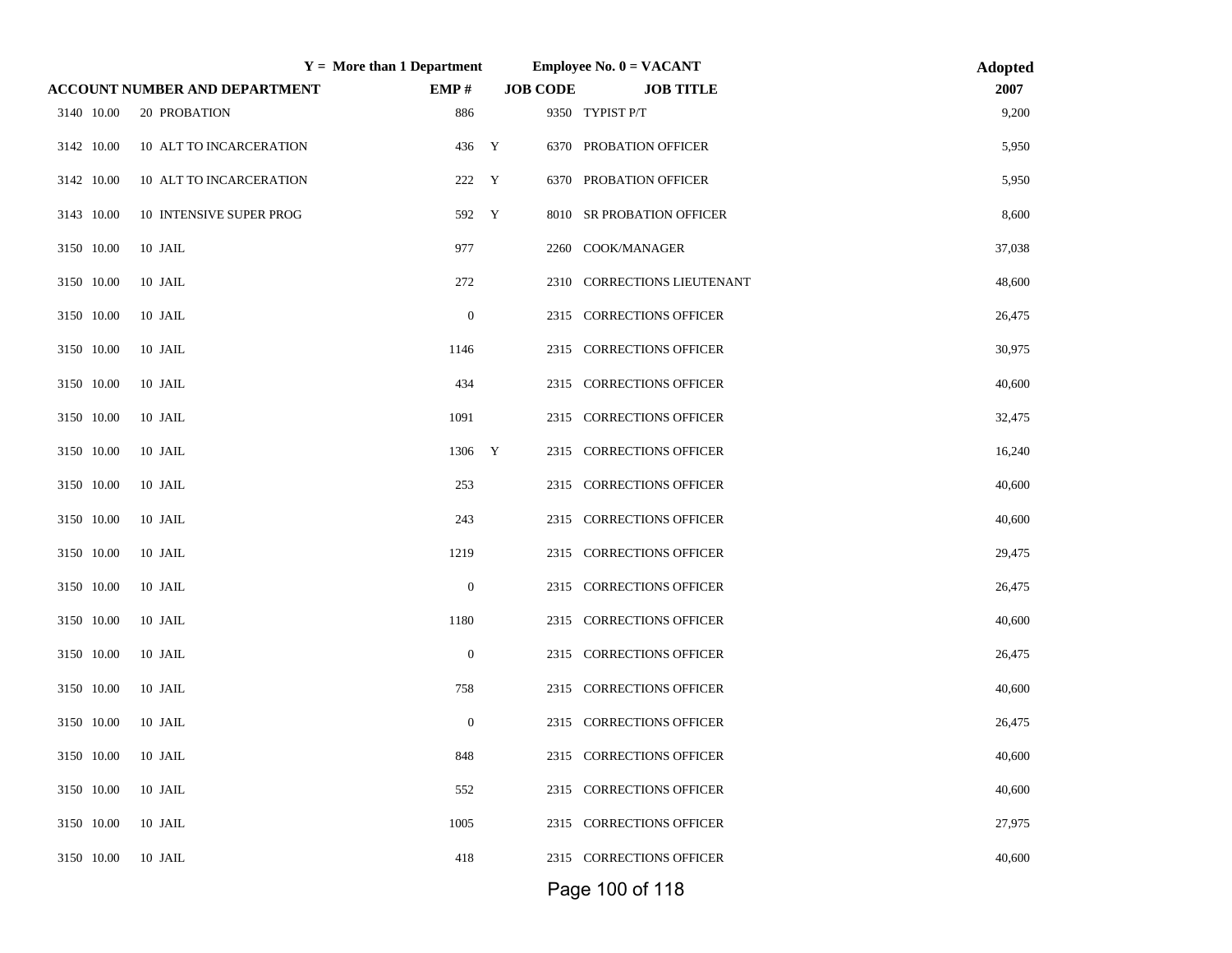| $Y = More than 1 Department$ |            |                                      | <b>Employee No. <math>0 = VACANT</math></b> | <b>Adopted</b>  |                           |        |
|------------------------------|------------|--------------------------------------|---------------------------------------------|-----------------|---------------------------|--------|
|                              |            | <b>ACCOUNT NUMBER AND DEPARTMENT</b> | EMP#                                        | <b>JOB CODE</b> | <b>JOB TITLE</b>          | 2007   |
|                              | 3150 10.00 | 10 JAIL                              | 952                                         |                 | 2315 CORRECTIONS OFFICER  | 26,475 |
|                              | 3150 10.00 | 10 JAIL                              | 1186                                        |                 | 2315 CORRECTIONS OFFICER  | 30,975 |
|                              | 3150 10.00 | 10 JAIL                              | 644                                         |                 | 2315 CORRECTIONS OFFICER  | 40,600 |
|                              | 3150 10.00 | 10 JAIL                              | 628                                         |                 | 2315 CORRECTIONS OFFICER  | 37,038 |
|                              | 3150 10.00 | 10 JAIL                              | 1142                                        |                 | 2315 CORRECTIONS OFFICER  | 30,975 |
|                              | 3150 10.00 | 10 JAIL                              | 990                                         |                 | 2315 CORRECTIONS OFFICER  | 27,975 |
|                              | 3150 10.00 | 10 JAIL                              | 1044                                        |                 | 2315 CORRECTIONS OFFICER  | 26,475 |
|                              | 3150 10.00 | 10 JAIL                              | 1013                                        |                 | 2315 CORRECTIONS OFFICER  | 27,975 |
|                              | 3150 10.00 | 10 JAIL                              | 906                                         |                 | 2315 CORRECTIONS OFFICER  | 40,600 |
|                              | 3150 10.00 | $10$ JAIL                            | 483                                         |                 | 2315 CORRECTIONS OFFICER  | 27,975 |
|                              | 3150 10.00 | 10 JAIL                              | 1082                                        |                 | 2315 CORRECTIONS OFFICER  | 32,475 |
|                              | 3150 10.00 | 10 JAIL                              | 1006                                        |                 | 2315 CORRECTIONS OFFICER  | 37,038 |
|                              | 3150 10.00 | 10 JAIL                              | 1127                                        |                 | 2315 CORRECTIONS OFFICER  | 29,475 |
|                              | 3150 10.00 | 10 JAIL                              | 983                                         |                 | 2315 CORRECTIONS OFFICER  | 37,038 |
|                              | 3150 10.00 | 10 JAIL                              | 863                                         |                 | 2315 CORRECTIONS OFFICER  | 27,975 |
|                              | 3150 10.00 | 10 JAIL                              | 796                                         |                 | 2315 CORRECTIONS OFFICER  | 40,600 |
|                              | 3150 10.00 | 10 JAIL                              | 1088                                        |                 | 2315 CORRECTIONS OFFICER  | 37,038 |
|                              | 3150 10.00 | $10$ JAIL                            | 975                                         |                 | 2315 CORRECTIONS OFFICER  | 37,038 |
|                              | 3150 10.00 | 10 JAIL                              | 1085                                        |                 | 2315 CORRECTIONS OFFICER  | 32,475 |
|                              |            | $3150\quad 10.00\qquad 10$ JAIL      | 374                                         |                 | 2319 CORRECTIONS SERGEANT | 41,038 |
|                              | 3150 10.00 | 10 JAIL                              | 542                                         |                 | 2319 CORRECTIONS SERGEANT | 41,038 |
|                              | 3150 10.00 | 10 JAIL                              | 440                                         |                 | 2319 CORRECTIONS SERGEANT | 44,600 |
|                              | 3150 10.00 | 10 JAIL                              | 538                                         |                 | 2319 CORRECTIONS SERGEANT | 40,600 |
|                              |            |                                      |                                             |                 | Page 101 of 118           |        |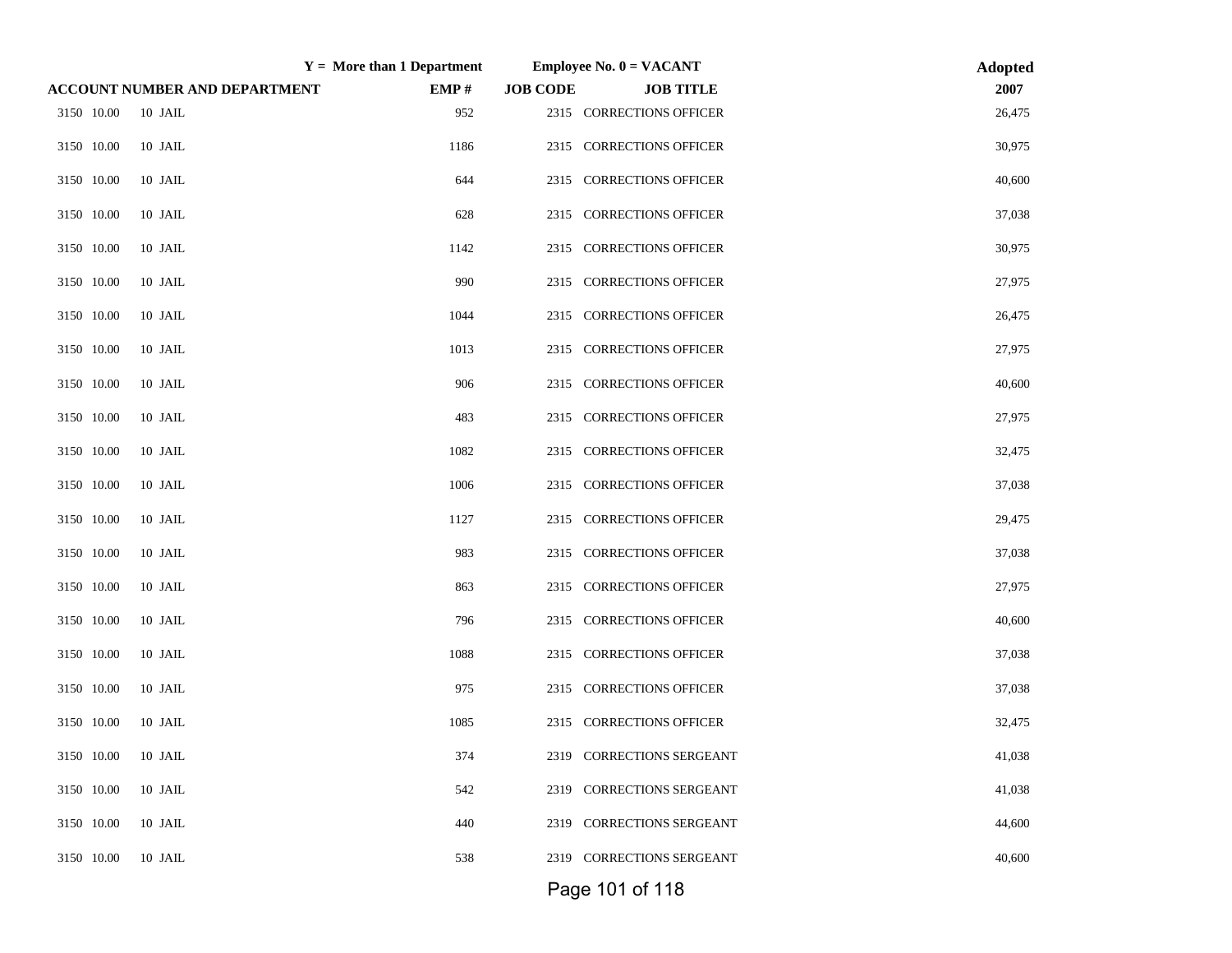| $Y = More than 1 Department$ |                               |        | <b>Employee No. <math>0 = VACANT</math></b> | Adopted                      |        |
|------------------------------|-------------------------------|--------|---------------------------------------------|------------------------------|--------|
|                              | ACCOUNT NUMBER AND DEPARTMENT | EMP#   | <b>JOB CODE</b>                             | <b>JOB TITLE</b>             | 2007   |
| 3150 10.00                   | 10 JAIL                       | 1010   |                                             | 2319 CORRECTIONS SERGEANT    | 44,600 |
| 3150 10.00                   | 10 JAIL                       | 1001   |                                             | 2319 CORRECTIONS SERGEANT    | 41,038 |
| 3150 10.00                   | 20 JAIL                       | 1021   |                                             | 2230 COOK (P/T)              | 11,737 |
| 3150 10.00                   | 20 JAIL                       | 1100   |                                             | 2230 COOK P/T                | 11,737 |
| 3150 10.00                   | 20 JAIL                       | 1074   |                                             | 2318 CORRECTIONS OFFICER P/T | 11,737 |
| 3150 10.00                   | 20 JAIL                       | 1109   |                                             | 2318 CORRECTIONS OFFICER P/T | 11,737 |
| 3150 10.00                   | 20 JAIL                       | 772    |                                             | 2318 CORRECTIONS OFFICER P/T | 11,737 |
| 3150 10.00                   | 20 JAIL                       | 513    |                                             | 2318 CORRECTIONS OFFICER P/T | 11,737 |
| 3150 10.00                   | 20 JAIL                       | 545    |                                             | 2318 CORRECTIONS OFFICER P/T | 11,737 |
| 3150 10.00                   | 20 JAIL                       | 1089   |                                             | 2318 CORRECTIONS OFFICER P/T | 11,737 |
| 3150 10.00                   | 20 JAIL                       | 1164   |                                             | 2318 CORRECTIONS OFFICER P/T | 11,737 |
| 3150 10.00                   | 20 JAIL                       | 961    |                                             | 2318 CORRECTIONS OFFICER P/T | 11,737 |
| 3150 10.00                   | 20 JAIL                       | 958    |                                             | 2318 CORRECTIONS OFFICER P/T | 11,737 |
| 3150 10.00                   | 20 JAIL                       | 1090   |                                             | 2318 CORRECTIONS OFFICER P/T | 11,737 |
| 3150 10.00                   | 20 JAIL                       | 970    |                                             | 2318 CORRECTIONS OFFICER P/T | 11,737 |
| 3150 10.00                   | 20 JAIL                       | 652    |                                             | 2318 CORRECTIONS OFFICER P/T | 11,737 |
| 3150 10.00                   | 20 JAIL                       | 1062   |                                             | 2318 CORRECTIONS OFFICER P/T | 11,737 |
| 3151 10.00                   | 10 JAIL ALTERNATIVE PRO       | 1306 Y |                                             | 2315 CORRECTIONS OFFICER     | 24,360 |
| 3315 10.00                   | 20 SPC TRAFFIC PROGRAMS       | 239    |                                             | 8360 STOP DWI COORDINATOR PT | 18,000 |
| 3410 10.00                   | 20 FIRE                       | 599    |                                             | 400 ACCT CLERK - TYPIST P/T  | 9,426  |
| 3410 10.00                   | 20 FIRE                       | 604    |                                             | 760 ASST FIRE COORD P/T      | 3,648  |
| 3410 10.00                   | 20 FIRE                       | 1038   |                                             | 760 ASST FIRE COORD P/T      | 3,588  |
| 3410 10.00                   | 20 FIRE                       | 978    |                                             | 760 ASST FIRE COORD P/T      | 6,000  |
|                              |                               |        |                                             | Page 102 of 118              |        |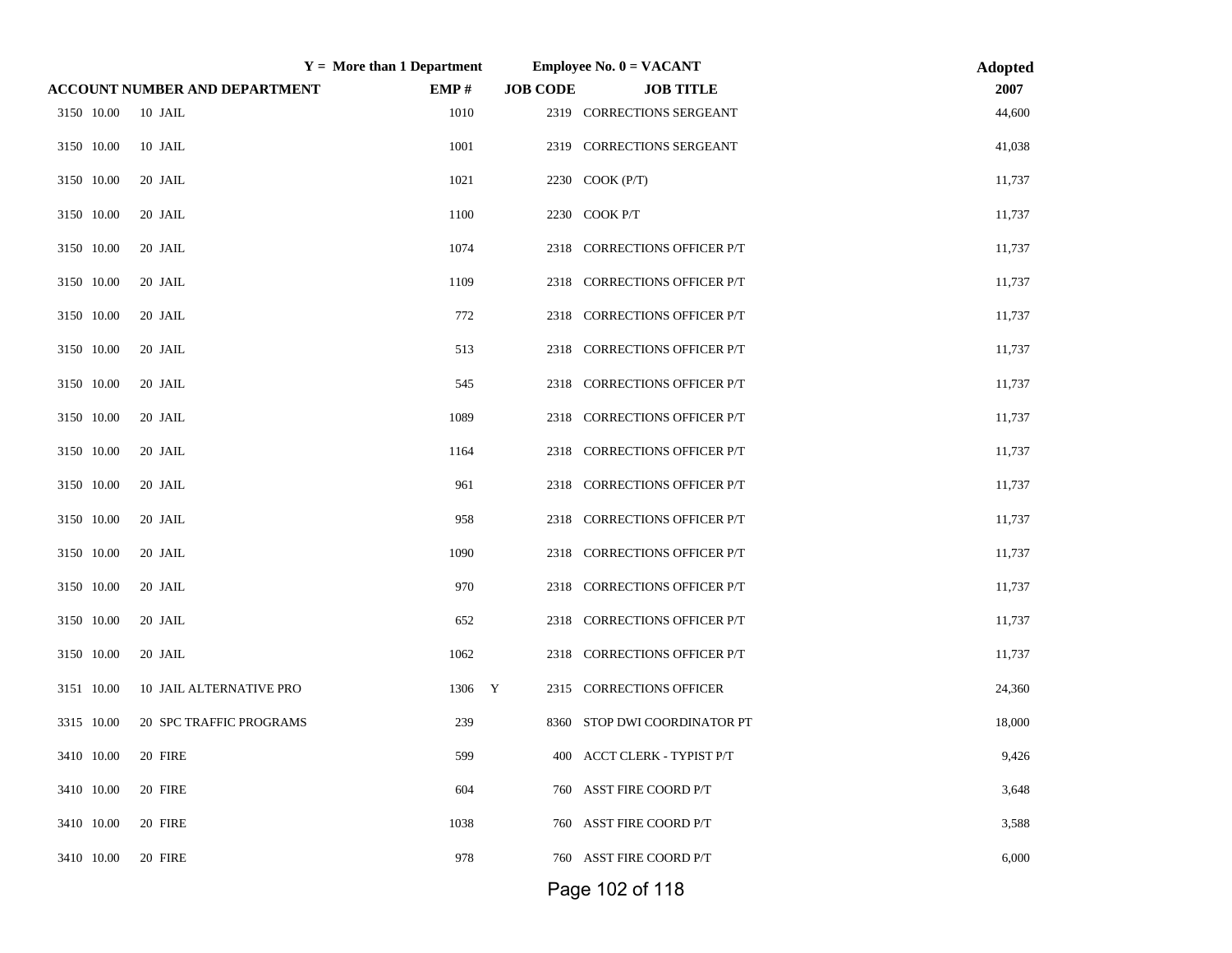| $Y =$ More than 1 Department |                               |                  |                 | <b>Employee No. <math>0 = VACANT</math></b> | Adopted      |  |
|------------------------------|-------------------------------|------------------|-----------------|---------------------------------------------|--------------|--|
|                              | ACCOUNT NUMBER AND DEPARTMENT | EMP#             | <b>JOB CODE</b> | <b>JOB TITLE</b>                            | 2007         |  |
| 3410 10.00                   | 20 FIRE                       | 465              |                 | 760 ASST FIRE COORD P/T                     | 3,450        |  |
| 3410 10.00                   | 20 FIRE                       | 950              |                 | 760 ASST FIRE COORD P/T                     | 3,665        |  |
| 3410 10.00                   | 20 FIRE                       | 113              |                 | 760 ASST FIRE COORD P/T                     | 3,588        |  |
| 3410 10.00                   | 20 FIRE                       | 1294             |                 | 2410 COUNTY FIRE COORD P/T                  | 14,685       |  |
| 3640 10.00                   | 10 EMERGENCY MGT OFFICE       | 502 Y            |                 | 7250 SEC TO SHERIFF                         | 2,600        |  |
| 3640 10.00                   | 20 EMERGENCY MGT OFFICE       | 653              |                 | 2740 DEP DIR CIVIL DEFENSE                  | 5,050        |  |
| 3640 10.00                   | 20 EMERGENCY MGT OFFICE       | 575              |                 | 3115 CIVIL DEFENSE DIRECTOR                 | 18,185       |  |
| 4010 10.00                   | 10 PUBLIC HEALTH              | 694              |                 | 1845 CLINICAL SOCIAL WORKER                 | 42,076       |  |
| 4010 10.00                   | 10 PUBLIC HEALTH              | 281              |                 | 1993 COMMUNITY HEALTH NURSE                 | 40,555       |  |
| 4010 10.00                   | 10 PUBLIC HEALTH              | 195              |                 | 1993 COMMUNITY HEALTH NURSE                 | 41,185       |  |
| 4010 10.00                   | 10 PUBLIC HEALTH              | 949              |                 | 1993 COMMUNITY HEALTH NURSE                 | 42,323       |  |
| 4010 10.00                   | 10 PUBLIC HEALTH              | 456              |                 | 4240 HOME HEALTH AIDE                       | 23,734       |  |
| 4010 10.00                   | 10 PUBLIC HEALTH              | $\boldsymbol{0}$ |                 | 4240 HOME HEALTH AIDE                       | 21,194       |  |
| 4010 10.00                   | 10 PUBLIC HEALTH              | 563              |                 | 4240 HOME HEALTH AIDE                       | 21,700       |  |
| 4010 10.00                   | 10 PUBLIC HEALTH              | 965              |                 | 4240 HOME HEALTH AIDE                       | 28,174       |  |
| 4010 10.00                   | 10 PUBLIC HEALTH              | 728              |                 | 6669 PUBLIC HEALTH NURSE                    | 43,220       |  |
| 4010 10.00                   | 10 PUBLIC HEALTH              | 425              | $\mathbf{Y}$    | 6669 PUBLIC HEALTH NURSE                    | $\mathbf{0}$ |  |
| 4010 10.00                   | 10 PUBLIC HEALTH              | 597              |                 | 6880 REG PROFESSIONAL NURSE                 | 37,775       |  |
| 4010 10.00                   | 10 PUBLIC HEALTH              | 441              |                 | 6880 REG PROFESSIONAL NURSE                 | 37,483       |  |
| 4010 10.00                   | 10 PUBLIC HEALTH              | 631              |                 | 6880 REG PROFESSIONAL NURSE                 | 36,743       |  |
| 4010 10.00                   | 10 PUBLIC HEALTH              | 763              | 6880            | REG PROFESSIONAL NURSE                      | 37,483       |  |
| 4010 10.00                   | 10 PUBLIC HEALTH              | 712              |                 | 6880 REG PROFESSIONAL NURSE                 | 36,743       |  |
| 4010 10.00                   | 10 PUBLIC HEALTH              | 773              | 6880            | REG PROFESSIONAL NURSE                      | 36,743       |  |
|                              |                               |                  |                 | Page 103 of 118                             |              |  |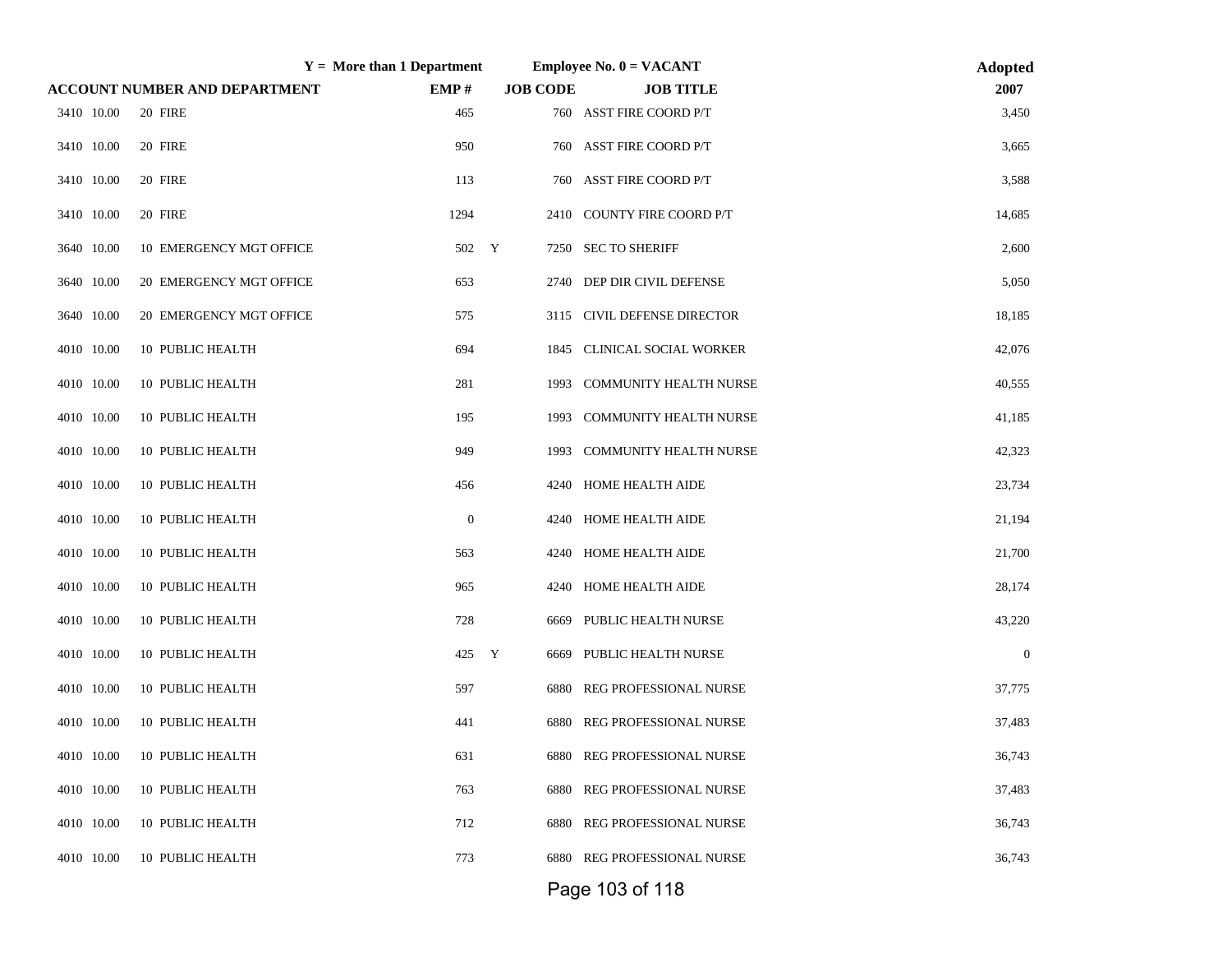| $Y =$ More than 1 Department |  |                                      |       |   | <b>Employee No. <math>0 = VACANT</math></b> | <b>Adopted</b>               |                  |
|------------------------------|--|--------------------------------------|-------|---|---------------------------------------------|------------------------------|------------------|
|                              |  | <b>ACCOUNT NUMBER AND DEPARTMENT</b> | EMP#  |   | <b>JOB CODE</b>                             | <b>JOB TITLE</b>             | 2007             |
| 4010 10.00                   |  | 10 PUBLIC HEALTH                     | 855   |   |                                             | 8150 SR TYPIST               | 24,422           |
| 4010 10.00                   |  | 10 PUBLIC HEALTH                     | 606   |   |                                             | 8865 SUPVG COMM HEALTH NURSE | 43,899           |
| 4010 10.00                   |  | 10 PUBLIC HEALTH                     | 1209  |   |                                             | 8865 SUPVG COMM HEALTH NURSE | 45,107           |
| 4010 10.00                   |  | 10 PUBLIC HEALTH                     | 451 Y |   |                                             | 8910 SUPVG PUB HEALTH NURSE  | $\mathbf{0}$     |
| 4010 10.00                   |  | 10 PUBLIC HEALTH                     | 617   |   |                                             | 9340 TYPIST                  | 22,581           |
| 4010 10.00                   |  | 20 PUBLIC HEALTH                     | 706   |   |                                             | 4660 LIC PRACTICAL NURSE     | 12,500           |
| 4010 10.00                   |  | 20 PUBLIC HEALTH                     | 331   | Y | 6669                                        | PUBLIC HEALTH NURSE          | $\boldsymbol{0}$ |
| 4010 10.00                   |  | 20 PUBLIC HEALTH                     | 562 Y |   |                                             | 6670 PUBLIC HEALTH NURSE P/T | $\boldsymbol{0}$ |
| 4010 10.00                   |  | 20 PUBLIC HEALTH                     | 748   | Y |                                             | 6845 REG PROF NURSE P/T      | $\mathbf{0}$     |
| 4011 10.00                   |  | 10 PUBLIC HEALTH ADMIN               | 726   |   |                                             | 370 ACCT CLERK - TYPIST      | 22,649           |
| 4011 10.00                   |  | 10 PUBLIC HEALTH ADMIN               | 809   |   |                                             | 370 ACCT CLERK - TYPIST      | 24,761           |
| 4011 10.00                   |  | 10 PUBLIC HEALTH ADMIN               | 420   |   |                                             | 496 ADMIN ACCTG SUPERVISOR   | 38,682           |
| 4011 10.00                   |  | 10 PUBLIC HEALTH ADMIN               | 834   | Y |                                             | 500 ADMIN ASSISTANT          | 10,107           |
| 4011 10.00                   |  | 10 PUBLIC HEALTH ADMIN               | 571   |   |                                             | 560 ADMINISTRATIVE SEC       | 24,096           |
| 4011 10.00                   |  | 10 PUBLIC HEALTH ADMIN               | 894   | Y |                                             | 3110 DIR OF ADMIN SERVICES   | 26,708           |
| 4011 10.00                   |  | 10 PUBLIC HEALTH ADMIN               | 843   |   |                                             | 3145 DIR OF PATIENT SVCS     | 54,718           |
| 4011 10.00                   |  | 10 PUBLIC HEALTH ADMIN               | 782   |   |                                             | 3770 EXECUTIVE SECRETARY     | 30,832           |
| 4011 10.00                   |  | 10 PUBLIC HEALTH ADMIN               | 896   |   |                                             | 6160 PRINCIPAL ACCOUNT CLERK | 33,774           |
| 4011 10.00                   |  | 10 PUBLIC HEALTH ADMIN               | 424   |   |                                             | 6620 PUBLIC HEALTH DIRECTOR  | 75,442           |
| 4011 10.00                   |  | 10 PUBLIC HEALTH ADMIN               | 492   |   | 6880                                        | REG PROFESSIONAL NURSE       | 40,783           |
| 4011 10.00                   |  | 10 PUBLIC HEALTH ADMIN               | 476   |   | 7685                                        | SOFTWARE SUPPORT LIAISO      | 32,660           |
| 4011 10.00                   |  | 10 PUBLIC HEALTH ADMIN               | 979   |   |                                             | 7830 SR ACCT CLERK - TYPIST  | 28,953           |
| 4011 10.00                   |  | 10 PUBLIC HEALTH ADMIN               | 556   |   | 7830                                        | SR ACCT CLERK - TYPIST       | 26,998           |
|                              |  |                                      |       |   |                                             | Page 104 of 118              |                  |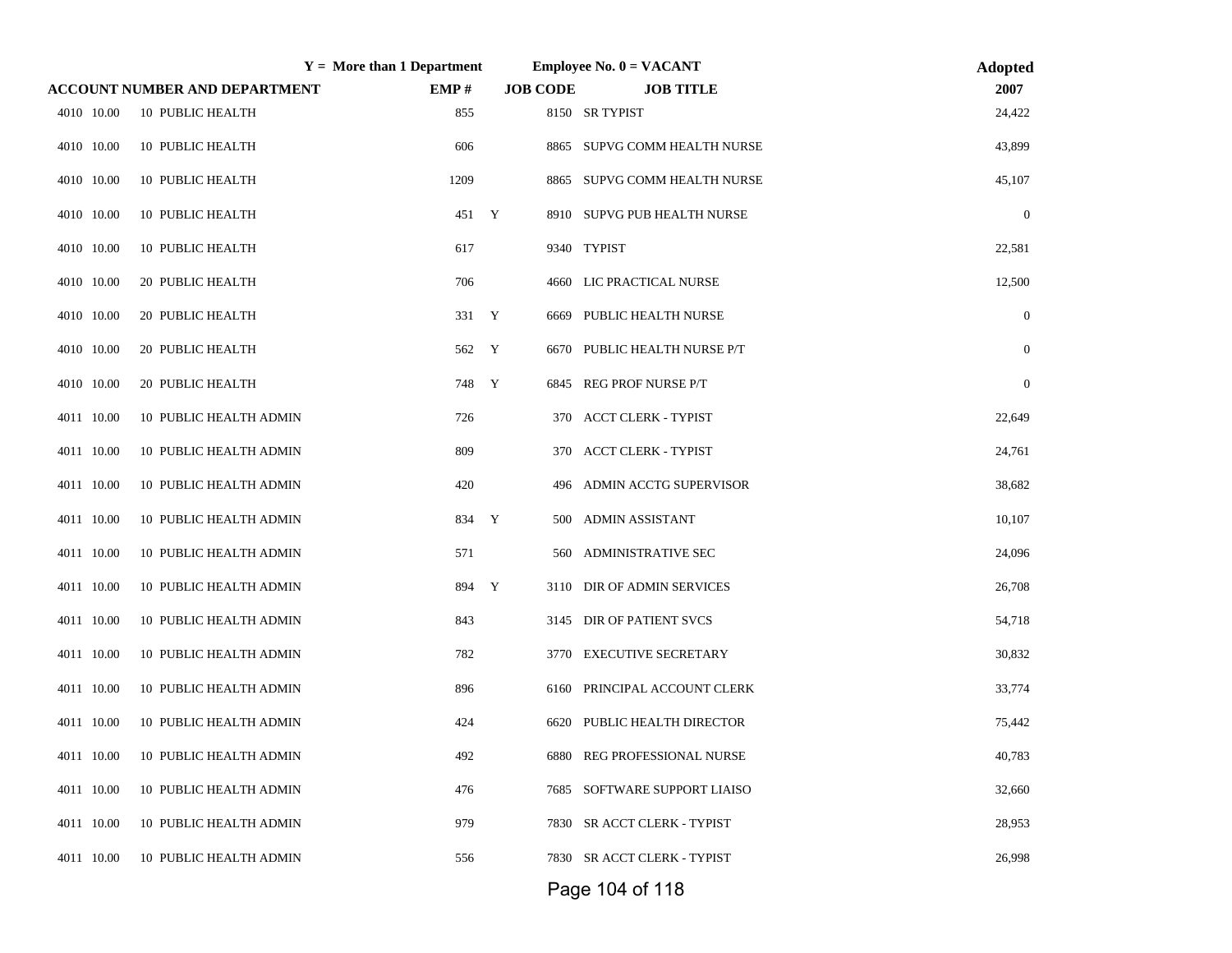| $Y =$ More than 1 Department |                                      |       | <b>Employee No. <math>0 = VACANT</math></b> | <b>Adopted</b>               |                  |
|------------------------------|--------------------------------------|-------|---------------------------------------------|------------------------------|------------------|
|                              | <b>ACCOUNT NUMBER AND DEPARTMENT</b> | EMP#  | <b>JOB CODE</b>                             | <b>JOB TITLE</b>             | 2007             |
| 4011 10.00                   | 20 PUBLIC HEALTH ADMIN               | 865   |                                             | 5050 MEDICAL CONSULTANT      | 1,500            |
| 4011 10.00                   | 20 PUBLIC HEALTH ADMIN               | 924   |                                             | 5050 MEDICAL CONSULTANT      | 19,545           |
| 4012 10.00                   | 10 PH EDUCATION                      | 770   |                                             | 6630 PUBLIC HEALTH EDUCATOR  | 33,943           |
| 4012 10.00                   | 10 PH EDUCATION                      | 616   |                                             | 6630 PUBLIC HEALTH EDUCATOR  | 34,354           |
| 4042 10.00                   | 10 RABIES                            | 161 Y |                                             | 6550 PUB HEALTH SANITARIAN   | 18,470           |
| 4044 10.00                   | <b>10 EARLY INTERVENTION</b>         | 627   | Y                                           | 3105 DIR OF CHILD SPEC NEEDS | 32,673           |
| 4044 10.00                   | <b>10 EARLY INTERVENTION</b>         | 779   |                                             | 3631 EARLY INTER SERV COORD  | 35,732           |
| 4044 10.00                   | <b>10 EARLY INTERVENTION</b>         | 629   |                                             | 3631 EARLY INTER SERV COORD  | 32,674           |
| 4044 10.00                   | 10 EARLY INTERVENTION                | 527   | Y                                           | 8150 SR TYPIST               | 17,025           |
| 4047 10.00                   | 10 HANDICAPPED ED ADMIN              | 627   | Y                                           | 3105 DIR OF CHILD SPEC NEEDS | 10,891           |
| 4047 10.00                   | 10 HANDICAPPED ED ADMIN              | 527   | Y                                           | 8150 SR TYPIST               | 11,350           |
| 4053 10.00                   | 10 PREV & PRIM HLTH SVC              | 451   | Y                                           | 8910 SUPVG PUB HEALTH NURSE  | 18,615           |
| 4053 10.00                   | 10 PREV & PRIM HLTH SVC              | 917 Y |                                             | 9340 TYPIST                  | 9,738            |
| 4053 10.00                   | 10 PREV & PRIM HLTH SVC              | 611   |                                             | 9340 TYPIST                  | 19,688           |
| 4053 10.00                   | 10 PREV & PRIM HLTH SVC              | 573 Y |                                             | 9340 TYPIST                  | 4,243            |
| 4053 10.00                   | 20 PREV & PRIM HLTH SVC              | 859   |                                             | 5320 NURSE PRACTITIONER P/T  | 2,700            |
| 4053 10.00                   | 20 PREV & PRIM HLTH SVC              | 699   |                                             | 5320 NURSE PRACTITIONER P/T  | 20,250           |
| 4053 10.00                   | 20 PREV & PRIM HLTH SVC              | 331 Y | 6669                                        | PUBLIC HEALTH NURSE          | 25,432           |
| 4053 10.00                   | 20 PREV & PRIM HLTH SVC              | 748   | Y                                           | 6845 REG PROF NURSE P/T      | 17,652           |
|                              | 4056 10.00 10 PRENATL CARE & ASSIS   | 573 Y |                                             | 9340 TYPIST                  | 16,972           |
| 4056 10.00                   | 20 PRENATL CARE & ASSIS              | 331 Y | 6669                                        | PUBLIC HEALTH NURSE          | $\boldsymbol{0}$ |
| 4062 10.00                   | 10 LEAD POISONING PROG               | 451 Y |                                             | 8910 SUPVG PUB HEALTH NURSE  | 9,307            |
| 4070 10.00                   | 10 DISEASE CONTROL                   | 425   | $\mathbf{Y}$                                | 6669 PUBLIC HEALTH NURSE     | 47,386           |
|                              |                                      |       |                                             | Page 105 of 118              |                  |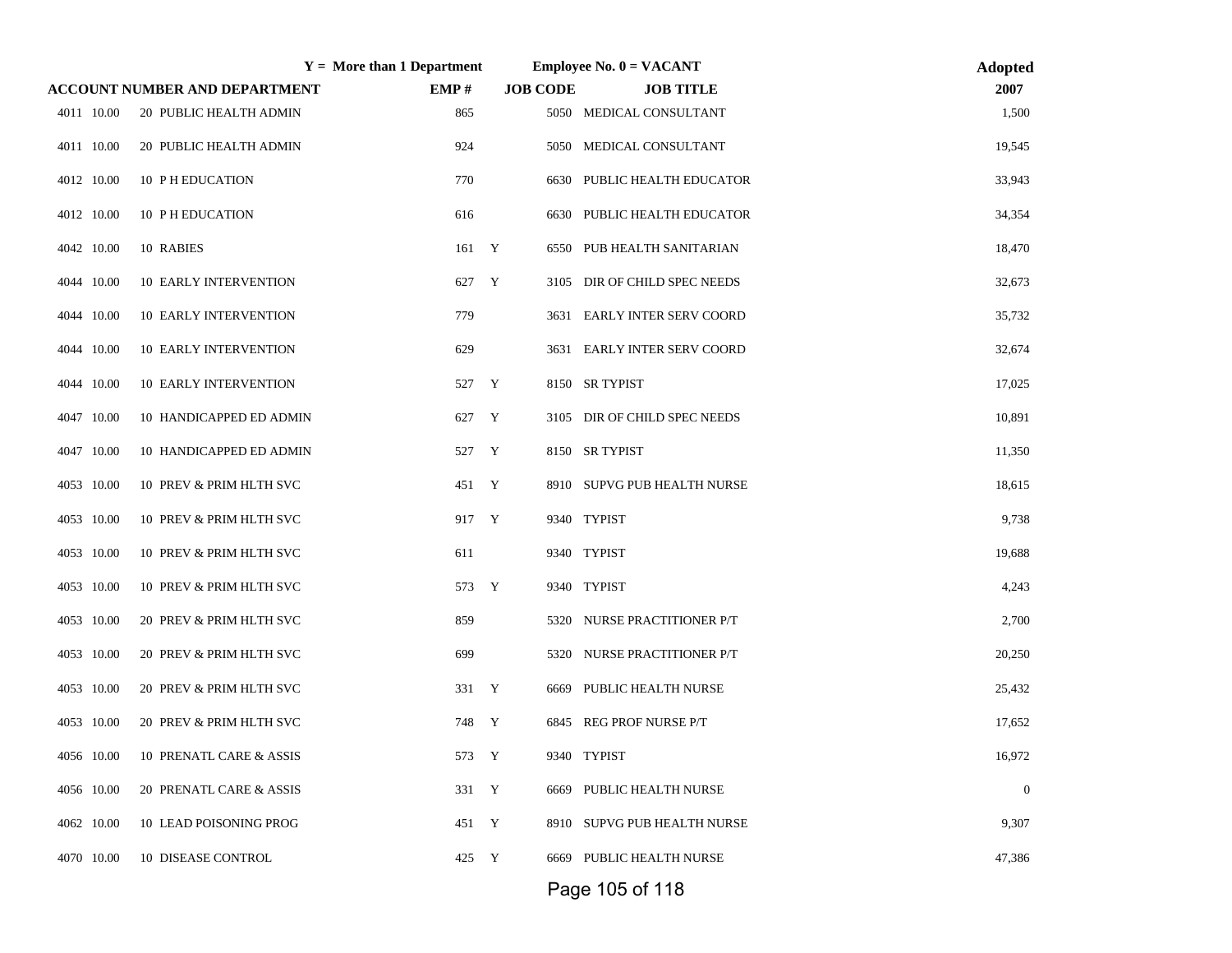|            |            |                                      | $Y =$ More than 1 Department |   |                 | <b>Employee No. <math>0 = VACANT</math></b> | <b>Adopted</b> |
|------------|------------|--------------------------------------|------------------------------|---|-----------------|---------------------------------------------|----------------|
|            |            | <b>ACCOUNT NUMBER AND DEPARTMENT</b> | EMP#                         |   | <b>JOB CODE</b> | <b>JOB TITLE</b>                            | 2007           |
|            | 4070 10.00 | 10 DISEASE CONTROL                   | 451                          | Y |                 | 8910 SUPVG PUB HEALTH NURSE                 | 18,615         |
| 4070 10.00 |            | 20 DISEASE CONTROL                   | 562                          | Y |                 | 6670 PUBLIC HEALTH NURSE P/T                | 18,591         |
|            | 4090 10.00 | 10 ENVIRONMENTAL HEALTH              | 560                          |   |                 | 560 ADMINISTRATIVE SEC                      | 24,741         |
|            | 4090 10.00 | 10 ENVIRONMENTAL HEALTH              | 1168                         |   |                 | 6550 PUB HEALTH SANITARIAN                  | 35,035         |
|            | 4090 10.00 | 10 ENVIRONMENTAL HEALTH              | 161                          | Y |                 | 6550 PUB HEALTH SANITARIAN                  | 18,470         |
| 4090 10.00 |            | 10 ENVIRONMENTAL HEALTH              | 775                          |   |                 | 6571 PUBLIC HEALTH ENG/TRAIN                | 49,365         |
|            | 4090 10.00 | 10 ENVIRONMENTAL HEALTH              | 826                          |   |                 | 6680 PUBLIC HEALTH TECH                     | 26,448         |
|            | 4090 10.00 | 10 ENVIRONMENTAL HEALTH              | 917 Y                        |   |                 | 9340 TYPIST                                 | 9,738          |
|            | 4210 10.00 | 10 ALCOHOL & DRUG SERV               | 947                          |   |                 | 1250 CERT ALCOHOL&DRUG COUNS                | 32,628         |
|            | 4210 10.00 | 10 ALCOHOL & DRUG SERV               | 810 Y                        |   |                 | 1820 CLINICAL PROGRAM DIR                   | 56,750         |
| 4210 10.00 |            | 10 ALCOHOL & DRUG SERV               | 877 Y                        |   |                 | 1845 CLINICAL SOCIAL WORKER                 | 42,323         |
| 4210 10.00 |            | 10 ALCOHOL & DRUG SERV               | 1195                         | Y |                 | 1845 CLINICAL SOCIAL WORKER                 | 42,829         |
| 4210 10.00 |            | 10 ALCOHOL & DRUG SERV               | 984 Y                        |   |                 | 7680 SOCIAL WORK ASST II                    | 24,060         |
| 4210 10.00 |            | 10 ALCOHOL & DRUG SERV               | 395                          |   |                 | 7920 SR CLIN SOC WKR (CMH)                  | 48,998         |
|            | 4210 10.00 | 10 ALCOHOL & DRUG SERV               | 940                          |   |                 | 7922 SR COM MENTAL HTH NURSE                | 45,922         |
| 4210 10.00 |            | 10 ALCOHOL & DRUG SERV               | 474                          |   |                 | 8861 SUPVG CLIN SOC WKR                     | 48,443         |
|            | 4309 10.00 | 10 MTL HYGIENE CO ADMIN              | 905                          |   |                 | 370 ACCT CLERK - TYPIST                     | 23,793         |
| 4309 10.00 |            | 10 MTL HYGIENE CO ADMIN              | 615                          |   |                 | 370 ACCT CLERK - TYPIST                     | 20,590         |
|            | 4309 10.00 | 10 MTL HYGIENE CO ADMIN              | 149                          |   |                 | 370 ACCT CLERK - TYPIST                     | 25,887         |
|            | 4309 10.00 | 10 MTL HYGIENE CO ADMIN              | $256\,$                      |   |                 | 496 ADMIN ACCTG SUPERVISOR                  | 37,430         |
|            | 4309 10.00 | 10 MTL HYGIENE CO ADMIN              | 834 Y                        |   | 500             | ADMIN ASSISTANT                             | 10,107         |
| 4309 10.00 |            | 10 MTL HYGIENE CO ADMIN              | 175                          |   |                 | 560 ADMINISTRATIVE SEC                      | 40,657         |
|            | 4309 10.00 | 10 MTL HYGIENE CO ADMIN              | 306                          |   |                 | 560 ADMINISTRATIVE SEC                      | 29,312         |
|            |            |                                      |                              |   |                 |                                             |                |

Page 106 of 118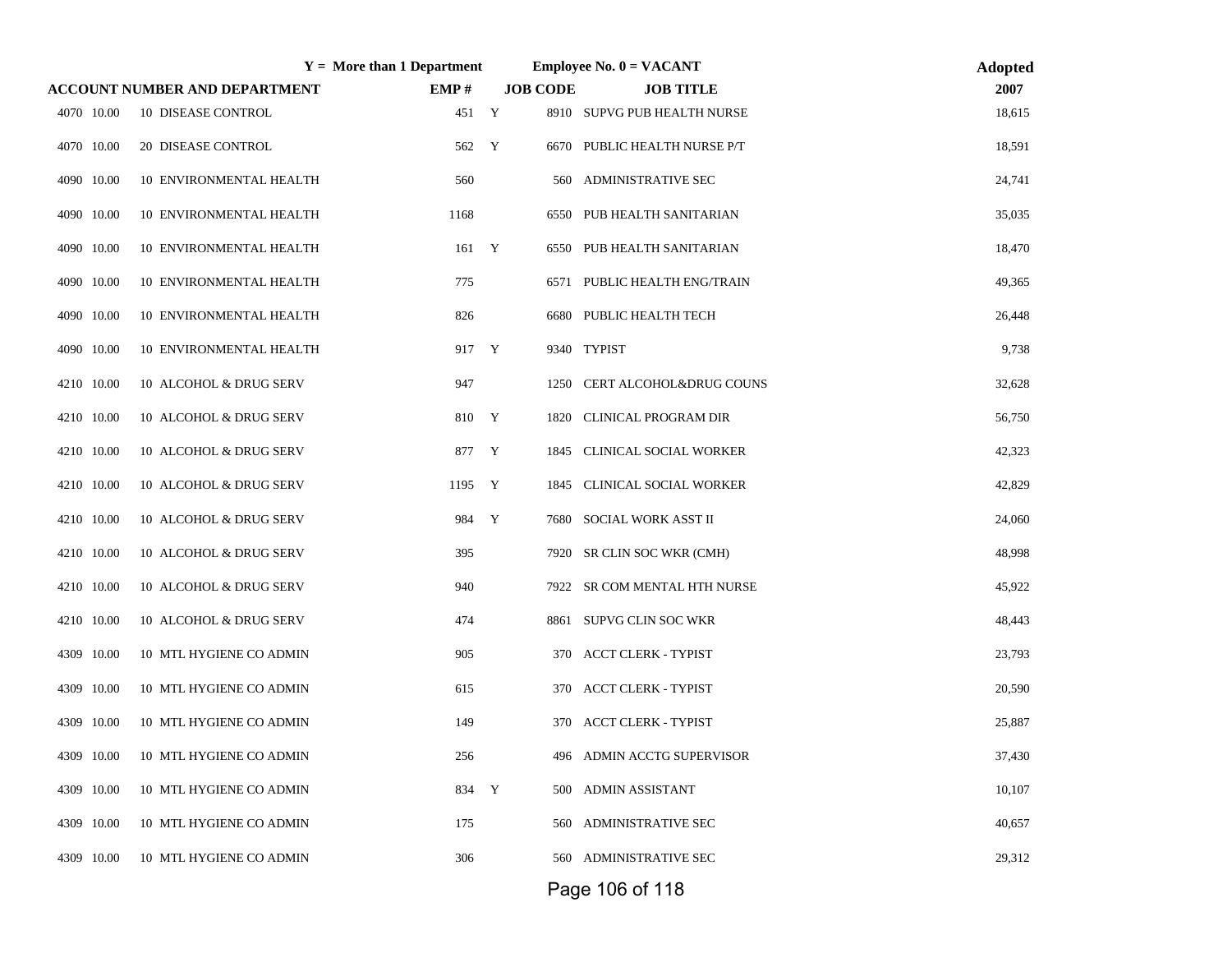| $Y =$ More than 1 Department |                                      |                  | <b>Employee No. <math>0 = VACANT</math></b> | Adopted                     |                  |
|------------------------------|--------------------------------------|------------------|---------------------------------------------|-----------------------------|------------------|
|                              | <b>ACCOUNT NUMBER AND DEPARTMENT</b> | EMP#             | <b>JOB CODE</b>                             | <b>JOB TITLE</b>            | 2007             |
| 4309 10.00                   | 10 MTL HYGIENE CO ADMIN              | 764              |                                             | 560 ADMINISTRATIVE SEC      | 29,310           |
| 4309 10.00                   | 10 MTL HYGIENE CO ADMIN              | 880              |                                             | 1820 CLINICAL PROGRAM DIR   | 56,591           |
| 4309 10.00                   | 10 MTL HYGIENE CO ADMIN              | 894              | Y                                           | 3110 DIR OF ADMIN SERVICES  | 26,708           |
| 4309 10.00                   | 10 MTL HYGIENE CO ADMIN              | 108              |                                             | 3120 DIR OF COMMUNITY SERV  | 83,233           |
| 4309 10.00                   | 10 MTL HYGIENE CO ADMIN              | 938              | 6690                                        | RECORDS MGT CLERK           | 27,624           |
| 4309 10.00                   | 10 MTL HYGIENE CO ADMIN              | 172              |                                             | 6690 RECORDS MGT CLERK      | 30,566           |
| 4309 10.00                   | 10 MTL HYGIENE CO ADMIN              | 1141             |                                             | 6690 RECORDS MGT CLERK      | 26,514           |
| 4309 10.00                   | 10 MTL HYGIENE CO ADMIN              | 927              | 7227                                        | <b>SECRETARY TO DCS</b>     | 30,282           |
| 4309 10.00                   | 10 MTL HYGIENE CO ADMIN              | 828              |                                             | 7830 SR ACCT CLERK - TYPIST | 25,902           |
| 4309 10.00                   | 10 MTL HYGIENE CO ADMIN              | 956              |                                             | 7830 SR ACCT CLERK - TYPIST | 27,231           |
| 4309 10.00                   | 10 MTL HYGIENE CO ADMIN              | 411              |                                             | 8150 SR TYPIST              | 26,587           |
| 4309 10.00                   | 10 MTL HYGIENE CO ADMIN              | $\boldsymbol{0}$ |                                             | 9340 TYPIST                 | 19,476           |
| 4310 10.00                   | 10 MENTAL HEALTH CLINIC              | 810 Y            |                                             | 1820 CLINICAL PROGRAM DIR   | $\boldsymbol{0}$ |
| 4310 10.00                   | 10 MENTAL HEALTH CLINIC              | 1195 Y           |                                             | 1845 CLINICAL SOCIAL WORKER | $\mathbf{0}$     |
| 4310 10.00                   | 10 MENTAL HEALTH CLINIC              | 663              |                                             | 1845 CLINICAL SOCIAL WORKER | 44,862           |
| 4310 10.00                   | 10 MENTAL HEALTH CLINIC              | 737              |                                             | 1845 CLINICAL SOCIAL WORKER | 46,165           |
| 4310 10.00                   | 10 MENTAL HEALTH CLINIC              | 667              |                                             | 1845 CLINICAL SOCIAL WORKER | 42,092           |
| 4310 10.00                   | 10 MENTAL HEALTH CLINIC              | 877              | Y                                           | 1845 CLINICAL SOCIAL WORKER | $\boldsymbol{0}$ |
| 4310 10.00                   | 10 MENTAL HEALTH CLINIC              | 618              |                                             | 1860 CLINICAL SUPERVISOR    | 48,868           |
| 4310 10.00                   | 10 MENTAL HEALTH CLINIC              | 1254             |                                             | 7680 SOCIAL WORK ASST II    | 34,354           |
| 4310 10.00                   | 10 MENTAL HEALTH CLINIC              | 825              | 7680                                        | SOCIAL WORK ASST II         | 39,971           |
| 4310 10.00                   | 10 MENTAL HEALTH CLINIC              | 585              |                                             | 7920 SR CLIN SOC WKR (CMH)  | 47,001           |
| 4310 10.00                   | 10 MENTAL HEALTH CLINIC              | 438              |                                             | 7920 SR CLIN SOC WKR (CMH)  | 46,961           |
|                              |                                      |                  |                                             | Page 107 of 118             |                  |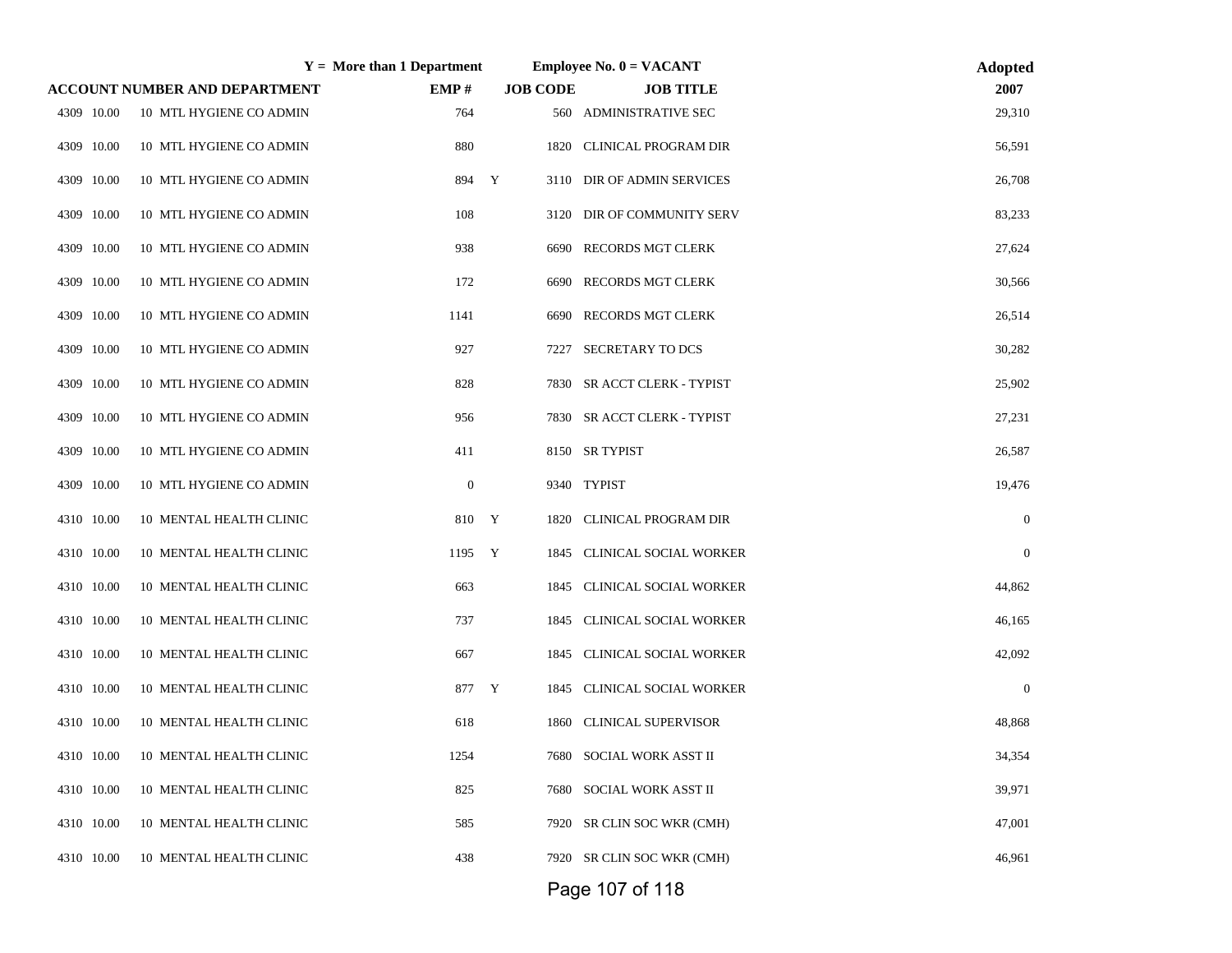| $Y =$ More than 1 Department |                                      |                  | <b>Employee No. <math>0 = VACANT</math></b> | Adopted                      |        |
|------------------------------|--------------------------------------|------------------|---------------------------------------------|------------------------------|--------|
|                              | <b>ACCOUNT NUMBER AND DEPARTMENT</b> | EMP#             | <b>JOB CODE</b>                             | <b>JOB TITLE</b>             | 2007   |
| 4310 10.00                   | 10 MENTAL HEALTH CLINIC              | 732              |                                             | 7920 SR CLIN SOC WKR (CMH)   | 46,755 |
| 4310 10.00                   | 10 MENTAL HEALTH CLINIC              | 383              |                                             | 7920 SR CLIN SOC WKR (CMH)   | 48,797 |
| 4310 10.00                   | 10 MENTAL HEALTH CLINIC              | 607              |                                             | 7920 SR CLIN SOC WKR (CMH)   | 47,083 |
| 4310 10.00                   | 10 MENTAL HEALTH CLINIC              | 487              |                                             | 7920 SR CLIN SOC WKR (CMH)   | 47,052 |
| 4310 10.00                   | 10 MENTAL HEALTH CLINIC              | 836              |                                             | 7920 SR CLIN SOC WKR (CMH)   | 43,564 |
| 4310 10.00                   | 10 MENTAL HEALTH CLINIC              | 1094             |                                             | 8861 SUPVG CLIN SOC WKR      | 47,620 |
| 4310 10.00                   | 10 MENTAL HEALTH CLINIC              | 479              |                                             | 8861 SUPVG CLIN SOC WKR      | 54,235 |
| 4320 10.00                   | 10 CRISIS INTERVENTION SERV          | 984 Y            |                                             | 7680 SOCIAL WORK ASST II     | 8,020  |
| 4356 10.00                   | 10 TATI (TRMT ALT INCA)              | 1215             |                                             | 1250 CERT ALCOHOL&DRUG COUNS | 42,622 |
| 6010 10.00                   | 10 SOCIAL SERVICES                   | 1272             |                                             | 370 ACCT CLERK - TYPIST      | 25,856 |
| 6010 10.00                   | <b>10 SOCIAL SERVICES</b>            | 815              |                                             | 370 ACCT CLERK - TYPIST      | 24,795 |
| 6010 10.00                   | 10 SOCIAL SERVICES                   | 523              |                                             | 470 ACCTG SUPVR - GRADE B    | 39,613 |
| 6010 10.00                   | 10 SOCIAL SERVICES                   | 834 Y            |                                             | 500 ADMIN ASSISTANT          | 10,107 |
| 6010 10.00                   | 10 SOCIAL SERVICES                   | 263              |                                             | 700 ASST CO ATTORNEY         | 59,000 |
| 6010 10.00                   | 10 SOCIAL SERVICES                   | 503              |                                             | 1180 CASE SUPVR - GRADE B    | 50,396 |
| 6010 10.00                   | <b>10 SOCIAL SERVICES</b>            | 1054             |                                             | 1180 CASE SUPVR - GRADE B    | 38,890 |
| 6010 10.00                   | 10 SOCIAL SERVICES                   | 812              |                                             | 1180 CASE SUPVR - GRADE B    | 39,268 |
| 6010 10.00                   | 10 SOCIAL SERVICES                   | $\boldsymbol{0}$ |                                             | 1180 CASE SUPVR - GRADE B    | 36,743 |
| 6010 10.00                   | <b>10 SOCIAL SERVICES</b>            | 429              |                                             | 1180 CASE SUPVR - GRADE B    | 37,483 |
| 6010 10.00                   | 10 SOCIAL SERVICES                   | 1156             |                                             | 1210 CASEWORKER              | 35,274 |
| 6010 10.00                   | <b>10 SOCIAL SERVICES</b>            | 593              |                                             | 1210 CASEWORKER              | 33,965 |
| 6010 10.00                   | 10 SOCIAL SERVICES                   | 403              |                                             | 1210 CASEWORKER              | 33,020 |
| 6010 10.00                   | 10 SOCIAL SERVICES                   | 774              |                                             | 1210 CASEWORKER              | 35,618 |
|                              |                                      |                  |                                             | Page 108 of 118              |        |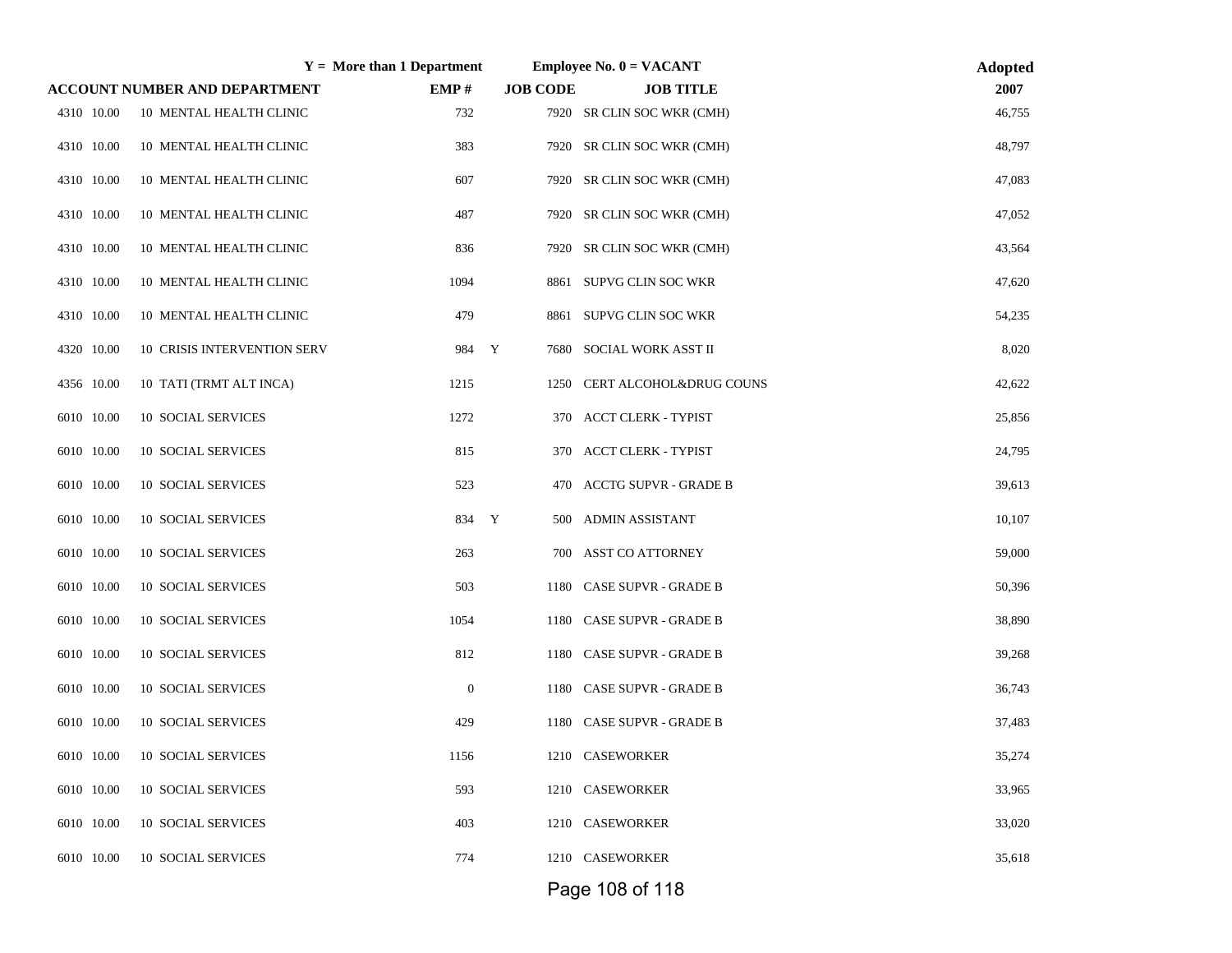|            |                                      | $Y =$ More than 1 Department |                 | <b>Employee No. <math>0 = VACANT</math></b> | <b>Adopted</b>   |  |
|------------|--------------------------------------|------------------------------|-----------------|---------------------------------------------|------------------|--|
|            | <b>ACCOUNT NUMBER AND DEPARTMENT</b> | EMP#                         | <b>JOB CODE</b> | <b>JOB TITLE</b>                            | 2007             |  |
| 6010 10.00 | <b>10 SOCIAL SERVICES</b>            | 119                          |                 | 1210 CASEWORKER                             | 33,582           |  |
| 6010 10.00 | 10 SOCIAL SERVICES                   | 670                          |                 | 1210 CASEWORKER                             | 32,080           |  |
| 6010 10.00 | 10 SOCIAL SERVICES                   | 463                          |                 | 1210 CASEWORKER                             | 33,020           |  |
| 6010 10.00 | 10 SOCIAL SERVICES                   | 711                          |                 | 1210 CASEWORKER                             | 32,292           |  |
| 6010 10.00 | <b>10 SOCIAL SERVICES</b>            | 720                          |                 | 1210 CASEWORKER                             | 33,329           |  |
| 6010 10.00 | <b>10 SOCIAL SERVICES</b>            | 206                          |                 | 1210 CASEWORKER                             | 33,543           |  |
| 6010 10.00 | 10 SOCIAL SERVICES                   | 490                          |                 | 1210 CASEWORKER                             | 33,329           |  |
| 6010 10.00 | <b>10 SOCIAL SERVICES</b>            | 838                          |                 | 1210 CASEWORKER                             | $\boldsymbol{0}$ |  |
| 6010 10.00 | 10 SOCIAL SERVICES                   | 491                          |                 | 1210 CASEWORKER                             | 32,292           |  |
| 6010 10.00 | <b>10 SOCIAL SERVICES</b>            | 869                          |                 | 1210 CASEWORKER                             | 32,601           |  |
| 6010 10.00 | <b>10 SOCIAL SERVICES</b>            | 733                          |                 | 1210 CASEWORKER                             | 33,020           |  |
| 6010 10.00 | <b>10 SOCIAL SERVICES</b>            | 686                          |                 | 1333 CHILD SUPP ENFORCE SUPV                | 42,136           |  |
| 6010 10.00 | <b>10 SOCIAL SERVICES</b>            | 696                          |                 | 1960 COMIS SOCIAL SERVICE                   | 79,516           |  |
| 6010 10.00 | 10 SOCIAL SERVICES                   | 885                          |                 | 2020 COMMUNITY SERV WORKER                  | 27,031           |  |
| 6010 10.00 | 10 SOCIAL SERVICES                   | 944                          |                 | 2020 COMMUNITY SERV WORKER                  | 20,802           |  |
| 6010 10.00 | <b>10 SOCIAL SERVICES</b>            | 224                          |                 | 2290 COORD CHILD SPPT ENFCMT                | 47,822           |  |
| 6010 10.00 | 10 SOCIAL SERVICES                   | 531                          |                 | 2594 DATA BASE CLERK                        | 20,802           |  |
| 6010 10.00 | <b>10 SOCIAL SERVICES</b>            | 473                          |                 | 2594 WELFARE MGMT SYSTEMS ASST              | 26,495           |  |
| 6010 10.00 | <b>10 SOCIAL SERVICES</b>            | 581                          |                 | 2594 DATA BASE CLERK                        | 20,590           |  |
|            | 6010 10.00 10 SOCIAL SERVICES        | 384                          |                 | 2735 DEP COMM SOCIAL SERVS                  | 65,938           |  |
| 6010 10.00 | <b>10 SOCIAL SERVICES</b>            | 543                          |                 | 3110 DIR OF ADMIN SERVICES                  | 48,786           |  |
| 6010 10.00 | 10 SOCIAL SERVICES                   | 817                          |                 | 3132 DIR EMPLOY & TRANS SUPP                | 55,798           |  |
| 6010 10.00 | <b>10 SOCIAL SERVICES</b>            | 870                          |                 | 3770 EXECUTIVE SECRETARY                    | 30,317           |  |
|            |                                      |                              |                 | Page 109 of 118                             |                  |  |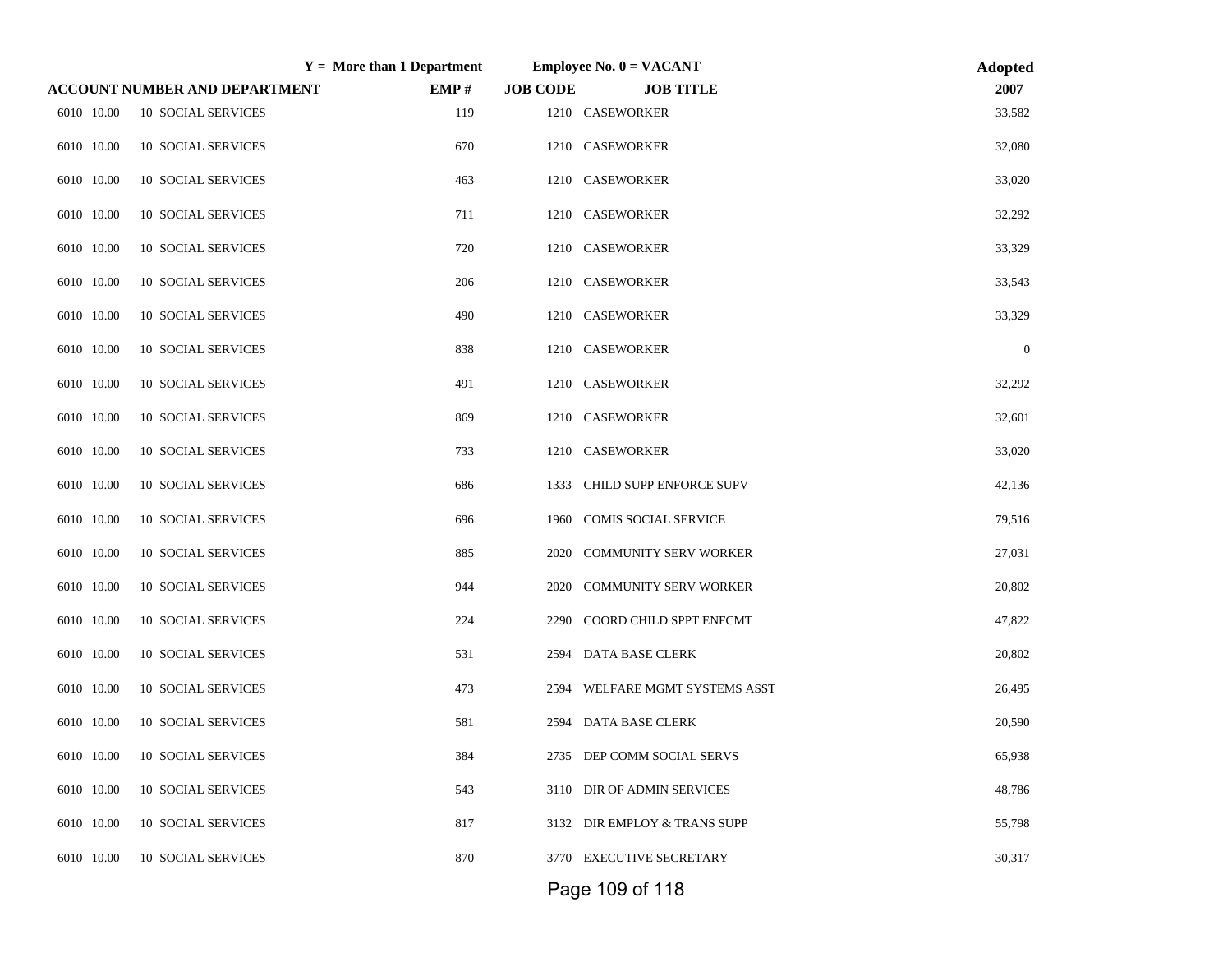|            |                                      | $Y =$ More than 1 Department |                 | <b>Employee No. <math>0 = VACANT</math></b> | Adopted |  |
|------------|--------------------------------------|------------------------------|-----------------|---------------------------------------------|---------|--|
|            | <b>ACCOUNT NUMBER AND DEPARTMENT</b> | EMP#                         | <b>JOB CODE</b> | <b>JOB TITLE</b>                            | 2007    |  |
| 6010 10.00 | <b>10 SOCIAL SERVICES</b>            | 798                          |                 | 3770 EXECUTIVE SECRETARY                    | 30,619  |  |
| 6010 10.00 | <b>10 SOCIAL SERVICES</b>            | 167                          |                 | 3770 EXECUTIVE SECRETARY                    | 33,718  |  |
| 6010 10.00 | 10 SOCIAL SERVICES                   | 346                          |                 | 4060 HEAD SOCIAL WELFARE EX                 | 45,346  |  |
| 6010 10.00 | 10 SOCIAL SERVICES                   | 505                          |                 | 4760 MANAGED CARE COORDINATO                | 33,711  |  |
| 6010 10.00 | <b>10 SOCIAL SERVICES</b>            | 337                          |                 | 5500 OFFICE MANAGER                         | 36,477  |  |
| 6010 10.00 | <b>10 SOCIAL SERVICES</b>            | 679                          |                 | 5510 PARALEGAL                              | 33,717  |  |
| 6010 10.00 | 10 SOCIAL SERVICES                   | 432                          |                 | 5510 PARALEGAL                              | 33,072  |  |
| 6010 10.00 | <b>10 SOCIAL SERVICES</b>            | 520                          |                 | 6100 PRIN SOC WELF EXAMINER                 | 38,855  |  |
| 6010 10.00 | 10 SOCIAL SERVICES                   | 601                          |                 | 6100 PRIN SOC WELF EXAMINER                 | 37,882  |  |
| 6010 10.00 | <b>10 SOCIAL SERVICES</b>            | 697                          |                 | 6100 PRIN SOC WELF EXAMINER                 | 36,006  |  |
| 6010 10.00 | <b>10 SOCIAL SERVICES</b>            | 632                          |                 | 6100 PRIN SOC WELF EXAMINER                 | 43,386  |  |
| 6010 10.00 | 10 SOCIAL SERVICES                   | 872                          |                 | 6160 PRINCIPAL ACCOUNT CLERK                | 31,791  |  |
| 6010 10.00 | 10 SOCIAL SERVICES                   | 1023                         |                 | 6160 PRINCIPAL ACCOUNT CLERK                | 31,793  |  |
| 6010 10.00 | 10 SOCIAL SERVICES                   | 335                          |                 | 6681 QUALITY CONTROL INSPECT                | 36,820  |  |
| 6010 10.00 | 10 SOCIAL SERVICES                   | 789                          |                 | 6690 RECORDS MGT CLERK                      | 20,802  |  |
| 6010 10.00 | <b>10 SOCIAL SERVICES</b>            | 642                          |                 | 6840 RESOURCE ASSISTANT                     | 39,236  |  |
| 6010 10.00 | 10 SOCIAL SERVICES                   | 352                          |                 | 7225 SEC TO COMMISSIONER SS                 | 37,209  |  |
| 6010 10.00 | <b>10 SOCIAL SERVICES</b>            | 125                          |                 | 7253 SEC TO SR ASST CO ATRNY                | 31,828  |  |
| 6010 10.00 | <b>10 SOCIAL SERVICES</b>            | 379                          |                 | 7565 SOC SVCS EMPLOY SPEC                   | 30,454  |  |
| 6010 10.00 | <b>10 SOCIAL SERVICES</b>            | 621                          |                 | 7565 CASEWORKER                             | 34,390  |  |
| 6010 10.00 | <b>10 SOCIAL SERVICES</b>            | 850                          | 7565            | <b>SOC SVCS EMPLOY SPEC</b>                 | 29,400  |  |
| 6010 10.00 | <b>10 SOCIAL SERVICES</b>            | 366                          |                 | 7565 SOC SVCS EMPLOY SPEC                   | 34,319  |  |
| 6010 10.00 | 10 SOCIAL SERVICES                   | 1173                         |                 | 7570 SOC SVCS INVESTIGATOR                  | 29,195  |  |
|            |                                      |                              |                 | Page 110 of 118                             |         |  |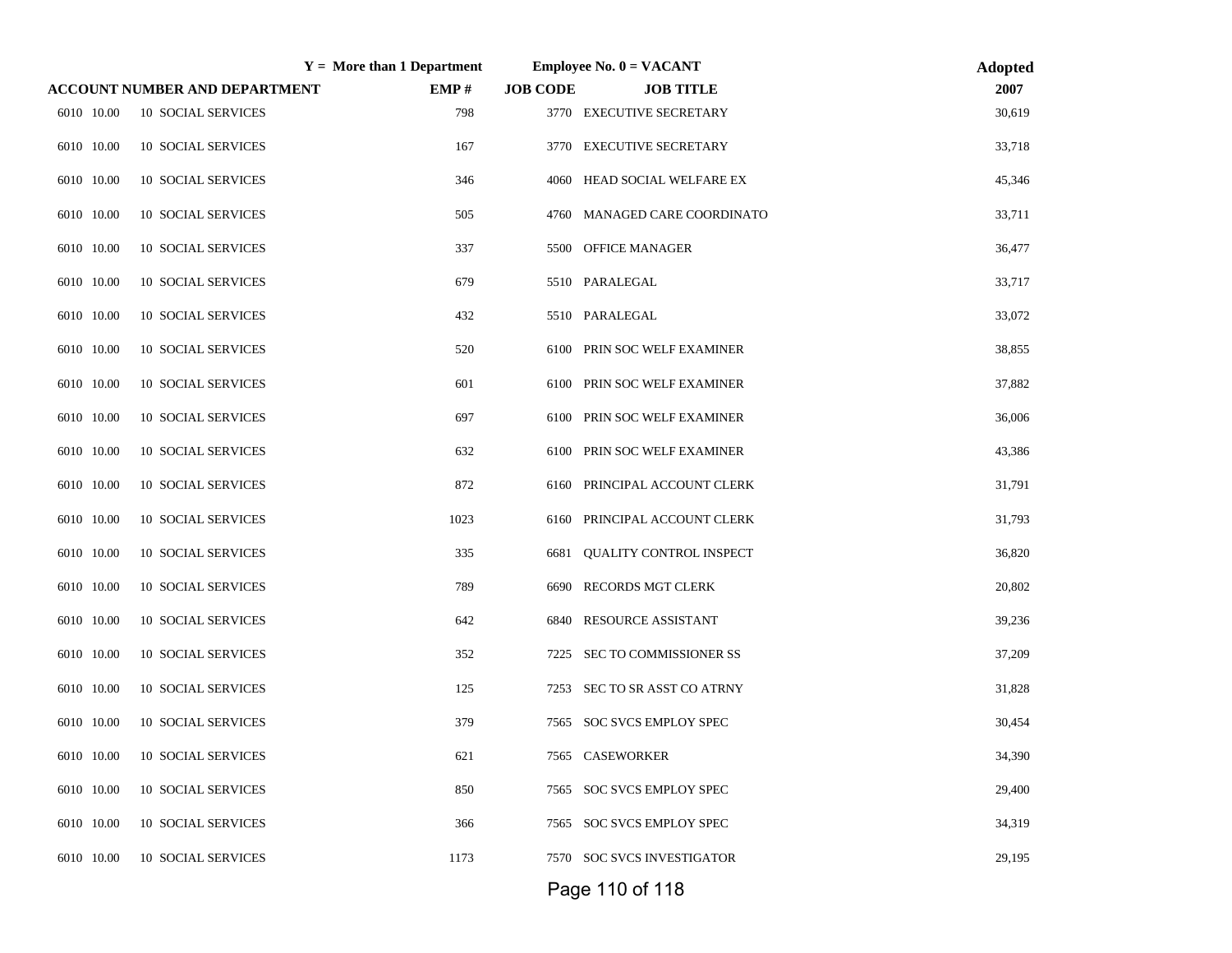|            |                                      | $Y =$ More than 1 Department |                 | <b>Employee No. <math>0 = VACANT</math></b> | Adopted |
|------------|--------------------------------------|------------------------------|-----------------|---------------------------------------------|---------|
|            | <b>ACCOUNT NUMBER AND DEPARTMENT</b> | EMP#                         | <b>JOB CODE</b> | <b>JOB TITLE</b>                            | 2007    |
| 6010 10.00 | <b>10 SOCIAL SERVICES</b>            | 351                          |                 | 7570 SOC SVCS INVESTIGATOR                  | 33,051  |
| 6010 10.00 | 10 SOCIAL SERVICES                   | 700                          |                 | 7650 SOC WELFARE EXAMINER                   | 25,382  |
| 6010 10.00 | 10 SOCIAL SERVICES                   | 703                          |                 | 7650 SOC WELFARE EXAMINER                   | 23,898  |
| 6010 10.00 | 10 SOCIAL SERVICES                   | 666                          |                 | 7650 SOC WELFARE EXAMINER                   | 30,617  |
| 6010 10.00 | <b>10 SOCIAL SERVICES</b>            | $\boldsymbol{0}$             |                 | 7650 SOC WELFARE EXAMINER                   | 23,377  |
| 6010 10.00 | <b>10 SOCIAL SERVICES</b>            | 422                          |                 | 7650 SOC WELFARE EXAMINER                   | 32,358  |
| 6010 10.00 | 10 SOCIAL SERVICES                   | 397                          |                 | 7650 SOC WELFARE EXAMINER                   | 32,272  |
| 6010 10.00 | 10 SOCIAL SERVICES                   | 1314                         |                 | 7650 SOC WELFARE EXAMINER                   | 27,676  |
| 6010 10.00 | <b>10 SOCIAL SERVICES</b>            | $\boldsymbol{0}$             |                 | 7650 SOC WELFARE EXAMINER                   | 22,871  |
| 6010 10.00 | <b>10 SOCIAL SERVICES</b>            | 736                          |                 | 7650 SOC WELFARE EXAMINER                   | 24,842  |
| 6010 10.00 | <b>10 SOCIAL SERVICES</b>            | 405                          |                 | 7650 SOC WELFARE EXAMINER                   | 24,842  |
| 6010 10.00 | 10 SOCIAL SERVICES                   | 707                          |                 | 7650 SOC WELFARE EXAMINER                   | 23,377  |
| 6010 10.00 | <b>10 SOCIAL SERVICES</b>            | 1096                         |                 | 7650 SOC WELFARE EXAMINER                   | 23,377  |
| 6010 10.00 | 10 SOCIAL SERVICES                   | 676                          |                 | 7650 SOC WELFARE EXAMINER                   | 24,842  |
| 6010 10.00 | 10 SOCIAL SERVICES                   | 535                          |                 | 7650 SOC SVCS EMPLOY SPEC                   | 28,753  |
| 6010 10.00 | <b>10 SOCIAL SERVICES</b>            | 837                          |                 | 7650 SOC WELFARE EXAMINER                   | 23,898  |
| 6010 10.00 | <b>10 SOCIAL SERVICES</b>            | 448                          |                 | 7650 SOC WELFARE EXAMINER                   | 24,842  |
| 6010 10.00 | 10 SOCIAL SERVICES                   | 550                          |                 | 7650 SOC WELFARE EXAMINER                   | 24,955  |
| 6010 10.00 | <b>10 SOCIAL SERVICES</b>            | 1309                         |                 | 7830 SR ACCT CLERK - TYPIST                 | 24,096  |
| 6010 10.00 | 10 SOCIAL SERVICES                   | 787                          |                 | 7830 SR ACCT CLERK - TYPIST                 | 22,221  |
| 6010 10.00 | <b>10 SOCIAL SERVICES</b>            | 382                          | 7875            | SR. ASST. CO. ATTORNEY                      | 70,011  |
| 6010 10.00 | 10 SOCIAL SERVICES                   | 530                          |                 | 7890 SR CASEWORKER                          | 33,908  |
| 6010 10.00 | 10 SOCIAL SERVICES                   | 1235                         |                 | 7890 SR CASEWORKER                          | 34,860  |
|            |                                      |                              |                 | Page 111 of 118                             |         |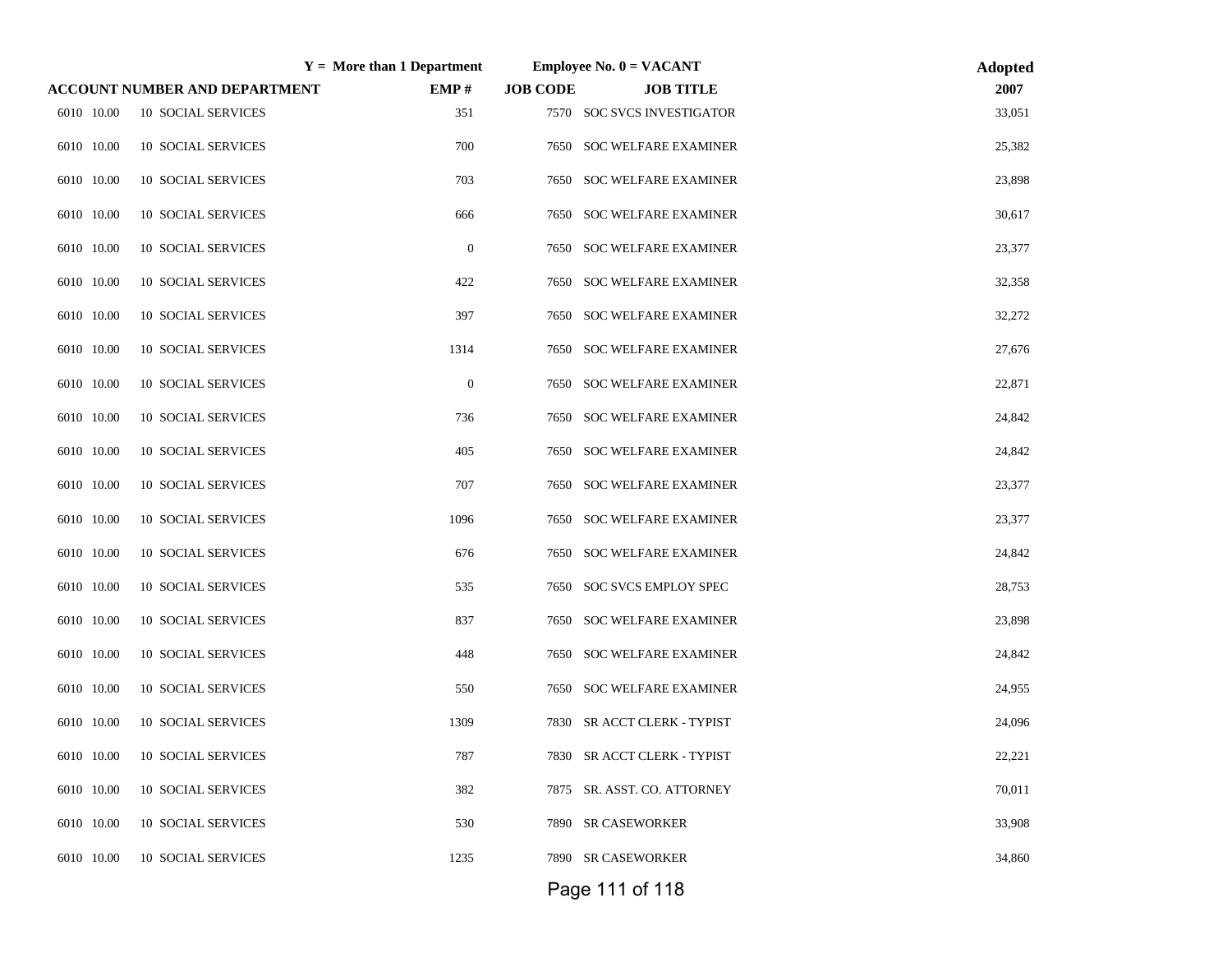|            |                               | $Y =$ More than 1 Department |                 | <b>Employee No. <math>0 = VACANT</math></b> | <b>Adopted</b> |  |
|------------|-------------------------------|------------------------------|-----------------|---------------------------------------------|----------------|--|
|            | ACCOUNT NUMBER AND DEPARTMENT | EMP#                         | <b>JOB CODE</b> | <b>JOB TITLE</b>                            | 2007           |  |
| 6010 10.00 | <b>10 SOCIAL SERVICES</b>     | 769                          |                 | 7890 SR CASEWORKER                          | 36,530         |  |
| 6010 10.00 | 10 SOCIAL SERVICES            | 512                          |                 | 7891 SR CASEWORKER/RN                       | 47,382         |  |
| 6010 10.00 | 10 SOCIAL SERVICES            | 356                          |                 | 7925 SR DATA ENTRY MACH OPR                 | 39,671         |  |
| 6010 10.00 | 10 SOCIAL SERVICES            | 766                          |                 | 7925 SR DATA ENTRY MACH OPR                 | 28,895         |  |
| 6010 10.00 | <b>10 SOCIAL SERVICES</b>     | 715                          |                 | 7925 SR DATA ENTRY MACH OPR                 | 39,414         |  |
| 6010 10.00 | <b>10 SOCIAL SERVICES</b>     | 498                          |                 | 8070 SR SOC WELFARE EXAMINER                | 38,506         |  |
| 6010 10.00 | 10 SOCIAL SERVICES            | 1211                         |                 | 8070 SR SOC WELFARE EXAMINER                | 33,099         |  |
| 6010 10.00 | 10 SOCIAL SERVICES            | 1058                         |                 | 8150 SR TYPIST                              | 24,117         |  |
| 6010 10.00 | 10 SOCIAL SERVICES            | 339                          |                 | 8160 STAFF DEVELOP COORD                    | 45,150         |  |
| 6010 10.00 | <b>10 SOCIAL SERVICES</b>     | 564                          |                 | 8790 SUPPORT INVESTIGATOR                   | 34,185         |  |
| 6010 10.00 | <b>10 SOCIAL SERVICES</b>     | 668                          |                 | 8790 SUPPORT INVESTIGATOR                   | 27,296         |  |
| 6010 10.00 | 10 SOCIAL SERVICES            | 1050                         |                 | 8790 SUPPORT INVESTIGATOR                   | 28,278         |  |
| 6010 10.00 | <b>10 SOCIAL SERVICES</b>     | 387                          |                 | 8790 SUPPORT INVESTIGATOR                   | 33,653         |  |
| 6010 10.00 | 10 SOCIAL SERVICES            | 704                          |                 | 9340 TYPIST                                 | 22,581         |  |
| 6010 10.00 | 10 SOCIAL SERVICES            | 899                          |                 | 9340 TYPIST                                 | 23,361         |  |
| 6010 10.00 | <b>10 SOCIAL SERVICES</b>     | 745                          |                 | 9340 TYPIST                                 | 24,701         |  |
| 6010 10.00 | 10 SOCIAL SERVICES            | 759                          |                 | 9340 TYPIST                                 | 25,861         |  |
| 6010 10.00 | <b>10 SOCIAL SERVICES</b>     | 462                          |                 | 9340 TYPIST                                 | 19,476         |  |
| 6010 10.00 | <b>10 SOCIAL SERVICES</b>     | 1018                         |                 | 9340 TYPIST                                 | 21,546         |  |
|            | 6010 10.00 10 SOCIAL SERVICES | 714                          |                 | 9340 TYPIST                                 | 21,895         |  |
| 6010 10.00 | <b>10 SOCIAL SERVICES</b>     | 446                          |                 | 9340 TYPIST                                 | 19,476         |  |
| 6010 10.00 | 10 SOCIAL SERVICES            | 548                          |                 | 9340 TYPIST                                 | 19,476         |  |
| 6010 10.00 | 10 SOCIAL SERVICES            | 235                          |                 | 9750 WELF MNGMT SYST COORD                  | 45,177         |  |
|            |                               |                              |                 | Page 112 of 118                             |                |  |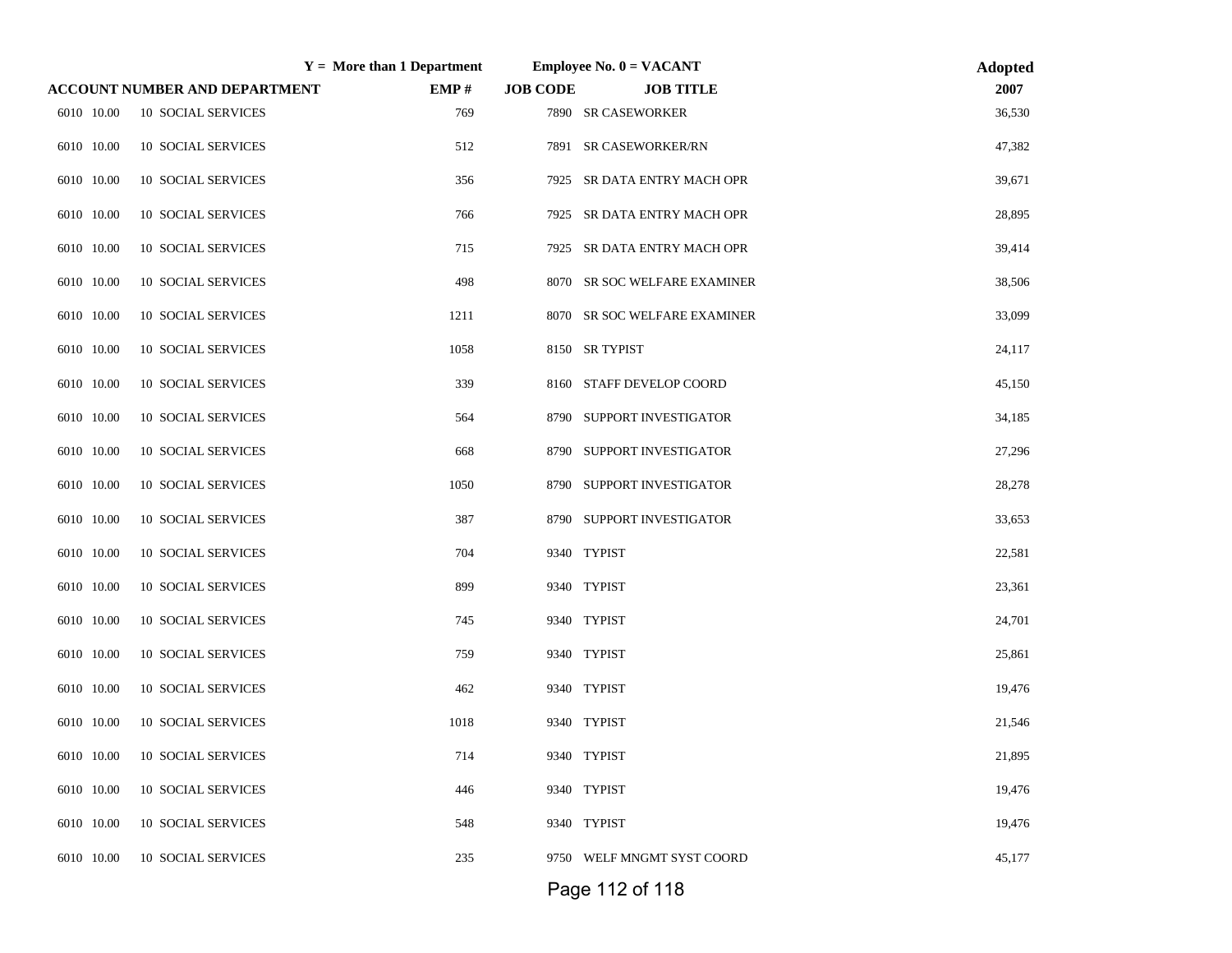|                |  |                                      | $Y = More than 1 Department$ |                 | <b>Employee No. <math>0 = VACANT</math></b> | Adopted |
|----------------|--|--------------------------------------|------------------------------|-----------------|---------------------------------------------|---------|
|                |  | <b>ACCOUNT NUMBER AND DEPARTMENT</b> | EMP#                         | <b>JOB CODE</b> | <b>JOB TITLE</b>                            | 2007    |
| 6010 10.00     |  | <b>20 SOCIAL SERVICES</b>            | 963                          |                 | 1631 CLERK (SEASONAL)                       | 5,000   |
| 6010 10.00     |  | 20 SOCIAL SERVICES                   | 1120                         |                 | 1631 CLERK (SEASONAL)                       | 5,000   |
| 6010 10.00     |  | 20 SOCIAL SERVICES                   | 1137                         |                 | 1631 CLERK (SEASONAL)                       | 5,000   |
| 6010 10.00     |  | 20 SOCIAL SERVICES                   | 1043                         |                 | 1631 CLERK (SEASONAL)                       | 8,766   |
| 6010 10.00     |  | 20 SOCIAL SERVICES                   | 755                          |                 | 1631 CLERK (SEASONAL)                       | 5,000   |
| 6010 10.00     |  | 20 SOCIAL SERVICES                   | 1097                         |                 | 1631 CLERK (SEASONAL)                       | 5,000   |
| 6010 10.00     |  | 20 SOCIAL SERVICES                   | 409                          |                 | 2020 COMMUNITY SERV WORKER                  | 9,426   |
| 6422 10.00     |  | 10 ECON DEV & PLANNING               | 493                          |                 | 3000 DEPUTY DIR OF ECON DEV                 | 49,605  |
| 6422 10.00     |  | 10 ECON DEV & PLANNING               | 625                          | Y               | 3175 DIR REAL PROP TAX SVC I                | 10,810  |
| 6422 10.00     |  | 10 ECON DEV & PLANNING               | 948                          |                 | 3633 ECONOMIC DEV SPECIALIST                | 42,816  |
| 6422 10.00     |  | 10 ECON DEV & PLANNING               | 1170 Y                       |                 | 7235 SEC TO ECON DEV & PLAN                 | 15,879  |
| 6510 10.00     |  | 10 VETERANS SERVICE                  | 1024                         |                 | 9410 VETERAN'S SERVICE OFF                  | 30,348  |
| 6510 10.00     |  | 20 VETERANS SERVICE                  | 1016                         |                 | 3225 DIR VET SRV AGENCY                     | 13,000  |
| 6610 10.00     |  | 20 SEALER                            | 21                           |                 | 3230 DIR WEIGHTS & MSRS I PT                | 12,000  |
| 7310 10.00     |  | 20 YOUTH PROGRAMS                    | 277                          |                 | 9845 YOUTH BUREAU DIRECTOR                  | 18,000  |
| 7510 10.00     |  | 20 HISTORIAN                         | 126                          |                 | 4235 HISTORIAN P/T                          | 3,600   |
| 8020 10.00     |  | 10 PLANNING                          | 1296                         |                 | 2470 COUNTY PLANNING DIRECTO                | 54,149  |
| 8020 10.00     |  | 10 PLANNING                          | 625                          | $\mathbf{Y}$    | 3175 DIR REAL PROP TAX SVC I                | 10,811  |
| 8020 10.00     |  | 10 PLANNING                          | $\overline{0}$               |                 | 5865 ASSOCIATE PLANNER                      | 35,000  |
|                |  | 8020 10.00 10 PLANNING               | 1170 Y                       |                 | 7235 SEC TO ECON DEV & PLAN                 | 15,878  |
| Schedule 5 - B |  |                                      |                              |                 |                                             |         |
| 8160 10.00     |  | 10 SOLID WASTE                       | 619 Y                        |                 | 2733 DEP COMM OF PUBLIC WRKS                | 31,350  |
| 8160 10.00     |  | 10 SOLID WASTE                       | 1053                         |                 | 4150 HEAVY EQUIP OPERATOR II                | 31,705  |
|                |  |                                      |                              |                 | Page 113 of 118                             |         |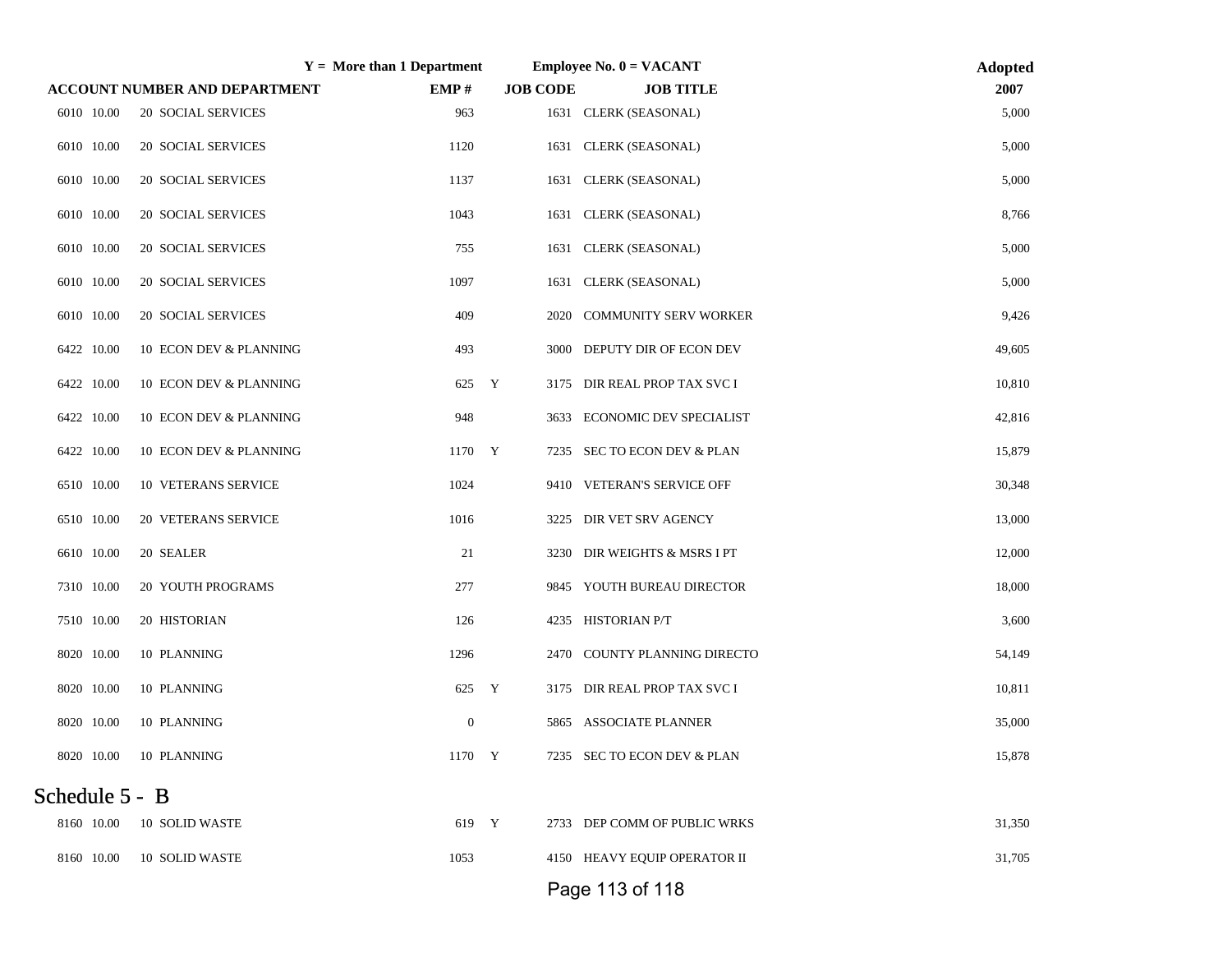|                 |                                      | $Y =$ More than 1 Department |                 | <b>Employee No. <math>0 = VACANT</math></b> | <b>Adopted</b> |
|-----------------|--------------------------------------|------------------------------|-----------------|---------------------------------------------|----------------|
|                 | <b>ACCOUNT NUMBER AND DEPARTMENT</b> | EMP#                         | <b>JOB CODE</b> | <b>JOB TITLE</b>                            | 2007           |
| 8160 10.00      | 10 SOLID WASTE                       | 510                          |                 | 7700 SOLID WASTE MANAGER                    | 39,273         |
| 8160 10.00      | 20 SOLID WASTE                       | 1070                         |                 | 400 ACCT CLERK - TYPIST P/T                 | 9,426          |
| 8160 10.00      | 20 SOLID WASTE                       | 1072                         |                 | 400 ACCT CLERK - TYPIST P/T                 | 9,426          |
| 8160 10.00      | 20 SOLID WASTE                       | 557                          |                 | 400 ACCT CLERK - TYPIST P/T                 | 9,426          |
| 8160 10.00      | 20 SOLID WASTE                       | 1034                         |                 | 400 ACCT CLERK - TYPIST P/T                 | 9,426          |
| Schedule 5 - CD |                                      |                              |                 |                                             |                |
| 6293 10.00      | 10 EMPLOYMENT                        | 682                          |                 | 500 ADMIN ASSISTANT                         | 30,155         |
| 6293 10.00      | 10 EMPLOYMENT                        | 370                          |                 | 3650 E & T ASSISTANT                        | 10,734         |
| 6293 10.00      | 10 EMPLOYMENT                        | 819                          |                 | 3660 E & T COUNSELOR                        | 33,204         |
| 6293 10.00      | 10 EMPLOYMENT                        | 554                          |                 | 3671 EMPLOYMENT CENTER MGR                  | 54,855         |
| 6293 10.00      | 10 EMPLOYMENT                        | 559                          |                 | 7930 SR. E&T COUNSELOR                      | 36,176         |
| Schedule 5 - CH |                                      |                              |                 |                                             |                |
| 1710 10.00      | 10 CONSOL. HEALTH INS.               | 882 Y                        |                 | 885 BENEFITS MANAGER                        | 16,548         |
| 1710 10.00      | 10 CONSOL. HEALTH INS.               | 398 Y                        |                 | 5790 PERSONNEL CLERK                        | 5,451          |
| 1710 10.00      | 10 CONSOL. HEALTH INS.               | 110 Y                        |                 | 5800 PERSONNEL OFFICER                      | 10,018         |
| Schedule 5 - CI |                                      |                              |                 |                                             |                |
| 8042 10.00      | 20 ADA SAFETY                        | 636                          |                 | 7100 SAFETY OFFICER                         | 26,000         |
| Schedule 5 - D  |                                      |                              |                 |                                             |                |
| 5110 10.00      | <b>10 COUNTY ROAD</b>                | 100 Y                        |                 | 1930 COMIS PUBLIC WORKS                     | 40,685         |
|                 | 5110 10.00 10 COUNTY ROAD            | 404 Y                        |                 | 3731 ENGINEERING TECHNICIAN                 | 22,881         |
| 5110 10.00      | 10 COUNTY ROAD                       | 506                          |                 | 4120 HEAVY EQUIP OPERATOR I                 | 33,732         |
| 5110 10.00      | 10 COUNTY ROAD                       | 394                          |                 | 4120 HEAVY EQUIP OPERATOR I                 | 31,911         |
| 5110 10.00      | <b>10 COUNTY ROAD</b>                | 740                          |                 | 4150 HEAVY EQUIP OPERATOR II                | 32,990         |
|                 |                                      |                              |                 | Page 114 of 118                             |                |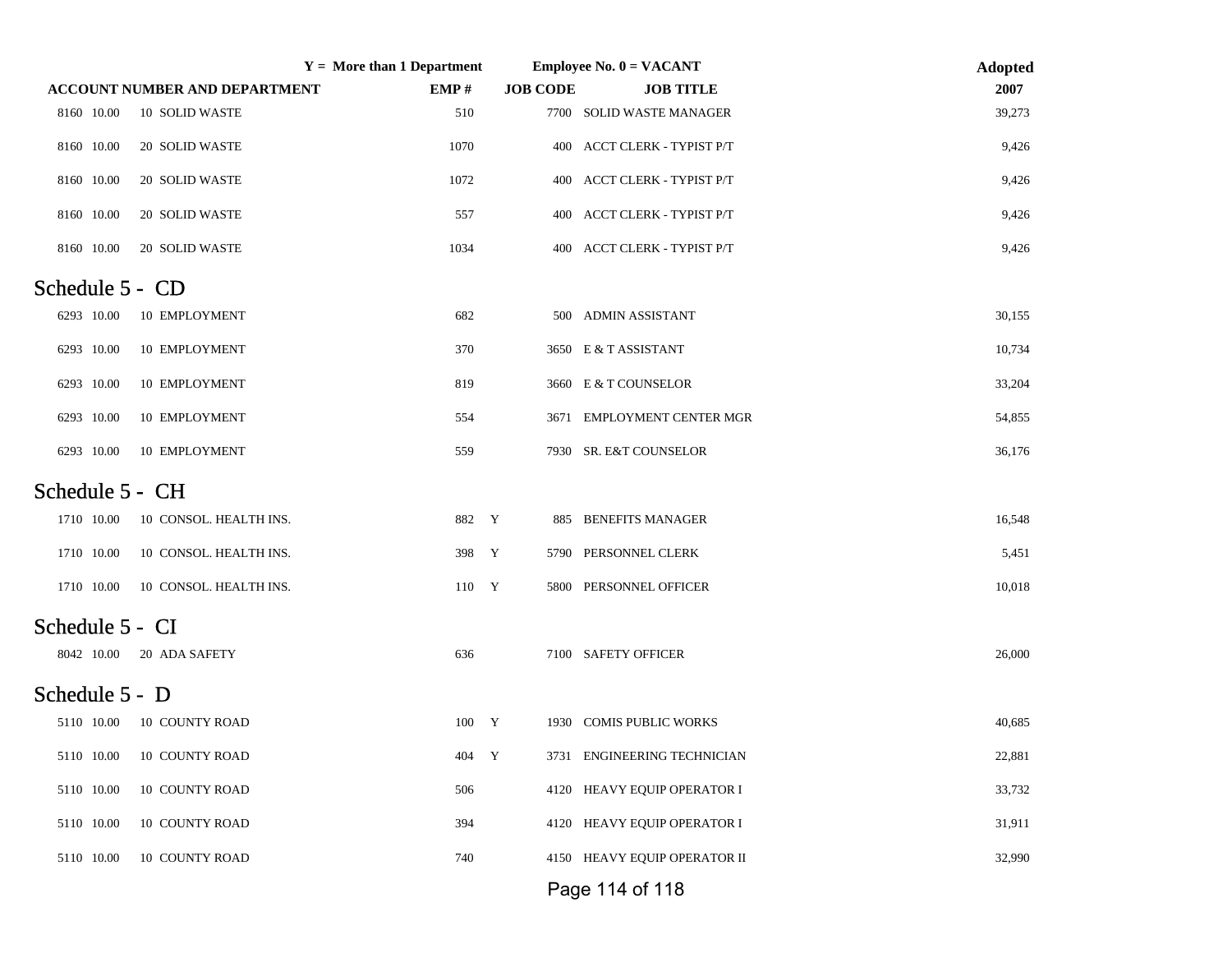| $Y =$ More than 1 Department |            |                                      |        | <b>Employee No. <math>0 = VACANT</math></b> | Adopted                      |        |
|------------------------------|------------|--------------------------------------|--------|---------------------------------------------|------------------------------|--------|
|                              |            | <b>ACCOUNT NUMBER AND DEPARTMENT</b> | EMP#   | <b>JOB CODE</b>                             | <b>JOB TITLE</b>             | 2007   |
| 5110 10.00                   |            | 10 COUNTY ROAD                       | 532    |                                             | 4180 HEAVY EQUIP OPRATOR III | 36,064 |
| 5110 10.00                   |            | 10 COUNTY ROAD                       | 539    |                                             | 4180 HEAVY EQUIP OPRATOR III | 34,549 |
| 5110 10.00                   |            | 10 COUNTY ROAD                       | 664    |                                             | 4180 HEAVY EQUIP OPRATOR III | 36,113 |
| 5110 10.00                   |            | 10 COUNTY ROAD                       | 995    |                                             | 4180 HEAVY EQUIP OPRATOR III | 44,490 |
| 5110 10.00                   |            | 10 COUNTY ROAD                       | 654    |                                             | 4185 HEO SITE LEADER         | 51,512 |
| 5110 10.00                   |            | 10 COUNTY ROAD                       | 730    |                                             | 4600 LABORER                 | 37,719 |
| 5110 10.00                   |            | 10 COUNTY ROAD                       | 721    |                                             | 4600 LABORER                 | 22,739 |
| 5110 10.00                   |            | 10 COUNTY ROAD                       | 939    |                                             | 5230 MOTOR EQUIP OPERATOR I  | 26,871 |
| 5110 10.00                   |            | 10 COUNTY ROAD                       | 851    |                                             | 5230 MOTOR EQUIP OPERATOR I  | 24,822 |
| 5110 10.00                   |            | 10 COUNTY ROAD                       | 1069   |                                             | 5260 MOTOR EQUIP OPERATOR II | 26,317 |
| 5110 10.00                   |            | 10 COUNTY ROAD                       | 829    |                                             | 5260 MOTOR EQUIP OPERATOR II | 25,872 |
| 5110 10.00                   |            | 10 COUNTY ROAD                       | 972    |                                             | 5290 MOTOR EQUIP OPRATOR III | 28,486 |
| 5110 10.00                   |            | 10 COUNTY ROAD                       | 1026   |                                             | 5290 MOTOR EQUIP OPRATOR III | 27,770 |
| 5110 10.00                   |            | 10 COUNTY ROAD                       | 1014   |                                             | 5290 MOTOR EQUIP OPRATOR III | 28,550 |
| 5110 10.00                   |            | 10 COUNTY ROAD                       | 1293 Y |                                             | 7223 SEC TO COMM PUBLIC WRKS | 16,314 |
| 5110 10.00                   |            | 10 COUNTY ROAD                       | 459    |                                             | 7540 SIGN MAINTENANCE WORKER | 34,313 |
| 5110 10.00                   |            | 10 COUNTY ROAD                       | 288    |                                             | 9780 WORKING SUPERVISOR      | 49,977 |
| 5110 10.00                   |            | 20 COUNTY ROAD                       | 673    |                                             | 4600 LABORER                 | 10,733 |
| 5110 10.00                   |            | 20 COUNTY ROAD                       | 1020   |                                             | 4600 LABORER                 | 10,733 |
|                              | 5110 10.00 | 20 COUNTY ROAD                       | 299    |                                             | 4600 LABORER                 | 10,733 |
| 5110 10.00                   |            | 20 COUNTY ROAD                       | 922    |                                             | 4600 LABORER                 | 10,733 |
| 5110 10.00                   |            | 20 COUNTY ROAD                       | 884    |                                             | 4600 LABORER                 | 10,733 |
| 5110 10.00                   |            | 20 COUNTY ROAD                       | 967    |                                             | 4600 LABORER                 | 10,733 |

Page 115 of 118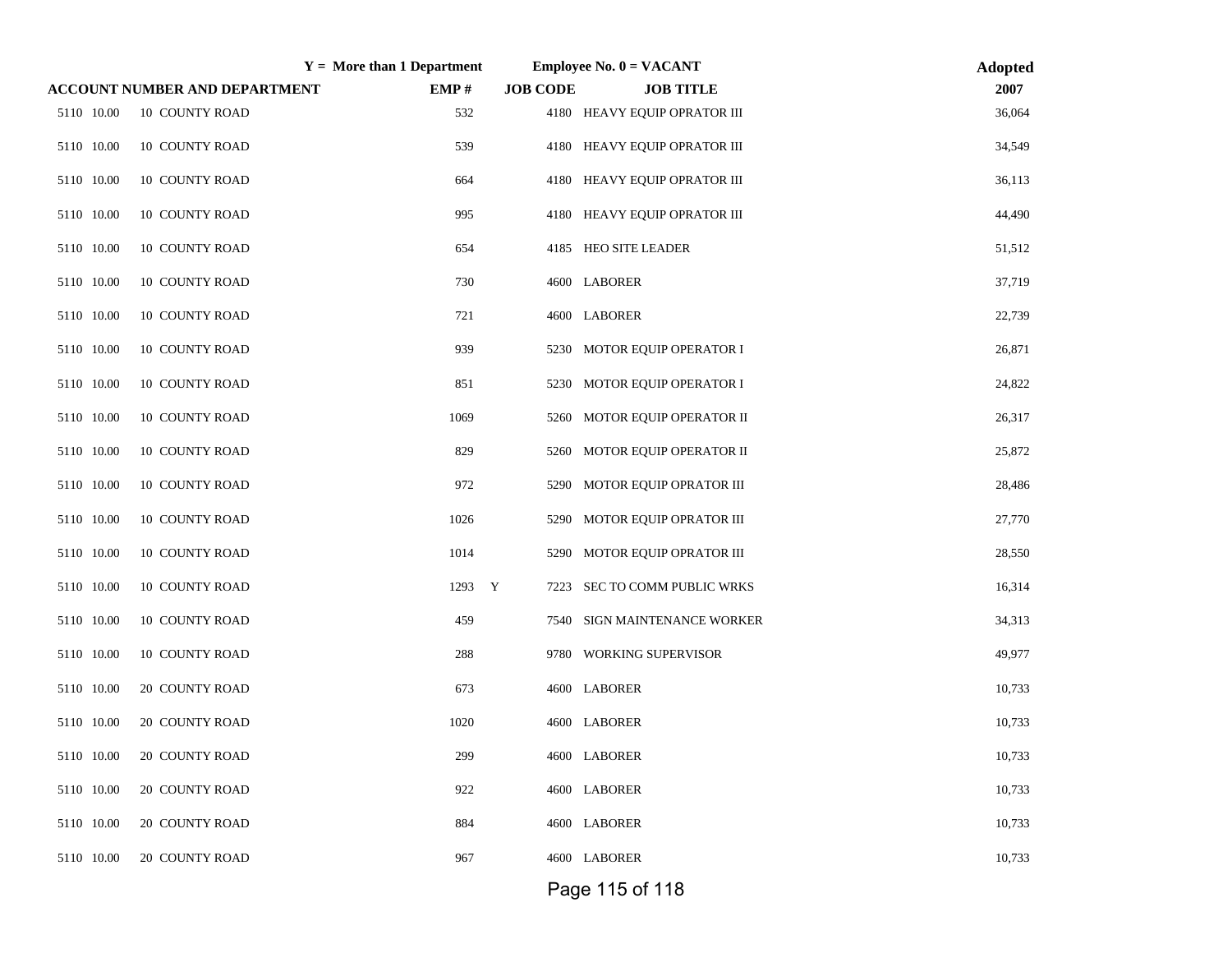|                                        |                         | $Y =$ More than 1 Department |                     | <b>Employee No. <math>0 = VACANT</math></b> | <b>Adopted</b> |
|----------------------------------------|-------------------------|------------------------------|---------------------|---------------------------------------------|----------------|
| <b>ACCOUNT NUMBER AND DEPARTMENT</b>   |                         | EMP#                         | <b>JOB CODE</b>     | <b>JOB TITLE</b>                            | 2007           |
| 20 COUNTY ROAD<br>5110 10.00           |                         | 1194                         |                     | 4600 LABORER                                | 10,733         |
| 20 COUNTY ROAD<br>5110 10.00           |                         | 854                          |                     | 4600 LABORER                                | 10,733         |
| Schedule 5 - DM                        |                         |                              |                     |                                             |                |
| <b>10 ROAD MACHINERY</b><br>5130 10.00 |                         | 879                          |                     | 850 AUTOMOTIVE MECHANIC II                  | 27,502         |
| 10 ROAD MACHINERY<br>5130 10.00        |                         | 274                          | 851                 | AUTOMOTIVE STOCK CLERK                      | 51,993         |
| 5130 10.00<br><b>10 ROAD MACHINERY</b> |                         | 762                          | 5000                | <b>MECHANIC / WORKING SUPR</b>              | 49,641         |
| 5130 10.00<br><b>10 ROAD MACHINERY</b> |                         | 793                          | 5000                | MECHANIC / WORKING SUPR                     | 36,556         |
| Schedule 5 - S                         |                         |                              |                     |                                             |                |
| 1710 10.00                             | 10 WORKERS COMPENSATION | 882                          | $\mathbf{Y}$<br>885 | <b>BENEFITS MANAGER</b>                     | 16,548         |
| 1710 10.00                             | 10 WORKERS COMPENSATION | 398                          | Y<br>5790           | PERSONNEL CLERK                             | 5,450          |
| 1710 10.00                             | 10 WORKERS COMPENSATION | 110                          | Y                   | 5800 PERSONNEL OFFICER                      | 10,018         |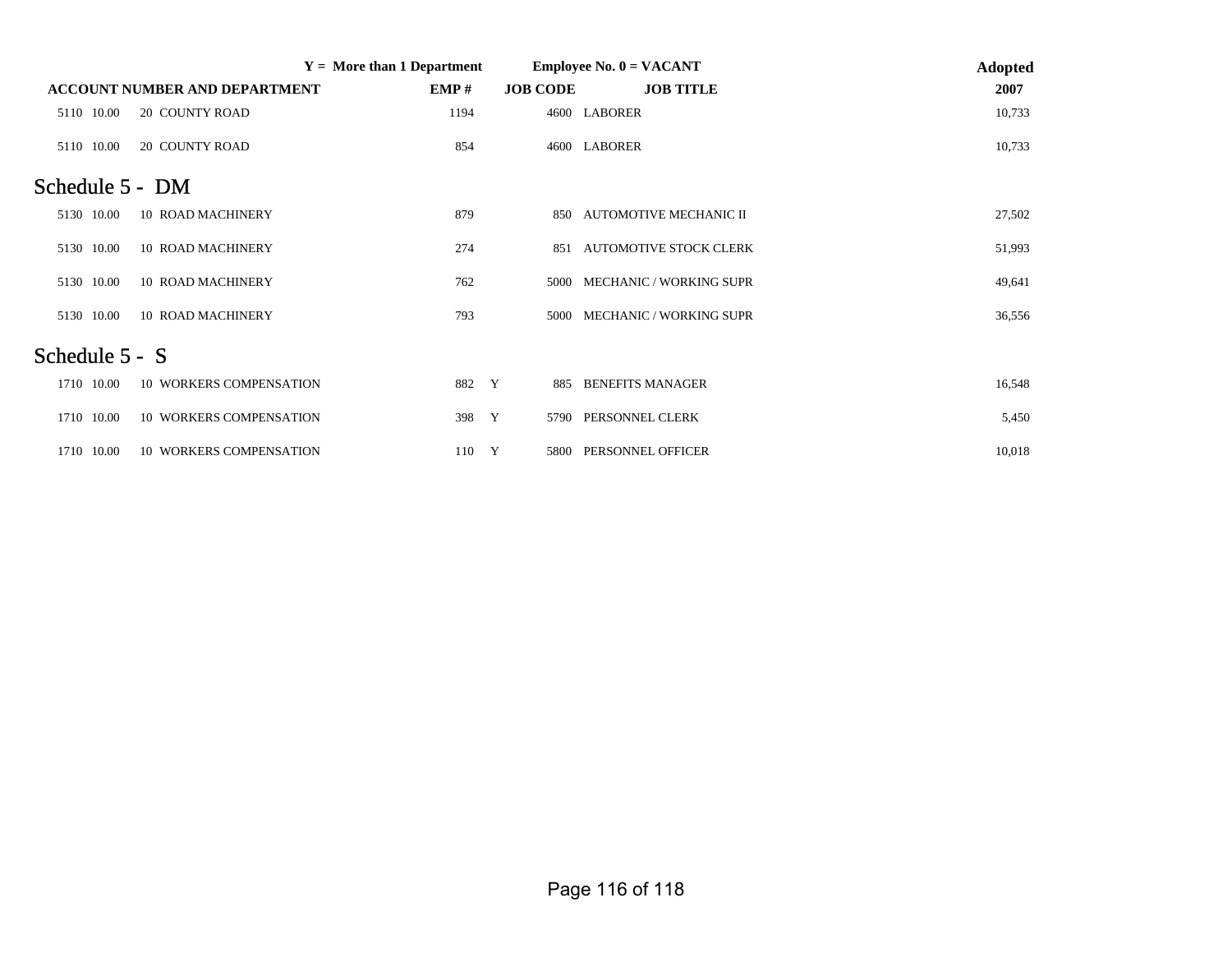## STATEMENT OF DEBT SCHEDULE 6